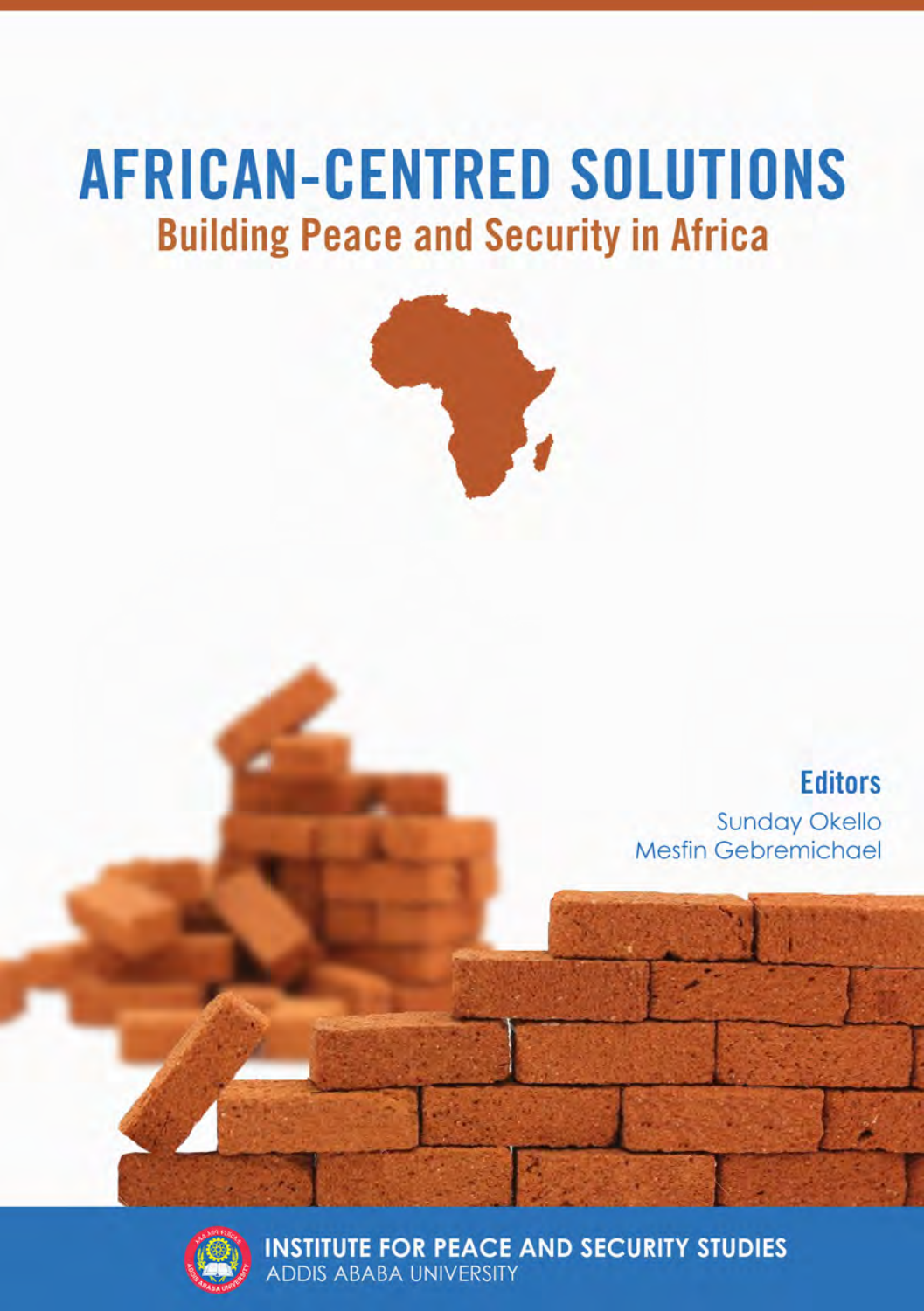# **African-Centred Solutions Building Peace and Security in Africa**

Editors Sunday Okello and Mesfin Gebremichael

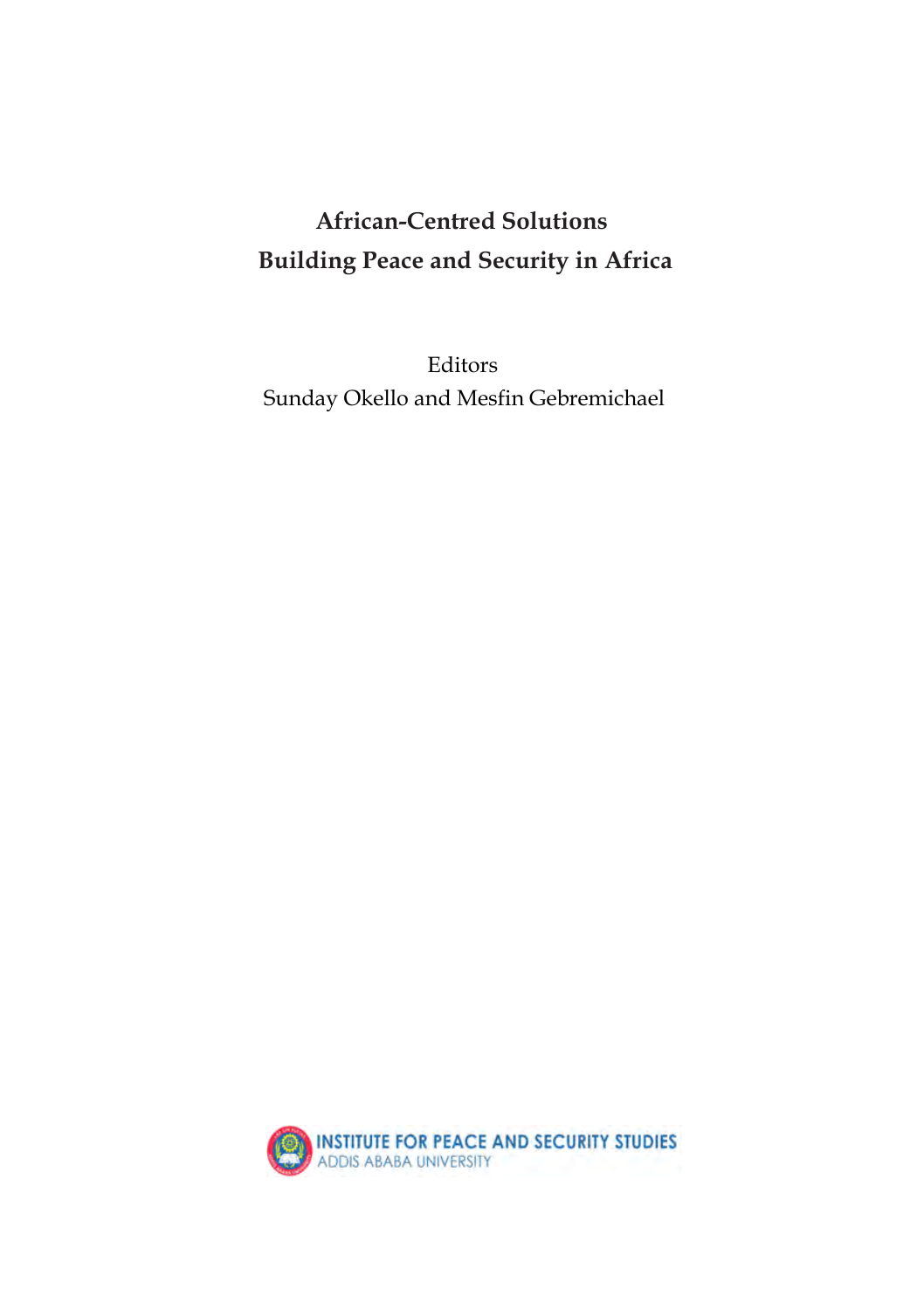Copyright © 2016 Institute for Peace and Security Studies, Addis Ababa University

Printed in Ethiopia

First published: 2016

All rights reserved. No part of this publication may be reproduced or transmitted, in any form or by any means, electoronic or mechanical including photocopy, recording or inclusion in any information storage and retrieval system, without the prior written permission of the Institute for Peace and Security Studies.

The views expressed in this book are those of the authors. They do not necessarily reflect the views of the Institute.

ISBN: 978-99944-943-3-0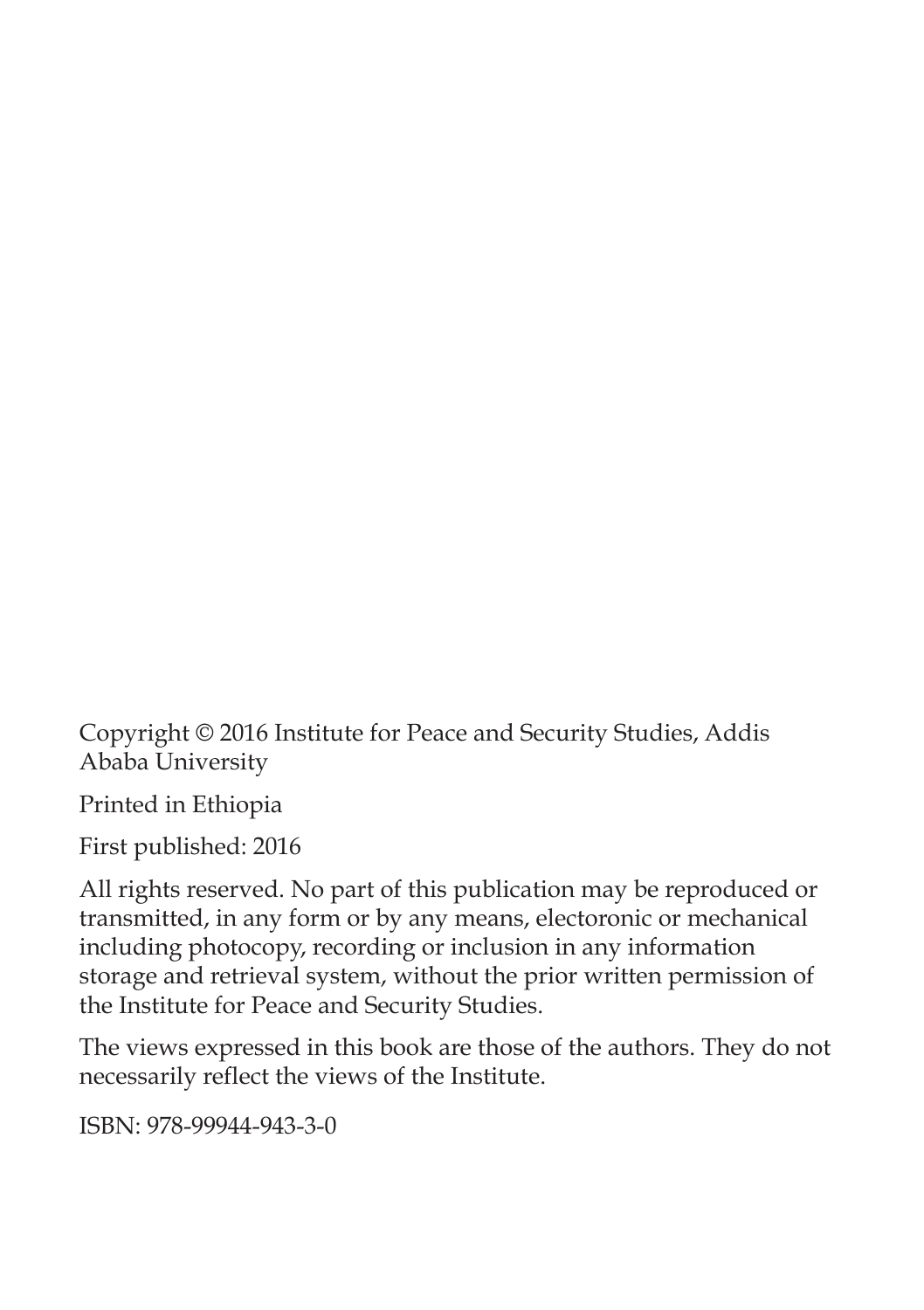# **Table of Contents**

| Chapter One                                                                                                                                              |
|----------------------------------------------------------------------------------------------------------------------------------------------------------|
|                                                                                                                                                          |
| Chapter Two<br>Interrogating the Concept and Ideal of African-Centred Solution to<br>African Peace and Security Challenges By Amadu Sesay  21            |
| <b>Chapter Three</b><br>Enriching the African-Centred Solutions Concept: Reflections on<br>AU-led Peace Support Operations in Sudan and Somalia By Dawit |
| <b>Chapter Four</b>                                                                                                                                      |
| South Sudan: Exploring African-Centred Hybrid Sustainable                                                                                                |
| <b>Chapter Five</b><br>Statehood, Small Arms and Security Governance in Southwest<br>Ethiopia: The Need for an African-Centred Perspective By Mercy      |
| Chapter Six<br>Understanding Peaceful Coexistence from an Urban Refugee<br>Perspective in Africa: The Case of Uganda By Brenda Aleesi  135               |
| Chapter Seven                                                                                                                                            |
| Civil Society in Conflict Transformation: Key Evidence from Kenya's                                                                                      |
| Chapter Eight                                                                                                                                            |
| Boko Haram Insurgency and Sustainable Peace in Nigeria and the Lake<br>Chad Region: AU-MNJTF's Intervention By Naeke Sixtus Mougombe                     |
| <b>Chapter Nine</b>                                                                                                                                      |
|                                                                                                                                                          |
|                                                                                                                                                          |
| Annex: Replace with AfSol First Workshop Report  227                                                                                                     |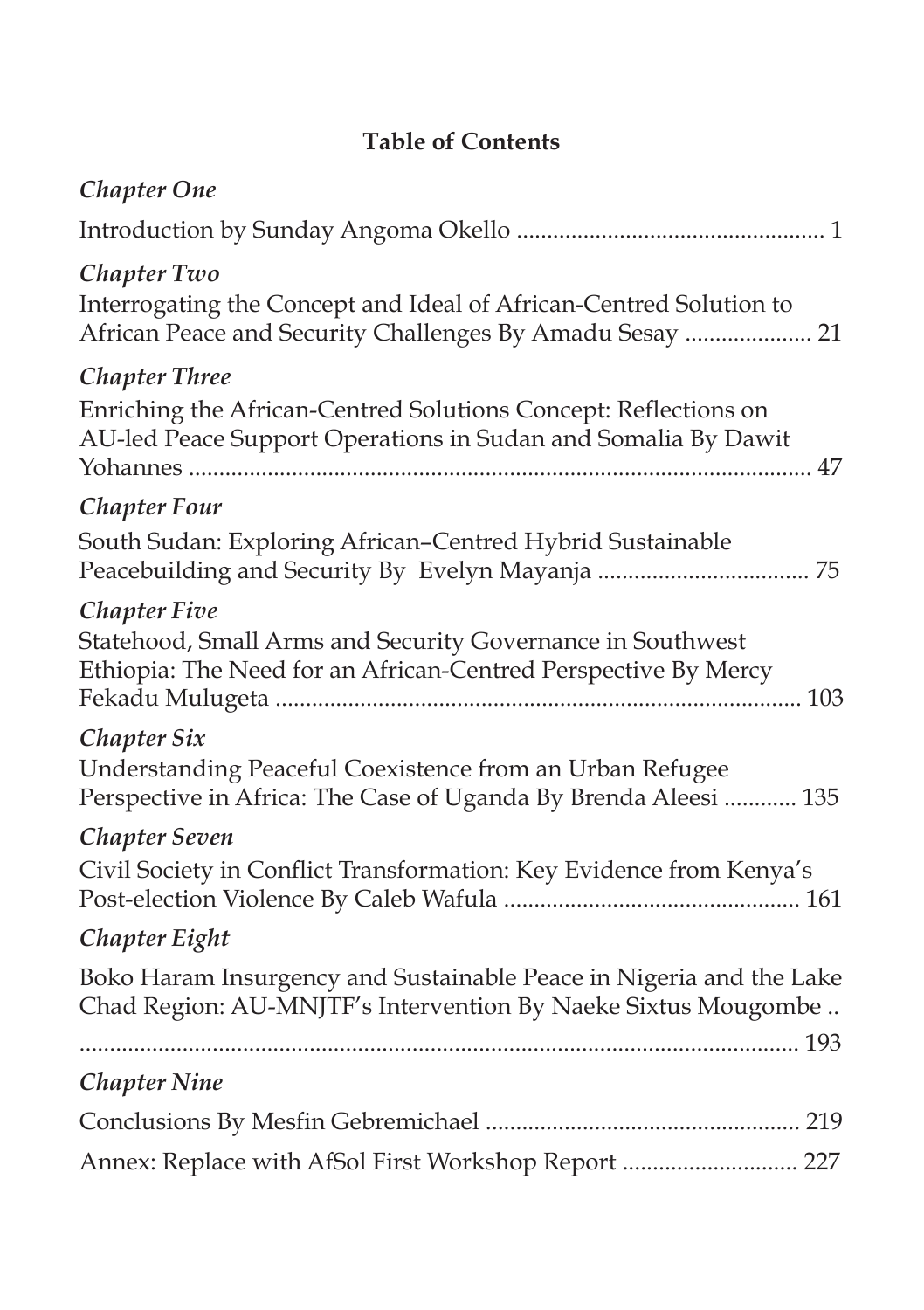#### **Preface**

This publication is a product of the African-Centred Solutions in peace and security (AfSol) workshop held 6 – 7 March 2015, and the preceding ones in 2013 and 2011. This is the first effort on the continent to establish the scholarship around how Africa can develop systemic and synthesized models for addressing peace and security issues and challenges. This book sets a theoretical foundation for exploring and investigating the AfSol concept. It also offers examples and applications of AfSol practices aimed at addressing peace and security challenges using peaceful, coordinated and integrated processes of peace operations and peacebuilding.

The workshops and the initial stage of the publication of this book were funded by GIZ. The preparation of the 2015 workshop, the rigorous review process, selection and printing were made possible by the efforts and robust commitment of the leadership of the Institute for Peace and Security Studies (IPSS) and its Research and Policy dialogue team. The support of other departments in the Institute, especially, the IPSS management, communications and finance and operations, was crucial to the success of this publication process.

We at IPSS hope that this book will set a foundation for developing a significant body of scholarship and knowledge on the topic. This book already set the stage for establishing two sister mechanisms for a continuous investigation and synthesis of AfSol as a scholarly and practical process of peacebuilding in Africa: The AfSol Journal and the AfSol Network. Together, we hope that these mechanisms will entice scholars and practitioners of peace and security in Africa to pursue the notion of AfSol with the deserved rigour and vigour.

Amr Abdalla Senior Advisor on Policy Analysis and Research Institute for Peace and Security Studies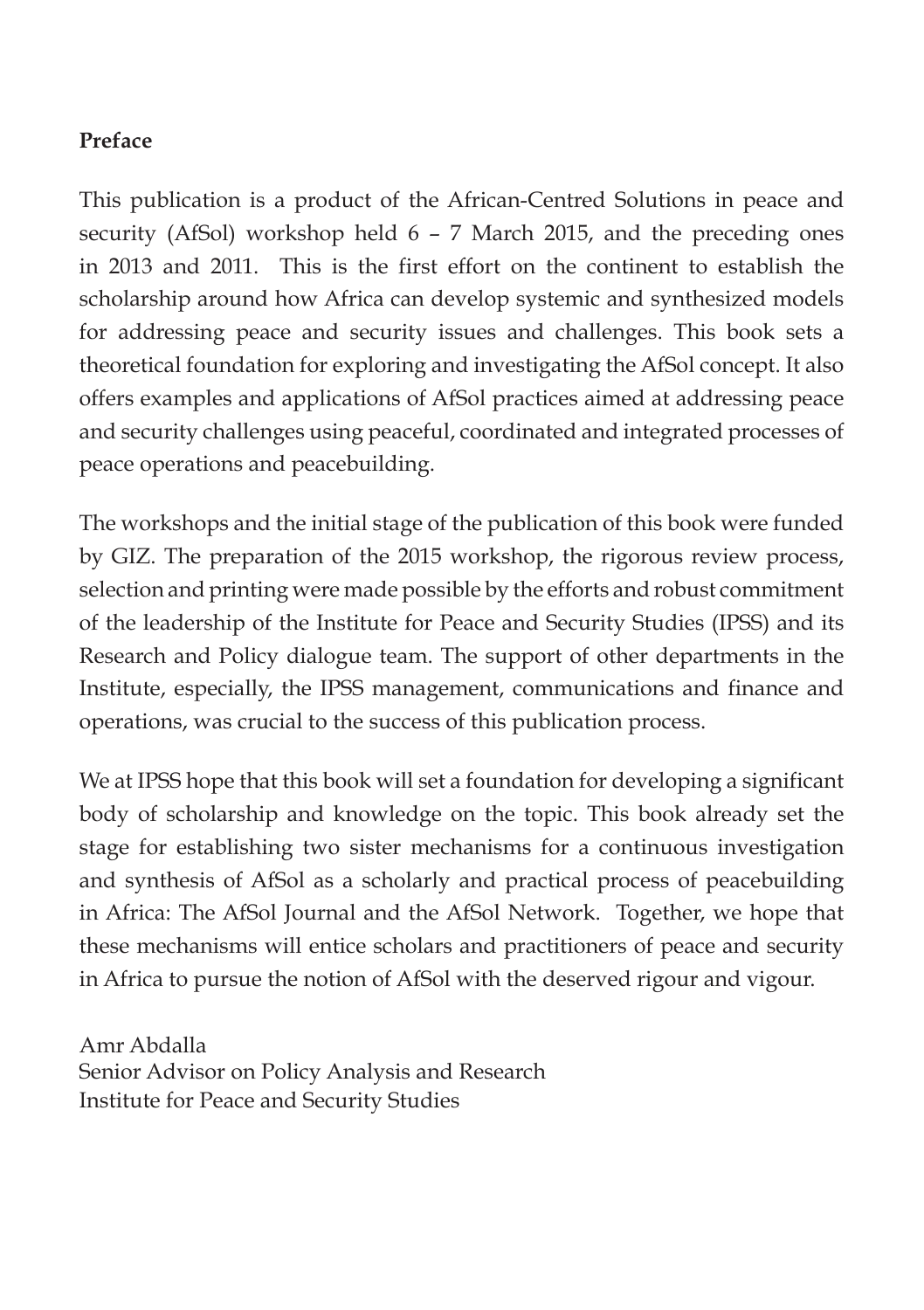## **List of Abbreviations**

- AAU Addis Ababa University
- AfSol: African-Centred Solution to African Peace and Security Problems
- AGA African Governance Architecture
- AMIS: African Union Mission in Sudan
- AMISOM: African Union Mission in Somalia
- APSA: African Peace and Security Architecture
- ASF: African Standby Force
- ASI African Solidarity Initiative
- ATM- African Traditional Mechanisms
- AU: African Union
- AU-MNJTF: African Union-Multinational Joint Task Force
- BPFA: Beijing Declaration and Platform for Action
- CBOs: Community-Based Organization
- CCP: Concerned Citizens for Peace
- CEDAW: Convention on the Elimination of All Forms of Discrimination against Women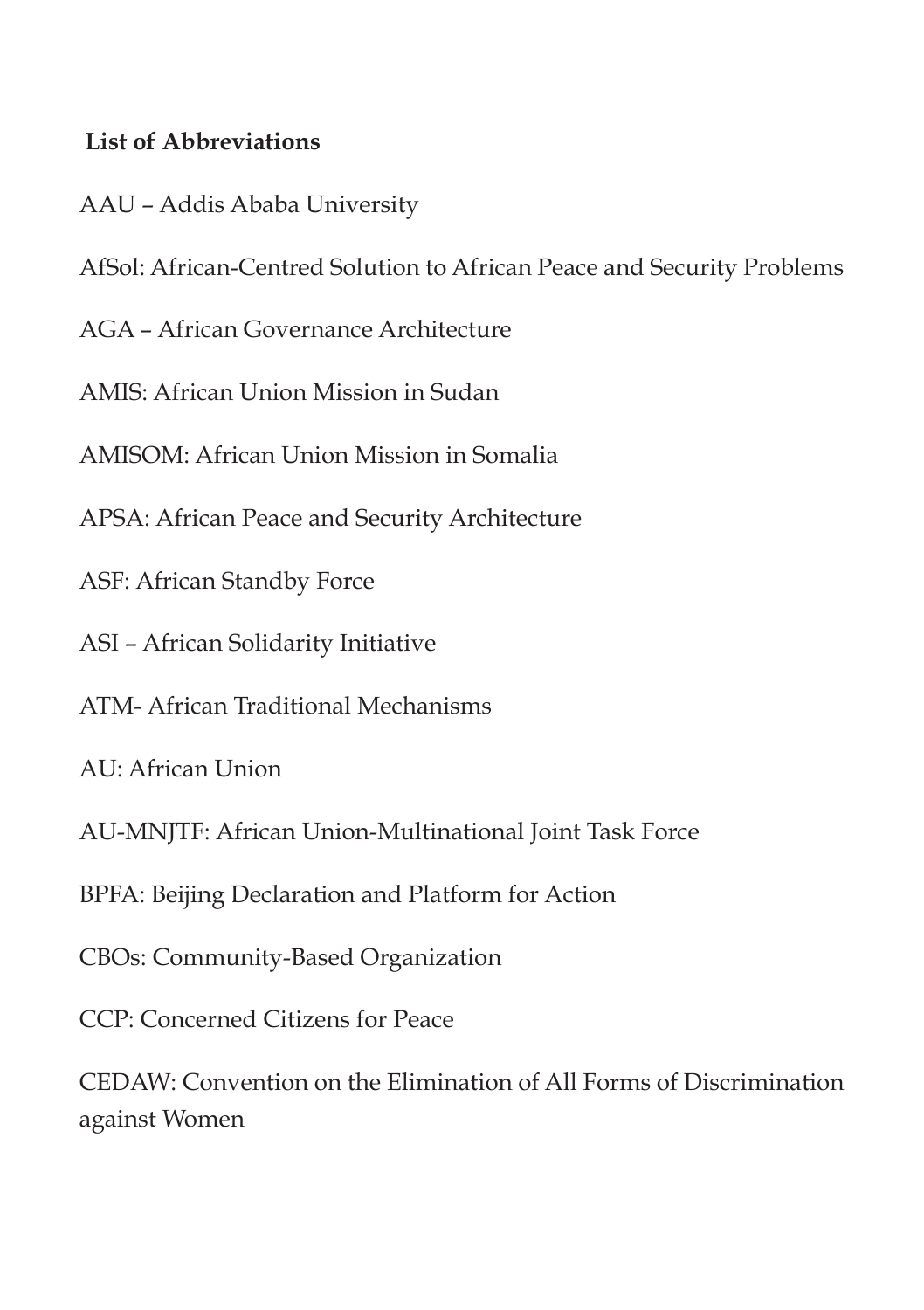CMD: Centre for Multi-Party Democracy

CPA: Comprehensive Peace Agreement

CSA: Central Statics Agency

CSOs: Civil Society Organizations

DIY: Do-It-Yourself

DRC: Democratic Republic of Congo

ECA: Economic Communities of Africa

ECCAS: Economic Community of Central African States

ECOMOG: The Economic Community of West African States Monitoring Group

ECOWAS: Economic Community of West Africa

EES: Eastern Equatoria State

EPSA: ECOWAS Peace and Security Architecture

ESF: ECOWAS Standby Force

EU: European Union

FATF: Financial Action Task Force

FBO: Faith-based Organizations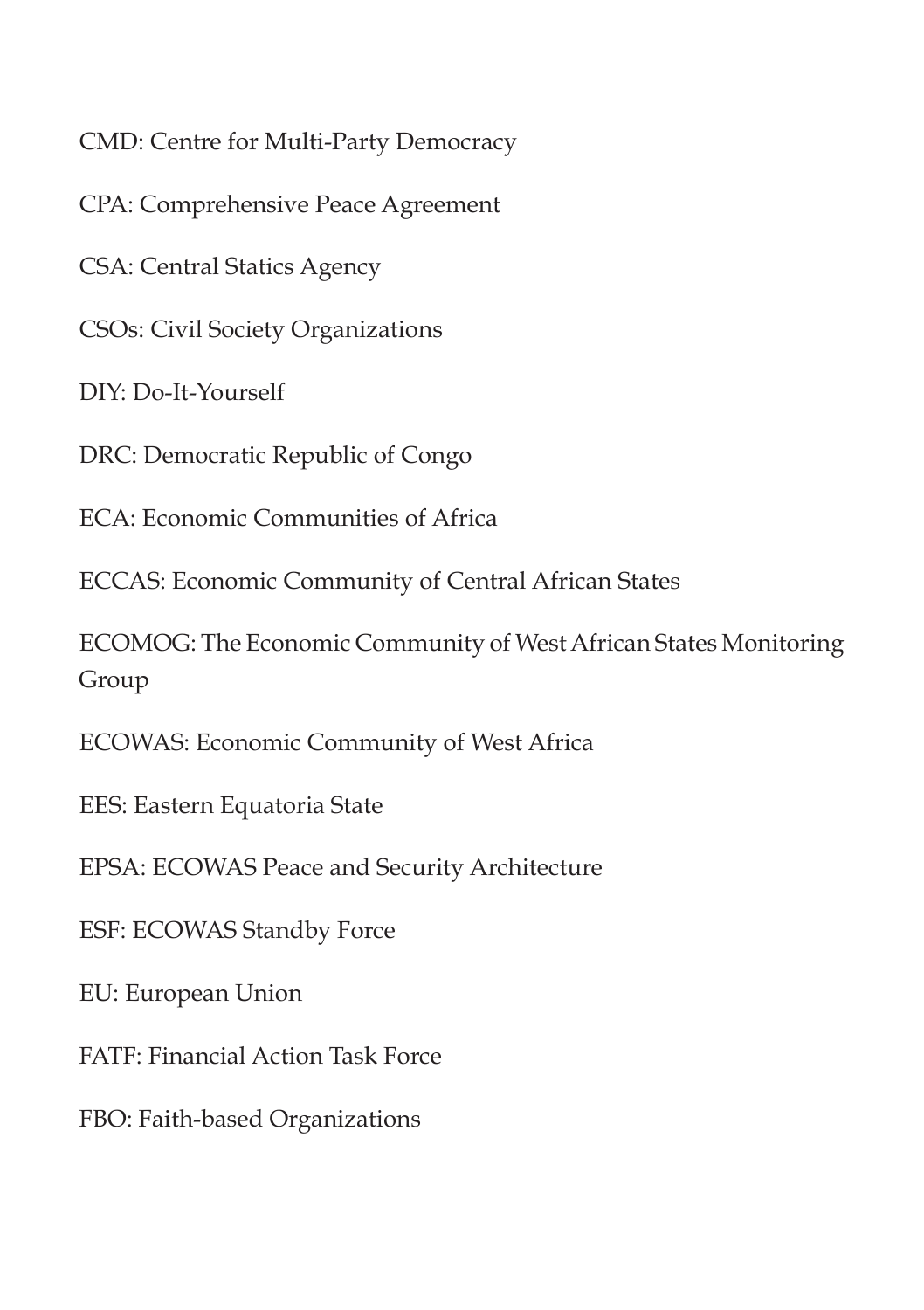#### FCFA: Focus Group Discussions

HCFA: Humanitarian Ceasefire Agreement

HIV/AIDS: Human Immune Virus/Acquired Immune Disease Syndrome

ICC: International Criminal Court

IDPs: Internally Displaced Persons

IFI : International Financial Institutions

IGAD: Intergovernmental Authority on Development

IGASOM: IGAD Peace Support Mission to Somalia

IMF: International Monetary Fund

IPSS: Institute for Peace and Security Studies

JEM: Justice and Equality Movement

KANU: Kenya African National Union

KNHR: Kenya Human Rights

KPTJ: Kenyans for Peace, Truth and Justice

MISAHEL: AU mission to Mali

MITF: Mali Integrated Task Force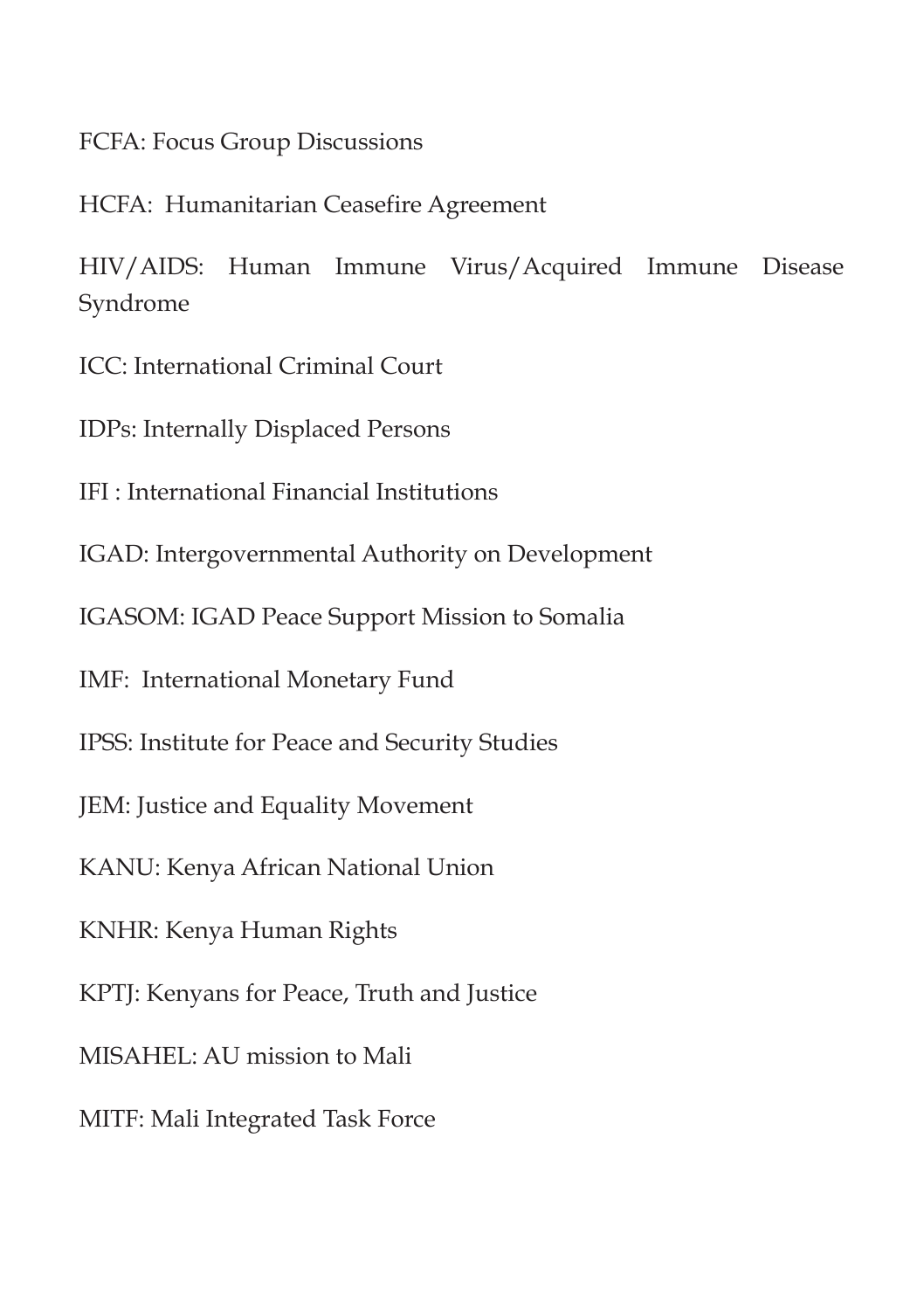NARC: National Rainbow Coalition

NGOs: Non-Governmental Organizations

OAU: Organization of African Unity

ODM: Orange Democratic Movement

PADEAP: Pan African Development Education and Advocacy Programme

PNU: Party of National Unity

PoC: Protection of Civilians

PSC: Peace and Security Council

PSOs: Peace Support Operations

RECs: Regional Economic Communities

RLP : Refugee Law Project

SADC – Southern Africa Development Cooperation

SLM/A: Sudan Liberation Movement/Army

SNNPR: Southern Nation, Nationalities and Peoples Region

SPLA: Sudan People's Liberation Army

SRS: Self-Reliance Strategy

TCCs: Troop-Contributing Countries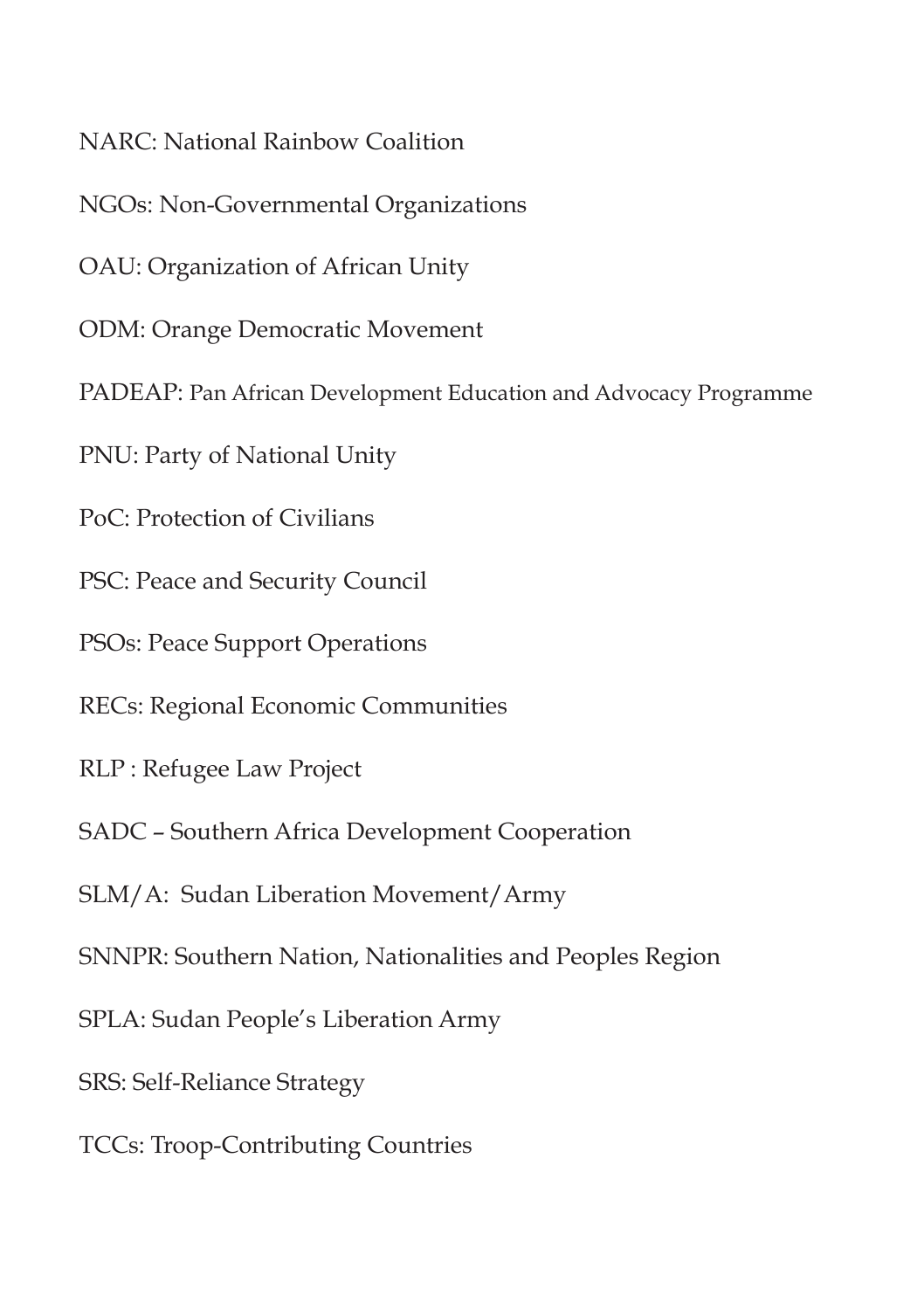TRC: Truth and Reconciliation Commission

UK: United Kingdom

UN: United Nations

UNESCO: United Nations Education, Social and Cultural Organization

UNHCR: United Nations High Commission for Refugees

UNITAF: United Task Force

UNPOS: UN Political Office for Somalia

UNSC: United Nations Security Council

UNSCR: United Nations Security Council Resolution

UNSOM: UN Operation in Somalia

YARID : Young African Refugees for Integral Development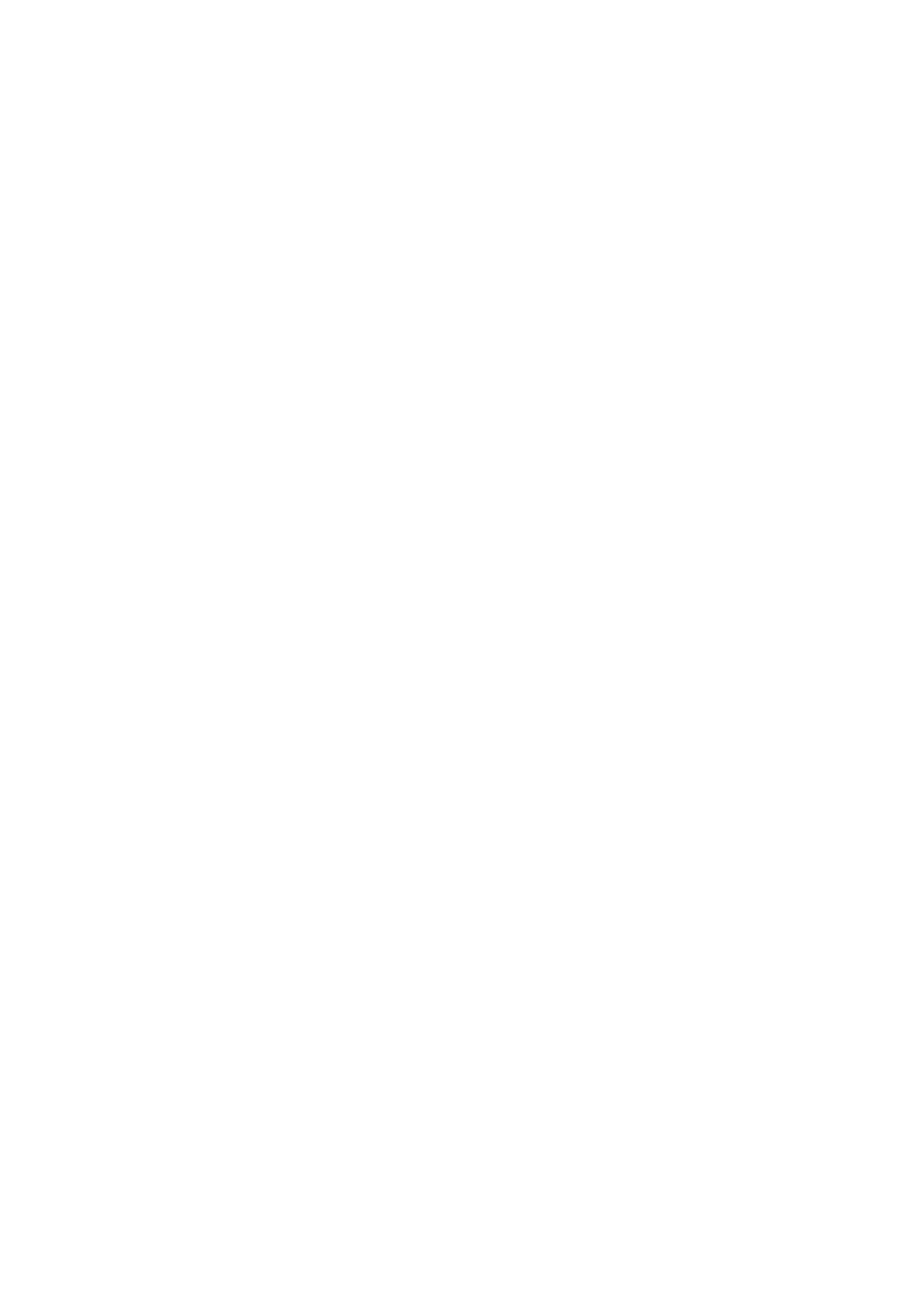# **Chapter One Introduction**

## **Sunday Angoma Okello**\*

African-Centred Solution to African peace and security challenges (AfSol) has in it many veins retaining Pan-African ideology, concepts and objectives on which the Organisation of African Unity (OAU) was formed. The transformation of OAU to African Union (AU) normative and institutional peace architecture, the African Peace and Security Architecture (APSA) ushered substantive changes to rethinking on how to deal with the post-Cold War realities of internal conflicts in Africa. Unlike the OAU, the AU has had to engage in peace and security challenges more energetically in deploying its principles and institutions. AfSol concepts, principles, practices and policy are intertwined.

In normative terms, the shift from strict adherence to the OAU Charter anchored on Article 3 emphasises the principle of non-interference in domestic affairs but reserves the right of the AU to intervene (Kioko, 2003), or what some have called the principle of non-interference was a radical shift from previous policies (APSA Handbook, 2014: 28). Institutionally, the transformation heralded the emergence of an ambitious and proactive African Peace and Security Architecture commonly referred to as APSA (APSA Handbook, 2014: 28).

Moreover, for over 50 years, AfSol discourses were simply understood in universal terms implicating the economic, political, social and cultural inclusion to addressing the pressing issues of post-colonial Africa.

<sup>\*</sup> Sunday Angoma Okello (PhD) (s.okello@ipss-addis.org) is an Assistant professor at the Institute for Peace and Security Studies, Addis Ababa University.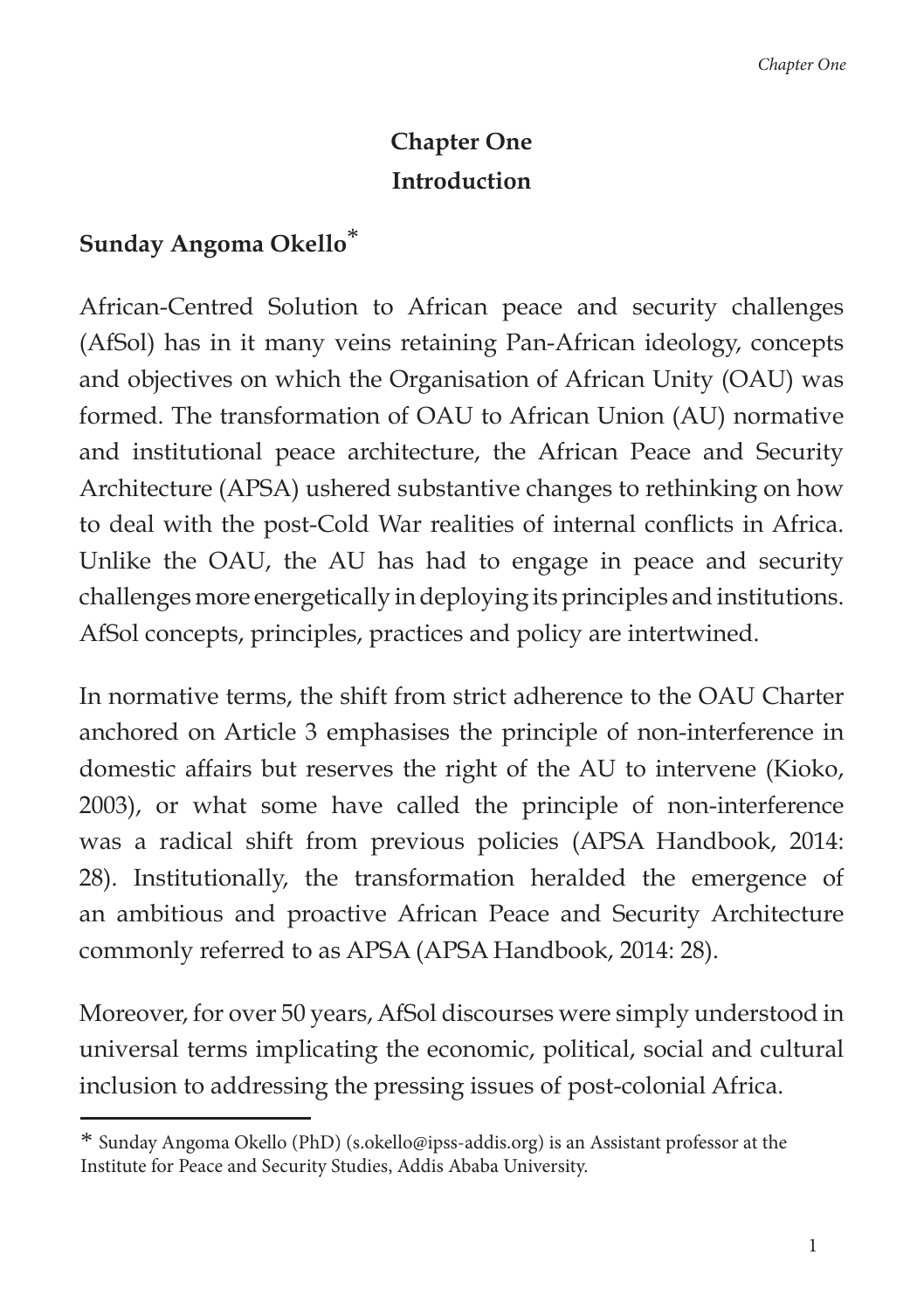This has made the discursive political foundations of AfSol become more problematic especially where African states have failed to act decisively to tackle issues of peace and security in the continent. African leaders have played into the hands of the Great Powers and international community that have demonstrably and understandably envisaged an "Africa fatigued" search for own solution. Wallensteen (2005) argues that Africa is responding to a natural response, to the fact that the international community, especially the United Nations (UN), already has too much in their hands to cope with.

Today, the framing of, defining, popularizing and implementing AfSol principles in Africa requires that Africans look inwardly to their inherent value of developing own initiatives. The search has led to general conceptual discussions and refining principles of AfSol to proactively engage in policy decision-making in the continent. Africa's contemporary realities in dealing with peace and security have become pivotal to the primary question of defining AfSol. However, the realities Africa faces are also juxtaposed by conflict dynamics and complexity of "African contexts informing Africans". Attempts are being made to interrogate if conceptual underpinnings of AfSol have linked concepts incognisance to the practical realities present in the continent.

Decisive actions to operationalise AfSol underpin the externalising of African conflicts, which provides entry points for the Great Powers to meddle in the affairs of Africa. While AfSol failures are blamed on Africa's colonial legacy, present initiatives, agreeable conceptualisations and principles have increased the quest for AfSol. There has been increased and improved cooperation between AU member states and Regional Economic Communities (RECs) bringing AfSol to national,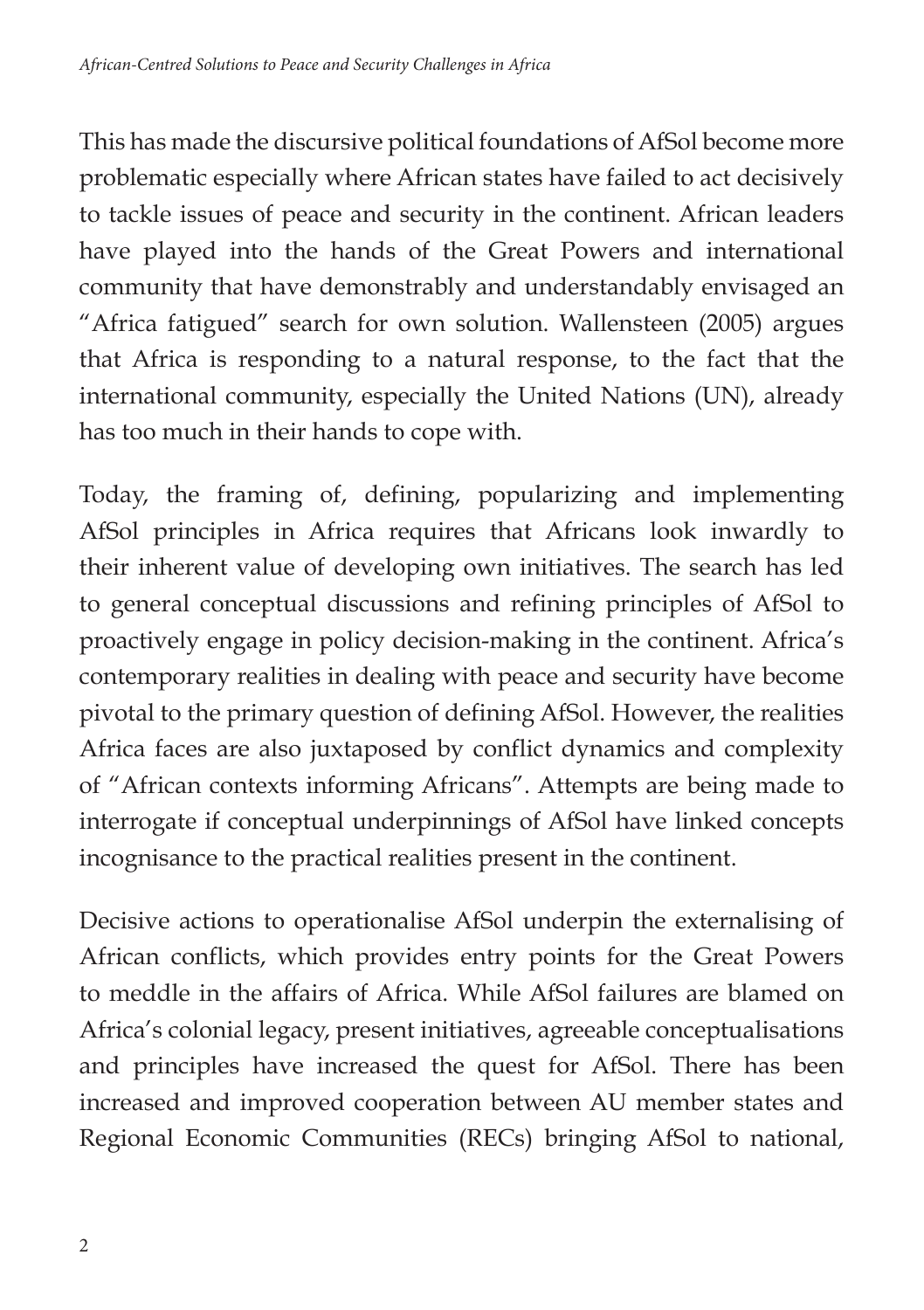sub-regional and international attention.

The needs to have decisive actions have put pressure on AfSol's principles, clarity on the concept and fundamental operationalisation. Moving away from fire-fighting response mechanisms with little, late or no hands-on solutions has challenged AfSol's principles of ownership, shared-values and commitment. These principles are cornerstones for enhancing operationalisation of APSA, cooperation between AU and regional bodies, enacting initiatives and providing clarity on the working definitions of AfSol.

Sesay and Omotosho (2011) suggest an alternative framework for locally owned effective peace and security mechanism informed by lessons learnt from experiences. They make three important considerations: first, the continuing centrality of conflict in the continent now and in the foreseeable future, with its debilitating impacts on the socio-economic and political development of Africa; second, the expectation that the AU would be working towards qualitative and proactive approach which is different from that of its predecessor (OAU) in tackling the continent's numerous politico-security challenges; and third, defining AfSol with a fundamental approach considering the different levels of analysis of individuals, states, regions and continent. This third alternative suggests an inclusion of the institutionalisation, reconstitution, restitution and focusing on major thematic issues of peace and security in Africa with AfSol.

Amadu Sesay, in chapter two, interrogates AfSol in depth alluding to the continental concerns that AfSol has, indeed, posed an intellectual challenge. He argues that the intellectual challenge in search of AfSol needs to follow on the consistencies and uniqueness of Africaness of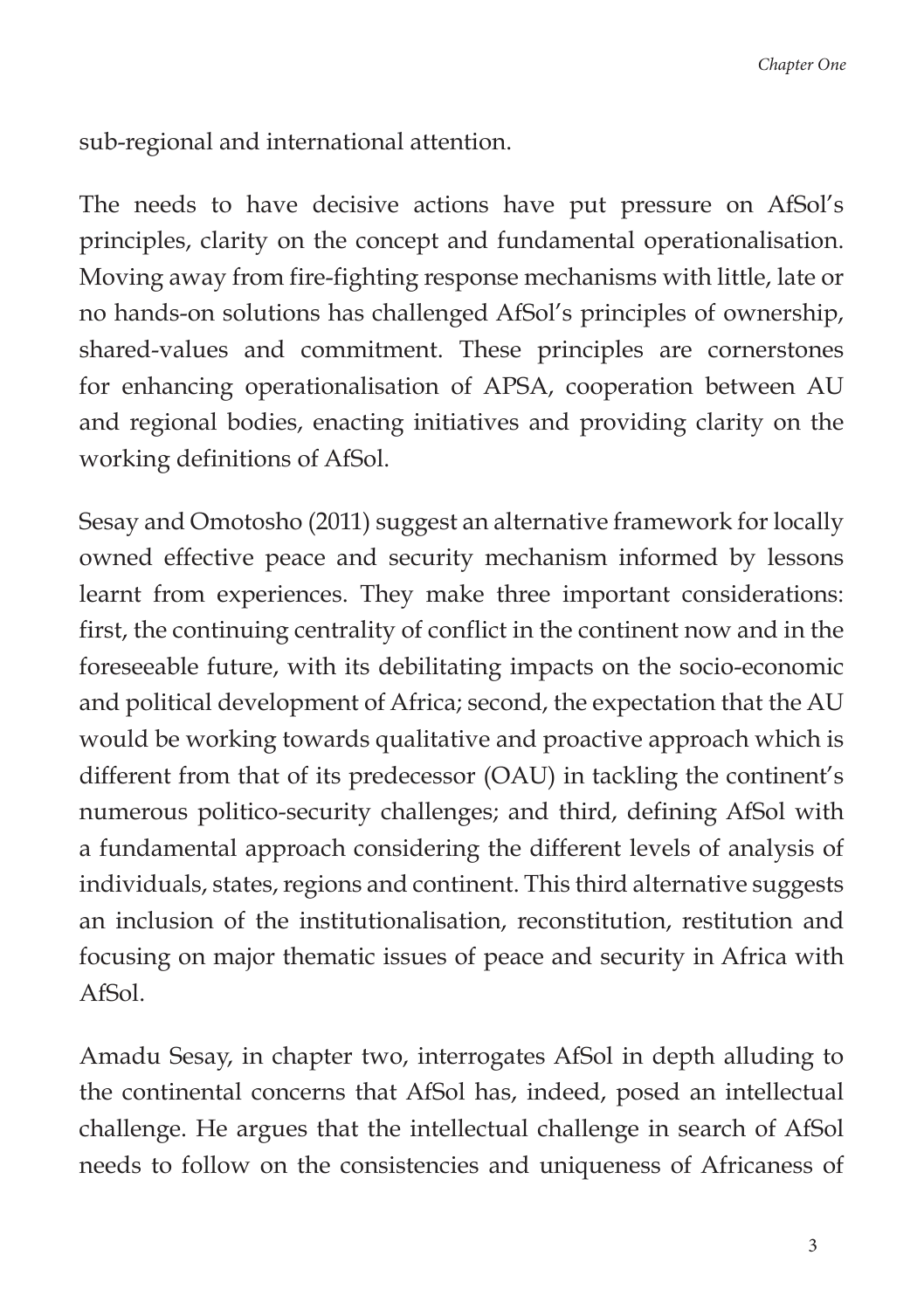the social, cultural, economic and political characteristics of Africans. Sesay brings in the distinctive nature of "Self-help" or "Do-it-yourself" in Africa as local efforts that promote acceptability and sustainability. These are the realities that underlie AfSol and have been in practice for many years.

The establishment of the AU and its African peace and security architecture (APSA) emphasises the provision of "African-Centred Solutions". In this vein, "solutions" are to be, more precisely, those interventions being developed and implemented by African institutions and decision makers. These would then contribute to, amongst other traditional mechanisms, ownership, shared values, and commitments. "Try Africa First" concept can be emphasised as a basis for intellectually putting foundational approach to AfSol. Elsewhere, Sesay and Omotosho (2011) argue that finding local solutions to Africa's conflicts was a strategy that aimed at warding-off the meddling tendencies of the superpowers during the Cold War, with some measures of success.

Many still believe that AU interventions are inadequate and failing to provide sufficient "added-value" in terms of impact and sustainability. A similar blame is now targeting African professionals and institutions that they are not bold enough to design proper debate and actionable researches. While the past has been conceived to rate AU harshly, mostly based on lack of implementation of AU declarations, protocols, summits and conventions, AfSol has its positive seeds to be nurtured. There are many who carry "Afro-Pessimism" about AfSol form the outlook of having "Africa as a pessimist paradise" (Buzan and Wæver, 2003).

The AU is essentially a "work in progress" (Sesay and Omotosho, 2011: 10). These pessimists seem to understand AfSol as making Africa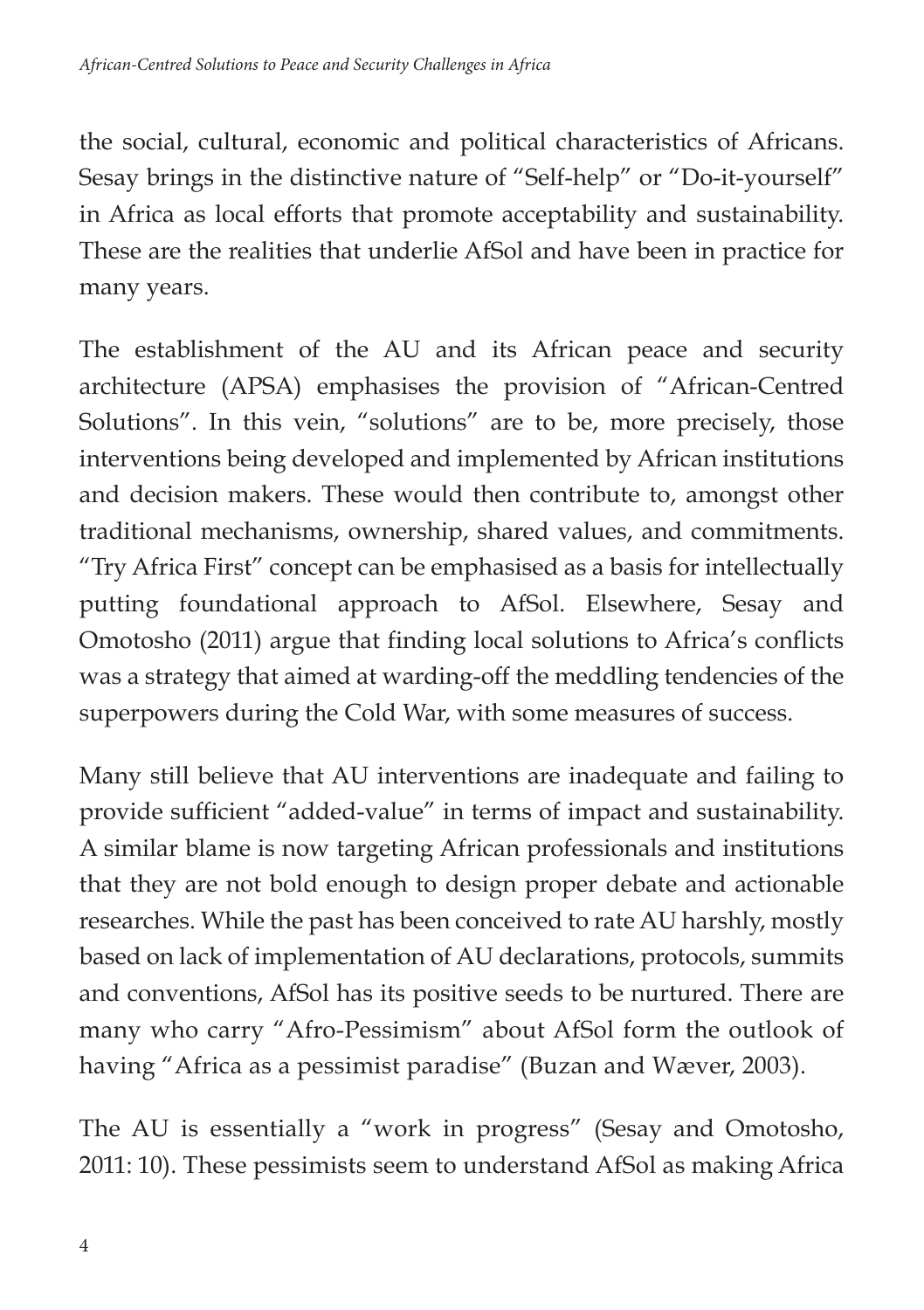absolutely conflict-free. Rather, Sesay argues that a prosperous Africa will be a respected and credible ally of the international community in the enduring search for global peace and development, which is now complicated and has become more elusive by the resurgence of terrorism in some key African countries.

AfSol connotes geographical continuity, broad cultural affinity and identity among the peoples and countries. It may be misleading to rely on Western-led solutions for peace and security in Africa since they [Western-led solutions] have had a pre-selection approach on the country-specific contexts and backgrounds of past colonial rulers. The country-context specific needs and aspirations of Africans have always possessed uniqueness but diverted into Western–led foreign policy or interests.

The nature by which African brotherhood and good neighbourliness operates in Africa is very much of the continent's traditions conducted with the collective problem solving approach. Sesay cautiously argues for AfSol to rely on the political will of African member states and the facilitative role of AU/RECs in finding and committing to an all-encompassing approach that adheres to key principles of AfSol (ownership, shared values and commitment). The ideal African institutions should be careful of overloading AfSol concepts while overemphasising Western-led approach so as to develop African-centred priorities and reforms without impositions and insubordinations.

AfSol is an incongruity between theory and practice. The feasibility of AfSol relies on the desirability of what needs to be integrated in the future and what may be relevant to domesticated purposes. Sesay's caution expands to accept the impending challenges of poor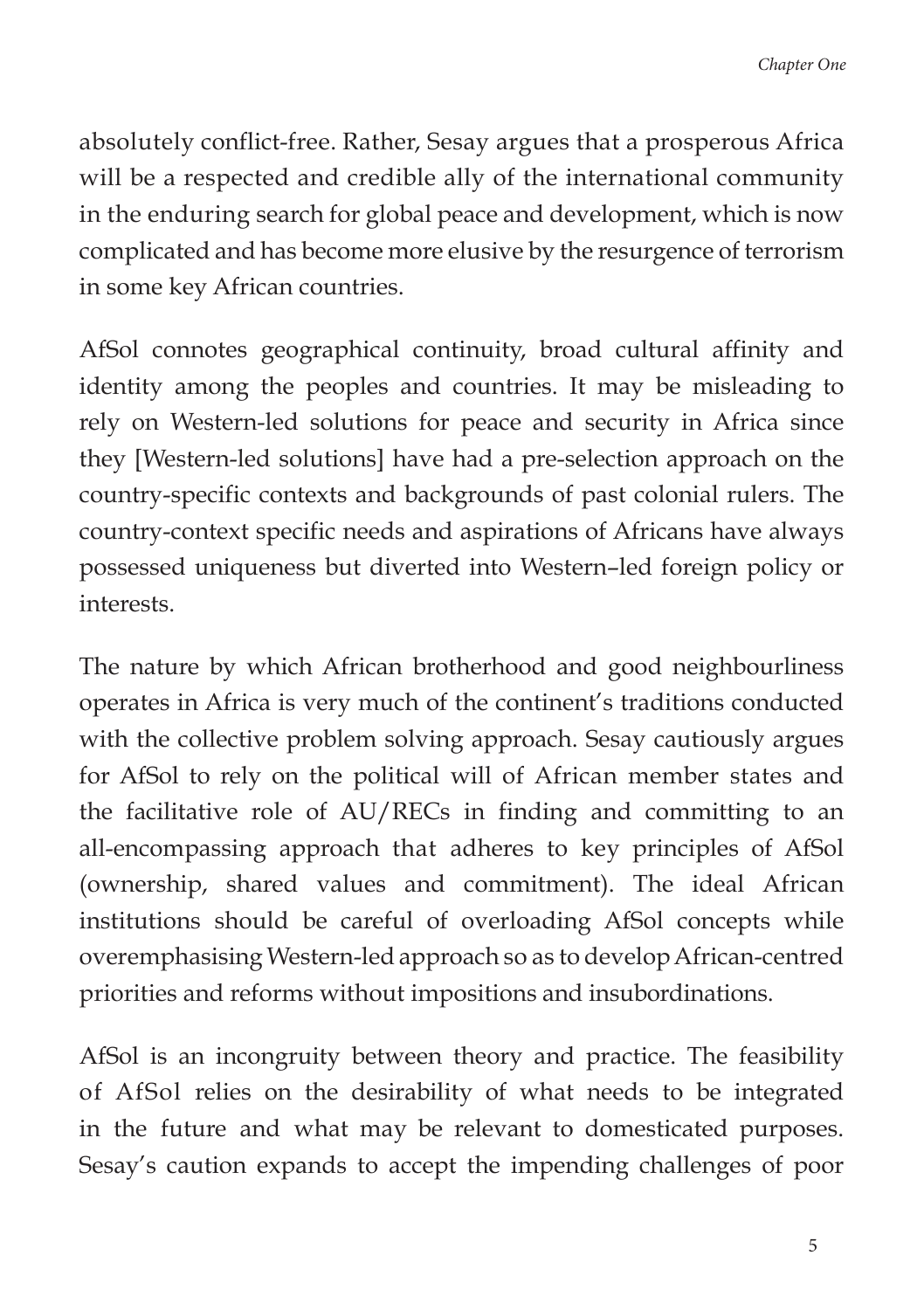funding and dependence on external assistance created by the delay in operationalisation of APSA, low socio-economic and political development in Africa, and many others. Such constraints can be overcome by making prevailing political and economic environment utilise an incrementalists' approach to the AfSol ideal. AfSol can be conceptualised in segments by emphasising, for instance, a pivotal role for African initiators, initiatives and overwhelming participation via troop contribution and other complements in peacekeeping or other military interventions authorised by the AU and RECs.

For the good and the bad, AfSol should be fully operational with AU's and RECs' leading roles, to continue making decisive roles in maintaining peace and security issues in Africa through their legitimising, bridgebuilding, unifying and fund-raising roles. The context-specific and political will (incentives) of AU member states will present the best perspectives to assess the capacity and feasibility of the numerous African countries, which is already providing ideal conditions for framing the overarching future of AfSol. "Try Africa First" is on offer to the validation of alternative frameworks in the 54 African countries. Incrementalists' or step-wise hands-on approach and strong Pan-African doctrine tailored with AU/RECs and academic institutions and political will (incentives) will strengthen the processes and institutionalisation of AfSol in the long-term.

The nexus between alternative frameworks suggested by Sesay and Omotosho (2011) and that of the AU-PSC, and APSA goes beyond stimulation of intellectual discussions with the hope of promoting common ground for responses. AfSol requires supportive roles of strategic decision-making institution, in-country needs through timely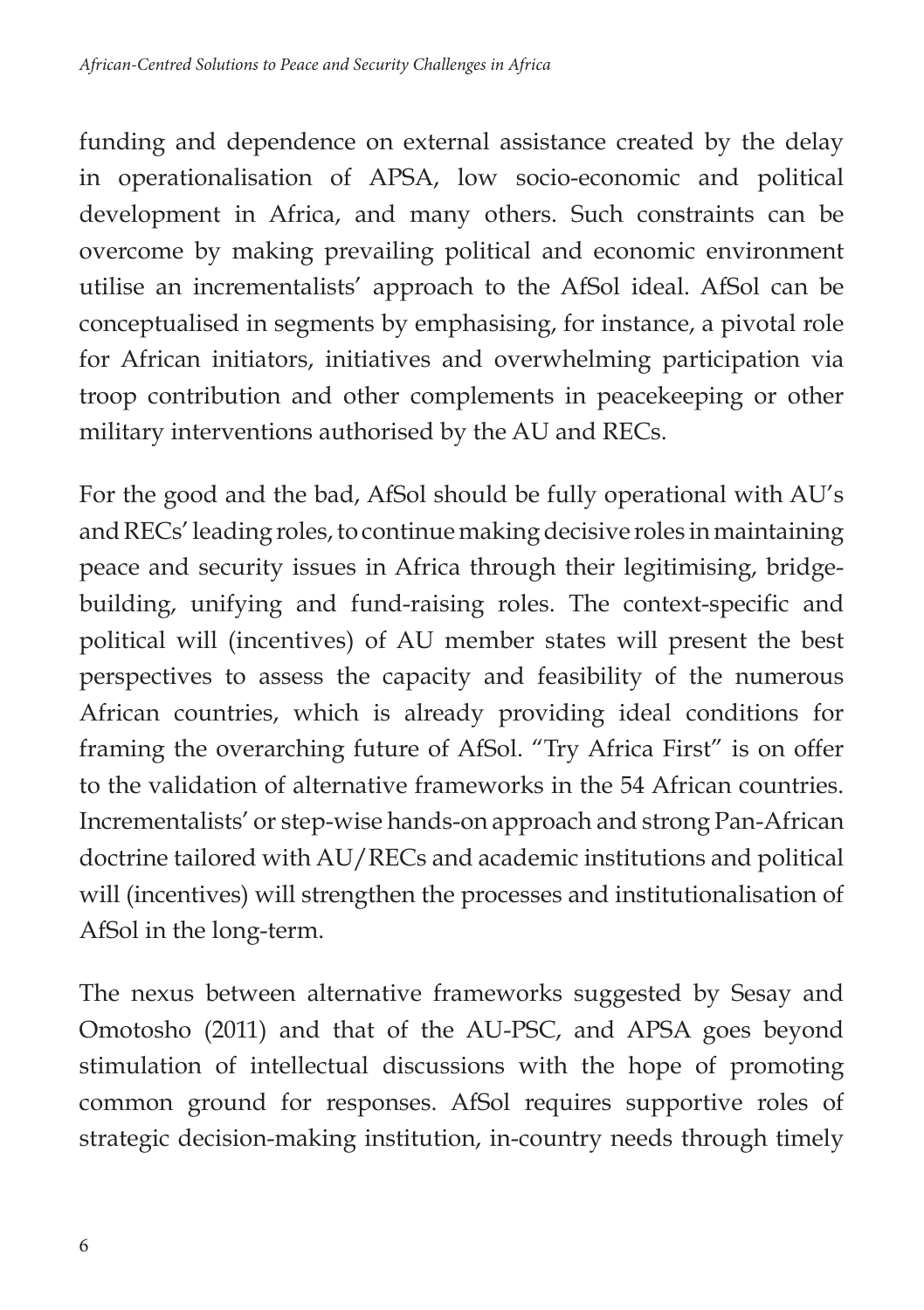assessment, programming, partnerships and development.

In chapter three, Dawit Yoahnnes offers a more solidified but argues for an additional dimension for AfSol, beyond its most common conception as an elitist mantra often employed to garner popular support around issues of greater interest to the wider African community. Dawit argues for practical preconditions for establishing institutions dealing with AfSol and translating them into initiatives by testing and subjecting the concepts and principles to case studies we already have at hand. For him, such tests can provide both ad-hoc and hands-on responses to defining, refining and delivering practical solutions to AfSol.

The view is relevant in that it can provide for analytical elbowed space for the concept of partnership within the conceptual framing and practical implementation of AfSol. Dawit's thesis dissects the challenges of the practicality of an absolutist and perhaps idealist understanding of AfSol from the exclusive African ownership and self-sufficiency principles.

Of course, such approach comes with potential perils of entrenched statecentric conception of sovereignty towards realising the implementation strategy. The contention is that, state sovereignty seen as an international norm tends to depart from the assumption that the search for collective AfSol poses challenges especially from the state-centric conceptions of sovereignty that favour collective regional security approach. Once collective regional security is overemphasised, AfSol may sidestep the issue of sovereignty. The bill to pick and pay for is how AfSol directly infringes on the principles of ownership and shared values. In order to reinforce the vitality of sovereignty discourse that may have been overlooked at the relative "ease" of conducting African peace operations, case studies must form part of the analysis. In the case studies, peace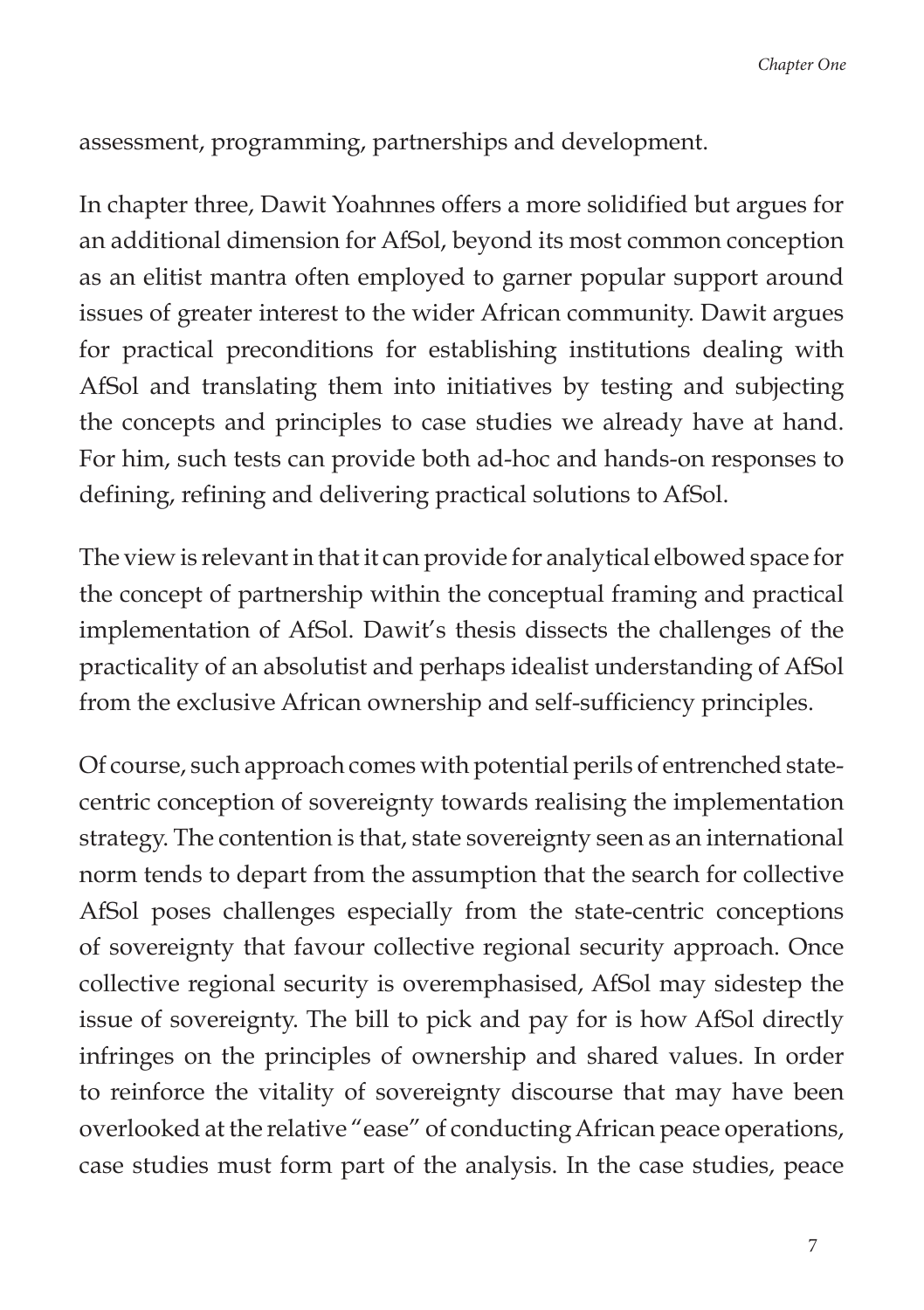support operations in Sudan and Somalia become quite interesting in the event that state institutions have largely failed and effective state sovereignty is no more an issue.

Against the evidences from the two cases, which have comparatively strong state adherences to the notion of state sovereignty, and with serious peace and security challenges, there are strong and enriching dimensions of AfSol's principles of shared values and ownership. Further, the empirical cases depicting the vitality of partnership and sovereignty do speak strongly to the notion and principles of AfSol.

Evidences compound dearly into the discursive applications of AfSol in that the African contexts in peace and security have streamlined policymaking institutions in a more normative nuances. The conceptual dearth of AfSol is sequenced with conceptual deficit and sometimes overload in practice. The link is in the institutionalisation of AfSol and the principles of ownership and shared values that have remained constant in Sudan (Dafur) and Somalia (African Union Mission in Somalia - AMISOM), for example.

Evelyn Mayanja argues in chapter four that the institutionalisation of AfSol should explore an African-centred hybrid form of sustainable peacebuilding and security. The complexities we are experiencing in South Sudan's conflict today necessitate hybridised African-centred solutions. The hybridity should interface between the local and international approaches, agents, ideas, practices and structures to reconstruct peace (Richmond and Mitchell, 2012: 1). By so doing, state institutions can be strengthened for sustainable peace and security. This is seen in the case of Rwanda in the post-Genocide regime, where the international legal framework was challenged in its application. Her conceptualisation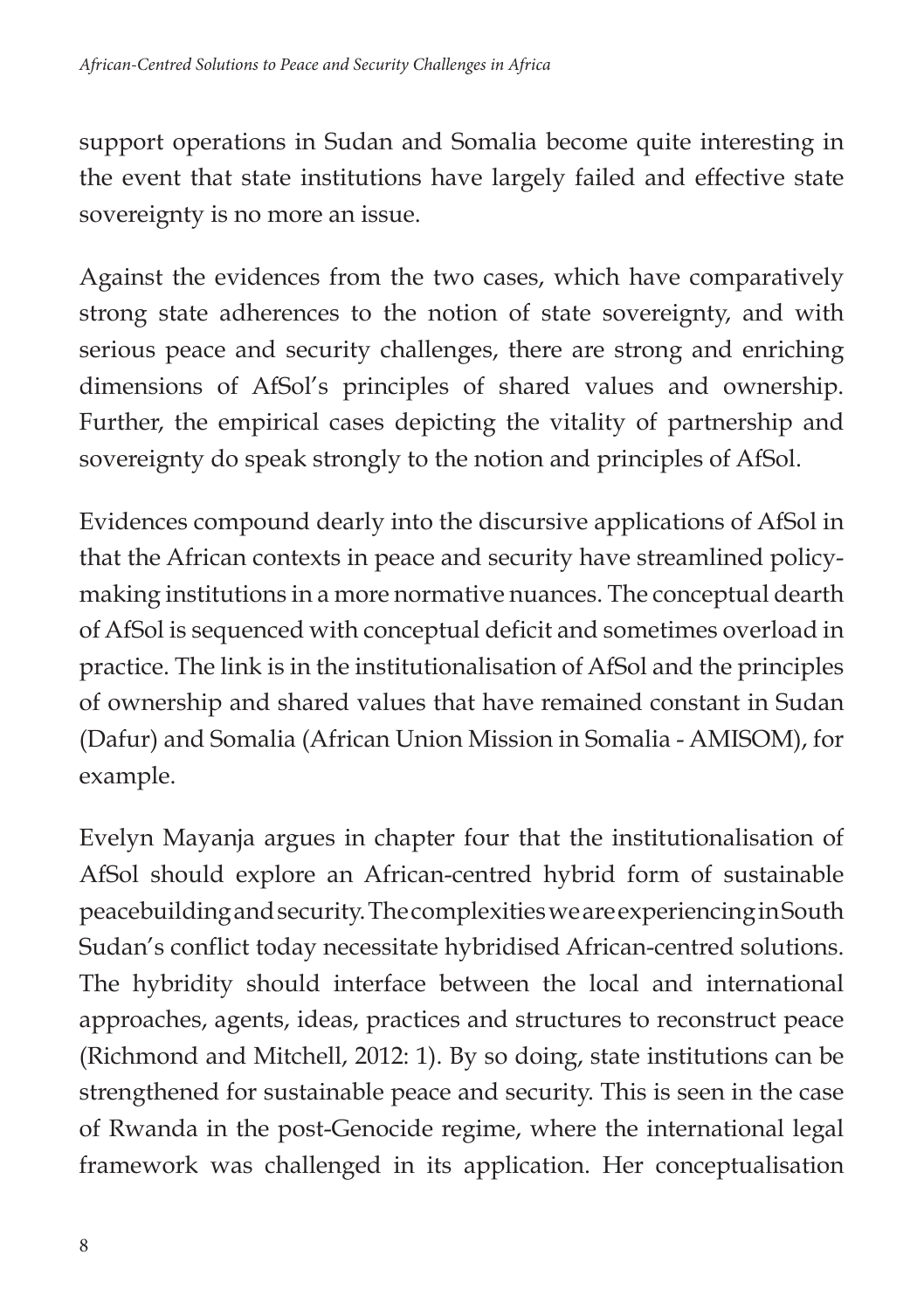of hybridity lies in the liberal peace paradigm where East Timor tends to have moved on quite acceptably to the local population. The liberal peace state-building project and test to alternatives of the liberal-local hybrid peace are needed in South Sudan. This unique form of approach to AfSol ensues that strategies, institutions and norms of international approaches network with people's everyday lives to build peace.

By promoting hegemonic and monolithic caricatures of powerful liberal institutionalism, South Sudan's case can fuse peace and security and attract locally generated social reconciliation with national and international consent. Mayanja argues that using hybridity lens and agency theory, AfSol conceptualisation helps in the reconstruction of peace and security approach. The hybridity required in South Sudan needs a combination of neoliberal peace and African approaches to devise Africanised solutions to South Sudan's crisis. The combined neoliberallocal hybrid can be used to visualise the interplay of processes and agency fundamental to rebuilding South Sudan institutions as effective relationships between citizens with secure state.

Mayanja's model includes issues of good leadership, power and governance with clear checks and balances. While the international norms and institutionalisation requires compliance mechanisms, networks and structures with the local, local actors' ability to present and maintain indigenous frameworks, structures and networks may be imbalanced in its implementation, notwithstanding understanding "hybridity" in practice.

South Sudan has undergone many years of war, but in its postindependence peace and state building, engaging the silenced local voices, networking with all sectors of the society and including structures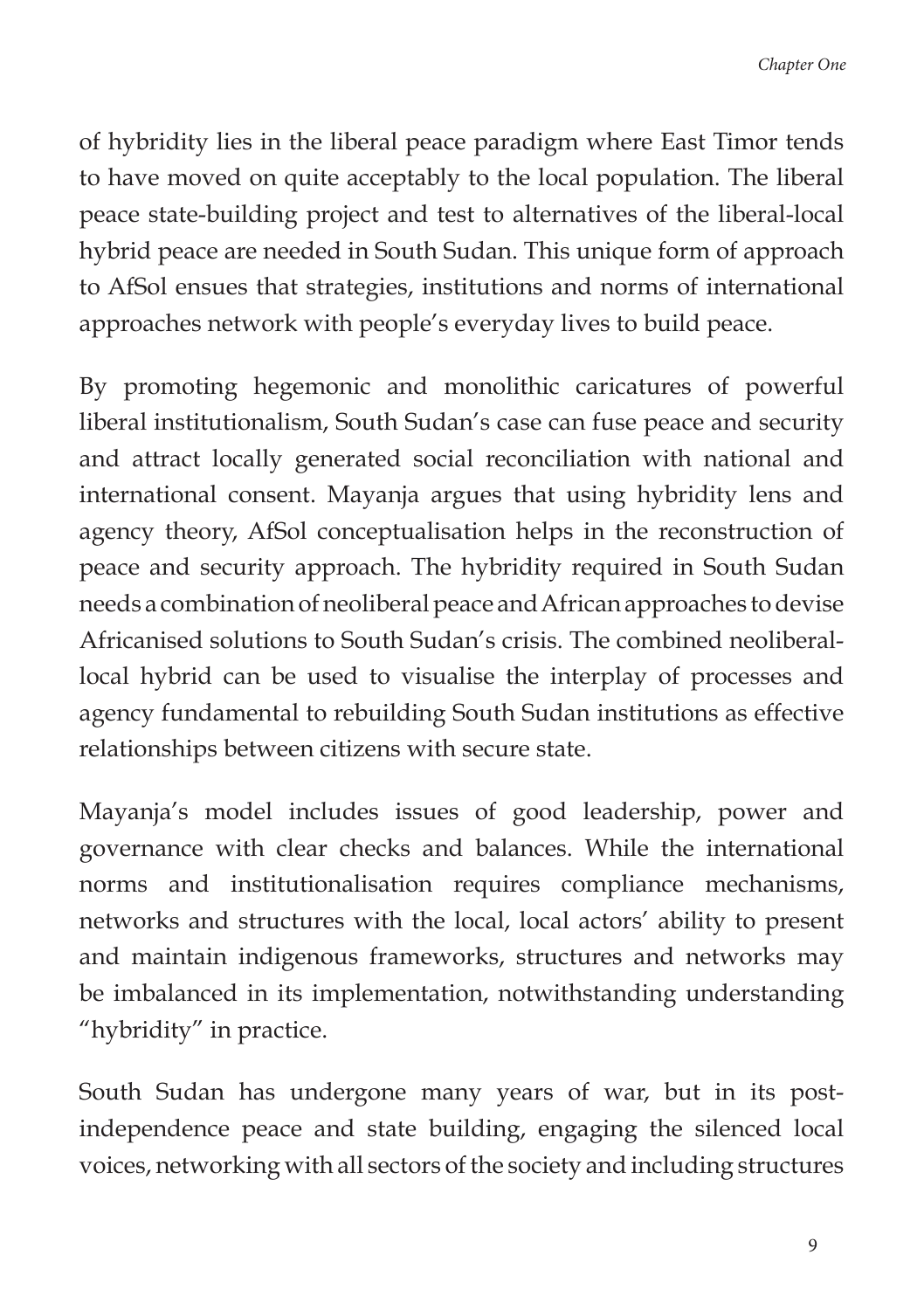of women, youth and grassroots citizenry approach have been neglected. This is to say that hegemonic liberal peace aped and followed in Africa, and for this case, the emerging state of South Sudan is no longer tolerable. South Sudan can be kept in its cycle of civil war if it is not principled to the hybridity norms, ethically adjusted and tuned to the stewardship of responsible leadership whose full service to exercising political state power must be for the common good of its citizens.

Mayanja argues that international compliance mechanisms in governing institutions are not enough. However, local actor's ability to present and maintain indigenous/localised frameworks and its epistemology and philosophy maintains Africa's loss of shared values and commitments. Africa's forms of transitional justice and forgiveness question liberal peace modus operandi in engaging only the belligerents. Africa should, therefore, live to its vision enshrined in the AU's vision of an "integrated, prosperous and peaceful Africa, driven by its own citizens" (AU, 2011).

Mercy Fekadu Mulugeta, in chapter five, brings out the issue of statehood, small arms and security governance into the debate of AfSol, in which there are, once again, incompatibilities of euro-centric state models to that of African countries. Like Mayanja, Mercy argues that Western models ignore African traditional governance mechanisms, their values and current role in governing the continent. The provision of security and small arms proliferation is the role of the state but in Africa's civil wars, it is the same state that neglects some of its citizens or even perpetuates killings against them.

There are volumes of growing scholarly works that strive towards understanding the African state instead of evaluating it in a case study like that of the Nyangatom people of southwest Ethiopia lying in part of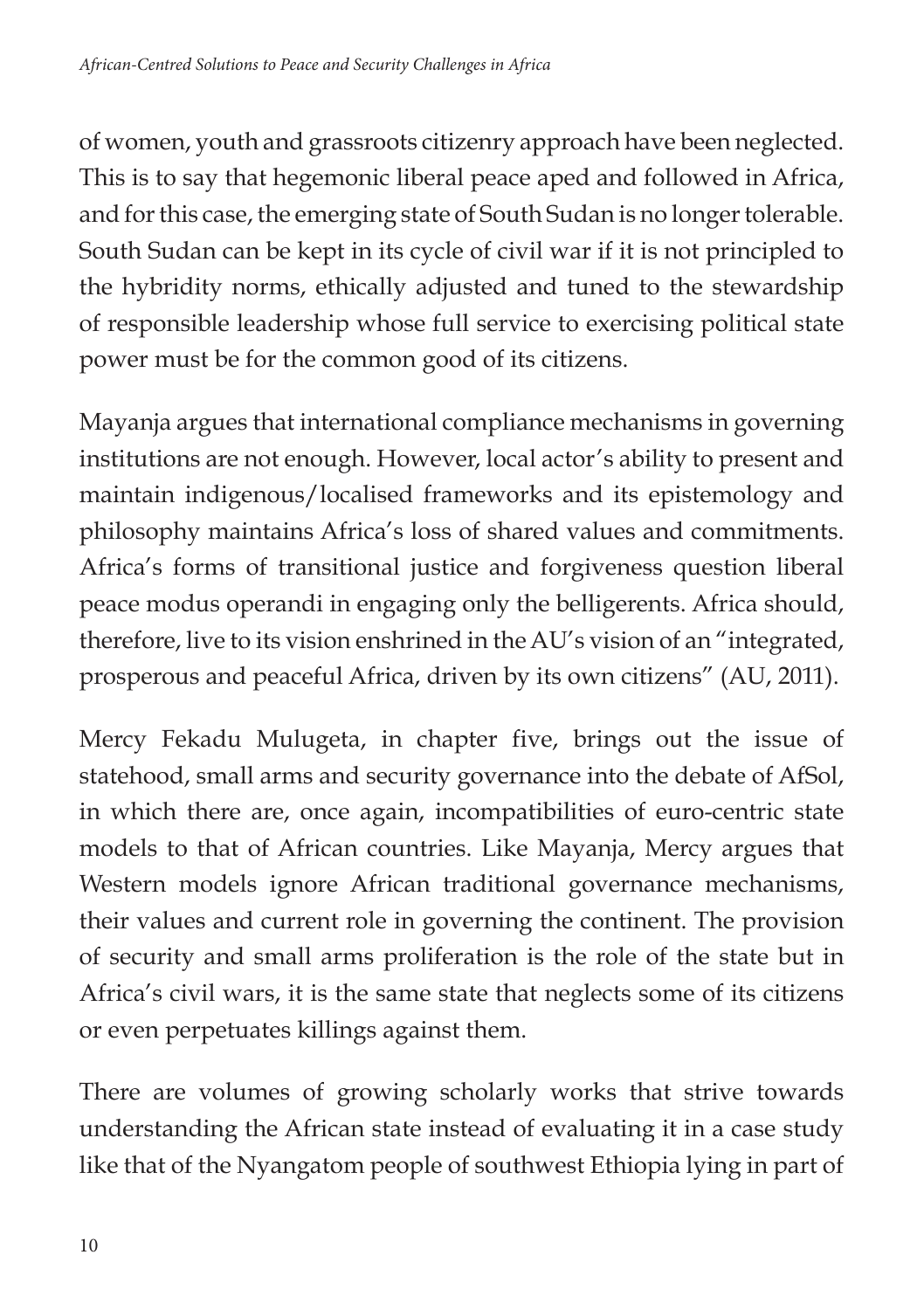the Karamoja cluster. Mercy identifies a security governance model that blends modern state governance and traditional institutions, which lies in the promotion of contextual pragmatic models than in the duplication and emulation of common narratives of contemporary peace and security discourses.

In the case of Nyangatom, a cluster riddled with small and light weapons proliferation, security governances and the question of statehood has been contentious for many decades. The levels of socio-political cohesion and poorly developed structures of government, loosely understood as pre-modern states, are low. Mercy finds that the problem poses direct implication for AfSol on state building and security governance. This is also the problem of following strict normative frameworks in Africa. The state becomes alien to its own citizens, sometimes behaving in a predatory manner towards the traditional transformation systems.

Unlike having a hybrid-local peace, re-traditionalisation of keeping the traditional leaders and their systems at bay and altering policies of local governance has brought more controversies than solutions to peace and security in Africa, in this case, the Nyangatom. Like many African countries and communities, the Nyangatom still have traditional systems and structures that support traditional institutions and systems for bringing peace, security and social reconciliation. This has posed direct opposition to the Westphalian state model of statehood and governance.

Mercy brings in the unique case of the Nyangatom traditional institution, which is equipped with traditional leaders and beliefs, youth in arms use and in control of the systems' modes of governing their own society. The system has gone from past generations over many years to today's "modern" state system. The system has been faced with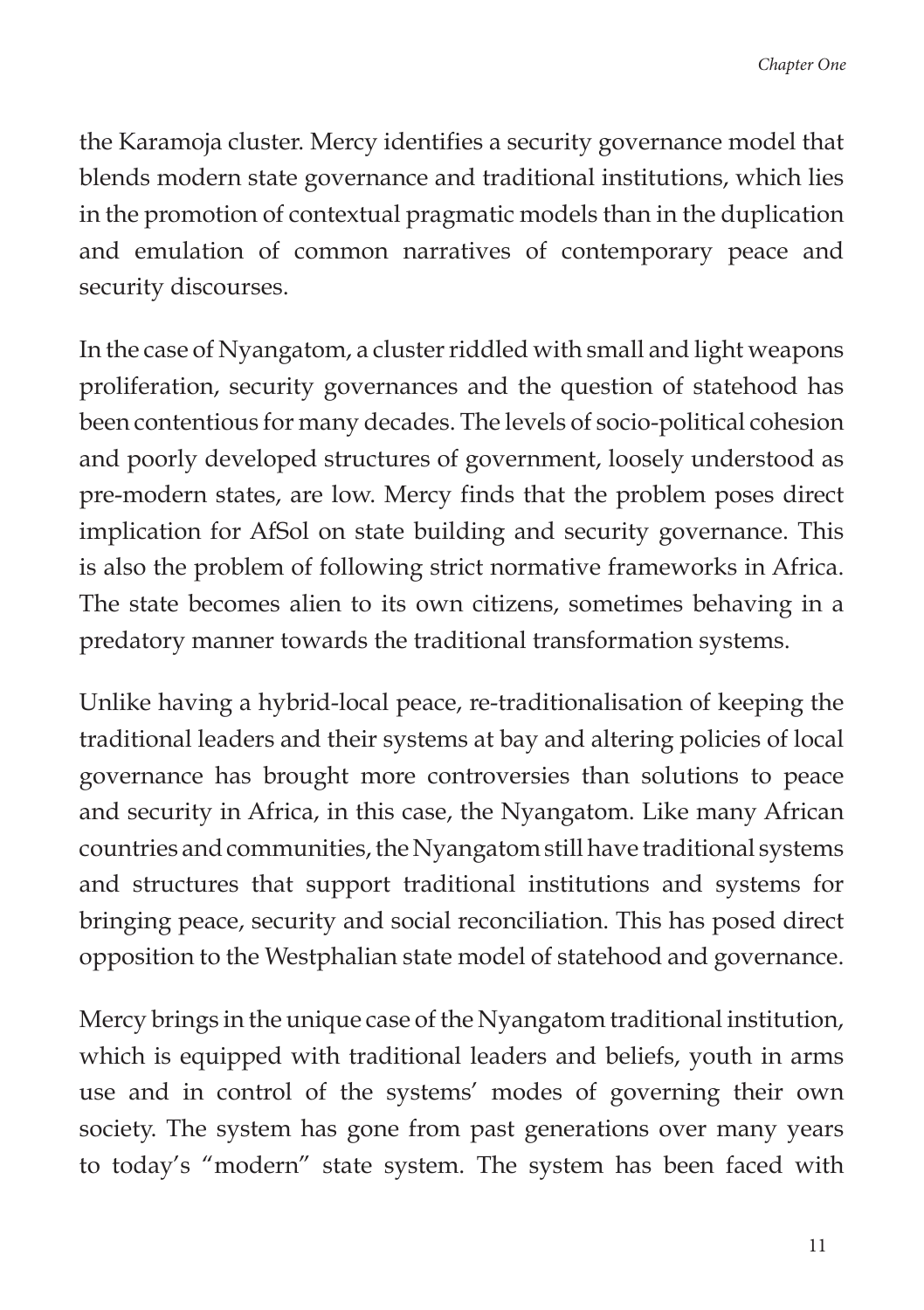security problems, with and without government. The Nyangatom have survived without relying entirely on state security provision, since the system has been embedded in their traditional apparatuses, security governance, statehood and self-help in terms of social responsibility.

In effect, the Nyangatom have exhibited AfSol's principles of committing to maintaining ownership of their security by mediating state's security arrangements with their system and with police and militia in their woredas. Where state actors have proved ineffective, they bridged the gap of governance; statehood and peace by helping the state overcome its security deficit (Schmeidl and Krokhail, 2009). Even if Ethiopia's federal government does not recognise this mediated state concept of AfSol, a unique state-society relation in dealing with security exists. There exists a non-state armed group that is more or less replacing modern state system, although both systems are interacting, in a contractual manner, mediated at an AfSol local, federal and central levels.

In chapter six, Brenda Aleesi examines the situation of refugees who settled in Kampala, the capital city of Uganda. The "urban refugees", so called, present a unique case and the initiatives taken in the form practicing AfSol. Uganda hosts several refugees from the Great lakes region and the Horn of Africa, but the country allows refugees to choose to reside in the urban areas especially in the capital, Kampala. The UNHCR (United Nations High Commission for Refugees) continues to provide basic assistance for refugees in some settlements; other implementing partners and refugees can live in the urban areas in Kampala. While Kampala offers opportunities of self-help in terms of social responsibility to refugees, refugees face language barrier and in some cases discrimination. However, there is also a tremendous form of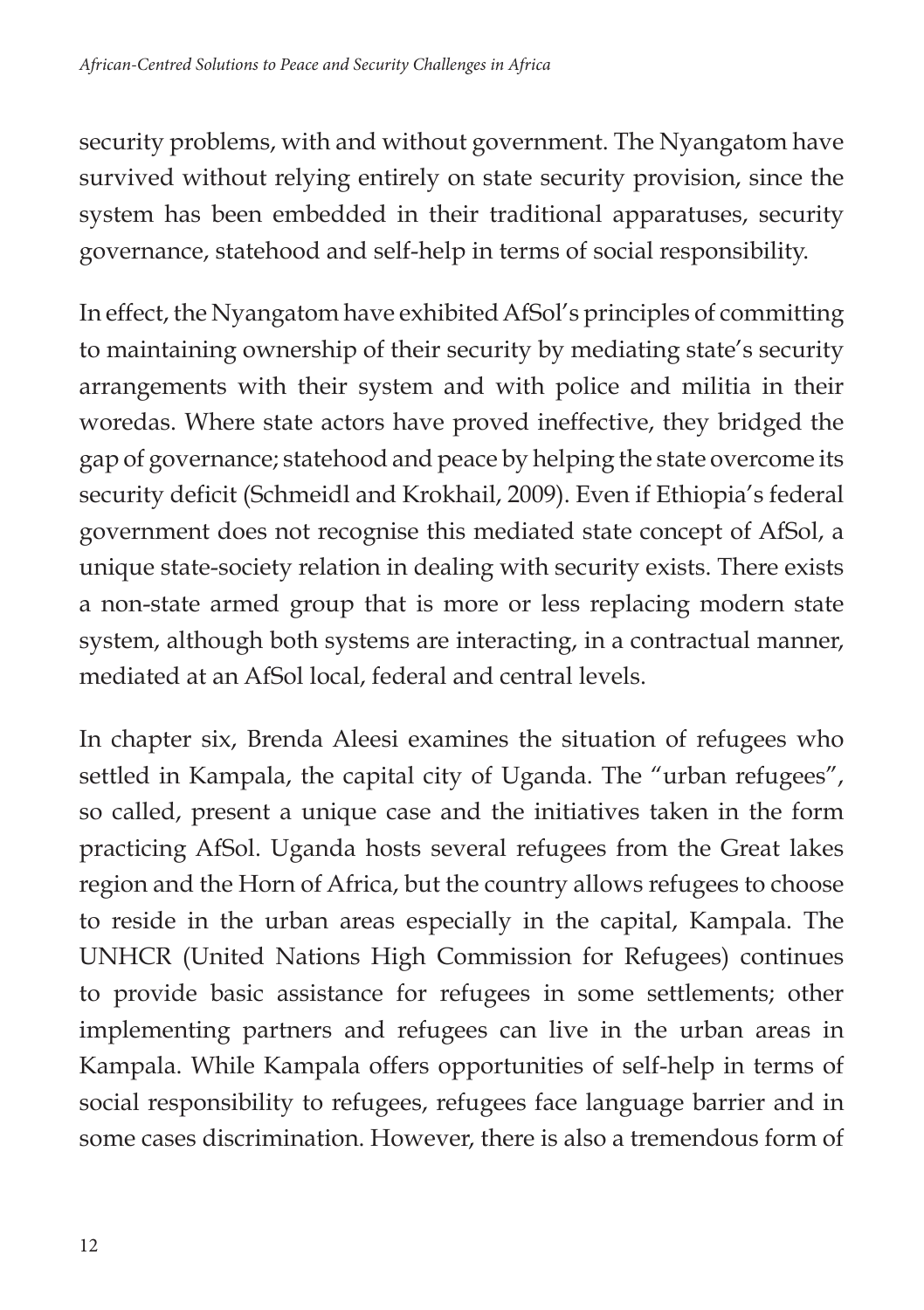peaceful coexistence in the principles of shared values and commitments to Uganda's initiatives to be part of the country's educational, cultural, social, economic and health system. The initiatives are left to the ownership of the beneficiaries of the programme and commitment from the stakeholders towards refugee cause.

The AfSol pillar in this case relies on the manner in which peaceful coexistence of any society becomes important in the development and provision of good platform upon interventions. The good platforms for intervention have aimed at promoting peace, good governance, the MDGs (Millennium Development Goals), service delivery and poverty reduction. Peaceful coexistence has become AfSol's principle of sharing values from the members of Uganda society with the participatory role of refugees so as to provide better initiatives and solutions to problems that both the host and the refugees face on a day-to-day basis.

Many actors in the continent and international community have called upon Uganda to share its best practices that have worked in the country to be replicated elsewhere. For Alessi, coexistence between the host community and the refugees has shared value principles of AfSol. There is conformity with Uganda's multicultural and elicitive model of hosting refugees within AfSol's principles in that Uganda recognises diversity, the worth or value of other suffering people, and deploys non-violent approach to living with refugees.

The model also recognises the causations to refugees in which peace, security, democracy, governance and failure to respect human rights had been disparaged in the community. Therefore, an AfSol lens has to address these issues in different ways - by peacefully coexisting with refugees. The model has adapted the culture of peace education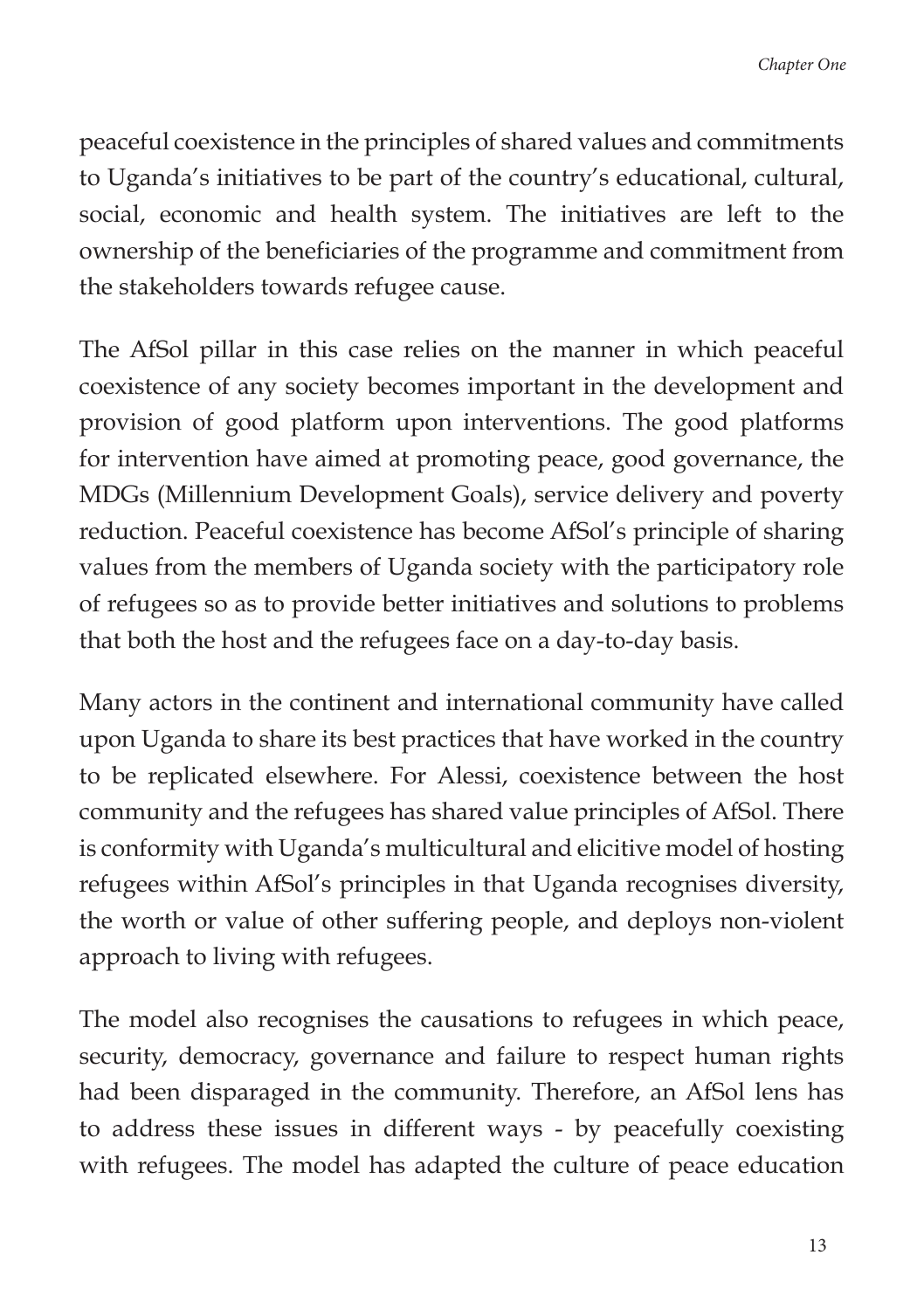through tailored programmes for refugees and their children to acquire knowledge, skills, and attitudinal change in the new "urban" society they live in.

Refugees are provided with the forum to speak their rights through educative curriculum, and in reference to Uganda's Refugee Act 2006. Most aspects of livelihood of refugees pertaining to socio-cultural, health and economic life have deployed AfSol lenses in consideration of the urbanisation and globalisation issues of refugees. There is, therefore, a direct link between AfSol's principles of shared values and committing refugees and the host community to practicing models of peaceful coexistence.

In chapter seven, Caleb Wafula dissects the role of Civil Society Organisations (CSOs) in conflict transformation with particular evidence from Kenya's post-election violence of 2007-2008. While many viewed Kenya's long democracy largely as an icon and island of peace in the region, the violence proved the contrary (Modi and Shekhawal, 2008). The 2007-2008 post-election violence exposed the developmental implications and its underlying imperative of the long hidden failure to find solutions.

Lack of timely solutions to the many years of accumulated grievances created shortage of ideas in Kenya. Kenya began to witness violence with generative initiatives to address socio-economic challenges. The conflict quickly erupted, but bringing the peace back became more of an intense debate than working with AfSol's principles to be committed to, take ownership and identify shared values.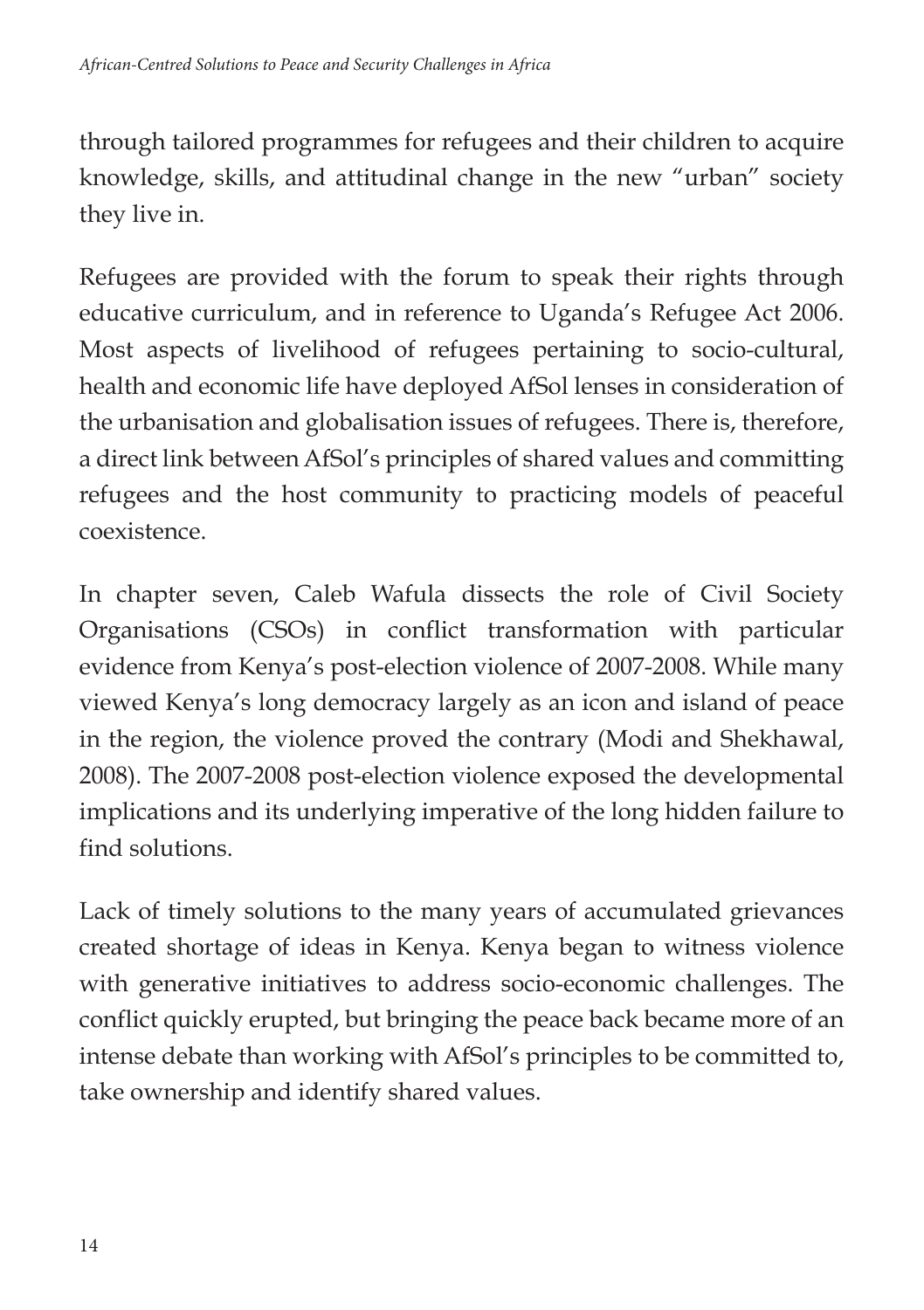However, Kenya's CSOs took up the conflict transformation initiatives rooted in local views to end the conflict. The initiative lacked systematic analysis of the extent to which to deploy AfSol in bringing about sustainable peace and stability in the post-conflict Kenya. CSOs in Kenya identified initiatives rooted in the shared values of a Pan-African conviction espousing "African-Centred Solutions" (AfSol) and relying on solving own problems. Wafula discusses the role of civil society that exhibited the AfSol framework which contributed to sustainable postconflict transformation. This was possible because of the historical analysis of Kenya's long-term peace and pan-Africanism by the civil society.

The CSOs in Kenya brought out a sphere of voluntary actions that was distinct from state, political, private and economic spheres. They [CSOs] kept in mind the practice that the political land demarcations between the social sectors involved in the conflict was blurred and complex. The CSOs organised the society in a more voluntary, self-generating, selfsupporting, autonomous way from within the state that was bounded by legal framework. By way of shared-values, the CSOs were able to relate to the public and involve citizens to act collectively and address the issues confronting the society.

The CSOs created spaces for exchanging information, advanced local interests for peace, and put passions and ideas together with the sole aim of achieving mutual goals for peace. The state was also involved, but making it clear that those state officials who were behind the conflict generation be accountable.

Wafula brings in the mature role of CSOs in contributing to AfSol through transformative growth of CSOs in Kenya. CSOs have transformed other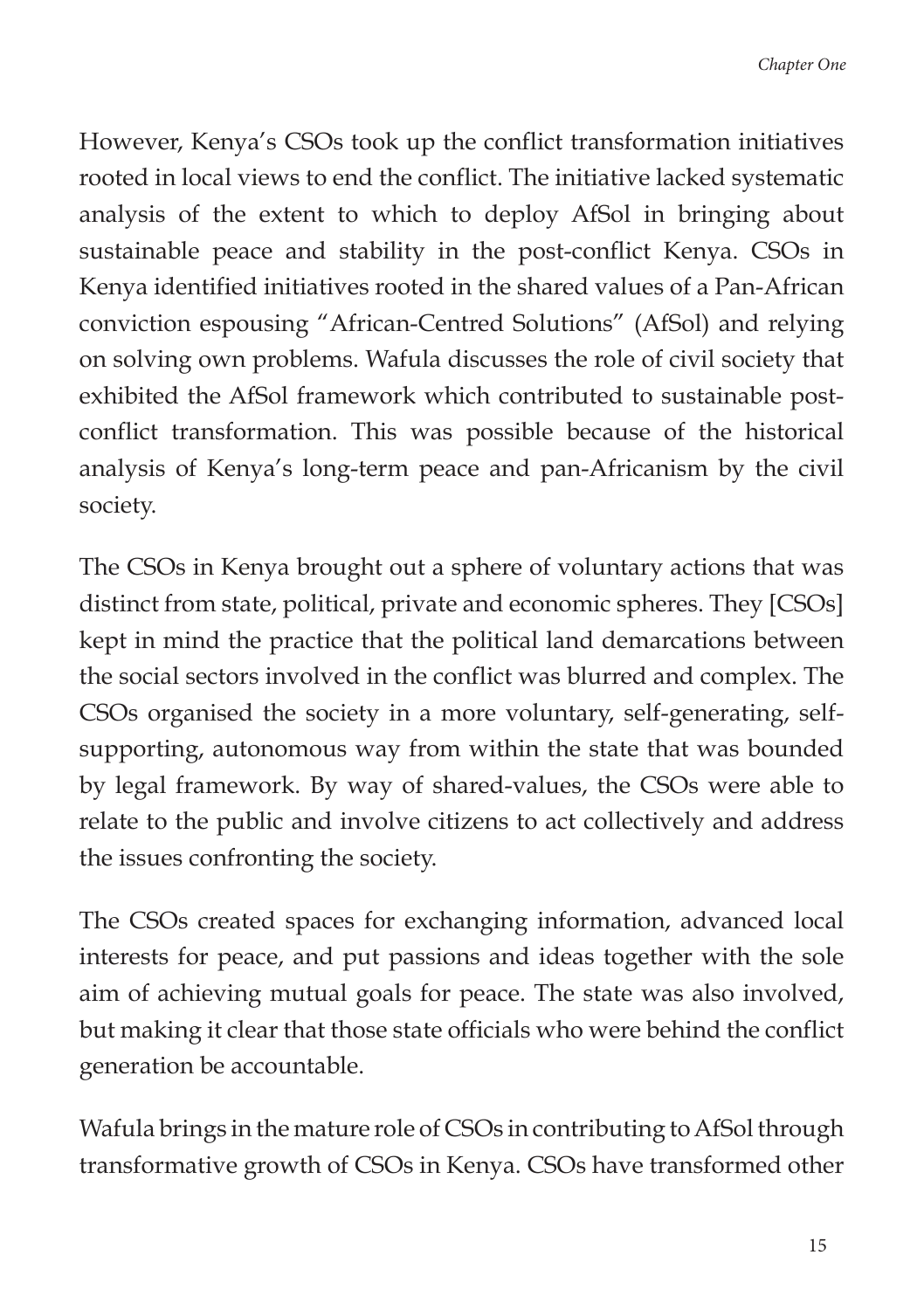CSO initiatives whose radical and conservative ideology has become moderate. Kenya's National Civil Society Congress and the Kenya Red Cross are such string forums where the local voices are heard at the national level. They provide networks and enable other stakeholders to alert and provoke government responses.

This is not say that CSO in Kenya do not face challenges. Some became conduits of politicians of fostering violence, overplaying social grievances and fomenting rumours. Some human rights groups were unable to remain completely neutral and non-partisan in election related violence. Some of the bottlenecks have made CSO work become ad hoc and acted with the slogan of "slaughtered justice at the altar of temporary and deeply uneasy calm".

It is critical to follow the case of Kenya's CSOs, and not to limit the conceptualisation of CSO and AfSol operationalisation because that will narrow down the contributions of many actors including academics, religious groups, elders, local government officials, and communitybased organisation (CBOs). CSOs give the communities, the state and international communities the sub-consciousness that AfSol's principles desire today in our African society. Africa's peace and security challenges are growing, so must the solutions become a dynamic exercise.

Naeke Sixtus Mougombe cautions Africa to address new security threats that are emerging fast in the continent, particularly the Boko Haram Islamic sect in Northern Nigeria. In his chapter seven, the intervention of African Union-Multinational Joint Task Force (AU-MNJTF) in combating Boko Haram is discussed.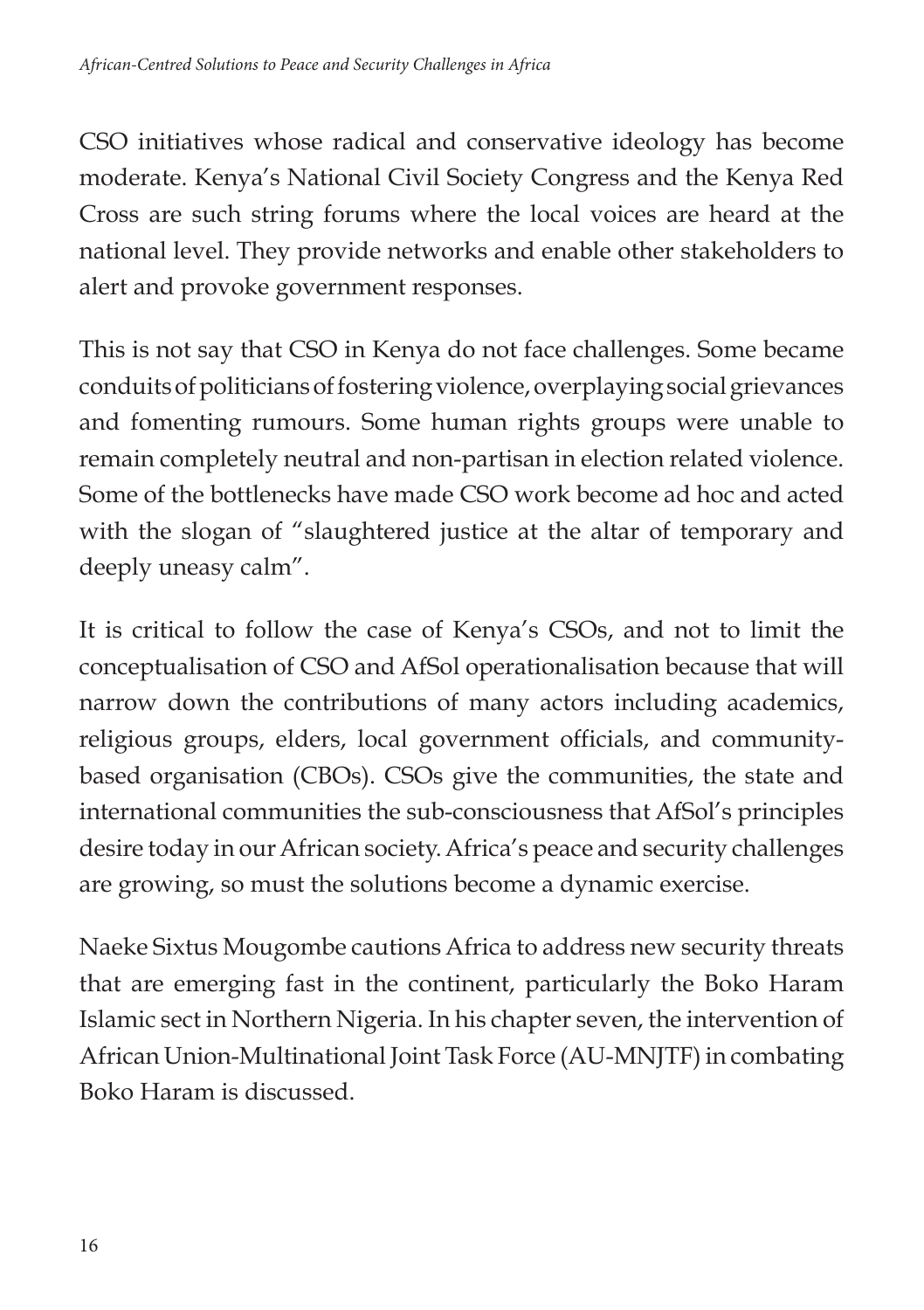*Chapter One*

The radical Islamic sect, Boko Haram, in Nigeria and across the borders of countries around the Lake Chad region has provoked the intervention of a regional force to combat and neutralise the sect. The current intervention, so much seen as an AfSol initiative by regional peacekeepers, reinforces the high degree to commit and own initiatives to jointly fight terrorism. The joint countries that are fighting Boko Haram are from the Lake Chad Basin under the AU-MNJTF.

The regional intervention approach has demonstrated commitment to ownership of the process and to what the local and regional bodies have shared in their concerted values in the process. Nigerian government has tried to defeat Boko Haram but it has repeatedly displayed lack of capacity to deal with the spate of violence and terrorism.

The case of Boko Haram puts the AfSol concept to test by demonstrating how ownership and commitment to the spirit of African citizenry, the African Union (AU), has initiated supportive actions like the AU mission to Mali (MISAHEL) in Boko Haram-affected countries. It has also tested AfSol's principles to check the implementation of the AU counterterrorism framework (AU/Dec.536 XXlll) amongst others.

Sixtus argues that African intervention actions are being hindered because of internal politics of the affected countries. The problem is not with AfSol concept per se, but the slow involvement of local indigenous population in the process particularly where the AU-MNJTF operates. There are failures to effectively involve local indigenous communities and traditional institutions in the continental processes alongside with the regional MNJTF intervention. The continuous support and mobilisation by indigenous groups to generate proactive actions aimed at combating Boko Haram.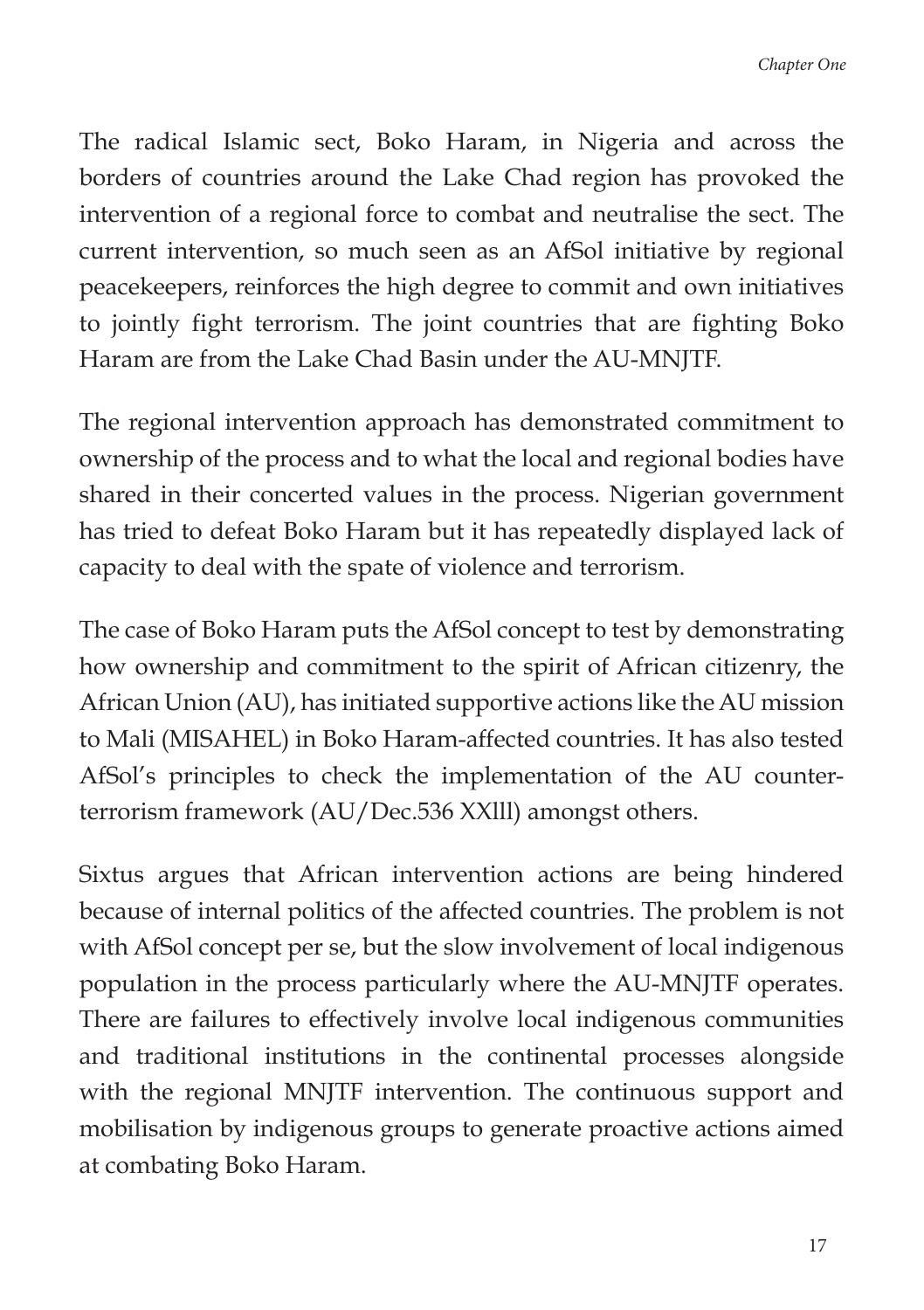The response of Nigerian government has been slow and operation restore order and operation safe havens were underplayed by enormous problems in the northern part of Nigeria. The establishment of Almajiri schools in the northern part of the country only provided recruiting grounds for Boko Haram. Street children, unemployed youths and socially disconnected citizens in the north all became targets of Boko Haram's easy recruitments. They became ready-made army that can be recruited to perpetrate violence.

The Nigerian government tried to offer amnesty to ameliorate conflict perpetration, but the radical nature and ideology behind Boko Haram defied the odds amnesty intended to achieve. The influential leadership could not tackle Boko Haram using diplomatic means – preventive diplomacy, especially to release the abducted Chibok girls. This was considered as a failure of the preventive diplomacy and lack of leadership from the former president of Nigeria, Goodluck Jonathan.

Although the AU-MNJTF has had the capacity and potential to successfully onslaught the Boko Haram, enduring peace might still require continuous mirage to prioritising AfSol in Nigeria and its neighbouring countries of Cameroon, Chad, Central African Republic, Benin, Niger and beyond.

To its best, the AU-MNJTF has provided an Afrocentric solution to the Boko Haram insurgency. The manner in which the joint voluntary contributions of soldiers from neighbouring states were quickly pulled together explained the commitment, shared values and ownership of dealing with Boko Haram. AU-MNJTF owned the process of intervention, decision-making and full engagement. In Cameroon, the government embarked on engaging traditional leaders using the spirit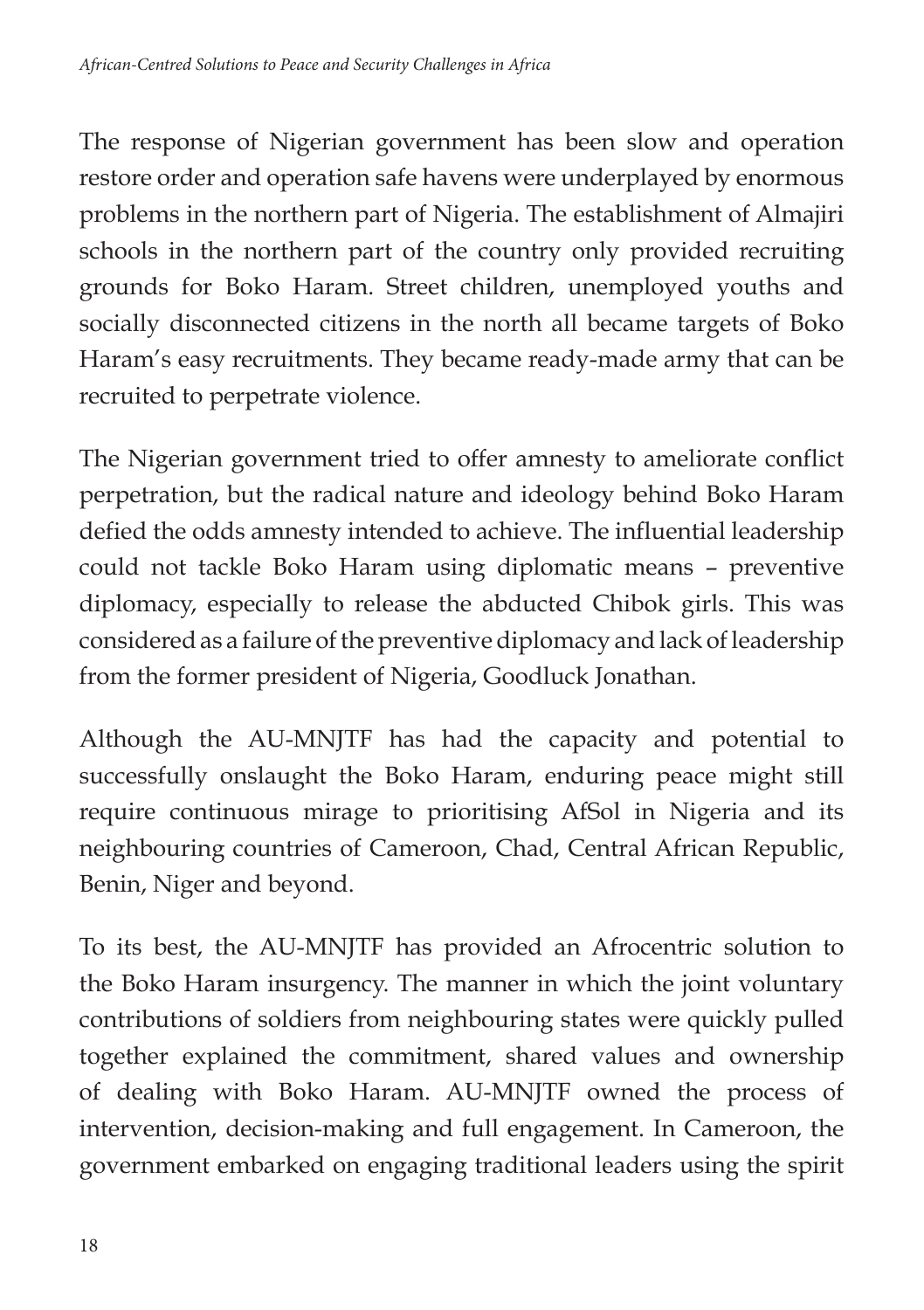of shared problems and shared responsibility. Local vigilante groups and regional task groups had full sense of shared values to work with local institutions to combat Boko Haram.

The practice of AfSol in combating Boko Haram has been two-fold. One is the lesson learnt to combat a newly trending security problems in Africa, terrorism, by challenging policy-makers, exposing bad leaderships in Africa and engaging in committed process that shares the value of bringing peace. Secondly, the military approach by Western interventions championed by foreign machineries dwindled and made little difference compared with the grand intervention by AU-MNJTF. AU-MNJTF had a unique Afro-centric approach from command, leadership of operations and mechanism of designing the future while conducting joint operations.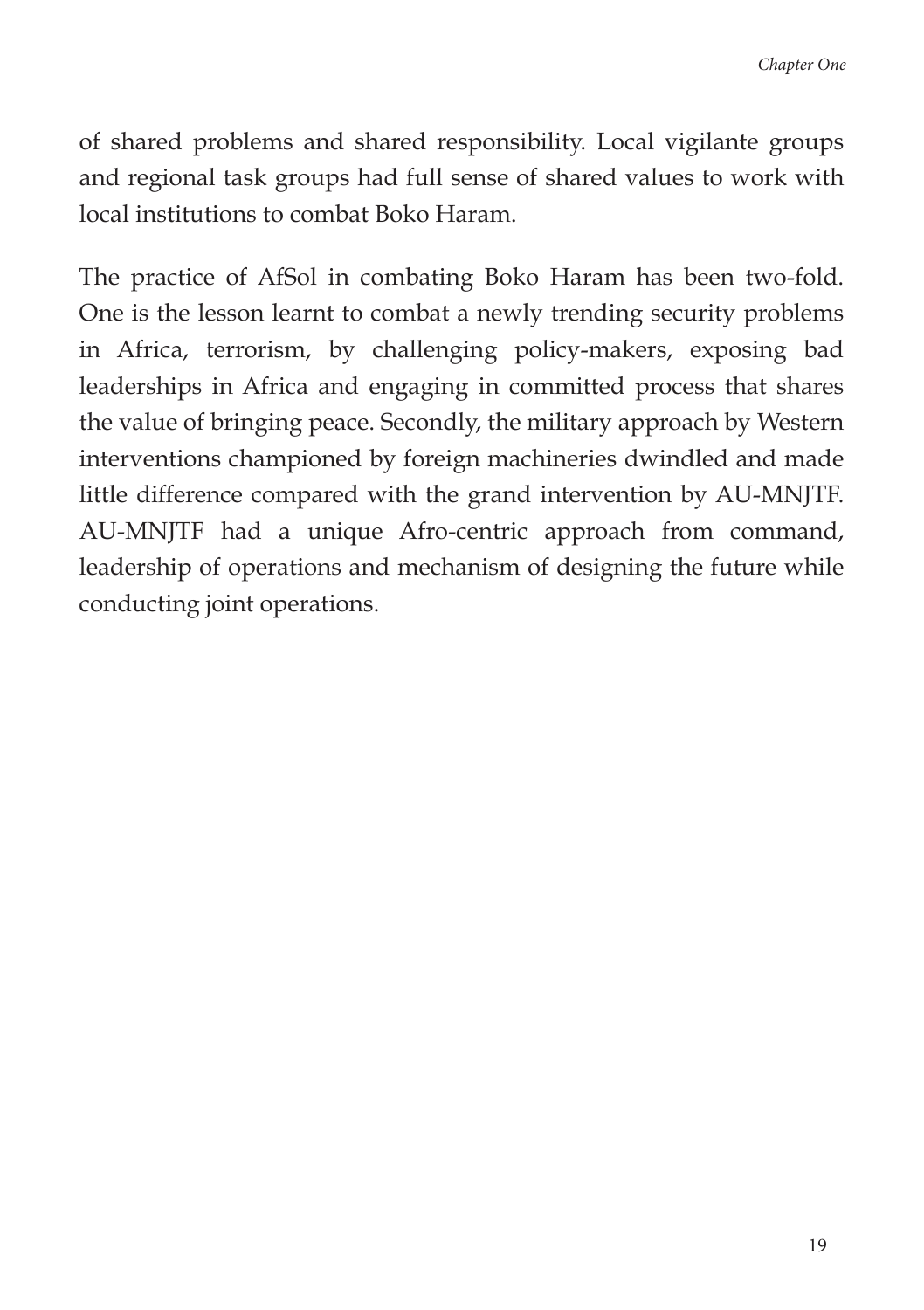### **References**

- Kioko, B. (2003). The right of intervention under the African Union's Constitutive Act: From non-interference to non-intervention. Revue Internationale de la Croix-Rouge/International Review of the Red Cross, 85(852), 807-826.
- Sesay, A., & Omotosho, M. (2011). The Politics of Regional Integration in West Africa. p1. Wacseries, Vol2, (2).
- Buzan, B. & Wæver, O. (2003). Regions and powers: the structure of international security. Cambridge University Press.
- Amadu Sesay, Olussola Ojo and Orobola Fasehun, The OAU After Twenty Years, Washington, D.C.: University Press of America, 1984
- Richmond, O. P., & Mitchell, A. (2012). Introduction-towards a postliberal peace: Exploring hybridity via everyday forms of resistance, agency and autonomy Hybrid forms of peace from everyday agency to post -liberallism (pp. 1-38). Houndmills, Basingstoke, Hampshire; New York: Macmillan Palgrave.
- AU. (2011). AU in a nutshell. Retrieved 24/2, 2015, from http://www. au.int/en/about/nutshell
- Schmeidl, S., and Karokhail, M. (2009). The Role of Non-state Actors in "Community-based Policing"–An Exploration of the Arbakai (Tribal Police) in South-Eastern Afghanistan. Contemporary Security Policy, 30(2), 318-342.
- Modi, R. and Shekhawal, S. (2008). Aftermath of the Kenyan Crisis. Economic and Political Weekly, 43, No. 18: 25-27.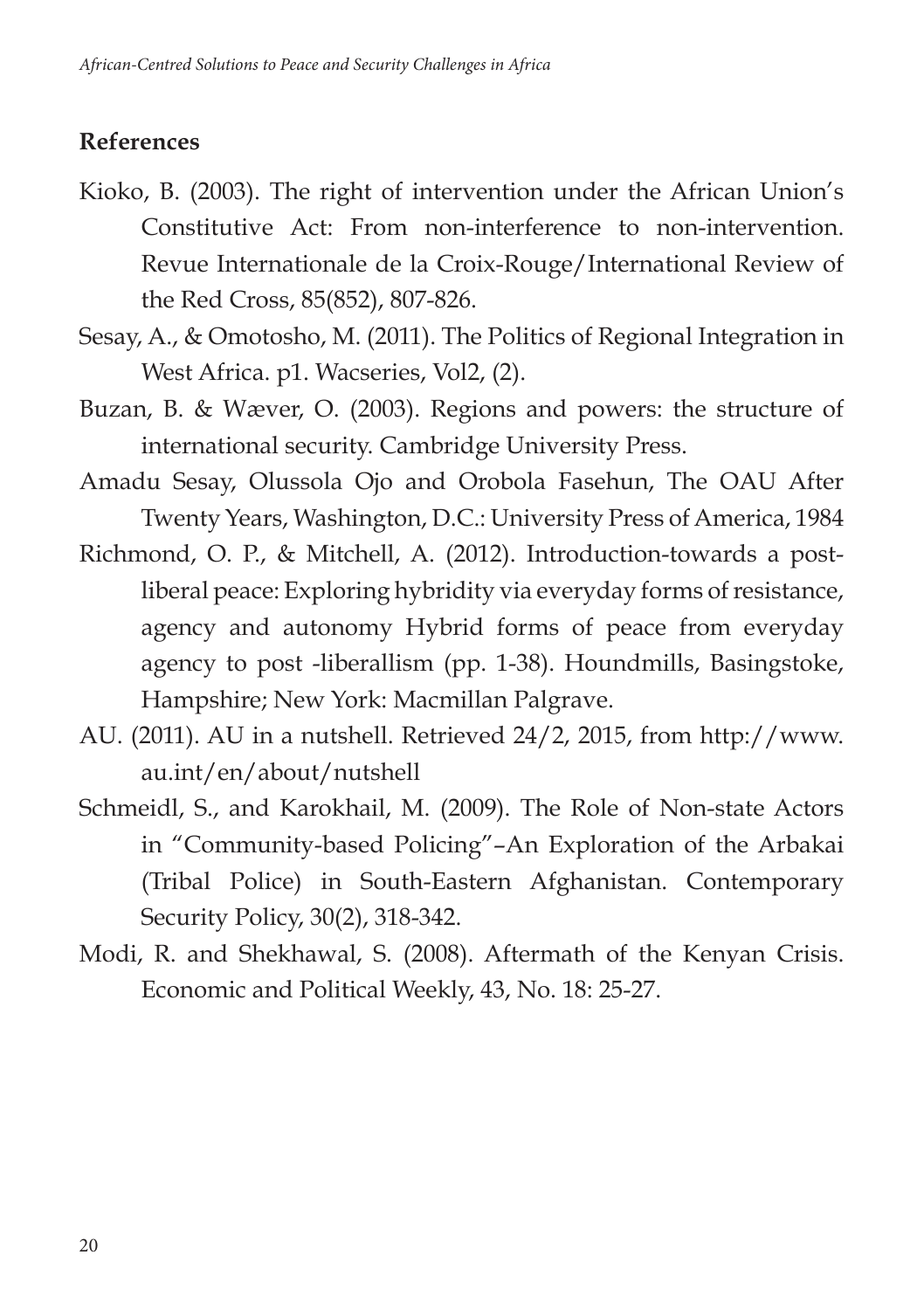## **Chapter Two**

# **Interrogating the Concept and Ideal of African-Centred Solution to African Peace and Security Challenges**

## **Amadu Sesay**\*

"African Solutions for Peace and Security", AfSol, is in many ways akin to what has been described elsewhere as "Try Africa First"1 more than three decades ago, and in that sense it predated the creation of the African Union, AU, in 2002. Arguably, if the concept connotes "Selfhelp" or what we often call "Do-it-Yourself"(DIY), in common parlance, then AfSol is in fact not a new phenomenon. "Communal self-help" is practiced in many societies and communities in Africa. At the village level in Sierra Leone, for instance, "community self-help" groups consisting of young men and women take turns to work for one another at every stage during the farming season: slashing and burning, sowing, weeding, harvesting, etc. until everyone that is willing to till the land is enabled to have his/her own farmstead. That way, the community ensures that everyone is directly and indirectly empowered and by so doing, they maintain their individual and collective self-reliance and dignity. All things being equal, there would be no need for anyone to seek assistance outside the community to meet basic needs such as food and clothing.

In the more developed societies, individuals are encouraged to and do engage in DIY activities as a pastime and as a means of putting aside some money to meet other pressing needs. For this purpose, there are special DIY shops where one can purchase one's needs to suit each type

<sup>\*</sup> Prof Amadu Sesay is a professor Centre for Peace and Strategic Studies, University of Ilorin.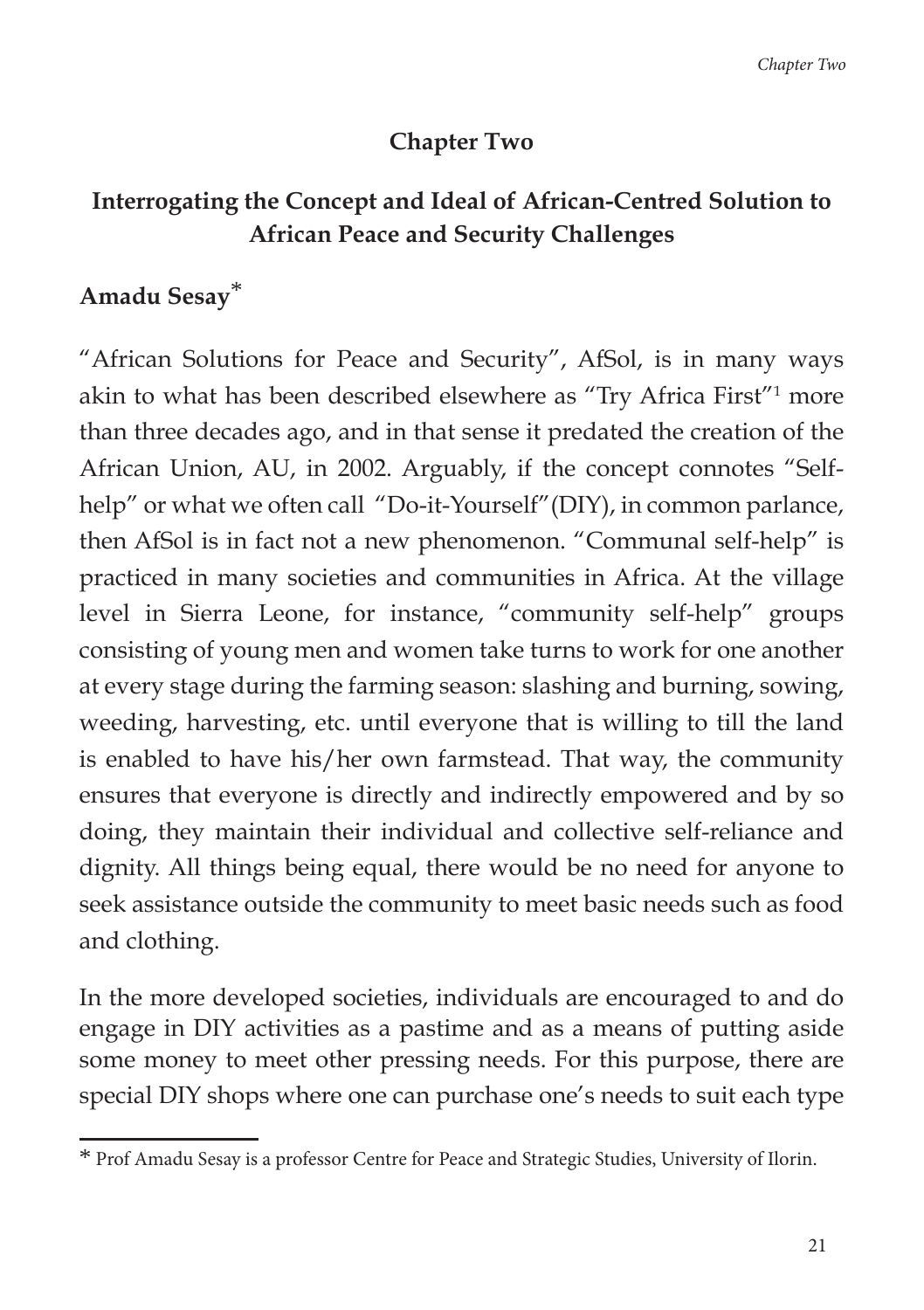of DIY activity. Of course, some individuals are more proficient than others in carrying out DIY chores. For instance, while some car owners can only change engine oil, others can do complete car service at home. That way money that would have been paid at the mechanic's workshop would be put into some other use. Those who can effectively do DIY would not have to rely on an external third party to do such sundry chores at their homes. No doubt, sometimes self-reliance is the best policy or approach to pressing challenges and needs. Besides, one is assumed to be better placed to appreciate one's needs and limitations than some external actor or artisan.

It is arguable that local efforts and ownership also promote acceptability and sustainability. However, as will be made clear later in the chapter, DIY, like AfSol, has its own limitations, which may be due to several factors. In the particular case of DIY, one major limitation is competency, knowledge and/or capacity. For example, it is possible for one to have the capacity, the means—the money—time, determination, etc, while knowledge and proficiency are lacking. Under such circumstances, DIY will be a dismal failure if attempted. However, even when all the factors identified above are in sufficient supply, some DIY tasks just cannot be done alone without external assistance from say, family member(s) or neighbour(s), as the case may be, to perform the task successfully. Under such a scenario, however, timing in terms of the task undertaken may depend on the availability or convenience of the third party. Many other limitations can be identified but what is important for this purpose is to stress that there is great affinity between AfSol and DIY conceptually. With particular reference to "African Solutions for Peace and Security," AfSol, or "Try Africa First", the two concepts underscore the determination of African leaders and their multilateral continental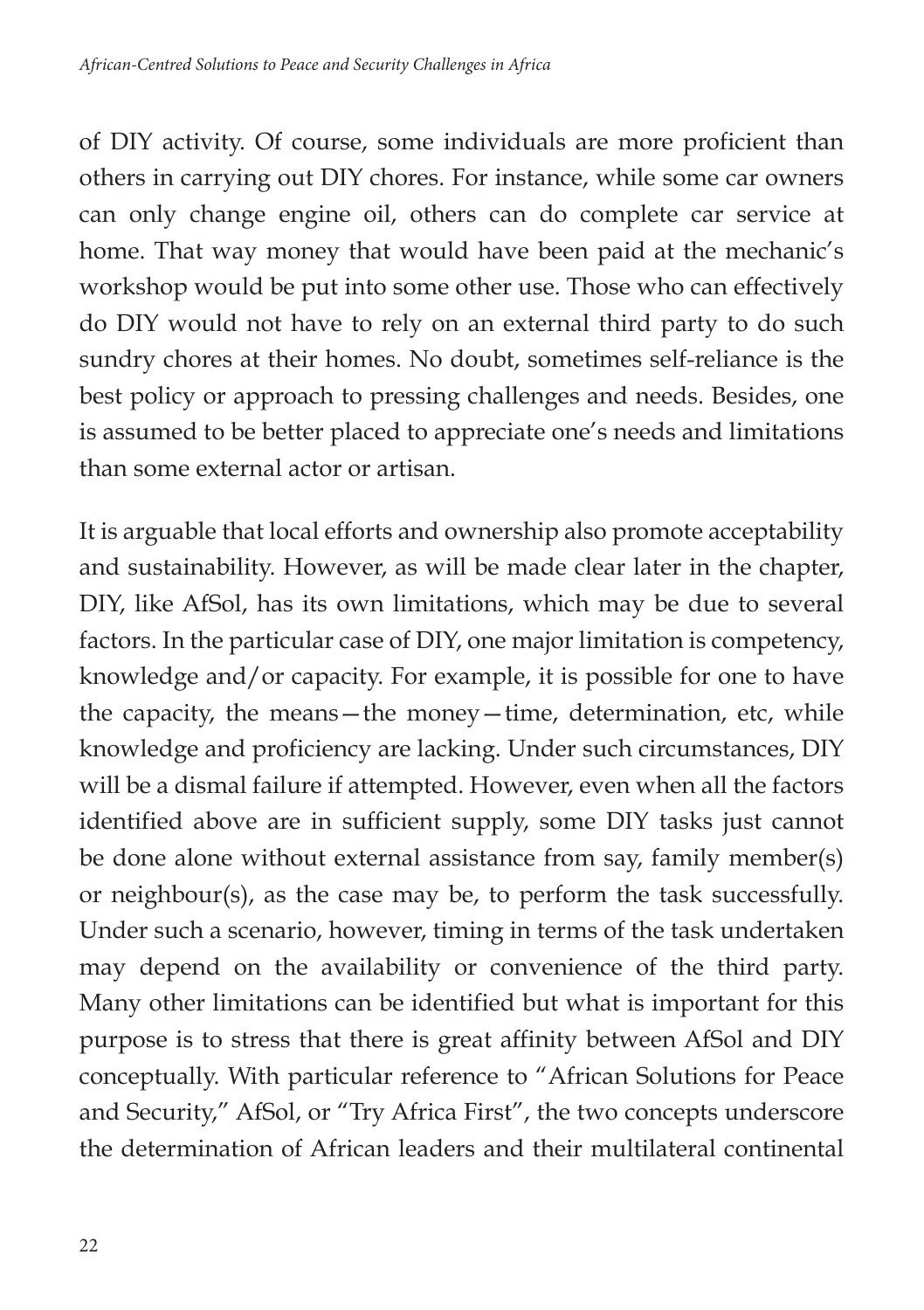body, the African Union, to be the first to search for local ways and means of tackling issues of peace and security on the continent. It is only when it is not possible to "go it alone" that they would seek external assistance as a last resort.

Several realities underline the AfSol concept. In the Cold War era, "Try Africa First" admonished OAU members to refrain from externalising African conflicts so as not to expose them to the Cold War global arena with all possible negative consequences. As such, the OAU was to be given the first option of refusal in the search for lasting solutions to African conflicts and security challenges at the time. It was widely believed, and rightly so, that external involvement in local conflicts would be counterproductive in the prevailing Superpower rivalry and global order, because every local conflict was perceived in globalist, and not regionalist terms. Moreover, it was believed, and it still is, that African countries (and the OAU) knew where the shoe pinched most and were/are in a better position to tackle their peace and security challenges. Externalising African conflicts would only provide an entry point for the Great Powers to meddle in the affairs of Africa because the outcome is unpredictable.

To minimise the risk of external interference in African conflicts and enhance indigenous solution there to, the then newly independent African states took a bold step in 1964 to address one of the thorniest issues in post-independence Africa. At the Cairo summit of OAU, Heads of State and Government endorsed the inherited arbitrary colonial boundaries, which were to remain inviolable. However, AfSol has been associated much more with, and made popular by the African Union. What can be described as "AU activism" in conflict prevention,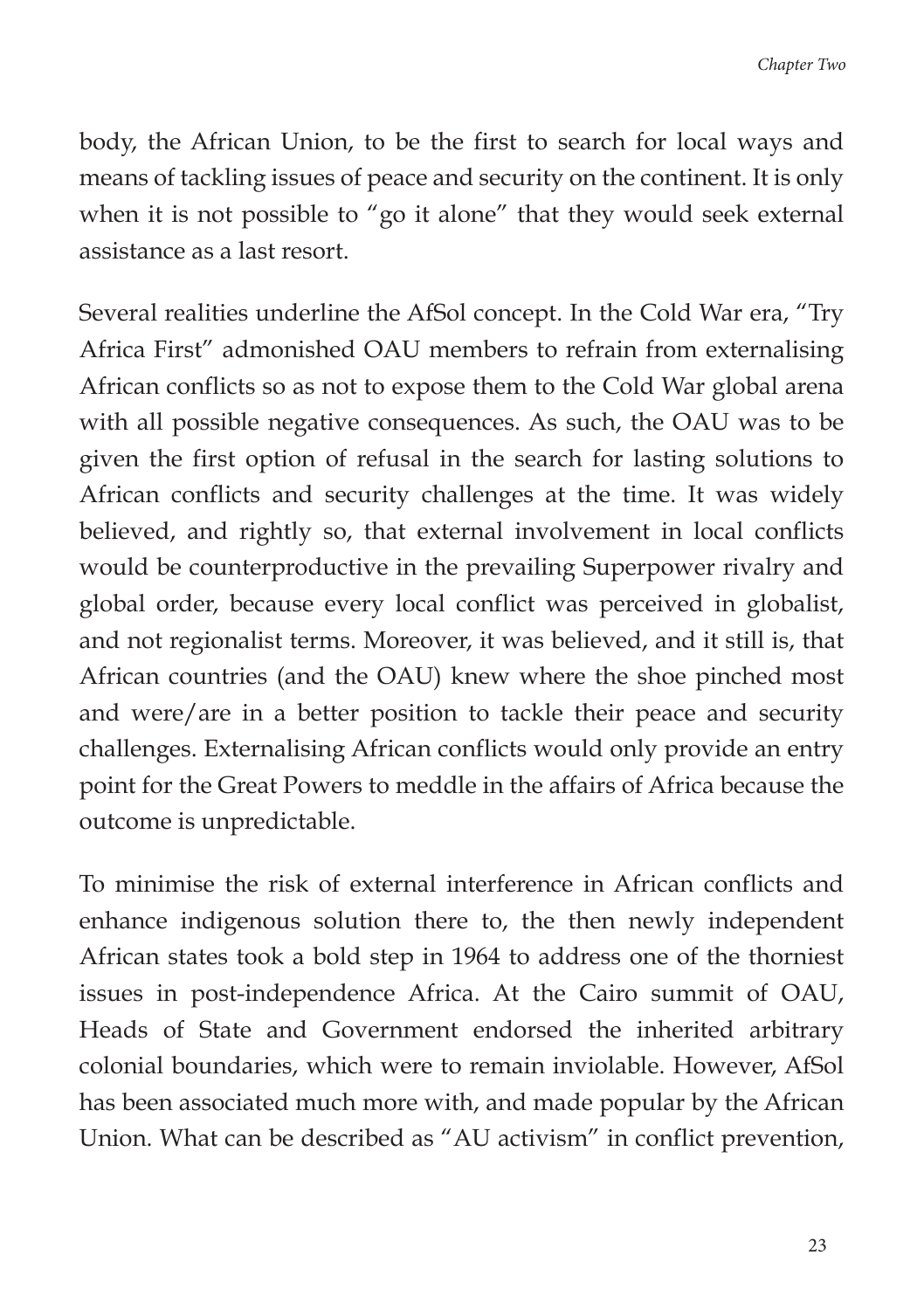management, peacekeeping, and peace support operations is also reflected in the Constitutive Act and APSA. This development may not be unconnected with the different external and domestic environments in which the OAU and the AU have had to operate. For example, while the OAU functioned in a tight bi-polar international system in which its members were compelled to be protégés of the Great Powers, the AU came into being in a multi-polar world in which there is a predominance of domestic, as opposed to inter-state conflicts, among its members.

The peculiar domestic environment in which the AU has had to operate arguably compelled it to search for inward-looking solutions to its members' security and developmental challenges. Majority of these afflictions like the civil wars in Liberia [and Sierra Leone] in the 1990s, did not seize the attention of powerful external actors, including the UN, until several years later. Not surprisingly and unlike the OAU, the AU has had to engage these challenges more energetically in its principles and institutions. While the OAU was hamstrung by Article 3 of the Charter that eulogised non-interference in the domestic affairs of Member States, Article 4 (h) and (j) of the Constitutive Act of the AU empowered the organisation to intervene in Member States in the event of serious threats to national, continental and global peace and security such as crimes against humanity or genocide. "African Solutions for Peace and Security" therefore represents a renewed mandate for the AU and a commitment by African leaders to take primary responsibility for tackling threats to peace and stability on the continent. By so doing they hope to enhance the AU's institutional authority, integrity and shield potential or real conflicts from externalisation, which could exacerbate them and cause more human suffering in the affected counties.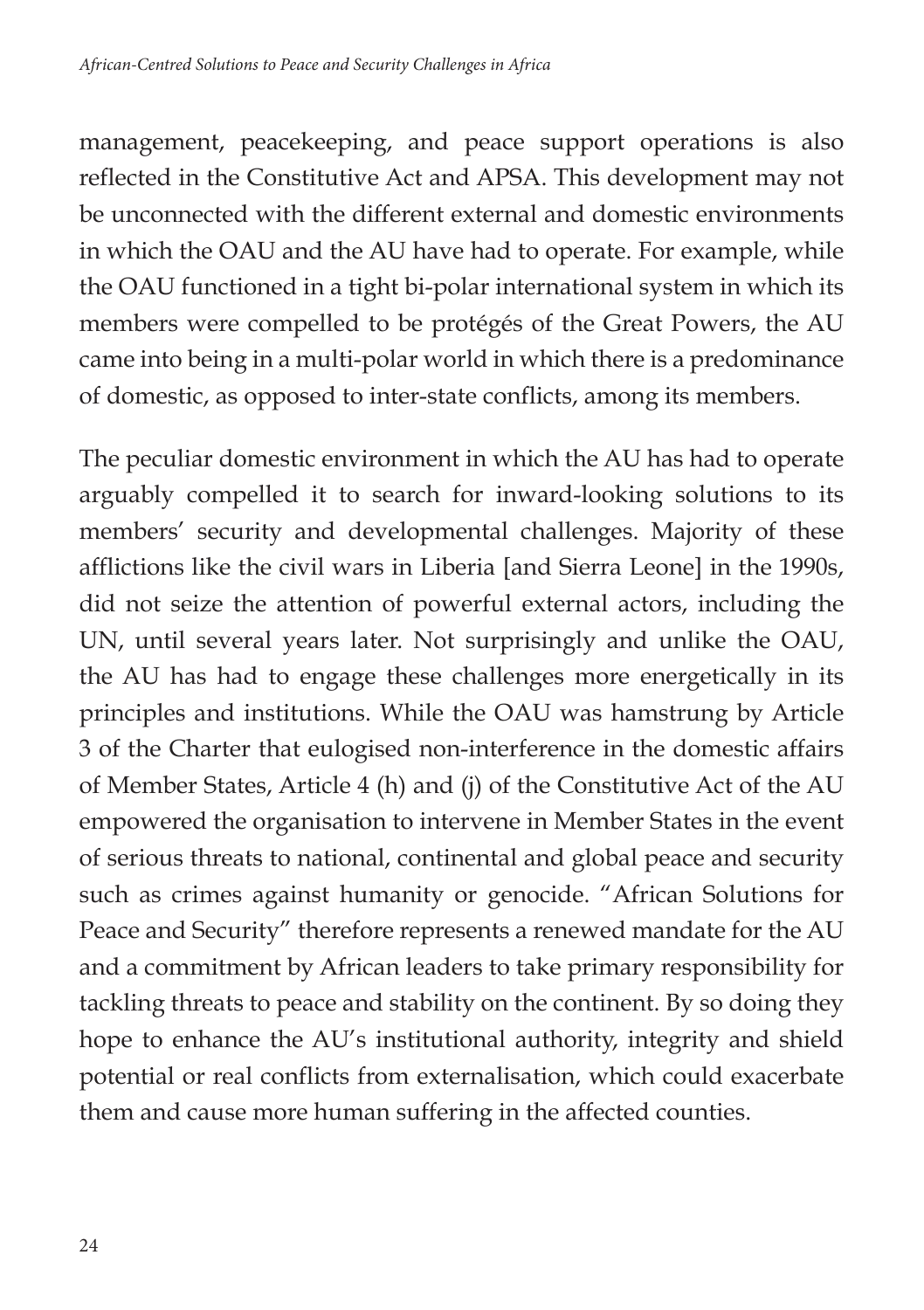It is from such a perspective that AfSol and "Try Africa First" could be conceived as veritable mechanisms for conflict prevention, management, peacekeeping, peacebuilding and peace enforcement by the AU. Since the early 1990s, ECOWAS has assumed primary responsibility for maintaining peace and stability in West Africa, following its successful interventions in Liberia and Sierra Leone. From such a perspective, AfSol and "Try Africa First" are veritable and complementary templates for assuring peace and stability in Africa, which are as valid today as they were in the Cold War era. AU's preoccupation with local ownership of conflict prevention and management processes is reflected in the elaborate and expensive African Peace and Security Architecture, APSA, which includes "...early warning and preventive diplomacy, peacemaking and peacebuilding...humanitarian action and disaster management".2 APSA also provides for an African Standby Force, ASF, which is to interface with regional standby forces, RSFs such as the ECOWAS Standby Force, ESF, which is part of the ECOWAS Peace and Security Architecture, EPSA. The AU partnered with the West African regional body in the Mali Integrated Task Force, MITF, to contain the rebellion in Mali in 2012 and succeeded in protecting the territorial integrity of that country.3 The AU's Peace and Security Council set up in 2003, is the apex body entrusted with ensuring a more proactive local approach to conflict resolution on the continent.

The rest of the chapter interrogates the numerous assumptions that inform AfSol, the challenges and its future. It makes a clear distinction between AfSol as a conceptual ideal presented briefly in the preceding paragraphs, and AfSol at the operational level. The discussion on AfSol at the operational level focuses attention on its practicality based on experience thus far at both the continental and regional levels. At the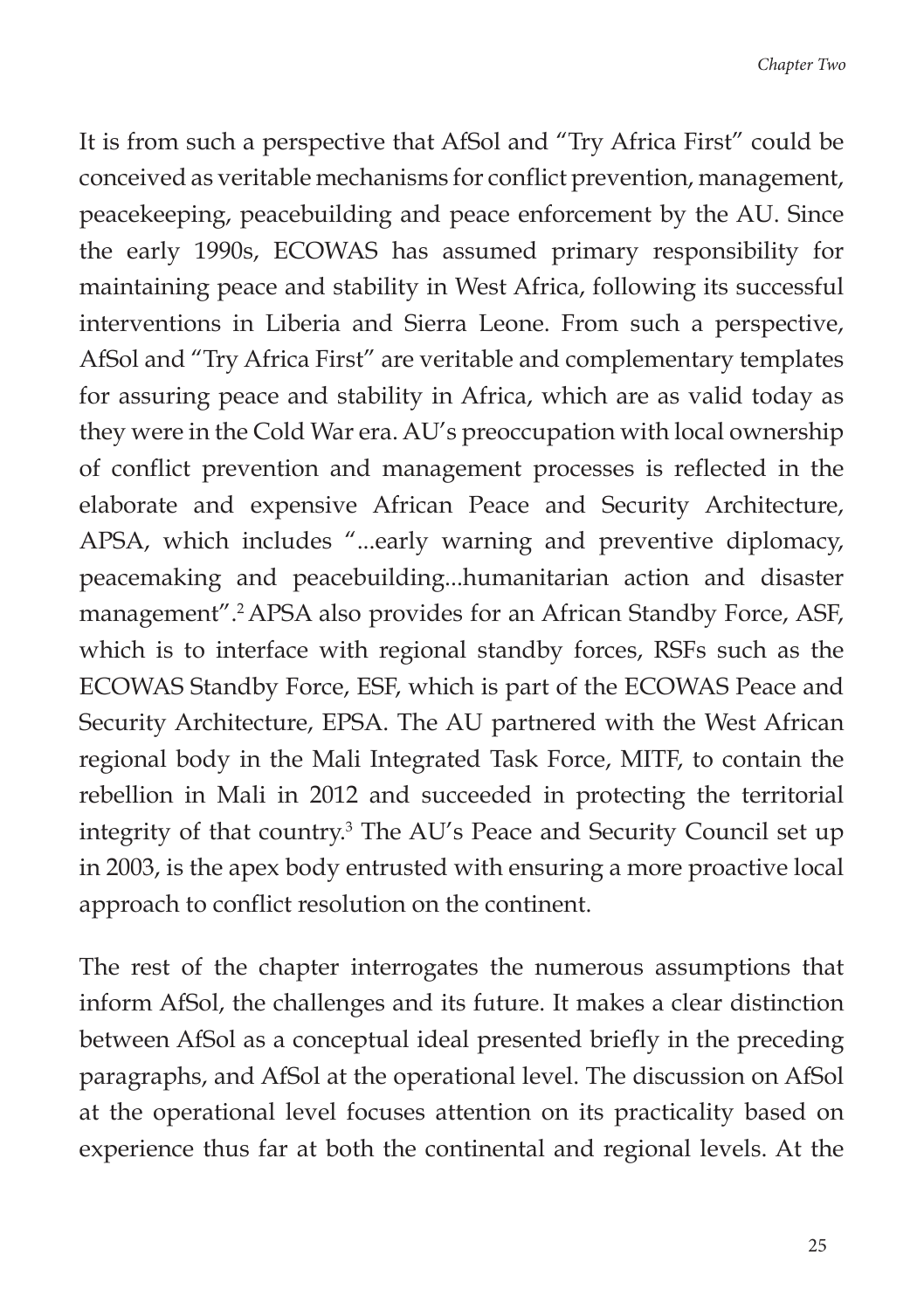operational level of analysis, some central questions also beg for answers. How practical is AfSol in the light of the continent's present political, economic and technological challenges? In a world that is experiencing unprecedented processes of globalization, which have turned the world into a global village of sorts, is it realistic or desirable for Africa to "go it alone" in finding lasting solutions to its security dilemmas? How compatible is AfSol with the UN's mandate as an organisation vested with primary responsibility for world peace and security? How compatible is "African Solutions for Peace and Security" with the continent's partnership agreements with powerful external non-state actors such as the European Union? Do such agreements strengthen or undermine AfSol in practice? What are the practical requirements for effective local ownership and domestication of AfSol for enhanced capability and competence in conflict management and prevention? What are AfSol's challenges in interfacing with regional economic communities? Finally, what is the future of AfSol in the light of its current and past challenges? What steps have the AU and RECs taken, if any, to enhance cooperation? These questions have been posed not because they will all be answered in this chapter, but more as pointers to the complexity of AfSol in today's equally intricate and highly interconnected international system.

## **Unravelling AfSol's Underpinning Assumptions**

What does "African Solutions for Peace and Security" mean in theory and practice? What are the underpinning assumptions of the concept? In the previous section, the conceptual ramifications of AfSol have been discussed. This section seeks to track and illuminate the "realism", historical, geographical and identity questions embedded in AfSol. Understanding them will shed light on the challenges to its ownership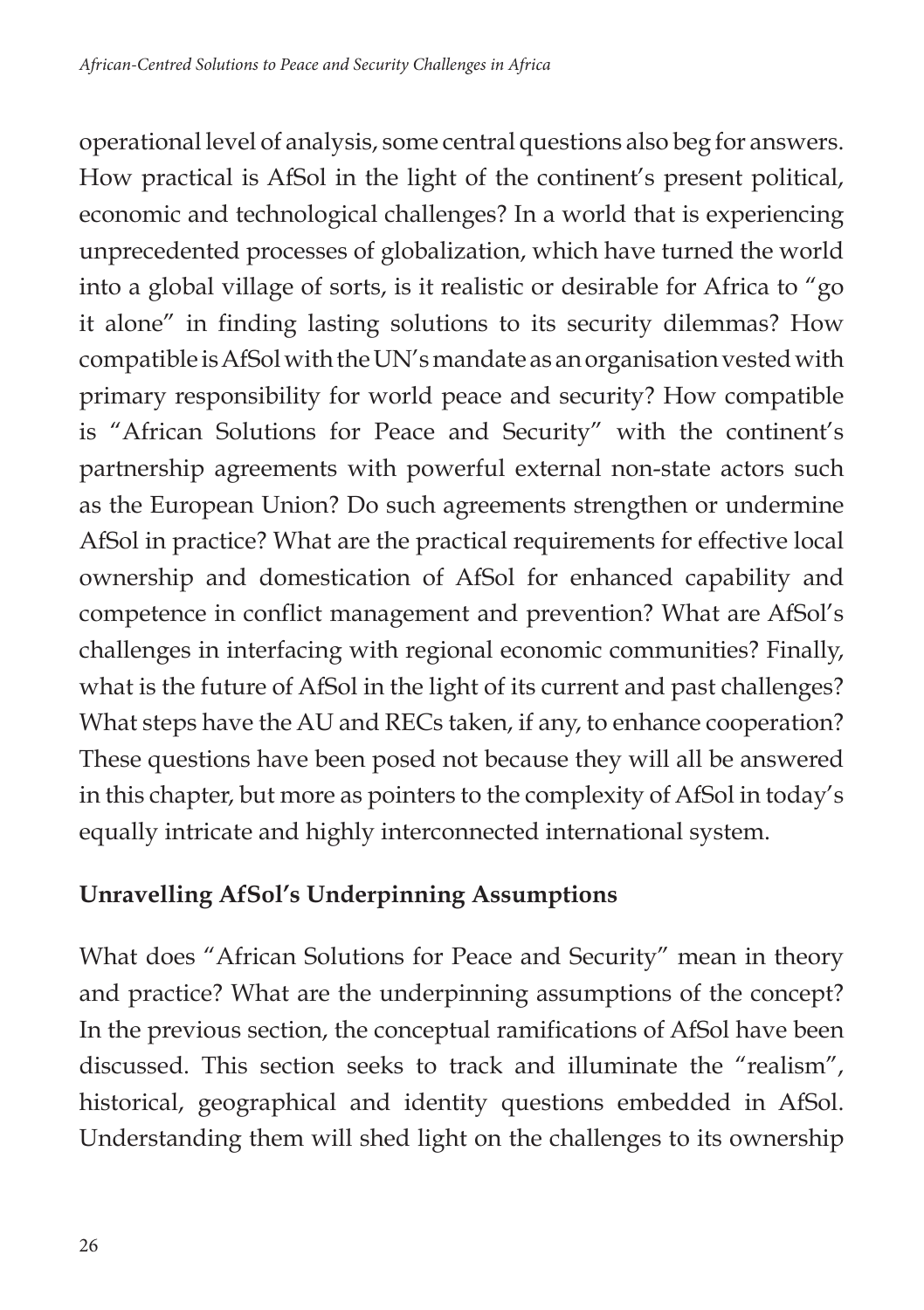operationalisation.

AfSol is predicated on what can be described as the "hardnosed realism" that connects with the history, geography and identity of Africa, Africans and their multilateral organisations. In broad terms, it connotes first and perhaps most significantly, a determination and commitment by African leaders, the AU and RECs, to be in the driving seat in tackling the conflict and security dilemmas facing the continent. This determination was born in part, out of the realisation that the African continent is stricken by debilitating conflicts, violence, political and economic instabilities that gravely undermine human security and development. It is, indeed, a vicious circle for without development there would be no peace and security and without peace and security there would be no development.<sup>4</sup> It is believed that building a credible African capability for preventing and managing local conflicts will promote sustainable peace and stability on the continent, which are indispensable for economic growth, prosperity and general wellbeing of the African people. As a corollary, a prosperous Africa will be a respected and credible ally of the international community in the enduring search for global peace and development, which is now complicated and made more elusive by the resurgence of terrorism in some key African countries.<sup>5</sup>

With regard to its history, AfSol goes well beyond "Try Africa First" in the OAU era. It underpins shared historical experiences such as excruciating slavery and slave trade, abhorrent colonialism and colonial domination, culture and nation building and developmental challenges among others. In more recent history, AfSol is a positive reaction to the bitter experience of West Africa and Africa in general, for instance, in Liberia when the country was abandoned to its fate by the Great Powers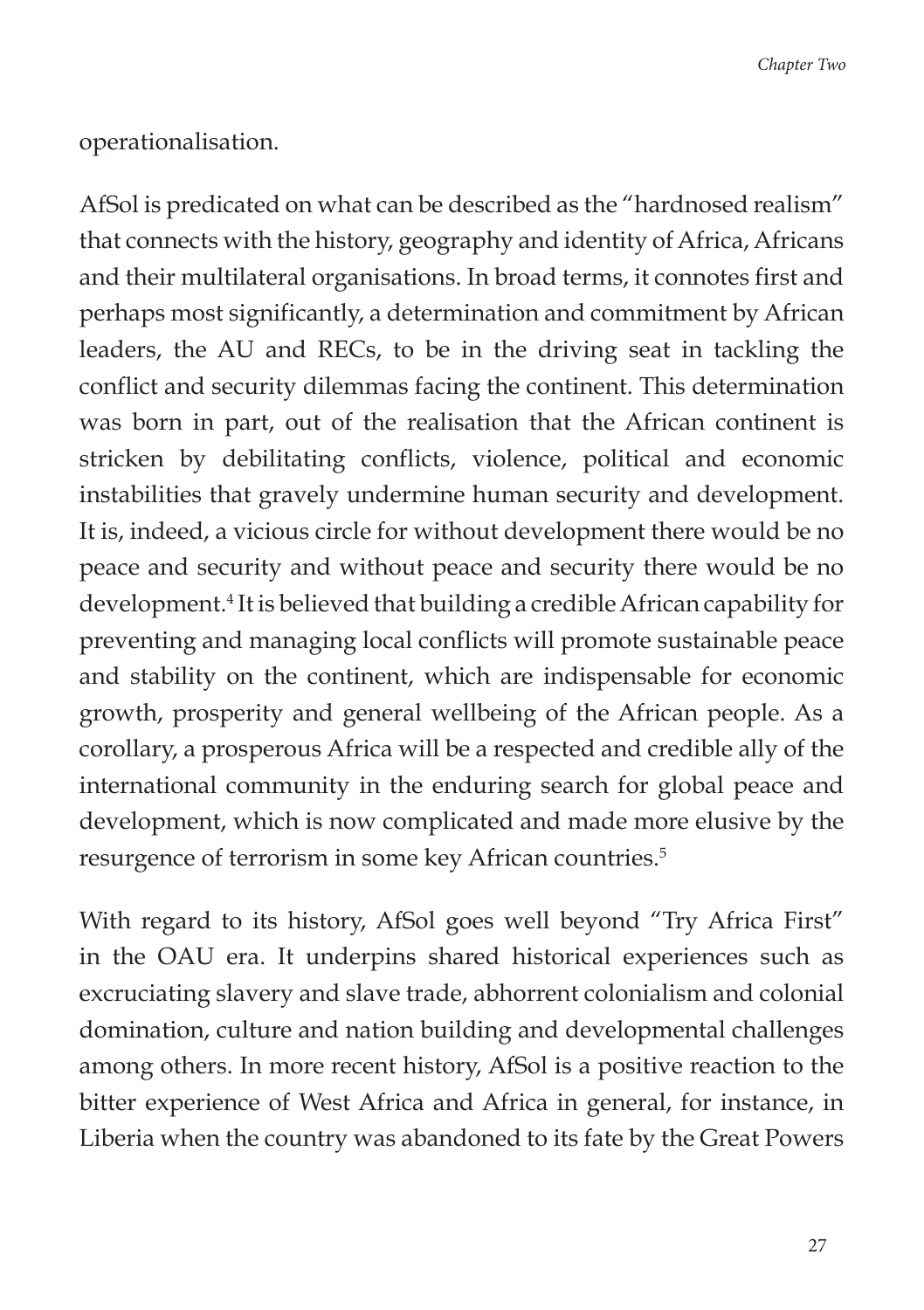including the US, its acknowledged benefactor. Also since 1993, there is increasing reluctance by Western powers to deploy their troops in African conflict situations, now euphemistically referred to as "no boots on the ground". As an alternative they will, when necessary, provide "treasury"—money—while the AU and RECs to provide the "blood"— African troops—for peacekeeping and peace support operations in various parts of the continent. Happily, African countries have not hesitated to do so when called upon. It is within the above context that "African Solutions for Peace and Security" is best understood and appreciated as a commendable collective endeavour to wean the continent and its constituent units from the apron-strings of former colonial masters in particular, and external actors in general, which for long dictated the pace and outcomes of conflict situations on the African continent, sometimes in ways that are not in the overall interests of African states and people.

At the continental and regional levels, AfSol represents the hallowed African traditions of collective problem solving championed by elders in the spirit of "African brotherhood" and "good neighbourliness". It is in line with such tried and tested traditions of collective self-help that the AU constituted the Council of the Wise, while ECOWAS has a Council of Elders for use in their conflict prevention and management efforts.<sup>6</sup> In a sense, then, AfSol represents a clear effort by the AU and RECs to modernise widely accepted African customs dating back to time immemorial. It is, therefore, a commendable initiative that is aimed at taking ownership of, and domesticating age-old African conflict prevention and resolution mechanisms at the continental and regional levels to suit contemporary needs and challenges.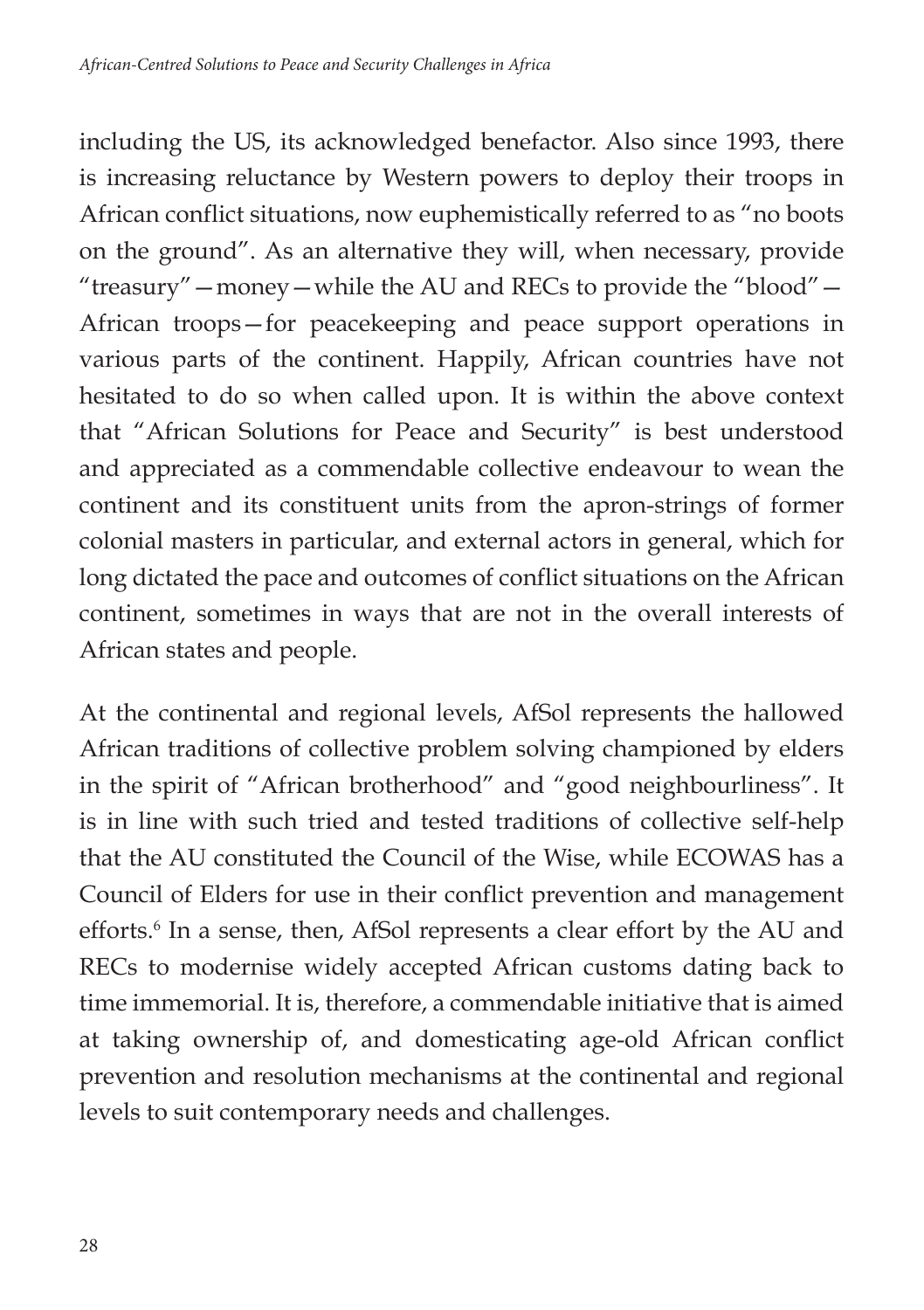In such a context AfSol is arguably, but understandably, hinged on the irrefutable logic that African countries and peoples have shared historical, political, economic and cultural affinities and experiences which include debilitating slavery, demeaning colonisation and devastating colonial and post-colonial wars, conflicts, excruciating poverty and economic stagnation and reversals, among others. For such cogent reasons and more, the AU and RECs are believed to have unique competences that may not be readily available to external actors or partners, no matter how good their intentions are, or how endowed they may be with critical financial and logistical resources, because African people know where the "shoe pinches most". Accordingly, Africans must take full responsibility for peace and stability on their continent. AfSol encapsulates Africans' appreciation of Africa's "predicament", "condition" and place in global politics and rising up to address those challenges.

From such a standpoint, "African Solutions for Peace and Security" need not even be successful at all times, just as "American", "British", "French" or "UN" conflict resolution mechanisms and interventions do not always achieve the best desired outcomes, after all. Examples abound US interventions in Vietnam, Afghanistan, Iraq, the Middle East—between Israelis and Palestinians— Somalia in Africa, etc. In other words, even at the practical level, AfSol simply connotes collective selfhelp on matters of peace and security in Africa and does not pretend to predict the final outcomes of such efforts. What is obvious in AfSol is a determination by the AU and RECs to minimise, as much as practicable, direct foreign involvement in African conflicts, and African countries have never shied away from such a laudable ideal, including deploying young African men and women in conflict situations like those in Liberia, Sierra Leone and Cote d'Ivoire in West Africa, or Burundi in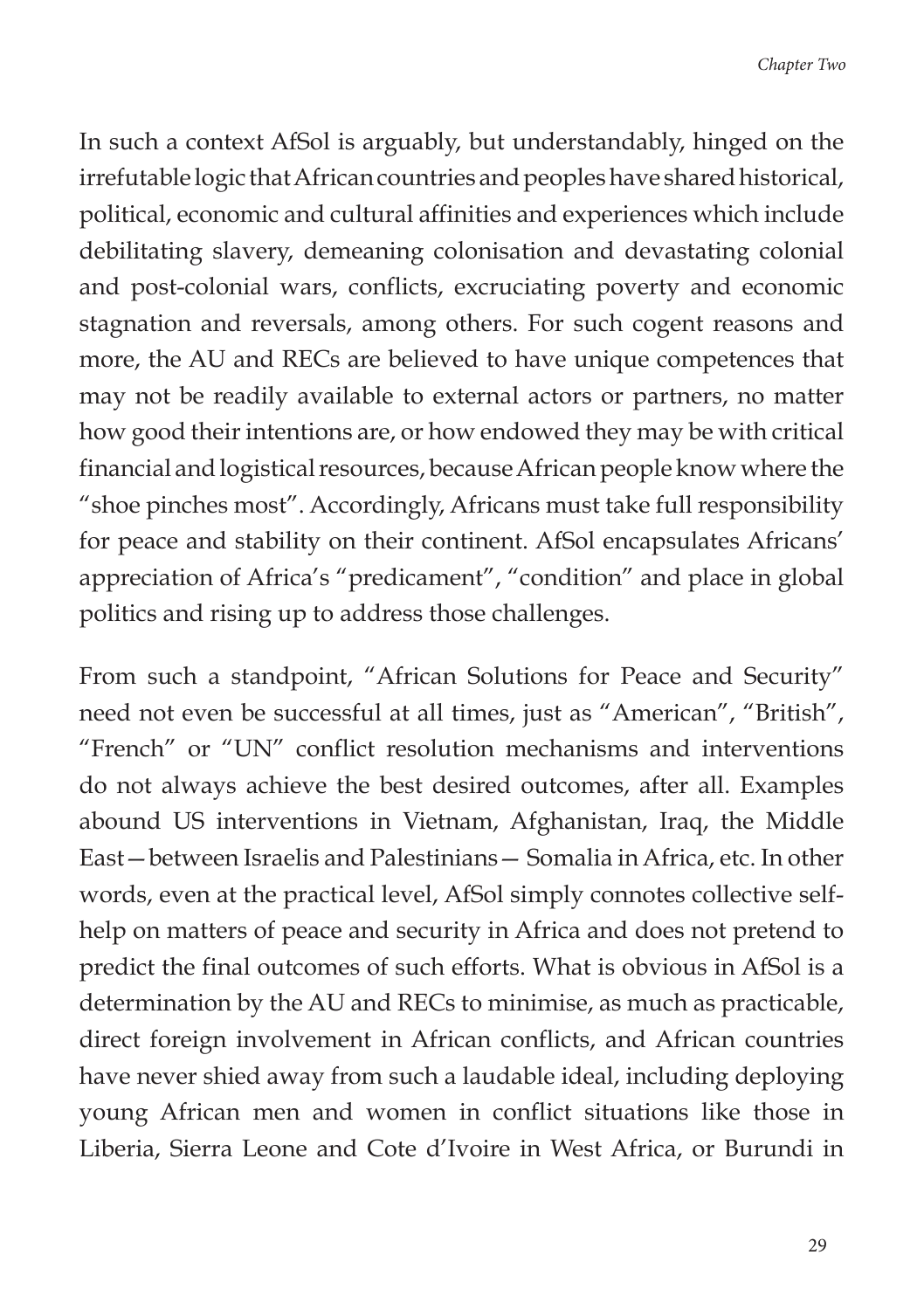Central Africa, etc. AfSol or "Try Africa First", therefore, mirror a spirited attempt at institution and capacity building within the AU and RECs, a reflection of the increasing awareness among African leaders and citizens, of the need to move away from old-fashioned state-centric security concerns in favour of human security which in the 21<sup>st</sup> Century, places the well-being of the citizens centre stage as raison d'état. Hence, AfSol reflects the imperative of institutionalising home-grown solutions to local conflicts.

Lastly, AfSol connotes geographical contiguity, broad cultural affinity and identity among African peoples and countries. AfSol reflects and reaffirms the fact that geography and identity are not only inseparable but also reinforce one another. Geographically, AfSol's boundaries are defined by the "space" or "area" on the map globally referred to as "Africa", and recognised as an autonomous and active sub-system of the international system with unique features, needs, priorities, challenges, and people with distinct physical attributes that are generally referred to as "Africans". As an independent actor in the global system, Africa has unique aspirations, rules, sanctions and regimes of which the AU and RECs are the custodians. In such a context, AfSol is exclusionist and restricted to countries, people and multilateral organizations that are located in the geographical space globally acknowledged as "Africa". Thus AfSol's efforts and initiatives are necessarily limited to peace and security issues affecting Africa and surrounding islands clearly delineated on the world map. Hence, the map of Africa is incomplete without the Island of Madagascar.<sup>7</sup>

The point must be stressed though that there is no unanimity on the logic of a common identity based on shared geographical space. There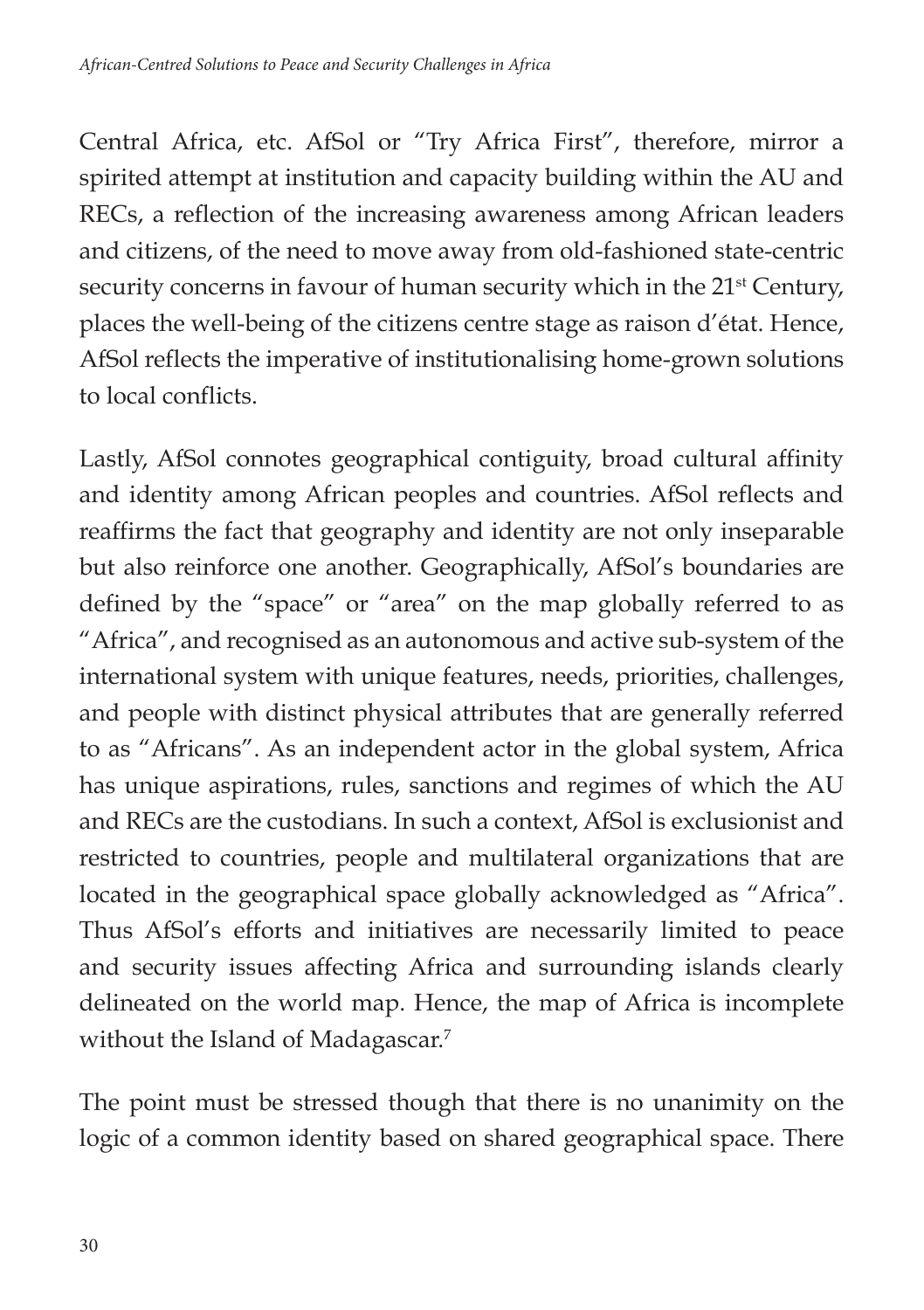are two broad tendencies represented, on the one hand, by exponents located on the North of the Sahara exemplified by the late Gamal Abdel Nasser of Egypt, and on the other hand, Ghana's late Kwame Nkrumah from Africa, South of the Sahara. Using three circles to establish Egypt's identity, Nasser submitted that the Arab nation is the "...most important and most closely connected to us...". He said that Egyptians are Africans only because they "…are in Africa", in a physical entity comprising of some 34 independent nations.<sup>8</sup> Nkrumah recognised the contending identities in Africa as "Arab Africa", "Black Africa", "Islamic Africa", "Non-Islamic Africa", "Mediterranean Africa" and "Tropical Africa".9 Nevertheless, the former Ghanaian leader acknowledged the common thread that tied the contending tendencies together noting that "... the Sahara is a bridge uniting us...an entity symbolised by our united African personality...(and) by our Africanism."10

A critical question that must be answered at this juncture is if AfSol, as presently conceived and operated, is an appropriate response to the security challenges confronting Africa and by implication, the rest of the world. This question is important because if Africa does not put in place the right responses or mechanisms to tackle its peace and security conundrums, the expected outcomes would remain elusive, and could result in psychological defeatism akin to that trailed the failed OAU peacekeeping force in Chad in 1982.11 This point is worth emphasising because new potent threats to peace and security like terrorism certainly defy solo or "go it alone" solutions, which AfSol implies at a level of analysis as noted above. Besides, devastating and humbling pandemics like Ebola or HIV/AIDS are of regional and global concerns that require an all-inclusive response by stakeholders across the world. However, AfSol is superficially and realistically exclusivist. Thus, depending on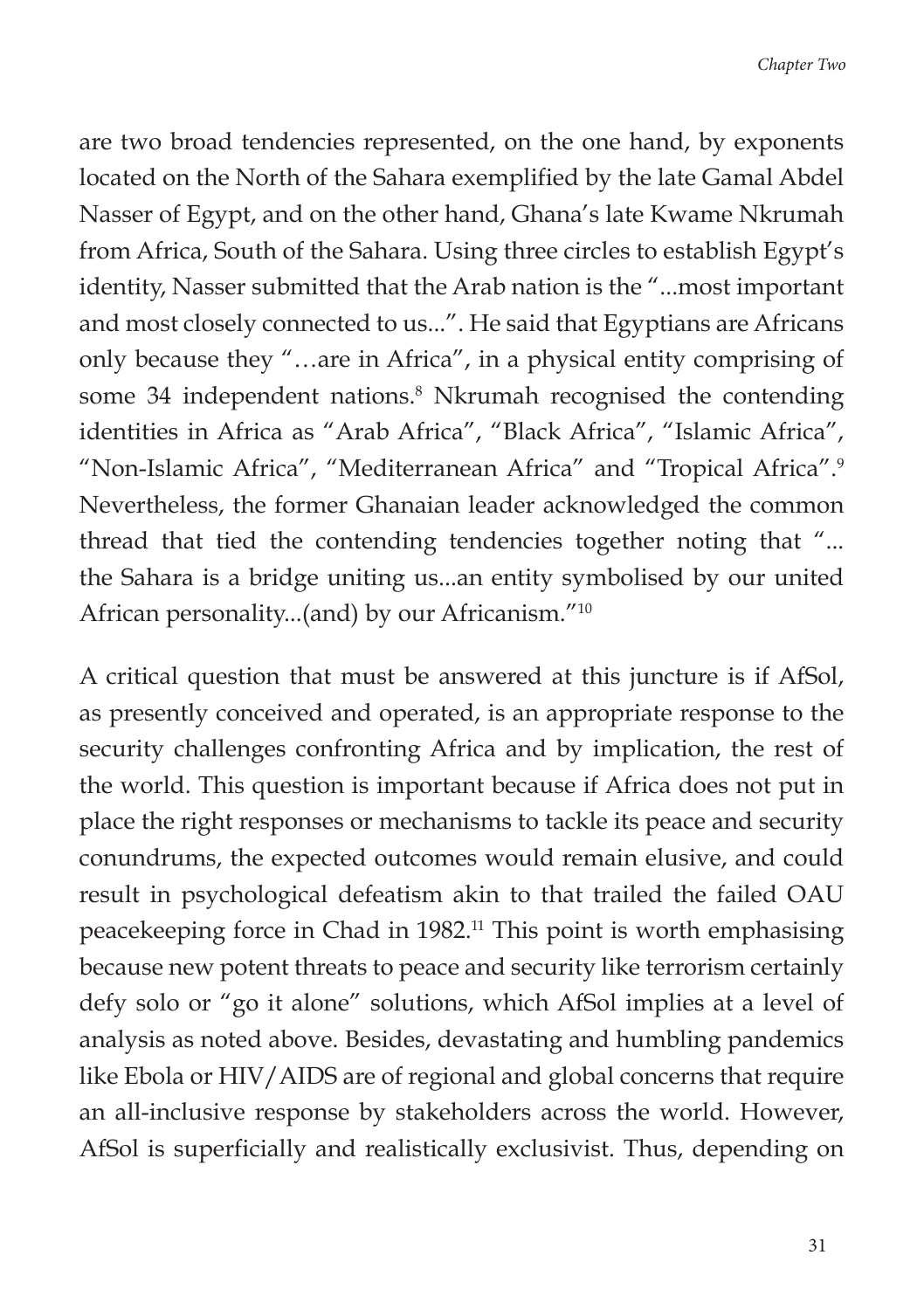the perceived threat, it is inevitable that AfSol would have to interface with efforts across the world, especially with those coordinated by the UN family and aimed at tackling threats to African stability that have serious implications for global peace and security. Experience has shown, from next section of the chapter, that the AU and ECOWAS have had to partner with the UN and other development partners when it was no longer rewarding to "go it alone" as situations in Liberia, Sierra Leone, Mali, Burundi, DRC, etc. clearly testify to this dilemma.

#### **AfSol at the Operational Level: Concerns and Challenges**

This section does not pretend to discuss in any detail peacekeeping or peace support operations mounted by either the AU or regional bodies. Rather, it simply highlights the incongruity between theory and practice in the application of AfSol. While AfSol is admirable as a concept and in its logic, its operationalisation in real conflict situations has been fraught with severe challenges. To their credit, African leaders cannot be accused of not demonstrating the political will to make difficult decisions in response to challenges to peace and security on the continent. That is perhaps to be expected because of the "realist" assumptions that underpinned AfSol. Since the end of the Cold War, threats to peace and security in the continent have assumed an increasingly "domestic" character and tended to weaken African leaders' hitherto strong emotional attachment to state sovereignty. In the prevailing circumstances, there is a growing belief that the AU and RECs may be more effective guarantors of regime and territorial security than external actors.12 Pertinent to this, the AU and RECs have the backing of the UN whose security architecture also stresses the regionalisation of security arrangements and more partnerships between itself and regional bodies.13 The cumulative effect of this rethinking and re-strategising is that Africa's continental and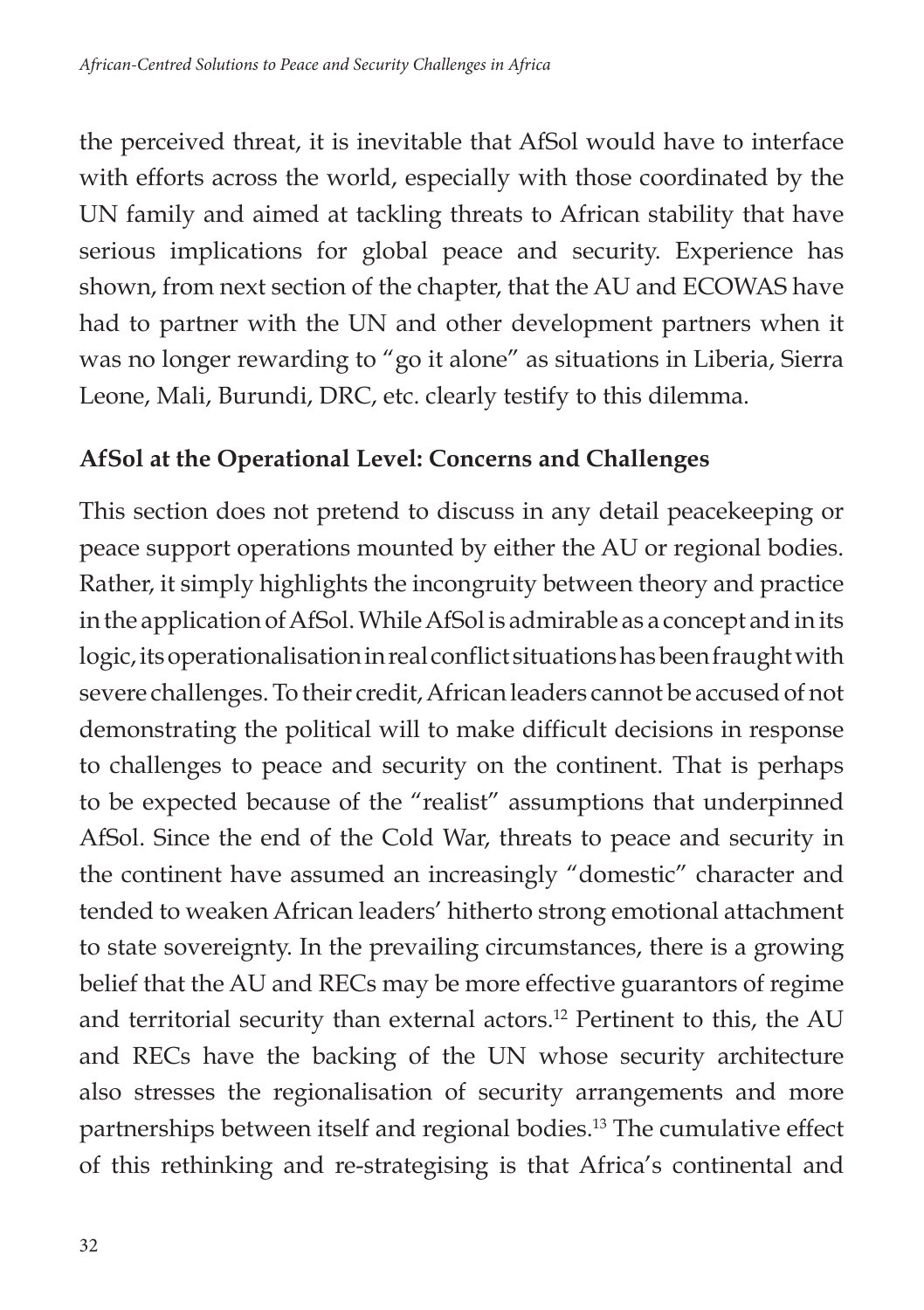regional agencies have made conflict management a prime concern and mandate. This proactive shift is mirrored in continental and regional deployments in Burundi, Sudan and Mali by the AU and by ECOWAS in Liberia, Sierra Leone, Guinea Bissau and Mali respectively. The AU is also encouraging RECs to develop regional standby forces for effective deployment as and when required. For now, however, only ECOWAS has fully institutionalised its Standby Force with clear modalities for collaborating with the AU in conflict situations in West Africa and other regions of the continent.14 The partnership was tried in Mali although it was not seamless. A report on the experiment noted: "...ECOWAS expected (the AU) to cede leadership of the crisis resolution to ECOWAS in its 'zone of primary responsibility'...The AU had different ideas and motives and, on occasions, subjectively interpreted the principle of 'subsidiarity' to mean 'subordination".15 Consequently, ECOWAS was left fretting and was let down by AU's insensitivity.

Several important constraints of cross-cutting nature stand in the way of continental and regional efforts in effective local conflict management in Africa. They range from chronic poor funding to limited basic logistics for effective peacekeeping and peace support operations.16 Added to these debilitating limitations is the almost total absence of local lifting capacity for timely deployment of troops. From experience dating back to the OAU peacekeeping force in Chad in 1982, many troop-contributing states have had to rely on the US, UK and France to lift their troops to the theatre of operation. This expectedly resulted in long delays in troop deployment and lack of element of surprise which is important in peace enforcement operations.17 Some, if not if not all, of these limitations were evident in Burundi, Sudan, Liberia, Sierra Leone, Guinea Bissau and Mali.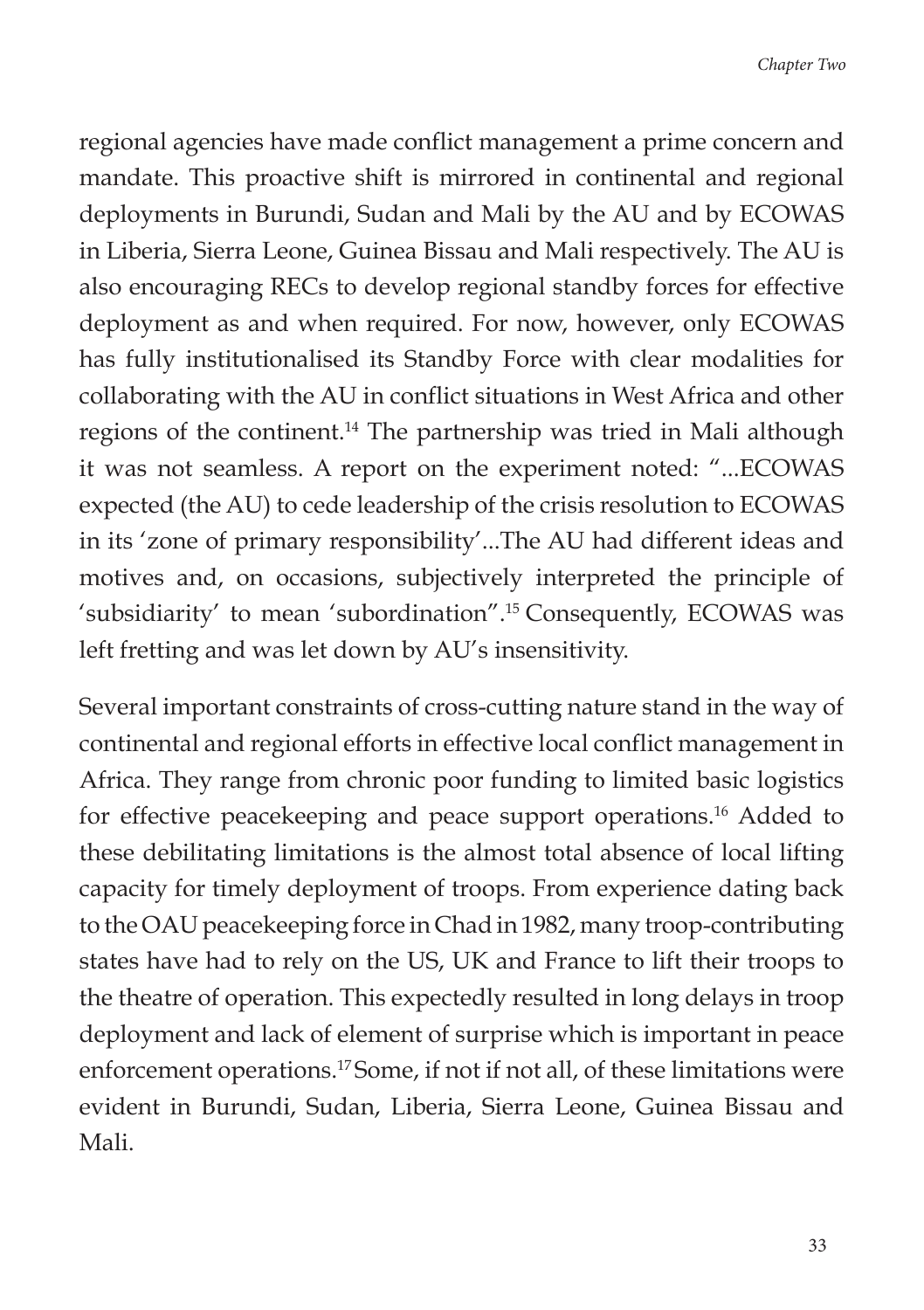These perennial constraints are not surprising because African multilateral organizations like the AU and ECOWAS are notorious for their shoe-string budgets. Added to that is the reality that most African armies are also poorly funded and equipped and can hardly operate outside their national borders without external backing. ECOWAS, noted for its deployments in West Africa, has admitted that it "...lacks the requisite strategic, military, logistical and financial base for autonomous action during violent conflicts..."18 Poor funding of missions has led to loss of local ownership, frustration and marginalisation especially after "rehatting" of the African troops by the UN in Sierra Leone, Liberia and Sudan respectively. In Liberia and Sierra Leone, the UN simply took over the operations and "claimed the credit for restoring peace and stability in the two countries". ECOWAS and Nigeria that had done the "dirty work" were side-lined.19 Poor funding and dependence on external assistance has been blamed for the delay in fully operationalising APSA. Poor funding would not disappear soon given the parlous state of African economies, and casts doubts on the prospects of wholly locally owned and sustained "African Solutions for Peace and Security" at the regional and continental levels.20 African peacekeepers are often poorly equipped to carry out their mandates efficiently.<sup>21</sup> Presently there is considerable reliance on external powers and organizations like the EU, UN, US, UK, etc., for the success of African military operations.<sup>22</sup>

Mission mandates have also been noted for their lack of precision and robustness, which also hampered the operations in the past and in some instances even prolonged the hostilities. The ECOMOG mission in Liberia was notorious for its malleable mandate and was partly responsible for prolonging the civil war in that country. Sometimes Missions have no clear entry and exit strategies with troops bogged down in long drawn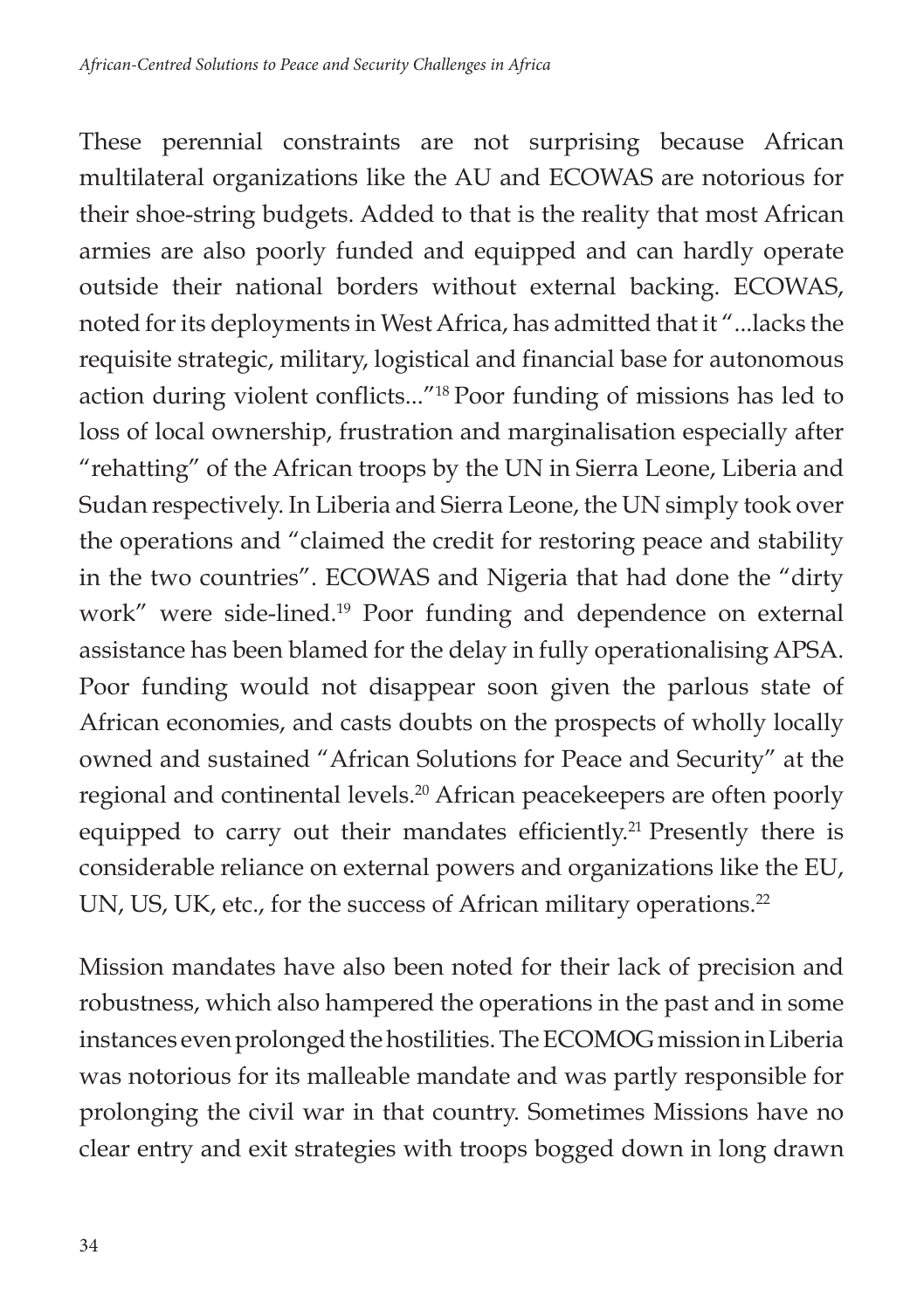operations with the attendant loss of morale.23

These observations raise several important questions for the AU and cast doubts on the practicability and effectiveness of AfSol. First, how realistic is AfSol given the current low level of the continent's socioeconomic and political development? Second, is it feasible to pursue Afrocentric conflict resolution policies and strategies, no matter how desirable that may be in an international system that is characterised by unprecedented globalisation processes that have turned the world into a global village? African States have played active roles and will continue to do so in finding peaceful solutions to threats to global peace and security in diverse ways, and most certainly, through multilateral peace keeping operations under UN auspices. Thus as desirable as AfSol is, it must not be used to promote Africa's isolation, or more importantly, as a placebo by the international community to leave Africa to its fate in times of serious local emergencies. By advocating a policy of "African solutions to African problems" without the requisite capability to "go it alone" in the post-Cold War era, African leaders could easily play into the hands of the major powers and harden their policy of "no boots on the ground" in Africa irrespective of the gravity of the challenges. After all, experience has shown that "African Solutions for Peace and Security" are never fully autonomously undertaken. AfSol may, in fact, be accused of ignoring the reality of today's intricately interconnected world, which Africa may not be able to influence in any significant way in the immediate future.

At another level of analysis, strict adherence to "African solutions to African problems" even if that were possible, presumes that African conflicts and security challenges are of purely local or domestic origins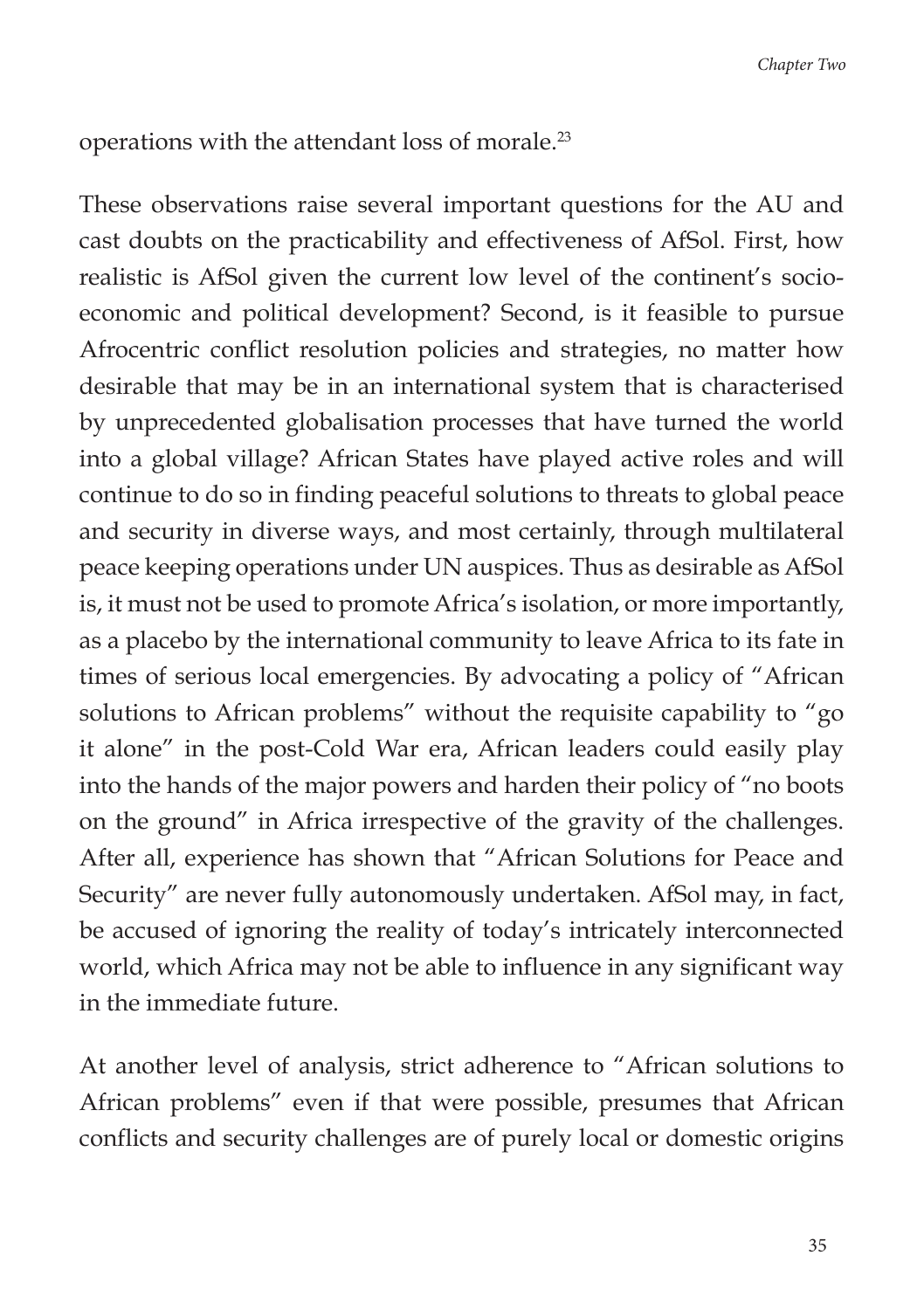and are easily amenable to "neighbourhood" solutions. However, such a perception may be politically naive and ignores the reality that many African conflicts are traceable to the continent's troubled historical past. AfSol may also have ignored the centrality of the national interest in state action. Where an external actor's national interests are threatened and it has the requisite capability, it may resort to self-help to address the situation. This was certainly what France did in Mali in Operation Serval in January 2013.<sup>24</sup> AfSol may also have been predicated on the false assumption that Africa has the military power to "go it alone" in securing peace and stability on the continent. The truth is that the AU relies, to a large extent, on moral opprobrium to get compliance of its decisions even by its members and external actors, which is not always the case especially if core national interests are at stake.

#### **Prospects for the Future**

The future looks bright on paper because "African Solutions for Peace and Security" is arguably a long term ideal. As well, threats to peace and security are ever present in the domestic and international environments. Even the developed and advanced democracies have had to grapple with threats to peace and security because disgruntled and "marginalised groups" do resort to self-help violence, posing serious danger to national and in extreme cases, regional and global peace and security. If the AU and RECs are to take more responsibility for the peace and security of the continent, what are the normative and objective requirements for effective and sustainable "African Solutions for Peace and Security"? What must the African Union and regional bodies do to realise the broad objectives of "Try Africa First" in the sphere of multilateral conflict prevention, management and peacebuilding? What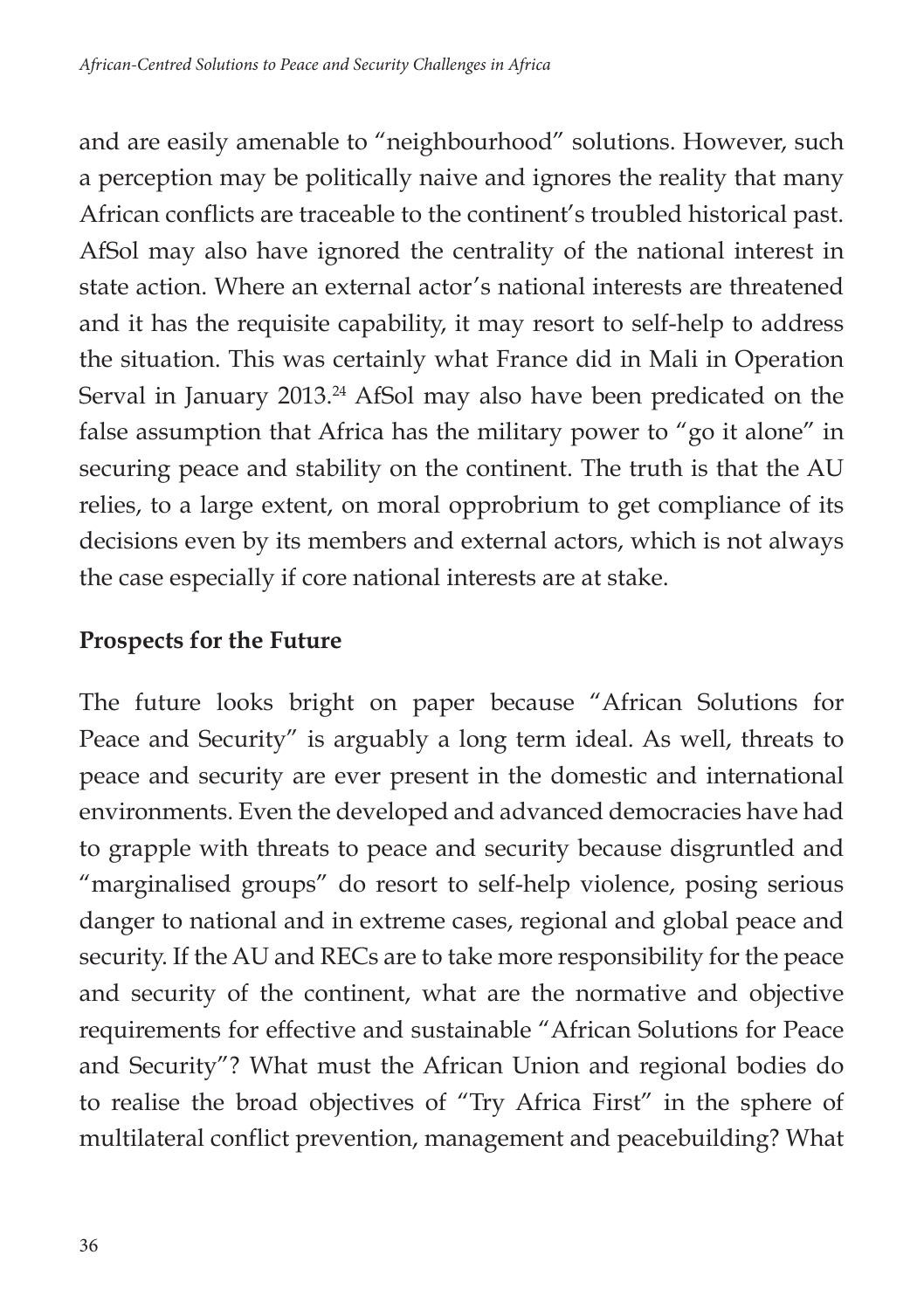capabilities–institutional and material—must the AU and RECs acquire and consolidate to actualise AfSol? If wholly "African solutions" are not practicable at the moment, what are the most practicable alternatives?

Answers to these key questions are inseparable from the future of AfSol in the short, medium and long term. They raise pertinent issues bothering on local ownership, affordability, sustainability, and "doability" of peace interventions by the AU and its regional partner organizations. Clearly, continued dependence on external development partners casts serious doubt on African capability and sustainability of AfSol. Sadly, the inevitability of long term cooperation with, if not dependence on, external actors is boldly captured in the elaborate 2007 Africa-EU Strategic Partnership Agreement.<sup>25</sup> Given such a reality, can there ever be completely locally owned and sustained "African Solutions for Peace and Security" now or in the long term? Without prejudice to the answers to these important questions, it is imperative for the AU and RECs to develop capability to "sustain multiple deployments in at least two theatres complete with Mission Headquarters". Humanitarian assistance is still haphazardly done and most of the time relief materials are provided by foreign organizations like the Red Cross, Save the Children, Medicines sans Frontier, UNICEF, etc. This is certainly an area that needs urgent attention. The "absence" of local humanitarian NGOs in service delivery seriously undermined the rationale for intervention in many theatres in the past.

In the light of the foregoing, perhaps there is need for now, at least, to redefine the concept to accommodate contemporary realities, without losing sight of AfSol's long term goals. The slow operationalisation of APSA is a reflection of the current realities in Africa and by implication those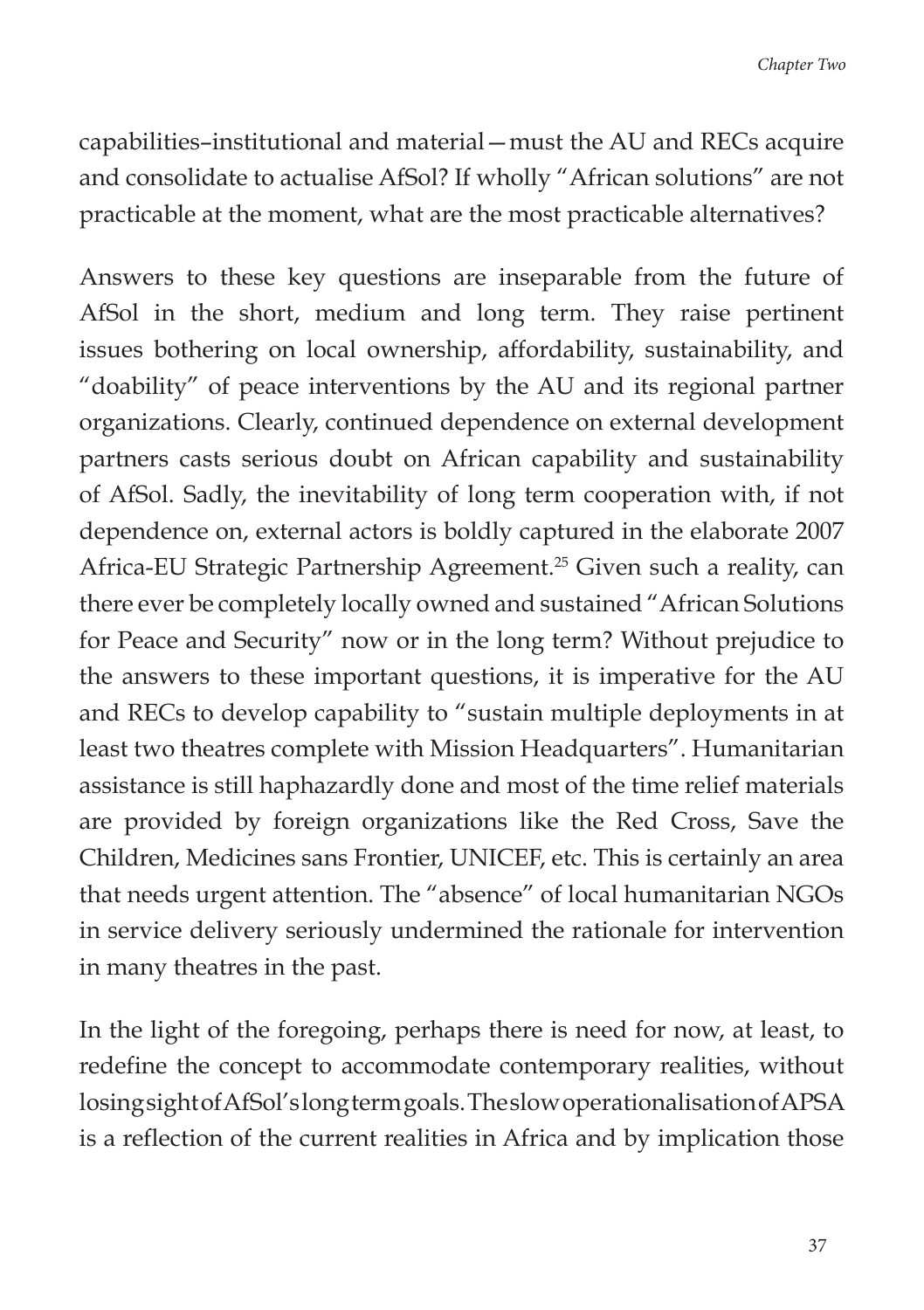of AfSol. In short, the prevailing political and economic climate suggests an incrementalist approach to the AfSol ideal. AfSol should, perhaps for now, be conceptualised in segments emphasising, for instance, a pivotal role for African initiators, initiatives and overwhelming participation via troop contribution and other complements in peacekeeping or other military interventions authorised by the AU and RECs. In this new conceptualisation of AfSol what is critical is full and active African participation and involvement in all critical decision-making processes and related activities. This will leave room for appropriate external participation to fill in critical strategic and financial gaps. The "revised conception" also makes room for hybrid arrangements with the UN that will protect the African presence and contribution to missions domiciled in the continent.

Expectedly, command and control of such missions would be in African hands, regardless of the nationality of the commander and in line with global best practices. This alternative conceptualisation of AfSol stresses institution building in the AU and regional communities to enhance predictability, competence and effectiveness. Of course, the need for strong political will and commitment on the part of African leaders cannot be overemphasised. Political will and commitment should elicit regular payment of annual contributions to AU and RECs budgets, which is presently not the case. To underscore commitment to AfSol, the AU and RECs should embark on vigorous fund raising drives in support of AU and regional Peace Funds. Alternatively, Peace Endowment Funds could be set up at the continental and regional levels to which donations would be made. Donations to the Funds could be solicited from citizens at home and abroad and from Africa's friends. As well, major local and foreign corporations that benefit immensely from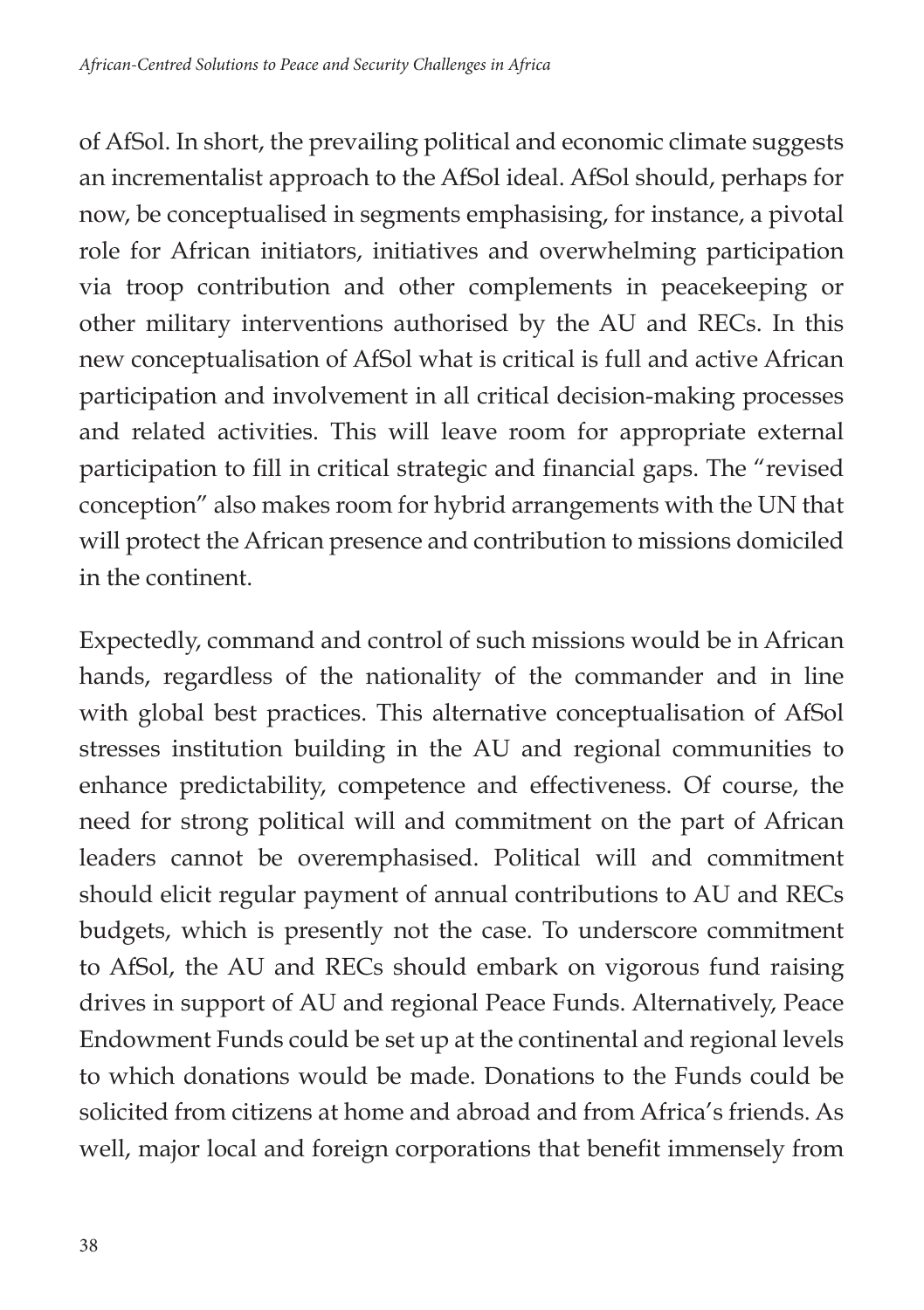local and global peace dividends should be made to contribute a fraction of their annual profits to the Peace or Endowment Funds to fund their peace support operations across the continent. In respect of the Peace Endowment Fund, a Board of Trustees comprising reputable Africans and "friends of Africa" should be appointed to manage it in accordance with best practices. Finally, the AU and RECs could borrow a leaf from the highly successful fund raising campaign of then Senator Barak Obama, now President of the US, in 2009. No donation would be too small as cumulatively, the "little drops" could make a lot of difference in terms of effective local funding of peace operations in Africa.

Also important is the imperative of functional communication channels between the AU and RECs to avoid confusion, misinformation, suspicion and undue rivalry between them during planning and troop deployments as was the case between the AU and ECOWAS in Mali.<sup>26</sup> Above all, the AU and RECS should work closely "...towards a better definition, clarification, and application of the principles of 'subsidiarity', comparative advantage and burden sharing underpinning the MOU between the AU and RECs/RMs".<sup>27</sup> That way, RECs would not feel they are being treated as a junior partner especially if a mission is in their own "backyards" or "neighbourhoods". By ignoring the principle of subsidiarity, in Mali the AU did not encourage ECOWAS to have a sense of ownership or belongingness in the operation and was, therefore, eager to disengage. As well, there is a need to standardise best practices in peacekeeping and peace support operations between the AU and RECs, on the one hand, and among RECs, on the other. It is important for RECs/RMs to initiate consultations among themselves "...to formulate and harmonise positions on peace and security, and ensure transparent and mutually beneficial relations with the AU".28 It is also imperative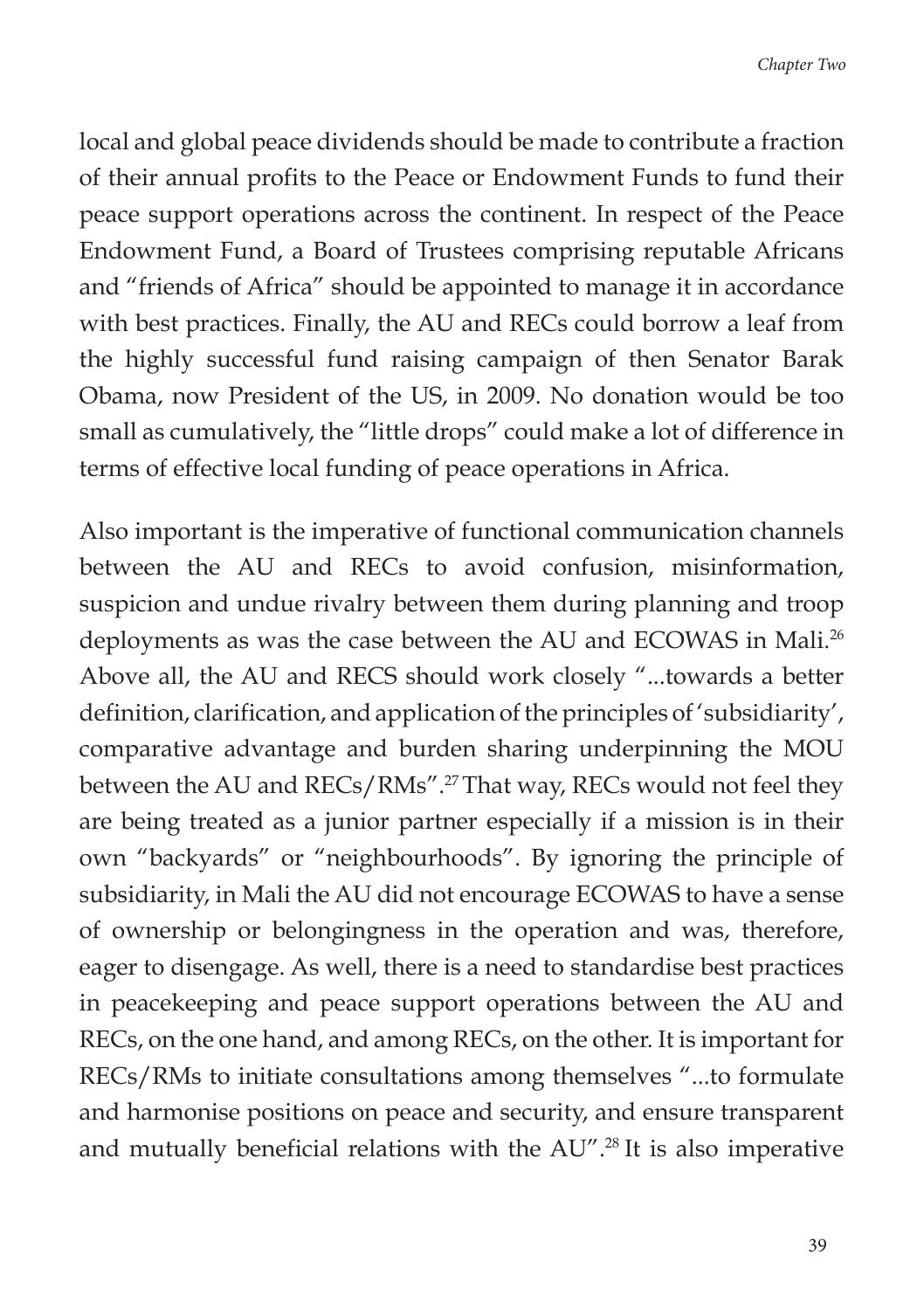for the AU and RECs to democratise their procedures and institutions to enhance popular support. This is necessary since the AU and RECs are still largely perceived as "associations of African leaders and elites", which does not improve civil society support for multilateral peace and security initiatives on the continent. This situation cries for increased partnerships and consultations between the continental AU and regional agencies and civil society groups. If properly informed and mobilised, civil society groups could be effective avenues for building a culture of peace in their respective countries in particular and the continent in general by drumming up support before, during and after peace and security operations.

Many of the violent post-Cold War conflicts that necessitated military deployments in Africa are traceable to governance deficits in Africa. It is, therefore, necessary for the AU and regional communities to put in place measures for deepening democracy and good governance in Member States as a more sustainable approach to conflict prevention and management. As former UN General Secretary, Kofi Annan, rightly advised, African states and leaders "must prize democracy" if the continent and its people are to enjoy peace, stability, development and prosperity. This is unavoidable because as the popular refrain goes, "prevention is always better than cure". Happily, the AU and some RECs have put in place measures and mechanisms to institutionalise zero tolerance of non-democratic changes of government in Africa. The AU's Charter on Democracy, Elections and Governance, and Principles Governing Democratic Elections in Africa, on the one hand, and the Revised ECOWAS Protocol on Democracy and Good Governance, on the other, are welcome developments in the right direction. Both Organisations have also adopted elaborate sanctions on regimes to deal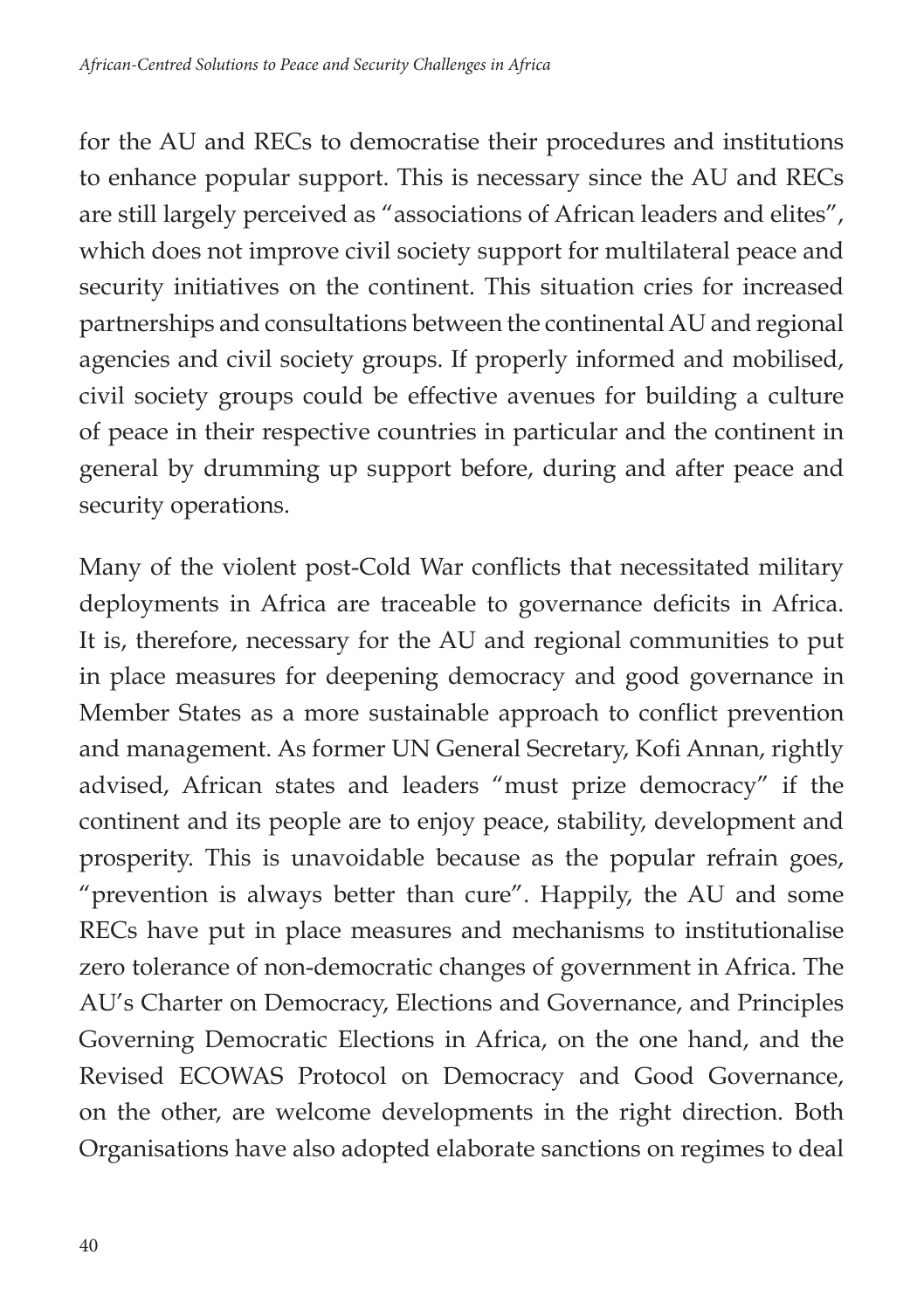with defaulters, a move that has thus far deterred flagrant interference with constitutional and electoral processes by Member States. The revised ECOWAS Protocol on Democracy and Good Governance, adopted by the Authority of Heads of State and Government in April 2015, has added stringent sanctions on the existing regime to deter and ultimately rid the region of anti-democratic tendencies.

Also African people are becoming increasingly emboldened to reject sit-tight leaders and undemocratic manipulations of constitutions and electoral processes, as witnessed in the Arab Spring in North Africa in 2011, the forced exit of Blaise Compaoré of Burkina Faso in October 2014, and violent demonstrations in Burundi–still on-going at the time of writing in July 2015— against President Pierre Nkurunziza's bid for a third term in office, contrary to constitutional provisions. Significantly, also is the recent ECOWAS leaders' expression of intent in December  $2014$  to limit presidents to a two-term limit in the region<sup>29</sup>. Finally, whether AfSol becomes fully operational or not, the AU and RECs will continue to play decisive roles in maintaining peace and security issues in Africa through their legitimising, bridge-building, unifying and fundraising roles as appropriate, from time to time. It is even possible for them to play several of these roles at the same time depending on the circumstances and nature of the conflict. Briefly, as "legitimisers", the AU and RECs could back peace initiatives, agreements or mission in any member country as the need arises. Such endorsements would enhance their legitimacy and "quarantine" them from spoilers. As bridge builders, the AU and RECs could partner with local and external stakeholders during peace talks to broker agreements and act as guarantors of any agreements so reached to end hostilities in a member state. ECOWAS played such a role admirably in Liberia and Sierra Leone. The AU and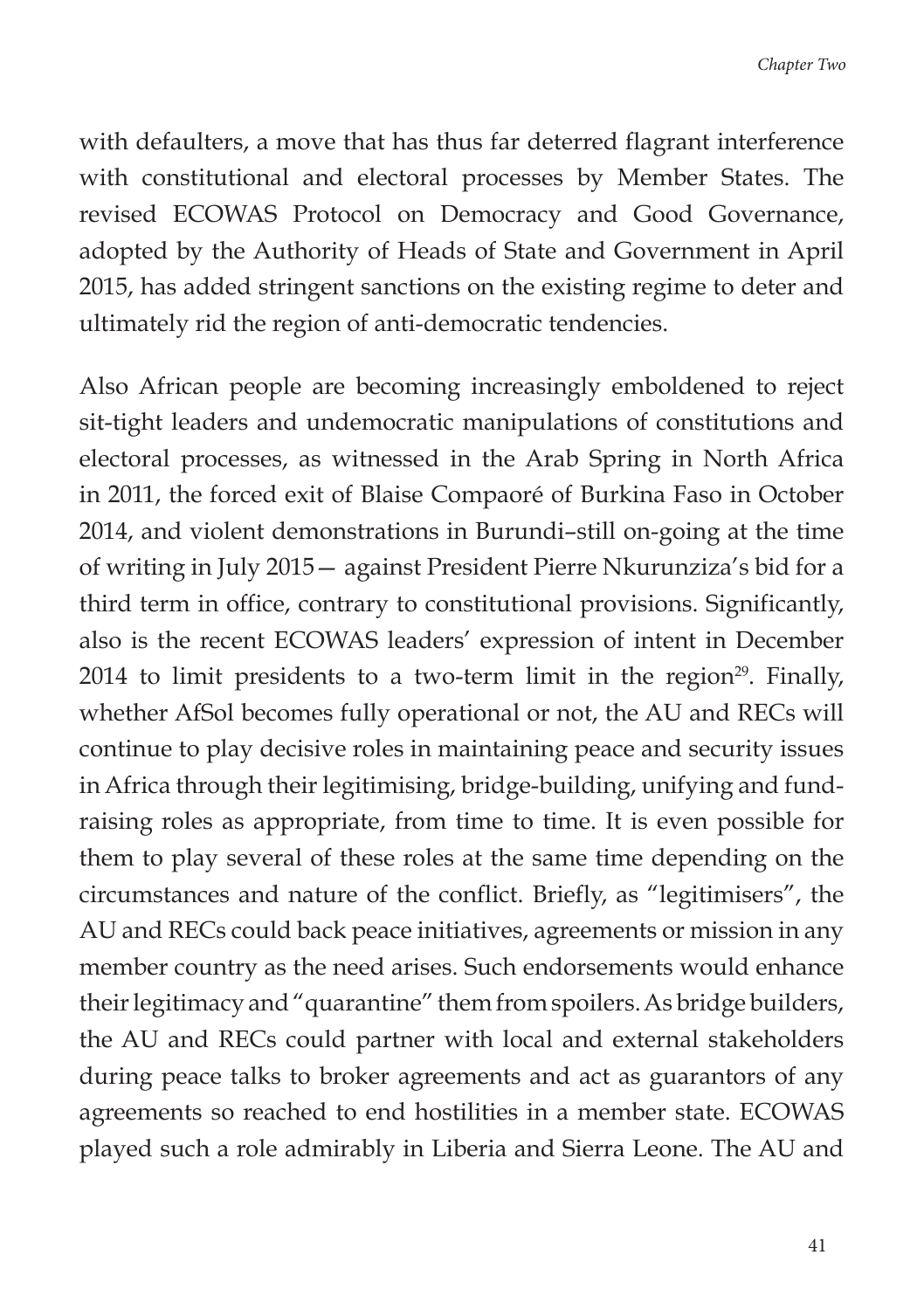RECs could engage and have also engaged factions in a conflict to sheath their swords to end hostilities peacefully. This has been done behind the scenes using "quiet" or "presidential mediation" strategies and "shuttle diplomacy" to persuade rival factions to come to the peace table and settle their differences. This was recently (June 2015) demonstrated in the peace agreement between the government of Mali and the Tuaregs in the Northern part of the country to bring the long conflict and violent struggle to an end. The AU and ECOWAS would need to constantly monitor compliance with the Mali peace agreement so that it does not unravel. Lastly, and as discussed in an earlier section of the chapter, the AU and RECs could be versatile sources of fund raising and mobilisation in support of peacekeeping, peacemaking and peace support operations on the continent. If such a role is played effectively, it could provide invaluable resources for the actualisation of AfSol's mandate at the continental and regional spheres.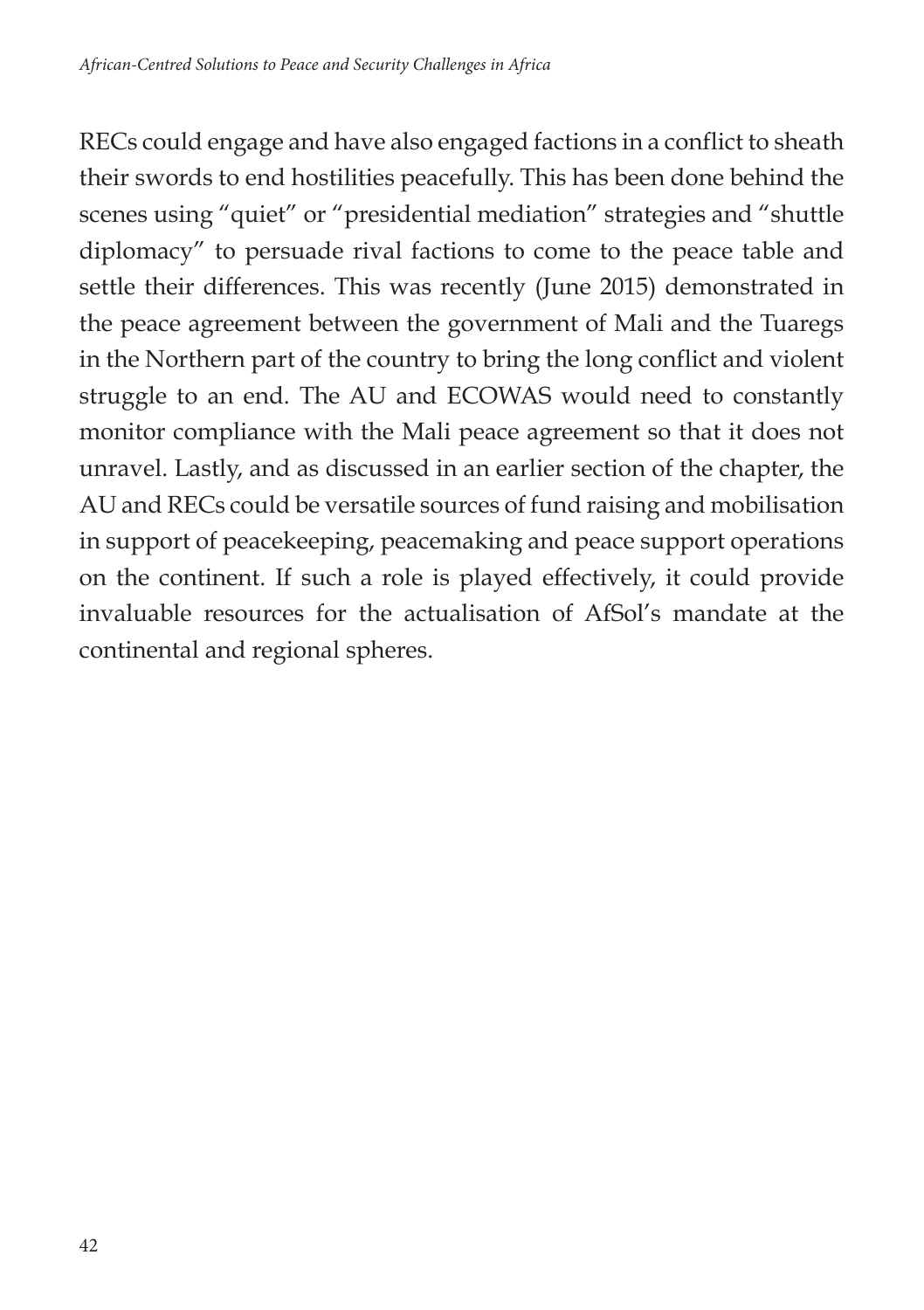#### **Notes**

- 1. Amadu Sesay, Olussola Ojo and Orobola Fasehun, The OAU After Twenty Years, Washington, D.C.: University Press of America, 1984
- 2. Lt. General (rtd) Louis Matshenyego et al; African Peace and Security Architecture, 2010 Assessment Study, Addis Ababa: African Union, 2010, p18
- 3. For details on the challenges that ECOWAS had in Mali in respect of the Peace Support Operations and its relations with the AU during the mission, see The After-Action Review of ECOWAS Initiatives and Responses to the Multidimensional Crises in Mali, Abuja: ECOWAS Commission, November 2013 to February 2014. The author facilitated the Review.
- 4. This connection was eloquently made by the late Ethiopian Prime Minister Meles Zenawi, in his address at the Cairo Summit of the OAU Heads of State and Government, June 1991
- 5. The countries that are worst hit presently are Algeria, Egypt, Libya and Tunisia in North Africa and in Sub-Sahara Africa, Kenya, Nigeria and Somalia.
- 6. For more on this, see Revised Protocol Relating to the Mechanism for Conflict Prevention, Management, Resolution, Peacekeeping and Security, (Henceforth Revised Mechanism, Abuja: ECOWAS Commission, April 2015.
- 7. See the map of Africa and the map of the world for the fine details on Africa's geographical features and location on the world map.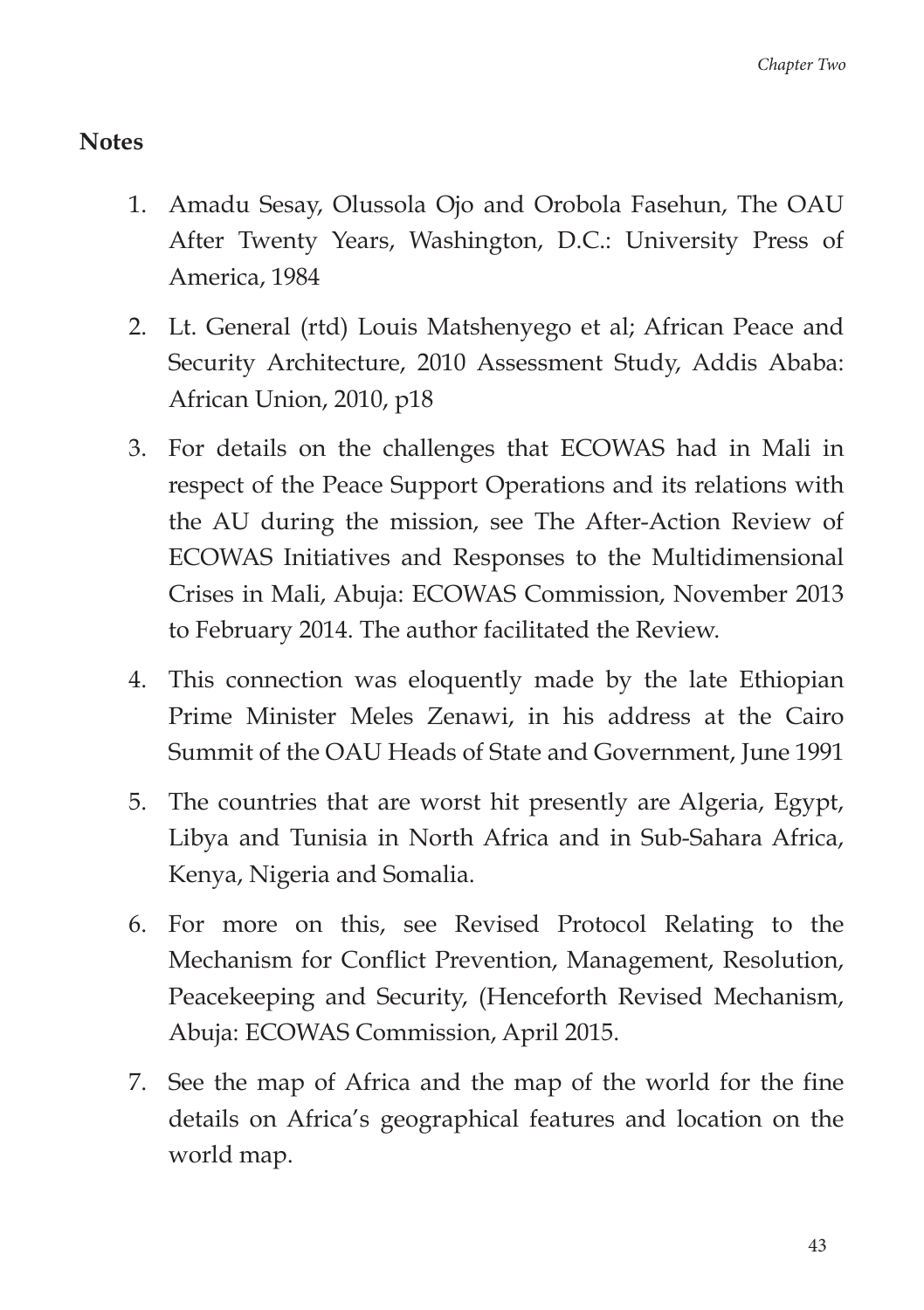- 8. For details of his argument, see Nasser, G.A. The Philosophy of the Revolution, London: Smith, Keynes and Marshall, 1959, pp 62-74
- 9. Nkrumah is the most vocal advocate of a United States of Africa comprising North Africa and Africa South of the Sahara. He made the speech at the opening ceremony of the First Conference of Independent African States, in Accra, Ghana. For details, see Colin Legum, Bandung, Cairo and Accra: A Report on the First Conference of Independent African States, London: The African Bureau, 1958, p23.
- 10. Ibid
- 11. For details on this peacekeeping fiasco, see Amadu Sesay, The Limits of Peacekeeping by a Regional Organization: The OAU Peacekeeping Force in Chad, Fredericton: New Brunswick, Conflict Quarterly, Vol. XI, No.1, winter 1991, 007-26.
- 12. See Amadu Sesay, Fighting Bushfires: ECOWAS and Peacemaking in West Africa, Abuja: ECOWAS Commission, forthcoming October 2015. The book chronicles the ECOMOG military interventions in Liberia, Sierra Leone and Guinea Bissau
- 13. See Agenda for Peace, the Brahimi Report and High Level Panel Report on the role of the UN and regional arrangements in securing the world; 1992, 2000, and 2004 respectively; New York, UN Department of Information.
- 14. Revised Mechanism, op.cit.
- 15. The After-Action Review of ECOWAS Initiatives and Responses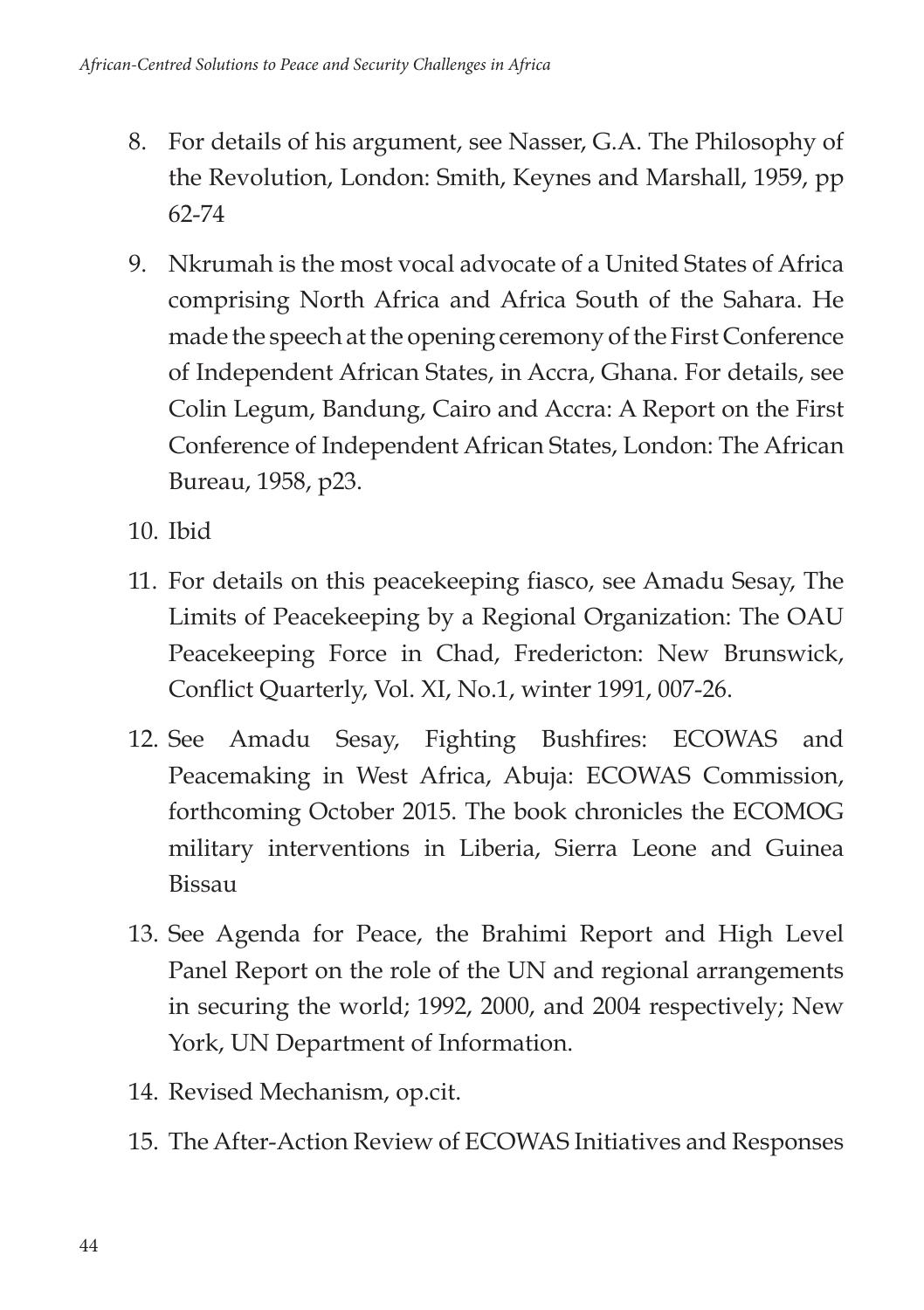to the Multidimensional Crises in Mali, op.cit, p21

- 16. For glimpse of some of these challenges and the implications for AU peacekeeping and peacemaking missions, see Amadu Sesay; "From the OAU in Chad to the AU in Darfur: The Limits of Peace-keeping by Africa's Regional Organizations" in Bola A. Akinterinwa (ed.), Organization of African Unity/African Union at 50; Volume One: Challenges and Prospects of Self-Reliance in Africa, Lagos: NIIA, 2013, pp401-432
- 17. The Togolese Police Contingent to the ECOWAS Mali operation could not be deployed until the end of the operation for lack of airlift capability. See The After-Action Review of ECOWAS Initiatives and Responses to the Multidimensional Crises in Mali, op.cit.
- 18. Ibid. P24
- 19. See Amadu Sesay, Fighting Bushfires, op.cit
- 20. Lt. General (rtd) Louis Matshenyego et al; African Peace and Security Architecture, 2010 Assessment Study, Addis Ababa: African Union, 2010, p65
- 21. See Amadu Sesay, From the OAU in Chad to the AU in Darfur op.cit
- 22. Lt. General (rtd) Louis Matshenyego et al; African Peace and Security Architecture, 2010 Assessment Study, Addis Ababa: African Union, 2010,p65
- 23. The protracted civil wars in Liberia and Sierra Leone, but especially the latter, were blamed on the poor mandate of ECOMOG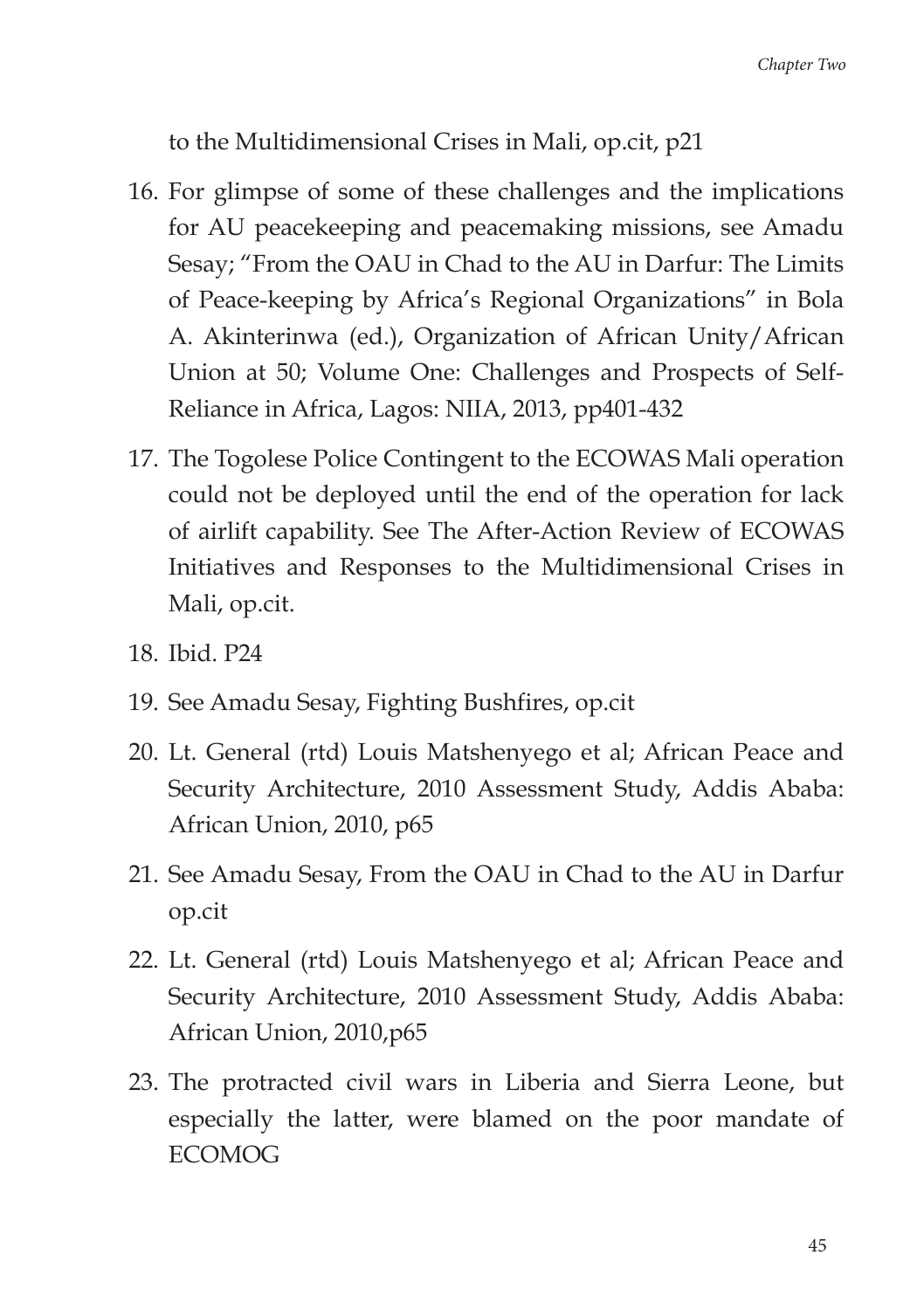- 24. The Operation was named after an African Cat. For details, see Wikipedia, accessed on 20/07/2015
- 25. See Osita Eze and Amadu Sesay (eds.), Africa and Europe in the 21st Century, Lagos, NIIA, 2010. See in particular, Amadu Sesay, "The Africa-EU Strategic Partnership Agreement and Self-Reliance: Matters Arising."
- 26. The After-Action Review of ECOWAS Initiatives and Responses to the Multidimensional Crises in Mali, op.cit., p26
- 27. Ibid.
- 28. Ibid; p. 45-46
- 29. See Communiqué of the Heads of State and Government of ECOWAS, 46th meeting, Abuja, December 2o15. The decision was inserted in the Revised Protocol on Democracy and Good Governance, in March 2015 for consideration by the Heads of State. Unfortunately, however, the matter was referred to a Committee of the Heads of State and Government Summit meeting in Accra, Ghana, in April 2015.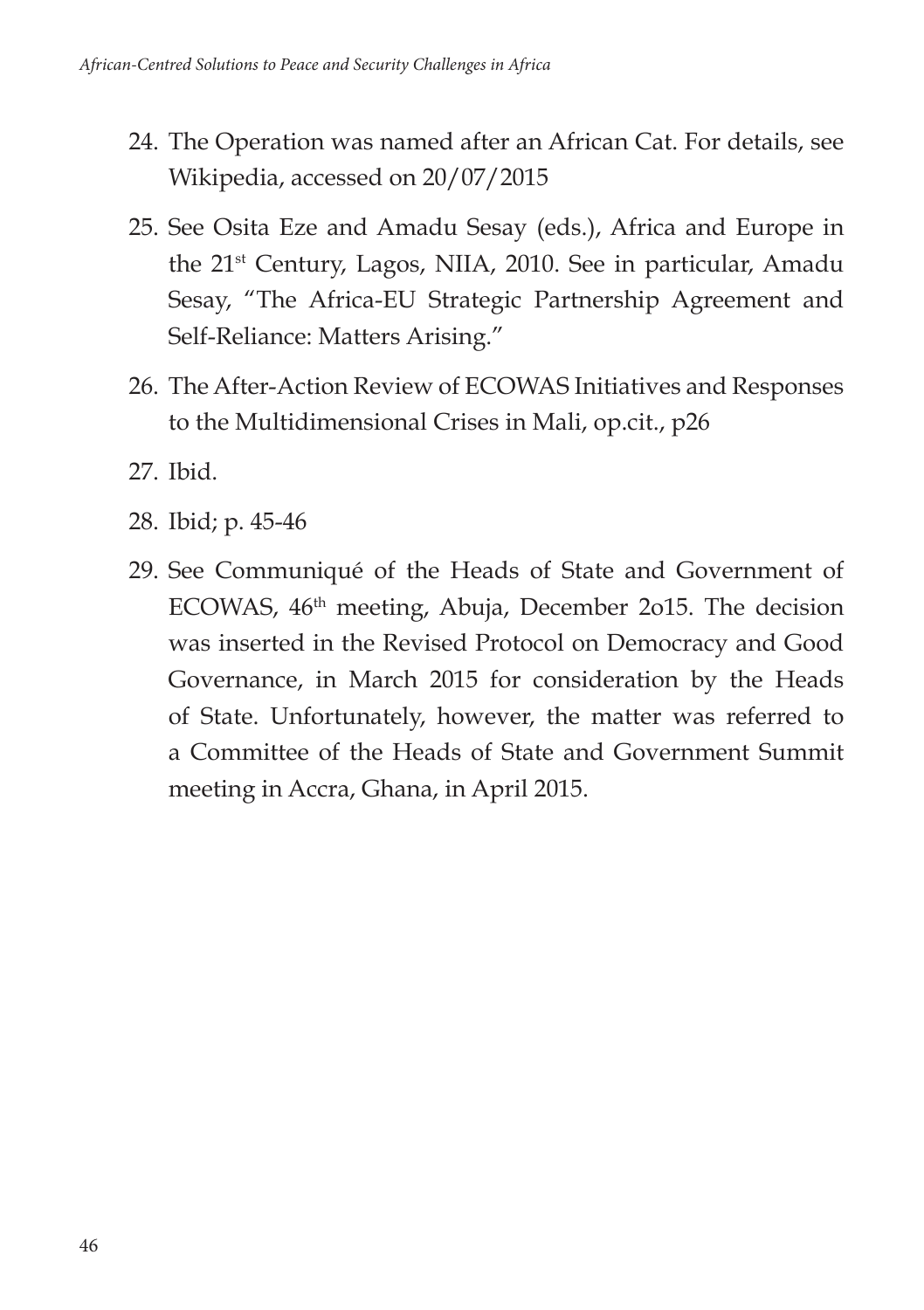## **Chapter Three**

### **Enriching the African-Centred Solutions Concept: Reflections on AU-led Peace Support Operations in Sudan and Somalia**

### **Dawit Yohannes**\*

African-Centred Solutions to African Peace and Security Problems (AfSol) is another buzzword, or rather a loosely-defined concept gaining a wider currency in contemporary African politics. Irrespective of its contested origin, the concept of AfSol is increasingly pervading both common parlance as in popular discourses as well as the domain of African policy-making. Notwithstanding, at this juncture, it is not entirely clear whether AfSol as a concept is becoming more, rather than less, meaningful; thus justifying the ongoing quest for conceptual clarity. Ostensibly, there is a need to solidify the different dimensions of the concept beyond its most common conception of AfSol as an elitist mantra often employed to garner popular support around issues of greater interest to the wider African community.

In an effort to define and further refine the concept, an African expert workshop in 2014 organised by IPSS identified three different dimensions of AfSol, namely, shared values, commitment, and ownership as common ground to future discussions and researches. Within the context of finding clarity to AfSol, this paper seeks to contribute to a more concrete understanding of the concept especially pertaining to its application to policy implementation. It does so by subjecting the concept of AfSol to analytical and empirical scrutiny from the vantage point of its two major

<sup>\*</sup>Dawit Yohannes (PhD) (dawit.y@ipss-addis.org) is a researcher and lecturer at the Institute for Peace and Security Studies.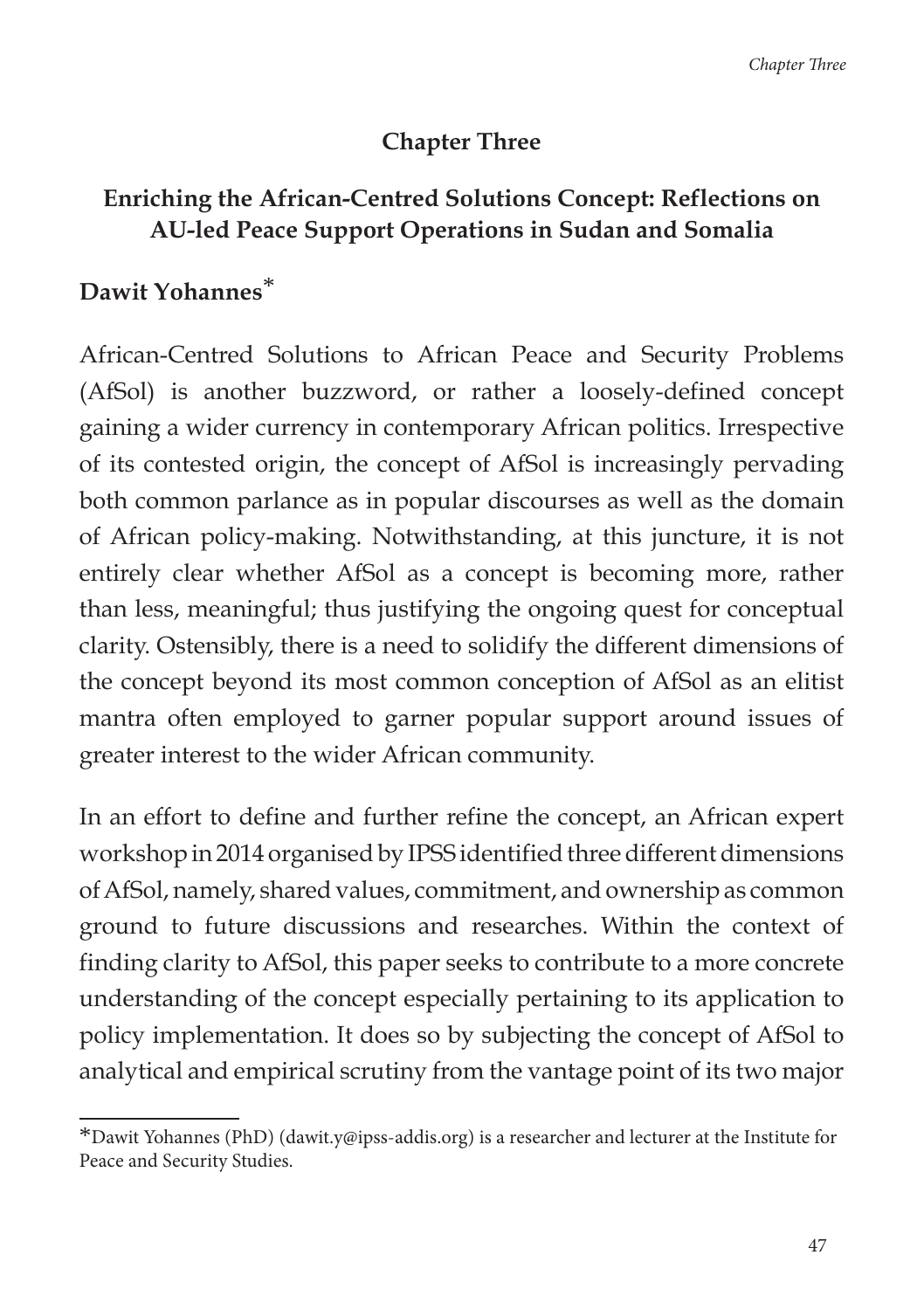pillars, namely, ownership and shared values.

The paper interrogates the specific dimension of ownership considered as a critical component of the concept of AfSol. By taking different cases of African peace operations and their glaring limitations in terms of financial, material, and human resources, the paper eventually establishes the need for analytical elbow space for the concept of partnership within the conceptual framing and practical implementation of AfSol.

By arguing this way, the paper also challenges the practicality and desirability of an absolutist and perhaps idealist understanding of AfSol as an exclusive African ownership and self-sufficiency (Gelot, 2012). In addition, the paper also examines to what extent some of the African PSOs are underpinned by shared values or principles, which constitute the normative dimensions of AfSol. This examination is premised within the assumption that AfSol needs to be both actor-centred and contingent in specific areas of peace and security institutional engagements. To this end, the paper employs empirical cases to further the argument for fine tuning and contextualizing the different dimensions of AfSol within specific areas of APSA's institutions and underlying policy frameworks.<sup>1</sup>

The paper is structured as follows. In the coming section, AfSol's various discursive and conceptual applications are briefly explored. This is followed by an examination of how AfSol was incorporated into African peace and security policy making and implementation. The third part reinforces the preceding sections by showcasing two African peace support operations often conceived as practical manifestations of AfSol. The paper concludes by critical assessment of the two cases from the vantage point of ownership and shared values underscoring the need

<sup>&</sup>lt;sup>1</sup> APSA refers to the Africa Peace and Security Architecture.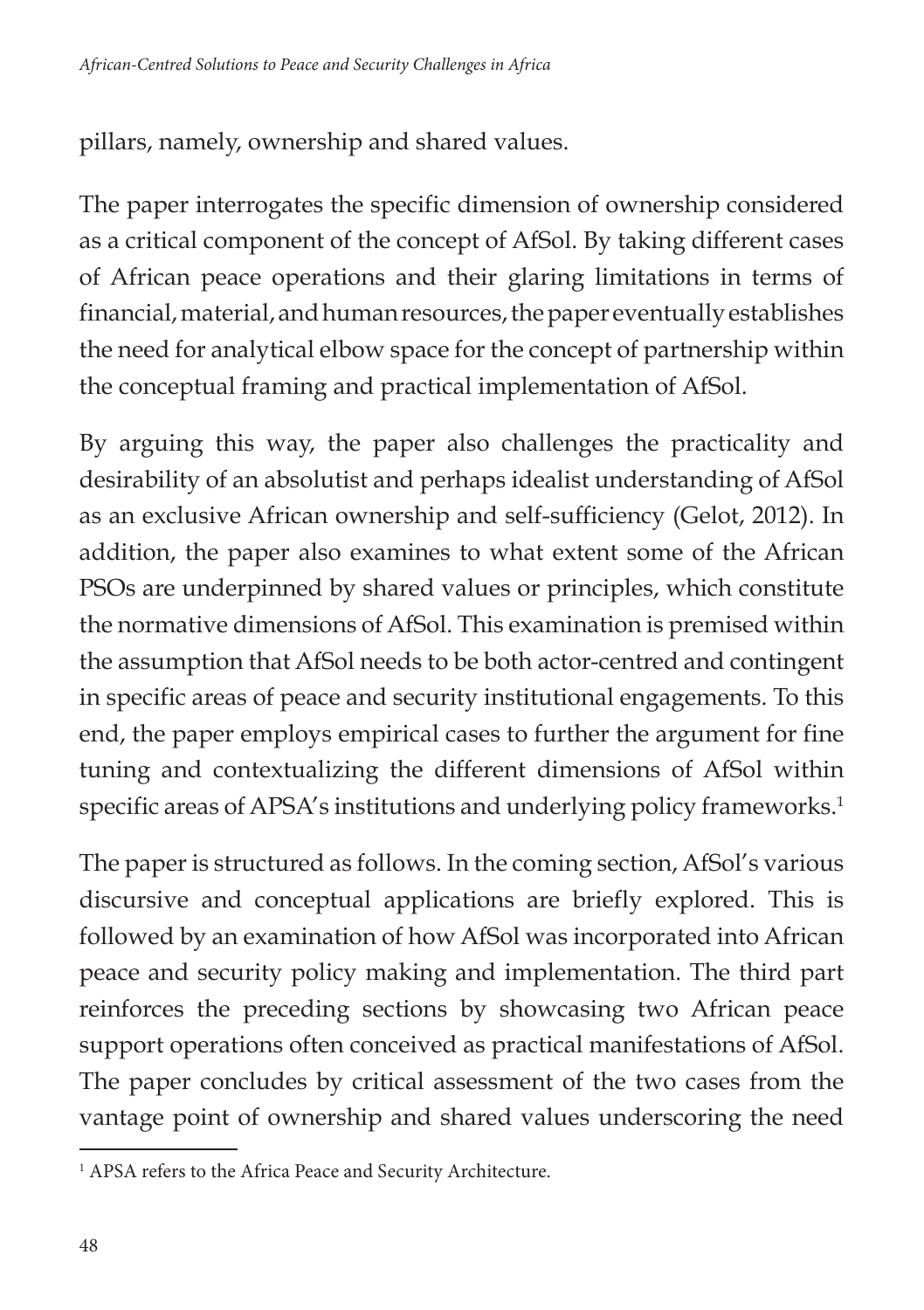for further reconceptualisation of the AfSol notion.

### **Discursive Applications of AfSol**

At a very broad level of abstraction, AfSol appears to be employed in the context of African peace and security policy-making largely in its normative and explanatory dimensions and of late as a little understood but potentially cogent implementation strategy. Such taxonomy seems to resonate well, for instance, with the on-going efforts of defining AfSol as a policy, as a concept, as an ideology, as a philosophy or as pure practice (Institute for Peace and Security Studies, 2014).

Its normative and explanatory utility as a successor to the ideals of Pan Africanism and "Try Africa First" highlights what African interventions should look like against the bleak background of failed interventions by non-Africans. The normative dimension appears to be more dominant than AfSol

as an implementation strategy and is symbolised by the belief that "African governments bear the primary responsibility for these conflicts and, hence, should take the lead in responding to them" (Williams, 2008: 2). In its positive sense, the "African solutions" approach here represents a normative defence of the pluralist conception of international society and a rejection of neo-colonial enterprises (ibid.).

Its normative application appears to be more or less related to its explanatory dimensions, namely, the desire to interpret, give meaning, categorise, and legitimise certain political and military interventions to Africa's problems as being "African solutions". AU's interventions in Sudan and Somalia were presented as African responses to specific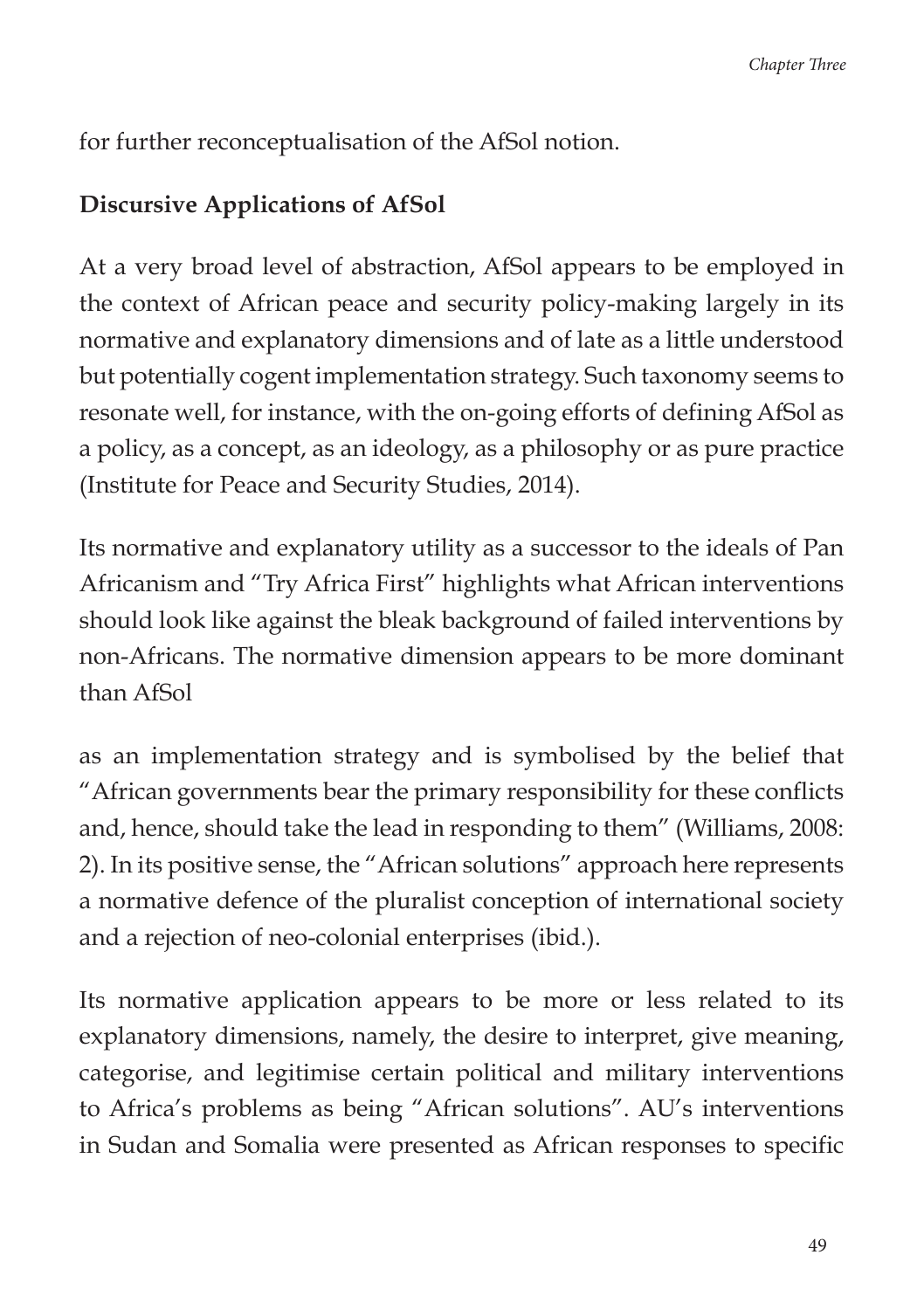crises. The legitimizing rationale of AfSol emanates from the clear and demonstrated international disengagement in the face of grave peace and security crises of the 1990s justifying Africa's own responses. The normative and explanatory application of the concept can be construed as having cross-cutting implications as largely rallying tools for political mobilisation and policy making in the face of certain "African problems".

The third dimension is AfSol as an implementation strategy, which is an evolving concept embedded in deliberate efforts of refining the concept and employing it increasingly within various peace and security policy making and implementation efforts, albeit with little clarity. The Peace and Security Council of the AU at times defines its activities as geared toward providing African Solutions to African Problems in matters related to peace and security.<sup>2</sup> At its most basic level, an operational definition of AfSol as an implementation tool can be made as diverse and practical forms of contemporary interventions in peace and security undertaken by African regional organizations or states acting on their behalf.

The point of departure for the chapter is premised within the conceptual dearth surrounding the notion of AfSol. The consequential need to engage with a conceptual deficit is a practical one which infringes on the implementation or realisation of any given concept. The (dialectical) interplay between any form of conceptual gap and its resultant practical manifestation was succinctly captured as follows:

<sup>2</sup> See for instance AU PSC Communiqué (PSC/MIN/BR. 1(CCCLXXXVII)) which states the main obstacles to the operationalisation of the African Standby Force (ASF) are funding and inadequate logistic capabilities eventually impacting ability of the AU in providing *African solutions to African problems* in the management of conflict situations on the continent.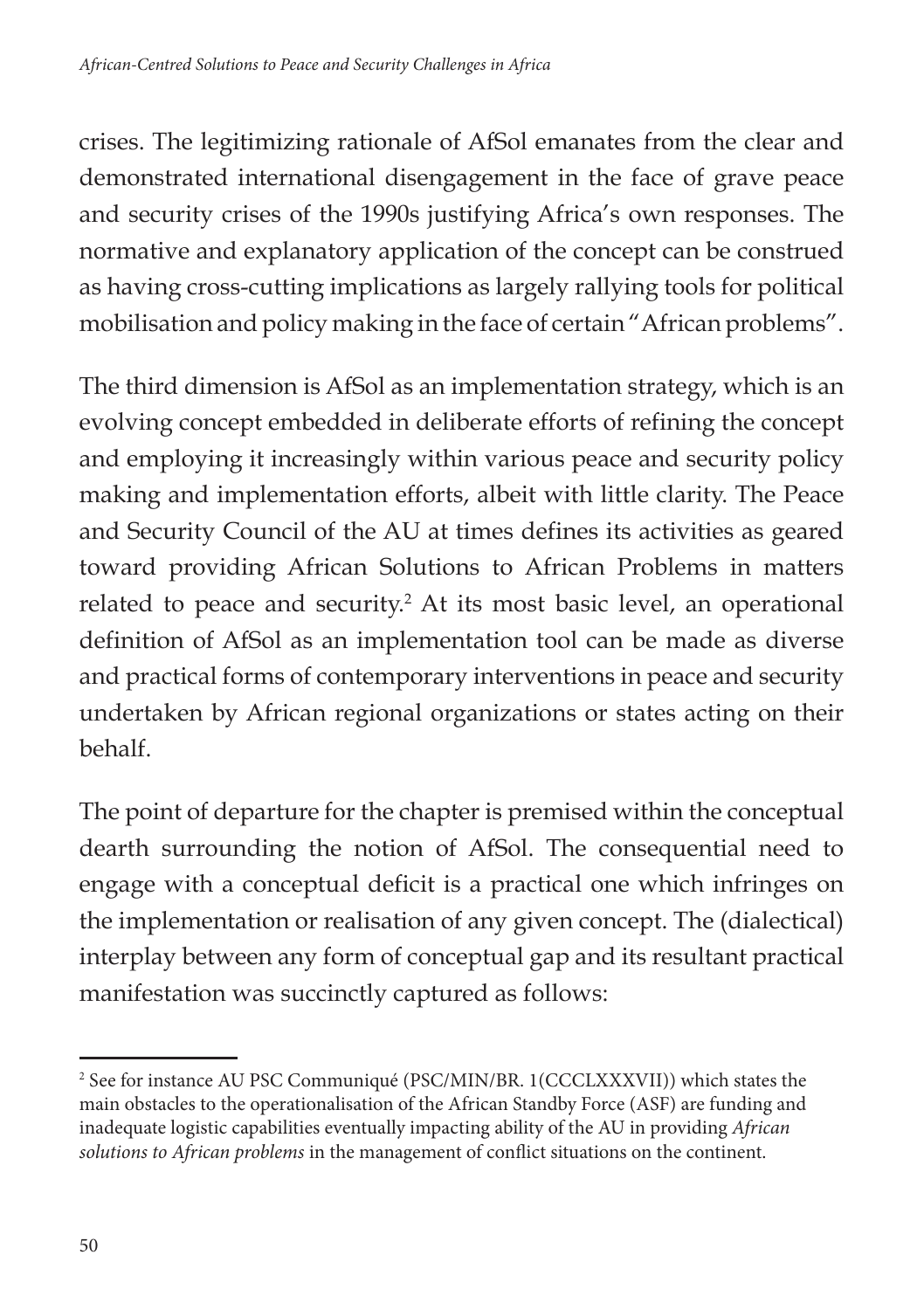Recognizing, understanding and managing the many "conceptual gaps" that exist in the global arena is one of the main challenges for political leaders, diplomats and observers of global affairs. These conceptual gaps not only contribute to misunderstandings in the international arena, but also to the emergence and escalation of international crises and conflicts (Keukeleire and Pang, 2015: 105).

The contention surrounding AfSol as a concept can be directed to the diagnosis side of AfSol (meaning African Problems) as well as to the suggested remedy (African solutions) undergirded by different questions. The first side of the interrogation refers to the need for conceptual clarity around what is meant by African solutions. Here African solutions can be problematised from two distinct angles, namely, (i) the need to define what is meant by solutions and how to achieve these "African solutions" (ii) the questions of agency, namely, who signifies the "African" within the "African solutions" responsible for finding these solutions. Similarly, AfSol can be interrogated from the vantage point of what stands for African solutions engendering questions on the nature of the alluded solutions. Further, the idea of African Problems is equally problematic particularly from the vantage point of the "Africanness" of the alleged African peace and security challenges (Gelot, 2012) and the element of African agency in causing and sustaining these problems.

While the above are legitimate questions worth engaging with, this chapter reverts to certain conceptual gaps surrounding AfSol's two dimensions, namely, ownership and shared values.<sup>3</sup> Emanating from these conceptual gaps, the paper argues that while existing conception of ownership and shared values are necessary parameters for benchmarking

<sup>&</sup>lt;sup>3</sup> Even though the IPSS AfSol workshop identified ownership, shared values, and commitment, I will be focusing on the first two pillars throughout this paper. Please refer to the IPSS workshop report for full discussion and conceptualisation of the three pillars.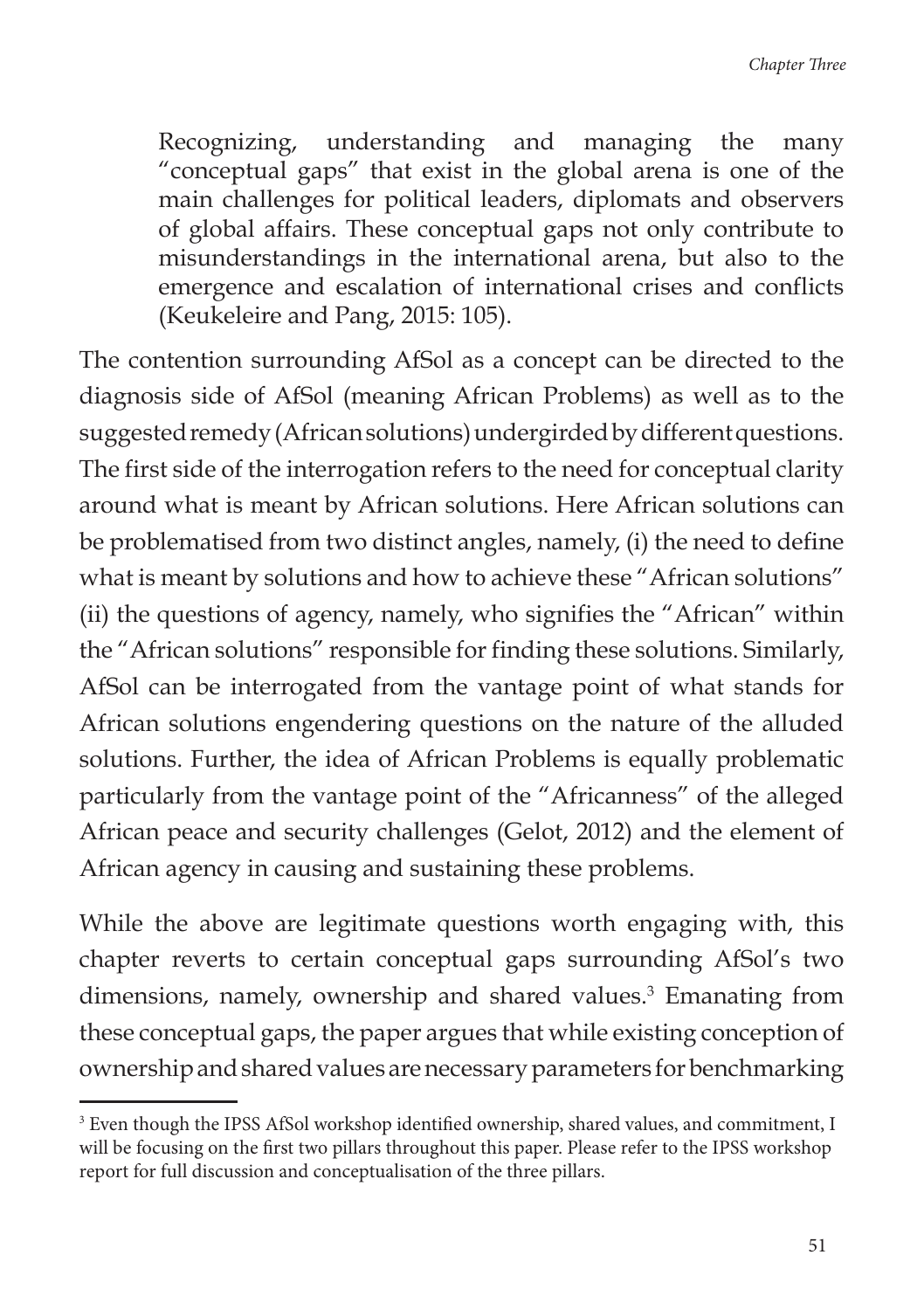what constitutes AfSol, they are not sufficient in and for themselves. In order to transform "African solutions" from a mere normative context/ input (Gelot, 2012) to an implementation strategy, the conception of AfSol needs to be refined utilizing the "lived" and practical experiences of existing AU-led interventions largely in the realm of peace operations.

# **Contextualizing AfSol within African Peace and Security Policy Making and Implementation**

AfSol as a norm is getting a more nuanced use in policy circles since the 1990s given the disengagement of the international community from the continent amidst grave peace and security crises. Nonetheless, the transformation of the OAU to the AU, itself born out of the need for peace and security (Moolakkattu, 2010), was an important caesura in the gradual crystallisation of the idea of AfSol. The enormity of Africa's security challenges at the turn of the new century, doctrinal bottlenecks and OAU's evident capacity constraints in combination necessitated the underlying need for reforming the institutional approaches of tackling the continent's security challenges.

Following the transformation of the OAU into the AU, a number of steps were taken in view of realizing the Pan African dreams of fostering African integration and attempting to go beyond the OAU's limited achievements in its various sectors (Sithole, 2012). In the specific case of peace and security, the transformation translated into two major developments. First, the AU was accorded a much more robust mandate of promoting peace and security. Second, a concomitant overhaul of the continental approach was undertaken to execute the AU's revitalised peace and security mandate by establishing the APSA as an operational structure thereof (Engel and Porto, 2010). Such an operational structure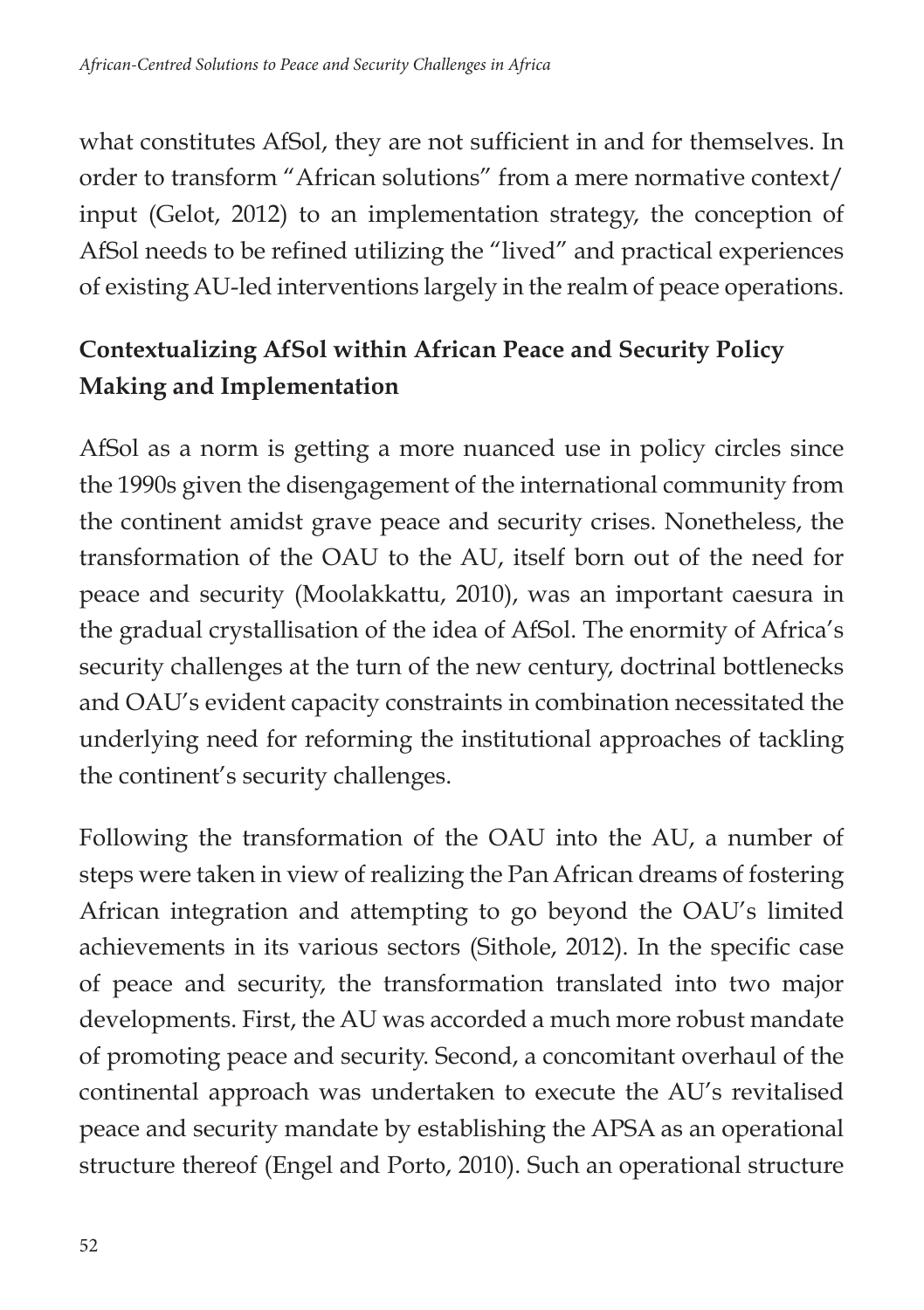is envisaged to be an implementation arm of the AU tasked with the effective execution of "the decisions taken in the areas of conflict prevention, peace-making, peace support operations and intervention, as well as peacebuilding and post-conflict reconstruction" (ibid: 3). In this vein, the operationalisation of APSA appears to have practically encapsulated the above two major developments by encompassing both the establishment of new institutions as well as endorsement of norms and rules which govern African states' interaction on matters of peace, security, and development (ibid.).

The operationalisation of APSA also provided the ground for the gradual crystallisation of some of the existing lofty ideals and norms which otherwise were too ideal and abstract to ensure their implementations. Cases in point are the notions of Pan-Africanism and "African Solutions for African Problems", which were incorporated as the guiding principles behind the operationalisation of Africa's security structure (ibid.). More specifically, upon this transformative moment, "African Solutions to African Problems" became one of those norms incorporated in the AU's emerging stature guiding the institutional approaches of dealing with peace and security in Africa (Gelot, 2012).4

Since then, AU has taken an increasingly growing posture to intervene in some of the conflicts in the continent. Most notably, in an apparent demonstration of its newfound role as an agent in the field of peace and security, AU authorised multiple interventions in the form of peace

<sup>4</sup> According to Linea Gelot (2012: 52), the AU comprises seven constitutive norms (1) sovereign equality (Article 4a of the Constitutive Act); (2) non-intervention Article 4g; (3) African solutions to African problems; (4) territorial integrity or 'uti-posseditis' Article 4b (5) non-use of force or peaceful settlements of disputes (Article 4e, 4f, 4i); (6) condemnation of unconstitutional changes of governments (Article 4p); (7) the AU's right to intervene in a member state in grave circumstances or 'non-indifference' (Article 4h).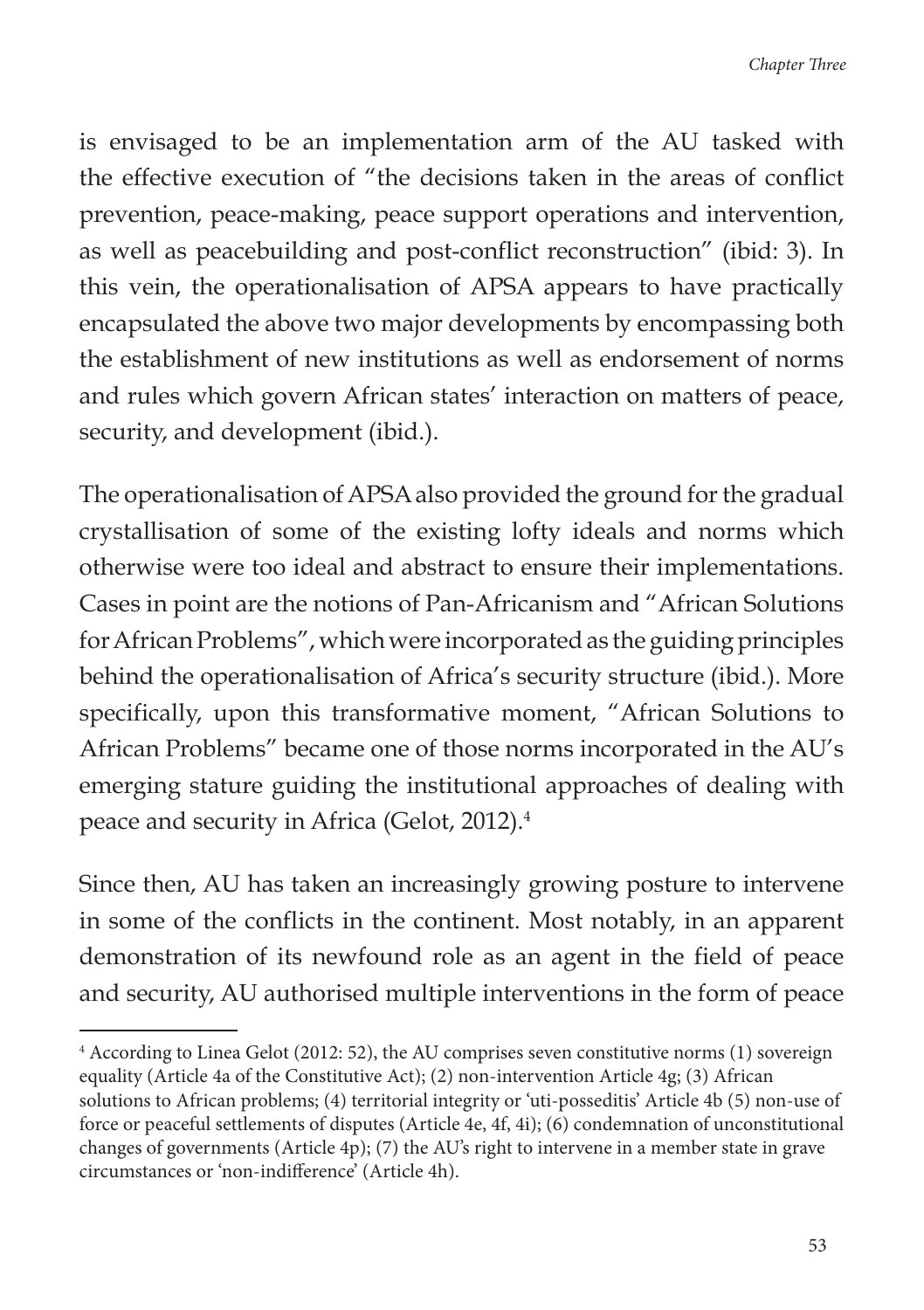operations including those in Burundi (2003-4), in Sudan (2004-7), in the Comoros (2006, 2007, 2008), and in Somalia (2007-present). Whether in popular discourses or in some of the official AU communiqués, some of these interventions were framed as "African Solutions to African Problems".

# **African Interventions in Sudan and Somalia: Signifying AfSol as Implementation Strategy and Showcasing the Conceptual Limitations**

# **African Union Mission in Sudan (AMIS)**

Since 2003, the Darfur region has become the site of a civil war that has continued to date. Contrary to popular perception on its immediacy, the Darfur crisis was underlined by a history of conflict and is characterised by three overlapping dimensions, namely, centreperiphery marginalization, inter-communal fighting, and flurry of political violence.<sup>5</sup> The conflict assumed a new dimension in 2003 when rebels from Justice and Equality Movement (JEM) and Sudan Liberation Movement (SLM) jointly launched attacks against government facilities. Following the escalation of the conflict, the Sudanese government responded heavy-handedly to the military advances of the rebels triggering a sustained bout of attacks and counter-attacks.

What resulted was massacre, displacement and famine, an overall death toll probably exceeding 200,000, the deepening distrust between Darfurians and the political leaders in Khartoum as well as the fragmentation of Darfurian society (de Waal, 2007).

<sup>&</sup>lt;sup>5</sup> Some of the root causes and drivers of the conflict that preceded the existing ones include loss or severe disruption of traditional livelihoods, weakened traditional dispute resolution mechanisms, impunity and weak rule of law, weak or absent State administrations in rural areas, prevalence of arms and armed militias, lack of trust between and within communities, manipulation of social divisions, and cycles of retaliatory violence (UNSC 2014: Paragraph 3).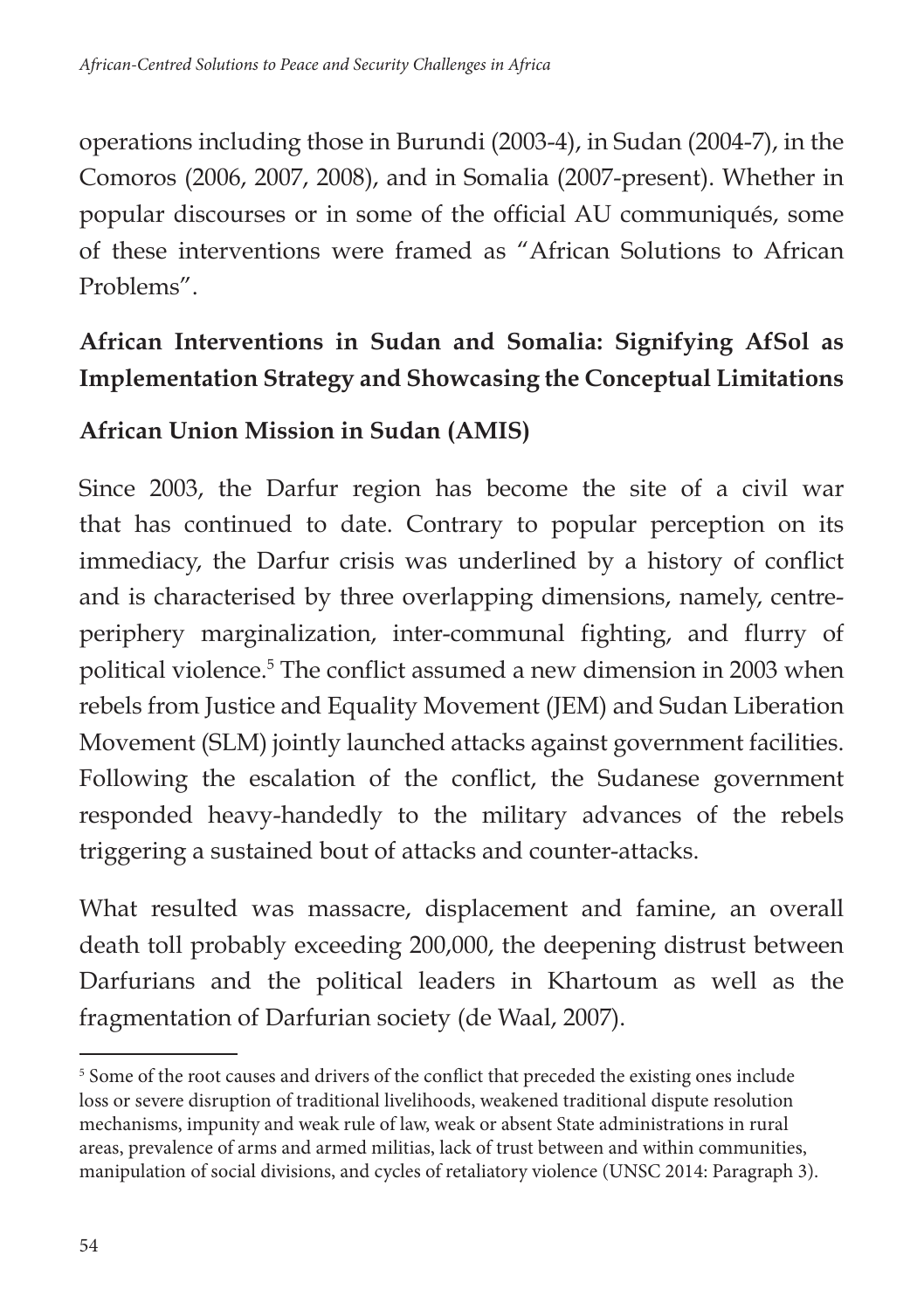The African Union approved the deployment of AMIS in 2004. Implementation took place following the signing of the N'Djamena Humanitarian Ceasefire Agreement (HCFA) between the Government of the Sudan, the Sudan Liberation Movement/Army (SLM/A) and the Justice and Equality Movement (JEM) in April 2004 and the follow-up agreement of 28 May 2004 (UNSC, 2007: §3).<sup>6</sup> The signing of the HCFA is accorded an important place in the genesis of AMIS and is considered as a source of the "initial mandate or the legal authority for the deployment of AU monitors in Darfur" (Apiah-Mensah, 2005: 30).7

AMIS was established initially as a 120-person Ceasefire Monitoring Commission and with more than 5,000 AU peacekeepers (Neethling, 2009). Initially, the Mission was tasked by the AU to carry out two objectives, namely, i) to monitor the ceasefire and report violations of the HCFA and ii) to protect itself (O'Neil and Cassis cited in Ekengard, 2008: 25). Later, the AU PSC in its  $17<sup>th</sup>$  meeting on October 20, decided the enhancement<sup>8</sup> of the Mission as well as the expansion of its mandate<sup>9</sup> to include assisting the process of confidence building; and contributing to a secure environment for the delivery of humanitarian relief and the return of IDPs and refugees to their homes (AU PSC, 2004: §4). AMIS

<sup>6</sup> The signing of the HCFA is attributed an important place in the genesis of AMIS. The HCFA stipulated the agreement of the signatories with regard to the cessation of hostilities, the establishment of a joint commission and a ceasefire commission for the implementation of HCFA, release of prisoners of war, facilitation of the delivery of humanitarian assistance, and the creation of a team of observers with an attached protection force to monitor the ceasefire (Ekengard, 2008). 7

<sup>&</sup>lt;sup>7</sup> The HCFA stipulated the agreement of the signatories with regard to the cessation of hostilities; the establishment of a joint commission and a ceasefire commission for the implementation of HCFA; release of prisoners of war; facilitation of the delivery of humanitarian assistance; as well as the creation of a team of observers with attached protection force to monitor the ceasefire which was later named the African Union Mission in Sudan (AMIS) (Ekengard, 2008: 14).

<sup>8</sup> Which meant, inter alia, an increase in the military strength to 2,341 troops and the introduction of a civilian police (CIVPOL) component of 815 police (Ekengard, 2008: 9).

<sup>9</sup> For a detailed critic of the insufficiency of AMIS I and ambiguous nature of AMIS II, refer to Ekengard 2008.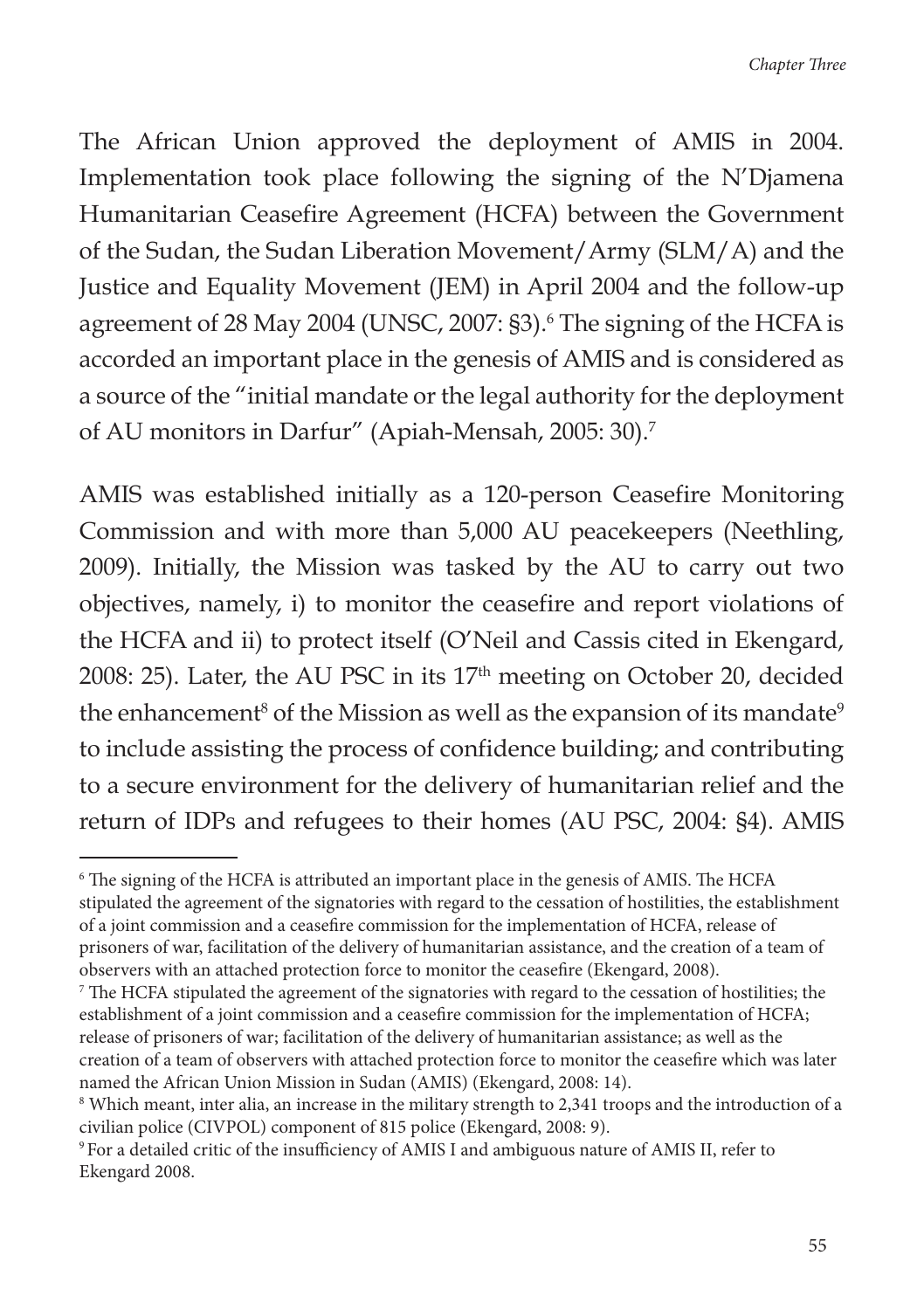reached over 7,000 personnel in 2007; including 5,197 protection force personnel, 946 military observers and 1,360 civilian police (UNSCa 2007: §3), albeit failing to end the cycle of violence in Darfur.

AMIS' capabilities were severely hampered by a combination of factors both institutional and non-institutional, i.e., complexities surrounding the conflict. Some of the major institutional factors include the insufficiency of its mandate;10 financial and material resources constraints;11 lack of sufficient number of peacekeepers in relation to the size of Darfur (Kreps, 2008), absence of logistical infrastructure to handle and manage bulk and urgent purchases worth millions of dollars (Neethling, 2009), force generation issues, and overdependence on partners (Appiah-Mensah, 2007). Capturing the above predicament, it was generally concluded that "AMIS was too small to reach its objectives" (Ekengard, 2008: 5).

Besides the factors mentioned above, which are internal to AMIS, the mission also operated in a very complex and dynamic socio-political and security milieu. Failure to disarm the Janjaweed militia; continued ceasefire violations by all sides of the conflicts; indiscriminate air bombardment by the Sudanese government; series of attacks on IDP camps and humanitarian workers; worsening humanitarian situations characterised the deterioration in the security situation in Darfur (Adebajo, 2011). In addition, proliferation of mediation efforts by different actors as well as regional rivalries among the neighbouring countries<sup>12</sup> lessened the Mission's potential contribution towards the resolution of the Darfur conflict. As de Waal (2007: 1041) observed, the AU Mission lacked or (would have been improved if it had) "a stronger

<sup>10</sup> Ademoa Abass (2007) also *characterised* AMIS as having a tepid mandate.

 $11$  Including strategic airlift capabilities; armoured forces or high mobility infantry units; lack of data management system early warning or advanced information (Kreps, 2008: 69).

<sup>&</sup>lt;sup>12</sup> Between Chad and Sudan or the involvement of Libya under Gadafi regime;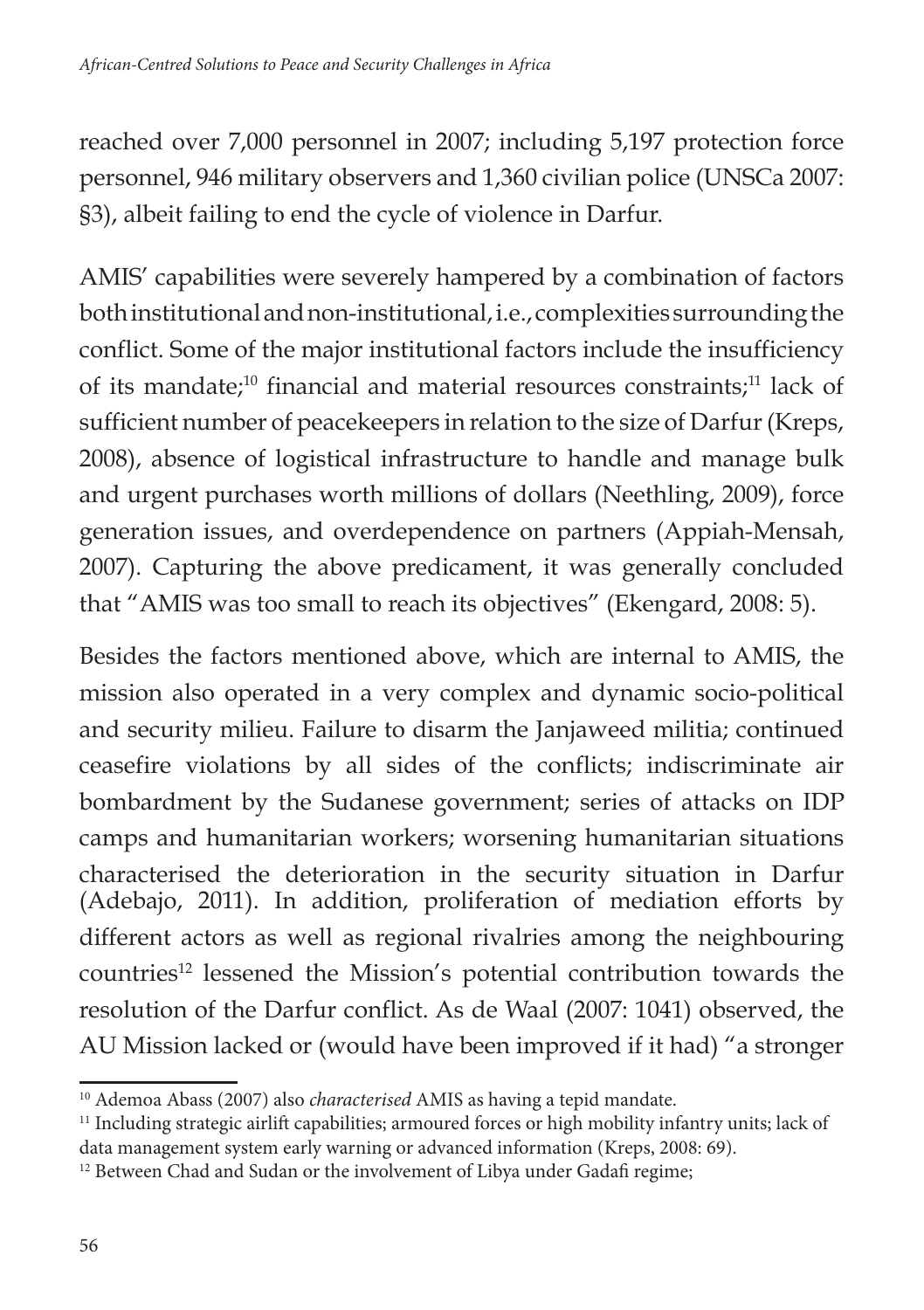mandate, a more realistic concept of operations, larger numbers and better logistics, and better finance". Given these challenges, AMIS was deemed to be failing in terms of meeting its objectives (Neethling,  $2009$ ) leading to calls<sup>13</sup> for the transition of AMIS into a more robust UN peacekeeping force that might be better equipped and to deal with the violence in Darfur. At the forefront of the call for AMIS' transition into a UN force were USA and UK, the former largely propelled by the power of NGOs and other activists warning of an impending and/or on-going genocide in Darfur.

The stated rationale for the transition was "the UN would do a better job and that "blue-hatting" of AU missions had worked in the past (e.g. in Burundi)" (de Waal, 2007: 1042). In short, a UN takeover of AMIS was meant to address the sustainability of the mission and its funding underscoring the lack of ownership by Africans in terms of committing the material and human resources required for executing the mission's mandate<sup>14</sup>

## **African Union Mission in Somalia (AMISOM)**

The downfall of Mohammed Siad Barre who ruled the country from 1967 and was defeated by clan-based armed opposition groups in January 1991, marked the beginning of what is commonly referred to as the Somali civil war. Since then, Somalia passed through trying

<sup>&</sup>lt;sup>13</sup> In late 2005, the EU announced that it would no longer fund AMIS, and Brussels, along with Kofi Annan (and the department of Peacekeeping Operations), pushed for a UN force to replace the AU mission (John Bolton cited in Adebajo, 2011: 207).

<sup>&</sup>lt;sup>14</sup> Notwithstanding, the transition of AMIS into a UN force failed to take effect prominently due to the intransigence of Sudanese government, which was opposed to the presence of a stronger UN force in Sudan. Sudanese resistance was also seconded by Russia and China, strong forces, as it would be a violation of Sudanese's sovereignty (Kreps, 2008). Instead, the idea of a hybrid AU-UN peacekeeping force was proposed and accepted as a compromise among the different sides. Consequently, AMIS was transitioned into UNAMID in 2007.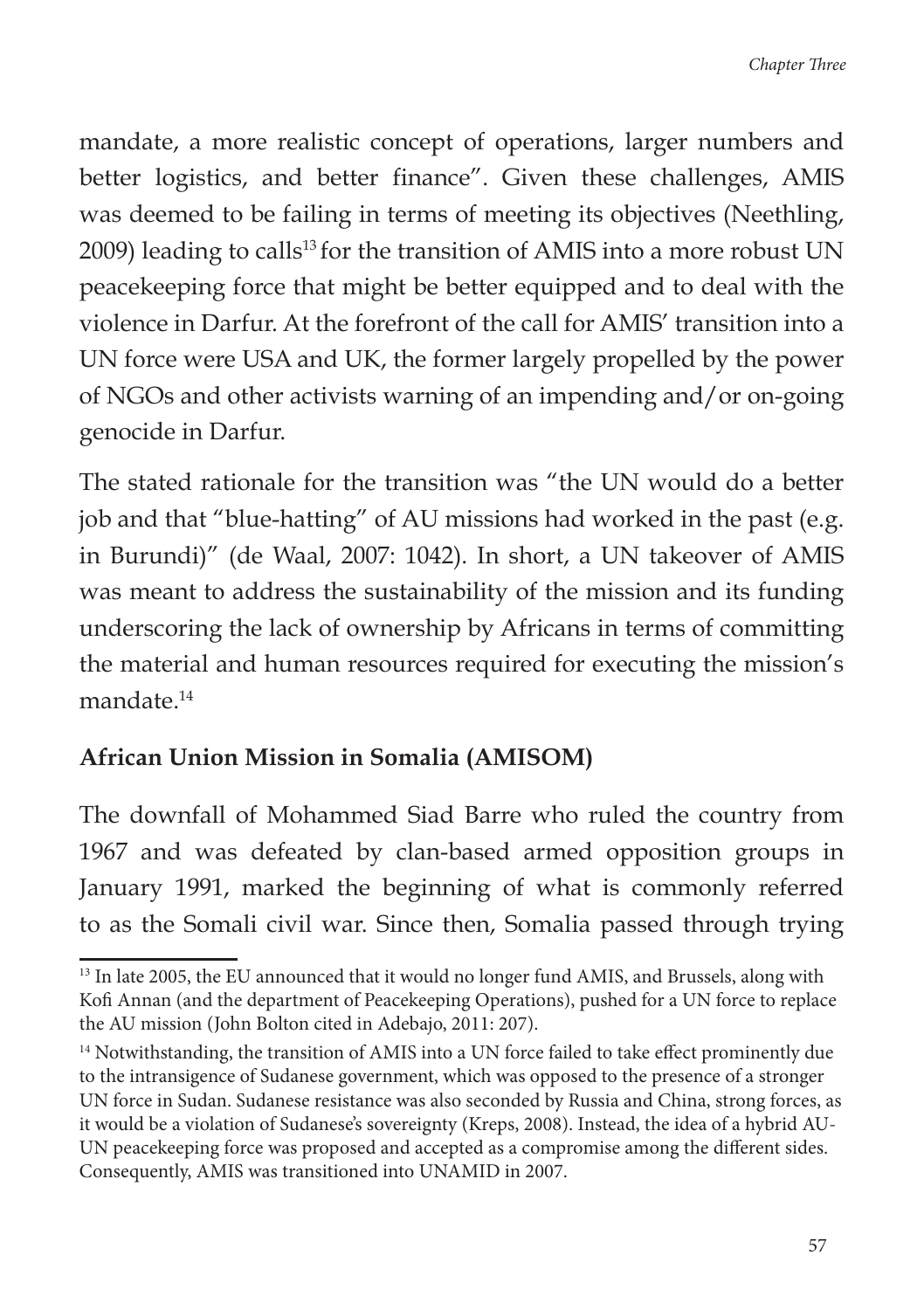times including a complete state collapse, Balkanisation of the country, war-lordism, immense humanitarian crises, massive displacement of its populace and of late a jihadist terrorist insurgency. The African Union Mission in Somalia (AMISOM) was deployed in 2007 against the backdrop of a protracted crisis that can be broadly categorised along three major periodisation of Somalia's conflict trajectory between 1991 and 2007, particularly from the vantage point of external interventions.

The first period from 1991 to 1995 refers to the immediate years after the collapse of Siad Barre's regime, characterised by clan-based violence that led to Somalia's civil war. This was followd by successive international interventions none of which succeeded in stopping the violence (Centre on International Cooperation, 2011). Some of these major international interventions include the UN Operation in Somalia (UNSOM I), the Chapter VII mandated US-led multinational force called United Task Force (UNITAF), and UNSOM II. This era culminated with the withdrawal from the country of the UN mission in 1995 leaving a limited UN Political Office for Somalia (UNPOS) based in Nairobi for security reasons (Wiklund, 2013).

The second period from 1995 to 2000 was characterised by the absence of significant international interventions whether in the form of major peace processes or international or regional peacekeeping operations. Nevertheless, the violence and fighting continued throughout Somalia. The country went through a period where no group managed to take control of the entire country and without any form of government (ibid.).

The period from 2000 to 2007 marked an era of renewed interests by external actors on Somalia. This was mainly reinforced by the 9/11 attacks in the US and the subsequent fears that anarchic territories might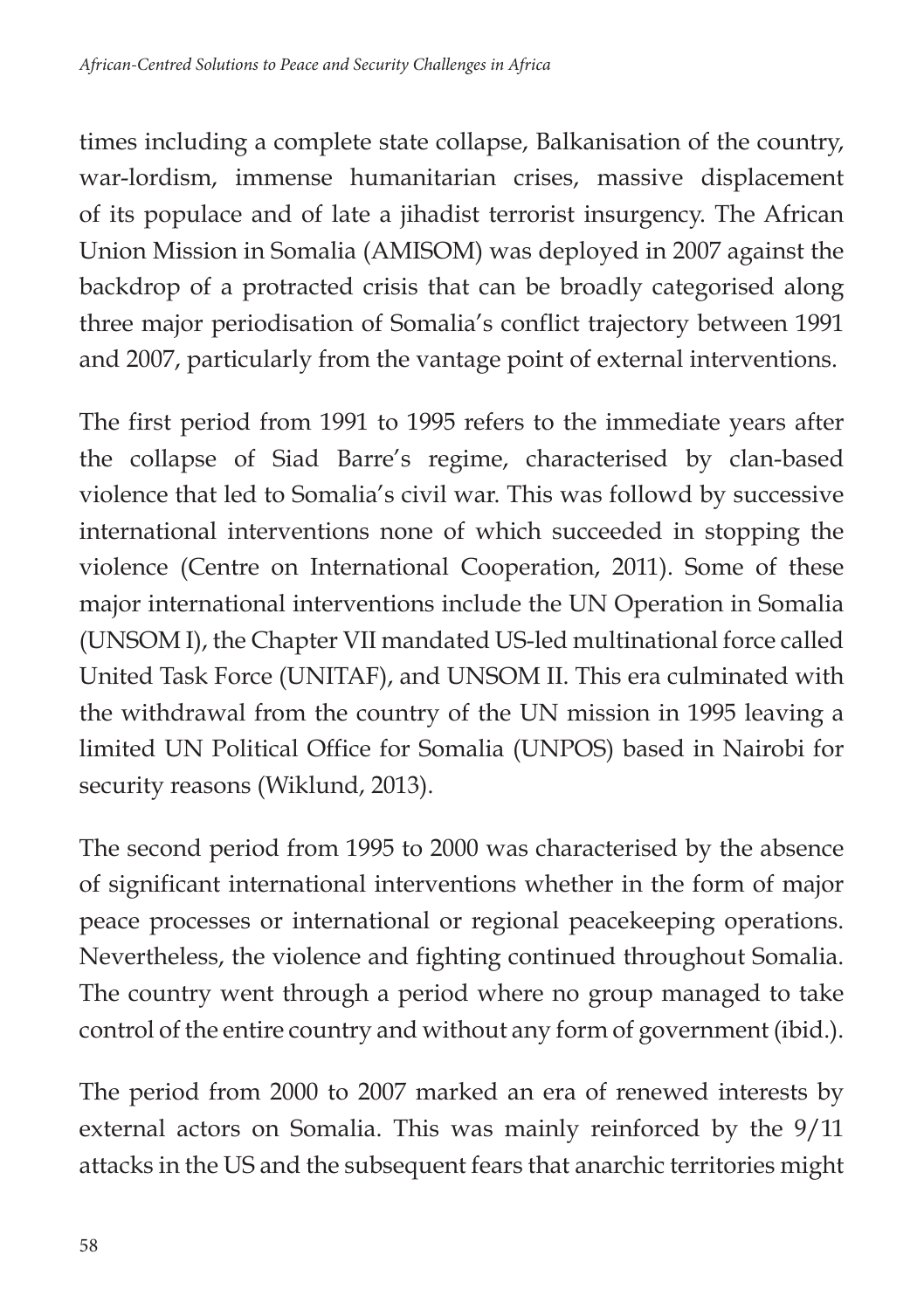provide safe haven for al-Qaeda (Burton and Williams, 2014). At a very broad level of generalization, this period featured at least two major peace talks,15 a proposed but never materialised IGAD force as well as Ethiopia's 2006 military incursion into Somalia.

The deployment of an African peacekeeping force in Somalia thus came in the wake of this turbulent historical context (ibid.) marked by rivalry among the warring factions in Somalia, multiplicity of peace processes, a lapse in international interest to resolve the crisis, as well as interference from Somalia's neighbouring countries. Within this broad context, the deployment of AMISOM specifically appeared to be propelled by three immediate factors, namely, IGAD's inability to deploy Inter-Governmental Authority on Development (IGAD) Peace Support Mission to Somalia (IGASOM), the lack of enthusiasm on the part of the international community to deploy peacekeepers to Somalia, and UN's concern about Somalia being captured by radical Islamic groups after Ethiopia's departure (Dersso, 2010).

AMISOM's mandate, which was initially for six months, broadly covered three major areas, namely, (i) providing support to the TFIs (Transitional Federal Institutions) in their efforts towards the stabilisation of the situation in the country and the furtherance of dialogue and reconciliation, (ii) facilitating the provision of humanitarian assistance, and (iii) creating conducive conditions for long-term stabilization, reconstruction and development in Somalia (ibid.). Within the rubric of its mandate, the mission was also authorised to undertake different tasks. These include

<sup>&</sup>lt;sup>18</sup> Namely, the Arta Peace Process in XX and the Somali Reconciliation Conference, in Eldoret, Kenya in November 2002. The latter culminated in the establishment of Transitional Federal Government (TFG) led by Abdullahi Yusuf.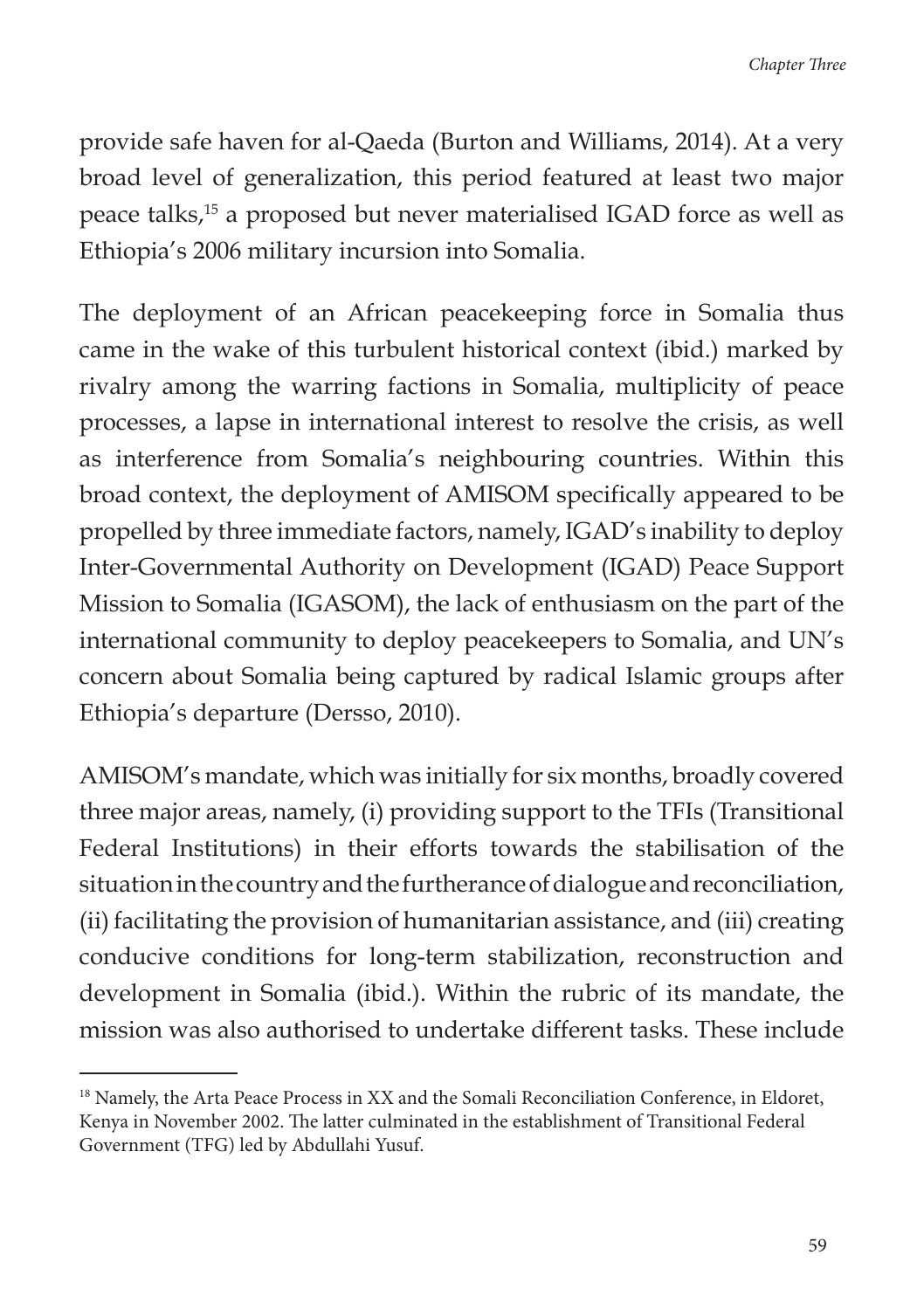supporting dialogue in Somalia; providing protection to TFIs; assisting in the implementation of the National Security and Stabilisation Plan of Somalia; providing technical and other support to the disarmament and stabilisation efforts; monitoring the security situation in areas of its deployment; facilitating humanitarian operations; and protecting the mission's personnel and equipment (AUPSC, 2007: §8).

In order to execute its mandates and tasks, AMISOM was initially authorised with a troop strength of 8,000 which included 9 infantry battalions of 850 personnel, each supported by maritime, coastal and air components, as well as an appropriate civilian component, including a police training team (ibid:§9). In addition, the mission was also meant to have 270 civilian police and a civilian component (Gadin, 2012). Uganda and Burundi were the initial troop-contributing countries (TCCs) during AMISOM's early days. The mission underwent subsequent enlargements of authorised troop levels from 8,000 to 12,000, then to 17,731 and finally reaching 22,126 in 2014. This was following the UNSC Resolutions 1964 (2010), 2036 (2012), and 2124 (2013). The actual level of troop deployment in terms of military component reached 22,056 in 2014. Likewise, its police and civilian components respectively stood at 514 and 52 in February 2014 (ibid.). AMISOM's mandate was extended to November 30, 2015 following UNSC Resolution 2182 (2014).

Initially, the troop-contributing countries (TCC) were envisaged to ensure self-sustenance of their logistical support with the understanding that reimbursement for costs would follow once the AUC secure logistical support and funding from AU member states and partners (AUPSC, 2007: §9). In terms of the much needed financial and logistical support, the mission's deployment was reliant on the contribution of other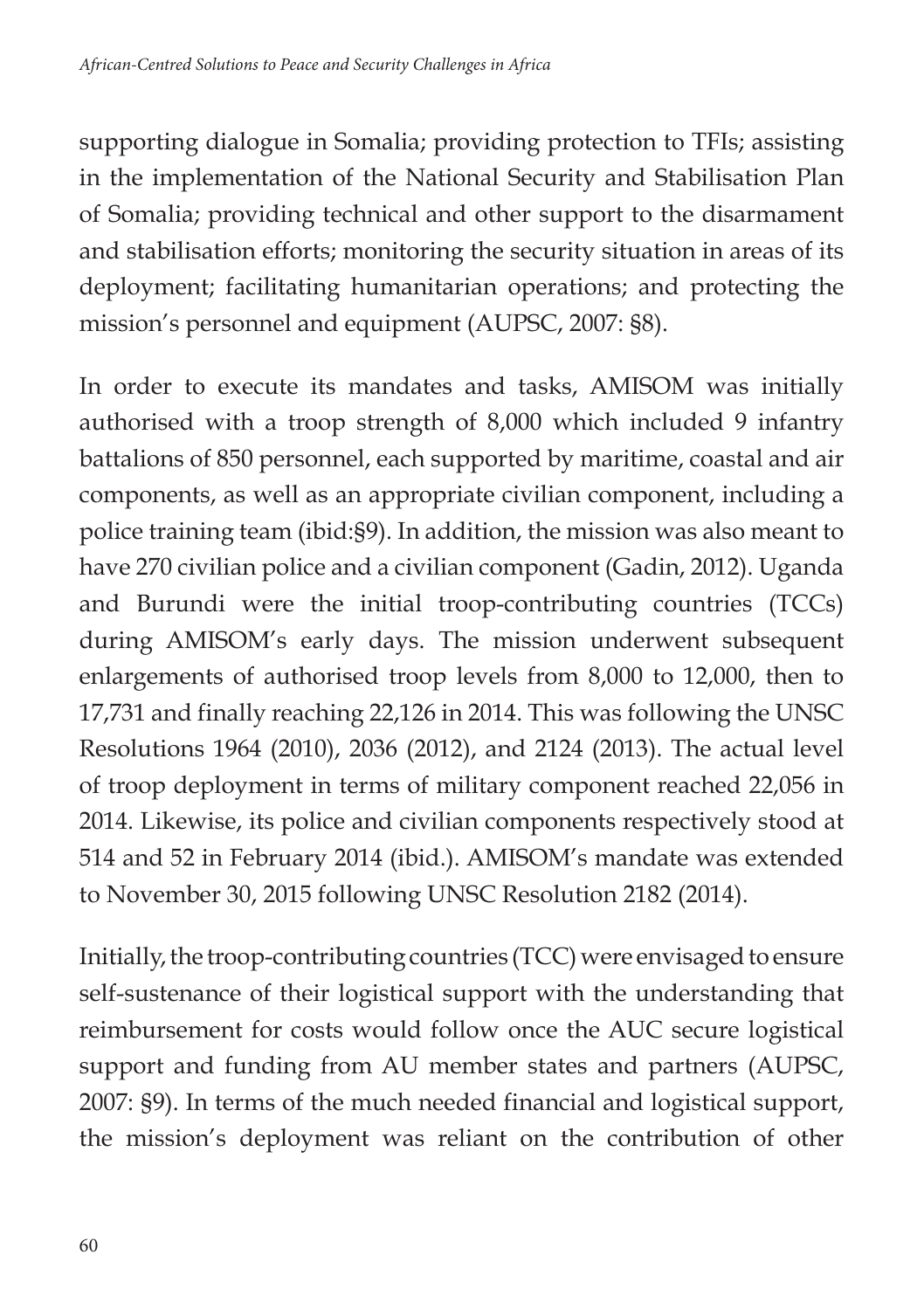stakeholders, namely, AU member states, the League of Arab States, the European Union (EU) and its member states, the UN, and other AU partners (ibid.: §12). To this end, financing of AMISOM featured different forms including the UN Assessed Peacekeeping Budget, the UN Trust Fund for AMISOM, the UN Trust Fund for Somali Security Forces, the AU Peace Fund, the AU/AMISOM partners, and most importantly the EU, which paid the allowances for AMISOM's uniformed personnel (Williams, 2008). As its engagement deepened in Somalia, AMISOM was also accorded UN logistic support paid through the UN assessed contribution and the Voluntary Trust Fund.

In authorizing AMISOM, AU was unequivocal about the transient nature of AMISOM. As stated in the PSC Communiqué (LXIX), the mission was deployed with a clear understanding that it would evolve into a United Nations operation that would support the long term stabilisation and post-conflict reconstruction of Somalia (AUPSC, 2007:§9). Nonetheless, the transition to a UN force was not realised as this chapter was being written, albeit the repeated extension of its mandate.

AMISOM's scope of engagement evolved though time reflecting the changing context in Somalia and international response to the country's problems (Williams, 2008). AMISOM's initial Concept of Operations (CONOPS) provided for a 4-phase expansion throughout the mission area and an exit strategy in the form of a UN handover. Its current force posture was configured around the deployment of troops in six sectors.16

<sup>&</sup>lt;sup>16</sup> Sector 1 comprised the regions of Banadir and Lower Shabelle and was under the command of Ugandan troops; Sector 2 comprised Lower and Middle Jubba and Kenyan forces were responsible for it; Sector 3 comprised Bay and Bakool as well as Gedo (Sub Sector 3) and it was under Ethiopian command; Sector 4 covered Hiiraan and Galgaduud regions and the Djiboutian forces were in charge of it; Sector 5 comprised the Middle Shabelle region and was under the responsibility of Burundian forces; Sector 6 covered Kismayo including the port city and its environs under it was under the command of Sierra Leone forces (AMISOM, 2015).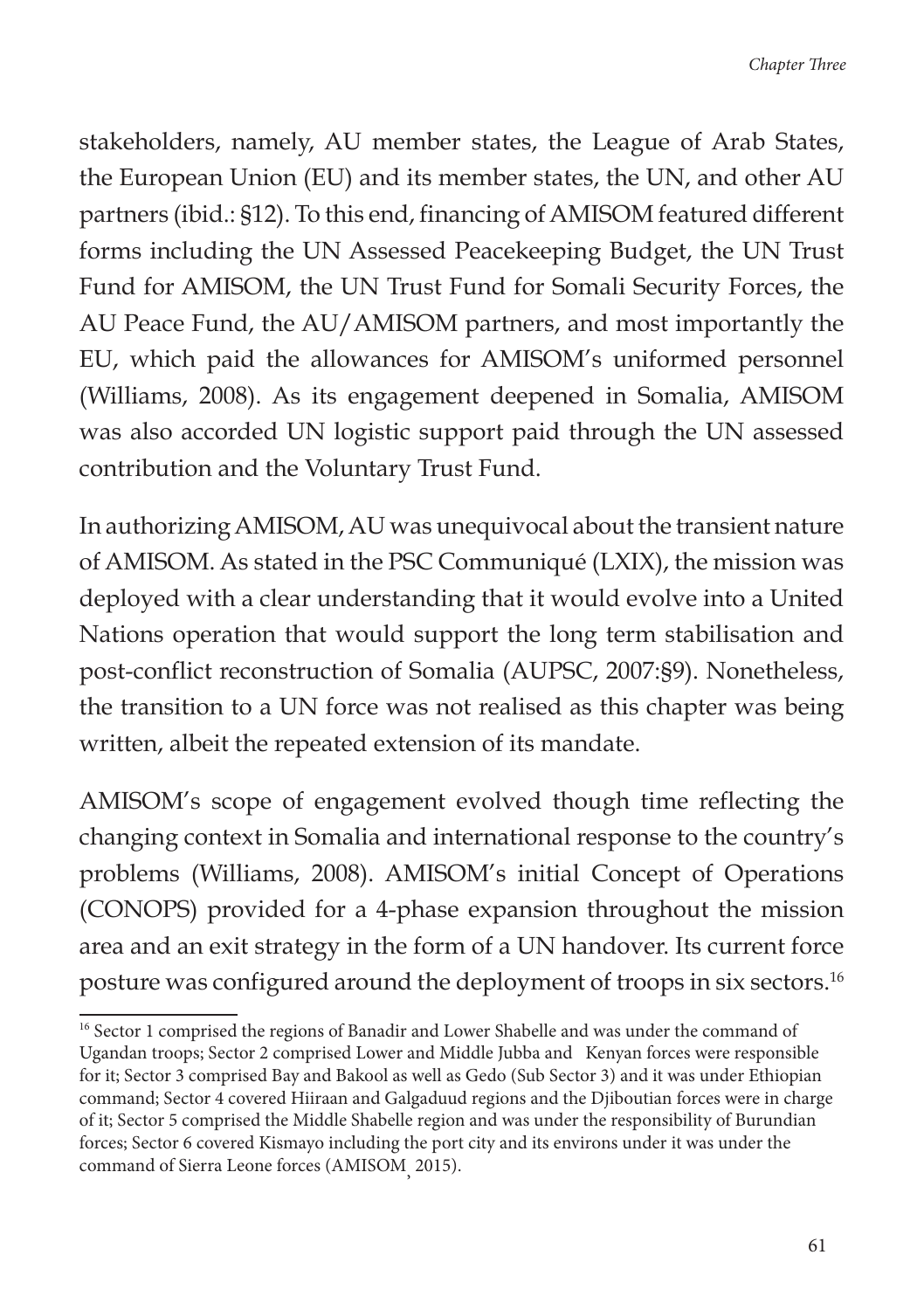To say the least, AMISOM was a mission striving to achieve a complex and challenging mandate. It was a mission beset with a number of challenges which could be broadly categorised as those related to its operating environment, its capacity and resource constraints, inter- and intra-institutional coordination.

In terms of its operating environment, AMISOM was dealing with a resolute enemy, al-Shabab, which was adept at changing its tactics as well as forming alliances including with international terrorist groups such as al-Qaeda. This was also compounded by the persistent Somali political crises within TFI, thereby reducing the reliability of the mission's local partner (Williams, 2008 ).<sup>17</sup> The mission was also facing various capacity and resource constraints impacting its capability to finance its operations, timely force generation, and the ability to plan, deploy, and manage its missions. AMISOM also faced various forms of coordination challenges such as internal coordination problems between the mission's component parts (ibid.), between AMISOM and TCCs, between AMISOM and the different UN bodies in Somalia, as well as uncoordinated partner funding and support (AU Commission, 2013a).<sup>18</sup>

Notwithstanding, the mission was able to register some gains in terms of battling the enemy, expanding its territorial control, as well as supporting the Somalia peace process banking on internal mission enablers and external conditions and circumstances (Wiklund, 2007).<sup>19</sup>

 $17$  Some of the internal political crises were pitting the budding central government in Mogadishu with some of the regional governments.

<sup>&</sup>lt;sup>18</sup> Other challenges internal to AMISOM, especially during the early stages include an insufficient mandate and unclear concept of operations and command structures and underdeveloped doctrines for how to conduct PSOs within the AU framework (Hull and Svensson, 2008).

<sup>&</sup>lt;sup>19</sup> The AMISOM military component has been instrumental in helping Somali National Security Forces push the Al Qaeda-affiliated terror group, al Shabaab, out of much of Southern Somalia including most major towns and cities. It has created a relatively secure environment which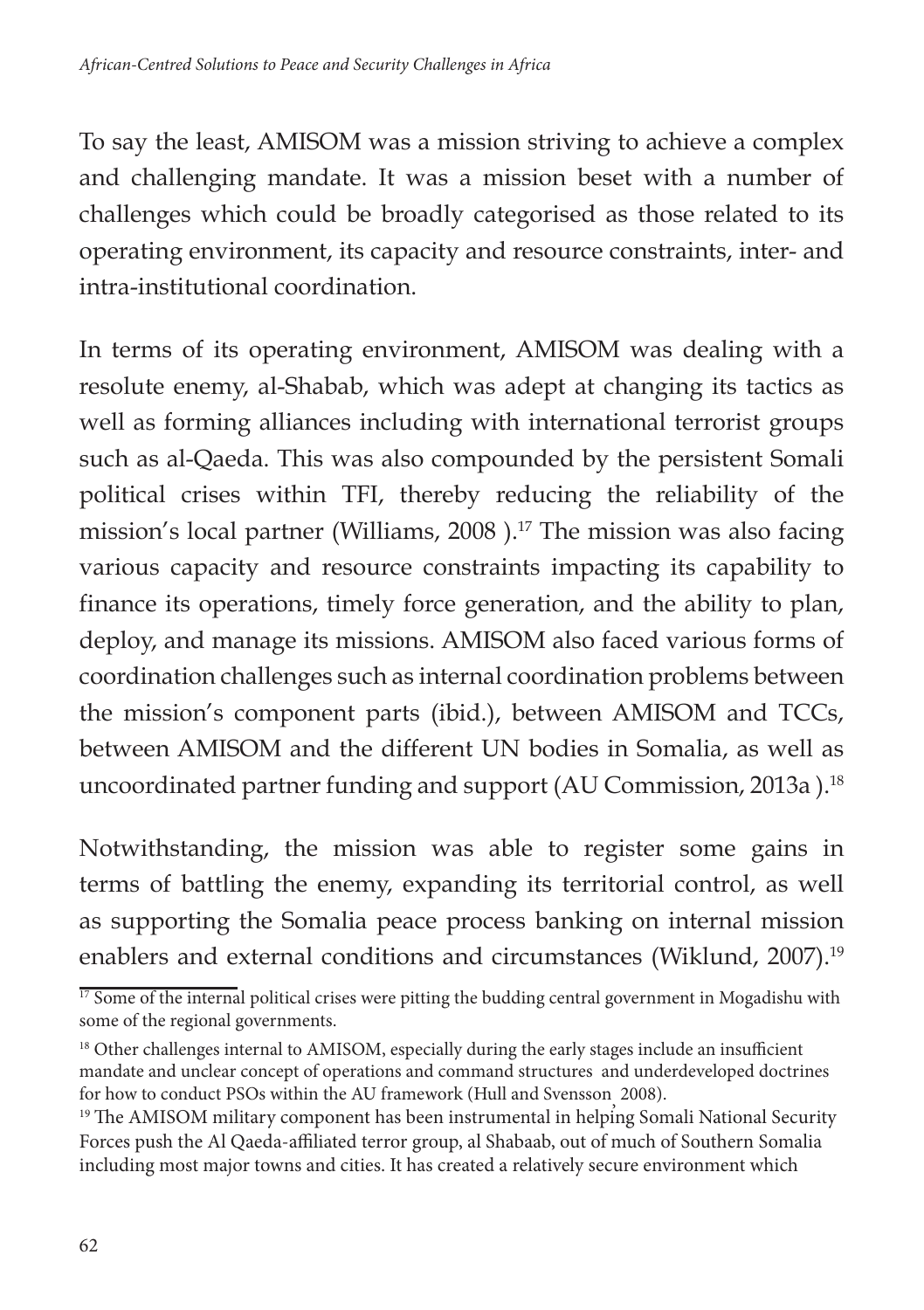The latter include internal changes within AMISOM (revised mandate change in the scope of engagement and increase in troop size); an international support structure featuring the contribution of the UN, EU, and individual states; internal weakening of al-Shabab; and security interventions by Ethiopia and Kenya (ibid.).

# **Critical Assessment of the Two Cases from the Vantage Point of Ownership and Shared Values**

In the foregoing section, two cases were systematically introduced to signify African- centred solutions in peace and security as commonly understood both by policy makers and in popular discourses. The two cases were interventions in the form of peace support operations in which the AU took the lead in legitimating, generating resources, and implementing these operations. In the forthcoming section, the two cases, sometimes referred to as African Solutions to African Problems,20 will be examined from the vantage point of ownership and shared values, which were considered as two of the three pillars of AfSol.

# **Ownership**

The AfSol workshop report introduced an extensive conception of ownership that covered the gamut of financial ownership and wideranging inclusivity. At the most basic level, the conception of ownership was embedded in Africa's capacity to conduct interventions in "doing it in one's own way" but was not about success (Institute for Peace and

has allowed the Somali peace process to take root, gave the local population the opportunity to establish an accountable local governance institutions that can deliver services as well as rebuild the local economy and create linkages with the national economy and government. (http:// amisom-au.org/mission-profile/military-component/).

<sup>20</sup> See, for example, (AMISOM, 2014) at http://amisom-au.org/2015/05/africas-success-story-isintertwined-with-somalia-says-au-special-envoy-to-somalia/.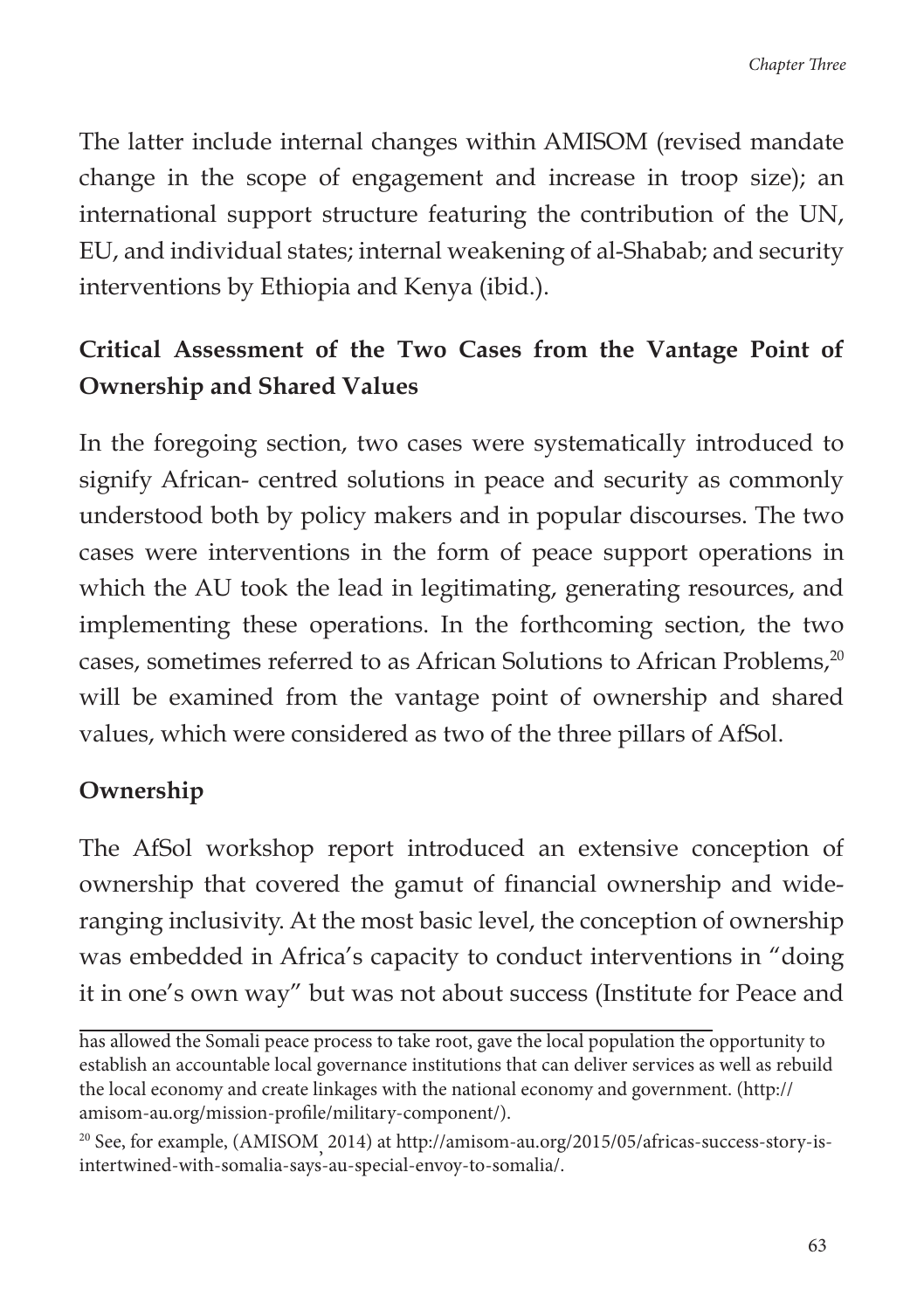Security Studies, 2014). Besides, the workshop's understanding of the dimension of wide-ranging inclusivity locates ownership at different levels of the public as well as various stages of crafting solutions and participating of the populace as well as the leaders (Institute for Peace and Security Studies, 2014). Particularly, these twin conceptions of ownership will inform the examination of the cases as follows.

In both cases, lack of material, logistical, and financial capacity to deploy these missions is a self-evident but crucial factor that infringes upon the autonomy, success, and vitality of the interventions. In the case of Darfur, AMIS hobbled due to lack of resources starting from its inception. In fact, the issue of financial and material-resource constraints was one of the major factors that propelled its doomed transition into UNAMID, itself shrouded with the challenges and complexities of African ownership. Somalia's case also illustrates the classic case of ambition-resource gap in which AU embarked on an ambitious undertaking of pacifying Somalia in the face of insufficient resources. AU's mission in Somalia was too reliant on others for various aspects of its operations including its logistics, troop allowance, training, etc. For instance, while the UN provided for a logistical support financed from Assessed Contribution for peacekeeping from UN member states, EU provided for troop allowance.

The two cases also demonstrate the limitations in terms of other dimensions of ownership, namely, inclusivity at various levels. At the most basic level, contrary to the wider understanding of ownership introduced above, these interventions were demonstrations of the leaders' but not the peoples' ownership. In terms of locating ownership at various levels, the case studies underline the importance of the need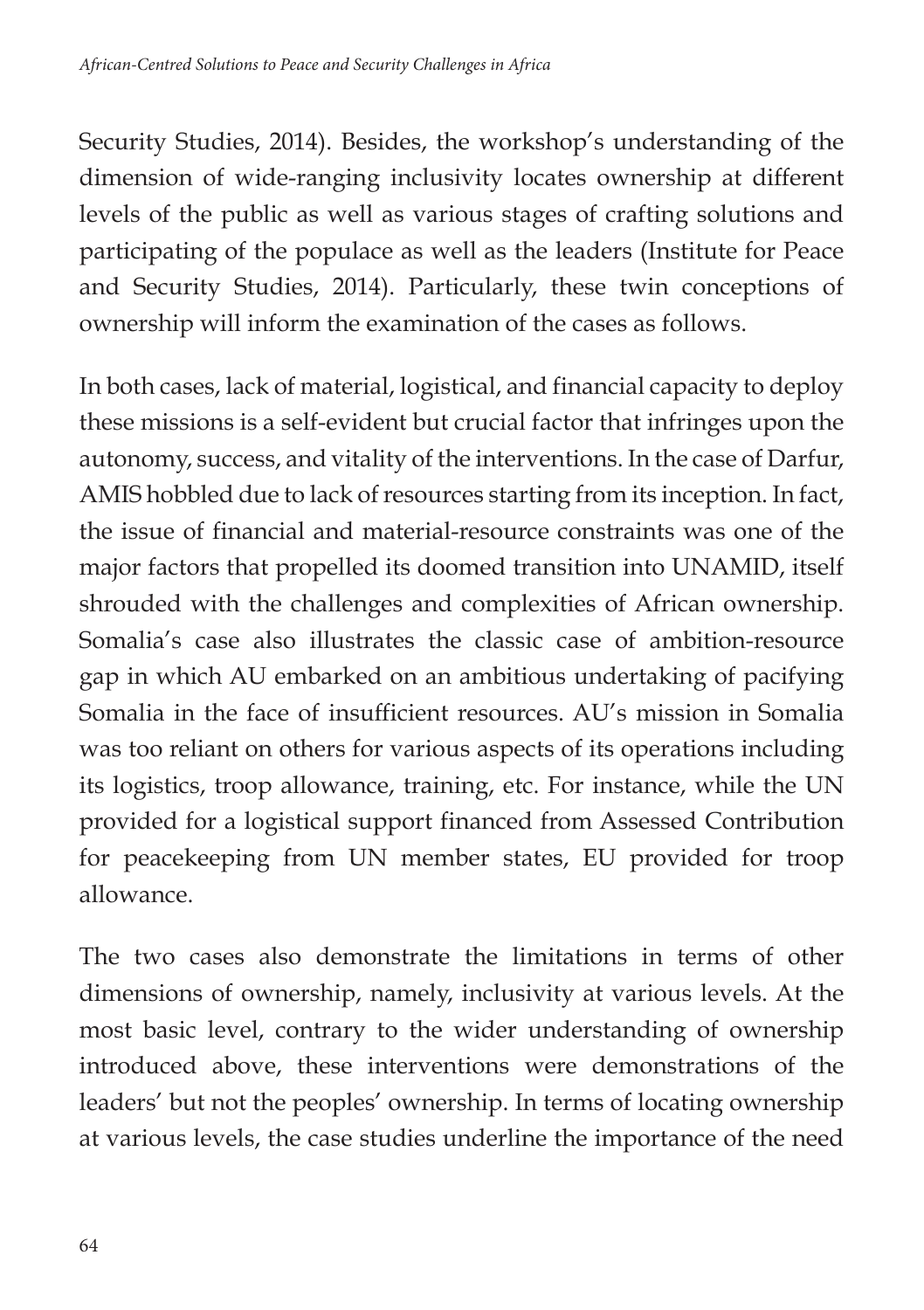to enhance wider inclusivity in the design, process, and practice of these "solutions". Understandably, these interventions are matters of "high politics" which were usually deliberated within the domains of high levels of decision making at the national, regional, continental, and global levels. Notwithstanding, the importance of devolved ownership and participation remained a crucial element impacting the success of these interventions. The Somalia case may illustrate the relevance of a national interlocutor to assist the stabilisation process, which seems ambivalent in the case of AMISOM.

In the same vein, the case of Darfur also featured the proliferation of multiple and contending initiatives of finding solutions at different levels, marked with on-going confusion but little ownership. This can be exemplified, for instance, by the various peace processes that accompanied the peacekeeping process, first during AMIS's tenure and later after its transition into UNAMID. Within in these multiple peace processes, both the AU and UN were playing increasing roles in mediating the conflict in Darfur. In one of the mediation initiatives, the AU was criticised for instance, for not showing full ownership and little commitment to the joint AU-UN mediation under Bassole to which it was one of the guarantors. The critic largely emanated when the AU appointed the Mbeki Panel, which was considered a parallel and competing initiative to the existing AU-UN mediation (cf. Banseka 2012 ).

### **Shared Values**

At the discursive level, various normative aspects of African shared values constituting AfSol can be proposed. It is in this vein that the AfSol workshop introduced a number of shared values including tolerance, solidarity, collective security, responsible leadership and citizenry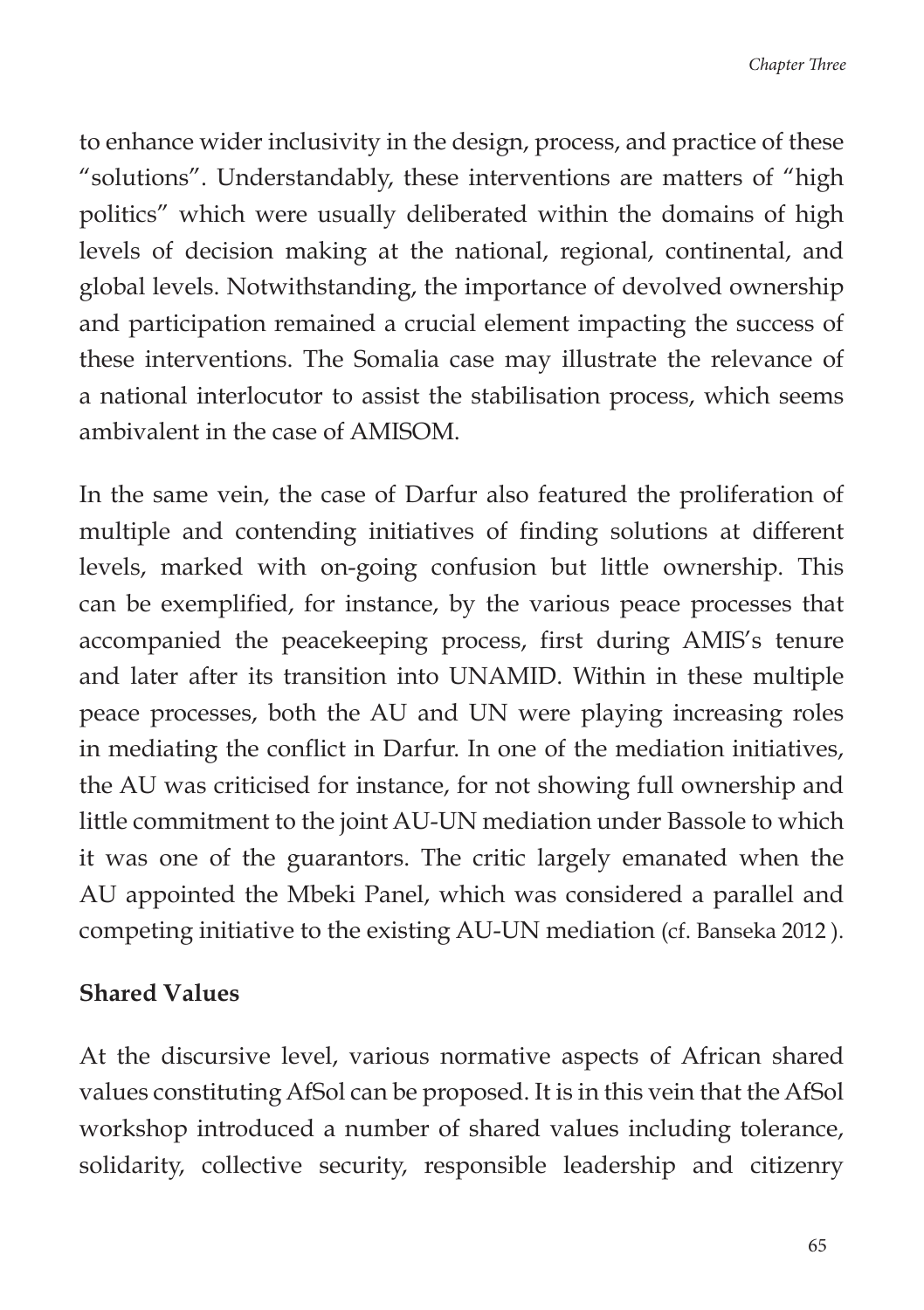committed to justice, practical solutions and human rights (IPSS, 2014). A contextual analysis of the two cases from the vantage point of these shared values is beyond the scope of this paper. However, one may observe that, to a certain extent, the two cases of peace operations illustrate the enactment of some of these shared values albeit selectively and inconsistently. At the very least, the cases symbolise the attempt by AU to be the pole bearer of collective security, which is one of the shared international security norms, in a continent where it is needed most.<sup>21</sup>

Leaving aside the search for conformity to some of these shared values mentioned above, the two cases demonstrate inconsistent application of some of the basic shared values and norms that are specific to the realm of peacekeeping. Among the plethora of existing and emerging norms, the African context of this debate can be illustrated using the specific norm of the Protection of Civilians (PoC).

Protection of Civilians is one of the peacekeeping norms currently guiding the tasks of any given peace operation. At its most basic conception, PoC refers to the measures to be undertaken by a peacekeeping mission to ensure the security of civilians. PoC has increasingly become one of the fundamental tasks of peace operations in the contemporary conflicts "where civilians constitute the overwhelming majority of the victims and targeting them has become a primary objective of the warring parties" (Appiah-Mensah and Eklou-Assogbavi, 2012). Out of the two cases, AMIS did have an explicit PoC mandate and was able to "achieve modest achievements in the area of civilian protection,

<sup>&</sup>lt;sup>21</sup> The AU PSC Protocol indicates that the PSC shall be a collective security and early-warning arrangement to facilitate timely and efficient response to conflict and crisis situations in Africa - See more at: http://www.peaceau.org/en/page/38-peace-and-security-council#sthash.tQs5aD7g. dpuf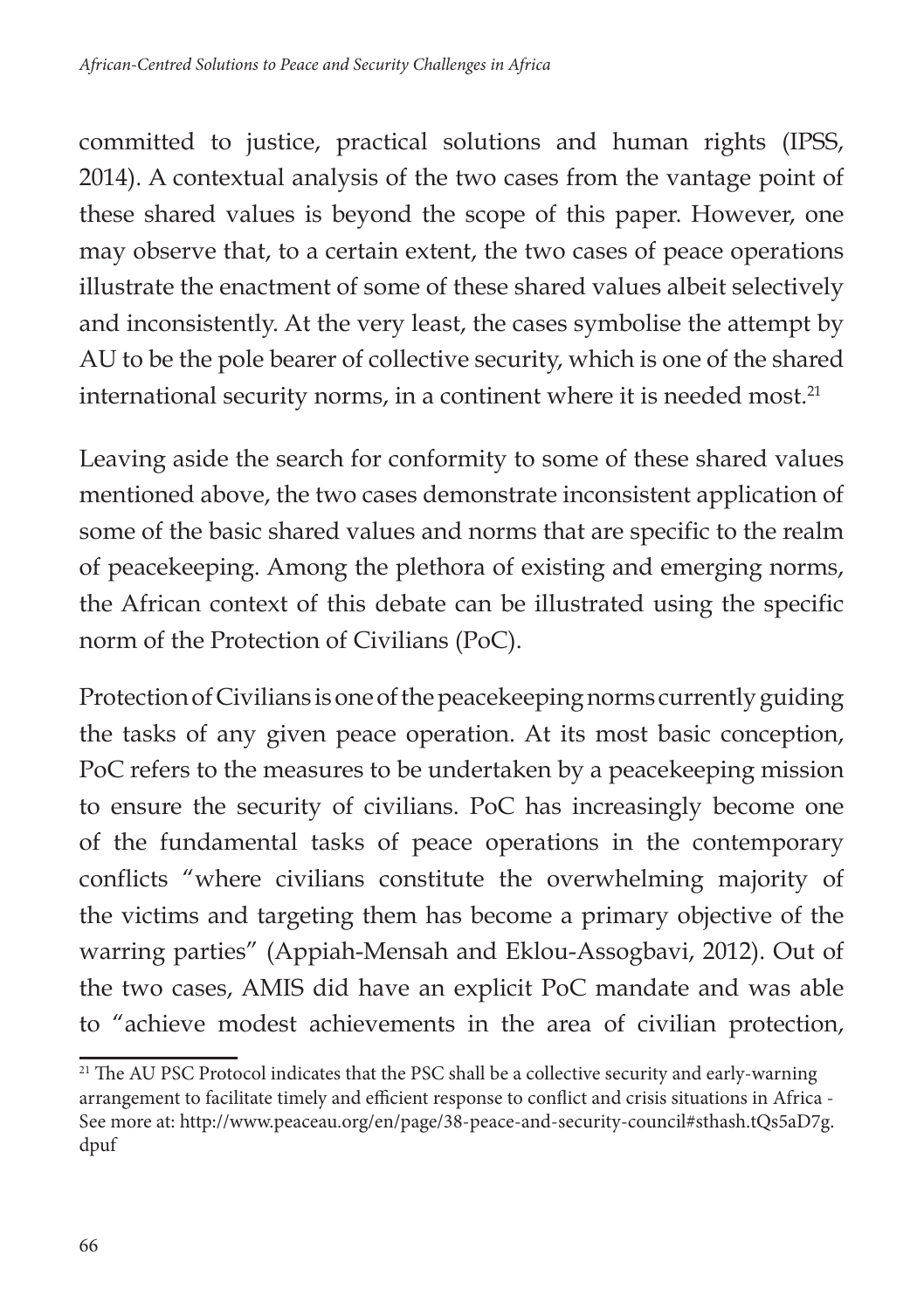mostly due to initiatives at the lowest level of the AMIS hierarchy" (Ekengard, 2008: 34). This is, albeit acknowledging that large-scale displacement and violence against civilians continued throughout the AMIS existence (ibid). On the contrary, AMISOM was clearly lacking an explicitly stated PoC mandate and was tasked with the protection of the AMISOM personnel, installations and equipment, including the right to self-defence. According to Solomon Dersso, the omission of PoC mandate resulted "in a failure to impress on AMISOM troops the need to balance their protection of the TFIs with the requirement of avoiding civilian casualties" (Dersso, 2010: 13). In summary, the PoC is a leading norm in peacekeeping globally. Despite its wide acceptance, the cases of AMIS and AMISOM symbolise the lack of shared understanding and application of the PoC, which can be considered as one of the shared values and norms in peacekeeping in Africa.

# **Concluding Remarks: Fine-Tuning the Notion of AfSol**

At least, two common trends are discernible within the two case studies featured in this paper. In both cases, AU deploys a mission with the expectation that a UN takeover would follow. While transition of AU mission into a UN blue helmet operation materialised in the case of AMIS, it has not taken place in Somalia yet. This casts doubt on the longevity of the different interventions dubbed as AfSol in both cases. After all, African solutions should not be intermediate or preparatory measures for interventions to be taken by non-Africans. A second trend common to both cases is the obvious lack of material, logistical, and financial capacity to deploy these missions. The ensuing reliance on non-Africans to deliver some of these resources infringed on the ownership and the autonomy of these interventions. Far from being its full incarnation, the two interventions in a way, embody the spirit of AfSol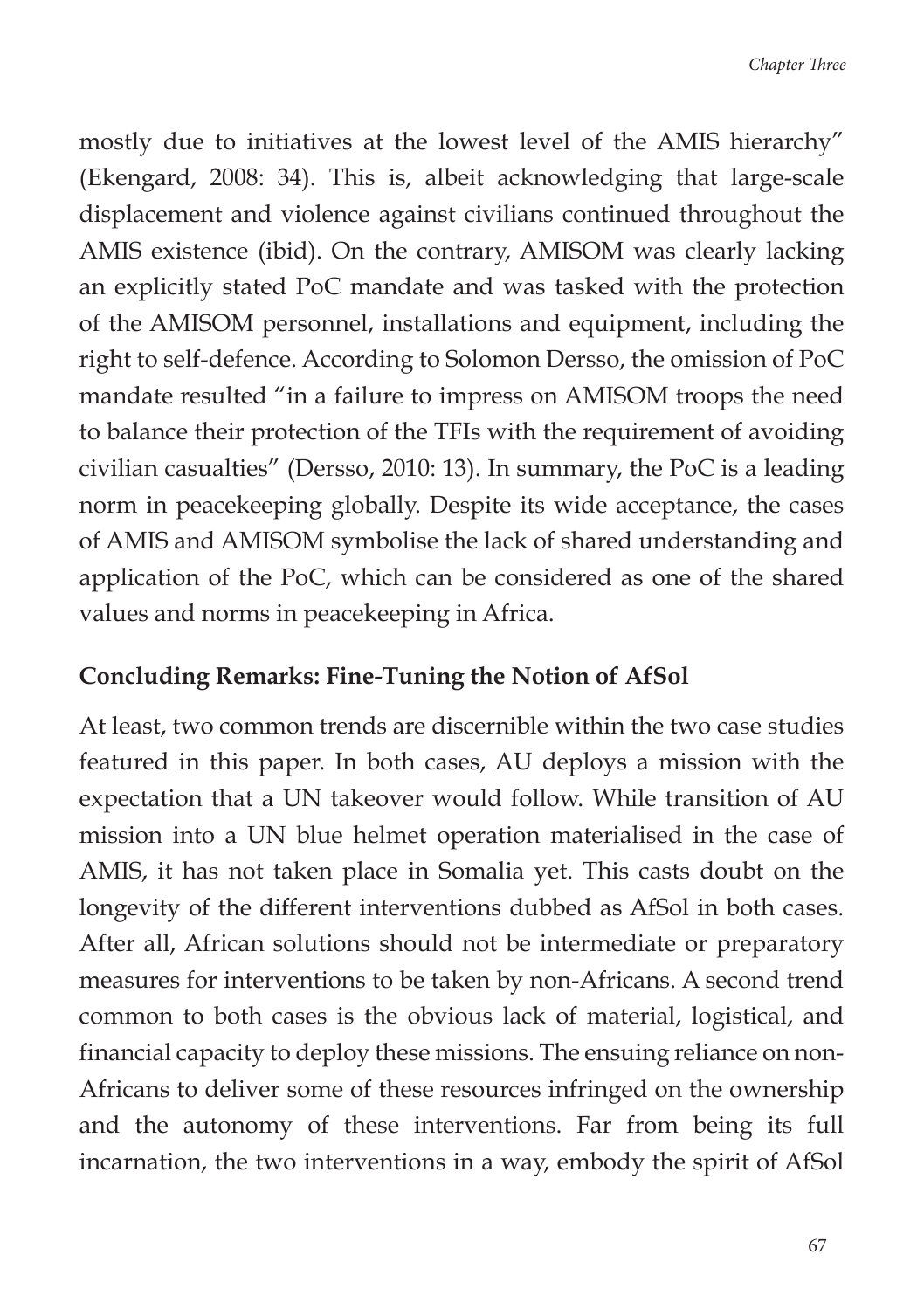writ large reflecting some of its dimensions, namely, African ownership and shared values albeit with little clarity and coherence. Besides, the two cases also illustrated the absence of common understanding of approaches to peace operations. This view can be reinforced, ten years after its establishment, by the failure to apply the African Standby Force (ASF) concept and doctrine, true to its letters, within African PSOs in some of the crises in Africa (Lotze, 2015) or by "the absence of a welldeveloped doctrine for peace and security, including conflict prevention and resolution and PSOs" (World Peace Foundation, 2015: 13). To the extent that we agree that these interventions signify AfSol as a strategy in action, we are also compelled to note their limitations in terms of certain aspects of ownership and shared values as conceptualised earlier (cf. IPSS, 2014).

Currently any analysis of Africa's peace and security dynamics as well as the measures being undertaken would not fail to notice the relevance of forging cooperation with external actors. As illustrated by the two cases, non-Africans provided the bulk of the resources and expertise in the sustenance of the various AU missions. Given the on-going reliance on non-Africans, it can be argued that AfSol, whether as normative concept or as a policy in action, did not keep up pace with the nuances in the evolving nature of the international security architecture and is in need of conceptual reframing. In this new architecture, partnership between the UN and African regional organizations is featuring as an integral part of a new networked pattern in which international and regional organizations are increasingly working in close partnership to further regional and international political and security interests (Boutellis and Williams, 2014). In reframing AfSol, thus, we have to be cognizant of the pivotal role of partnership with external actors as a corollary to and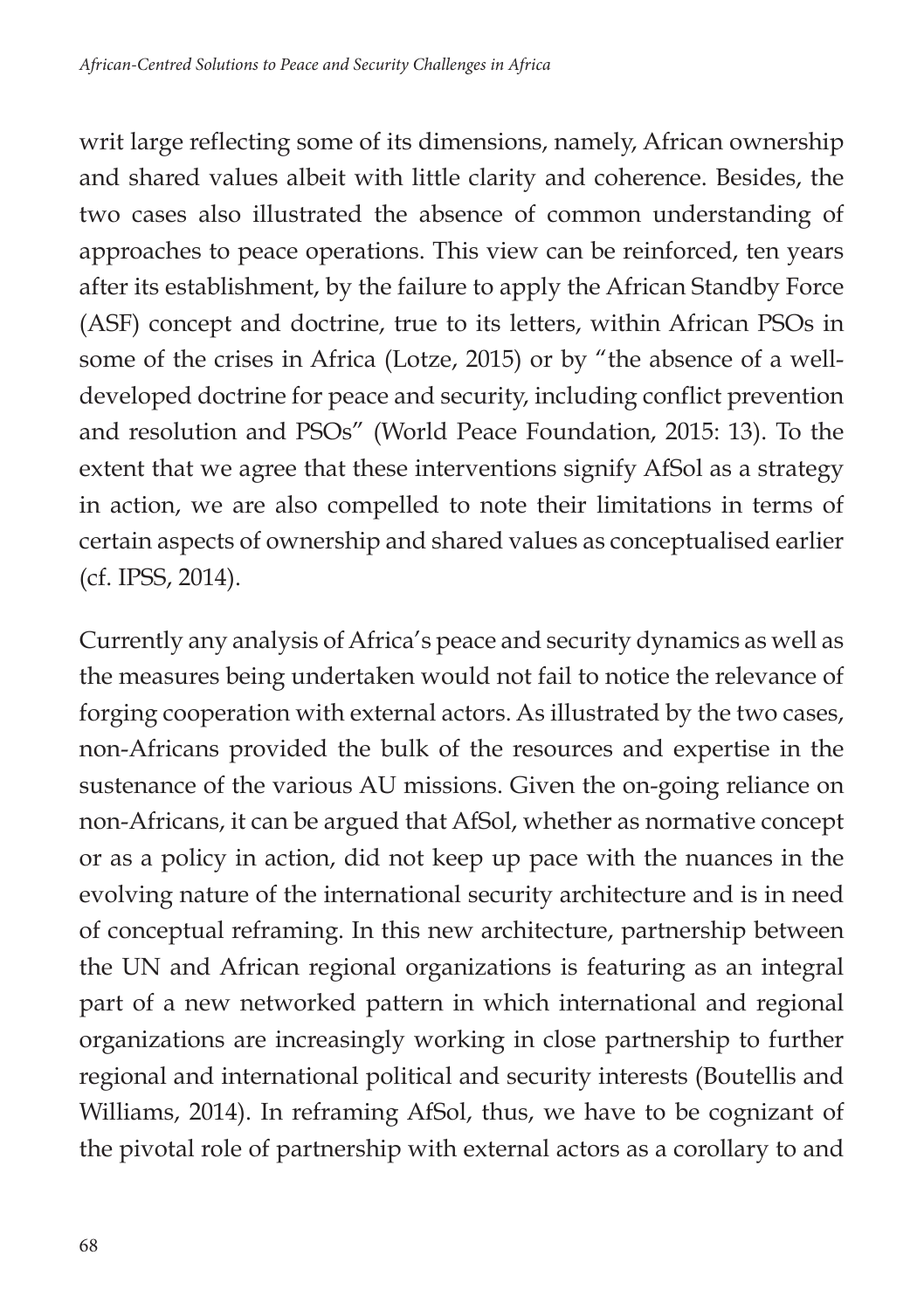without relegating African ownership.

There is also a vital need to redefine AfSol in a manner that is contextspecific and contingent on particular actors in the continent. Ongoing attempt by IPSS of zooming on African-centred solutions in peace and security is a first step towards the redefinition of AfSol, but it needs to be buttressed with further refinement. The question of who signifies the African in AfSol remains unanswered and invokes the need to render AfSol "actor-centred" and context-specific definition. Rather than an open-ended conception that embraces everything and eventually nothing, at least for now, AfSol should be further refocused toward specific institutional domains of peace and security and on AU as an agent and referent thereof. Admittedly, the choice of these two variables as the locus of AfSol is far from the ideal solution but justified through the contemporary and pragmatic exigencies of Africa's realities. APSA, with its various institutions and underlying policy frameworks, has the potential to serve as pivotal platform of operationalising AfSol. Accordingly, AfSol's three pillars shall still serve as broad benchmarks of African responses within the remits of APSA and its institutions but fine-tuned to the specificities of the various areas of interventions. In other words, the notions of ownership, shared values, and commitment should be further contextualised in ongoing intervention areas of APSA with their essence redefined accordingly. Better avenues for future investigations in this regard are articulation of ownership, shared values and commitments, for example, in search of "the operational elements of an African PSO doctrine" (World Peace Foundation, 2015) or refinement of African approaches to mediation and reorganisation of support structures to this approach.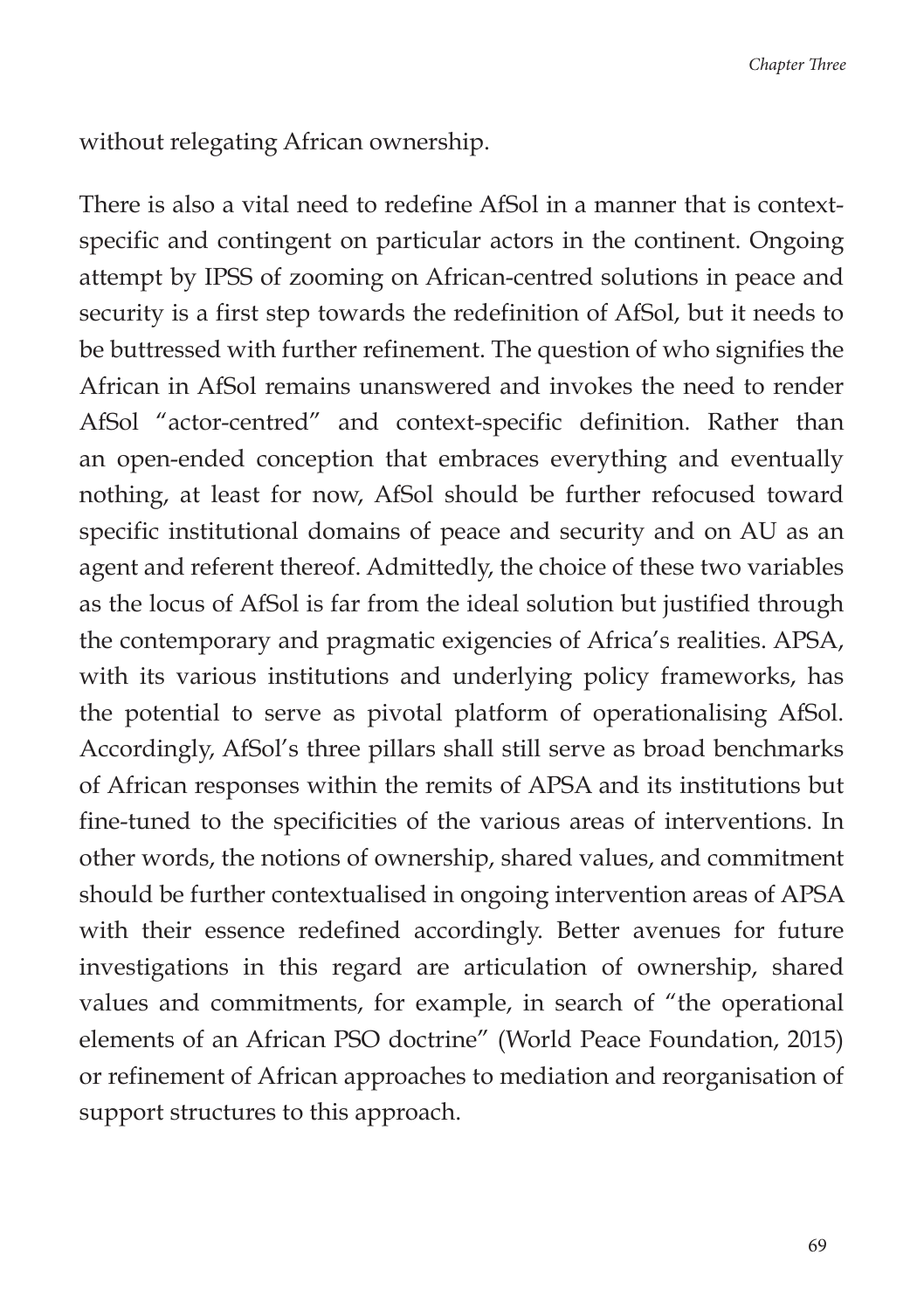Short of these inherent adjustment to its conceptualizations, AfSol risks becoming one of the many notions emptied of content and of little practical relevance in terms of operational reality.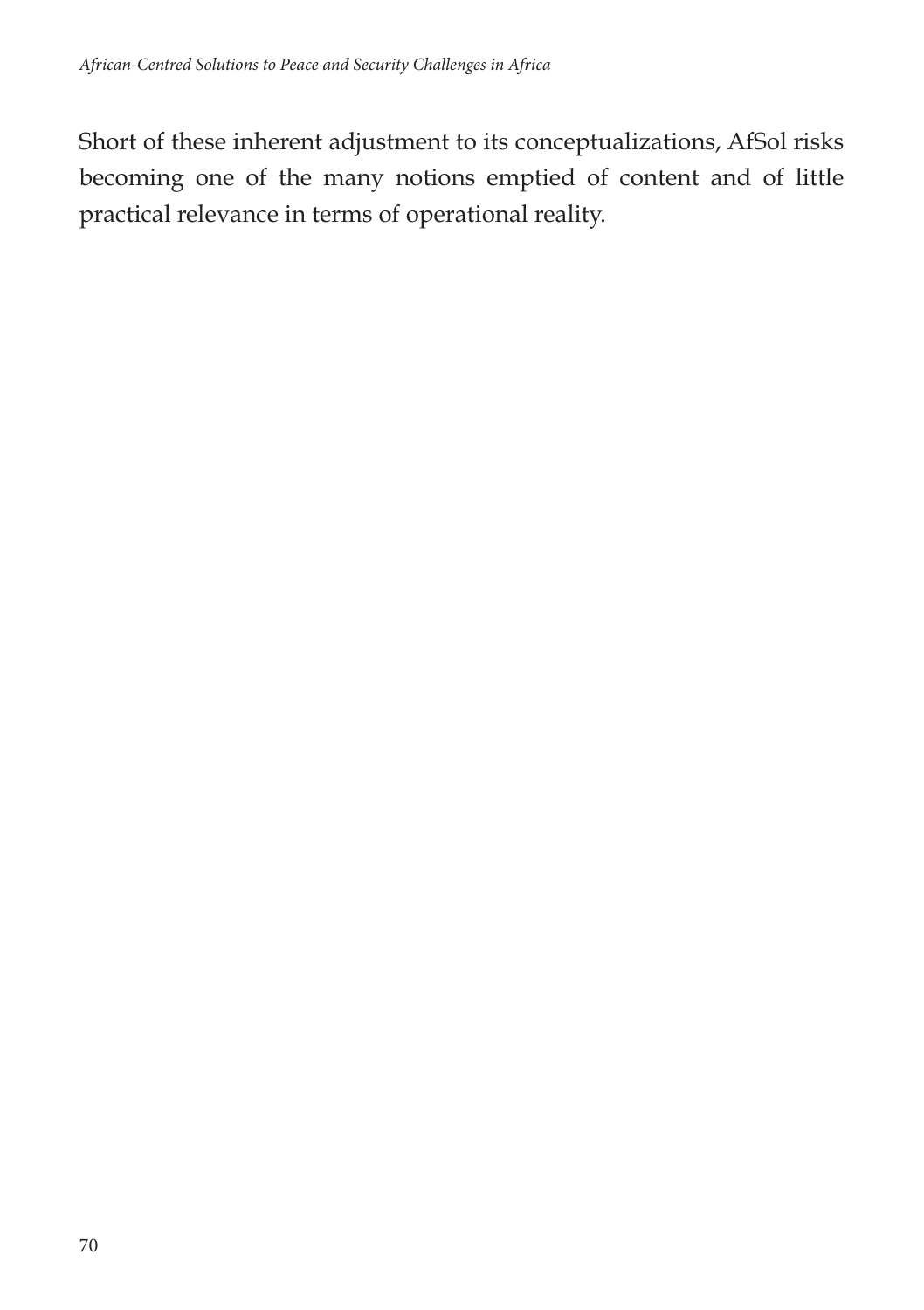#### **References**

- Adebajo, A. (2011), UN Peacekeeping in Africa: From the Suez Crisis to the Sudan Conflicts. Boulder, CO: Lynne Rienner.
- Apiah-Mensah, S. (2005), The African Mission in Sudan: Darfur dilemmas. African Security Review, 15(1), 2-20.
- Appiah-Mensah, S., & Eklou-Assogbavi, R. (2012), The Protection of Civilians; A Comparision between United Nations and African Union Peace Operations. Conflct Trends 2(2), 11-16.
- AU Peace and Security Commission (AU PSC) (2004), Communiqué of the Seventeenth Meeting of the Peace and Security Council; PSC/ PR/Comm (XVII).
- AU PSC (2007), Communiqué of the 69th Meeting of the Peace and Security Council: PSC/PR/Comm (LXIX). Addis Ababa.
- Banseka, Cage. (2012), Joint and Integrated AU-UN Mediation in Darfur: A Model for Future African Peace Processes?. In Linnéa Gelot, Ludwig Gelot, Cedric de Coning (Eds.): Supporting African Peace Operations. The Nordic Africa Institute, pp. 63–75.
- Burton, B. E., & Williams, P. D. (2014), Counterinsurgency in Somalia:Lessons Learned from the African Union Mission in Somalia, 2007-2013. Florida: Joint Special Operations University.
- de Waal, A. (2007), Darfur and the Failure of the Responsibility to Protect. International Affairs, 83(6), 1039-1057.
- Dersso, S. A. (2010), Somalia dilemmas: Changing security dynamics, but limited policy choices. ISS Paper 218, 1-22.
- Ekengard, A. (2008), The African Union Mission in Sudan (AMIS):Experiences and Lessons Learned. Stockholm: FOI, Swedish Defense Research Agency.

Engel, U., & Porto, J. (2010), Introduction. In U. Engel, J. G. Porto, &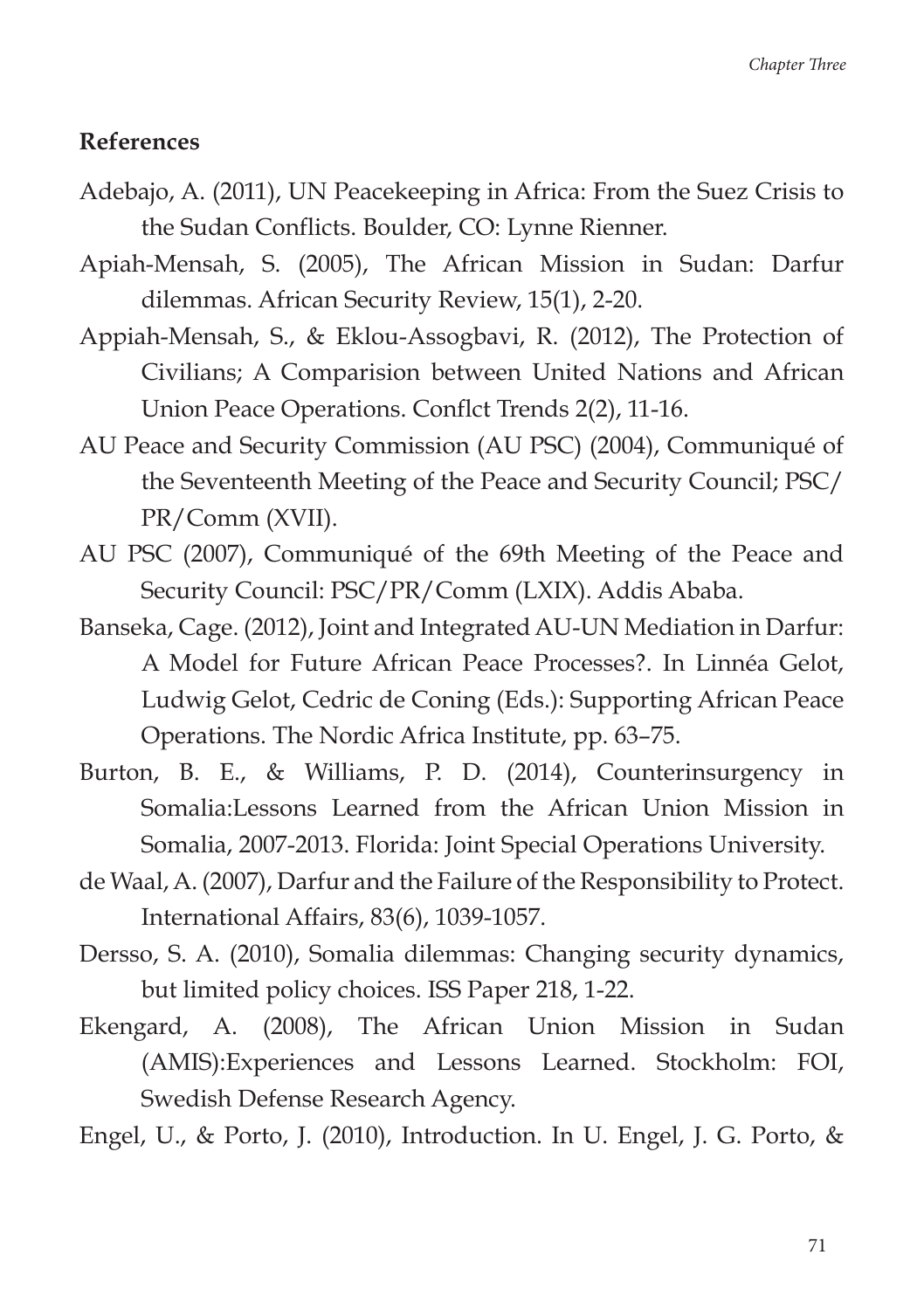(Ed.), Africa's New Peace and Security Architecture: Promoting Norms and Institutionalising Solutions. Farnham: Ashgate.

- Gadin, J. (2012), Experiences of UN Support Models for AU Peace-Support Operations:The Case of the AU Mission in Somalia. Supporting African Peace and Operations (pp. 75-83). The Nordic Africa Institute.
- Gelot, L. (2012), Legitmacy, Peace Operations and Global-Regional Security: The African Union-United Nations Partnership in Darfur. Abingdon: Routledge.
- Institute for Peace and Securiy Studies (2014), African-centred Solutions for Peace and African-centred Solutions for Peace and Security (AfSol). Addis Ababa: IPSS.
- Keukeleire, Stephan and Ching Lin Pang (2015), (Review of the book Conceptual gaps in China–EU relations: global governance, human rights and strategic partnerships, by Zhongqi Pan (ed.). Global Affairs 1(1). Doi:HYPERLINK "http://dx.doi.org/10.1080 /23340460.2015.973316" http://dx.doi.org/10.1080/23340460.201 5.973316
- Kreps, S. E. (2008), The United Nations-African Union Mission in Darfur: Implications and prospects for success. African Security Review, 16(4).
- Lotze, W. 2015, The Future of African Peace Operations:Time to Adjust the Operational Design. Policy Briefing.May 2015.
- Moolakkattu, J. S. (2010), The Role of the African Union in Continental Peace and Security Governance. India Quarterly, 66(2), 151-165.
- Neethling, T. (2009), Whither peacekeeping in Africa: Revisiting the evolving role of the United Nations. African Security Review, 18(1), 2-21.
- Sithole, A. (2012), The African Union Peace and Security Mechanism's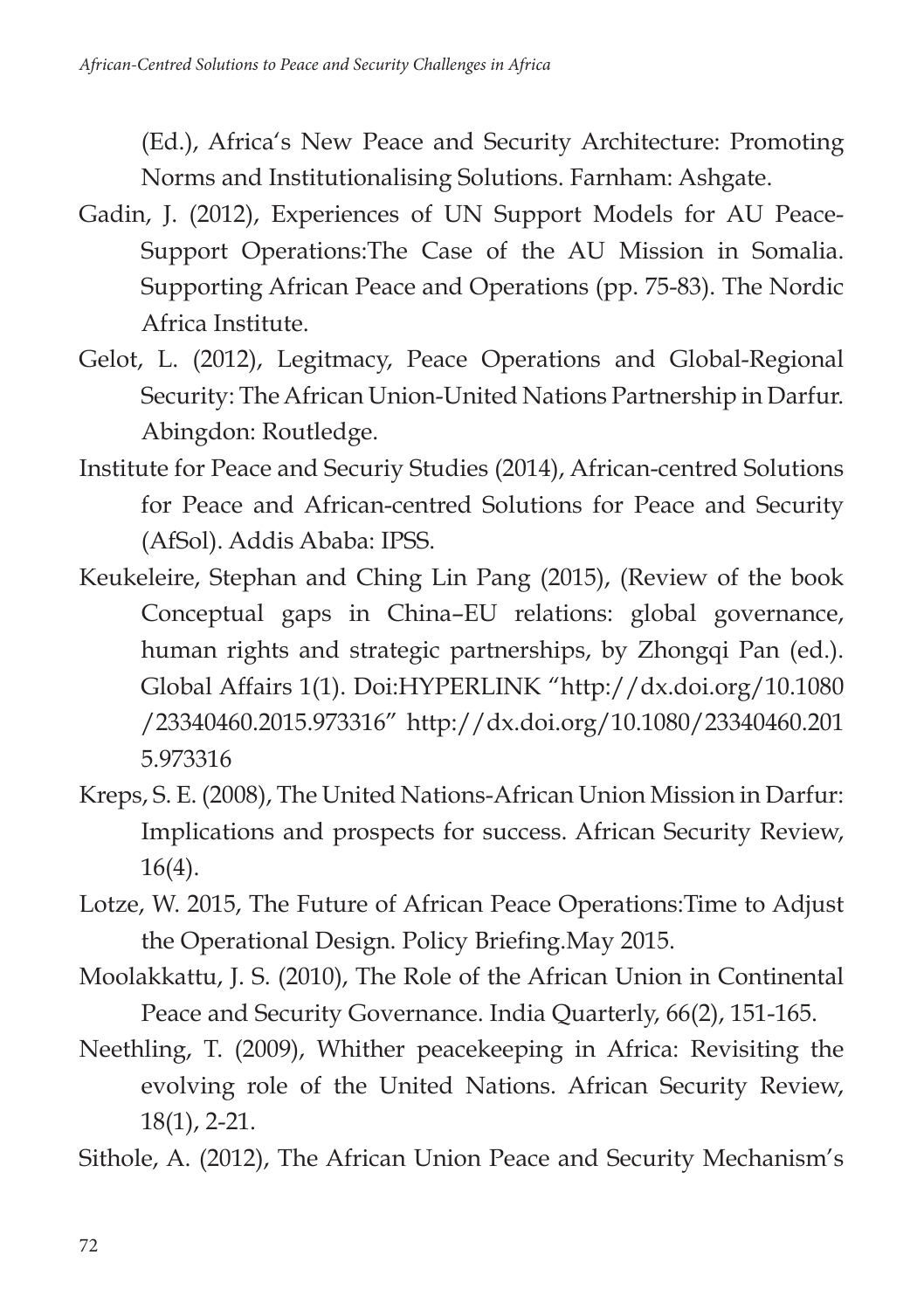Crawl from Design to Reality. African Journal of Conflict Resolution, 12(2), 111-133.

- UNSC (2007), Report of the Secretary-General and the Chairperson of the African Union Commission on the hybrid operation in Darfur: S/2007/307/Rev.1, June 6, 2007. New York.
- UNSC (2014), Special Report of the Secretary General on the review of the African Union-United Nations Hybrid Operation in Darfur.
- Wiklund, C. (2013), The Role of the African Union Mission in Somalia: AMISOM - Peacekeeping Success or Peacekeeping in. Stockholm: Swedish Defense Research Agency, FOI.
- Williams, P. D. (2008), Keeping the Peace in Africa:Why ''African" Solutions Are Not Enough. Ethcs and International Affiars, 309- 329.
- World Peace Foundation, (2015), Peace Mission in Africa. Boston: World Peace Foundation .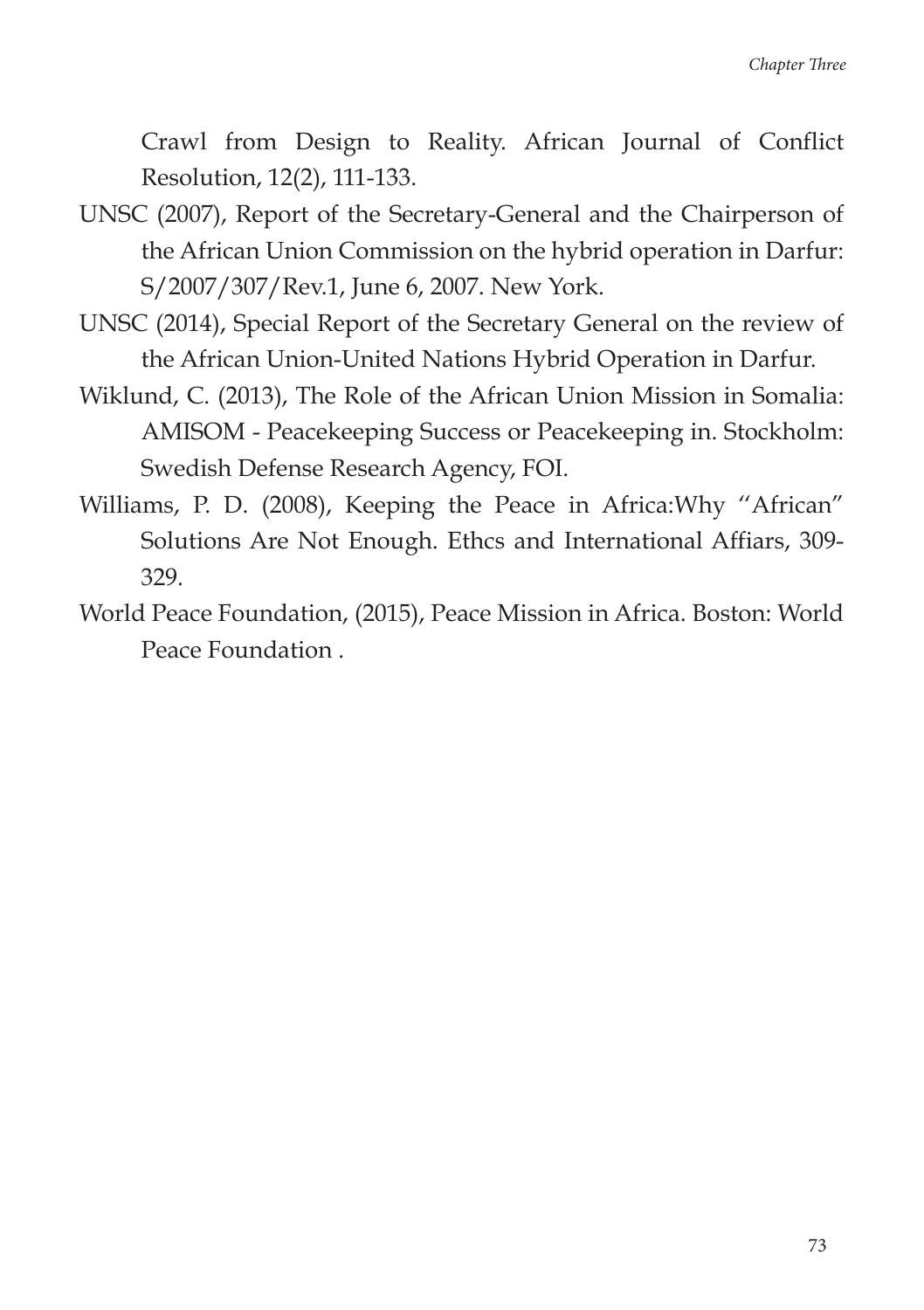*African-Centred Solutions to Peace and Security Challenges in Africa*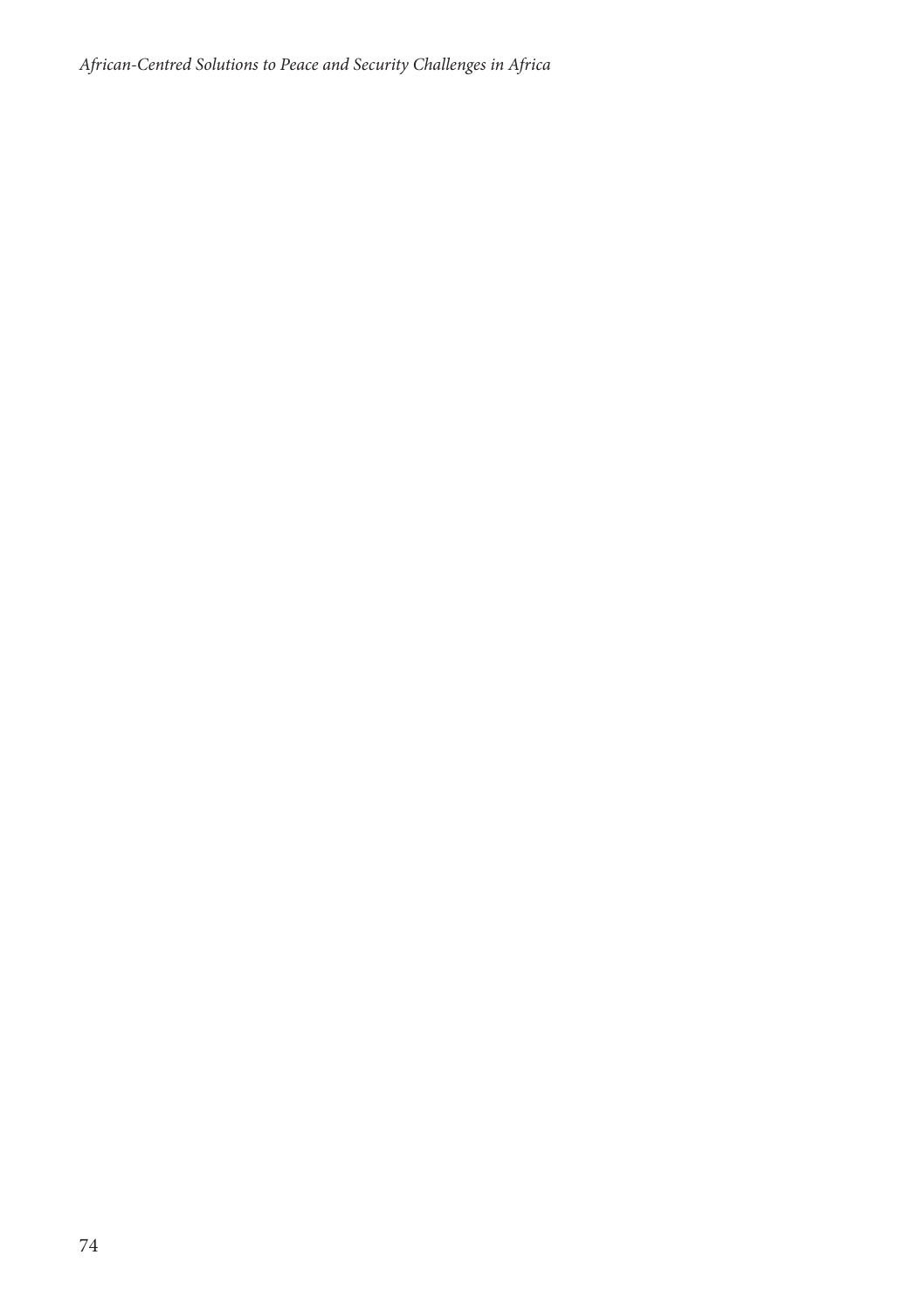# **Chapter Four South Sudan: Exploring African-Centred Hybrid Sustainable Peacebuilding and Security**

# **Evelyn Mayanja**\*

The process of building sustainable peace and security in South Sudan (SS) is one of the pressing challenges facing Africa, requiring contextualised social, political, structural, economic and mental reconstruction to address the root causes to make peace and security irreversible. Before independence in July 2011, SS was ravaged by over 20 years protracted conflict, bloodshed and destruction ( Johnson, 2011). In December 2013, armed conflict started when President Salva Kiir and his former deputy Riek Machar fell out. Between January 2014 and March 2015, five peace agreements had been signed. The proliferation of peace accords could not end the violence, let alone creating sustainable peace. The 2015 Fragile State Index, ranked SS first out of 178 (Messner et al., 2015). Continued armed conflict with little sign of ending makes SS a disturbing pattern of a "conflict trap"(Collier et al., 2003), where armed conflicts recur despite the peace accords mediated by Intergovernmental Authority on Development (IGAD).

This paper "seeks" to conceptualise the reconstruction of peace and security by combining liberal peace and African approaches, a liberallocal hybrid, to devise Africanised solutions to SS's crisis. The paper argues that sustainable peace and security in SS will result from a hybridised interplay of the international and local agencies, processes and knowledge to constitute an effective, stable and peaceful state. These

<sup>\*</sup> Evelyn Mayanja (arusha09@gmail.com) is a Ph. D Candidate in Peace and Conflict Studies at the University of Manitoba, Canada.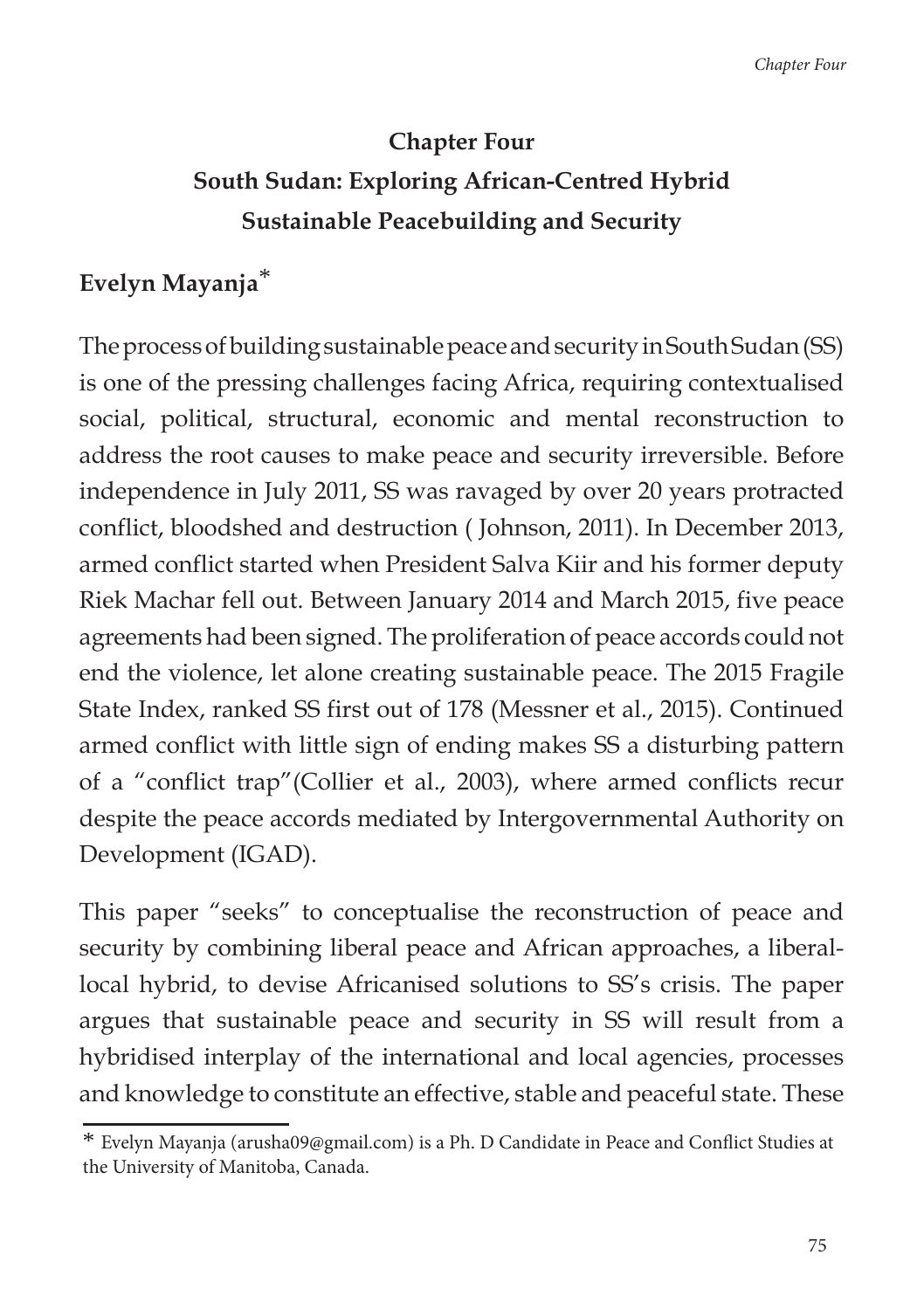include: (1) leadership, power and governance with checks and balances to foster peace and development necessary for state reconstruction; (2) international compliance mechanisms, networks and structures; (3) local actors' ability to present and maintain indigenous frameworks, structures and networks; and (4) engaging the silenced voices, networks and structures of women, youth and grassroots citizenry. Sustainable peacebuilding, durable peace and security ensue when the elements of liberal peace network with local actors, culture, needs, interests and knowledge to transform relationships, and societal institutions prevent, and transform conflicts (Mac Ginty, 2010).

The term "local" is used to denote the indigenous cultural knowledge, socio-political and economic practices, and approaches to conflict resolution and peacebuilding that are specific and meaningful to the Sudanese today. I use "seek" because there is no generic formula for transforming protracted armed conflicts into durable peace and security. The complexity of peacebuilding makes it difficult to imagine a simultaneous " social transition from internecine fighting to peace, a political transition from wartime government to post-war government, and an economic transition from war-warped accumulation and distribution to equitable, transparent post-war development that in turn reinforces peace" (Paris and Sisk, 2009b: 1).

The paper first delineates hybridity and liberal peace. The second part analyses the conflict context in Southern Sudan and the reasons for failing peacebuilding and security. The third part examines the components of hybrid approaches to envisage sustainable peace and security.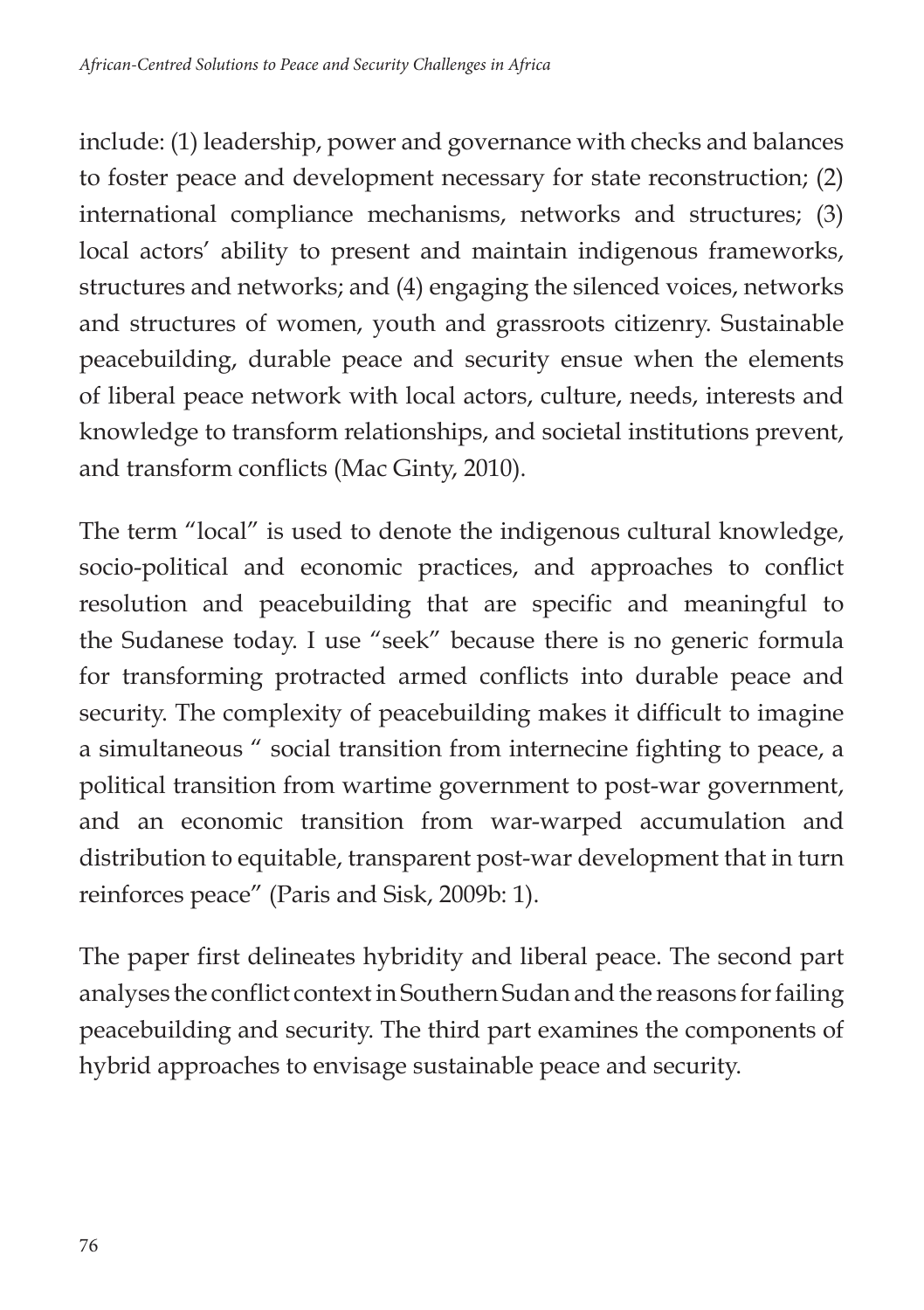## **Conceptualizing Hybridity and Liberal Peace**

Hybridity is the process of "shared interface between local and international" approaches, agents, ideas, practices and structures to reconstruct peace (Richmond and Mitchell, 2012: 1). Rather than promoting only the hegemonic and monolithic caricatures of the powerful liberal internationalism, a fusion of peace and security is created. For example, in the peacebuilding process, Sudanese local mores and practices of reconciliation would be integrated with the international norms and practices such as the rule of law, democracy, and institutions that enable the state to function effectively. The combination is crucial because the sole implementation of Western approaches to peacebuilding and state reconstruction is failing in places such as Iraq and Afghanistan, with international actors considered "intrusive, no matter how well-meaning" they may be (Paris and Sisk, 2009a: 305). Equally, local approaches should not be romanticised because they "can be flawed, counterproductive, and ineffective" (Mac Ginty, 2011: 47).

Hybridity combines the strength of the local and the international. For example, in the wake of the genocide in Rwanda, the legal system was overwhelmed. Recourse was made to community-based Gacaca courts or tribunals that tried lesser cases while the UN sponsored International Tribunal for Rwanda dealt with high-level cases. Mac Ginty (2011) notes the authenticity, effectiveness, and meaningfulness of Gacaca courts before the international donor interferences. In addition, the liberallocal hybrid East Timor's peacebuilding and state reconstruction are presented as quasi success stories because of reinforcing local ownership, participation and empowerment (Richmond and Mitchell, 2012; Wallis, 2012). Hybrid peace engineers social changes that address structural,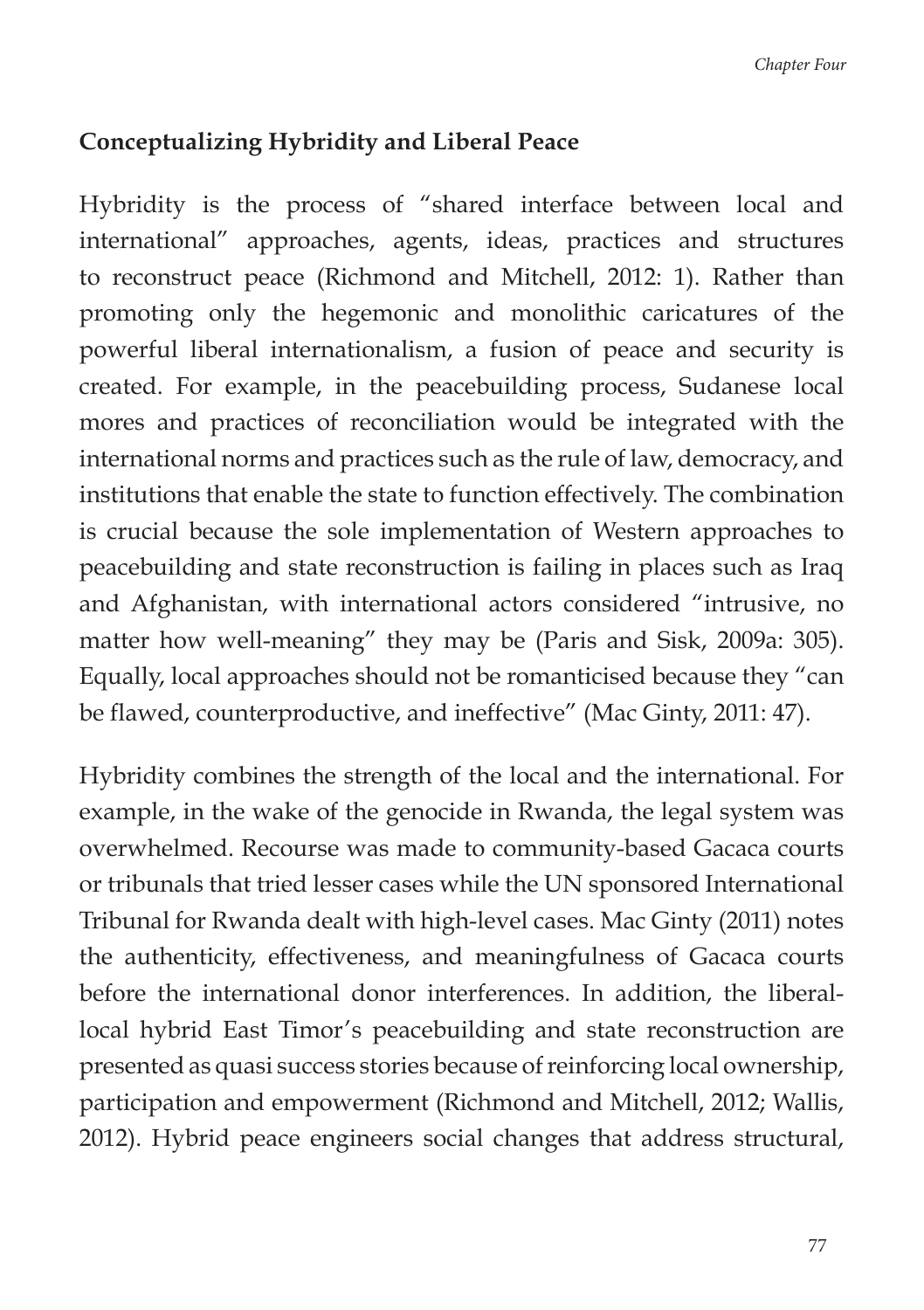relational, cultural and socio-psychological issues and constructs mechanisms that foster meaningful and durable levels of change necessary for peaceful and secure coexistence (Botes, 2003; Lederach, 2005). Wallis (2012: 761) argues that SS's gaining independence and relapsing into conflict two years after, "suggests that there are good reasons to challenge the liberal peace state-building project and to test alternatives, such as the liberal-local hybrid peace".

Liberal peace is defined as "the dominant form of peacemaking and peacebuilding" propagated by international organisations such as the United Nations (UN), the European Union, International Financial Institutions (IFI), and global powers (Mac Ginty, 2010: 391). Liberal peace, considered as a panacea "ideology upon which (all) life, culture, society, prosperity and politics are assumed to rest" (Mac Ginty and Richmond, 2007: 493), is premised on the belief that political and economic activities including peacebuilding and security should be framed according to universals rather than particularities. Whether led by the UN, the AU, or IGAD, liberal peacebuilding propagates "the hegemony of Western epistemologies" that silence "indigenous people's worldview" (Walker, 2004: 530). Liberal peace, presented from top-down, with a "checklist" of an array of one size fits all tasks, often aligned according to the interests and demands of the "global North" at the expense of survivors, is ineffective (Jeong, 2005; Newman and Richmond, 2006). This approach springs from the superciliousness that considers the "global South" especially Africa as uncivilised terra nullis.

Particularities are important because peace is not a universal concept. Individuals and societies have unique understandings of peace, its indicators and how it is achieved. Peace methodology and ontology is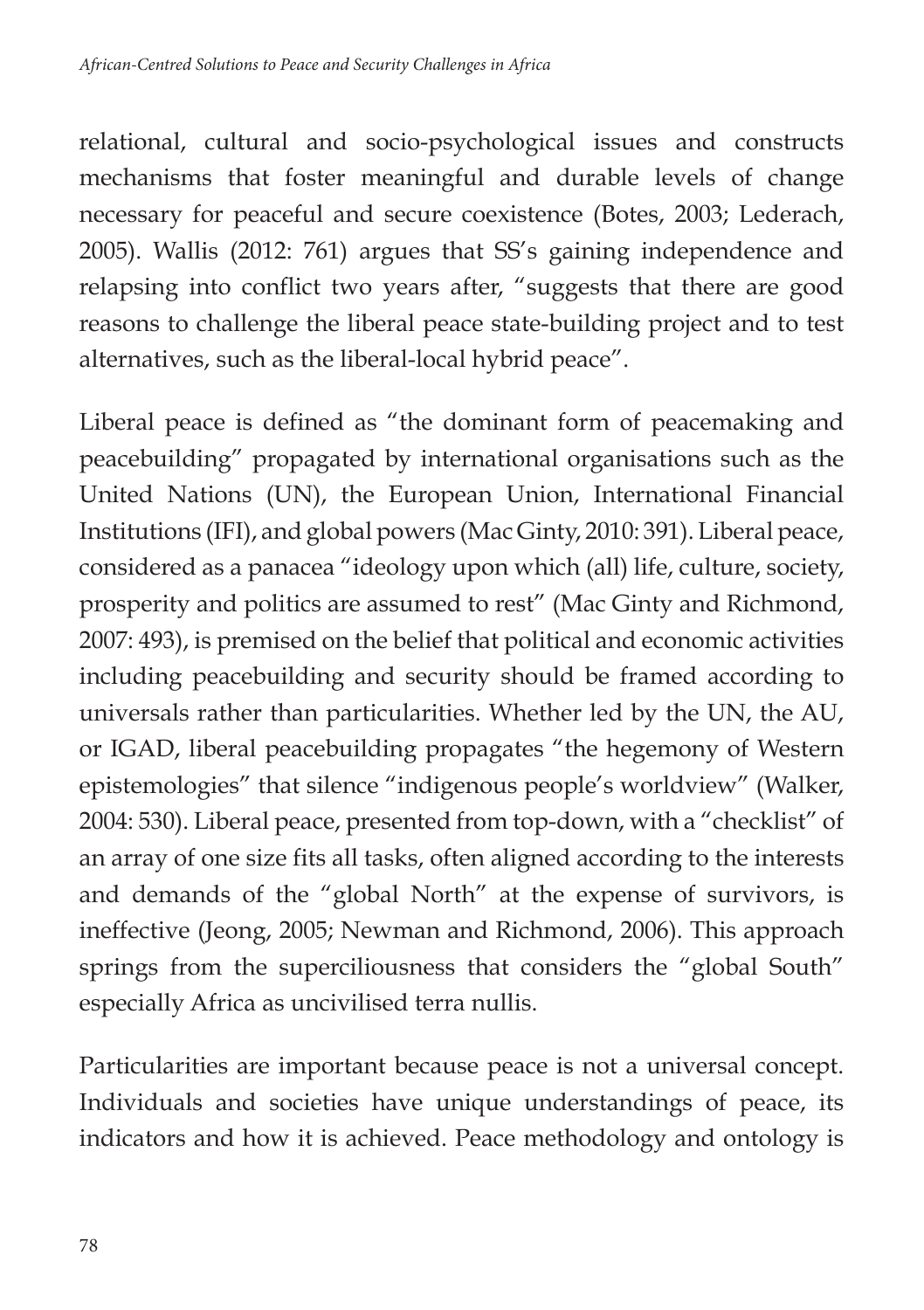based on time and place; culture; ethnicity; social, economic, and political variations; as well as varied actors (Richmond, 2005). The following section explores SS's crisis.

#### **Contextualizing the Crisis**

South Sudan became independent in July 2011 and relapsed into an armed conflict in December 2013. The quagmire of a protracted conflict is between President Salva Kiir and his former vice president Reik Machar. How did a nation that held such high hopes at its birth sink into a deadly conflict? Following a series of disagreements among the political elite, thirteen political figures were imprisoned, accused by the president of attempting a coup under the leadership of the estranged Machar. Mamdani (2014b) argues that the coup claim denies the reality that top government leaders called for "a vote of no confidence" in the president's leadership. Machar's intention was not personal ambition but "an attempt at political reform" through constitutional observance of presidential term limit and the removal of articles that give the SPLM leader "power to nominate five percent of members" including the legislature (Mamdani, 2014a).

The conflict is also attributed to an ethnic struggle between the Dinka and the Nuer, and personal power struggle in the leadership (Mamdani, 2014b). When top leadership split, the army split along ethnic lines. Fighting began in the barracks and continued, targeting civilians along ethnic lines. However, Pinaud (2014) argues that capitalizing on the two ethnic groups neglects the myriads of other ethnic groups and their grievances. Fighting continues with the president supported by the Ugandan army and "an increasingly embarrassed international community" (Pinaud, 2014: 192).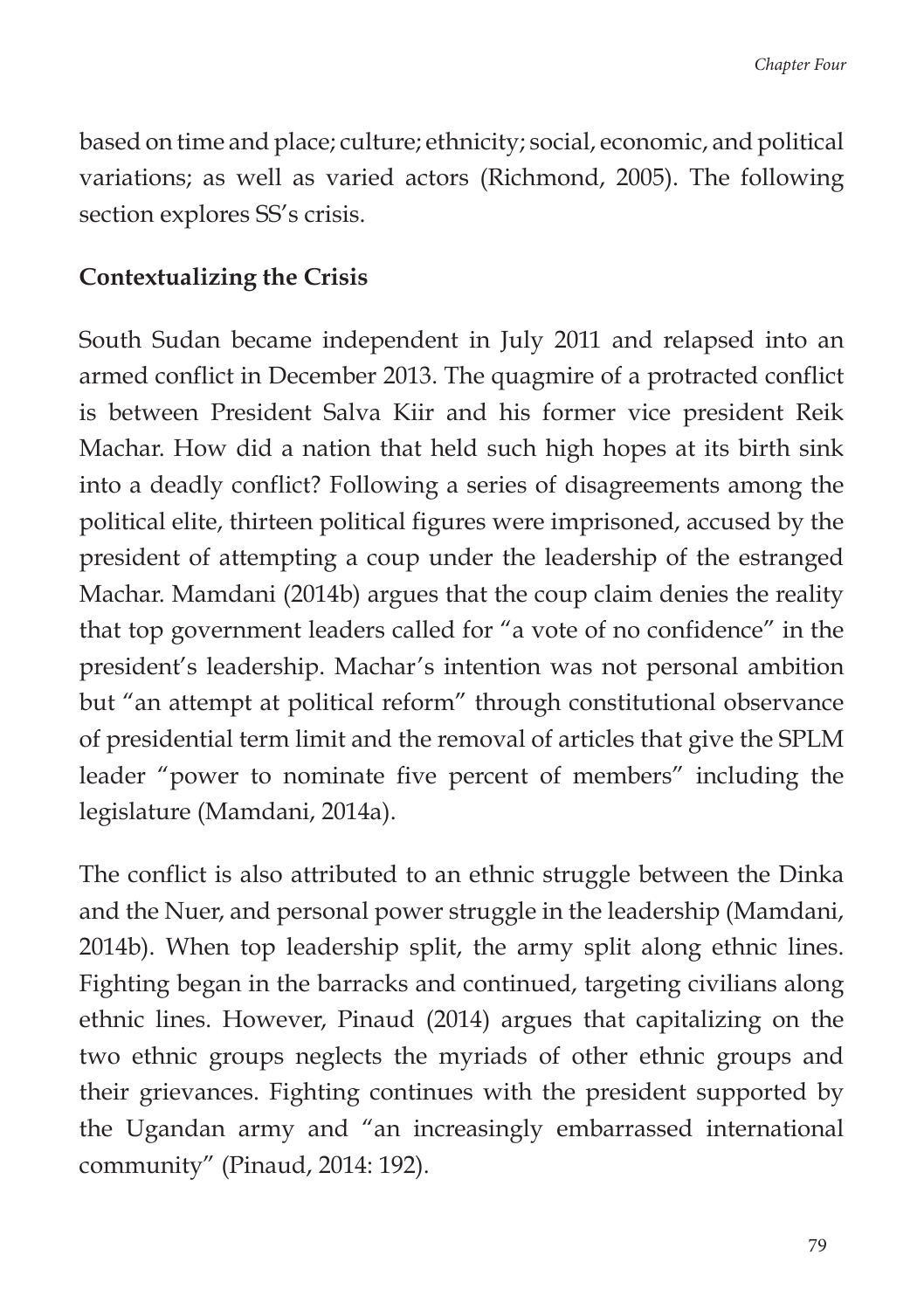The deadly conflict is devastating lives; displacing over 1.9 million people; millions are taking refuge in the neighbouring countries; hundreds of children are being recruited as child soldiers; women and girls are raped; and thousands die due to war and related consequences (Oxfam, 2014). The United Nations Mission in South Sudan (UNMISS, 2014) reports evidences that both government and rebels are committing crimes against humanity including extrajudicial killings, arbitrary arrests and detention, enforced disappearances, murder, rape, and attacks on hospital and UN facilities. While the population lacks the basic needs, the government buys ammunitions worth \$38 million from China (Gridneff, 2015). The supporter/s and military spending of Machar remains unknown.

Between January 2014 and March 2015, five peace agreements have been signed without striking a peace deal with IGAD, the principal mediator. Among the resolutions reached so far is power sharing. How can there be power sharing between the warring parties without the restoration of constitutional confidence and effective institutions to reinforce checks and balances on those in power? South Sudanese analyst Jok Madut Jok suggests that "what is needed is not just removal of individuals (or power sharing) but an overhaul of the system" (Wudu and Zeitvogel, 2015). Mamdani (2014b) observes that calling for power sharing ignores the central fact that "the conflict resulted from a split in the power. So the problem is how to reconstitute that power."

If the conflict persists for another five years, national economic costs are estimated between US \$22 and \$28 billion, an amount that would have financed the country's education budget for 85 years, would fund health care plans four times, and pay twice the costs of antiretroviral drugs for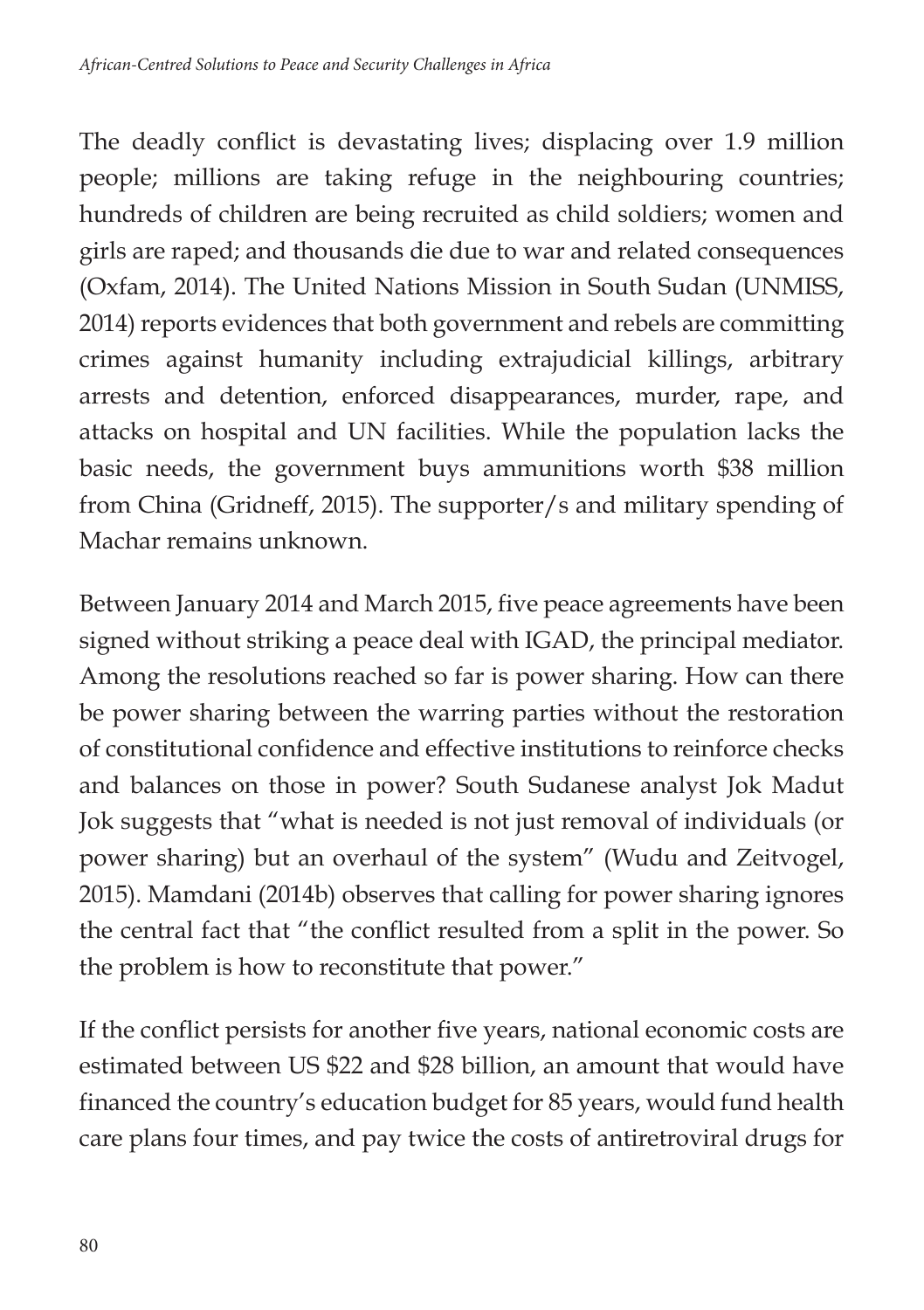people living with HIV worldwide (Frontier economics, 2015). Frontier economics further notes that the neighbouring economies of Ethiopia, Kenya, Sudan, Tanzania and Uganda are projected to lose US\$53 billion, while the international community could save close to US\$30 billion if the conflict ends by 2015. No value can quantify the suffering that people endure and the lifetime psychological/mental impact. The levels of hatred and hurt between communities are unimaginable, with chances for further conflict.

SS's conflict can only be comprehended by unearthing its historical roots that predate its independence struggle. From 1947, SS was against the Anglo-Egyptian unitary policy of the colonial overlords that coerced the South to unify with the North (Kebbede, 1997; Woodward, 2006). Because of rejecting the policy, war broke out in August 1955, and it continued for the next 17 years, erupted again from 1983 to 2005. Thus in a span of 50 years between 1955 and 2005, only 11 years were peaceful in the South (1972 to 1983), when a peace agreement was observed. This implies that 39 out of those 50 years were characterised by deadly wars and impoverishment during which the rulers in the Khartoum government employed the divide-and-rule strategy that broke the unity of the South by recruiting some ethnic groups into militias to fight against SPLM/A (Woodward, 2006). The result was ethnic politicisation and frequent fighting among the Southern ethnic groups, leading to a culture of violence. The psychological impact of this situation on the people is irrefutable. Former SPLM/A leader John Garang is quoted saying: "These people don't understand anything but the barrel of the gun" and negotiation is viewed as weakness (Johnson, 2011: 59). Bar-Tal (2013: 289) contends, when societies are involved in protracted conflicts, a significant portion of the members acquire "conflict–supporting beliefs"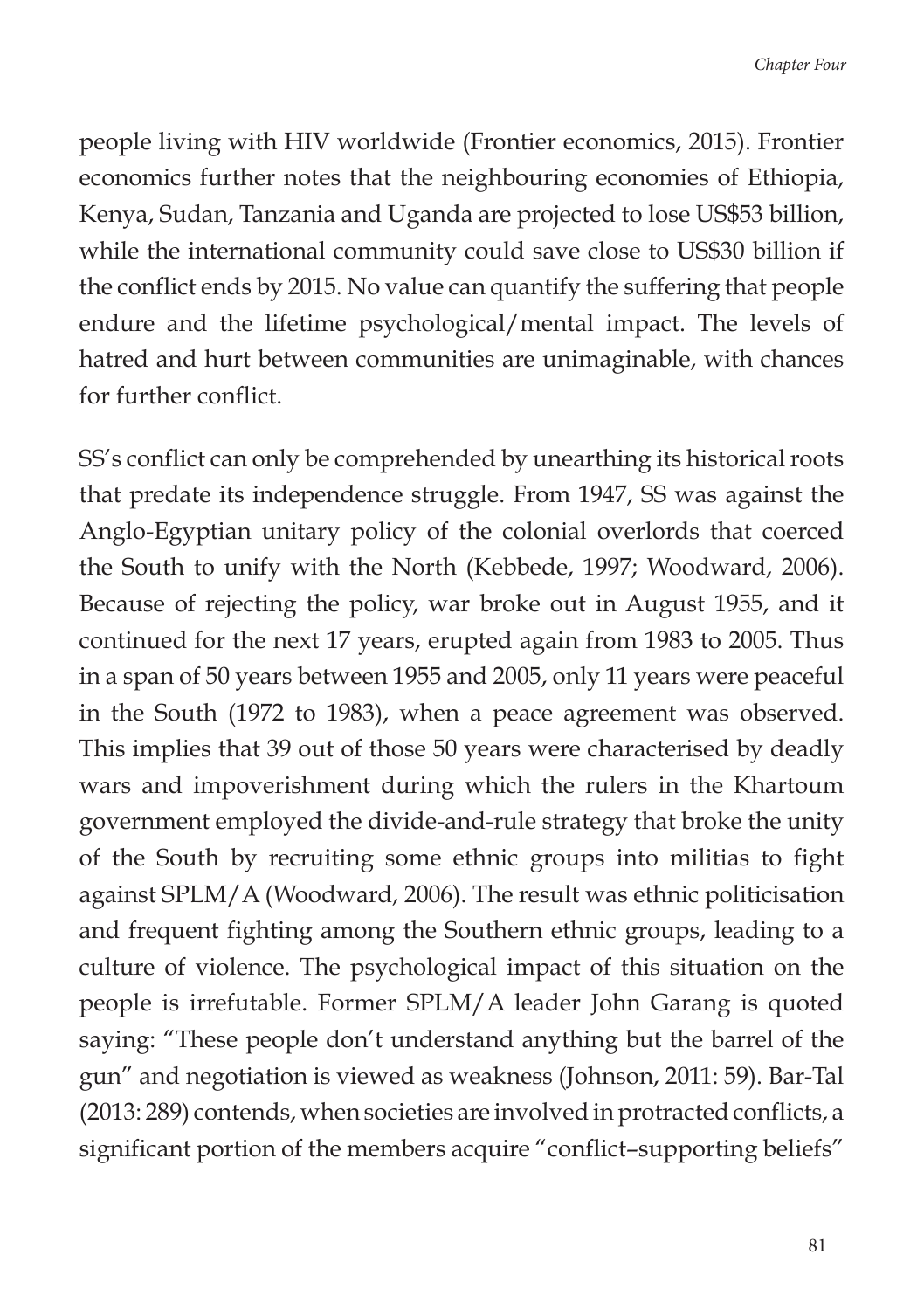and "collective memory" as foundations for a "culture of conflict."

When SS became independent, the majority of its youth had known only war, violence, and the gun/war culture which facilitates agent provocateurs to stoke the fires for personal interests (Baffour, 2014). A newspaper proprietor interviewed by Baffour in Juba notes that:

> The long years of war mean that the only skill acquired by our people is the skill of war. And I shudder to think that these young men of war are now sitting under trees with nothing to do. The devil finds work for idle hands, and our idle hands are hands of war. It is a frightening situation which needs a quick resolution by the government, by way of job creation – and multitudes of them. Else, who knows who will offer war jobs to these young men who have only one skill, the skill of war…. the situation is scary. …It is the environment in which they grew and live. And sometimes this is exacerbated by outside pressures (Baffour, 2014).

Sustainable peace is not feasible without transforming the culture of war and violence into a culture of peace (Bar-Tal, 2013; Boulding, 2000) and addressing the structural causes. Wars and conflicts in SS must result into radical changes and a new social order (Deng, 2011a).

# **Why do peacebuilding and security efforts fail?**

There are various explanations why peacebuilding efforts are failing. De Waal (2014: 347) argues that SS became independent as "a kleptocracya militarised, corrupt neo-patrimonial system of governance" where the political elites sought personal gains in the entrenched political culture of corruption and ethnic politics. Some scholars argue for the failure to address the root causes, including the unresolved tensions of the 1990s after the split in the Sudan People's Liberation Army (SPLA)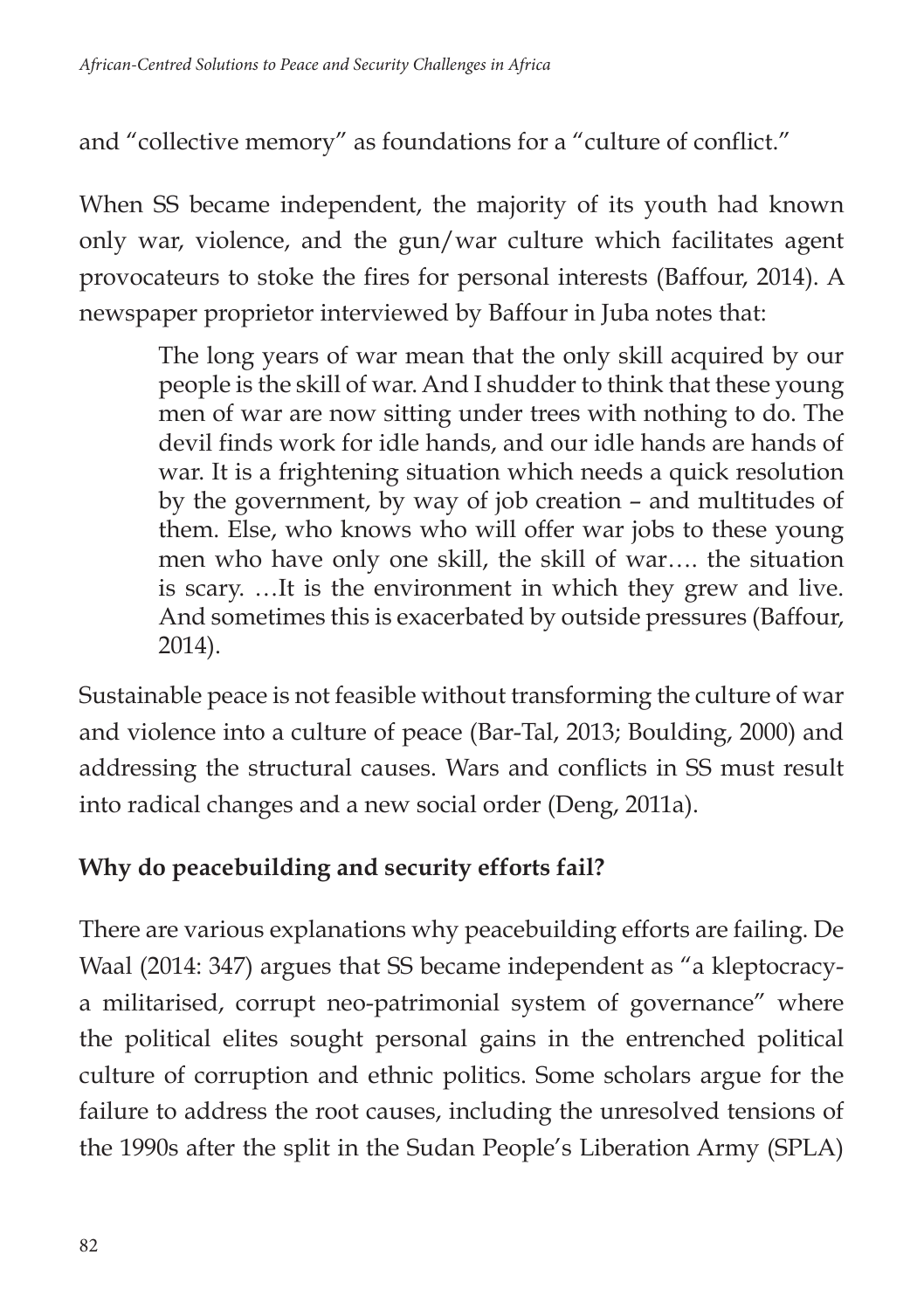and the elite manipulation of the ethnic differences (Johnson, 2014); the leadership crisis in the SPLM/A, "neopatrimonial politics", and "the legacies of violence from the previous wars" (Rolandsen, 2015: 163). Failure to address past violence and atrocities through reconciliation and transitional justice, coupled with transgenerational transmission of trauma (Volkan, 2001); and failure to pacify the next generation especially the youth whose interests may not be met when they remain confronted with economic hardships, political marginalization, memories and trauma of past atrocities (McEvoy-Levy, 2006) contribute to failed peacebuilding and security.

Failed peacebuilding is also attributed to confused state formation, failed state building, institutional decay and poor governance (Acemoglu and Robinson, 2012; Richmond, 2014a). Basing on the examples of protracted conflicts such as in Iraq, Somalia and Afghanistan, Mac Ginty (2011) argues that peacebuilding fails because powerful nations, international organisations and financial institutions propagate hegemonic liberal approaches and neglect local actors, indigenous knowledge, cultures, practices, needs and interests, engaging only the technocrats who reinforce continued demand for foreign ideologies, elites' expertise and primacy. Without criticizing technocracy per se or disputing that technocrat interventions can be fair and effective, technocracy in peacebuilding has a reputation of framing conflicts to ensure permanent demand for technocratic responses and solutions (Mac Ginty, 2012). Peacebuilding and security should not remain a prerogative of technocrats in "positions of prominence on the peacebuilding landscape" (Mac Ginty, 2012: 287), collaborating only with actors in the prominent political positions in the bureaucratic corridors without consulting grassroots actors, survivors, and involving local/non-liberal approaches.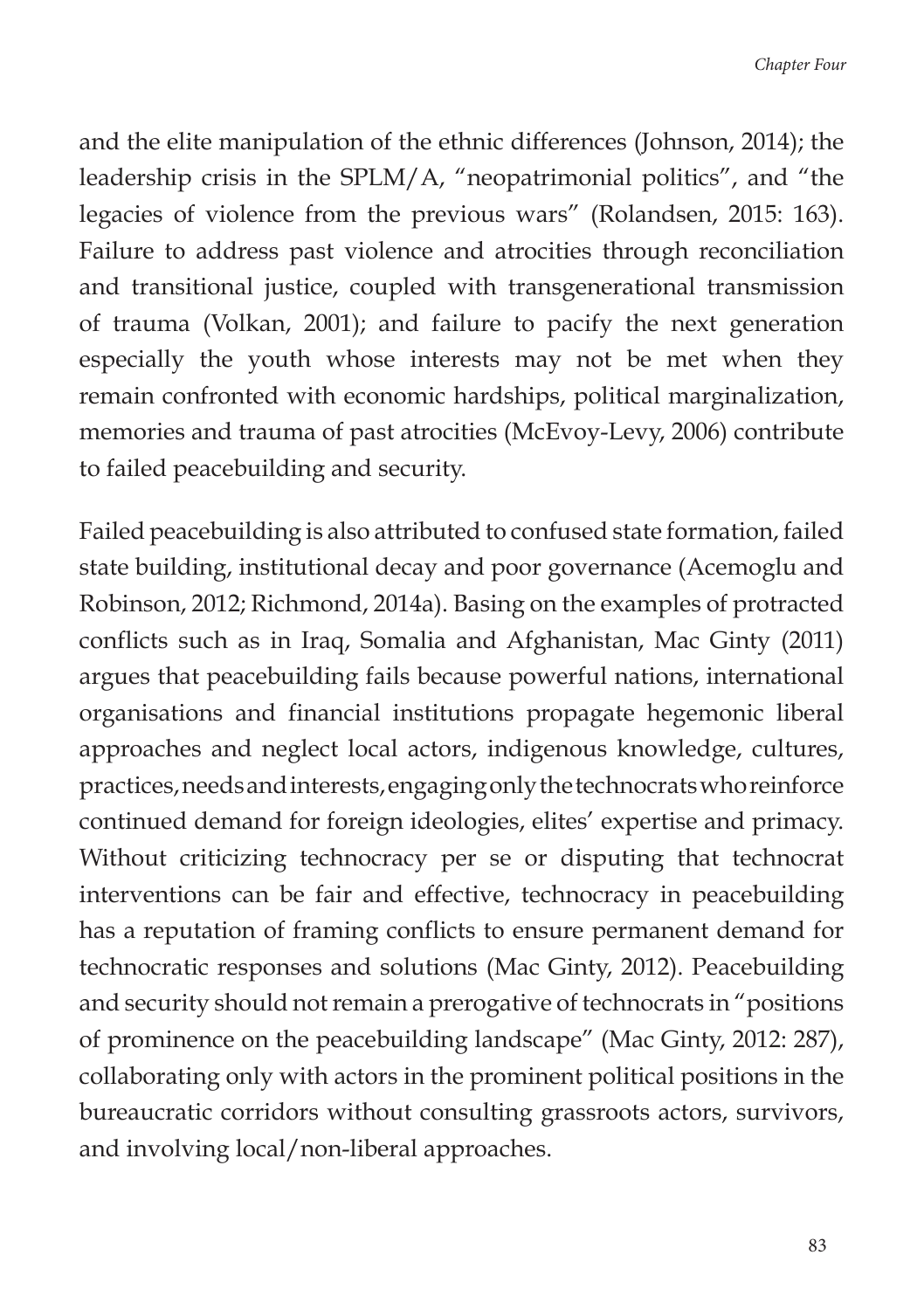The hegemonic liberal peace, aped and followed in Africa is no longer tolerable. Western solutions seldom work in Africa. The conflict in SS requires a liberal-local hybrid approach to construct African-centred solutions to peace and security.

## **African-Centred Liberal-Local Hybrid Forms of Peace and Security**

Constructing hybrid forms of peace and security must address the failures of peacebuilding and security, combining bottom-up top-down approaches, and the local and the international collaborating as equals. It also necessitates researching back to rediscover local African cultural wisdom, worldviews and the principles that led to peace and security. African solutions require that Africa stop the "copy-cat" mentality of foreign systems and think critically and innovatively. The suggested hybridity involves: (1) leadership, power and governance with checks and balances; (2) international compliance mechanisms, networks and structures; (3) local actors' ability to present and maintain indigenous frameworks, structures and networks; (4) local and regional actors' ability to adapt or resist and ignore liberal interventions; and (5) the inclusion of the silenced voices, networks and structures of women, youth, and grassroots citizenry.

1. Leadership, power and governance with checks and balances

What keeps SS embroiled in civil war and backwardness is the lack of principled, ethical, steward leadership and the understanding of political power as service for the common good. When SS became independent, the "political marketplace was so expensive" to the extent that "national revenue was consumed by the military-political patronage system, with almost nothing left for public services, development or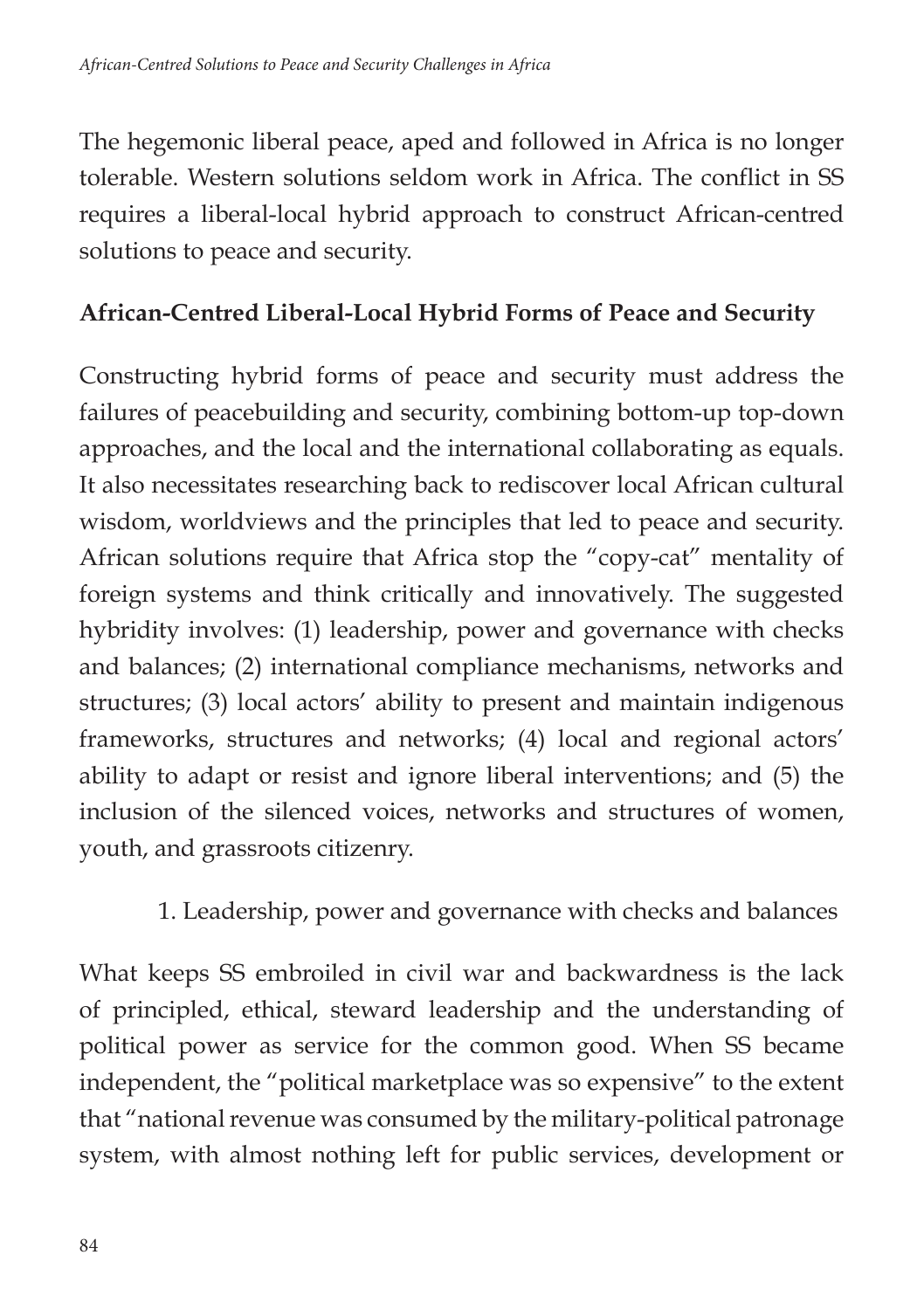institution building" (de Waal, 2014: 347). Before signing the January 2000 Comprehensive Peace Agreement (CPA) that ended the civil war between the Khartoum government and the SPLM/A, the Commander, Salva Kiir Mayardit said:

> There is no code of conduct to guide the Movement's structures… I would also like to say something about rampant corruption in the Movement. At the moment, some members of the Movement have formed private companies, bought houses and have huge bank accounts in foreign countries.

> I wonder what kind of system we are going to establish in South Sudan considering ourselves indulged in this respect.<sup>22</sup>

With leaders impoverishing the state for personal gains and commanding absolute power without checks and balances, the state becomes weak with military coups and armed incursions as the only source of altering power and governance (Utas, 2012). The accumulation of wealth, corruption and lack of accountability in the public sector illustrate governance without commitment to democratic principles, political leaders' failure to serve public interest aggravated by weak social and political institutions. John Hayford, a Ghanaian writer cited by Shahadah (2012), notes that "Africa's biggest problem today lies with the leadership. They are so removed from the people that they are looked upon as foreigners. They are driven by self-interest, so excessive that their peoples' interests are forgotten - hardly different from the colonial masters." Van Wyk (2007) questions whether African leaders are "Presidents, Patrons or Profiteers."

 $^{22}$  The notes of the meeting recorded Salva Kiir talking to the Commander in chief, John Garang, at the meeting with the SPLA commanders. Sudan Tribune, 'TEXT: minutes of historical SPLM meeting in Rumbek 2004', 12 March 2008, http://www.sudantribune.com/spip.php?article26320 Accessed 3 February, 2015.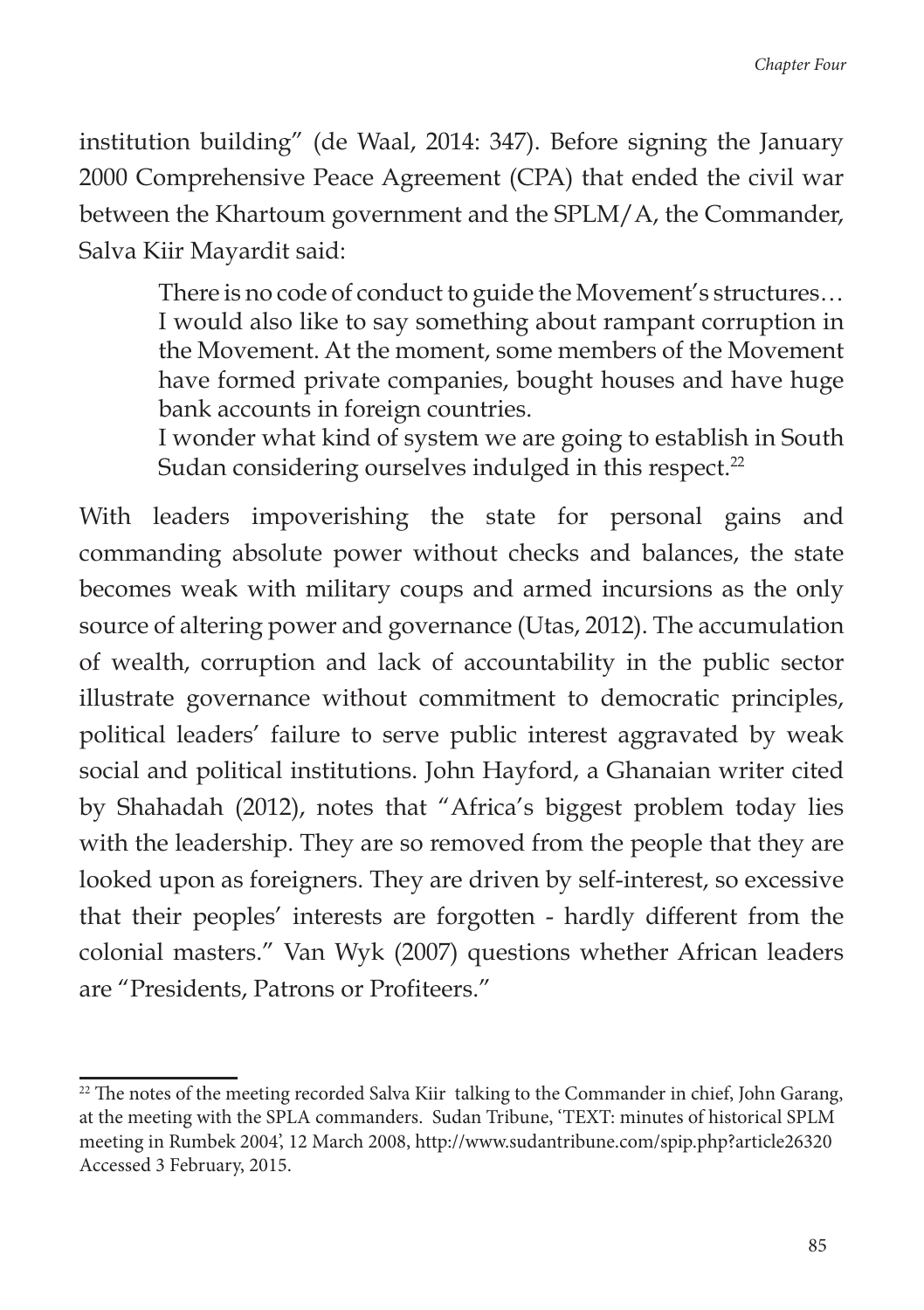In addition, power is a major cause of political conflicts and wars in Africa because of the prevalent practice that the winner takes all and the unwillingness of African leaders to relinquish or share power. Politics is the source of absolute power, a lucrative business for personal aggrandisement rather than service to people. Instead of empowering the institutions especially the judiciary and the legislature to reinforce constitutional observance, leaders bolster "extractive institutions", leading by hook and crook, manipulating systems including the constitution to retrench their power (Acemoglu and Robinson, 2012: 369). Leader's manipulation of ethnic differences to polarise the population and excluding some from political and economic participation, while establishing themselves as life presidents with absolute power is detrimental (Utas, 2012). When certain ethnic groups are excluded from political participation and the spoils of political power, they resort to rebellions to wrestle power or secede as in SS. Ending autocracy and engendering democracy in the African sense is a fundamental challenge requiring serious African interventions without which SS's conflict is liable to escalate. Power needs to be decentralised and given back to people, who should demand accountability from the leaders. Individuals who do not foster national unity and have committed war crimes must not be involved in national leadership.

What adjustments are needed in SS to get the policies right, ensure good governance, and establish appropriate use of power and functional institutions? Reinventing leadership is urgent in SS (as it is throughout Africa). It is crucial that SS researches back into its traditions to extrapolate positive leadership practices to enrich today's leadership. Leadership and governance, as they were implemented in Africa since the colonial era, " become a part of the problem" requiring adjustment from that model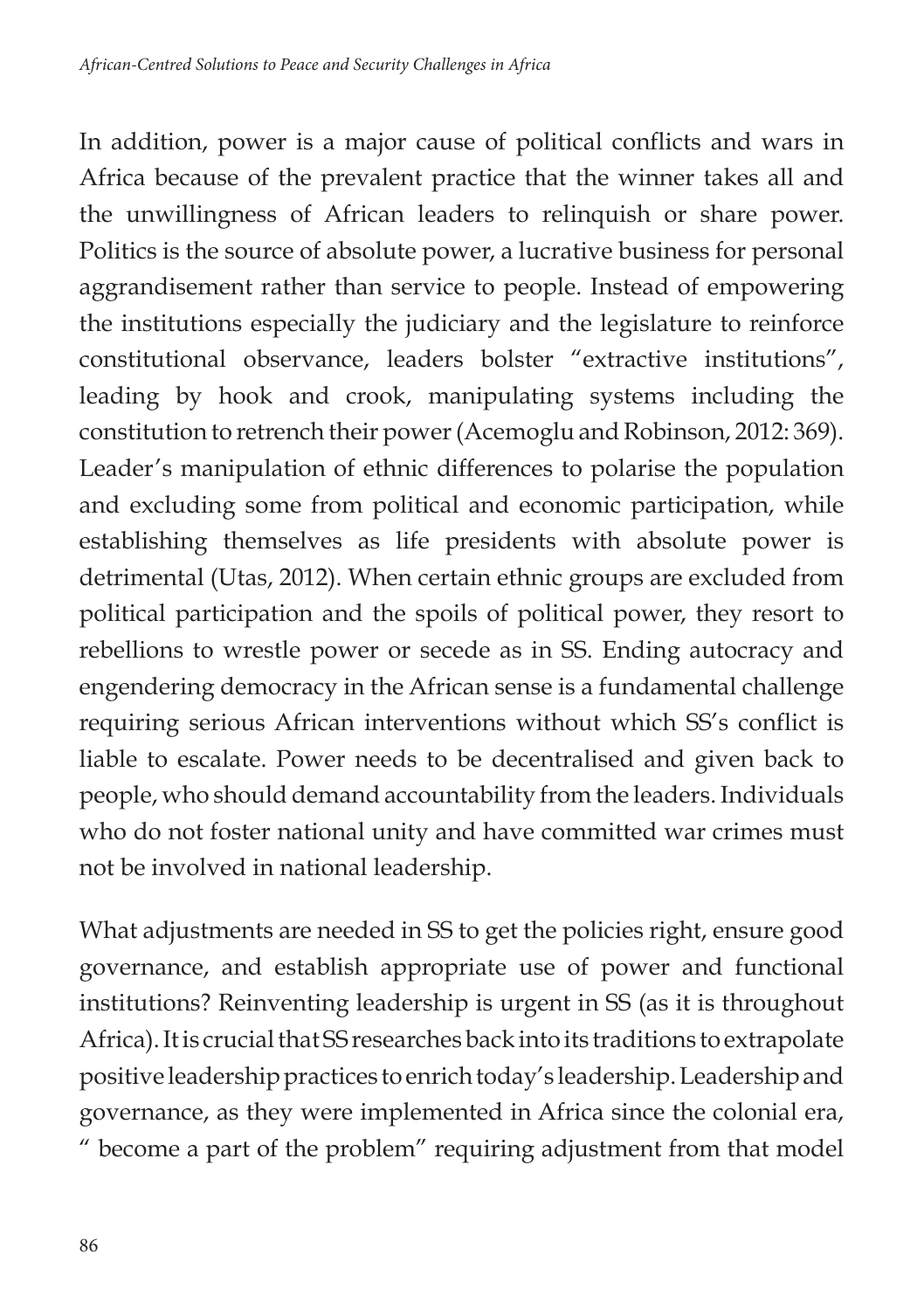and designing African models that focus on "transformative rather than restraining institutions" (Noman and Stiglitz, 2012: 31). Okafor (2006: 121) suggests the creation of "an Afrocentric/Africa-centred theory of leadership and political integration" to reinforce political stability and nation-state cohesion. Leadership values found in indigenous traditions of SS need to be revived and integrated with modern approaches. SS's predicament requires a leader who will foster dialogue in accordance with the African tradition and not military muscle. Needed are political reform, honest apology and authentic reconciliation that redress old wounds to reconstruct peace and security. Mamdani (2014a) suggests that a "meaningful reform" would start with "the rebel coalition's demands, starting with a two-term limit to the presidency, voting by secret ballot, an end to presidential powers to appoint members to the legislative organ and the constitution of an independent electoral commission."

Plato, cited by Wren (2007: 20) suggests that leadership is invented in response to societal challenges. The challenges faced by SS must dictate the leadership that is urgently required and the five political goods: "safety and security; rule of law and transparency; participation and respect for human rights; sustainable economic opportunity; and human development" (Rotberg, 2013: 174). The constitution must be made with strong checks and balances to counteract absolute power and the governance of the state like a personal business. No one should be above the law as is the trend of "Big Manity" in Africa (Utas, 2012) with the leader controlling all institutions including the judiciary and having security organs at his other beck and call. Instead, the rule of law must control the leader's absolute rule.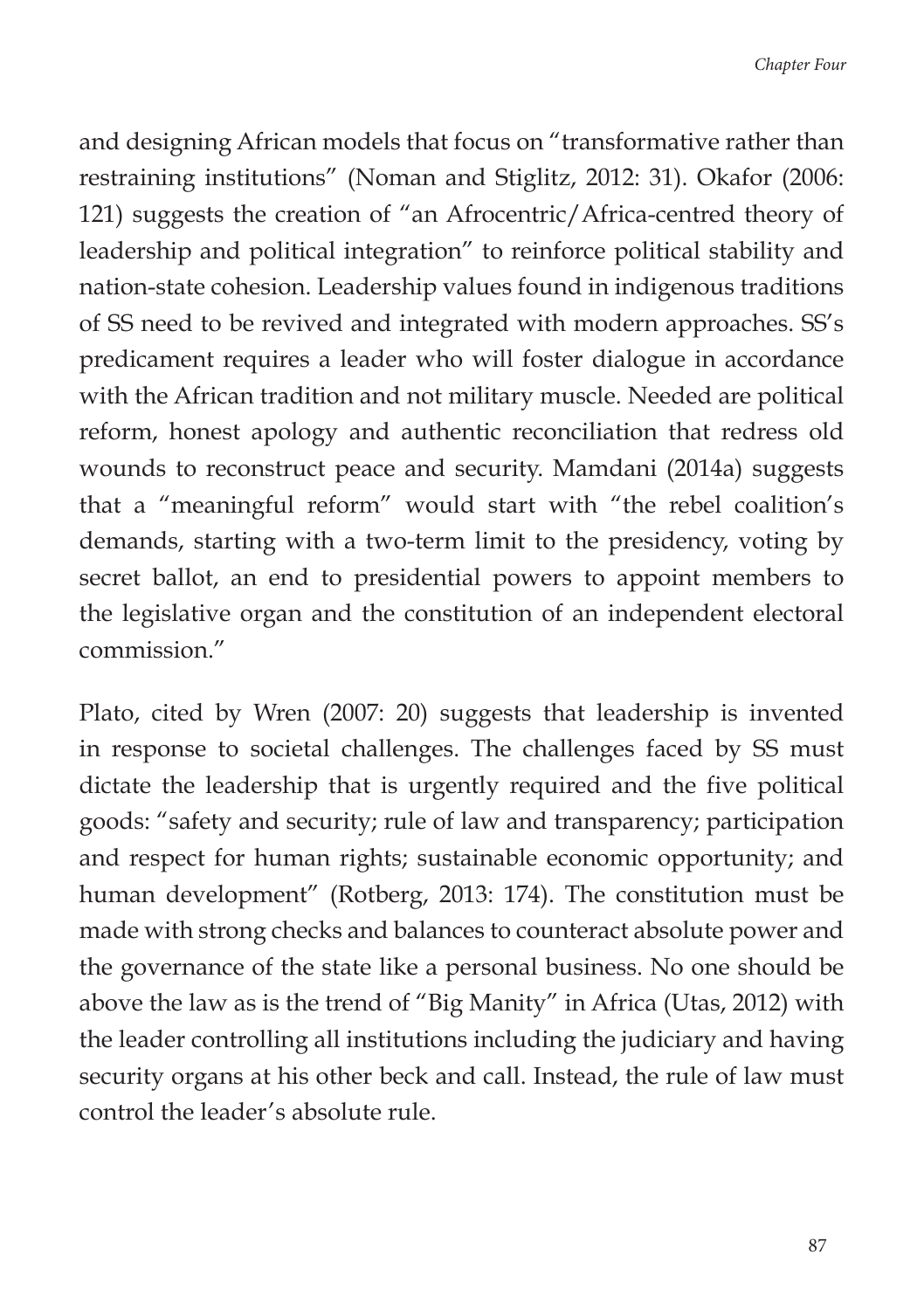Entrusting citizens' lives to regimes that have committed crimes against humanity poses insurmountable challenges. Can the leadership of either President Salva Kiir or leader Riek Machar be trusted with leading SS towards state reconstruction? How can either of the duo foster national unity, peace and security when they have polarised and decimated some ethnic groups? How do we expect the citizens to feel the sense of belongingness to a nation that has failed to protect them? No good leader would subject people to war regardless of ethnic or political ideological difference. The mediation processes engaged so far, focus on power sharing with no mention of people's wellbeing. Is there any concern about people's livelihood and security or just about power? Checks and balances on the leaders not to assume absolute power are crucial. This is where the liberal approach of the International Criminal Court (ICC) is important. Who will hold leaders and governments accountable for crimes against humanity if not the ICC (although some African leaders want to withdraw from the ICC)?

# 2. International compliance mechanisms

In today's modern state, indigenous approaches may not succeed in disciplining leaders who are often above the law and control governing institutions, with power to silence the judiciary and/ or even commit grave crimes with impunity. Promoters of liberal peace have networks and structures to mobilise through force, sanctions and globalised free markets to reinforce conformity and discipline against deviance (Mac Ginty, 2010). These include heavily militarised security, stabilisation programmes, enforced democratic government and elections, the ICC and sanctions. The enforcement of these mechanisms in Africa is important, without which African citizens remain at the mercy of their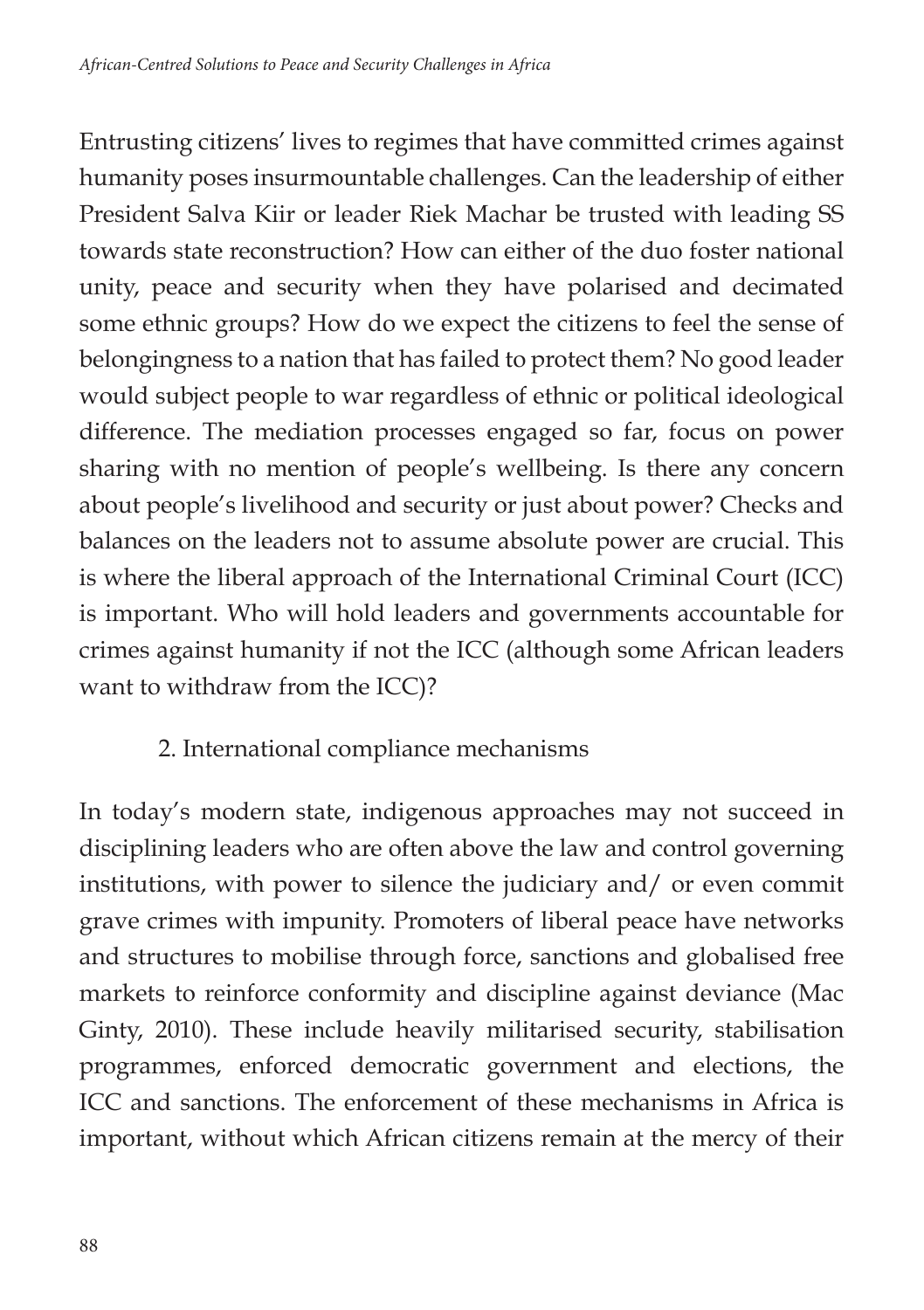unscrupulous leaders. For example, in Kenya's post-election violence, the ICC is subjecting perpetrators to trial. In SS, the call to end violence by the UN Secretary General must be observed (UNMISS, 2014). Crimes against humanity, both by the government and dissidents, must be investigated and perpetrators brought to justice.

However, the ideology and implementation of these mechanisms require urgent rethinking and "a significant shift … if international state building and peacebuilding projects around the world are to contribute to peace and lead to reconciliation while also engaging with international standards for democracy and human rights" (Richmond, 2009: 3). It is crucial to ensure that compliance mechanisms do not propagate imperialism and punish innocent civilians. Local options must be sought including strengthening the judiciary and legislature to operate independently from the executive. Regional and continental mechanisms such as the African Union and the African Court of Human and People's Rights need to be strengthened and availed to all people. Civic education is crucial for grassroots citizens to know their rights and duties and how to utilise existent compliance mechanism.

3. Local actors' ability to present and maintain indigenous/ localised frameworks

Hybridisation requires the interrogation of local/indigenous philosophies and epistemologies to search for home-grown forms of peace and security, instead of propagating the international hegemonic approaches as "the only game in town" (Mac Ginty, 2010: 403). Unique and durable forms of peace and security arise when "the strategies, institutions, and norms of international, largely liberal –democratic, interventions collide with the everyday lives of local actors affected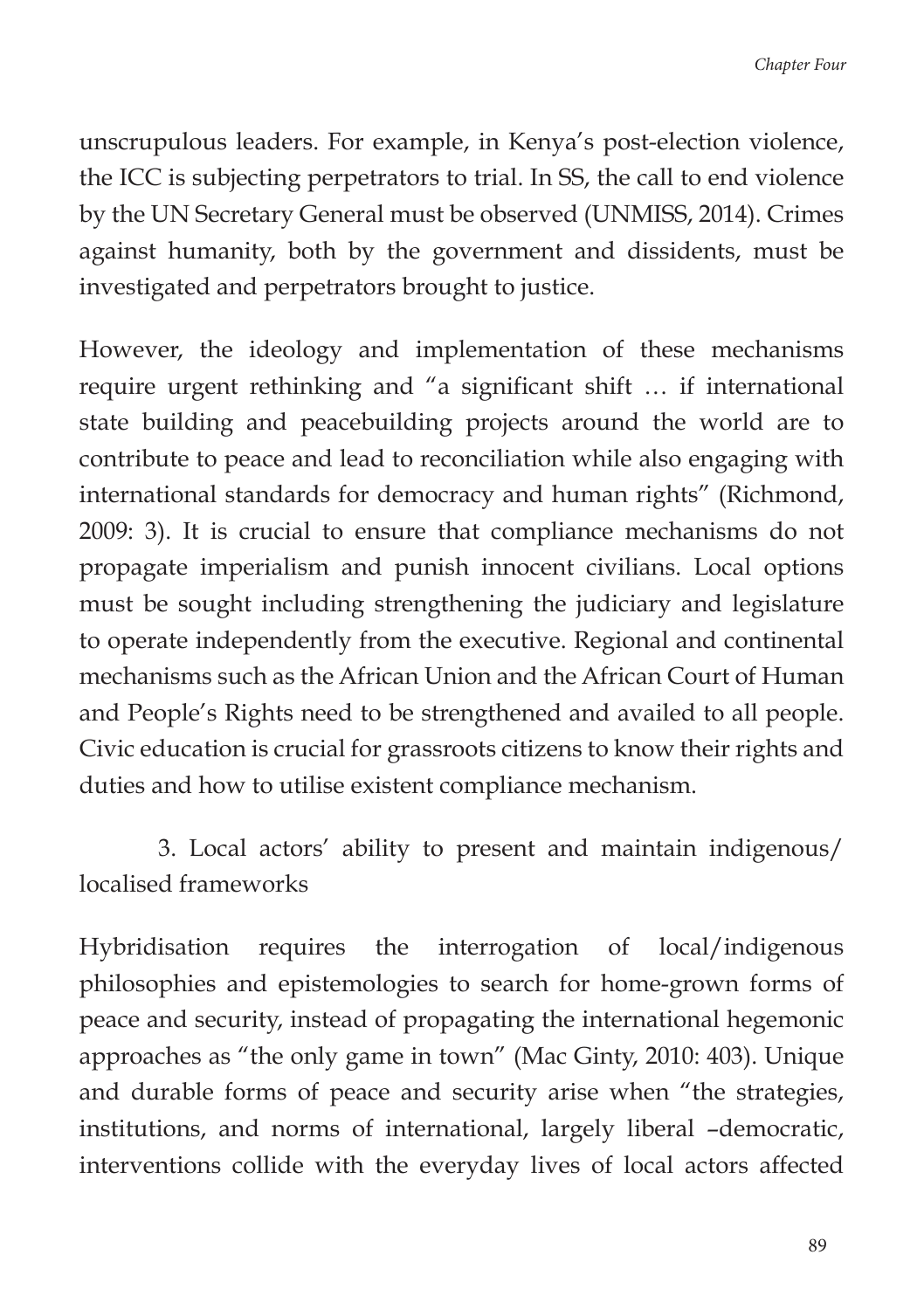by conflict" (Richmond and Mitchell, 2012). African forms of conflict resolution, peacemaking and peacebuilding that draw from African wisdom exist in all communities, and "can offer a corrective to the failings of the Western" approaches (Mac Ginty, 2008: 139). The time proven indigenous approaches include the Palaver in Liberia, ubuntu used during the Truth and Reconciliation Commission (TRC) in South Africa, Gacaca in Rwanda and Matoput in Uganda. There are as many of these approaches as there are ethnic groups in SS. The contribution of every ethnic's epistemology is important, and must be integrated into national processes. This presupposes soliciting indigenous knowledge from elders. Since the number of elders is gradually diminishing, such knowledge must be researched, documented and made a component of the education curriculum.

Loss of African values such as communalism contributes to the conflict trap. Societal order and values that "were reinforced by emphasizing communal unity and solidarity, with a strong sense of personal and collective dignity and pride in the culture and its social order" (Deng, 2011b, p. viii) are being ravaged by wars and globalization. It is the essence of African wisdom/philosophies that must be revived in reconstructing peace. For example, unity is encouraged by the use of proverbs such as "Eva kumugendo yefuka kasa" meaning one who separates from the group becomes the rebel, (among the Baganda of Uganda) or "Umuryambwa aba umwe agatukisha umuryango" meaning if one member of the family or village has eaten dog–meat, all the members are disgraced, (among the Barundi of Burundi). The wicked conduct of one member disgraces the whole family, clan or village, for "When the eye weeps, it makes the nose weep too" (Bujo, 2001: 87). Analogies of this type need to be sought among SS communities and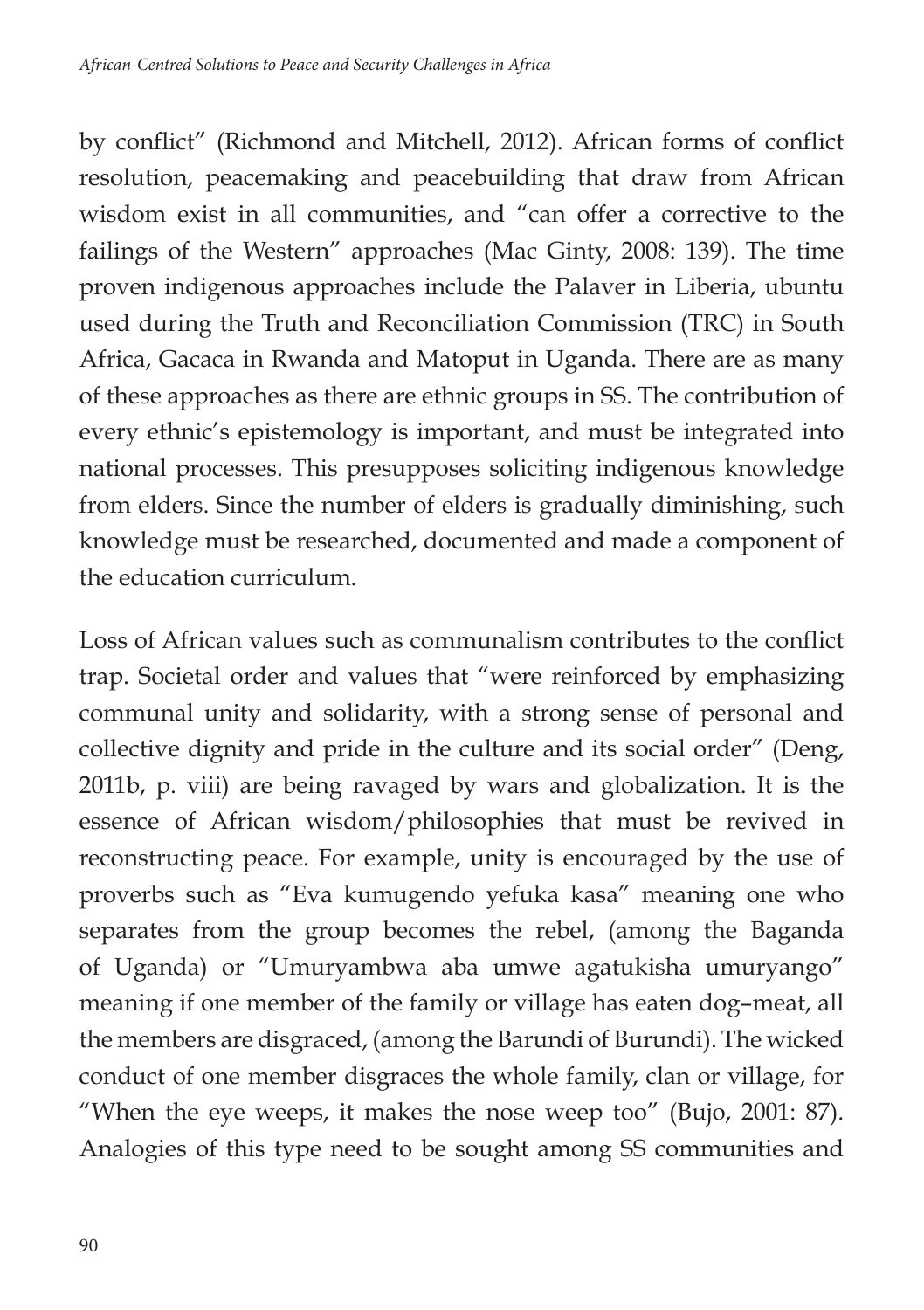used in reconstructing peace.

African indigenous conflict resolution approaches such as the Matoput in Northern Uganda takes a dialogic form between the mediator, the disputants, and the community affected by the conflict. As it takes a village to raise a child, it takes the village to resolve a conflict affecting the community. Thus, conflict resolution should not be understood merely as a matter of ridding the disagreement between the disputants but it is about repairing estranged social relationships. Talks about the conflict should take place among the common people at the village level, not just among the elites in hotels. This challenges the approach in SS where belligerents travel to Addis Ababa, Arusha and Nairobi to discuss their issues, totally isolating ordinary Sudanese from knowing what is happening.

Traditional African jurisprudence emphasises communal healing, peace, and restoring social harmony rather than punishing the guilty in isolation. This form of transitional justice and forgiveness questions liberal peace modus operandi in engaging only the belligerents. The search for peace and solutions to conflicts requires cultural understanding of aspects that "determine how individuals, families, groups and nations perceive themselves and others" (Osei-Hwedie and Abu-Nimer, 2009). SS needs to rediscover the local indigenous approaches to peace and security. For instance, within traditional systems, societal values of communal unity and solidarity with a strong sense of collective dignity and pride in local culture and its social order were sacrosanct (Deng, 2011a). Through rites of passage, the individual learned communal wisdom, transmitted through symbols, art, stories, proverbs, poems, myth, wise sayings, riddles, and theatre. Beneath utterances is wisdom. For example, the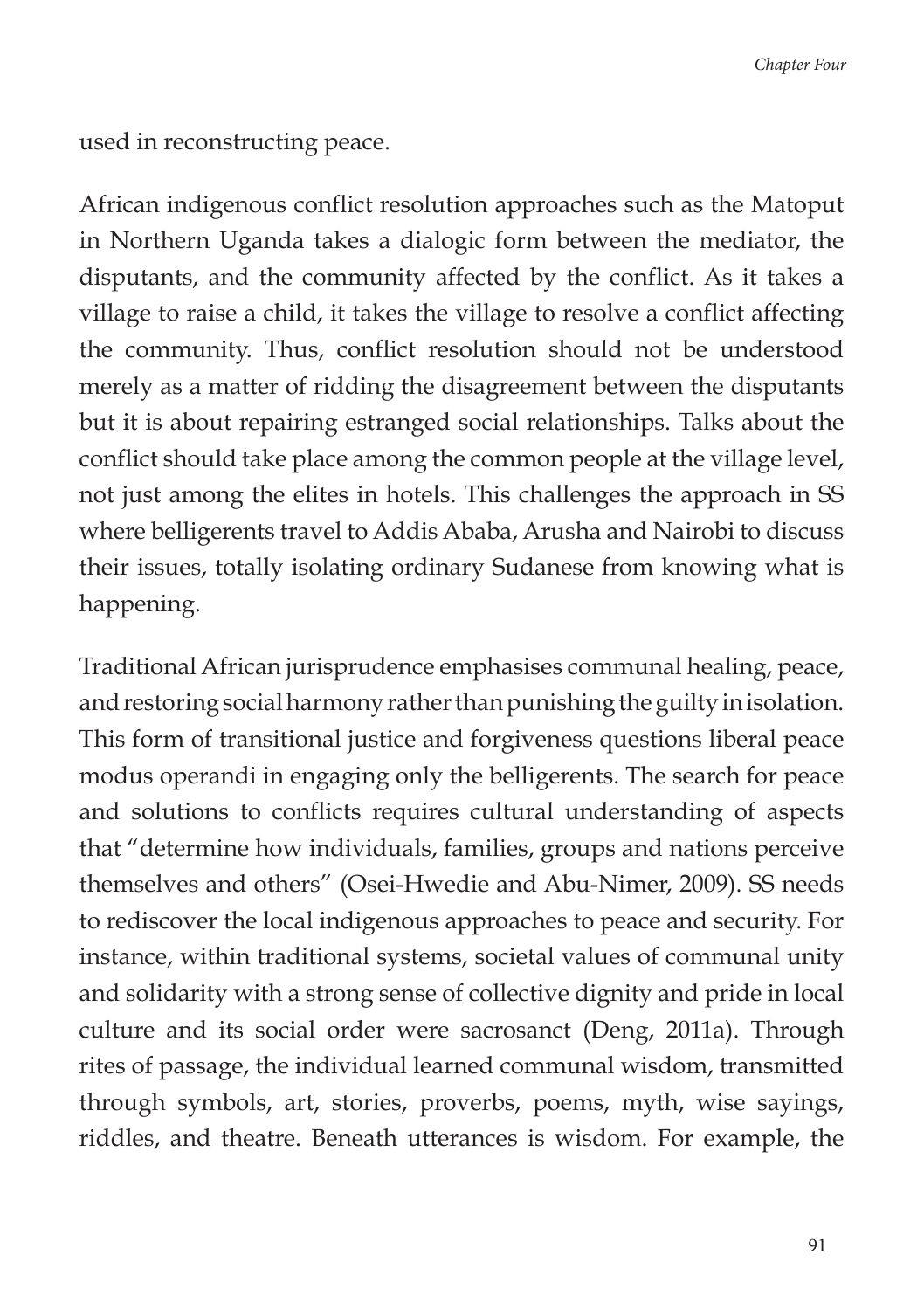proverb "borrowed water does not clean one sufficiently" (among the Bakiga of Uganda) illustrates that foreigners will never deliver sufficient peace.

Discovering African approaches to peacebuilding entails "researching back", to investigate that knowledge with the African lens. The purpose is not to romanticise African philosophical approaches to peacebuilding as panaceas, but to retrieve the values in them that are fundamental to establishing an alternative perspective of peacebuilding and security. Discovering African indigenous peacebuilding approaches should be a key research agenda and the findings must become part of the education curriculum for youth to know the wisdom that is unique to SS.

4. Engaging the silenced voices of women, youth and grassroots citizenry

Where are the women in IGAD's peace negotiation processes? Sudanese women have been active agents of peacebuilding and conflict resolution in the liberation struggle but their roles remain unrecognised, categorised as victims of sexual violence with no agency springing from their resilience (Bubenzer and Stern, 2011). Women play formal and informal roles, mothers are breadwinners and household heads when men go to war (Deng, 2011a). Before the colonial era, South Sudanese women held religious, political and clan leadership and were, therefore, involved in decision making (Beswick, 2000). A gendered perspective of peace and security is critical since women and men experience war and peace differently. Women have proven, time and again, their unique ability to unify communities. So why are they not at the negotiation table? Hunt and Posa (2001: 38) assert, "allowing men who plan wars to plan peace is a bad habit." Why are women's experiences, contributions,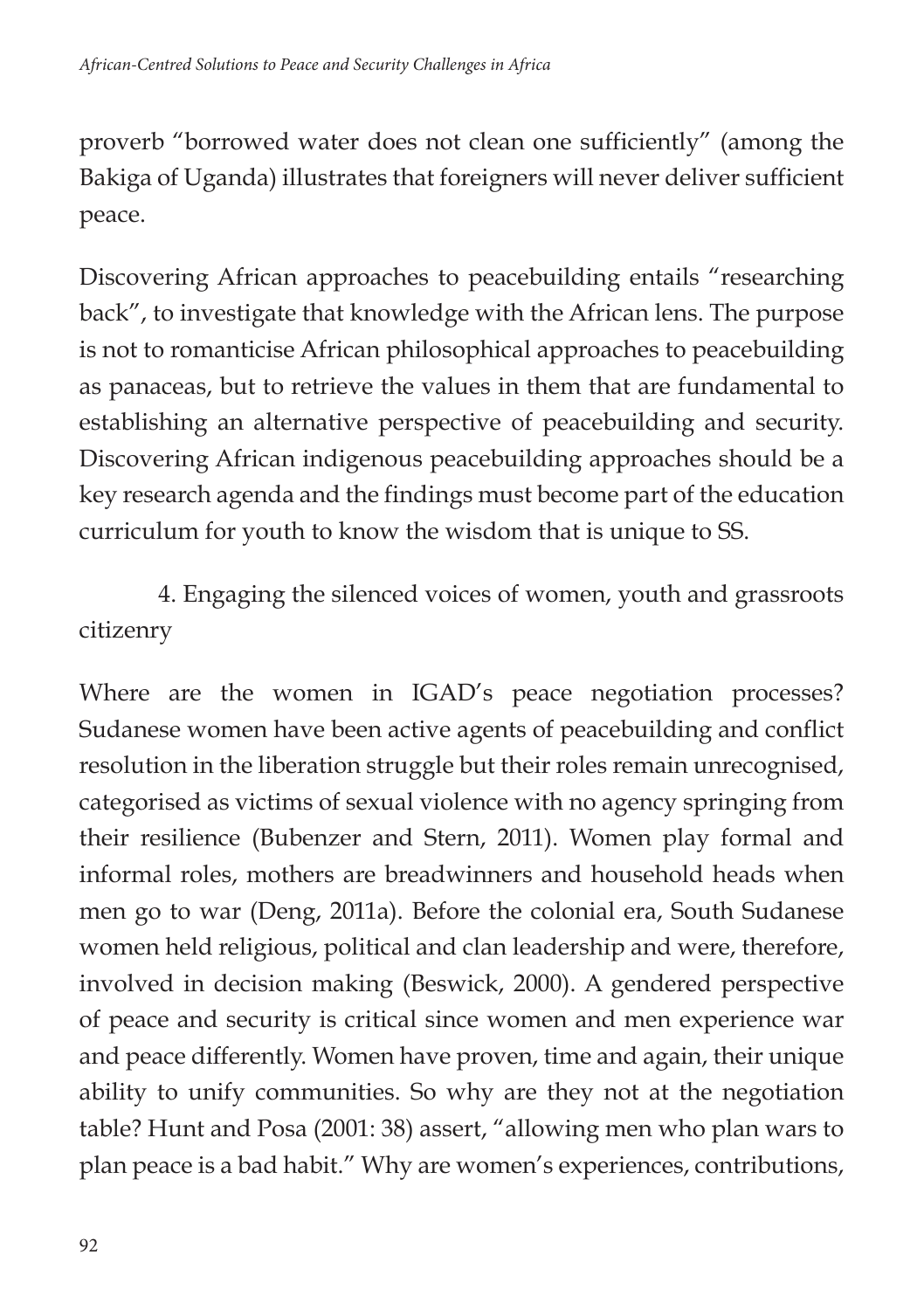### and knowledge not valued?

Article 20 of the Interim Constitution of Southern Sudan, 2005 and Article 16 of South Sudan's Constitution of 2011 recognise women's civil, political and economic rights, equal dignity with men, and encourage all levels of government to promote women's participation and to enact laws that combat customs and traditions that harm women. The Ministry of Gender is mandated to "mainstream gender throughout government institutions", establish women's empowerment initiatives and to create national policies to be implemented at local levels of government (Arabi, 2011: 197). Women's voices and contribution are important in peace negotiation, peacebuilding and nation reconstruction.

African leaders signed the Convention on the Elimination of All Forms of Discrimination against Women (CEDAW); the Beijing Declaration and Platform for Action (BPFA); and regional instruments including the Protocol to the African Charter on the Rights of Women, and the African Union Solemn Declaration on Gender Equality. It is over 14 years since the passage of UNSC Resolution 1325 on women, peace and security in 2000. These documents must be implemented. Women will play their roles in peace processes and national reconstruction if empowered with education, have access to financial resources, and are not stereotyped as possessing competence limited to the kitchen and child bearing.

Youth constitute largely untapped resources for ingenuity, stability and economic growth. They are involved in war through direct recruitment or when taken as child soldiers, but lack active involvement in political activities, peacemaking and peacebuilding. Because of social and political exclusion, economic impoverishment, identity threats, trauma and experiences of varied forms of violence and displacement, the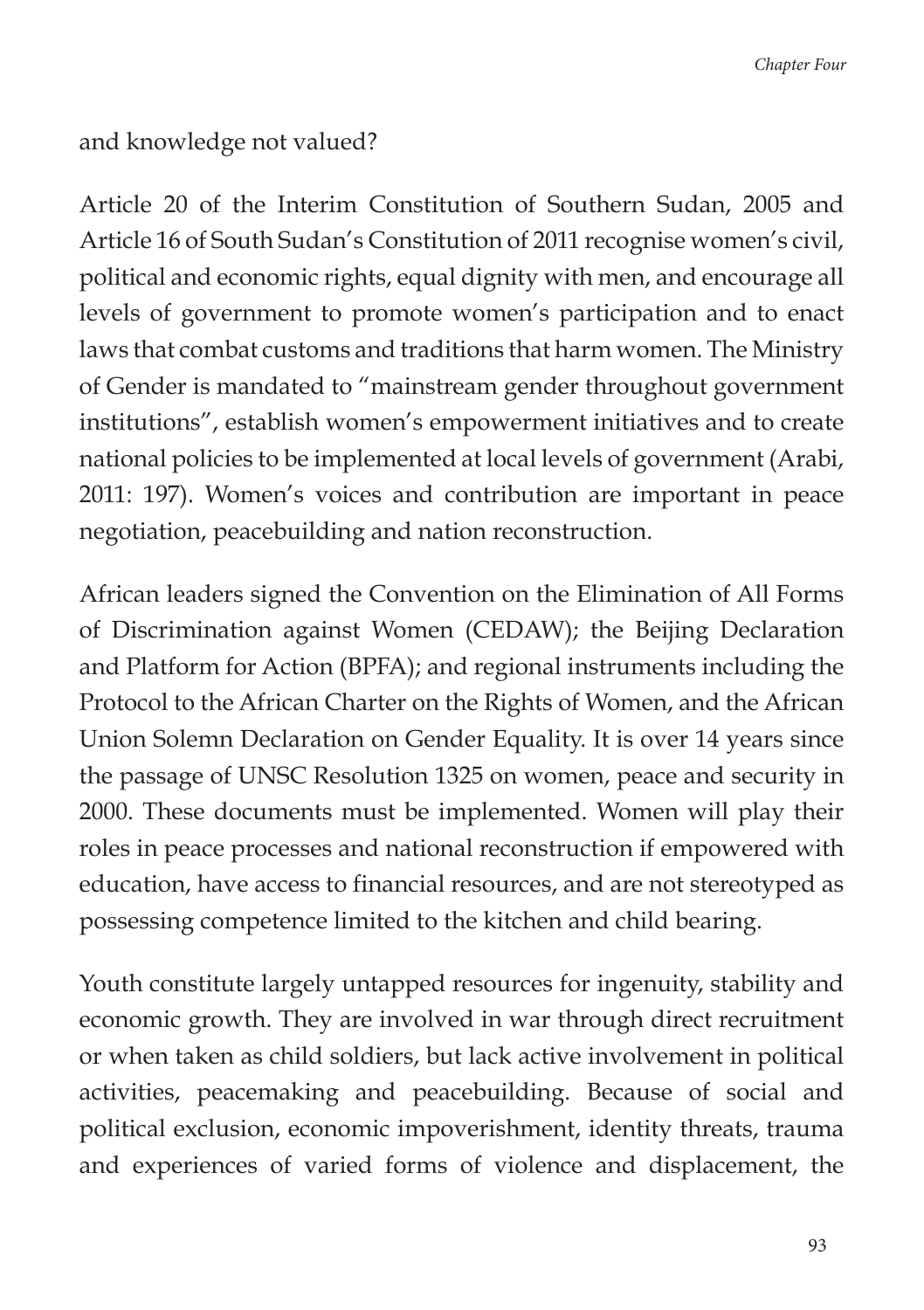youth are vulnerable to participating in armed conflicts (McEvoy-Levy, 2006), and can easily be swayed "by dogma and rhetoric to form collective reigns of terror" (Hendrixson, 2003: 5). The youth are susceptible to unscrupulous politician's manipulation especially when they are unemployed, economically impoverished and have grown up in the harsh environments of war as in SS. Helgerson (2002: 4) notes that states' inability "to adequately integrate youth populations is likely to perpetuate the cycle of political instability, ethnic wars, revolutions, and anti-government activities." Youth contribution is a sine qua non for sustainable peace. If women and youth comprise more than half of the SS population, are they not also half of every solution? Policies that exclude them need to be transformed to become inclusive and empowering.

The vision of the AU is "an integrated, prosperous and peaceful Africa, driven by its own citizens" (AU, 2011). How engaged are the Sudanese people in designing the laws, institutions and practices that constitute the national policies? In many African states, citizens' engagement with state governance remains poor. The state and its operations remain alien to grassroots citizens. Citizens and civil societies must engage in governance, to counteract power abuses. From the above discussion, it is clear that liberal-local hybrid approach to peace and security must engage several actors and not just the technocrats.

# **Concluding Remark**

South Sudan's case illustrates the need for a liberal-local hybrid approach to peace and security that combines several actors to design contextualised, sustainable and comprehensive strategies. African philosophy and local peoples' contribution is crucial. Peace and security are inextricably linked to leadership and governance that makes pro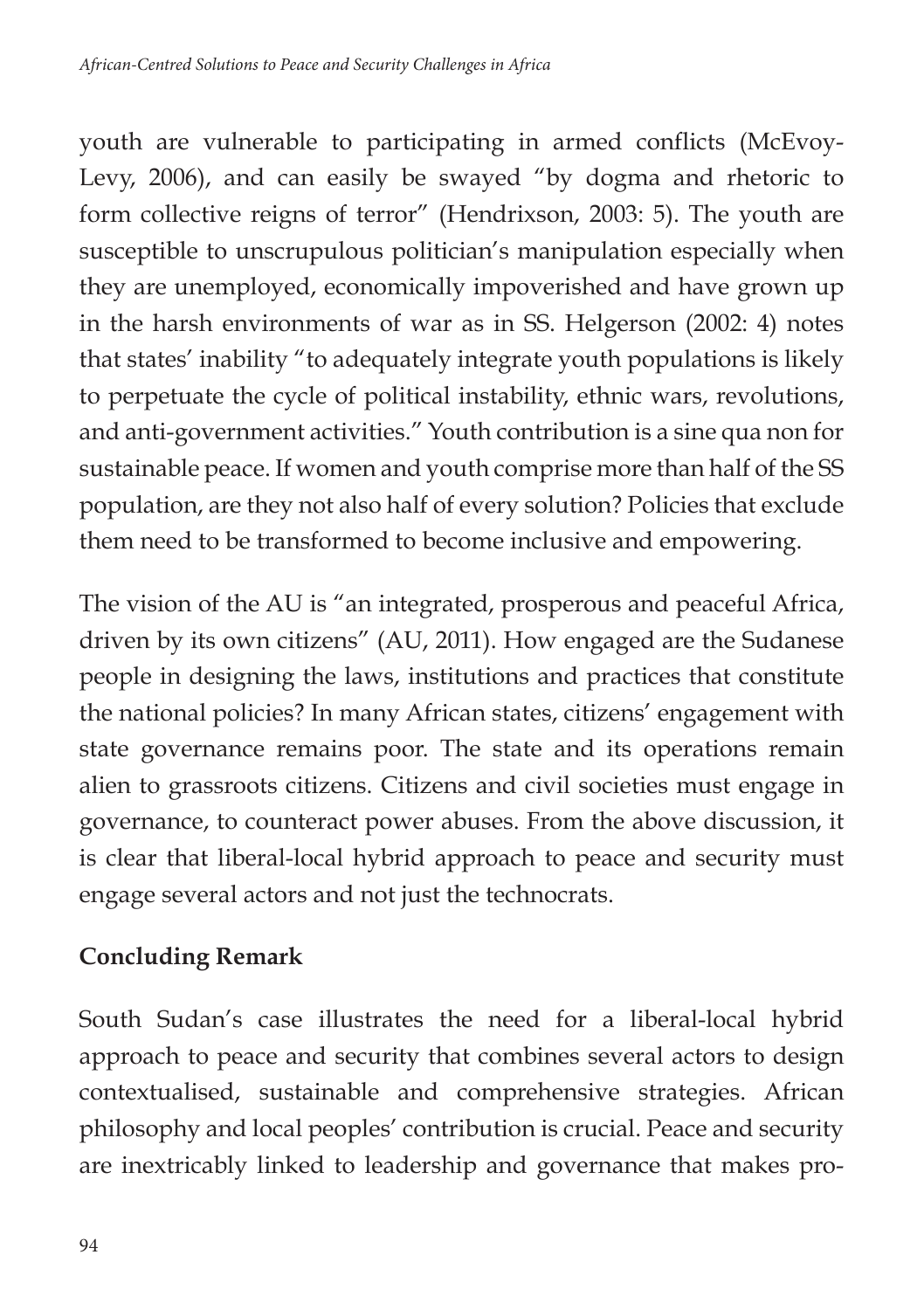people policies; respects human rights and dignity; guarantees human security by improving people's livelihoods through education, health care, employment, economic security; and transforms systemic and cultural violence that disempowers citizens. Liberal practices must accommodate and empower local practices to design African–centred solutions to the crisis.

Rebuilding peace and security in SS is a complex, non-linear, and multifaceted process that requires the involvement of local, regional and international actors, as well as spoilers. It requires the moral imagination - "the capacity to imagine something rooted in the challenges of the real world yet capable of giving birth to that which does not yet exist", with determination to "speak to the hard realities of human affairs" (Lederach, 2005: ix-x) and integrate the local culture. The onus is with the Sudanese to create meaningful processes and institutions that elicit commitment, ownership and shared values for peace and security.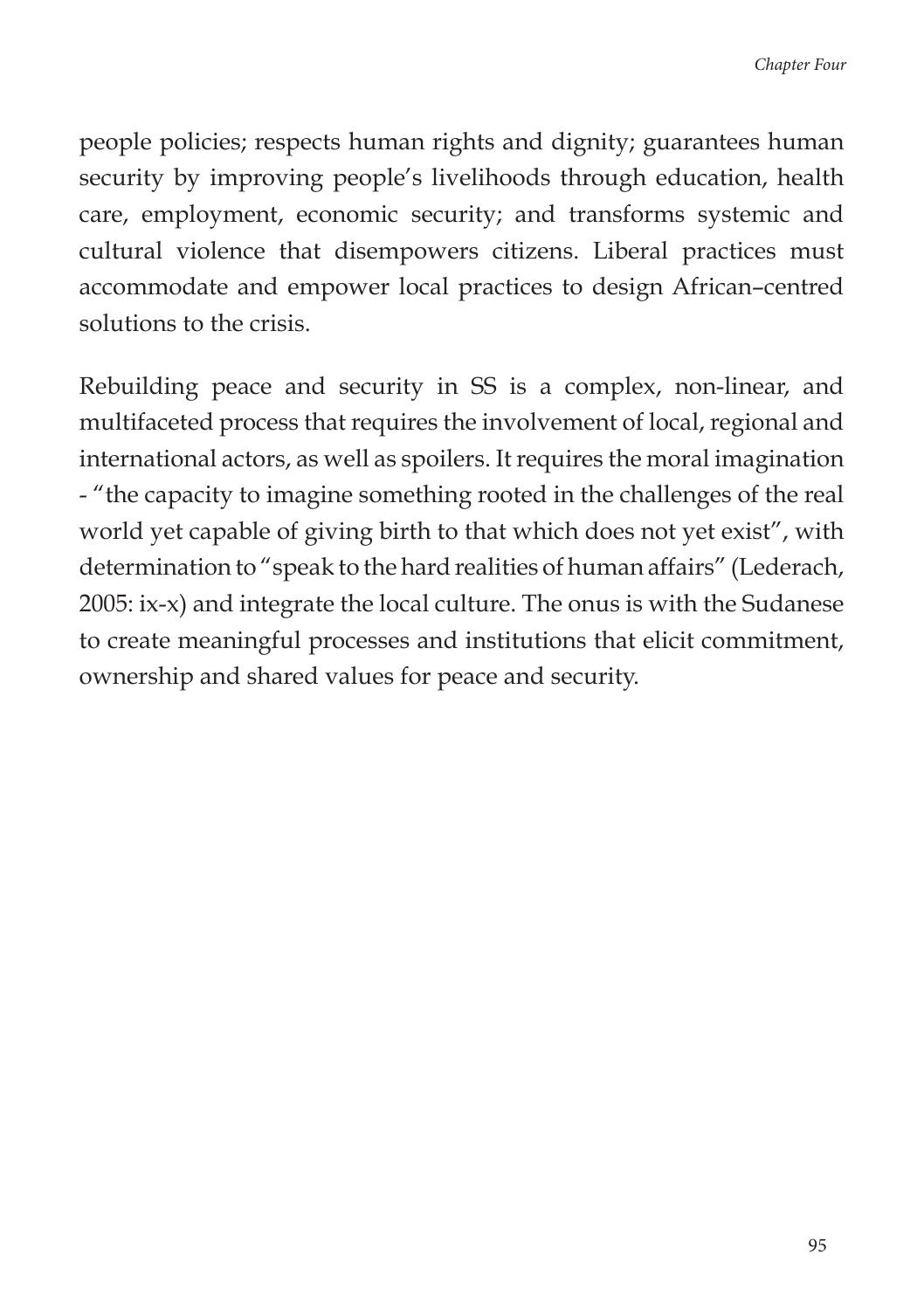#### **References**

- Acemoglu, D., & Robinson, J. A. (2012). Why nations fail : the origins of power, prosperity and poverty (1st ed.). New York: Crown Publishers.
- Arabi, A. (2011). Hope, Pain Patience: The lives of Women in South Sudan. In F. Bubenzer & O. Stern (eds.), Auckland Park: South Africa Fanele/Jacana Media (pp. 193-213).
- AU. (2011). AU in a nutshell. Retrieved 24/2, 2015, from http://www. au.int/en/about/nutshell
- Baffour, A. (2014, August-September ). South Sudan: Why Peace Remains Elusive New African
- Bar-Tal, D. (2013). Intractable conflicts: socio-psychological foundations and dynamics. New York: Cambridge University Press.
- Beswick, S. (2000). Women, War and Leadership in South Sudan (1700- 1994). In S. J. & B. Stephanie (eds.), White Nile Black Blood: War, Leadership, and Ethnicity from Khartoum to Kampala, Asmara. London: The Red Sea Press.
- Botes, J. M. (2003). Structural transformation In S. Cheldeline, D. Druckman & L. Fast (eds.), Conflict: From analysis to intervention (second ed., pp. 358-379). New York. London: Continuum.
- Boulding, E. (2000). Cultures of peace: the hidden side of history (1st ed.). Syracuse, N.Y.: Syracuse University Press.
- Bubenzer, F., & Stern, O. (eds.). (2011). Hope, pain and patience the lives of women in Southern Sudan. Auckland Park, South Africa Fanele/Jacana Media
- Bujo, B. (2001). Foundations of an African ethic : beyond the universal claims of western morality. New York: Crossroad Pub.
- Collier, P., Elliott, V. L., Hegre, H. v., Hoeffler, A., Reynal-Queral, M.,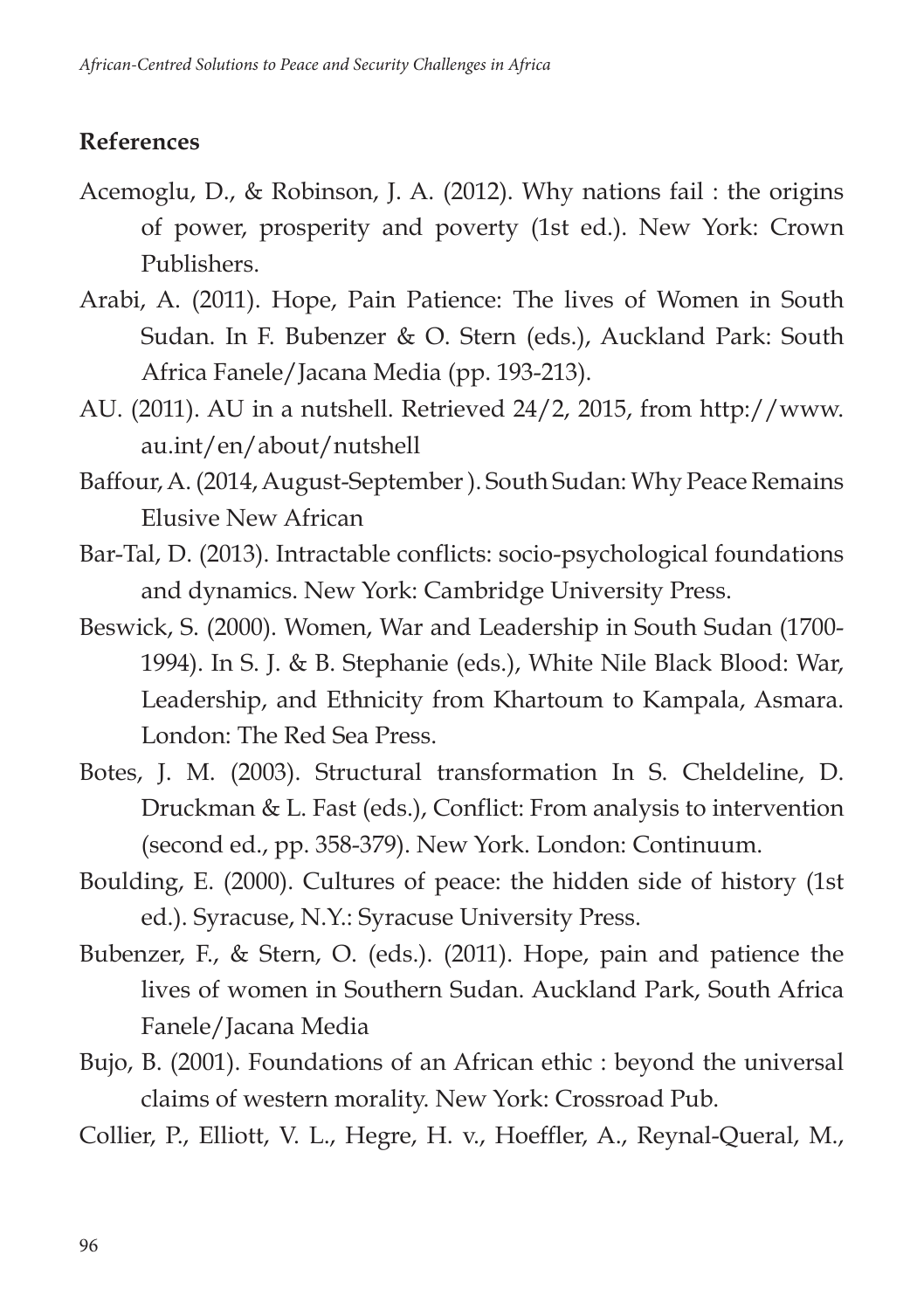& Sambanis, N. (2003). Breaking the conflict trap : civil war and development policy. Washington, DC [New York]: World Bank ; Oxford University Press.

- Deng, F. M. (2011a). Foreward. In F. Bubenzer & O. Stern (eds.), Hope, pain and patience: The lives of women in South Sudan (pp. vii-ix). Auckland Park, South Africa Fanele/Jacana Media
- Deng, F. M. (2011b). Foreword. In F. Bubenzer & O. Stern (eds.), Hopes, pain and patience: The lives of women in South Sudan (pp. vii-ix). Auckland Park, South Africa: Fanele/Jacana Media.
- De Waal, A. (2009). Mission without end? Peacekeeping in the African political marketplace. International Affairs, 85(1), 99-113.
- De Waal, A. (2014). When kleptocracy becomes insolvent: Brute causes of the civil war in South Sudan. African Affairs, 113(452), 347-369.
- Frontier Economics (2015) South Sudan: The Cost of War An estimation of the economic and financial costs of ongoing conflict. Retrieved February 12, 2015, from http://www.frontier-economics.com/ news/new-frontier-report-highlights-economic-cost-war-southsudan/
- Gridneff, I. (2015). China Sells South Sudan Arms as Its Government Talks Peace. Bloomberg Retrieved March 26, 2015.
- Helgerson, J. L. (2002). The National Security Implications of Global Demographic Change Retrieved 22/2, 2015, from http://www. au.af.mil/au/awc/awcgate/cia/helgerson2.htm
- Hendrixson, A. (2003). The Youth Bulge. ZNet Daily Commentaries Retrieved 22/2, 2015, from http://www.zmag.org/sustainers/ content/2003-03/14hendrixson.cfm
- Hunt, S., & Posa, C. (2001). Women waging peace. Foreign Policy(124), 38-47.
- Jeong, H.-W. (2005). Peacebuilding in postconflict societies : strategy and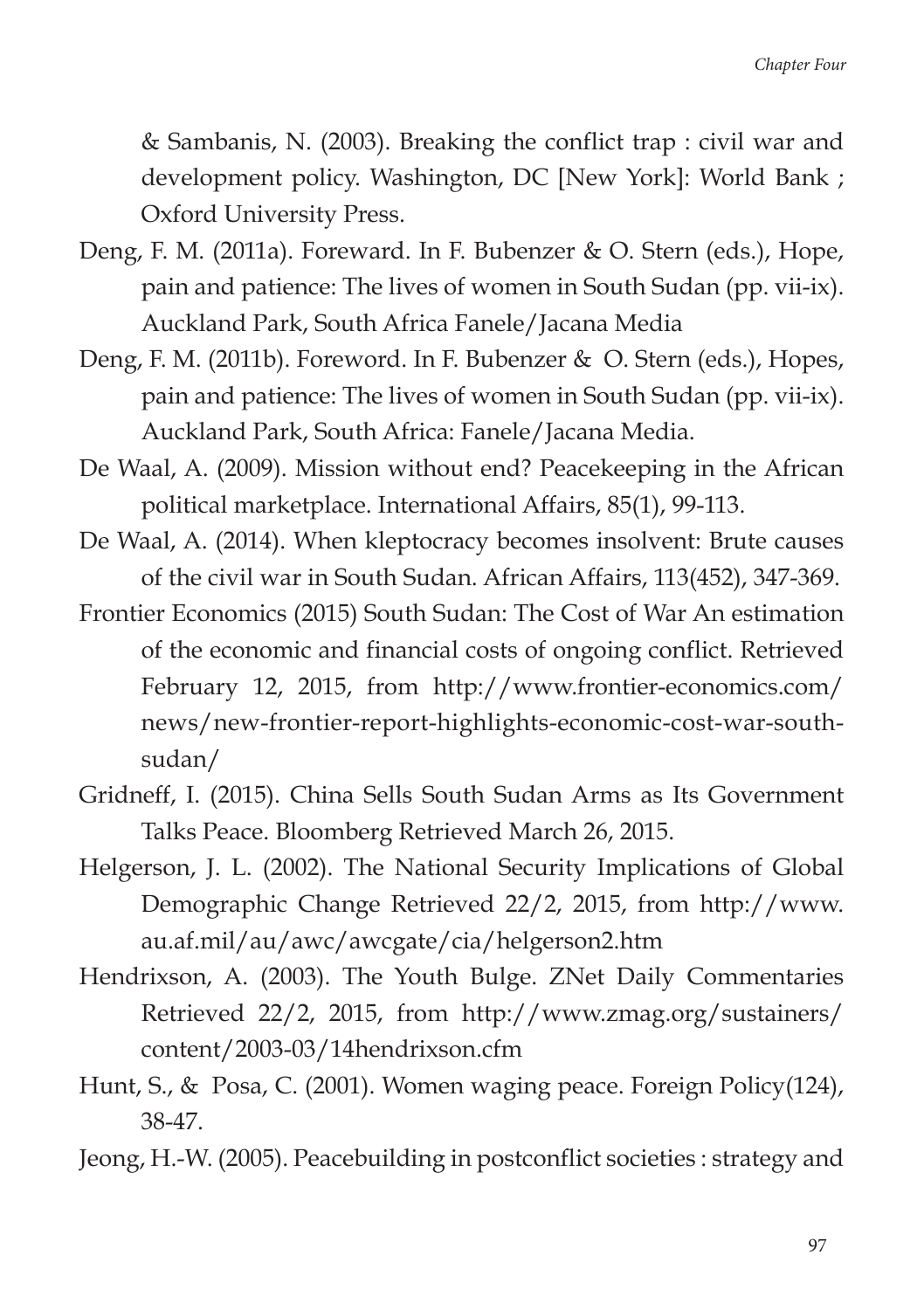process. Boulder, Colo.: Lynne Rienner Publishers.

- Johnson, D. H. (2014). Briefing: The Crisis in South Sudan. African Affairs, 113(451), 300-309.
- Johnson, H. F. (2011). Waging peace in Sudan: the inside story of the negotiations that ended Africa's longest civil war. Brington, Portland, Toronto Sussex Academic Press
- Kebbede, G. (1997). Sudan: The north-south conflict in historical perspective. Contributions in Black Studies, 15(1), 3.
- Klish, N. (2013). Old Rivalries Reignited a Fuse in South Sudan Retrieved March 20, 2015, from http://www.nytimes.com/2014/01/01/ world/africa/old-rivalries-reignited-a-fuse-in-south-sudan.html
- Lederach, J. P. (2005). The moral imagination : the art and soul of building peace. Oxford ; New York: Oxford University Press.
- Mac Ginty, R. (2008). Indigenous peace-making versus the liberal peace. Journal of the Nordic International Studies Association, 43(2), 139- 163.
- Mac Ginty, R. (2010). Hybrid peace: The interaction between top-down and bottom-up peace. Security Dialogue, 41(4), 391-412.
- Mac Ginty, R. (2011). International peacebuilding and local resistance: hybrid forms of peace. Basingstoke, Hampshire ; New York: Palgrave Macmillan.
- Mac Ginty, R. (2012). Routine peace: Technocracy and peacebuilding. Cooperation and Conflict, 47(3), 287-308.
- Mamdani, M. (2014a). S. Sudan: No power-sharing without political reform Retrieved March 20, 2015, from http://www.newvision. co.ug/news/652619-s-sudan-no-power-sharing-withoutpolitical-reform.html
- Mamdani, M. (2014b). The way forward for South Sudan. Al Jazeera Retrieved March 20, 2015, from http://www.aljazeera.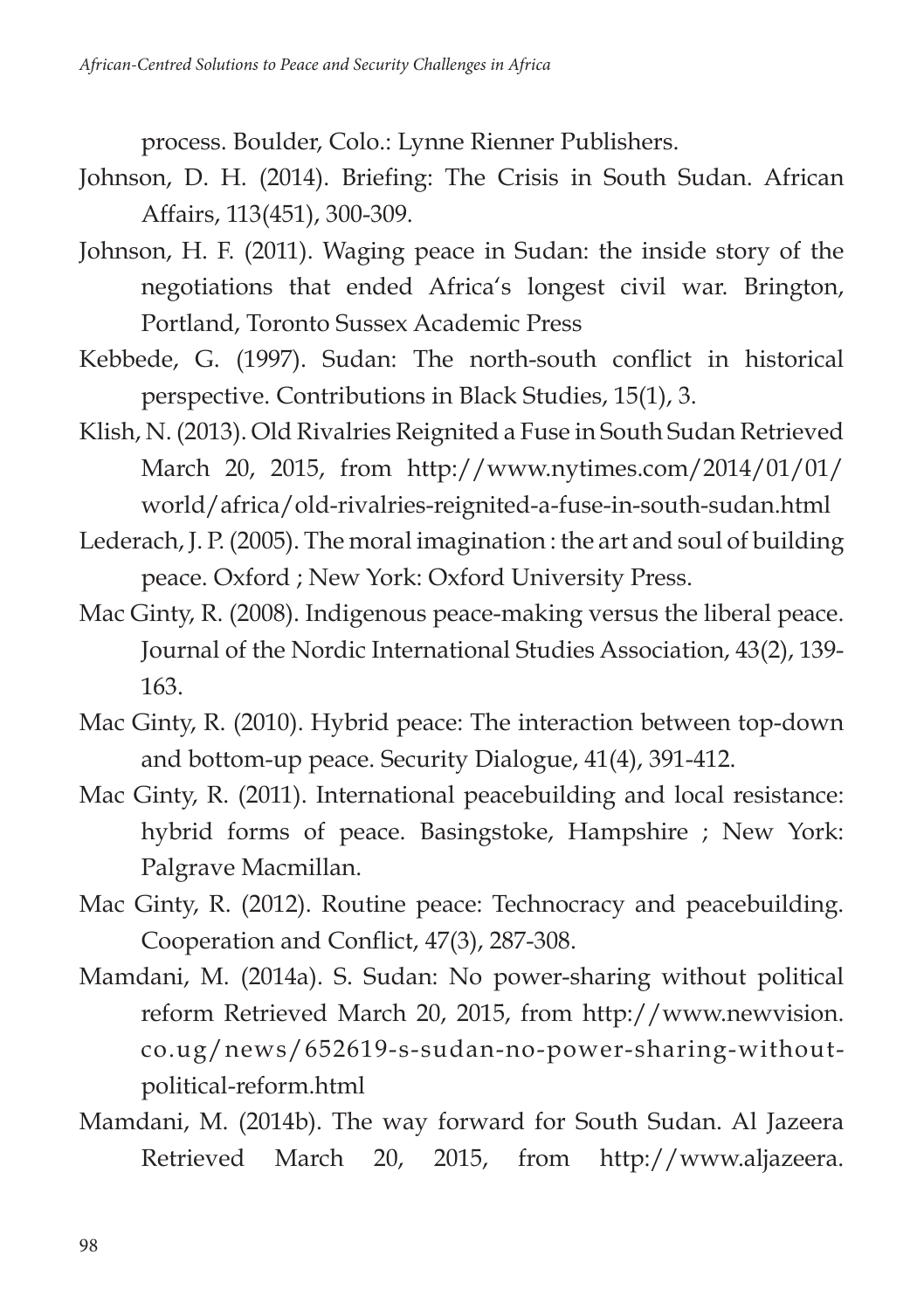com/indepth/opinion/2014/01/way-forward-southsudan-20141565251473808.html

- McCandless, E. (2012). Peace dividends and beyond: Contributions of administrative and social services to peacebuilding New York United Nations Peacebuilding Support Office.
- McEvoy-Levy, S. (ed.). (2006). Troublemakers or Peacemakers? Youth and Post-Accord Peacebuilding. Notre Dame, IN: University of Notre Dame Press
- Messner, J. J., Haken, N., Taft, P., Blyth, H., Lawrence, K., Pavlou, S., & Umaña, F. (2015). Fragile States Index 2015. Washington: The Fund for Peace.
- Mudimbe, V. Y. (1988). The invention of Africa: Gnosis, Philosophy, and the order of knowledge. James Currey, London: Indiana University Press.
- Newman, E., & Richmond, O. P. (2006). Challenges to peacebuilding : managing spoilers during conflict resolution. Tokyo; New York: United Nations University Press.
- Norman, K. Botchwey, H. Stein & J. E. Stiglitz (Yr)(eds.), Good growth and governace in Africa: Rethinking development strategies (pp. 3-47). Oxford New York: Oxford University Press
- Okafor, V. O. (2006). A roadmap for understanding African politics : leadership and political integration in Nigeria. New York: Routledge.
- Osei-Hwedie, B. Z., & Abu-Nimer, M. (2009). Enhancing the positive contributions of African culture in peacebuilding and development. Journal of Peacebuilding & Development, 4(3), 1-5.
- Oxfam. (2014). From crisis to catasrophe: Sudan's man-made crisis and how the world must act now to prevent catastrophe in 2015 (pp. 1-28).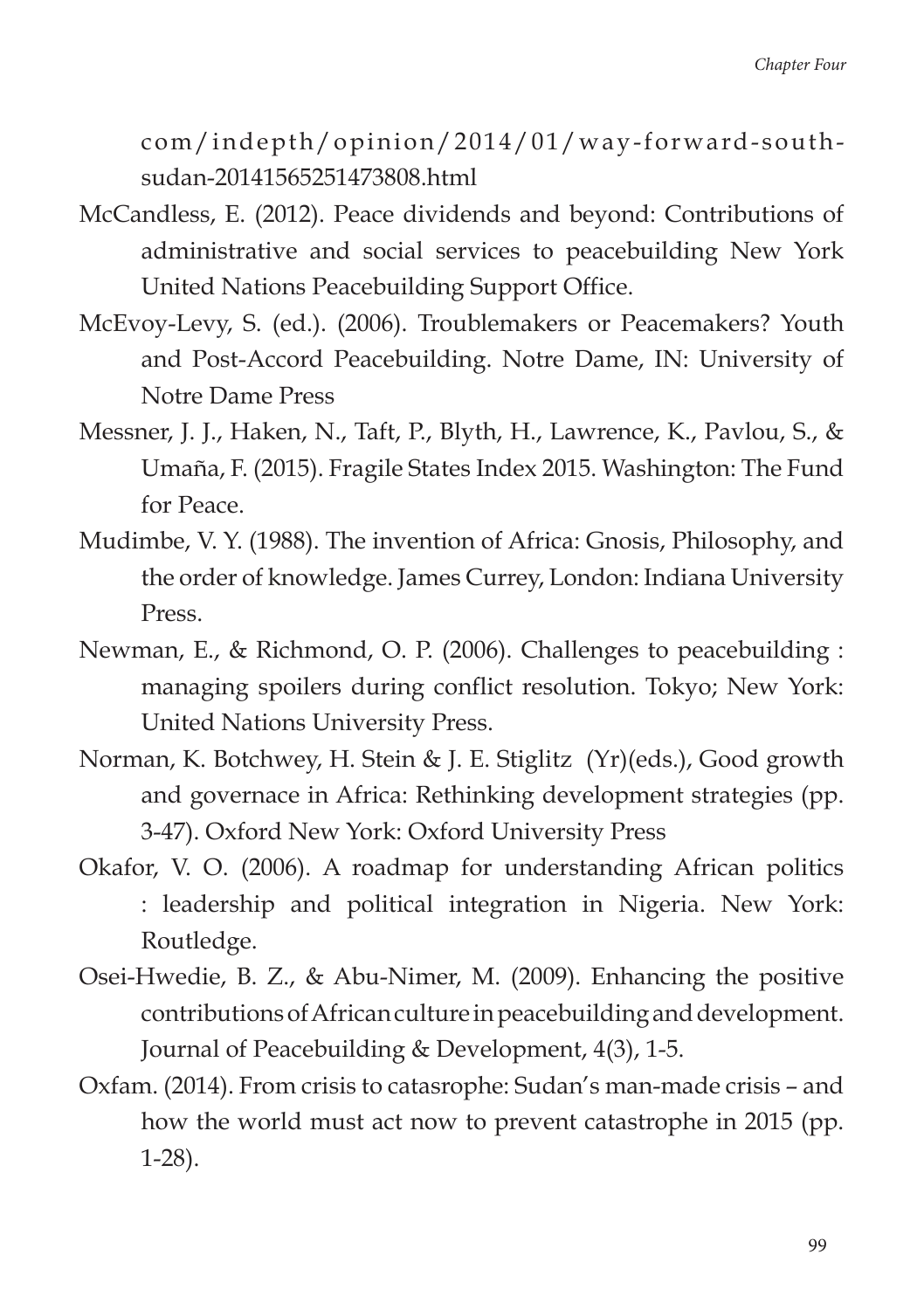- Paris, L., & Sisk, T. D. (2009a). Conclusion: Confronting the contradictions In L. Paris & T. D. Sisk (eds.), The Dilemmas of Statebuilding: Confronting the contradictions of postwar peace operations (pp. 304-315). New York Routledge.
- Paris, L., & Sisk, T. D. (2009b). Introduction: Understanding the contradictions of postwar statebuilding In R. Paris & T. D. Sisk (eds.), The Dilemmas of Statebuilding: Confronting the Contradictions of Postwar Peace Operations (pp. 1-20). London and New York: Routledge.
- Pinaud, C. (2014). South Sudan: Civil war, predation and the making of a military aristocracy. African Affairs, 113(451), 192-211.
- Richmond, O. (Producer). (2009, 19 February). Liberal peace transitions: a rethink is urgent. Retrieved from https://www.opendemocracy. net/oliver-p-richmond/liberal-peace-transitions-rethink-isurgent
- Richmond, O. P. (2005). The transformation of peace. Basingstoke [England] ; New York: Palgrave Macmillan.
- Richmond, O. P. (2014a). Failed statebuilding : intervention, the state, and the dynamics of peace formation. New Haven: Yale University Press.
- Richmond, O. P. (2014b). Peace : a very short introduction. Oxford: Oxford University Press
- Richmond, O. P., & Mitchell, A. (2012). Introduction-towards a postliberal peace: Exploring hybridity via everyday forms of resistance, agency and autonomy Hybrid forms of peace from everyday agency to post -liberallism (pp. 1-38). Houndmills, Basingstoke, Hampshire; New York: Macmillan Palgrave.
- Rolandsen, Ø. H. (2015). Another civil war in South Sudan: the failure of Guerrilla Government? Journal of Eastern African Studies, 9(1),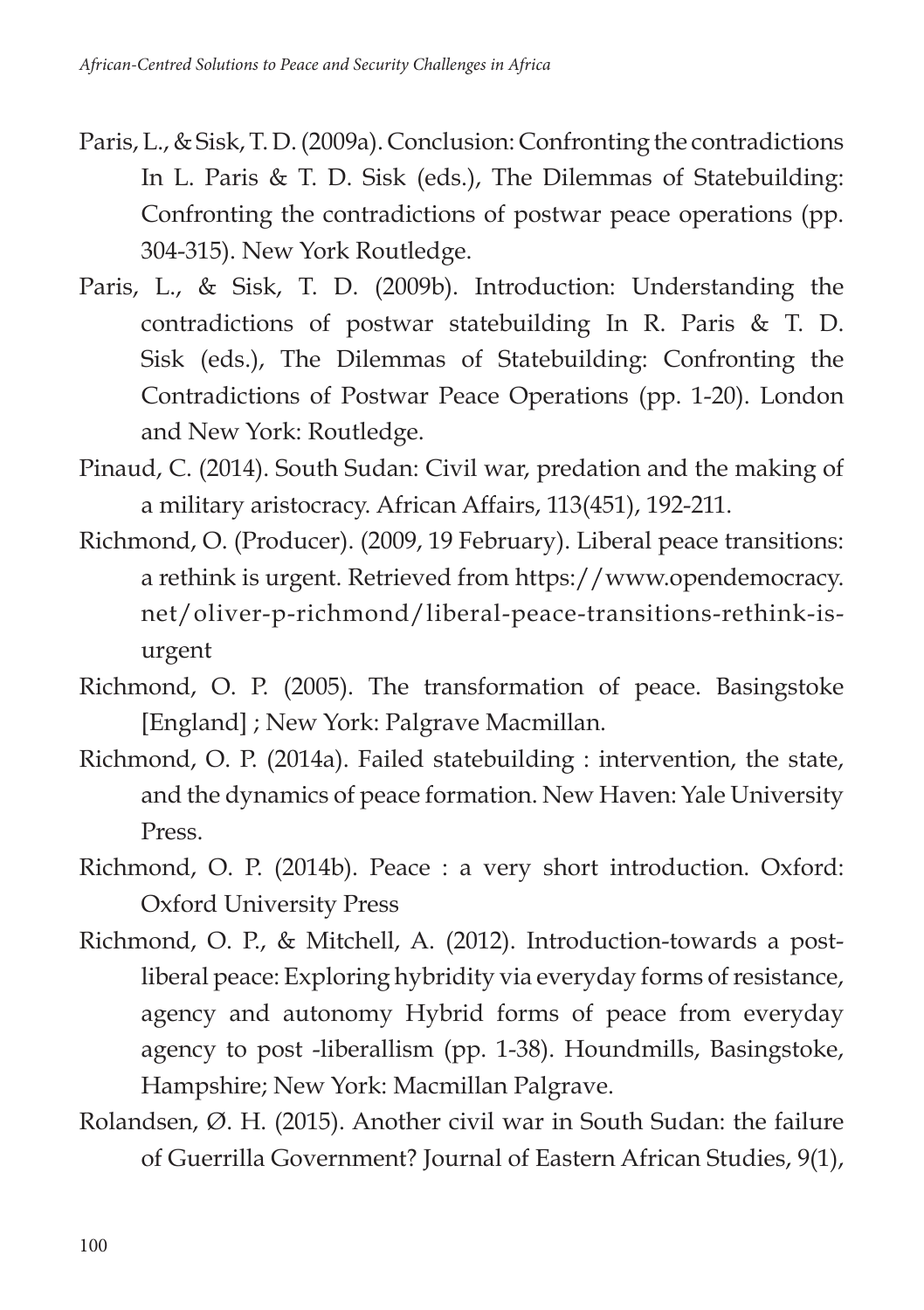163-174.

- Rotberg, R. I. (2013). Africa emerges: consummate challenges, abundant opportunities. Cambridge: Polity Press.
- Schwenke, C. (2010). Corruption In R. A. Couto (Ed.), Political and civic leadership : A reference handbook (Vol. 1, pp. 258-266). Los Angeles Sage.
- Shahadah, A. (2012). African leadership: The roots of failure Retrieved March 20, 2015, from http://www.africanholocaust.net/ah\_about. htm
- Tribune, S. (2013 ). South Sudan reviews youth policy to curb unemployment Retrieved 22/2, 2015, from http://www. sudantribune.com/spip.php?article47838
- UNMISS. (2014). Conflict in South Sudan: A Human Rights Report (pp. 62).
- Utas, M. (2012). Introduction: Bigmanity and network governance in African conflicts. In M. Utas (ed.), African conflicts and informal power big men and networks (pp. 1-34). London, New York: Zed books.
- Van Wyk, J.-A. (2007). Political Leaders in Africa: presidents, patrons or profiteers? ACCORD, 2 (1), 1-38
- Volkan, V. D. (2001). Transgenerational Transmissions and Chosen Traumas: An Aspect of Large-Group Identity. Group Analysis, 34(1), 79-97.
- Walker, P. O. (2004). Decolonizing conflict resolution American Indian Quarterly, 28(3 &4), 527-549.
- Wallis, J. (2012). A liberal-local hybrid peace project in action? The increasing engagement between the local and liberal in Timor-Leste. Review of International Studies, 38(04), 735-761.

Woodward, P. (2006). Peacemaking in Sudan In O. Furley & R. May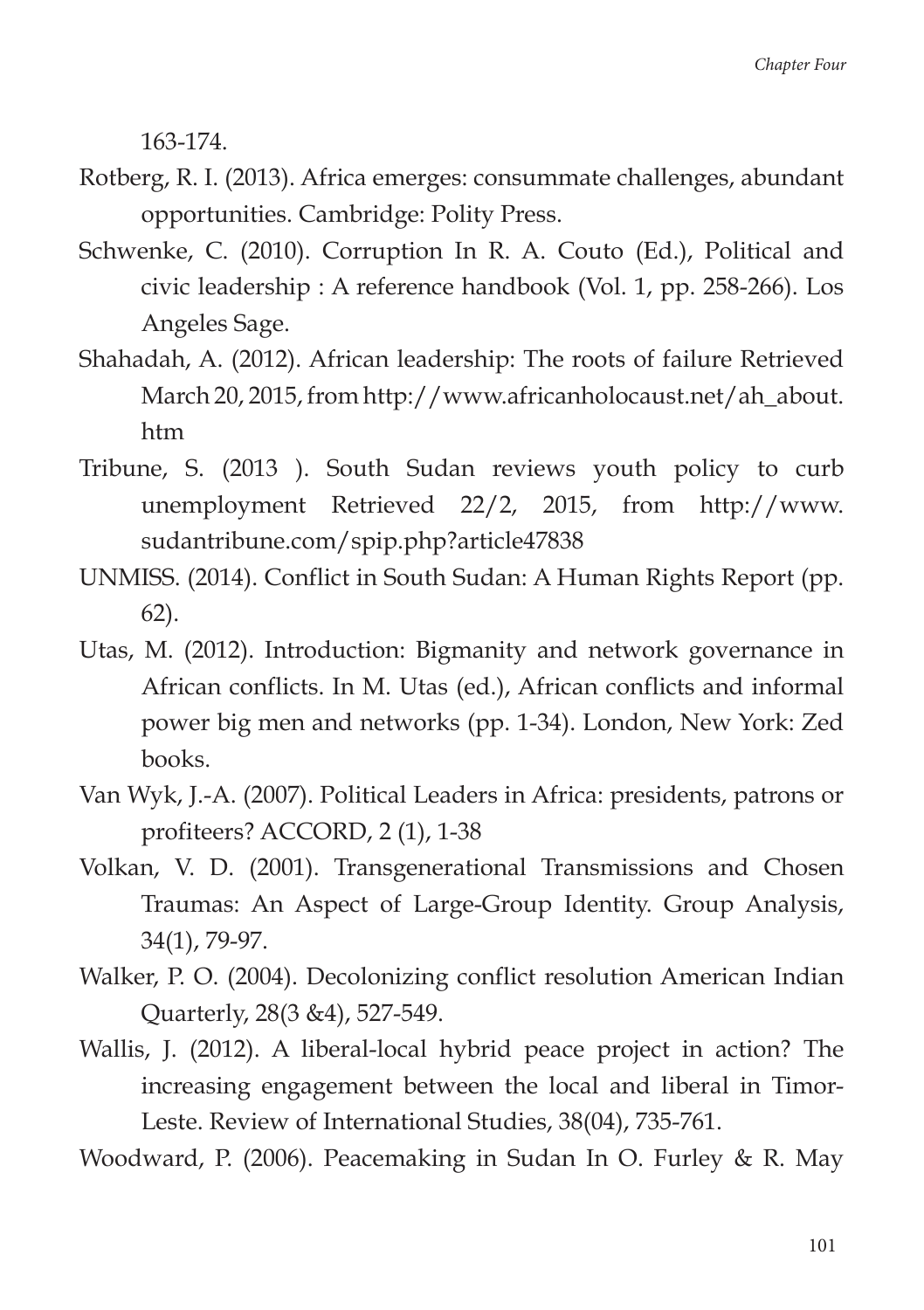(eds.), Ending Africa's wars (pp. 167-178). Burlington Ashgate.

- Wren, J. T. (2007). Inventing leadership: the challenge of democracy. Cheltenham, UK ; Northampton, MA: Edward Elgar.
- Wudu, W. S., & Zeitvogel, K. (2015, March 09). South Sudan Analysts Weigh in on Leaked AU Report Retrieved April 3, 2015, from http://www.voanews.com/content/south-sudan-african-unionleaked-report/2673377.html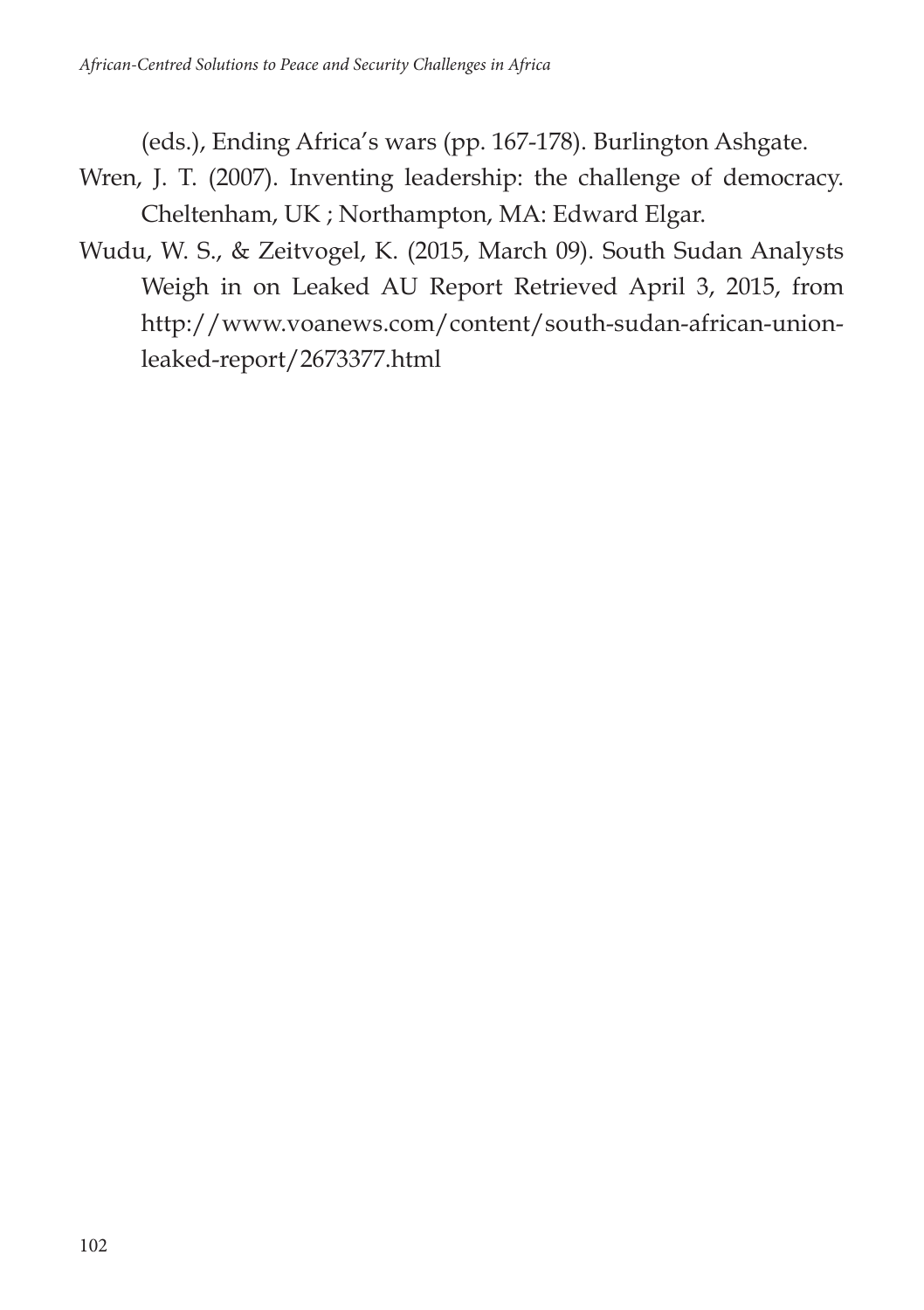# **Chapter Five**

## **Statehood, Small Arms and Security Governance in Southwest Ethiopia: The Need for an African-Centred Perspective**

## **Mercy Fekadu Mulugeta**\*

The African state has different faces to different spectators. For most Africans, the state is an alien institution prying over their life while for foreign observers it is a feeble formation with weak control of its territory. Although African-Centred Solutions to African Peace and Security Problems (AfSol) has a growing body of knowledge on regional institutions and growing integration (see other chapters of this book), this in no way disregards states as both procurers and providers of peace and security solutions. The emphasis on non-state actors should represent neither the disappearance nor replacement of statehood with something else.

This chapter gives special emphasis to the "challenge" the state faces in terms of the monopoly of the means of violence and provision of security to its (usually bulky) territory. After presenting several pictures of the African state, found on the extremes of the non-linear spectrum of statehood, this chapter resorts to a compatible and pragmatic view of statehood with implications to AfSol. The selected case study deals with the Nyàngatom people, an agro-pastoralist group in southwest Ethiopia.

The relationship between the Nyàngatom traditional security system and the "modern" state apparatuses calls for the study of a broader governance linkage between the traditional institutions and "modern" state institutions.

<sup>\*</sup> Mercy Fekadu Mulugeta (PhD) (mercy.f@ipss-addis.org) is a researcher at the Institute for Peace and Security Studies.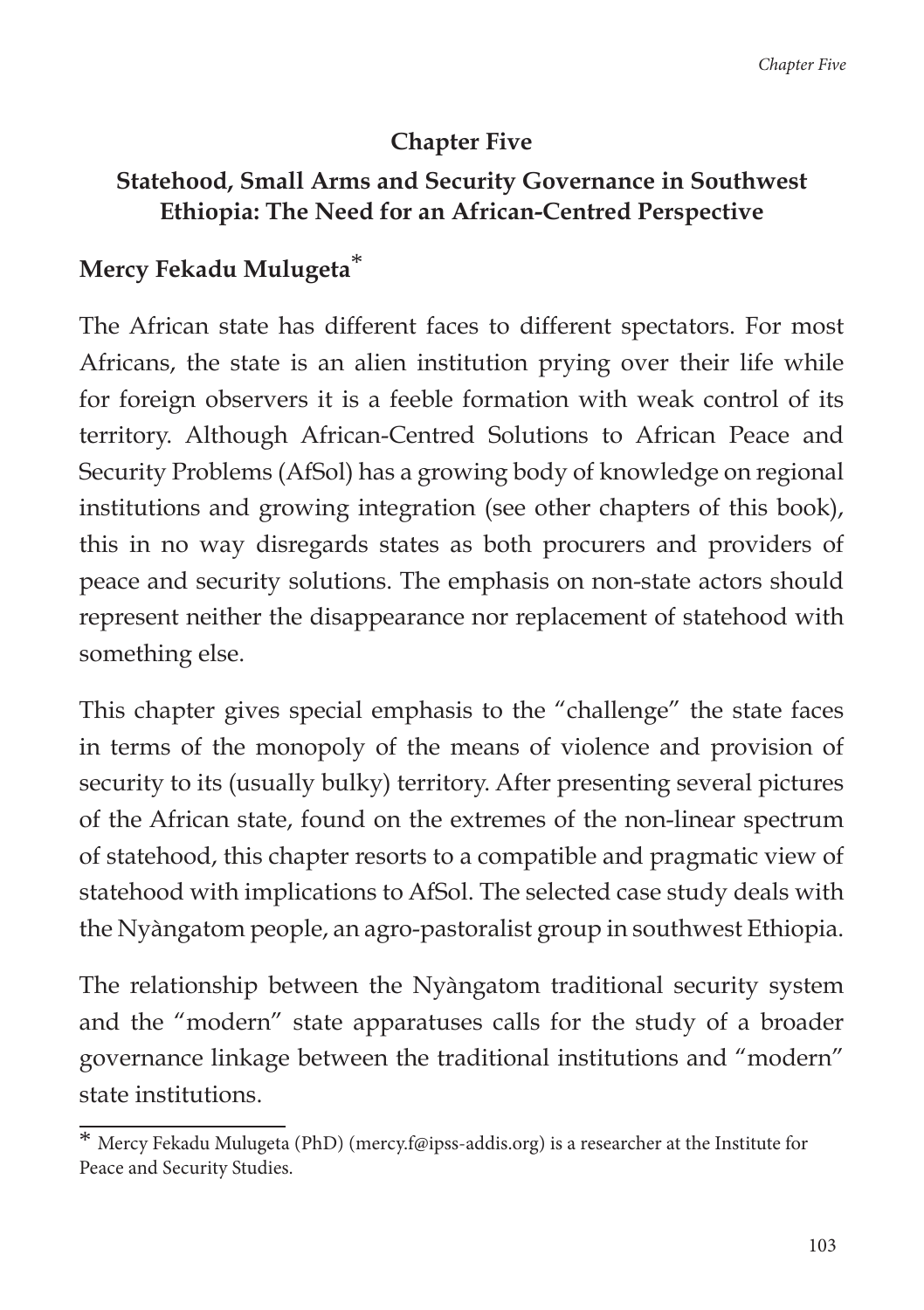The chapter will introduce this broad governance interface and make inquiries on the main security architecture of the Nyàngatom people. Ensuing recent studies on statehood and governance and examining the case study, this paper argues that traditional institutions can complement "modern" state apparatus, producing a different breed of statehood, while also risking transformation and even extinction in the process of doing so.

The case study of the Nyàngatom people illustrates how the state security apparatus has been supported by and even negotiated with the traditional leadership and security system forming what seems a state mediated between multiple stakeholders.

The case study selection reflects Tornay's (1979: 114) claim that the Nyàngatom are a good example of an "armed nation". The Nyàngatom, whose name means "yellow guns" were once known by the name Nyàmatom, meaning fresh-elephant-meat eaters; reverse of their ancestral brothers the Tosa<sup>23</sup> (later changed to Toposa). The anecdotal story told by the local people is that the two, the Nyàngatom and Toposa, migrated northwards from Uganda. They were separated during their search of pasture at a time of starvation. They were forced to eat elephant meat, fresh and dried, from which their names were coined. According to Gulliver (1951) the Nyàngatom are "an offshoot of the Toposa" and Tornay extends the argument "this separation probably occurred around 1800" (Tornay, 1979: 98). However, there is a slight difference in their records. For example, Guliver (1952) recoded that the Toposa broke away from the Jie and the Kotido and later the Nyàngatom broke away from them. Tornay's record of the situation (1979; 1980) is slightly different.

<sup>23</sup> Tosa means dried meat eaters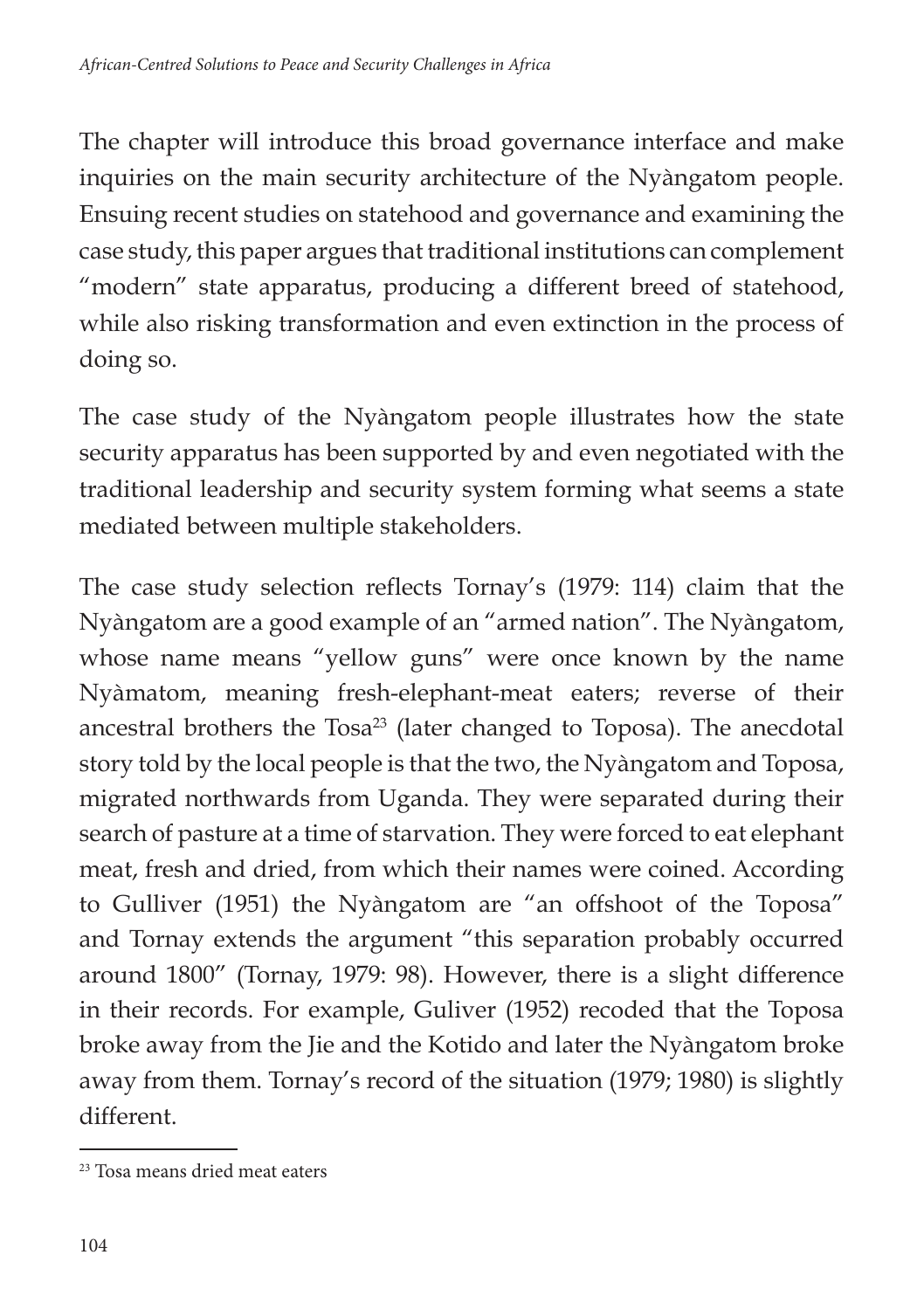He records that the Nyàngatom broke away from their "related paranilotes" on their own, at about the same time as the Toposa. It is difficult to put a definite claim as to why the Nyàngatom migrated to the lower Omo valley. Rainer Voßen (1982: 63) mentions some of the reasons as the Turkana northward expansion, epidemic and famines.

The Nyàngatom are uniquely placed for a study on small arms and security governance. They are found at the Illemi triangle, a place that is both national and international, governed by traditional institutions, state policies, and international agreements. The Illemi triangle, based on past and present actions of the countries and the pastoralist communities, is better described as a disputed place among the pastoralists in Ethiopia, Kenya and South Sudan rather than the countries themselves. Culturally the Nyàngatom are among the large collection of pastoralists in peripheries of Ethiopia, South Sudan, Kenya and Uganda known as the Karamoja cluster or the Ateker.

They are located in the arms infested Omo valley along with 15 other pastoral communities, who among other things, are known for their cultural diversity and long history of peripheral status, both geographically and politically (Clapham, 2002). An extensive literature review has shown that the Nyàngatom are the least researched of the groups in the Karamoja cluster on the issue of small arms. For instance, publications by the Small Arms  $Surve^{24}$  and Institute for Security Studies<sup>25</sup> are focused on Sudan/South Sudan, Uganda and Kenya; the Ethiopian side has clearly been neglected.

<sup>24</sup> http://www.smallarmssurvey.org

<sup>25</sup> http://www.issafrica.org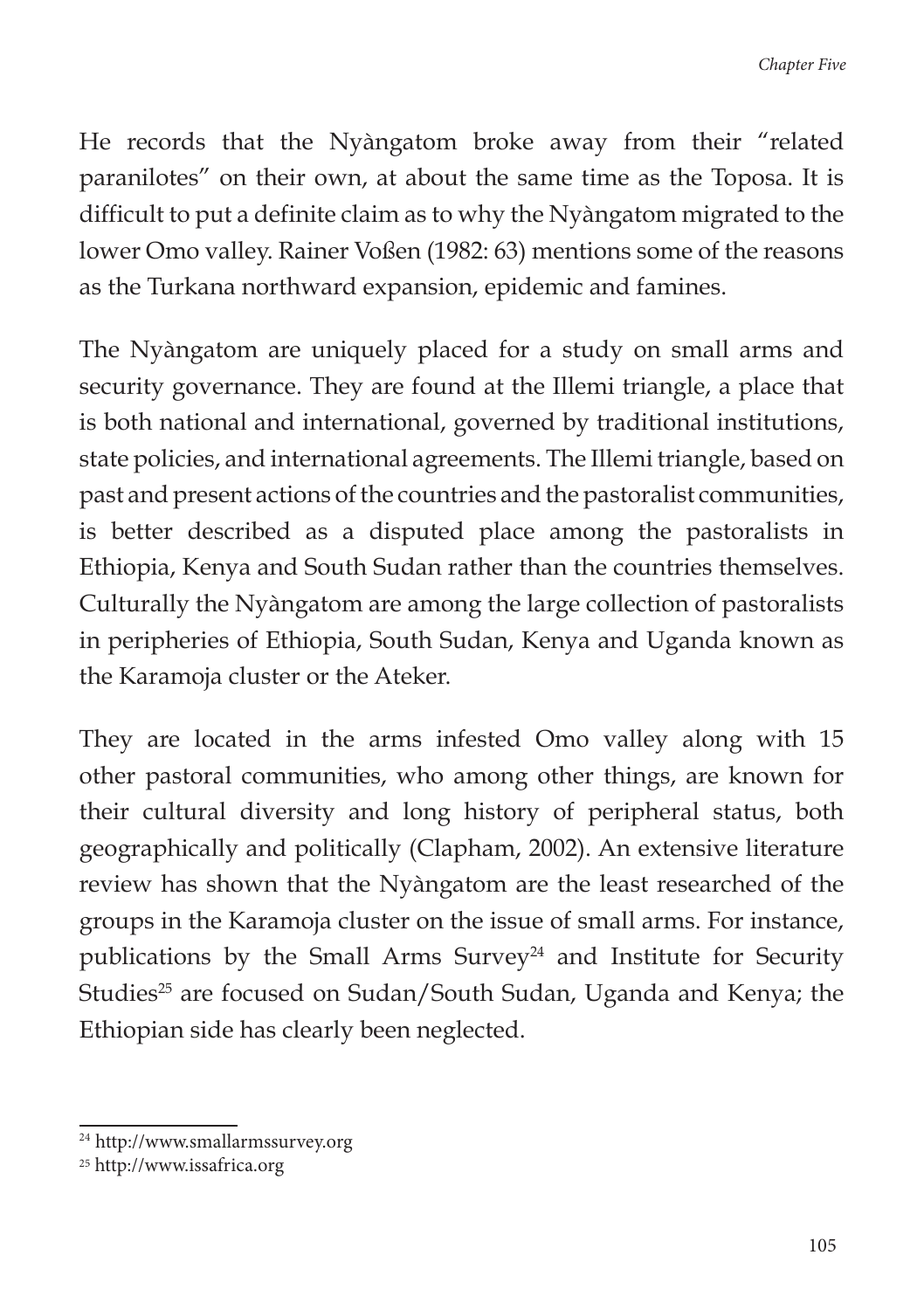## **Statehood and Security Governance**

The nature of state and the monopoly of the instrument of violence is a discussion that has been going on since the emergence of modern statehood. The Weberian model has been seen as a one size fits all concept to states around the world; many researchers and political analysts have scrutinised African states with Weberian criteria. While many recognised the conceptual Euro-centrism in this approach and sufficiently criticised its application, derivative concepts such as state failure and weakness continue to lead the academic and policy agenda in Africa. Diverse terminologies such as "failed, weak or fragile states … global borderlands, frontiers, and zones of exception…" have come to describe, "the contested limits of state control over territory and population" (Stepputat, Møller and Andersen, 2007: 5).

Such an approach originates from the understanding that "nation-states exist to provide a decentralised method of delivering political (public) goods to persons living within designated parameters (borders)" (Rotberg, 2010: 2). The ability of the state to deliver such public goods to its people, the most important of all being security, $26$  determines the "performance of the state" deciding whether it is weak, failed or collapsed (Rotberg, 2010). In this frame of reason, the state aspires to monopolise the means of violence because of its ambition to rule and its responsibility to act on behalf of the good of the people (Börzel, 2010).

Buzan and Wæver (2003: 22) argue weak states "have less claim to stateness." They go on to criticise harshly, "[weak states] are more likely to be forums in which a variety of sub-state actors compete for their

 $26$  Here security is used in the narrow sense, where safety from military threats is a main component.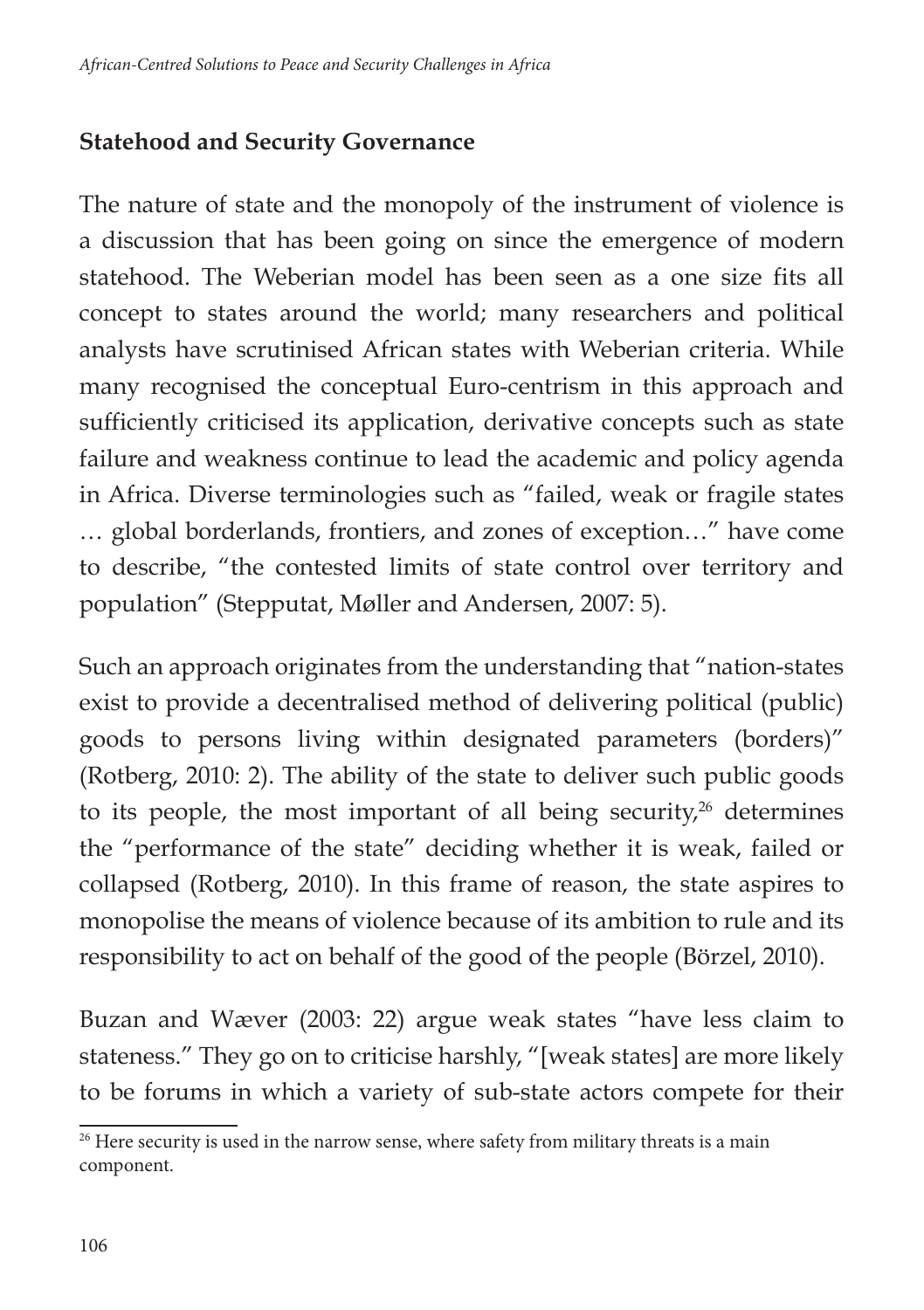own security, and/or to capture the state" (Buzan and Wæver, 2003: 22). These authors, in addition to strong/weak state classification, use the modern state as a reference to create three types of states: postmodern, modern and pre-modern. They argue that most states in Africa and Central Asia, because of their "low levels of socio-political cohesion and poorly developed structures of government," can be "loosely" placed in the category of pre-modern states (Ibid.: 24) and like many other discussants of the nature of African states, refer to them as weak states where:

> Some of them are pre-modern in the sense that they aspire to modernity, and are headed in that direction, but have yet to consolidate themselves sufficiently to qualify. Others are failed states, where the colonial state transplant has broken down, and there is little other than external recognition to sustain the myth of statehood…Sub-Saharan Africa contains predominantly premodern states. (Buzan and Wæver, 2003: 24).

Such normative frameworks have proved problematic for the analysis of African states. In many ways, African states have tried to, at least in appearance, resemble western States, but have failed to do so in many ways because of their "unique features." According to the ordinary African, the state is a predatory one, an instrument of exploitation for the rulers of the land. According to IMF (2001), developing countries are characterised by "low taxpayer morale," a fact that is reflective of the citizens' attitude of the state and state power. Ali Mazrui pointed this out three decades ago, linking it with the colonial legacies of African states:

> The colonial regime was alienated from the people, not only because it was in foreign hands but also because it was artificial and newly invented and so it lacked legitimacy and sense of government property, therefore, lacked respect. It became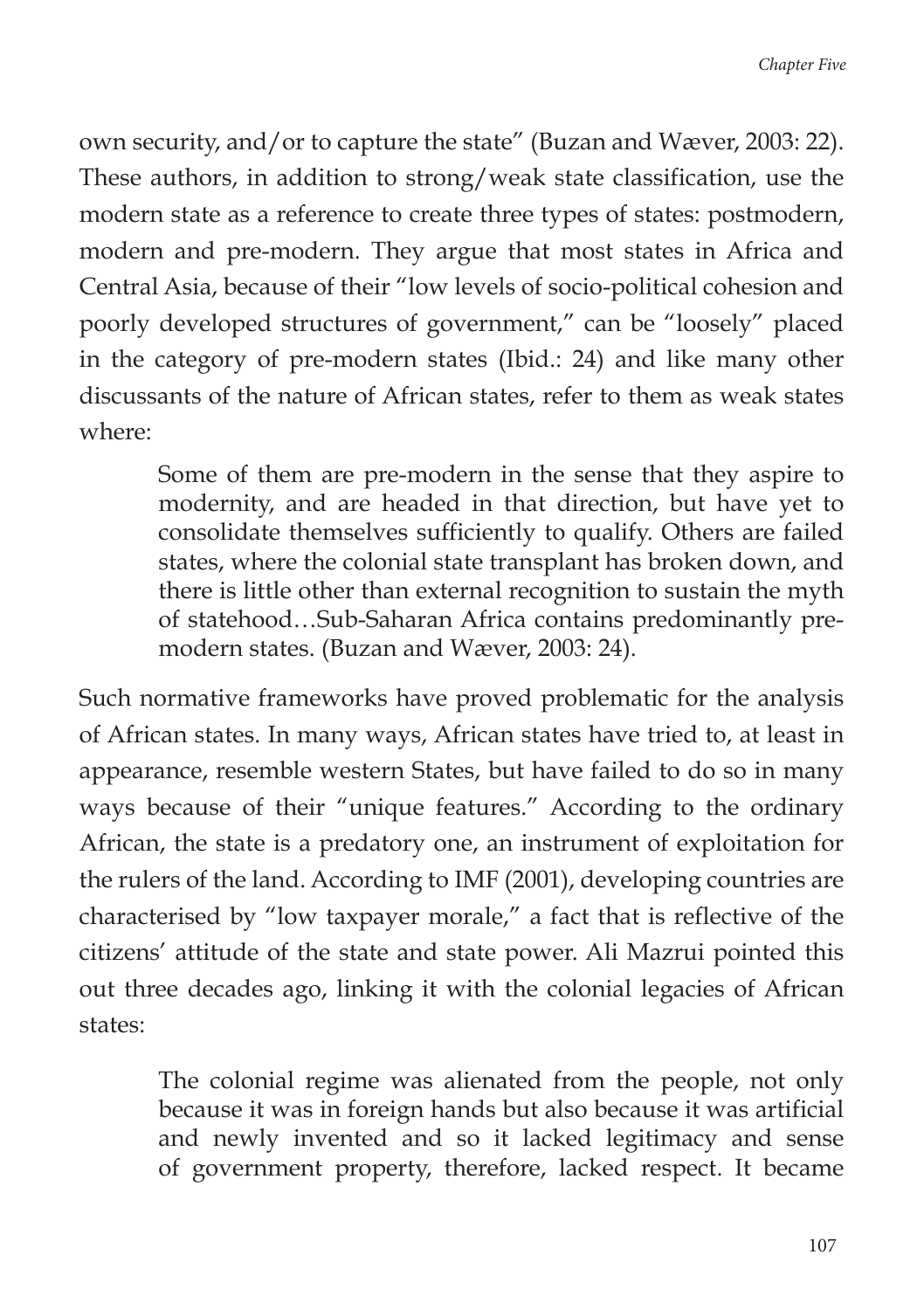almost a patriotic duty to misappropriate the resources of the government. After all, since the regime was foreign, it was like stealing from a foreign thief and stealing from a foreign thief could be an act of heroic restoration. Well, "have African attitudes to government property changed since independence?" …there has not been much of a change since those old colonial cases.<sup>27</sup>

The state is easily identified as an alien in colonial and post-colonial Africa because of the way it was imposed and its brutish nature. However, a closer look at the long history of human civilisation suggests that states are "a relatively new phenomenon" not only in Africa but also in Europe (Stepputat, Møller and Andersen, 2007: 6-7). This might oblige one to question the finality of the state system as the "best" way for human security and survival (Stepputat, Møller and Andersen, 2007).

In the immediate aftermath of colonialism, both the state and traditional leaders were viewed as an extension of the colonial rule. The colonial systems were said to have "incorporated traditional leaders as an extension of colonial regimes in order to extract human and natural resources and curb organized resistance" (Stepputat, Møller and Andersen, 2007: 1). As a result, while for the ordinary African, the state represented by the post-colonial westernised African elite is an extension of the colonial rule, the post-colonial elite accused traditional leaders of the same by pointing out their contribution in upholding the colonial system during colonialism. Meanwhile, this new African elite argues for the importance of western education to uphold its claim to rule. Ekeh (1975: 104) writes, "To treat education as a guarantee of success is … an ideological invention of the Western educated bourgeois class to

<sup>&</sup>lt;sup>27</sup> The Africans: A Triple Heritage. Ali Mazrui. Documentary. 1986. Produced by the BBC and the Public Broadcasting Service (WETA, Washington) in association with the Nigerian Television Authority. Retrieved from: https://www.youtube.com/watch?v=tnr42v3xBN4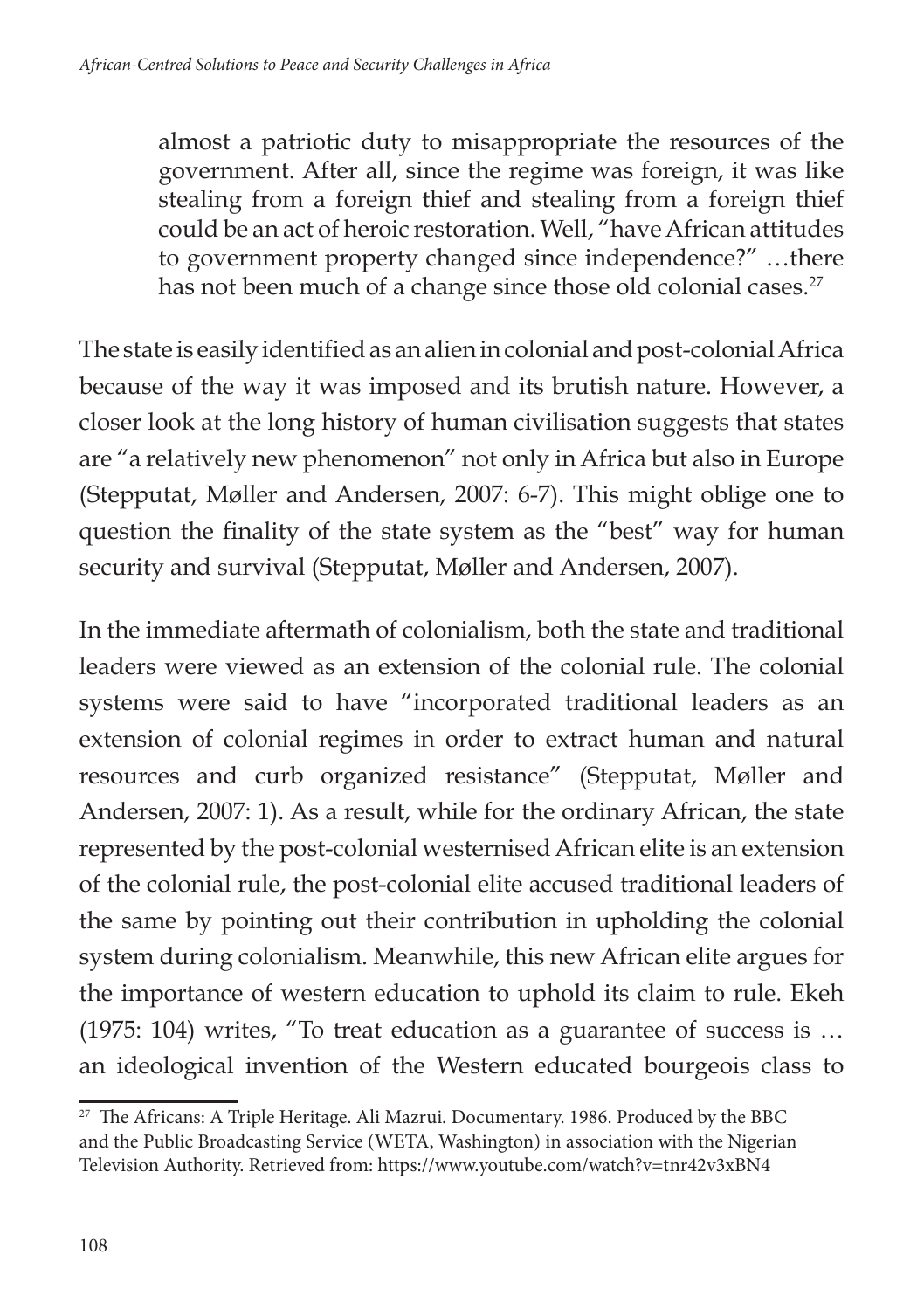legitimate its rule, based on colonial education, vis-a-vis the legitimacy of the traditional chiefs."

Nevertheless, corrupt predatory character does not characterise the African state fully. African societies have a traditional, more entrenched governance system that needs to be explored. Ekeh (1975), in his article Colonialism and the Two Publics in Africa, explains the emergence of two distinct public realms. One is a realm where the morality of the private realm also exists (known as the primordial space) while the other is a "civic space" that is extremely amoral leading to broken work ethics and corruption. Here, people draw their identities and owe their allegiance to their "primordial space" reflecting the mistrust and lack of ownership they feel towards the post-colonial state (Ekeh, 1975).

The transformation traditional institutions went through because of colonialism is debated among scholars and among policy makers. In some places, "the colonial state invented chieftaincies and imposed hierarchical rule on its subjects. In some cases, the 'invented' chiefs used their power to enrich themselves and upon differentiating themselves from their communities, they subverted traditional political values"  $(ECA, 2007: 6)$ . In others, especially in centralised<sup>28</sup> traditional systems, leaders resisted (and rebelled) or submitted to colonial rule, thus being incorporated into the colonial state system. Some argue that colonialism made these chiefs "mere civil servants of the colonial state" while others disagree by noting the chiefs' ability to maintain legitimacy in their community and mediate (even intercede) between the colonial authorities and their people suggests otherwise.

<sup>28</sup> Among the broad categorizations of traditional institutions are Decentralised and Centralised systems. Decentralised systems comprise the likes of age systems where consensual decisionmaking is practiced; centralised systems are known for having monarchs that make decisions. (ECA, 2007)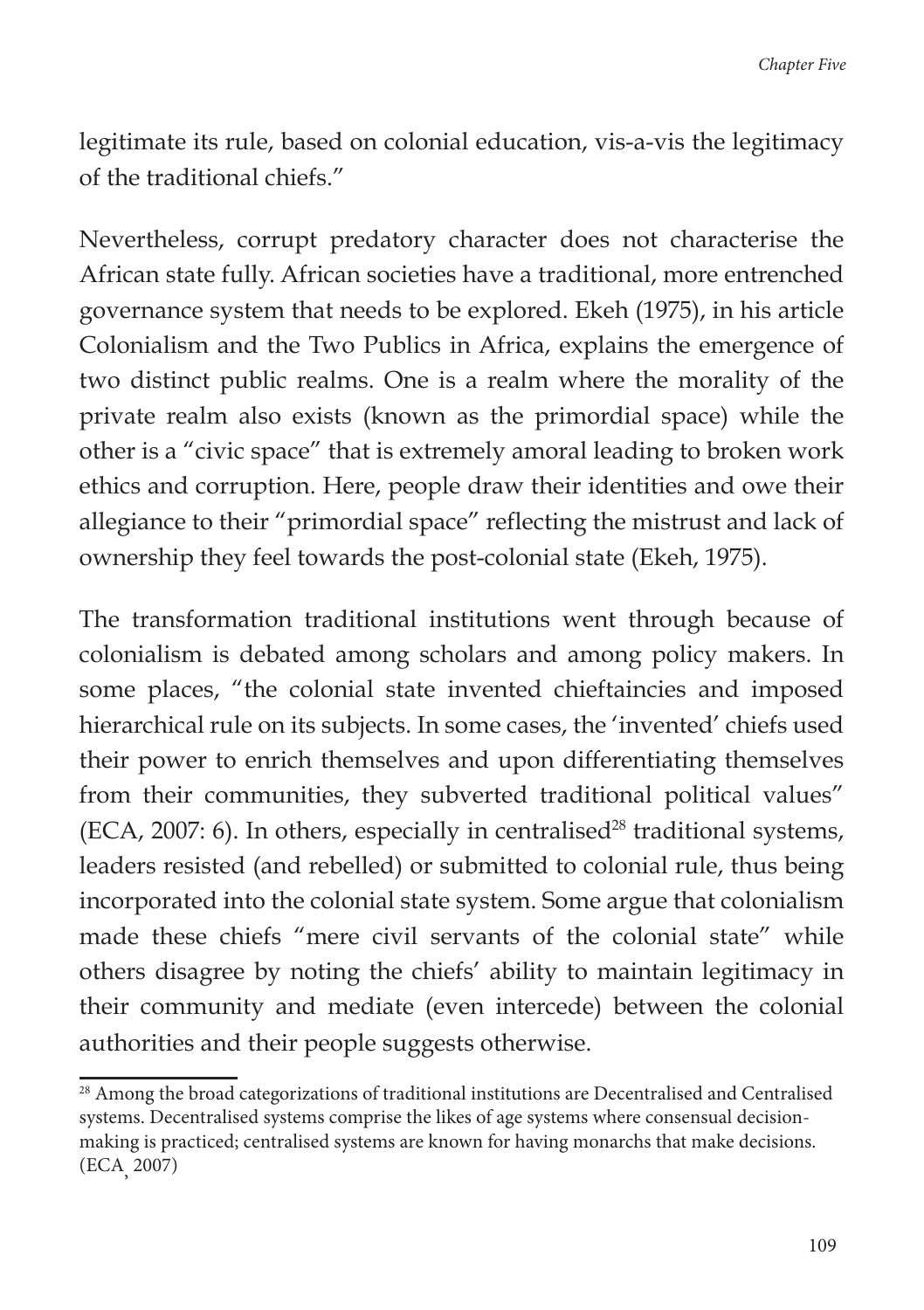Despite these factual and theoretical differences in understanding the role of traditional institutions in the colonial period, the following is evident:

> Many of Africa's nationalist, first-generation leaders, such as Houphouet Boigny, Sekou Toure, Leopold Senghore and Kwame Nkrumah saw chiefs as functionaries of the colonial state and chieftaincy as an anachronistic vestige of the old Africa that had no place in the post-colonial political landscape. (ECA, 2007: 8)

Until the "retraditionalization" of the 1990s, the post-colonial state (Kyed and Buur, 2007) tried to keep traditional leaders and systems at bay. Following this period, many African countries have altered their policies and are trying to benefit from the role traditional institutions can play especially in conflict resolution and transformation. Withstanding the controversy, traditional institutions continue to function in large parts of Africa, and many Africans continue to be governed willingly under traditional institutions.

# Ethiopia: The "Anomaly" of Africa<sup>29</sup>

Ethiopia, a country of almost 90 million people is the only African state that has not been colonised by a European power. This remains a source of pride and identity, but surprisingly, Ethiopians cannot boast over much else. The above consequences of colonialism, such as the existence of two spaces and an attitude of the state as a predatory institute also exist in Ethiopia. The alienation of traditional leaders from government apparatus until the 1990s and the existence of a "civic space" dominated by educated westernised Ethiopians are evident. Wood (1983: 509) claims, "although never colonised by a European power, Ethiopia exhibits many

<sup>&</sup>lt;sup>29</sup> Title adopted from the article entitled "Ethiopia: The 'Anomaly' and 'Paradox' of Africa", by Teshale Tibebu (1996)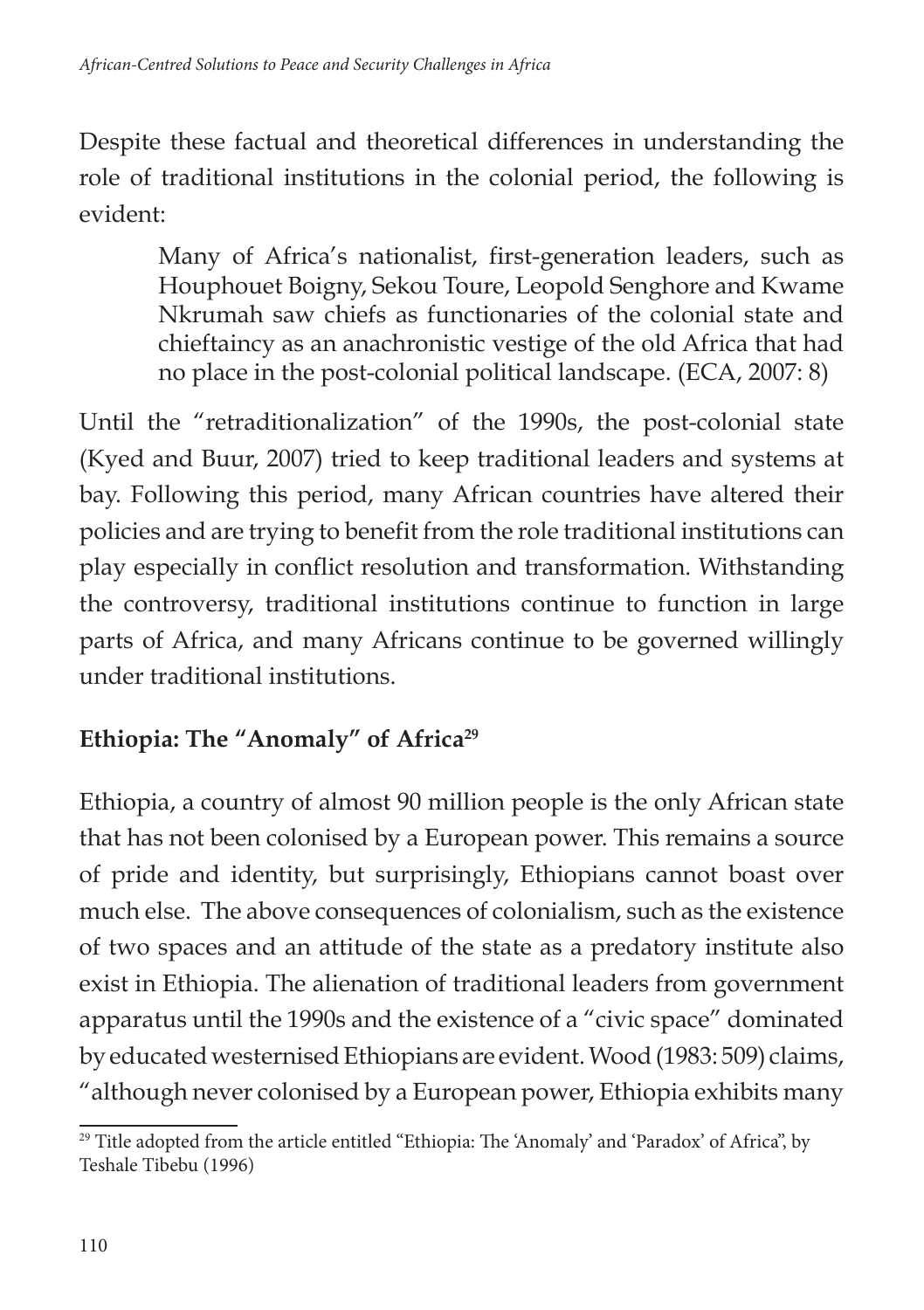of the problems as a result of internal colonization." Calling the process in Ethiopia internal colonisation could be contested because of the sharp difference between the natures and rationale of colonial powers and northern Ethiopians. It is also important to note that the discussion on Ethiopia as a colonising power has taken a form of a political debate than an academic one.

Although the similarity and difference between Ethiopia and other African countries requires further research, one can still suggest that feudal Imperial Abyssinian state played the same role as the colonial state in the rest of Africa. This is not a case peculiar to Feudal Ethiopia but is also seen in Europe, where feudalism "form[s] the historical background," when the countries "advance to modernity" (Ekeh, 1975: 93). The predatory nature of the state can be traced back to the 16th century Europe. The modern Ethiopian state emerged in a feudal structure that imposed the traditional monarchy of northern Ethiopia on much of the country. Likewise, Markakis (2011: 6) asserts, "the exploitation of these resources was based on a system of accumulation that depended on coercion and closely resembled Western feudalism".

After examining the close link between state making and war making, Tilly (1985) employs an analogy of War Making and State Making as Organised Crime. Tilly discusses the similarity between state making and organised crime and suggests an alternative to the explanation of state making as a social contract. Tilly found that citizens, as willing procurers of the services of the state, contradicted with the practice of European state makers than coerced people to be governed through war making (Tilly, 1985: 169). Tilly (1975: 73) noted, "preparation for war has been the great state-building activity". The Abyssinian Emperors were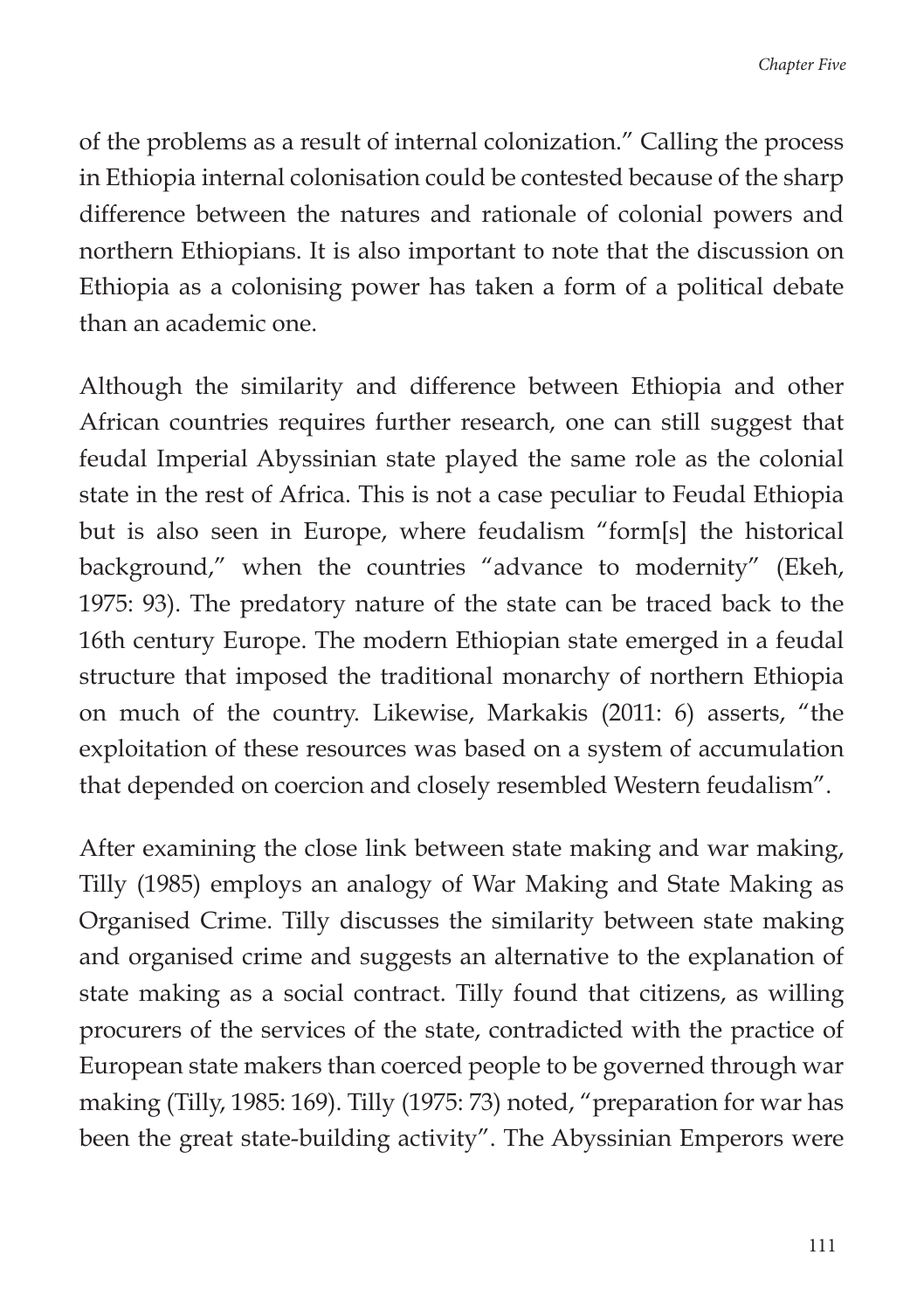very aware of the vital role arms could play in the making and defending of the Ethiopian state.

The expansion of the Abyssinian Empire into southern territories was welcomed by some and rejected by others. Traditional institutions that welcomed the monarchy were allowed to remain leaders of their communities, as long as they pledged allegiance to the Emperor, for example, Jimma Abba Jifar II of the Kingdom of Jimma. Others like the Kingdom of Wolaita and the Kingdom of Kaffa were incorporated into the Ethiopian state, having turned into the fiefs of a feudal lord appointed by the Emperor. In the case of the Nyàngatom people, the emperor appointed feudal lords from among the Nyàngatom – inventing a position that did not exist in the traditional structure. The newly appointed feudal lord's main task was to collect tax for the emperor. In some cases, the Nyàngatom complained that the newly appointed lords used the opportunity to enrich themselves, much like leaders appointed by colonial powers.

Following the Imperial period, the trend of forming "modern" state institutions parallel to the existing traditional institutions continued. While establishing and legitimizing "modern" state institutions, the 1995 Ethiopian Constitution (Article 34 (5)) recognises traditional law, and encourages people to use customary and religious laws for personal, marital and family rights. Following this, Article 78 (5) of the Constitution states, "Pursuant to sub-Article 5 of Article 34, the House of Peoples' Representatives and State Councils can establish or give official recognition to religious and customary courts. Religious and customary courts that had state recognition and functioned prior to the adoption of the Constitution shall be organised on the basis of recognition accorded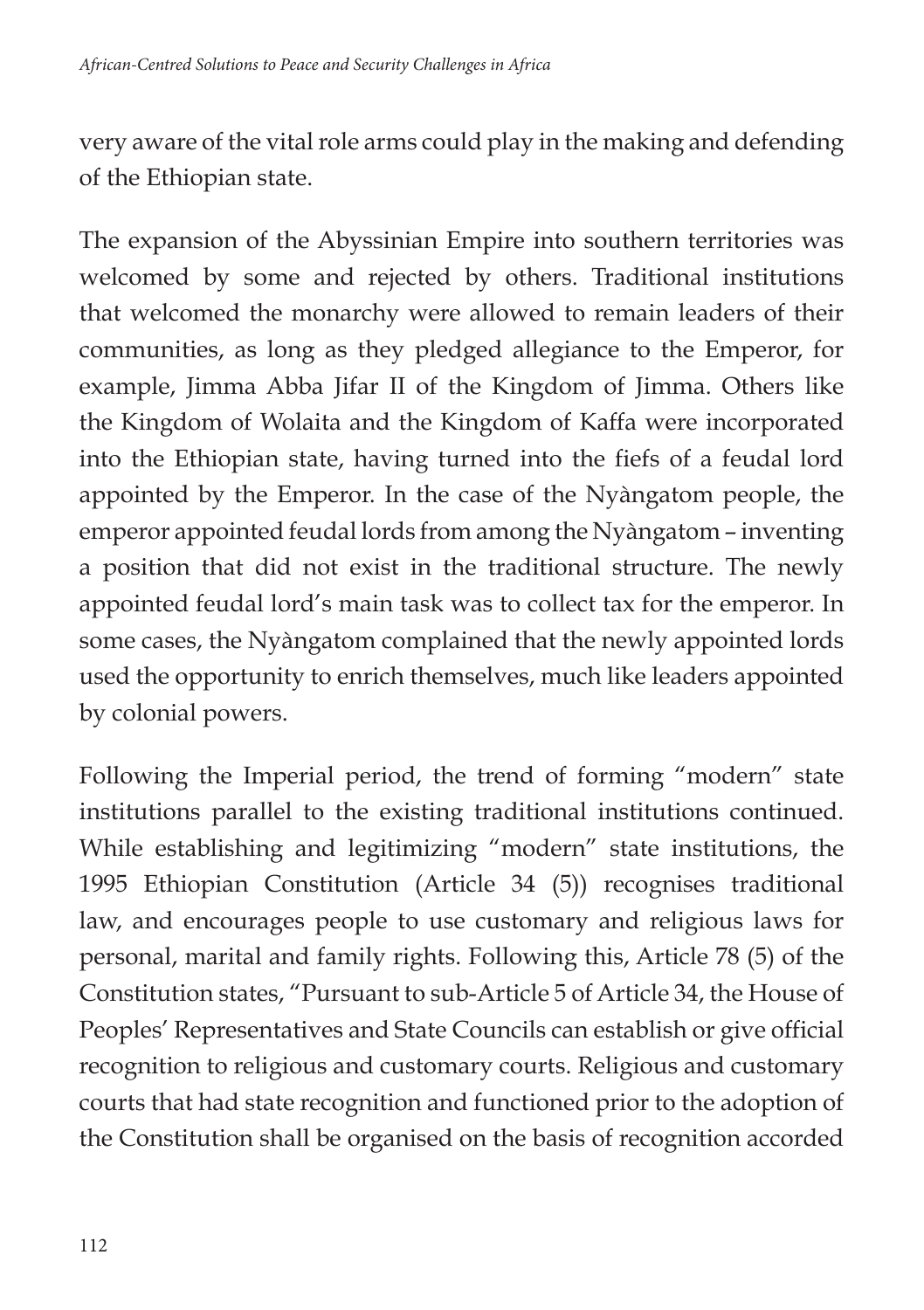to them by this Constitution." Apart from the above provisions and increased interest in traditional conflict resolution mechanisms, the interface between traditional and modern state institutions in governance and public good provision has been ignored.

#### **Governance By, With and Without Government**

Different researchers have established how the Westphalian state model should not be used as a one size fits all model to states all over the world (Ballve, 2012). Africa is not the only place where territorial control is challenging. "Most of the world's current states such as Brazil, Indonesia and China contain "areas of limited statehood" (Börzel and Risse, 2010: 119). Likewise, "in Africa, the vastness of territories and the scarcity of population represented barriers to state building and to the projection of power beyond the urban areas" (Stepputat, Møller and Andersen, 2007: 8–9). Territorial control in such condition was and is extremely expensive. Furthermore, the inability of African states to monopolise the means of violence and the consequent emergence of non-state armed groups will transform a state from weak to failed and (with degree of severity) to collapsed state. However, among others Raeymaekers, Menkhaus and Vlassenroot, (2008) argue that "anarchy" is not the simple explanation to conflicts in Africa. They theorise the existence of non-state governance that rises in the face of protracted conflict.

A body of literature on the mediated state is emerging with case studies on Northern Kenya, Somalia and Somaliland (Raeymaekers, Menkhaus and Vlassenroot, 2008; Arieff 2008; Vlassenroot and Raeymaekers, 2008). These are models where there are plural political institutions; and one of them is local traditional institution like clan leaders in the case of Somalia. Although some claim that mediated statehood has its roots in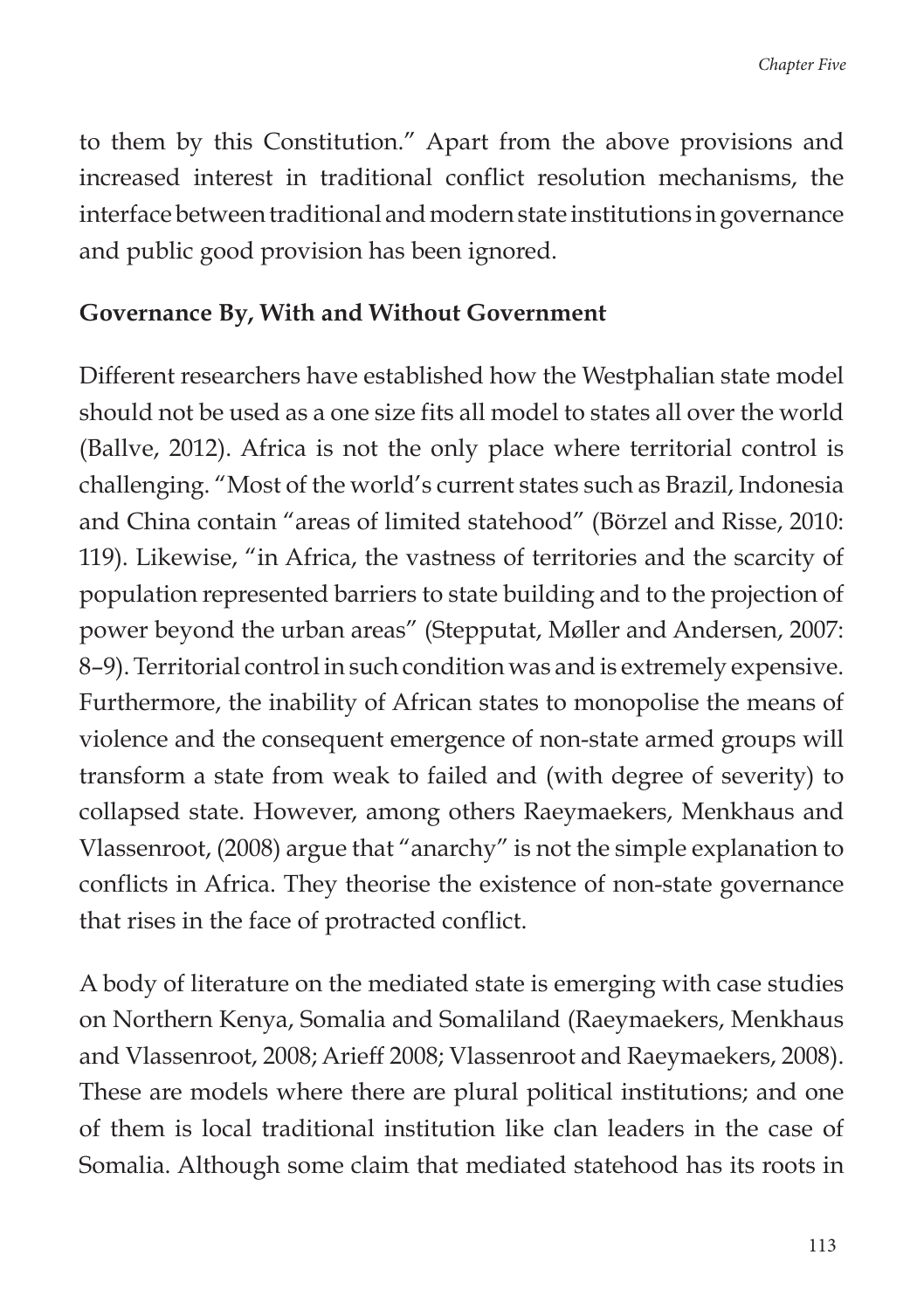Europe, it is not used here to explain anything imported or imitated. As Raeymaekers, Menkhaus and Vlassenroot, (2008) put, "Mediated models of state government are already an unspoken practice in much of the Horn of Africa."

In most cases, what fails to be mentioned is that these systems did not emerge to compensate for loss of formal hierarchy. They were here as the formal hierarchies before the introduction of "modern" state system. Obviously, these are not groups assembled through incentive as shown in the discussion by Börzel and Risse (2010). In fact, the "modern" state apparatus needs an incentive to engage in governing these societies.<sup>30</sup> The Nyàngatom are a pre-state armed group and a society with a prestate governance body.

The Nyàngatom fit the definition of a typical non-state armed group that existed before the modern state (Anderson, 2013). In line with this Davis (2010: 28) argues, "To a certain extent, elements of this situation hark back to medieval, absolutist, and pre-modern periods before successful state formation." After the emergence of the modern state, the state is tremendously affected by conflict involving armed non-state actors such as pastoralists, and the pastoralists are in turn shaped by the "states in which they take form" (Krause and Milliken, 2009: 1).

# **Nyàngatom's Traditional Institution**

The traditional leadership system of the Nyàngatom is a generational system. The system is equipped with traditional leaders, traditional beliefs (as enforcement mechanisms), Nyàngatom youth and their arms.

<sup>&</sup>lt;sup>30</sup> Currently the motivating factor in governance is the extensive 'unused' land in these pastoral lowlands, appealing for Large Scale Agricultural Investments.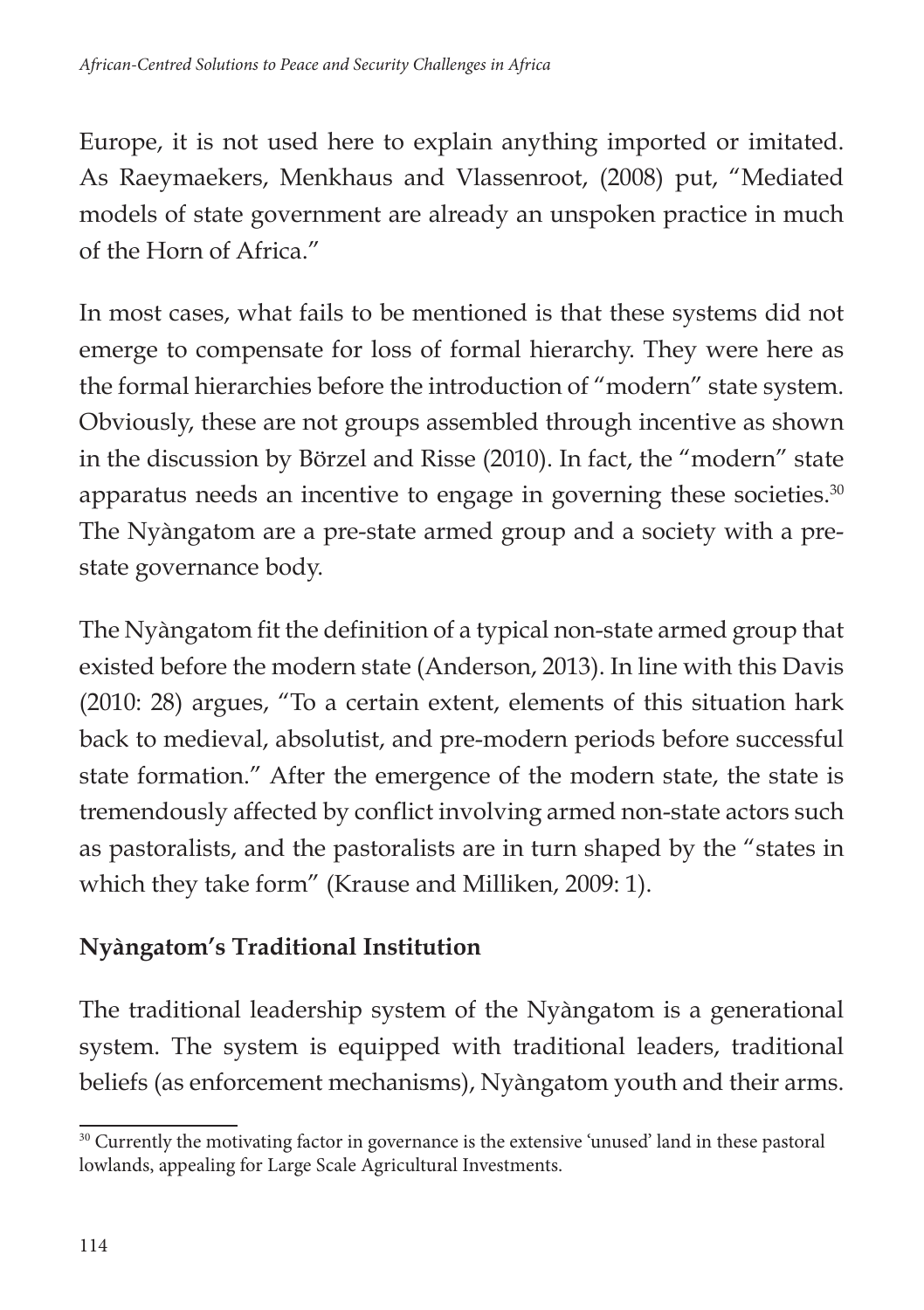This generation system depends on the initiation (aspan – recognition as Sons) and succession or transition (accession to the status of Fathers). The founders of the Nyàngatom are known as "beginners of the country" (Ngiseukop). Their sons constitute the second generation and each generation gets a turn to become a leader, that is, to become "Father of the country" as Tornay ( 1998) names it. Each generation is named, usually after an animal. The most recent generations of the Nyàngatom are the Mountains, Elephants, Ostriches, Antelopes, Buffalos and the yet "unnamed" Sons of Buffalos. Power succeeds from one generation to the other twice in a hundred years. Currently the Mountains have passed away, their Sons, the Elephants, are the last groups given aspan (initiated, recognised as Sons).

| <b>Generation Name</b> | Date of<br>Appearance | <b>Period in Power</b> | Date of<br>Extinction |
|------------------------|-----------------------|------------------------|-----------------------|
| Country Beginners      | ?                     | Around 1700            | ?                     |
| Wild dogs              | 1600                  | 1730-1780              | 1830                  |
| <b>Zebras</b>          | 1650                  | 1780-1830              | 1880                  |
| <b>Tortoises</b>       | 1700                  | 1830-1880              | 1930                  |
| <b>Mountains</b>       | 1750                  | 1880-1930              | 1980                  |
| Elephants              | 1800                  | 1930-1980              | 2030                  |
| Ostriches              | 1850                  | $(?)1980 - 2030$       | (?)2080               |
| Antelopes              | 1900                  | $(?)2030 - 2080$       | (?)2130               |
| <b>Buffalos</b>        | 1950                  | $(?)2080 - 2130$       | (?)2180               |

Table 1 – A "hypothetical reconstruction of the Nyàngatom generation system" as illustrated by Tornay (1998).

The ceremony to initiate the Buffalos as Sons took place this year. The ceremony took place in South Sudan, at the end of 2014, because part of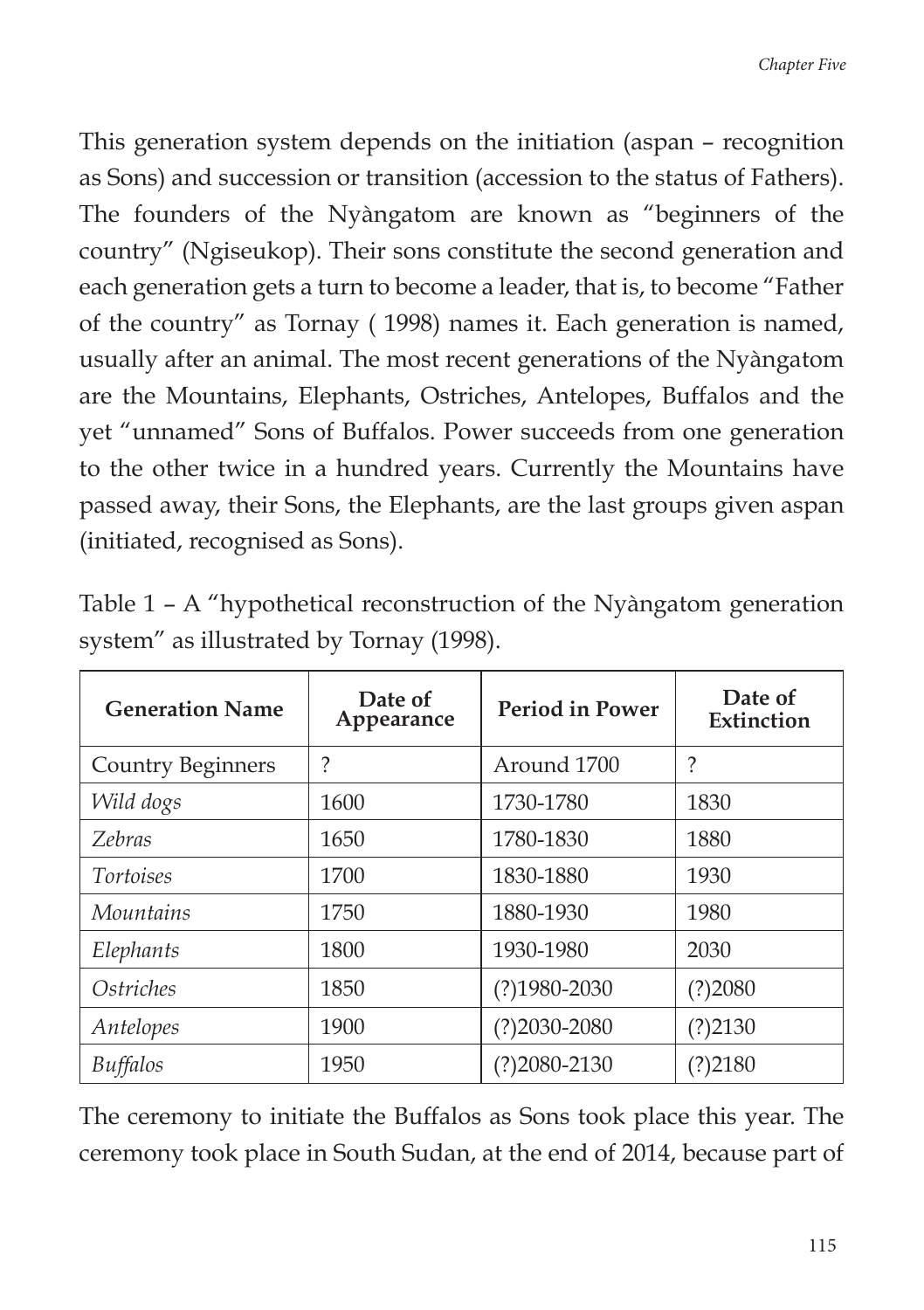the Nyàngatom people are located there, some young Buffalos travelled to South Sudan for the ceremony, one of whom was the Deputy woreda<sup>31</sup> Administrator.<sup>32</sup>

On the other hand, there is a different generational categorisation known as rank. This system depends on the generational system described above. It divides all the generations as followers of either "Fathers of the country" or "Sons of the country". Each group will have on its side its grandchildren, for example, the Mountains and the Ostriches on one side and the Elephants and the Antelopes on the other. Because of the discontinuity of the aspan ceremony, the country is now being led by the Rank system. The Ostriches assumed de facto leadership because of their association with the Mountains and the Antelopes assumed Sonship because of their association with the Elephants. These changes make the Nyàngatom system an endangered one but this does not represent a total breakdown. Tornay records a story that took place in 1995:

> One month after the Toposa and the Nyàngatom raided the Dassanech settlement and killed one person, took a boy prisoner, and seized 25 cattle, the Nyàngatom elders at Nakua disapproved the raid and required the raiders to return the cattle. The cattle were then returned. This shows that the authority of the elders still exists and that the Nyàngatom have not yet entered the era of outlaw gangs, a development which cannot, unfortunately, be ruled out for the Turkana and the Jie (Tornay, 1998: 114).

The people recognise the traditional leaders for their leadership and spiritual capabilities, since spirituality is crucial to the Nyàngatom as

<sup>&</sup>lt;sup>31</sup> woreda (District) is the third-level administrative division of Ethiopia. They are composed of a number of kebeles or neighbourhood associations, which are the smallest unit of local government in Ethiopia.

<sup>32</sup> Interview, Nyangatom woreda Administration, Nyangatom woreda, Ethiopia, 25 August 2014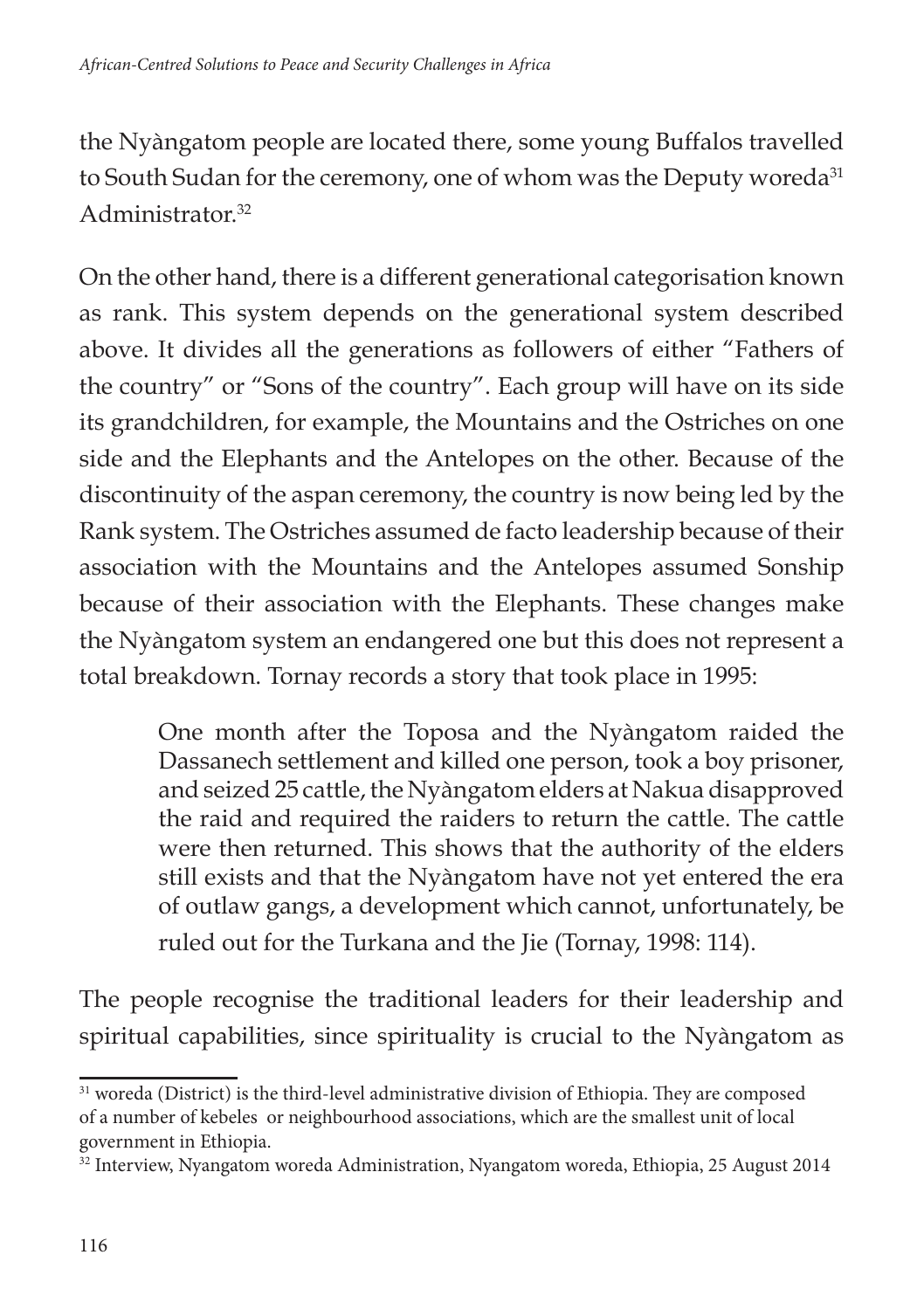a society. For example, when a Nyàngatom commits an offence, he is taken to the traditional leaders, who are to listen to the issue and pass judgement. Once the person, for instance, who has stolen is asked to return the item, the person will do so immediately. The enforcement mechanism behind this decision is the fear that the person will be cursed in case of disobedience.<sup>33</sup> Similarly, if raids are to be undertaken under the disapproval of the traditional leaders, the youth believe that the disobedient will return either wounded or dead.

Nyangatom Youth armed with AKs and other machine guns assume the responsibility of protecting the Nyàngatom from their "enemies" (emoit). The Nyàngatom refer to the Daassanech, Turkana, Surma and other pastoralists around them as "enemies" with whom they are involved in violent conflicts, usually as a result of culture of cattle raiding. Although decision making as described above is in the hands of the elders of the generation set that is in power, the youth hold the executive power, defending the wellbeing of their people, especially women and children. The livelihood of the Nyàngatom as pastoralists is cattle rearing. Protecting the cattle from the youth of non- Nyàngatom pastoralists depends on the youth who are also shepherds. On the other hand, fetching water for household use and carrying it from deep waterholes is the responsibility of women and children. These water holes are often found in border areas, so the youth take the responsibility of accompanying them and providing physical security.

## **"Modern" State Institutions**

The security structure of the Nyàngatom is currently composed of the traditional and the modern apparatus. The modern state structure

<sup>33</sup> Interview, Nyangatom woreda police, Nyangatom woreda, Ethiopia, 19 August 2014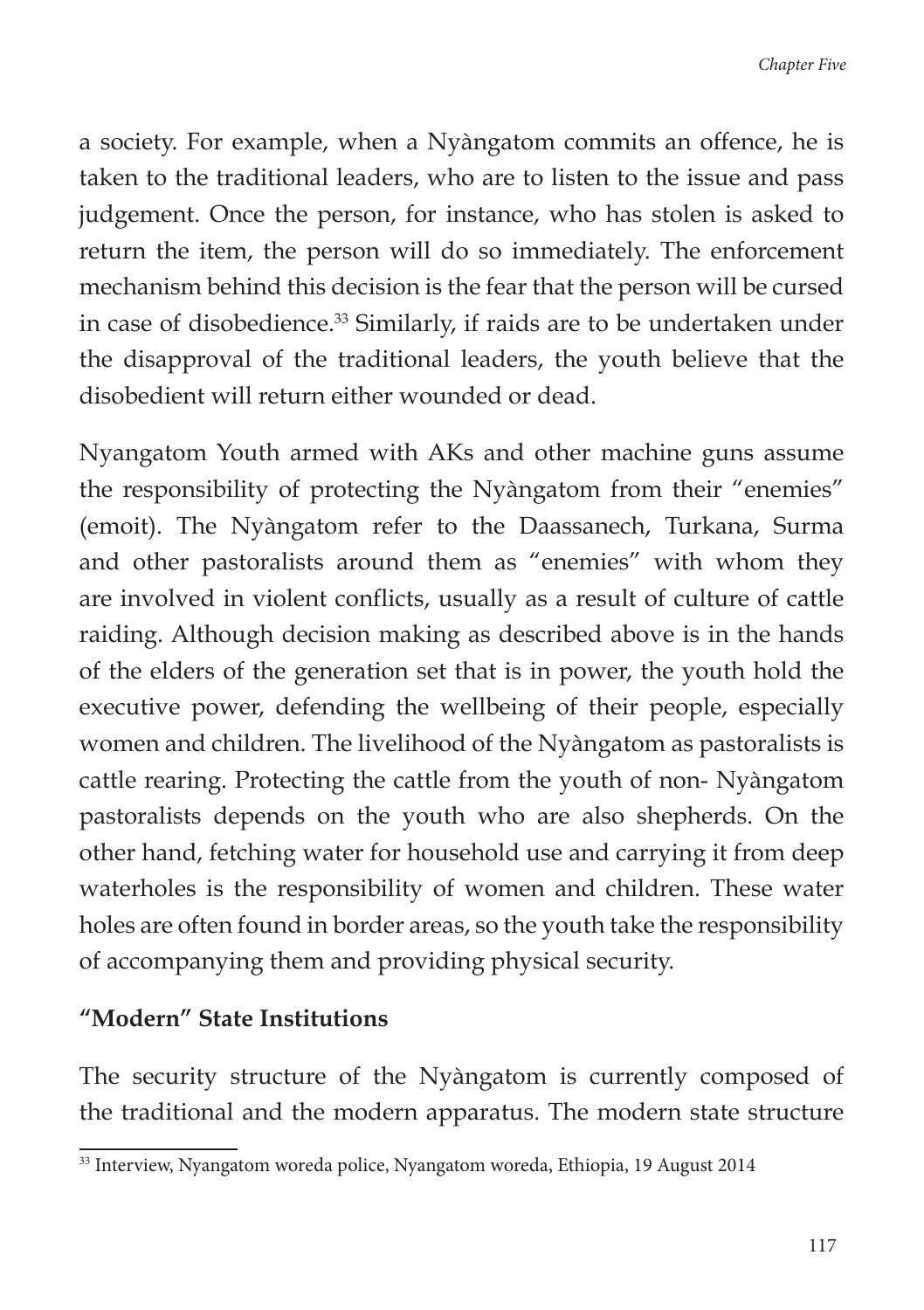draws its authorities from the regional constitution which requires the woreda administration to "ensure the peace and security of the woreda" in "consistence with federal and regional constitutions and other laws" (SNNPR Constitution 46 (2)). So the woreda administrative council is responsible to "safeguard peace and security of the inhabitants of the woreda; direct the police and security forces of the woreda; coordinate and supervise their activities" (SNNPR Constitution 98 (1)). The woreda "lead[s] and supervise[s] over the security and police force established with the view to maintain law and order so that peace and wellbeing of the inhabitants of the woreda concerned would be safeguarded, as a result." (Ibid. 100 (2)). The police, security and administration office and militia under the state structure constitute one wing of the apparatus in the woreda.

Currently, the woreda Administration has  $20$  kebeles<sup>34</sup> under it. Each kebele and woreda has its chairperson (liqemenber) and executive secretary at the top of the administrative chain. In all the kebeles, Ostriches (the de facto traditional leaders) and their Fathers, the Elephants, are the ones elected into office. Although the government wishes to substitute them with politically engaged educated people, it is impossible to bring someone like that into leadership because legitimacy lies with the traditional system.

In principle, these kebele administrators can object to decisions made at the woreda level, which mostly are echoes of decisions made at federal and regional level. In reality, the government will take time to "convince" the traditional leaders. In the words of the deputy woreda

<sup>&</sup>lt;sup>34</sup> A kebele is the smallest administrative unit of Ethiopia similar to a neighbourhood or a localised and delimited group of people.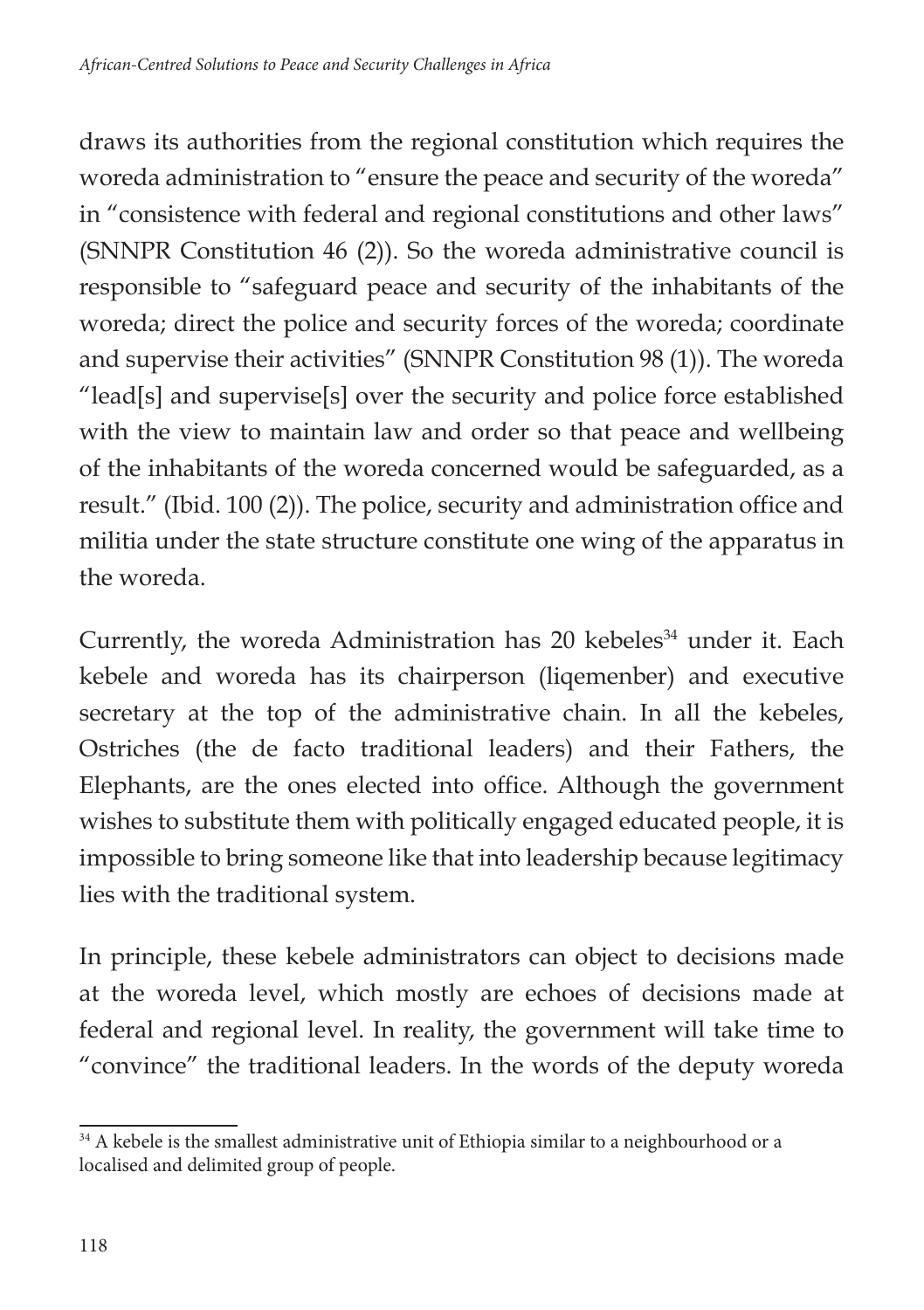administrator,<sup>35</sup> "the person sent to the kebele to introduce a project carries the responsibility of convincing the people, we are not going to stop sending the person until they are totally convinced. Their disapproval will not cancel our programme; we will work together with whoever is on-board." Ensuring the efficacy of the process is the kebele administrator's secretary, who is a politically active educated Nyangatom, one of those young men that can challenge the decisions of the elders systematically.

Therefore, when the government has a project, it first discusses it with the administrators. It is easy to convince the rest if the administrator is convinced. Decisions are usually communicated from the federal and regional level through this method. Although elections take place in the Nyàngatom woreda, its validity is questionable because of the application of a similar method to communicate who and how the people should elect. Government officials follow their persistent persuasive approach to forward their agenda. Even if there comes an equally persistent rejection, according to the deputy administrator of the woreda, the government will "do it anyway". A government policy that is planned to be implemented through these channels and mechanisms is arms registration and disarmament. This project by coincidence is matched with another government project in the area, namely, "large scale agricultural development" widely criticised as "land grabbing."

## **Security By, With and Without Government**

The Nyàngatom do not rely on state security provision. Currently the security organs are composed of both traditional and modern apparatuses. Nyàngatom herders, when going to grazing lands, have

<sup>&</sup>lt;sup>35</sup> Interview, Deputy administrator of Nyangatom woreda, Nyangatom woreda, Ethiopia, 25 August 2014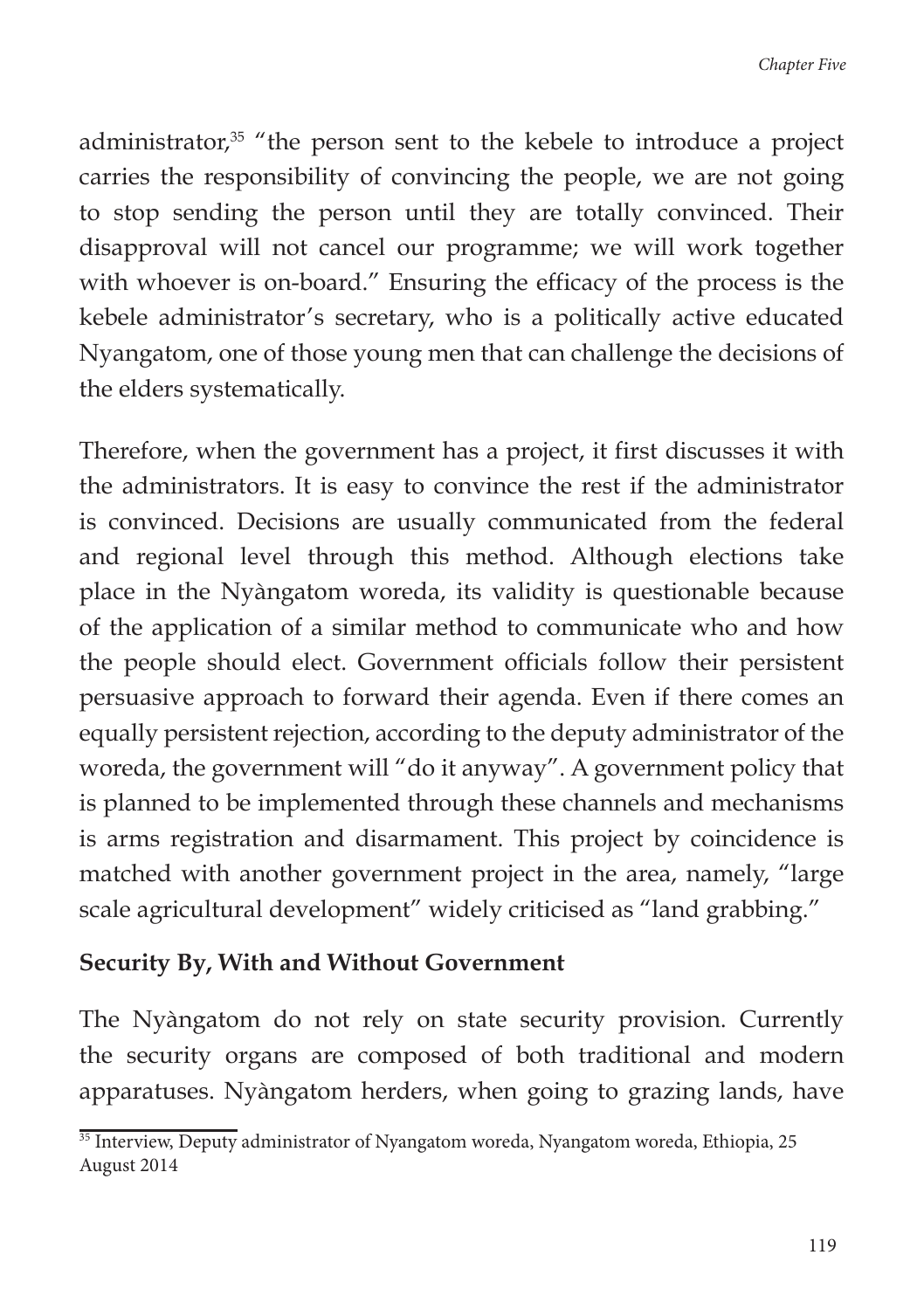the habit of scanning the area for danger. In a somewhat naïve manner, the local police appreciated, "No one trained the pastoralists to protect the border, they do it naturally. When there is a problem, it is not the police or the militia that intervene. The people themselves handle it."36 Although the strategy and plan lacks precision on specific steps of border protection, the implementation and rationale are clear. The Nyàngatom watch the place (that is now named a "border" in the language of the state) because it is where their cattle graze.

The police have divided the 20 kebeles in the woreda into 9 zones. Eight of them were allocated with five police officers, 40 police officers for a total population of 25,252 (Central Statistical Agency, 2008). This would mean approximately one police officer for 632 people, with the assumption that all of them were on duty. In many occasions, the police were not in the kebele the researcher visited. They were allocated to other kebeles where there has been an increase in violent incidents. In some cases, the woreda security bureau claimed to have assigned police in kebeles, but the researcher would travel to the kebele to find out that the people do not know of him or her.

The militia and police in most cases are not small in number but are untrained and unarmed. For example, in Lopokor, one of the kebeles, there were 30 militiamen, newly recruited to address the need in the society, but all were neither trained nor armed. $37$  The following graph $38$ shows the distribution of militia in the kebeles, with the exception of one, Nawoyape, excluded for absence of data.

<sup>&</sup>lt;sup>36</sup> Interview, Lomo Naske, Nyangatom woreda police, Nyàngatom woreda, Ethiopia, 19 August 2014

<sup>37</sup> Interview, Losi Lima, Officer in the Militia recruitment and training office, Nyàngatom *woreda*, Ethiopia, 27 August 2014

<sup>38</sup> Retrieved from the *woreda* Militia Bureau, Recruitment and training office, as of August 2014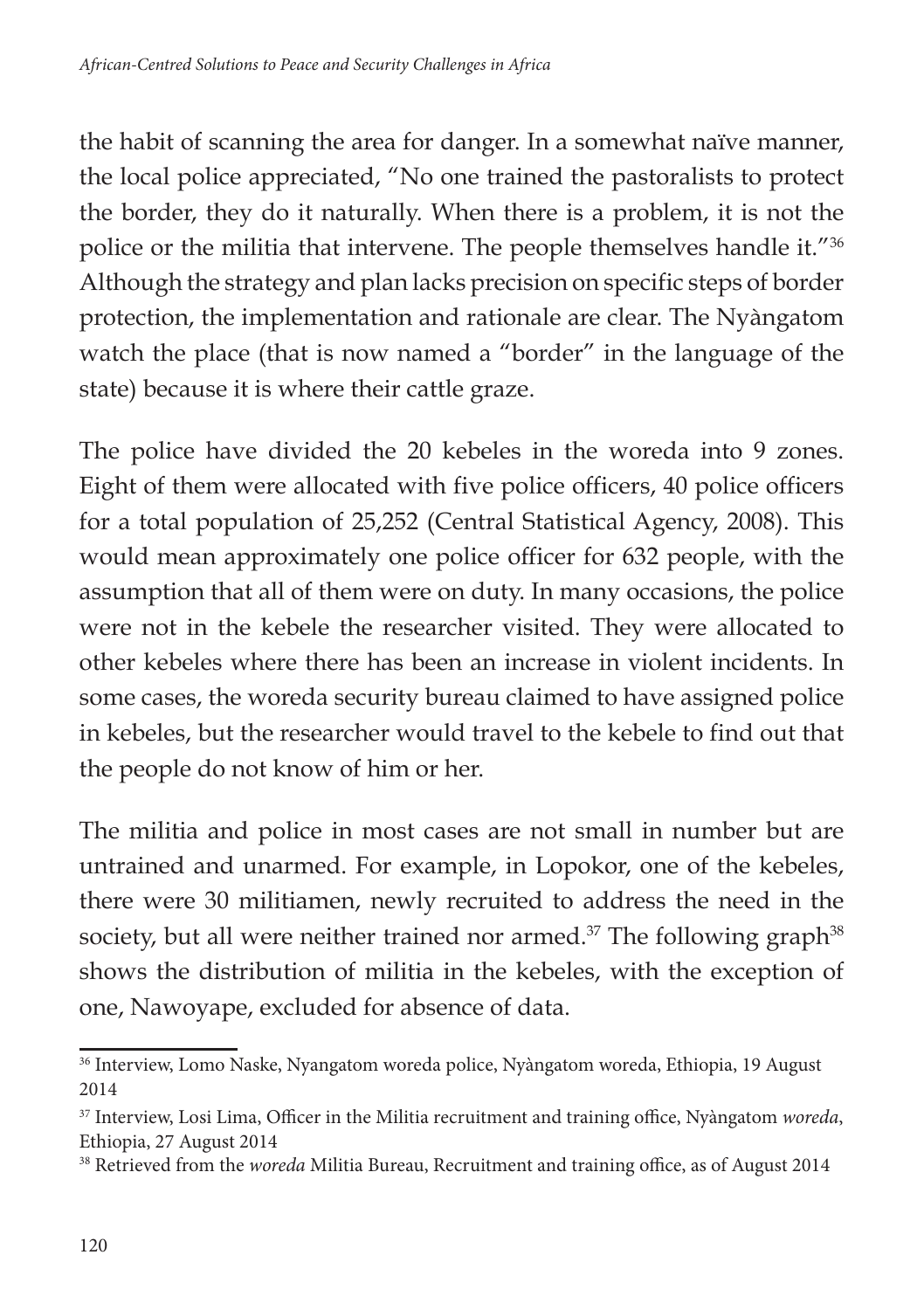

The low level of safety and security provided by the government is well expressed by the discussions in focused groups. Six out of eight Focus Group Discussions (GDs) unanimously agreed that the government plays no role in protecting the Nyàngatom. Only one concluded that they feel protected by the government while members of the other were further divided into two sub-groups, one arguing that the government tries to intervene in the event of clashes, and the other debating that only prevention should count as protection. These two FGDs were conducted in Northern kebeles, neighbouring the Kara, an area where clashes are milder compared to the rest.

The security need and expressed grievance of the people increase as one travels southwest. In the southwestern kebeles, a man, eager to explain how the government's role was minimal complained:

> The number of police men deployed in this kebele is two. They sometimes go to the city for shopping. The militiamen deployed are also two. One is here (he was present in the focused group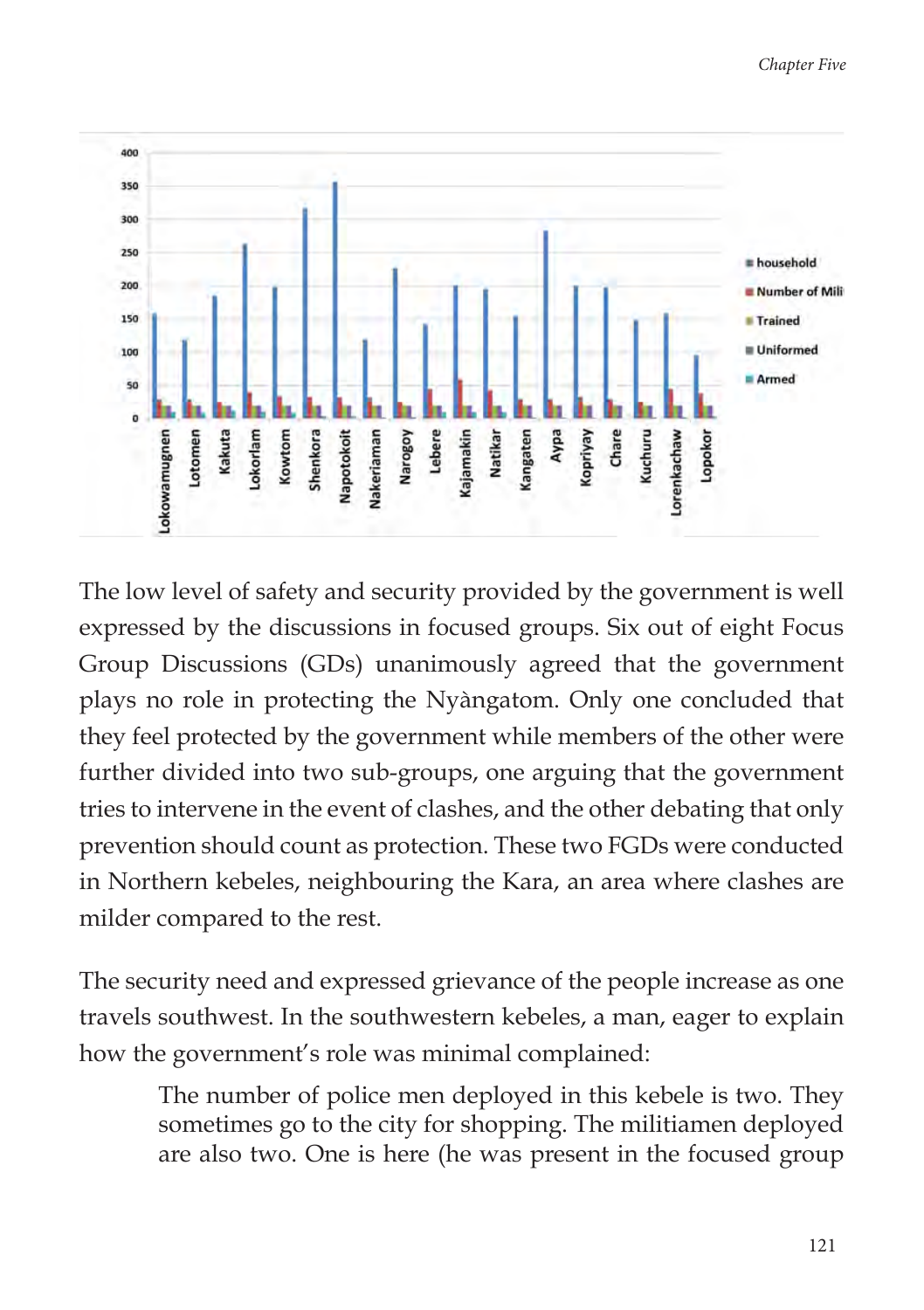discussion) and the other one is in the community now. How do you think these people protect us? They cannot. We protect each other we have no other keeper.39

When asked to rank security providers, the armed young men of the Nyàngatom were always first, even according to the woreda administrator. Nevertheless, the FGD participants were mindful of the role played by the government when it comes to post-conflict mediation and arbitration. They attribute the decrease in the incidence of conflict with some of their former enemies, such as the Hamar and the Kara, to the mediation efforts of the government.

In addition to the police and militia, there is a special unit known as the "Special Force" that was deployed in the woreda in 2007 after an extensive lobbying by the then woreda administrator. They were there to mainly guard the border and control cattle raiding, but they were facing challenges attempting both. The Special Forces consisted of 30 soldiers with no vehicle or telephone network but with only one radio communication facility.40 Despite these challenges, the Special Forces need approval from the regional government to use their arms. The local people remain the primary security providers because, as the administrator of one of the kebeles said, "If the Special Forces had the authority to defend whenever there is an attack, they would have helped but now they are just sitting there. We do not wait for any order to defend ourselves".<sup>41</sup>

<sup>39</sup> FGD 3, Men in Lakereman *kebele*, Ethiopia, 21 August 2014

<sup>40</sup> Interview, Special Force, Nyàngatom *woreda*, Ethiopia, 24 August 2014; Interview, Special Force, Nyàngatom *woreda*, Ethiopia, 24 August 2014

<sup>41</sup> Interview, Lopiding Lokuwa, *kebele* Administrator, Kajamakin *kebele*, Ethiopia, 26 August 2014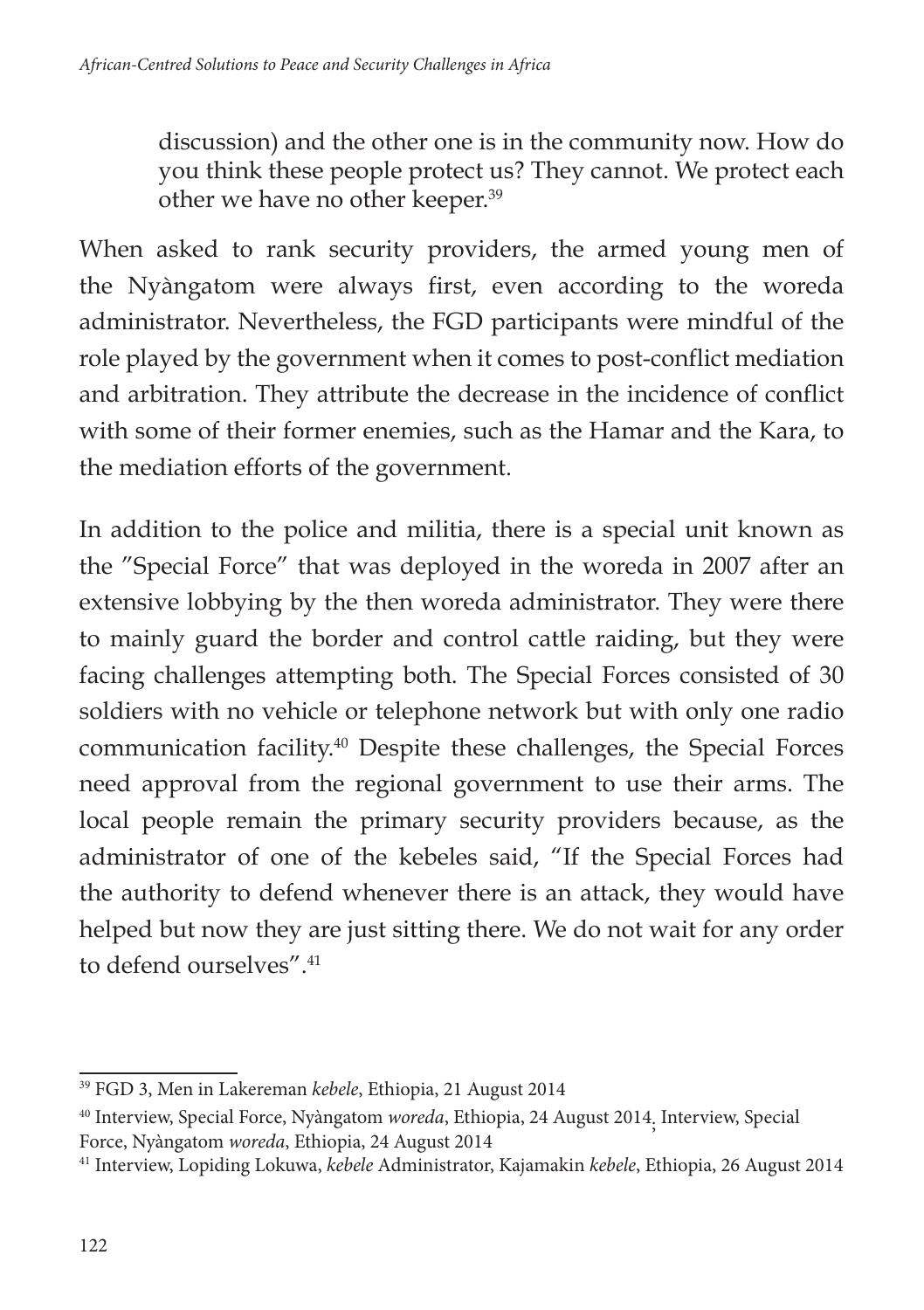The irony of the cooperation between the Special Forces and the community is the reversed tasks the two have assumed. The Special Forces are there to guard the border and, by de facto, the society within the border. Nevertheless, because of their incapability the Turkana have attacked them several times. In May 2014, there was an incident where the Turkana, at a water hole, attacked two of the Special Forces and the local people came to their rescue. According to the FGDs conducted in the area, the incident was not exceptional.

In addition to the unique arrangement discussed above, the Ethiopian border is protected by the Nyàngatom. Thus, the Nyàngatom do not pose a challenge in the state building process but, in fact, provide service. The police explain, "The number of police and militia is very limited and we cannot reach everywhere; the pastoralists need to protect the border using own arms."42 The existence of such armed groups in a modernnation state would, "pose a challenge to longstanding institutions of sovereignty structured around citizen and armed force loyalty to the modern-nation state and state society social contract" (Davis, 2010). Nonetheless, closely observed, all armed groups are not a challenge to the modern system, as anticipated. The need to protect the border area more effectively is recognised by the federal government but the strategy is fashioned at the woreda level to fit the context of local reality. According to the Deputy Inspector of the woreda, some strategies have been harmonised with specific situations in a given locality. The federal strategy does not say the local people should protect the border, but "given the situation of the area, we made the pastoral community protect itself and the border as well."43

<sup>42</sup> Interview, Deputy inspector in Nyàngatom Police Station, Nyangatom *woreda* Administration, Nyàngatom *woreda*, Ethiopia, 19 August 2014

<sup>43</sup> Interview, Nyngatom *woreda* police, Nyàngatom *woreda*, Ethiopia, 19 August 2014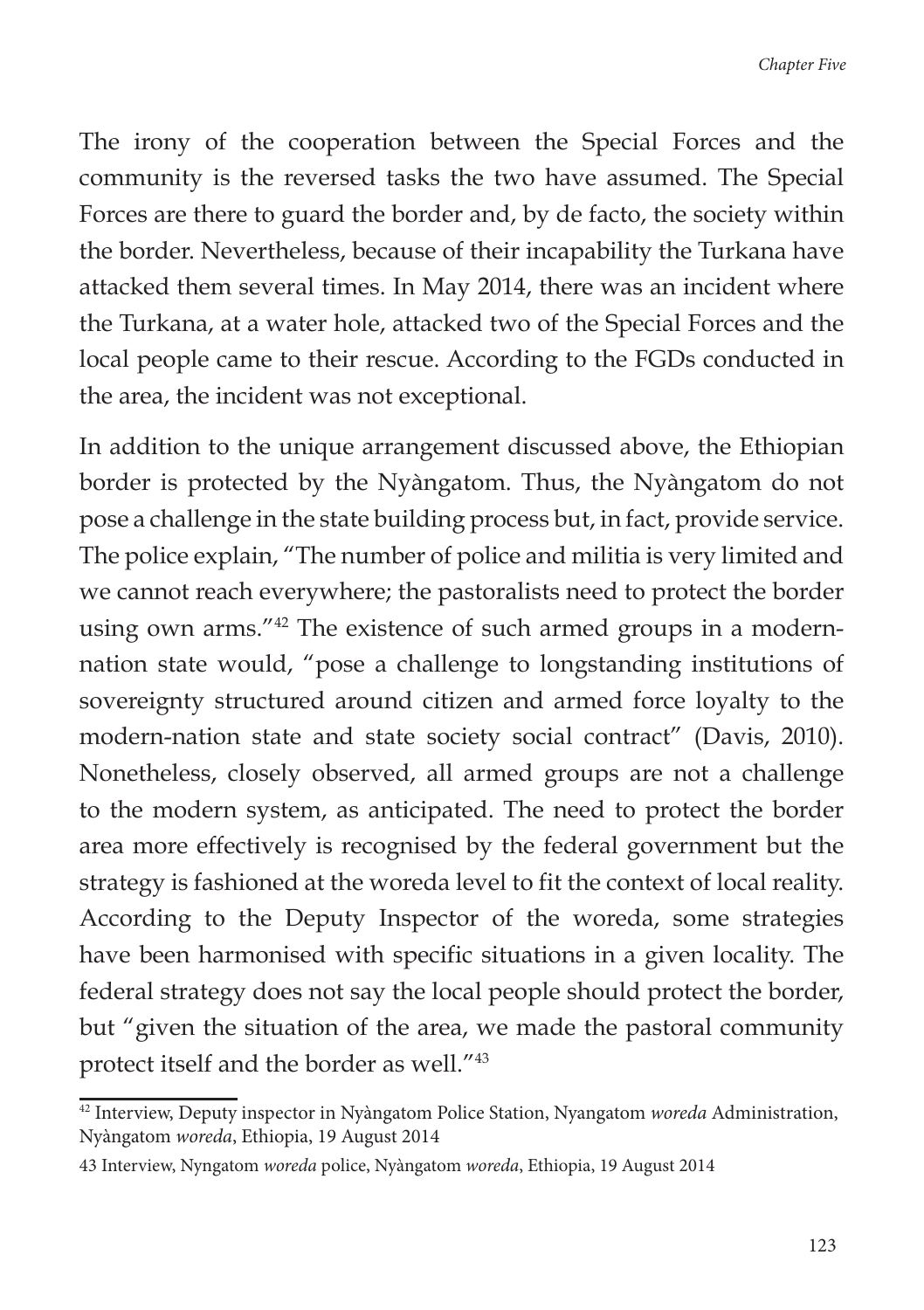Neighbouring pastoralist communities in South Sudan live in similar conditions as the Nyàngatom. The Small Arms Survey conducted a study in 2009 in Eastern Equatoria State (EES) and concluded that the areas were "the most volatile and conflict-prone states in Southern Sudan" (Small Arms Survey, April 2010: 1). Eastern Equatoria has been at the centre of the Sudan Civil War from 1983-2005. This time coincides with the narrative of the Nyàngatom on how they acquired automatic rifles from South Sudan in 1988, leading them to revenge former raids by their neighbours, especially the Turkana and the Dassanech (Small Arms Survey, April 2010). Like the Nyàngatom, Eastern Equatoria is governed by traditional leaders and traditional security providers.

> [In Eastern Equatoria] respondents cited traditional leaders (clan elders and village chiefs) as the primary security providers in their areas (90 per cent), followed by neighbours (48 per cent) and religious leaders (38 per cent). Police presence was only cited by 27 per cent of respondents and the SPLA by even fewer (6 per cent). (Small Arms Survey, April 2010: 1)

Another survey by Lokuji, Abatneh, and Wani (2009) indicates that traditional leaders are more credible in South Sudan. Torit (located in Eastern Equatoria) was one of the five locations the survey covered. The above reserchers have shown that there were three security actors in these localities. The most trusted were the traditional leaders while the other two governmental security providers, the police and the SPLA, were incompetent, ill-equipped, ill-trained and often clashed with each other. The researchers added, "the survey data show that many people see the security forces themselves – including the police, the SPLA, and other armed groups – as major sources of threats to their security, and as perpetrators of crime and human rights abuses" (Lokuji, Abatneh, and Wani, 2009: 5).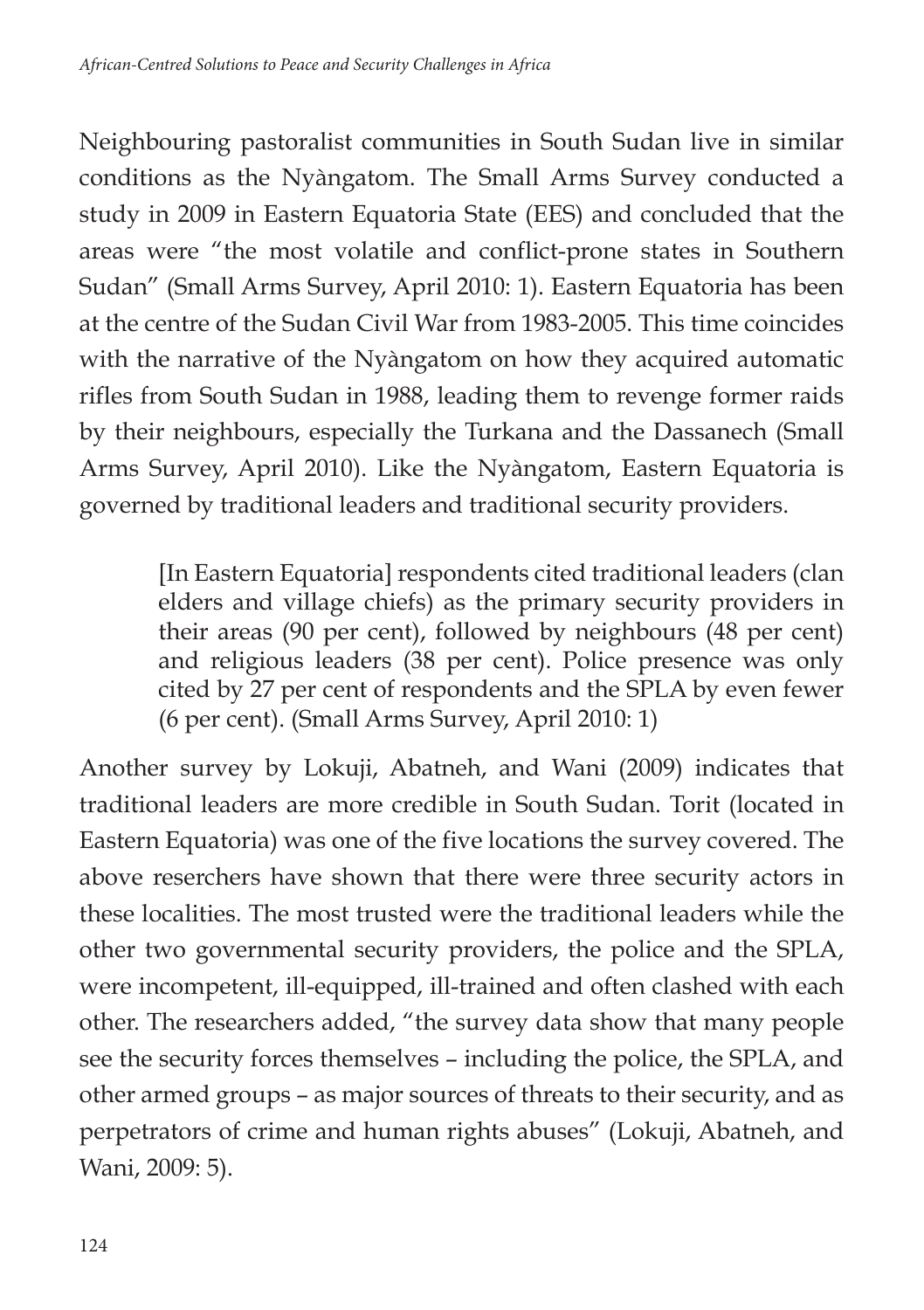#### **The Mediated State**

Although there is a security arrangement installed from the woreda to the kebele level, it works in negotiation with the traditional security system. The traditional leaders expect the woreda to resolve conflicts and facilitate compensations, and sometimes return of cattle after raids, by communicating with the "modern" administrations of the conflicting communities. On the other hand, the woreda seeks assistance from the Nyàngatom youth for the day-to-day provision of security. The woreda police and militia also recruit and continue to recruit from the local youth to build their capacity. In fact, there are several places where nonstate actors "help the state overcome its security deficit" (Schmeidl and Krokhail, 2009: 117). Examples can be drawn from Uganda (Karamojong) in Africa (Mirzeler and Young, 2000) and Afghanistan in Asia (Schmeidl and Krokhail, 2009), where the role of the tribal police in providing security is giving rise to a wide range of relations between armed nonstate actors and states. In Uganda the Karamojong are even "fighting against government enemies when called upon in times of national crisis," a phenomenon once unimaginable (Mirzeler and Young, 2000: 420).

Likewise, in Ethiopia, although unrecognised by high officials especially at the federal level, a unique state-society relation in the security dimension has been in place for a long time. The Nyàngatom youth seem to take the bulk of the responsibility in security provision. One of the police officers explains the reasons saying, "It is very recently that the woreda became independent. In addition, the police have a budget deficit and the militia have very few people so we cannot protect all the people. Their wealth (meaning cattle) are so many and they go very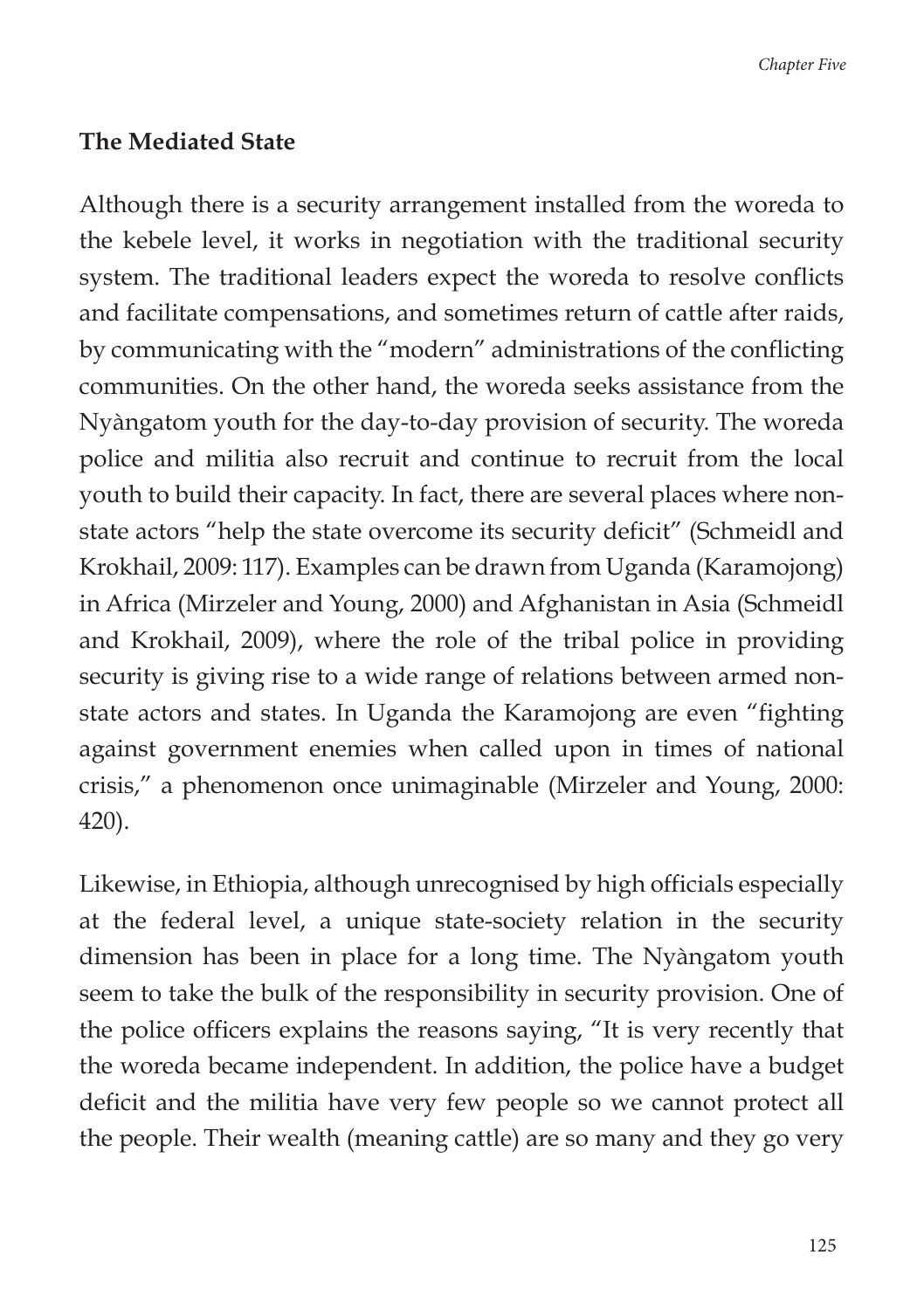far for grazing land."44 For now the officer continues, "Everyone (all Nyàngatom) needs to become a militia and we will equip everyone to become a protector. That is the only way we can protect them. We cannot provide security with what we have now". Hence, the approach is to help the people protect themselves; something they have been doing for more than a century.

The relationship between Nyàngatom's traditional security system and the "modern" state apparatuses shows a broader governance linkage that exists between the two. Ensuing recent studies on statehood and governance and the above discussion, one can see that traditional institutions can complement "modern" state apparatus, producing a different breed of statehood, while also risking transformation and even extinction in the process of doing so. The case study of the Nyàngatom illustrates how state security apparatus has been supported by and even negotiated between the traditional leadership and security system forming what looks like a state mediated between multiple stakeholders. This advances the discussion already started by Menkhaus and several others who believe "whether the mediated state is an obstacle to statebuilding or a possible route to state-building is an intriguing question in contemporary zones of weak and collapsed state authority" (Menkhaus, 2008: 30).

The Nyàngatom fit the definition of a typical non-state armed group that existed before the modern state (Anderson, 2013). In most cases, what fails to be mentioned is that these systems did not emerge to compensate for loss of formal hierarchy. They were here as the formal hierarchies before the introduction of "modern" state system. Obviously, these are

<sup>44</sup> Interview, Deputy inspector in Nyàngatom Police Station, Nyngatom woreda Administration, Nyàngatom woreda, Ethiopia, 19 August 2014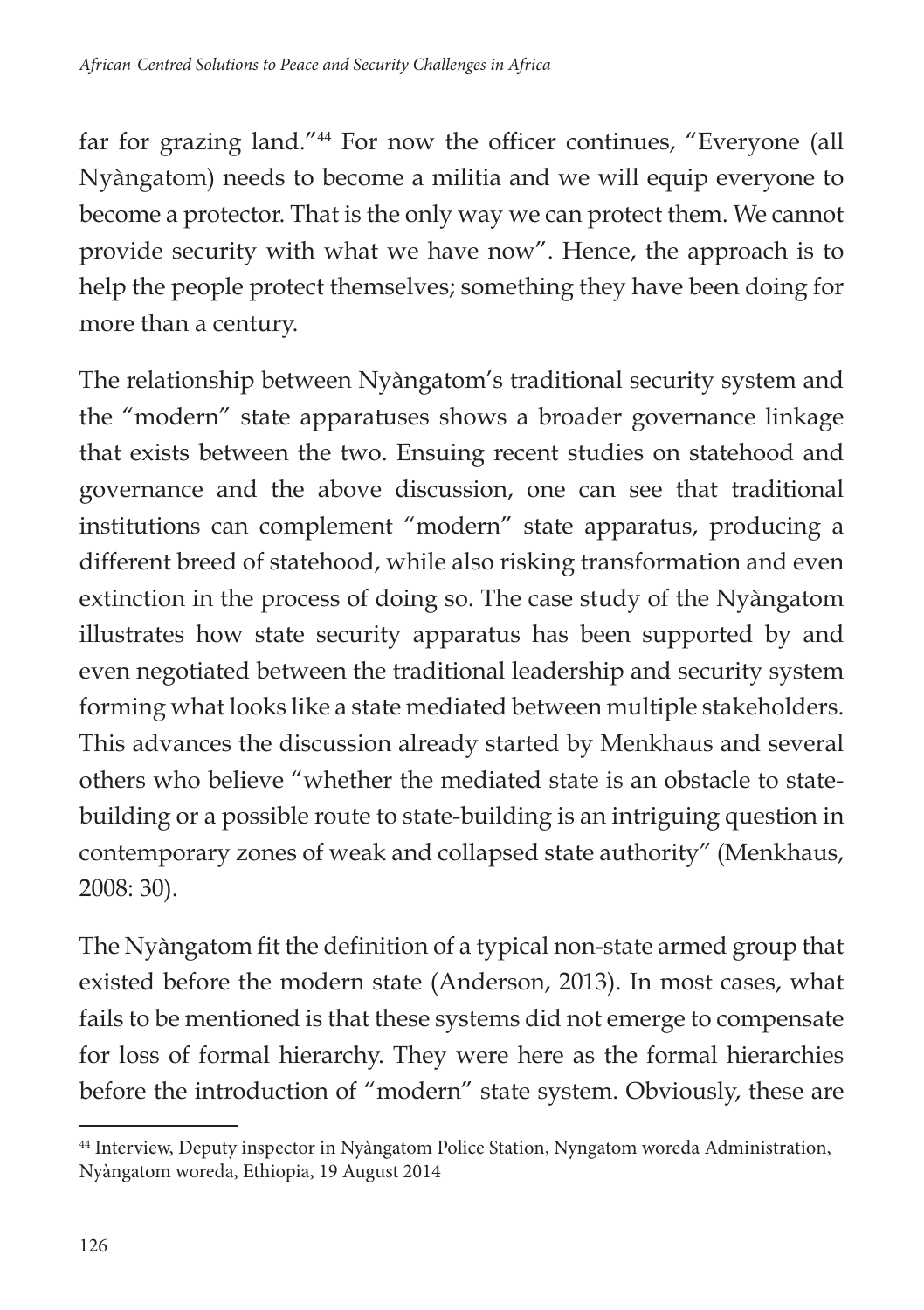not groups assembled through incentive as depicted by Börzel and Risse (2010). The Nyàngatom are a pre-state armed group and a society with a pre-state governance body. In fact, "modern" state apparatus needs an incentive to engage in governing these societies.<sup>45</sup>

Such traditional institutions and other non-governmental bodies interact in different ways with each other. According to Krause and Milliken (2010: 1) there can be three options in the states approach to traditional structures, one, replacing or reforming them; two, out-coopting them for local loyalty; and three, coopting and using them as local governance contractors. In many parts of Africa, there are informal institutions of governance that attempt to deliver public goods like security. While the state could still provide a shadow of hierarchy<sup>46</sup> to ensure compliance with international human rights and human security standards, the activity delegated to the traditional institution could depend on the gaps the state is facing.

Currently the approach reflected in Ethiopia is of the third one where the state uses traditional institutions as local governance bodies. Keister (2014), discussing the benefit of such an approach, argues saying, "By building on existing authority structures, co-optation can harness alternative authorities' lower costs and higher benefits of rule." Keister also argues that the approach, on the other hand, has its own risks. One risk is that "such approaches can favour some local apparatus or actors over others, threatening the interests of those not chosen, thus inducing uncertainty and contestation"(Ibid.) In Nyàngatom woreda, although empirical data suggests co-optation, it is still not clear what the

<sup>45</sup> Currently the motivating factor in governance is the extensive 'unused' land in these pastoral lowlands, appealing for Large Scale Agricultural Investments.

<sup>46</sup> A situation where "a strong state looms in the background [and]… sees to it that non-state actors contribute to the provision of collective goods." (Börzel and Risse, 2010, p.114)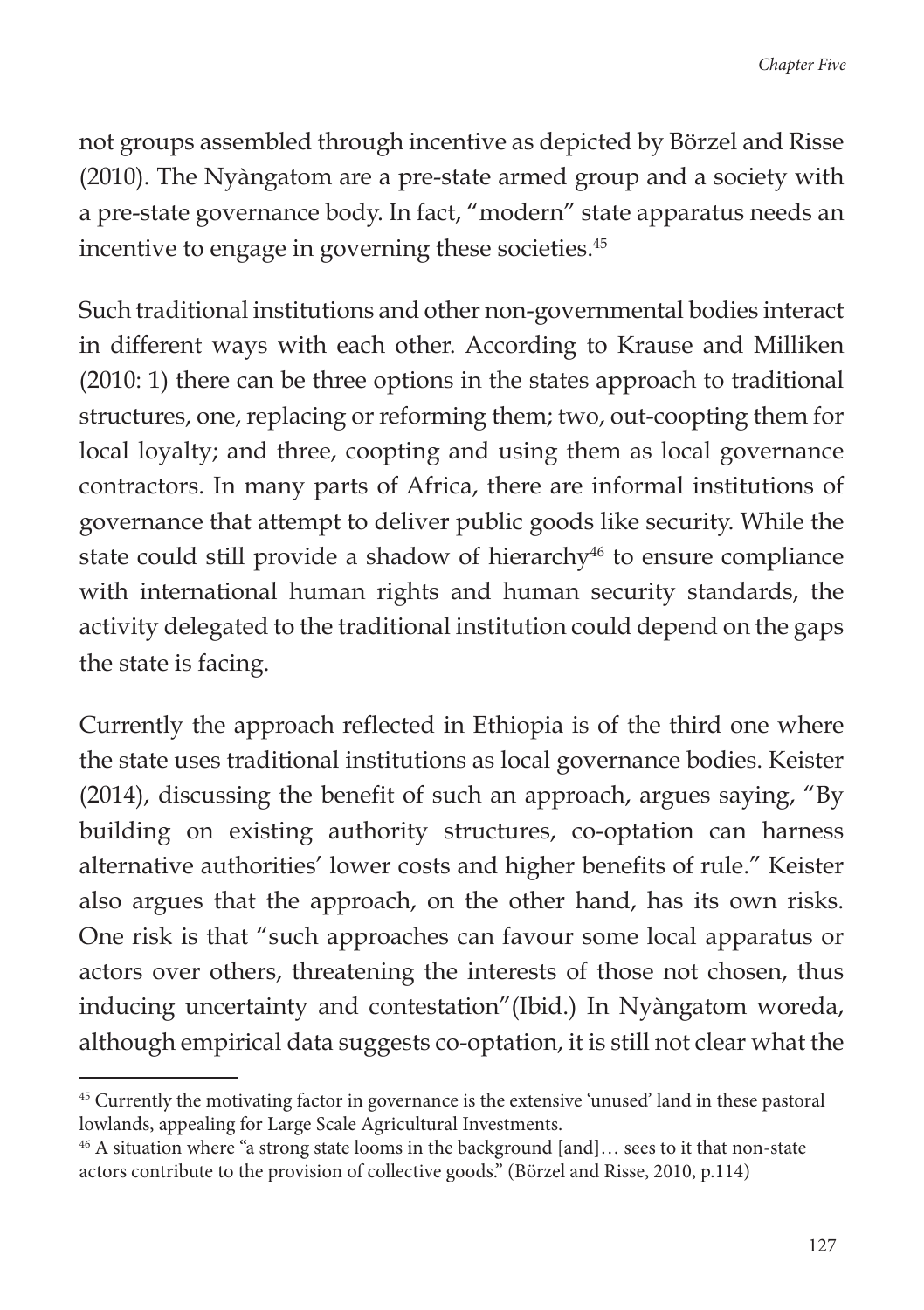outcome of such process of introducing modern structures of traditional rulers might be. The process risks the transformation of the traditional institutions through time, i.e., the intrusion of "modern" government organs might interfere in the functions of the traditional institutions, thus, disturbing the legitimacy of the institution. Although it would be premature (for this chapter) to forward recommendations, opting for the preservation of the traditional institution would not be allowing a nongovernmental body to take the responsibilities of a government that is not functioning well. It is recognizing and allowing a governance system that has been there for centuries (Börzel, 2010) to continue. However, to allow the Nyàngatom to continue to provide security through the traditional governance mechanism would mean to allow them to remain armed.

AfSol should not disregard what Africa and the rest of the world has achieved in terms of peace and security by bringing back traditional governance mechanisms. It, however, should recognize new achievements and traditional governance mechanisms that have overcome the test of time. Both policy makers and academicians consistently overlook these good practices. Often hidden in plain sight, African traditional institutions have governed the people of Africa before, during and after colonialism. It suggests a change not in the nature but rather in the understanding of state and possible change in policymaking. Furthermore, not all non-state armed actors are a threat to security and AfSol should recognise such informal security providers as important contributors. It especially recognises indigenous practices not just because they are native to the continent but because they are owned and accepted by society and are grounded in local realities. Thus traditional governance bodies should be studied and examined in the context they function today - not yesterday.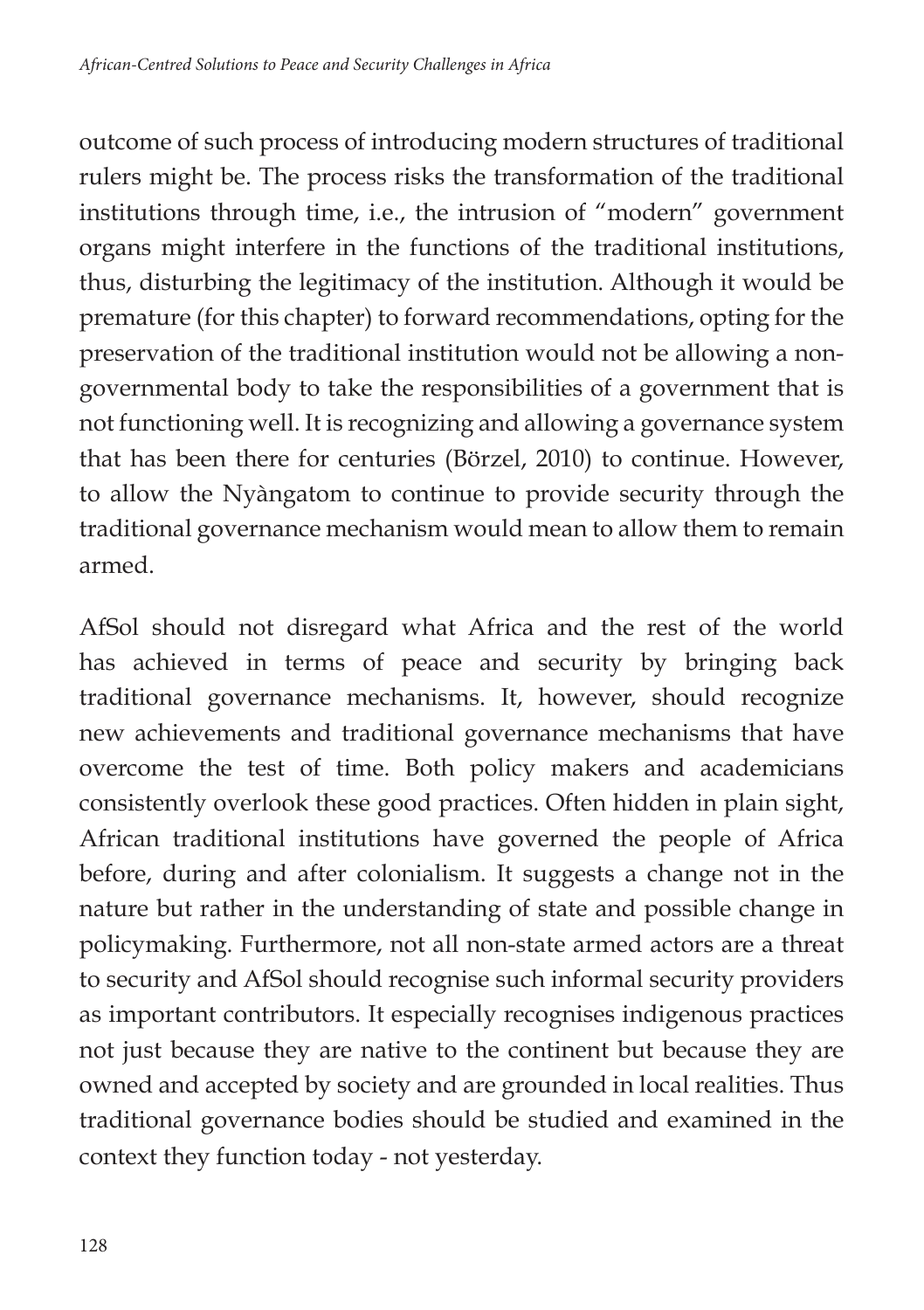#### **References**

- Arieff, A. (2008). De Facto Statehood-The Strange Case of Somaliland. Yale J. Int"l Aff., 3, 60.
- Ballvé, T. (2012). Everyday state formation: Territory, decentralization, and the narco land grab in Colombia. Environment and Planning-Part D, 30(4), 603.
- Börzel, T. A. (2010). Governance with/out Government: False Promises or Flawed Premises?.
- Börzel, T. A. and Risse, T. (2010). Governance without a state: Can it work? Regulation and Governance, 4(2), 113-134.
- Central Statistical Agency of Ethiopia (CSA), (2008). The 2007 Population and Housing Census of Ethiopia. Addis Ababa: Central Statistical Agency.
- Constitution of the Federal Democratic Republic Of Ethiopia FDRE (1995). Accessed at http://www.mfa.gov.et/docs/FDRE%20 Constitution[1].pdf
- Constitution of the SNNPR (2001). Accessed at https://chilot.files. wordpress.com/2012/02/southern-nations-nationalities-andpeoples-national-state-constitution-eng.pdf
- Davis (2010). Irregular Armed Forces, Shifting Patterns of Commitment, and Fragmented Sovereignty in the Developing World. Theory and Society 39, 397–413.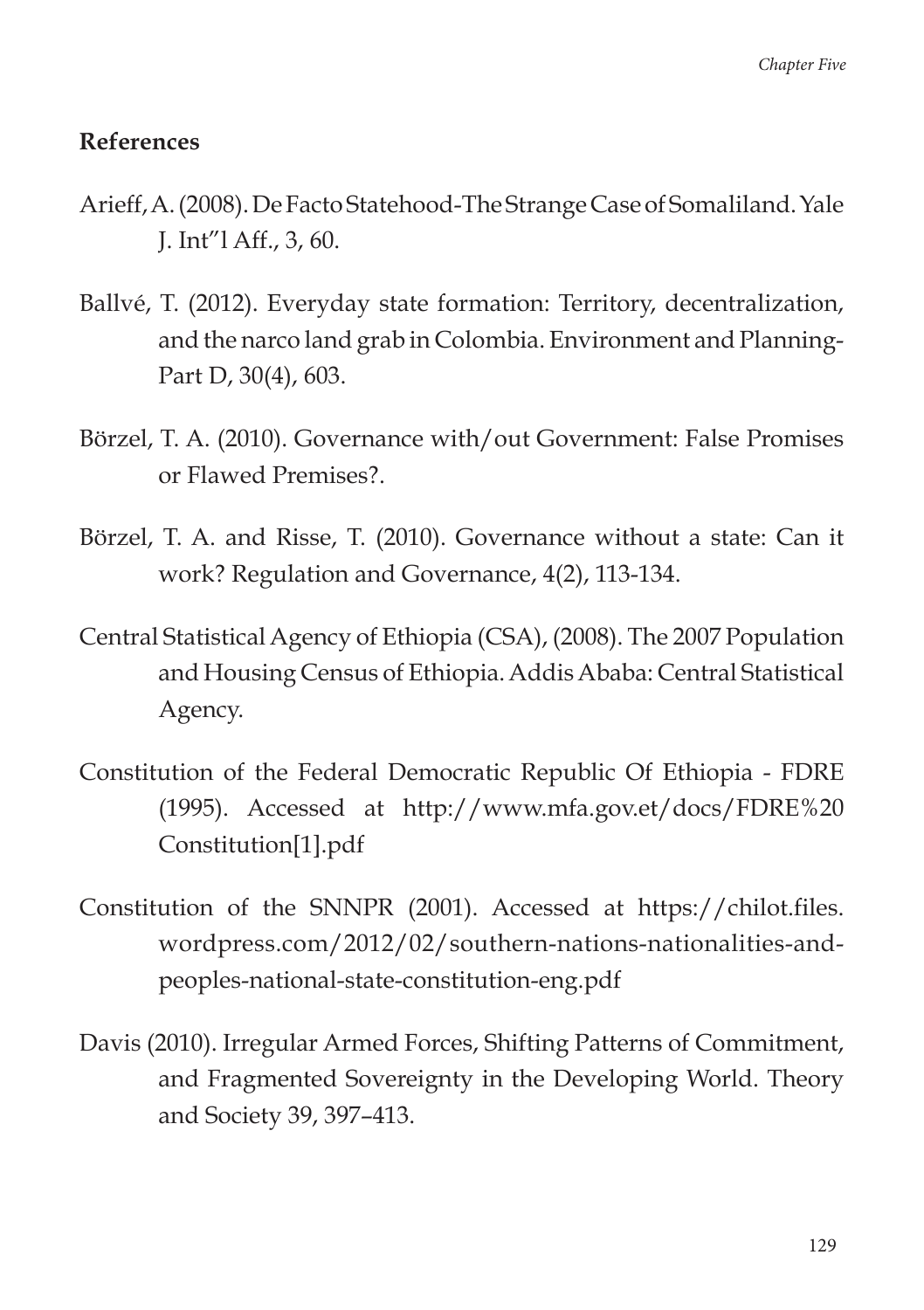- ECA (2007). Relevance of African traditional institutions of governance. United Nations Economic Commission for Africa. © United Nations Economic Commission for Africa. https://repository. uneca.org/handle/10855/3086
- Ekeh, P. P. (1975). Colonialism and the two publics in Africa: A theoretical statement. Comparative studies in society and history, 17(01), 91- 112.
- Keister, J. (2014). The Illusion of Chaos: Why Ungoverned Spaces Aren't Ungoverned, and Why that Matters. Cato Institute Policy Analysis, (766).
- Krause, K., and Milliken, J. (2009). Introduction: The challenge of nonstate armed groups. Contemporary Security Policy, 30(2), 202- 220.
- Kyed, H. M., and Buur, L. (2007). Introduction: Traditional authority and democratisation in Africa. State Recognition and Democratisationin Sub-Saharan Africa: A New Dawn for Traditional Authorities, 1-28.
- Menkhaus, K. (2008). The rise of a mediated state in northern Kenya: The Wajir story and its implications for state-building. Afrika Focus, 21(2), 23-38.
- Raeymaekers, T., Menkhaus, K., and Vlassenroot, K. (2008). State and non-state regulation in African protracted crises: Governance without government. Afrika Focus, 21(2), 7-21.

Rosenau, J. N. (2000). Change, complexity, and governance in globalizing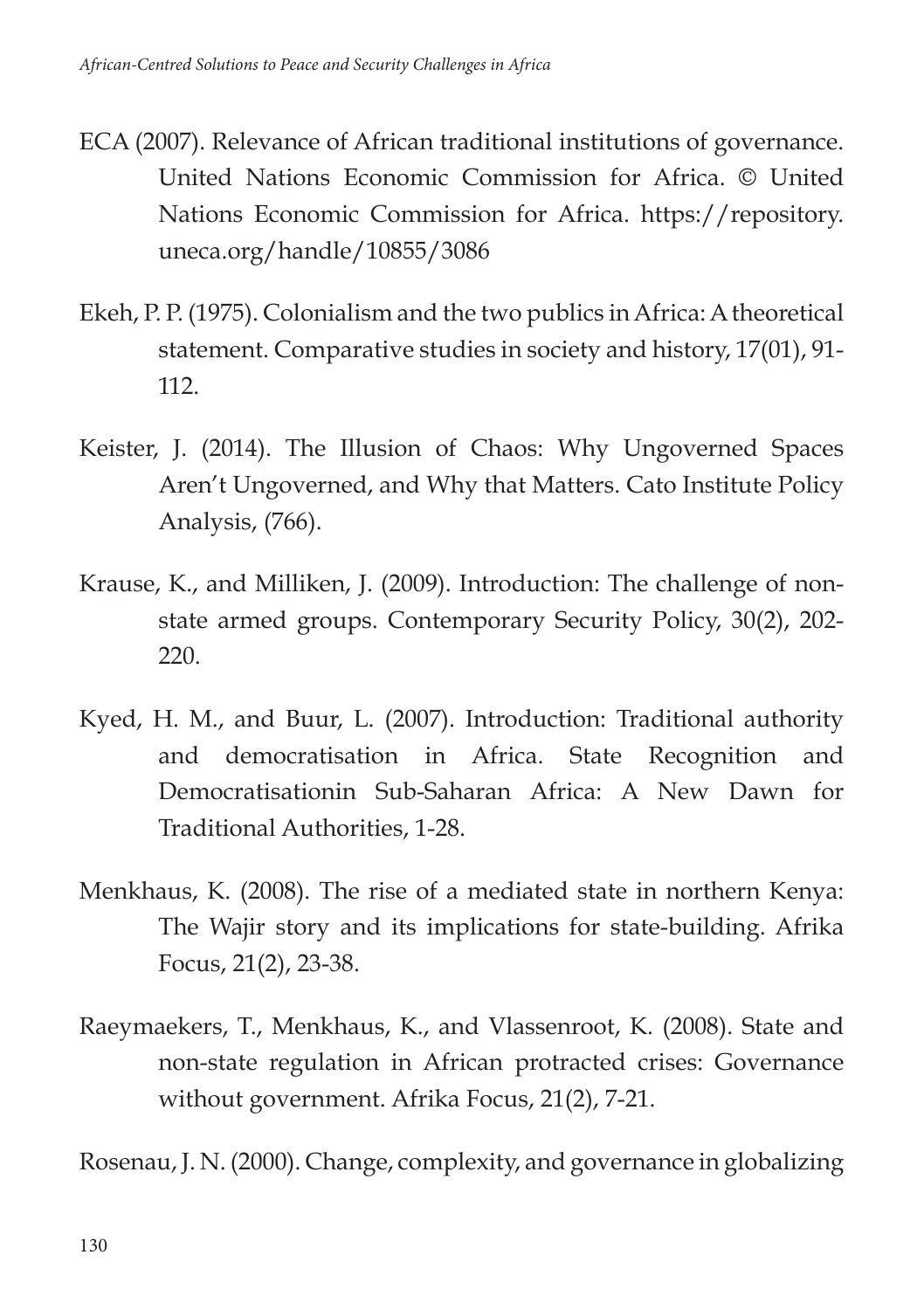space. Debating governance, 167-200.

- Rotberg, R. I. (ed.). (2010). When states fail: Causes and consequences. Princeton University Press.
- Schmeidl, S., and Karokhail, M. (2009). The Role of Non-state Actors in "Community-based Policing"–An Exploration of the Arbakai (Tribal Police) in South-Eastern Afghanistan. Contemporary Security Policy, 30(2), 318-342.
- Stepputat, F., Andersen, L., and Møller, B. (2007). Introduction: Security arrangements in fragile states. Fragile states and Insecure People? Violence, Security, and statehood in the Twenty-First Century, 3-20.
- Teshale Tibebu (1996). Ethiopia: The "Anomaly" and "Paradox" of Africa. Journal of Black Studies, 26 (4), 414–30.
- Tornay, S. (1979). Armed Conflicts in the Lower Omo Valley, 1970-1976: An Analysis from within Nyangatom Society in Warfare among East African Herders. Senri Ethnological Studies Osaka, (3), 97- 116.
- Vlassenroot, K., and Raeymaekers, T. (2008). New political order in the DR Congo? The transformation of regulation. Afrika Focus, 21(2), 39-52.
- Gulliver, P. H. (1951). A preliminary survey of the Turkana: A report compiled for the government of Kenya (No. 26). University of Cape Town.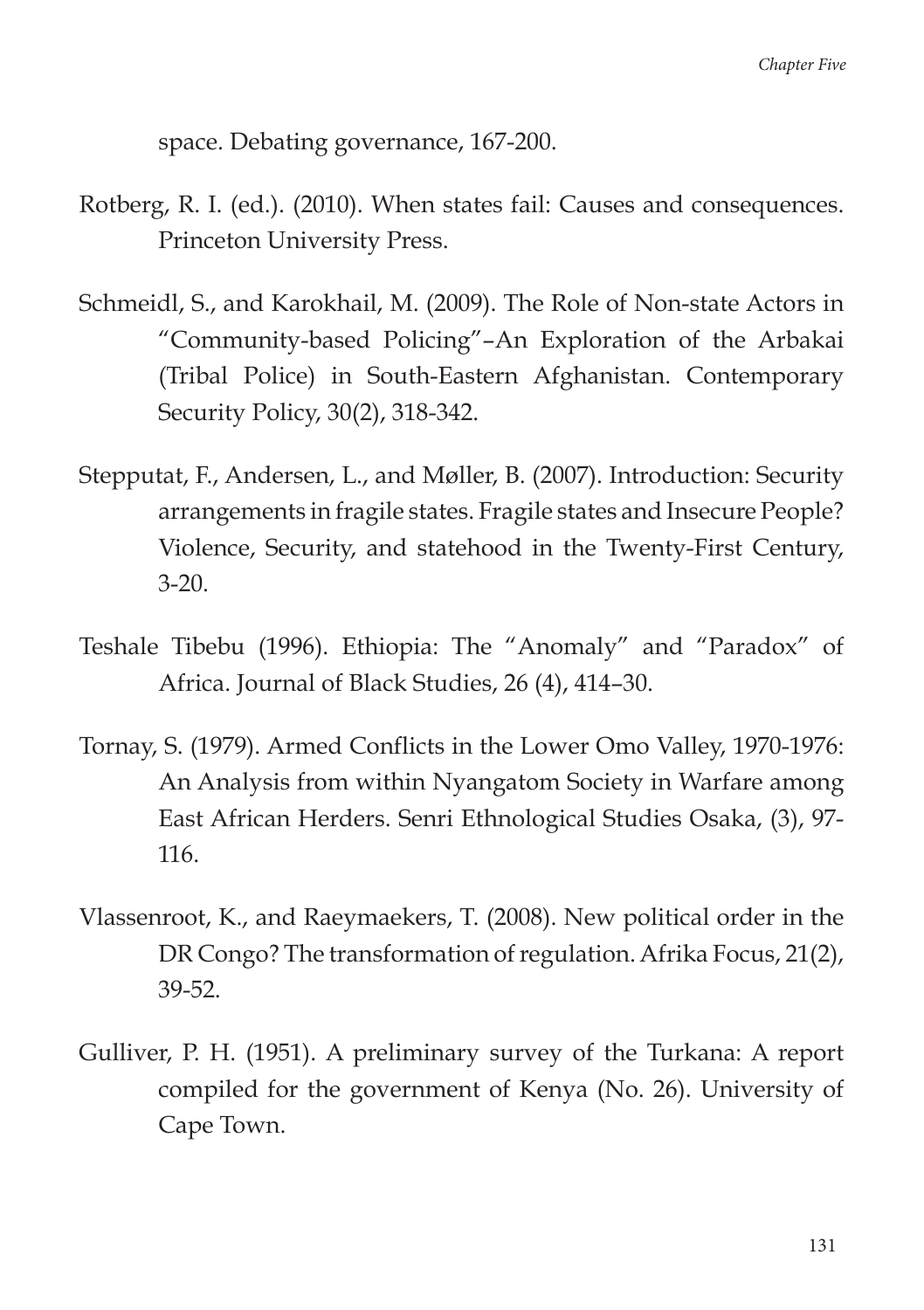- Tornay, S. (1981a). The Nyàngatom: an outline of their ecology and social organisation. In: Marvin Lionel Bender (ed.), Peoples and cultures of the Ethio-Sudan borderlands, East Lansing: Michigan State U.P., pp.137-178
- Clapham, C., (2002). Controlling space in Ethiopia. In D. Donham (Ed) Remapping Ethiopia: socialism & after (9-30). Oxford James Currey.
- Buzan, B. & Wæver, O. (2003). Regions and powers: the structure of international security. Cambridge University Press.
- Wood, A. P. (1983). Rural development and national integration in Ethiopia. African affairs : the journal of the Royal African Society,  $82.$
- Markakis, J. (2011). Ethiopia: the last two frontiers. Boydell& Brewer Ltd.
- Tilly, C. (1975). The Formation of National States in Western Europe. Princeton: Princeton University Press.
- Tilly, C. (1985). War Making and State Making as Organised Crime. In Peter Evans, et al. (eds) Bringing the State Back In. Cambridge: Cambridge University Press
- Anderson, G. (2013). Unilateral Non-Colonial Secession in International Law and Declaratory General Assembly Resolutions: Textual Content and Legal Effects. Denver Journal of International Law and Policy, 41(3), 345-395.
- Tornay, S. (1998). Generational Systems on the Threshold of the Third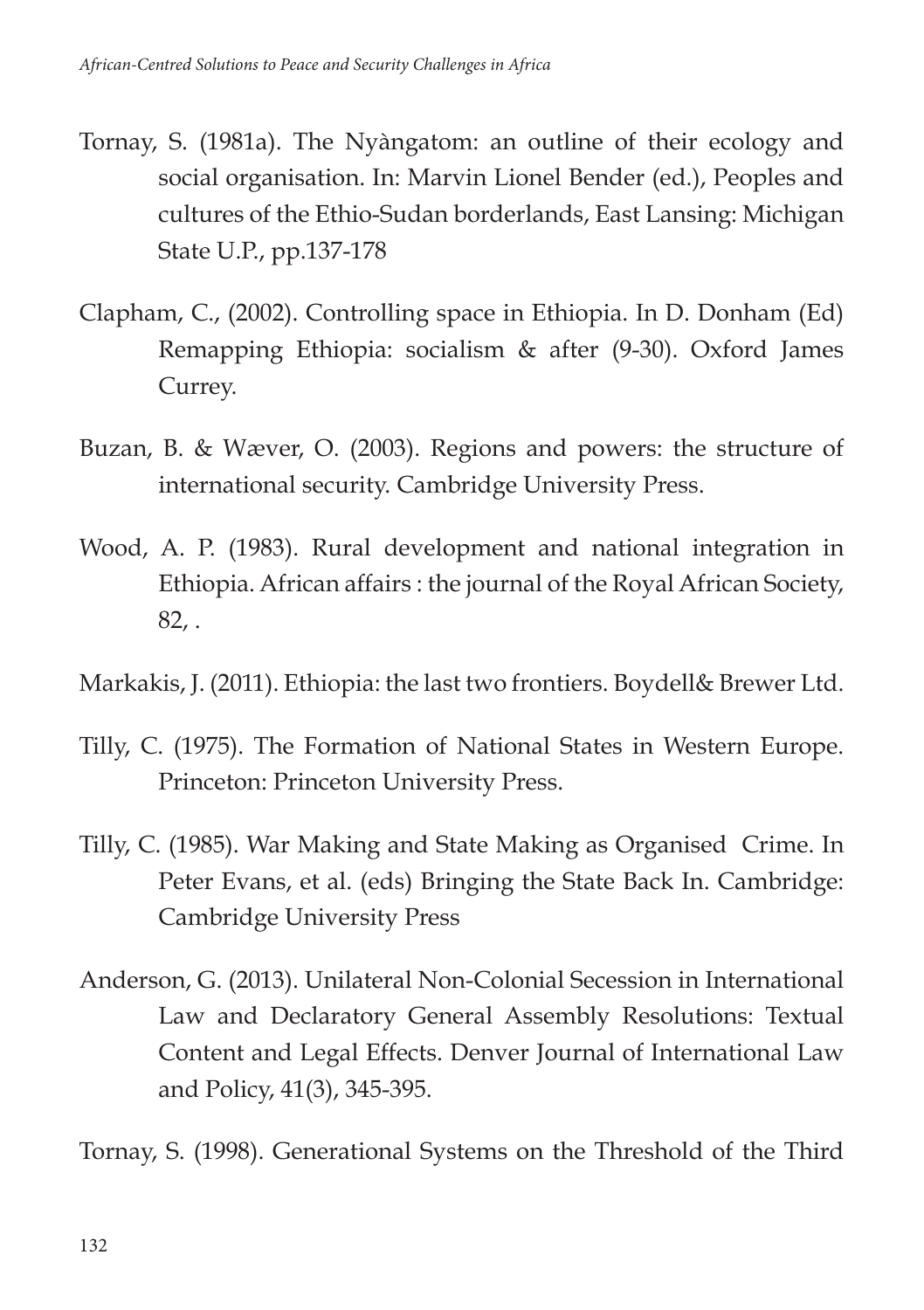Millennium: An Anthropological Perspective. Conflict, Age &Power, London, James Currey.[Links].

- Lokuji, A. S., Abatneh, A. S. & Wani C. K. (2009). Police Reform in Southern Sudan. Policy Document. The North-west institute. Retrieved from http://www.nsi-ins.ca/content/download/ SSR%20Sudan.pdf, checked on 1/12/2013.
- Mirzeler, M. & Young, C. (2000). Pastoral Politics in the Northeast Periphery in Uganda: AK-47 as Change Agent 38 (3), pp. 407–429. Available online at http://www.jstor.org/stable/161705?origin=JSTORpdf, checked on 4/18/2013.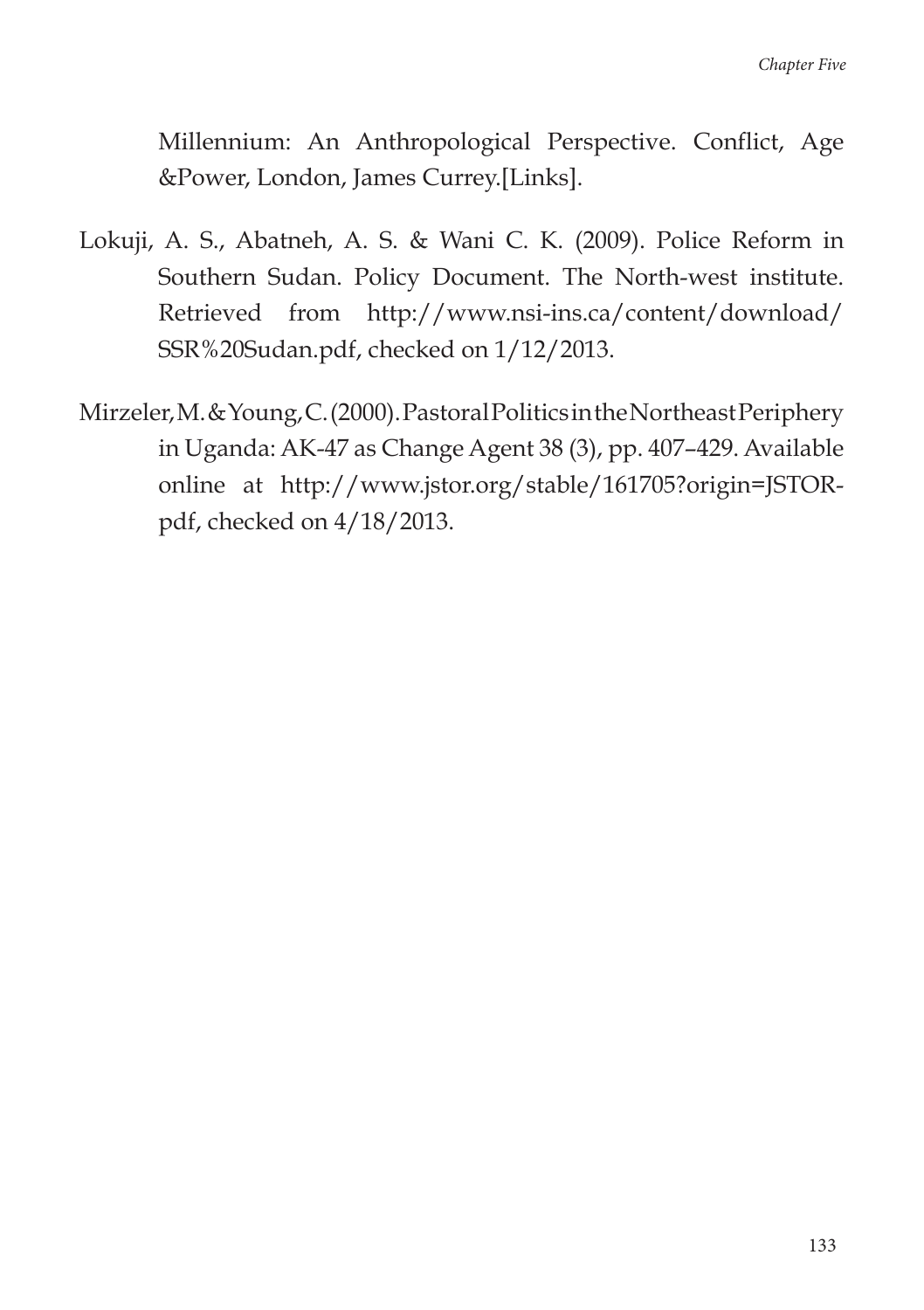*African-Centred Solutions to Peace and Security Challenges in Africa*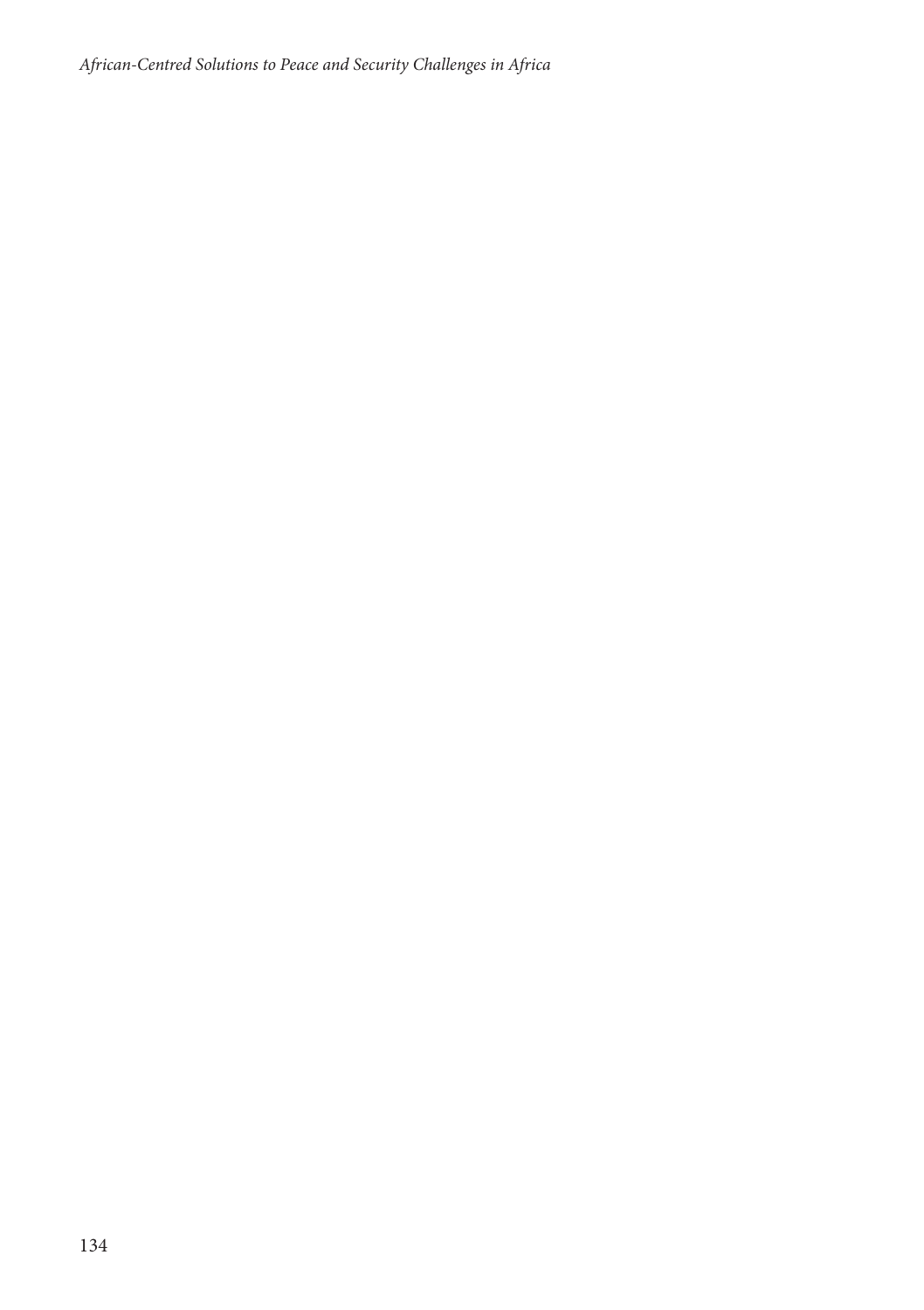# **Chapter Six**

# **Understanding Peaceful Coexistence from an Urban Refugee Perspective in Africa: The Case of Uganda**

# **Brenda Aleesi**\*

This chapter examines the initiatives that the urban refugees have taken towards ensuring their peaceful coexistence with the host population amidst multiple hindrances and how these initiatives relate to the pillars of African-Centred Solutions to African Peace and Security Problems (AfSol), namely, commitment, ownership and shared values. It aims at stimulating discussions on initiatives that are useful in promoting peaceful coexistence among the urban refugees living in Kampala, the capital of Uganda.

This chapter first introduces the urban refugee phenomenon and analyses peaceful coexistence in Kampala. Second, it examines the peaceful coexistence initiatives and then moves on to discuss their relationship with AfSol. Finally, it highlights the significance of peaceful coexistence in advancing the knowledge and practice of AfSol.

Urban refugees are vulnerable group of people forced to encounter a sudden mix of cultures and values in host communities, and as victims of armed conflict face challenges in the process of peaceful coexistence. Some of these challenges include language barrier, unemployment, lack the basic necessities of life and discrimination. It is imperative to examine the initiatives that the urban refugees in Kampala have taken to peacefully coexist with host population amidst the grappling problems they face in trying to make ends meet in a foreign country.

<sup>\*</sup> Brenda Aleesi (brenale15@gmail.com,aleesibrenda@yahoo.com) is a sociologist and development practitioner in Uganda.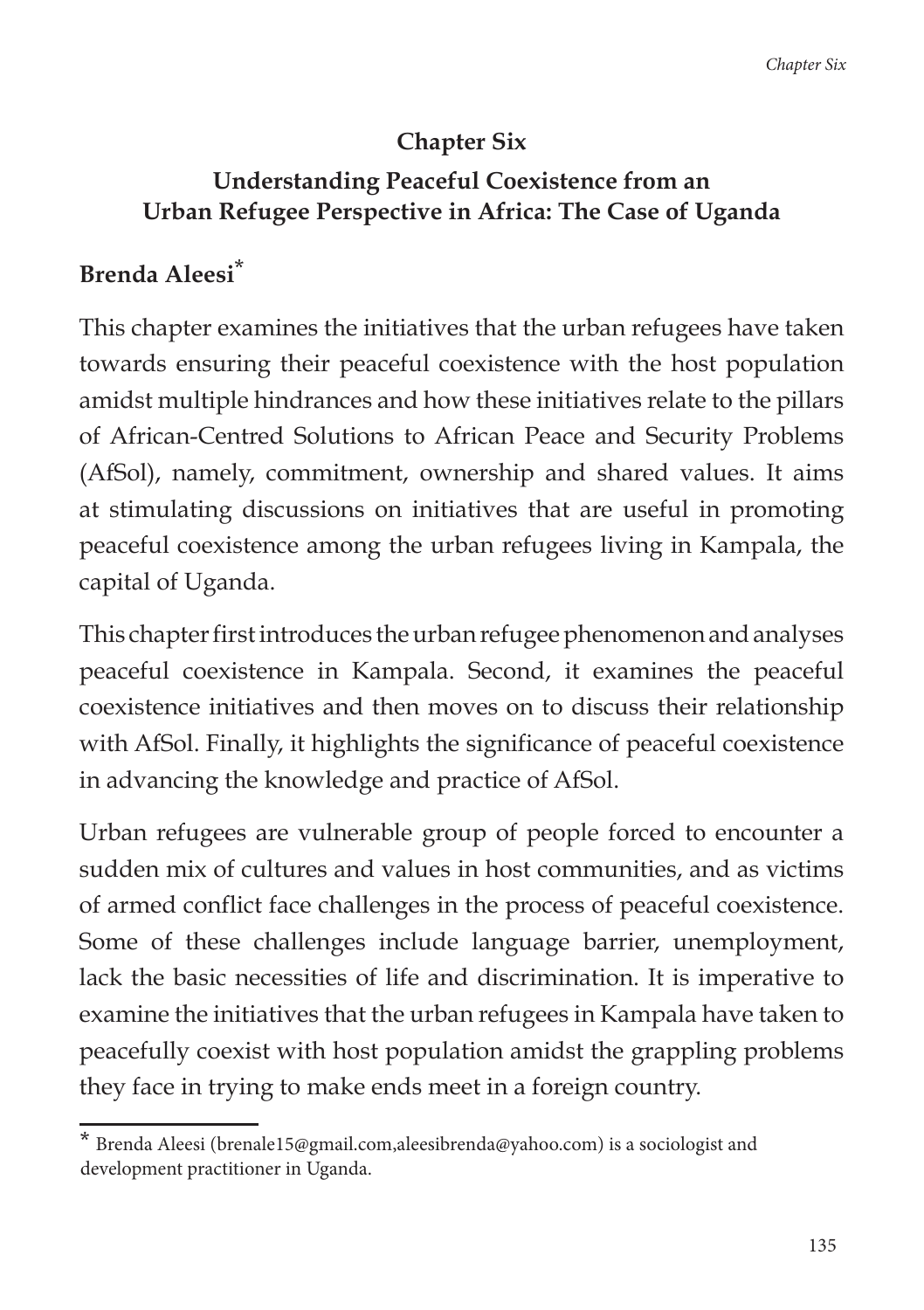# **Plight of Refugees in Kampala**

Uganda has been and continues to be a major destination and habitat for refugees from the Great Lakes region and the Horn of Africa (Hovil 2001: 4). Refugees have fled their countries of origin primarily because of violence, conflict, war and persecutions, while others escaped natural disasters like famine and drought (Murithi 2005: 54). Uganda has been a host to several refugees from the time before its independence in 1962 untill today. During the Second World War, it hosted Europeans displaced by war mainly of Polish origin who were accommodated in camps for the duration of the war (Lomo, Naggaga, and Angela, 2001: 3). Sudan has generated a number of refugees from as far back as the Anglo–Egyptian wars. This influx was followed by refugees fleeing unrest caused by struggles for independence, for example, Kenyans during the Mau Mau rebellion, Sudanese fleeing the conflict after independence, Rwandese fleeing the Civil war of 1995 and Congolese after the assassination of Patrice Lumumba in 1961(Lomo, Naggaga, and Angela, 2001: 3). During the same time, Uganda received refugees from Ethiopia and Somalia. It should be noted that any instability in any of the neighboring countries always generates refugees for Uganda. That was what happened as a result of the 2007 Post-election violence in Kenya, the continued power struggle in South Sudan and the recurring insurgency and control of Eastern DR Congo by different militia groups.

According to Uganda Refugee and Asylum Seeker Statistics (2014), there are 420,989 refugees in Uganda; these come mainly from the Democratic Republic of Congo (DRC), Somalia, South Sudan, Rwanda, Burundi, Eritrea, and Ethiopia, among others. Kampala is host to more than 72,000 refugees that are broadly classified into registered refugees,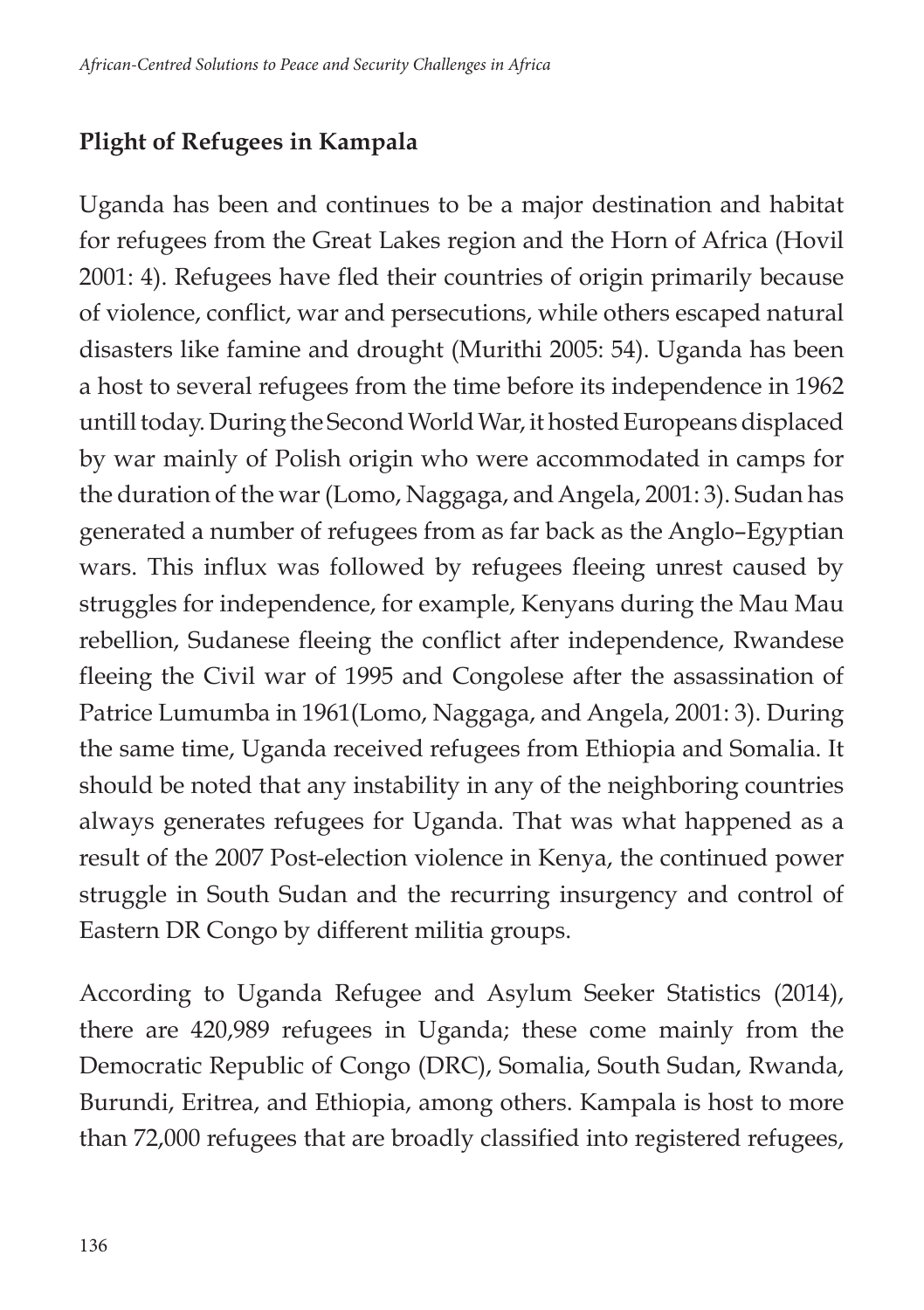unregistered refugees, asylum seekers, and refugees on the urban caseload and self-settled refugees (Macchiavello, 2003:3). Refugees have arrived in different ways through the rural settlements, directly from their country of origin or via transit countries such as Kenya (Mihoko and Nagujja, 2014: 7).

The urban refugee issue gained prominence in 1993 after a major influx of Somali refugees (Huff and Kalyango 2002: 6). The sudden increase in urban refugees illustrates the understated shift in the nature of refugee populations in Sub-Saharan Africa. During the 1950s when African states had started gaining independence and decades shortly after that, majority of the Africans and refugees in Sub Saharan Africa were agriculturalists. It was upon this fact, that the United Nations High Commission for Refugees (UNHCR) and the Organisation of African Unity (OAU) executed policy and practice in relation to refugees considering them all as farmers. However, situations have changed as a result of urbanization; and armed conflict has displaced people from towns in neighbouring nations.

Many of these refugees find life in the rural settlement incompatible with the lifestyle they have been accustomed to, and thus head to Kampala in search of employment and other sources of livelihood. Refugees are scattered throughout Kampala slums, with the Somali concentrated in Kisenyi and the Congolese in Makindye, Katwe, Nsambya and Masajja living alongside Ugandan urban poor (Mihoko and Nagujja, 2014: 7). Kampala is no exception when it comes to urbanization; migrants including refugees to the city are faced with unemployment, shortage of housing, and lack of services (electricity, running water, waste disposal) and thus live in deplorable situations characterised by poverty and bad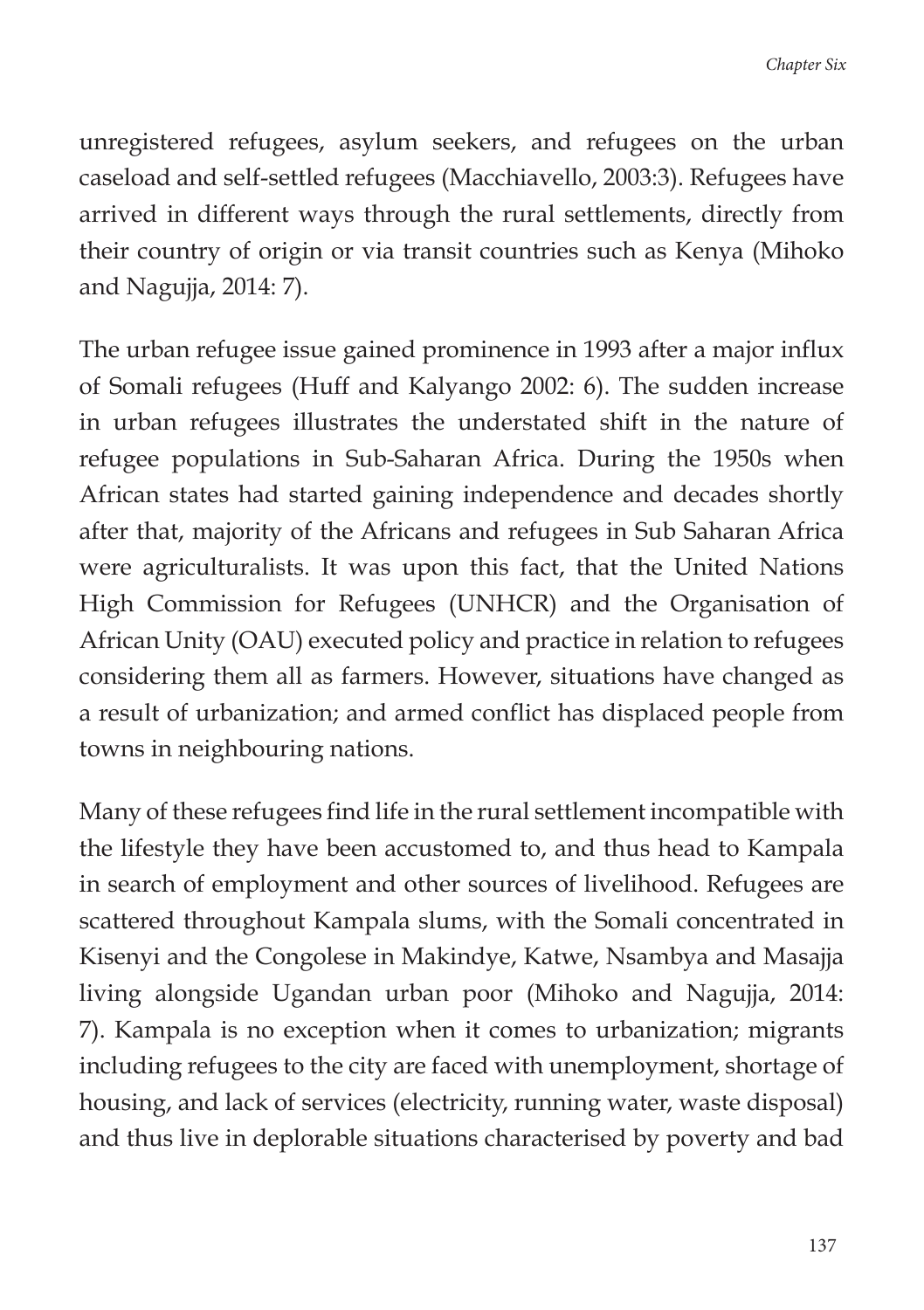sanitation. Such severe conditions make the refugees predisposed to outbreaks of water borne diseases, for example, cholera and typhoid. According to Huff and Kalyango (2002), these problems do affect the urban poor, however the situation of the urban refugees is made severe due to a number of issues , choosing to live outside the rural settlement excludes them from the protection of UNHCR and the government of Uganda and they easily become target of xenophobic tendencies, hostility and discrimination.

The problems of urban refugees are worsened by the fact that the government of Uganda and UNHCR do not provide basic assistance to them and this applies to those in Kampala as well. Basic material assistance is provided to refugees residing in rural settlements with the exception of those on the urban case load - those with serious security concerns and health problems (Bernstein, 2005: 8). Demands for basic assistance are met with calls for them to return to the rural settlements that have basic assistance pegged to them. Urban refugees have to ultimately fend for themselves and provide for their children, women, persons with disabilities, and the elderly. Attempts to force refugees to live in the rural settlements constitute a violation of the international standards of human rights like the Uganda's Refugees Act 2006, the 1981 African Charter on Human and People's Rights and the 1951 Convention relating to the status of refugees.

Among the urban refugees, women and children are most vulnerable because of the experiences they endure within the country of origin, during transit and in the host country. Armed Conflict has a profound effect on the refugee women causing loss of property and unsafe community life followed by death of their husbands, fathers and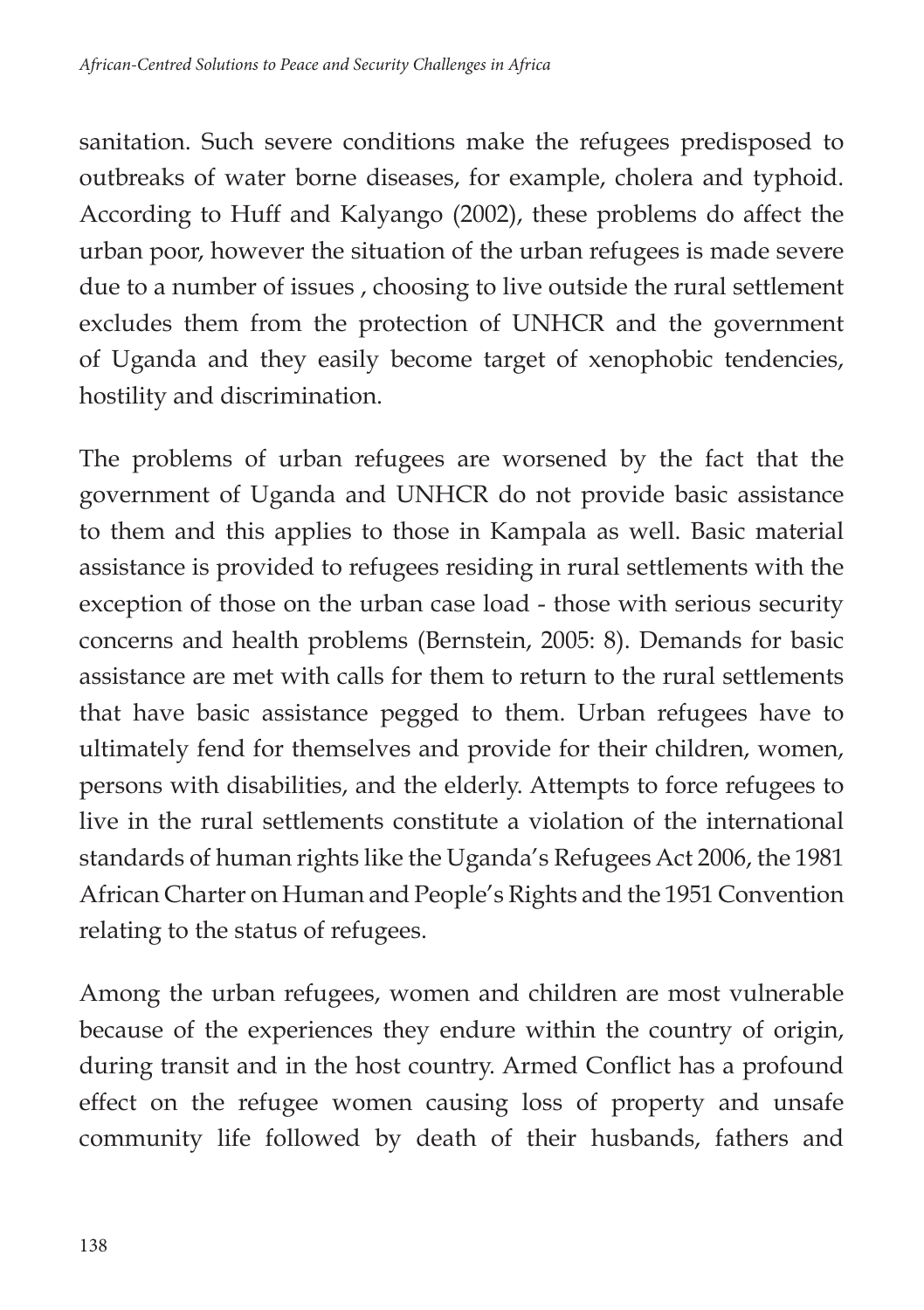brothers. It left many women traumatised and still grieving (Refugee Law Project, 2014). Rape in recent times has been used as a weapon of war in Africa depriving women of their dignity and self-worth (Murithi, 2005: 54). A number of women have been sexually abused, discriminated or forced into sexual transactions to survive during conflict, flight or later in Kampala. As a result of sexual violence, many have reported personal traumatic experiences and reproductive health problems like chronic lower back pain and failure to conceive (Bernstein, 2005: 8).

Refugee children are vulnerable, first as children then as refugees (Dryden, 2003: 3). Conflicts in the countries of origin have troubled children as they have witnessed the violent murder and rape of their parents, relatives and gone through the difficult experience of displacement. Some refugee children have fled the conflict unaccompanied by an adult; with younger siblings to take care of (Refugee Law Project, 2014). Amidst the sadness and grief at the loss of their parents, children have lost their childhood and taken on parenting roles. However, the situation in Kampala is not any better. Children experience violence when they try to coexist in urban situations, discrimination and sexual gender-based violence directed at girls (Bernstein, 2005: 24).

Urban Refugees are one of the most neglected groups of citizens and are rarely a subject of research. They represent a population that arguably has rights but rather denied exercising them because of their urban setting. Urban refugees are victims of armed conflict, human rights violations, political oppression and dictatorial regimes. As refugees, they carry into the host states fresh wounds of war that are eventually translated as psychological problems. A change in environment and population is enough to destabilise a refugee with traumatic experiences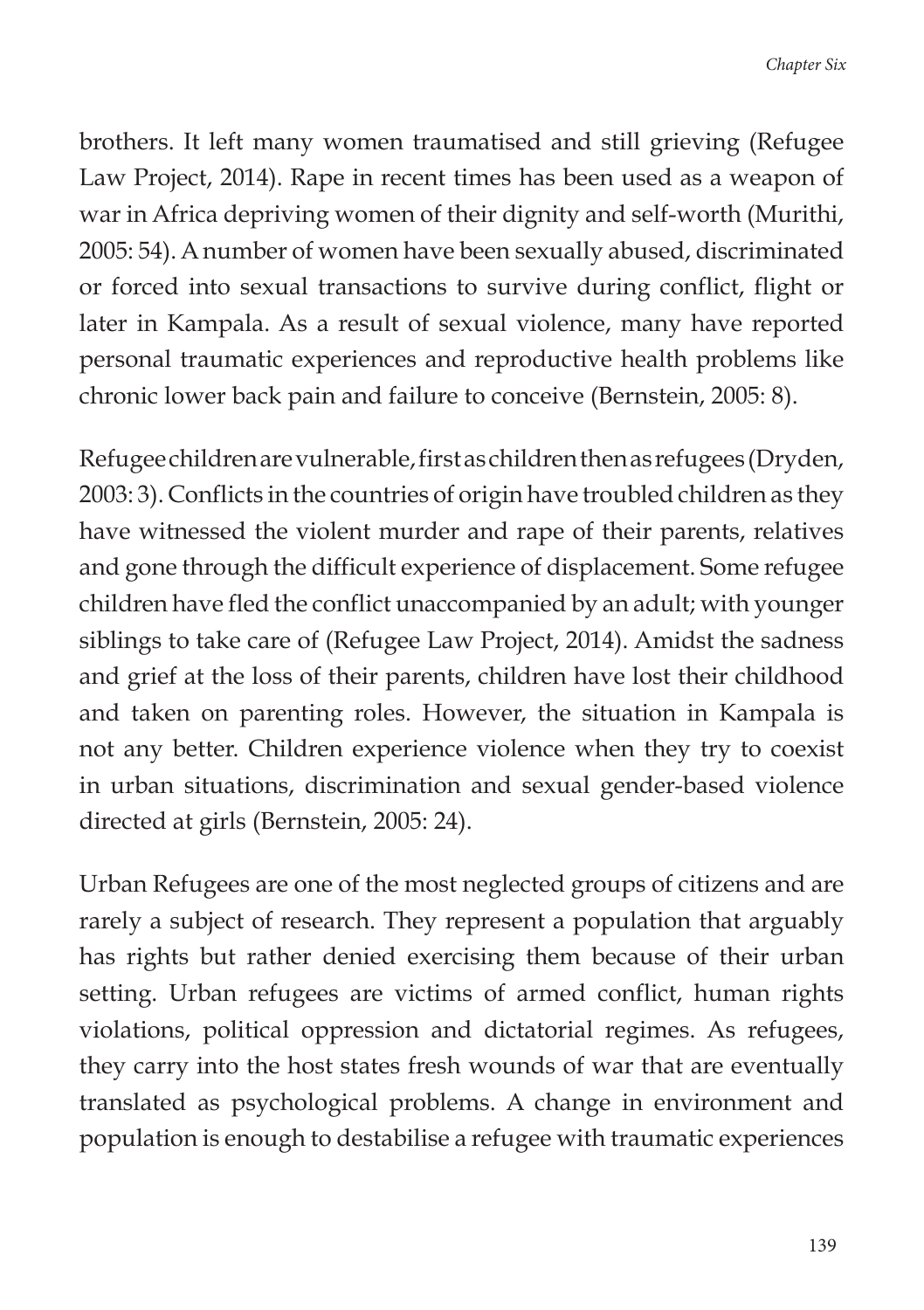of conflict. As result conflict, misunderstandings or even violence is bound to occur. Peaceful coexistence provides that avenue through which social interaction can take place amongst the urban refugees and the host population.

## **Coexistence as Shared Value**

African communities have always lived together despite their differences in culture. Uganda has a history of armed conflict and violence and its citizens have in one way or another been affected by the war (Lomo and Hovil, 2004: 4). Receiving refugees fleeing conflict across Uganda's borders presents a complicated situation for nationals who are recovering from the effects of the previous conflicts. Against this background, peaceful coexistence plays a vital role in helping societies move away from violent interactions and preservation of non-violent mechanisms of conflict resolution within communities.

Abu-Nimer (2001) defined coexistence as development of cooperative modes of interaction between the minority and majority in order to realise the potential between the two groups. Peace, in fact, is not necessarily absence of violence or war but rather absence of structural violence and inequalities, human rights violations and injustice (Hicks, 1988: 8). In other words, peace is characterised by good governance, equality, justice and respect for human rights. Drawing from the above descriptions, peaceful coexistence is a situation in which two or more groups of people with diverse backgrounds in terms of ethnicity, language and culture put aside their prejudices and sentiments through learning to accept or tolerate each other's differences and choosing to resolve conflict using non-violent means. Khaminwa (2003) observes that peaceful coexistence prevails when communities and individuals actively accept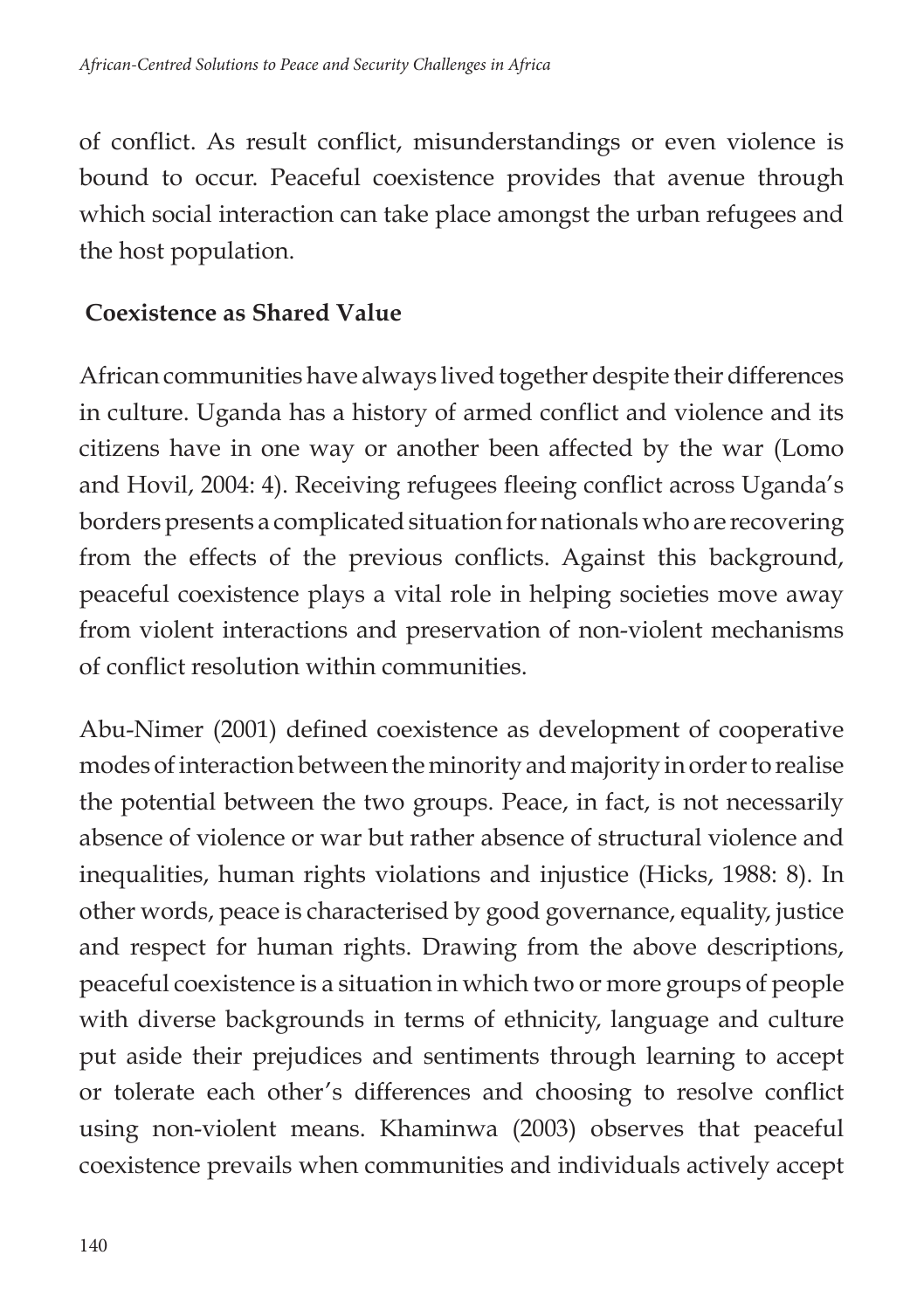and embrace diversity or merely tolerate each other. Coexistence varies depending on the intensity of interactions as two entities communicate and respond through language and gestures to affect one's behavior or thinking (Ferrante, 2003: 142). Peaceful coexistence provides a means for building relationships among diverse communities. According to Khaminwa (2003), the basic tenets are:

- Recognition of diversity
- The worth or value of the other person
- Non-violence

The multicultural social theory and the elicitive model are used to advance the peaceful coexistence initiatives developed by and for the urban refugees in Kampala.

# **Multicultural Social Theory**

The peaceful coexistence initiative is instructed by the Multicultural Social theory proposed by Sociologists George Ritzer and Douglas J. Goodman. The multicultural social theories place emphasis on the marginalised and thus tend to level the playfield in society (Ritzer and Goodman, 2003: 222). Multicultural theories have several traits explained below. They seek to empower those who lack influence thus a rejection of the universal or classical theories that support those in power. In most African societies, children, women, persons with disabilities, the elderly and in recent years refugees are considered to be vulnerable in various aspects. Multicultural theory empowers the most vulnerable in society by providing voice to those who lack power. This theory seeks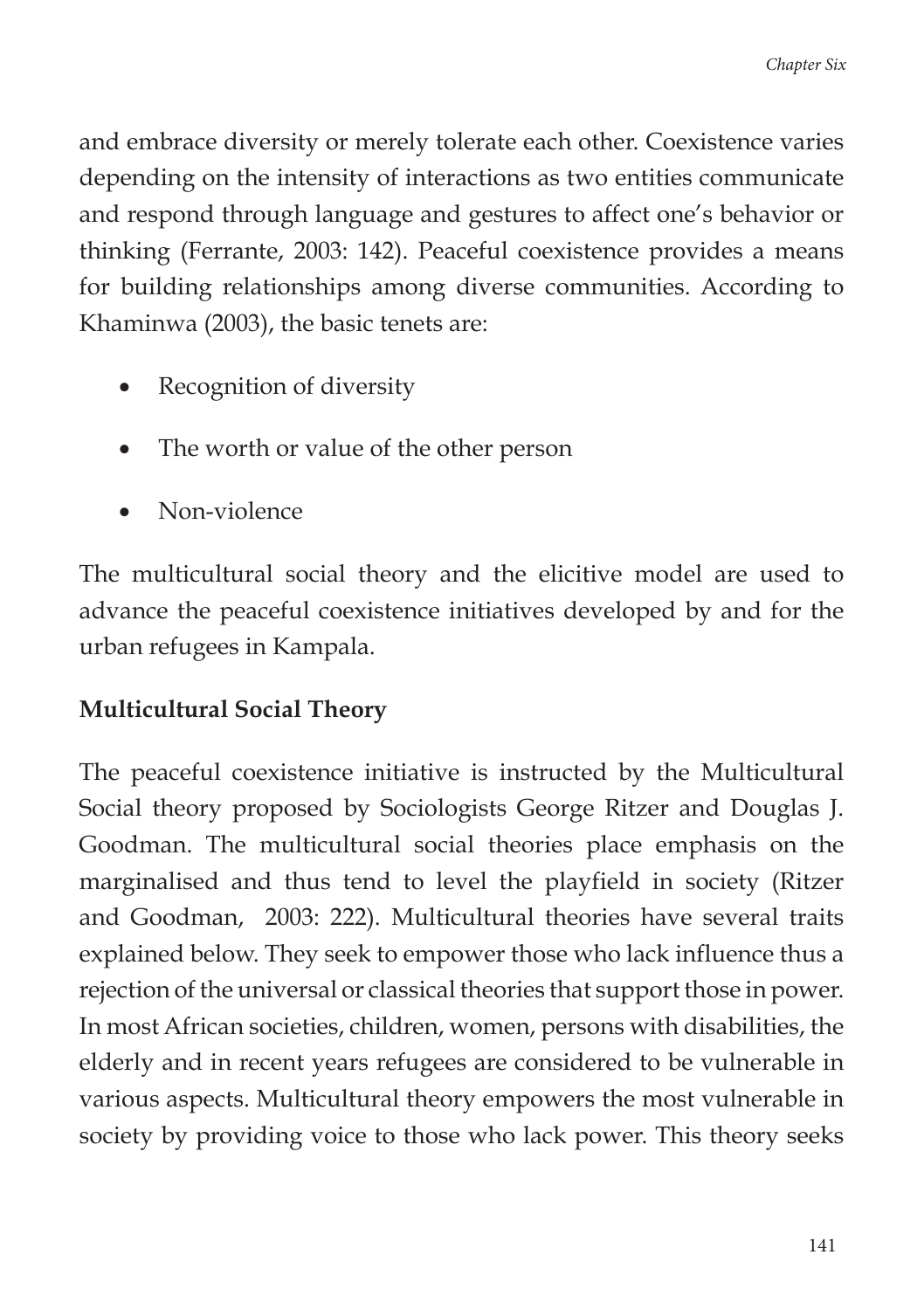to be inclusive thus offers a theory on behalf of many of those without power. It can be said that inclusive implies participation of minority groups within the social fabric irrespective of whether they have power or not. However preference is given to those who lack power and have no say when it comes to governing a particular society. They seek to make the social world more open and diverse. Multicultural theories acknowledge that societies have different cultures and traditions. The central tenets of this theory are narrowed down to three issues, namely:

- Advocating and promoting equality in society by empowering vulnerable persons.
- Encouraging participation of social groups in the social structure
- Embracing diversity across the cultural and social group divide.

## **Elicitive Model**

This model proposes and encourages the emergence of resources, initiatives or ideas from a particular setting and responding to the needs in that context. The emphasis is on empowerment and seeking ideas, and is rooted in the cultural context (Lederach, 1995: 55). The model works towards identifying what people already have in place and what they already know about conflict resolution. Diligence in respecting and building from the cultural context is paramount because it places emphasis on the participants designing, discovering together and naming the conflict resolution model. This model revolves around exploring what to do, providing a process for people to engage in what they know and build from that knowledge. In the context of urban refugees, the discussion will involve obtaining information about their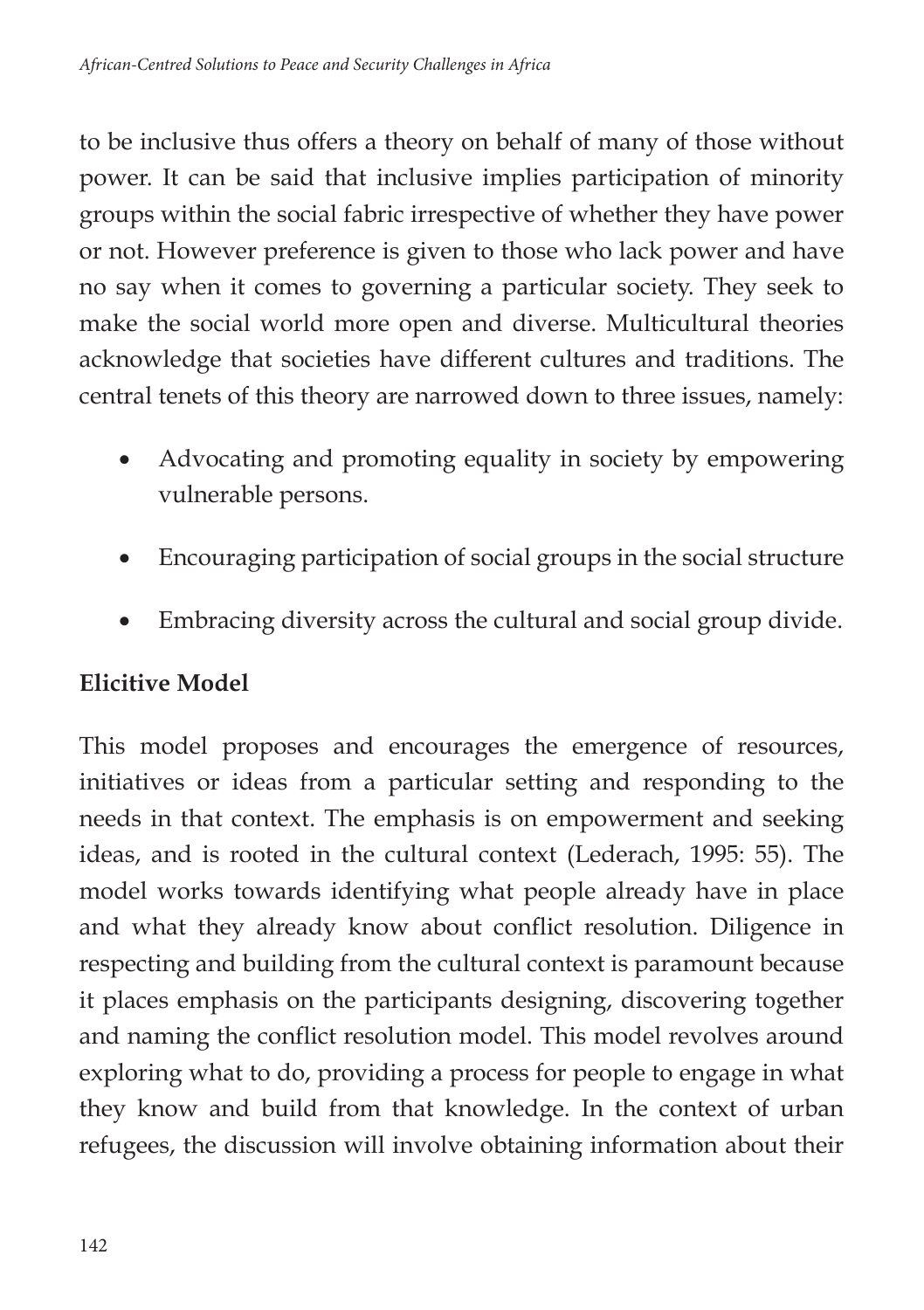needs, challenges and suggestions on what would best facilitate their peaceful coexistence in Kampala. This model is of great importance to Civil Society Organizations (CSOs) that deal with refugees especially when it comes to designing training programmes aimed at facilitating peaceful coexistence in urban areas. The central premise of this model lies in its participatory nature because it provides room for finding and forming ideas and concepts through education.

From the analysis of the multicultural social theory and the elicitive model, the underlying elements of peaceful coexistence initiative have been drawn and are characterised below.

- The Initiative asserts that society is governed by values that can apply to many contexts or are defined by a given context.
- Deviation from the values inevitably leads to conflict in varying scales and adherence leads to conflict resolution and peaceful coexistence.
- Peaceful coexistence calls on humanity to embrace and celebrate diversity in culture.
- It advocates for equality across gender, ethnicity and vulnerable persons.
- • Consensus and participation of everyone is the key to achieving peace.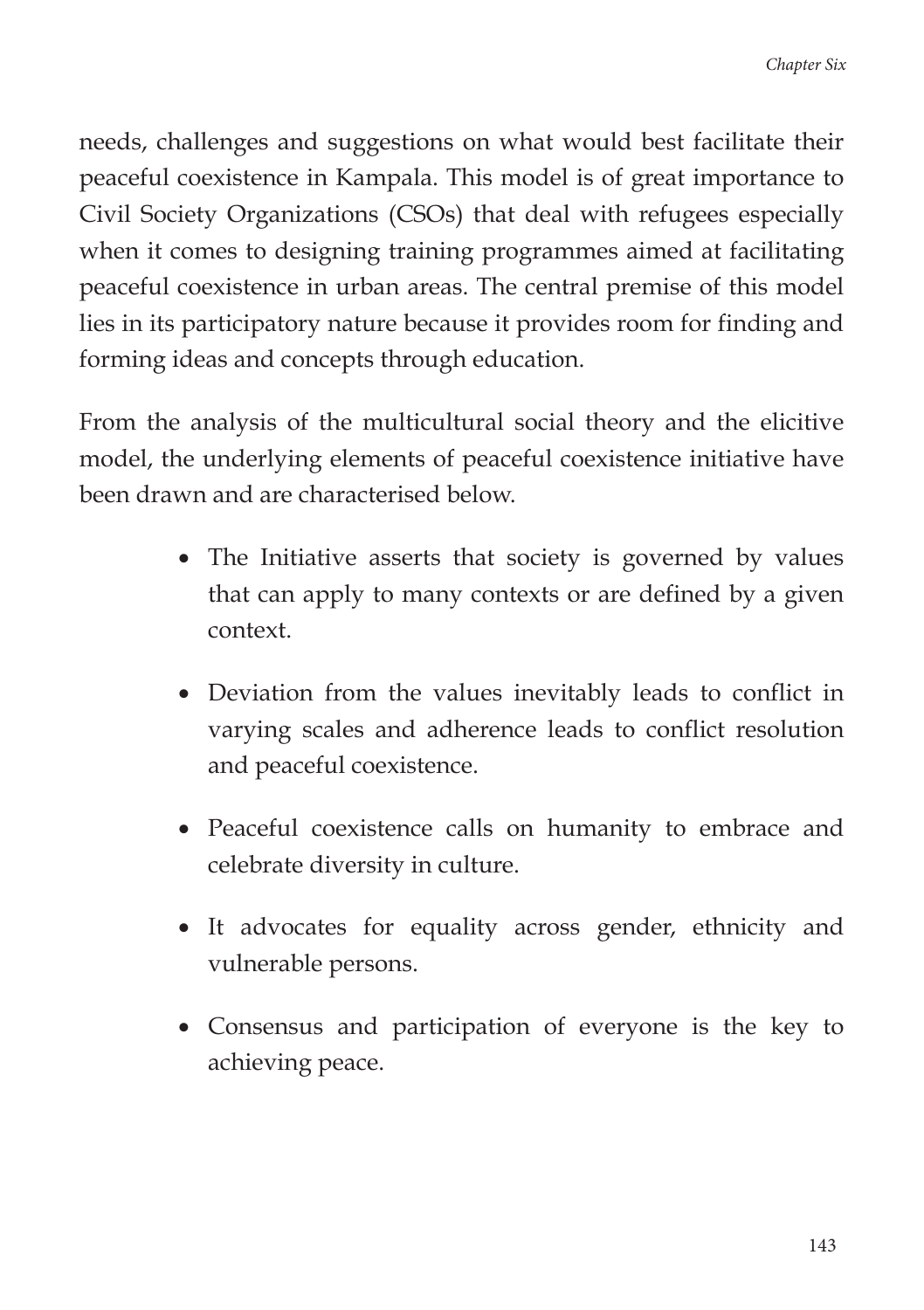## **African-Centred Solutions**

Urban refugees have developed several peaceful coexistence initiatives that have been derived from shared values rooted in the fact that Africans have a history of colonialism. Urban refugees have also encountered conflict on both sides (their side and the host country's side). Africa is a continent with diverse ethnicities and cultures across the board and peace has always been central to its communities. As a result, communities, even before colonialism, had values that enabled them to coexist amidst diversity in, for example, hospitality to strangers, respect for life and the elderly, and communalism and solidarity. These values were reinforced by our traditional political systems and social traditions at that time. However, after independence, many African states, Uganda included, took on political institutions of their colonial masters and sidelined our traditional political institutions together with the shared values. It should be noted that the colonial political systems suited the colonialists' interests on the continent but lacked African flair which was deliberately left out. African shared values are amalgamation of universal values, democracy and governance principles and others such as solidarity, consensus and communalism that are seen as deeplyrooted in African culture.

Refugees arise from failure of member states to adhere to the principles stipulated in African Charter on Democracy, Elections and Governance and other conventions. The African Union adopted the African Charter on Democracy, Elections and Governance, which emphasises the significance of good governance, popular participation, rule of law and human rights as stipulated below in its obligations to state parties.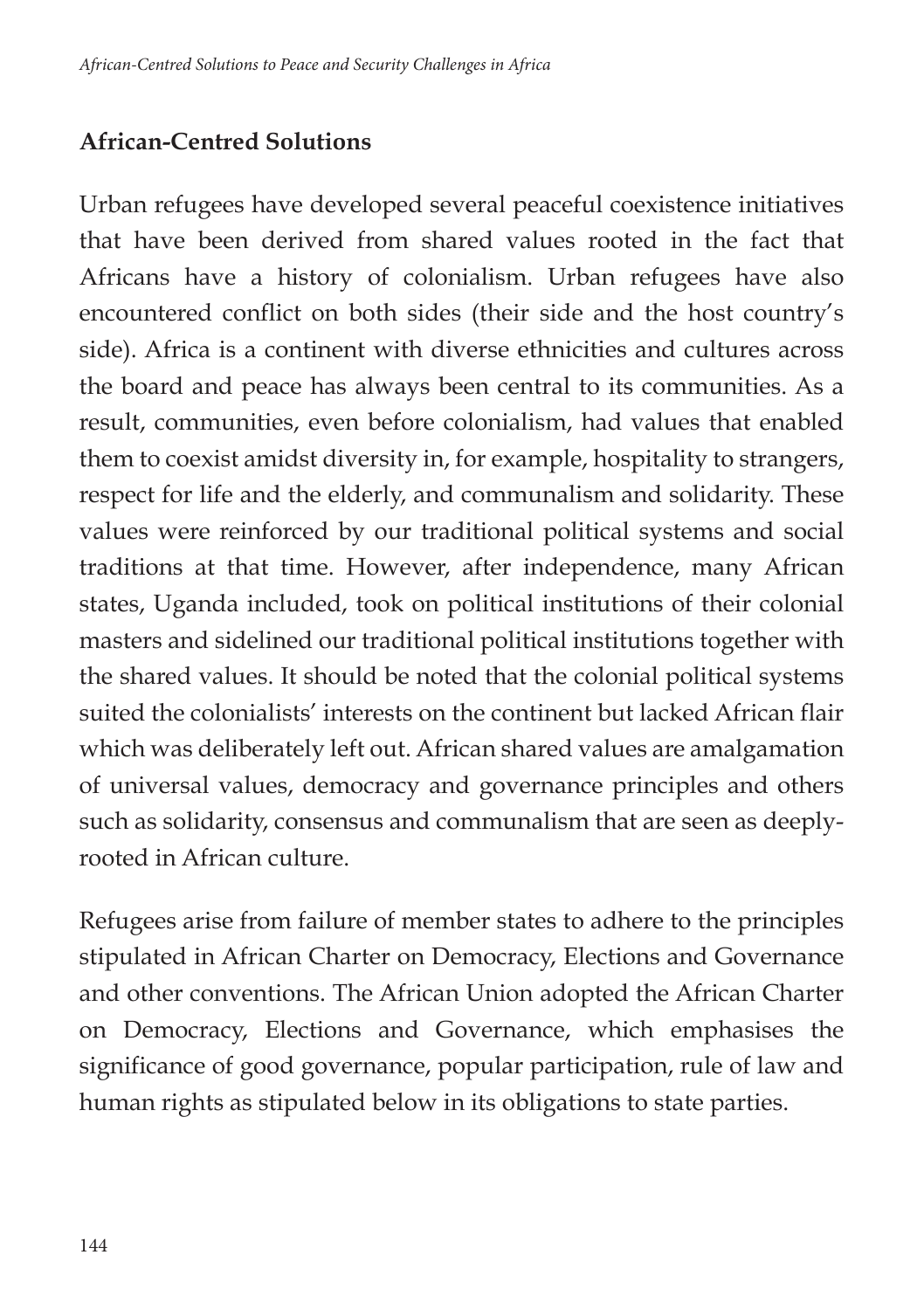- State Parties shall commit themselves to promote democracy, the principle of the rule of law and human rights.
- State Parties shall recognize popular participation through universal suffrage as the alienable right of the people.
- State Parties shall take all appropriate measures to ensure constitutional rule, particularly constitutional transfer of power.
- State Parties shall ensure that citizens enjoy fundamental freedoms and human rights taking into account their universality, interdependence and indivisibility.
- State Parties shall eliminate all forms of discrimination. especially those based on political opinion, gender, ethnic, religious and racial grounds as well as any other form of intolerance.
- State Parties shall adopt legislative and administrative measures to guarantee the rights of women, ethnic minorities, migrants, people with disabilities, refugees and displaced persons and other marginalized and vulnerable social groups.
- State Parties shall respect ethnic, cultural and religious diversity, which contributes to strengthening democracy and citizen participation (Articles 4, 5, 6 &8, African Charter on Democracy, Elections and Governance).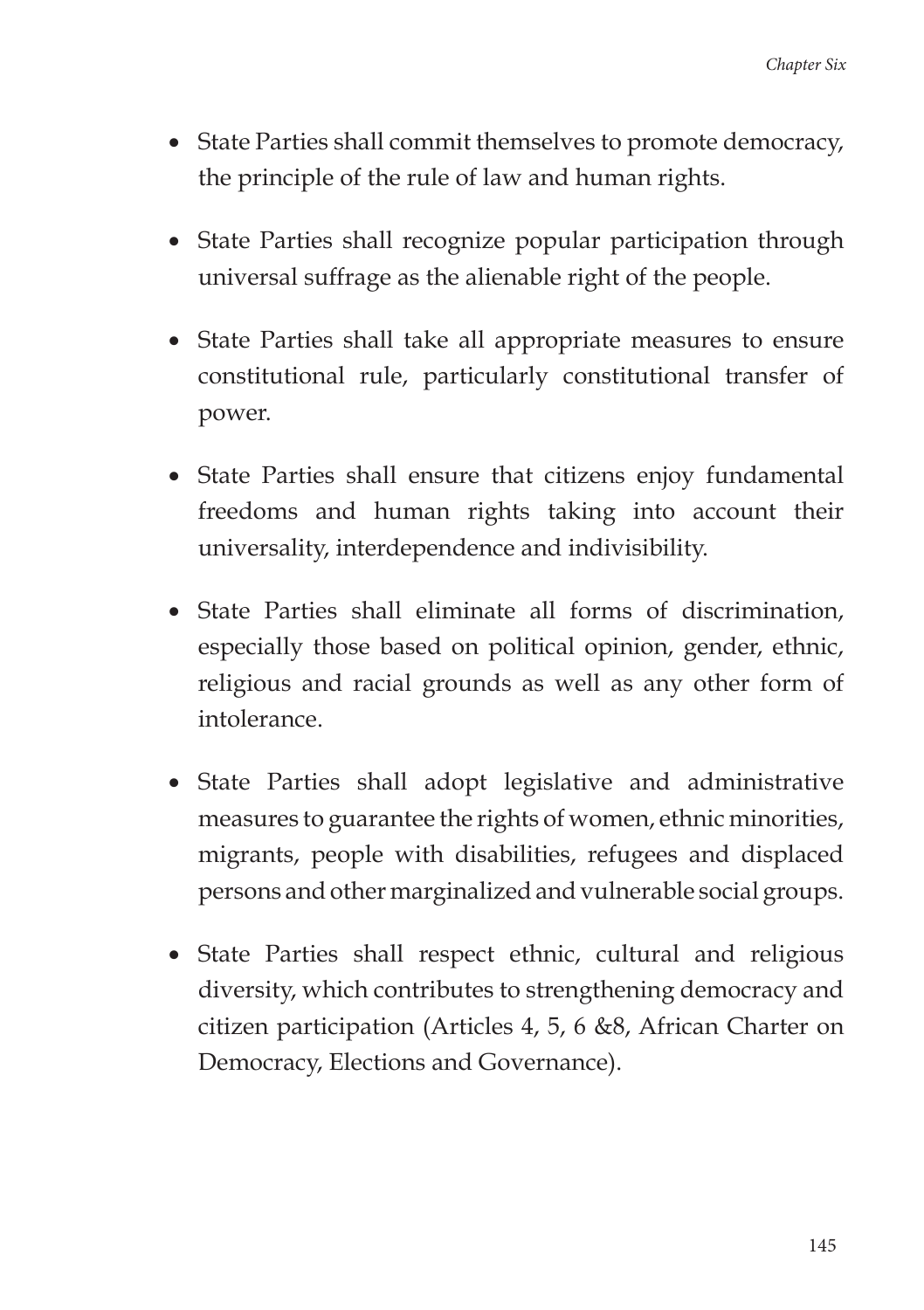### **Peaceful Coexistence Initiatives**

Peaceful coexistence initiative takes into perspective the realities that accompany urbanization, the input from the urban refugees, the CSOs and the government of Uganda. The initiative was drawn from urban refugees operating as individuals or as a group and refugee-related CSOs. It focuses on ensuring that refugees deal with conflict-related problems arising from the country of origin while making adjustments to survive and deal with other challenges they find in the host nation. This initiative is based on good governance, democratic principles and shared values. It should be noted that absence of good governance and democracy reflected in armed conflict, human rights violations and abuse of the rule of law in countries of origin of the refugees, is what caused their flight. However, the country of refuge (Uganda) has to some extent achieved good governance and democracy in certain areas but the challenges of governance still remain at large. As a result, participation of the urban refugees in the peaceful coexistence initiative is important. The shared values that arise from peace, African culture, governance and democracy provide the basis for peaceful coexistence. The peaceful coexistence initiative constitutes inherent values that we consider African in nature like solidarity, communalism, hospitality, respect for authority and the elderly, respect for religion and sacred and peace or universal values like understanding, tolerance, democratic participation, equality between men and women and respect for all human rights.

Peaceful coexistence has its basis on peace values, governance and democratic principles. The peaceful coexistence initiatives that have succeeded, and can be improved upon have been divided into four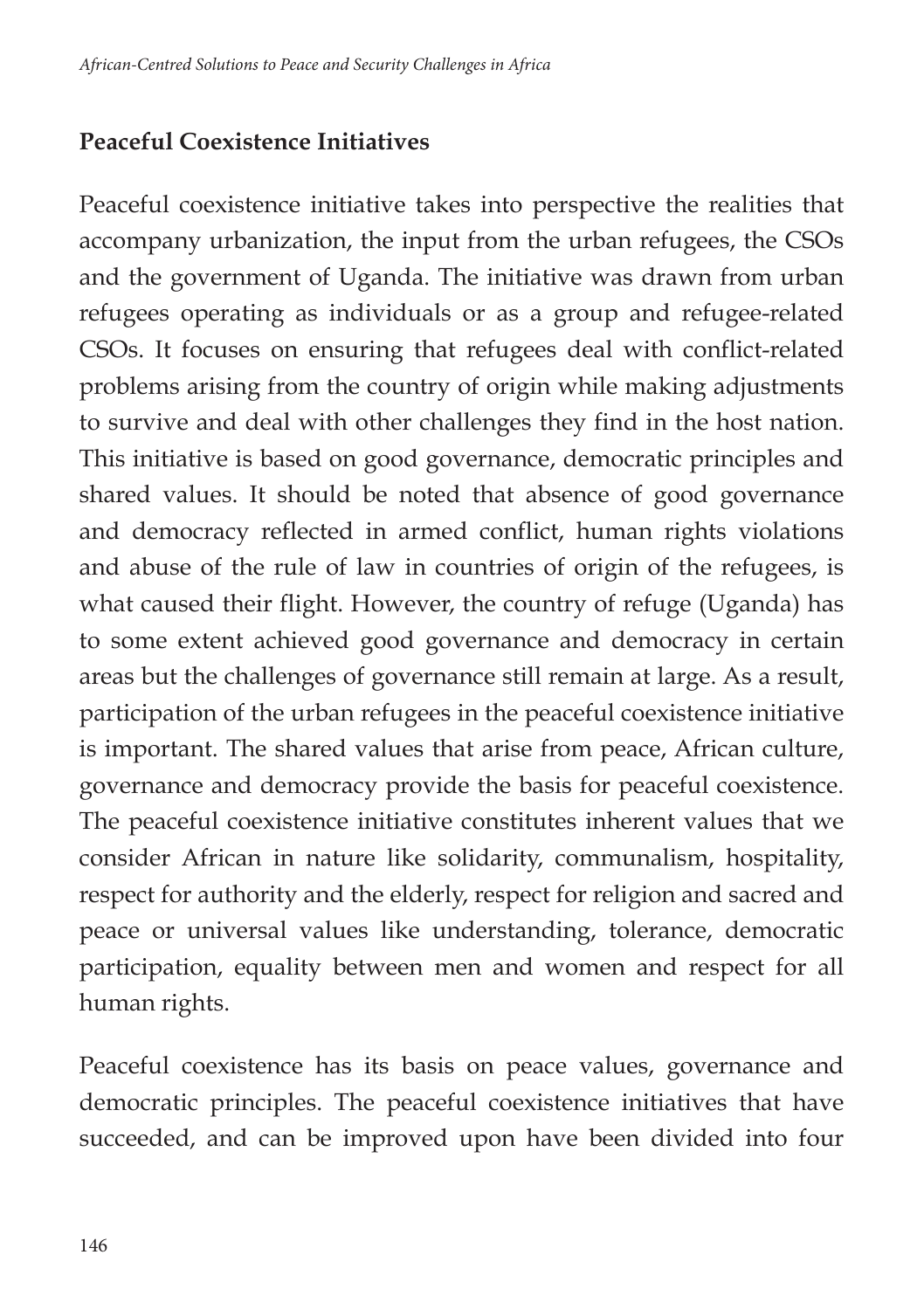aspects, namely, a culture of peace through education, socio-cultural, and economic and health aspects. There has been commitment at various levels toward promoting the peaceful coexistence initiatives. This section also discusses how peaceful coexistence relates to the three pillars of African-centred solutions, namely, commitment, ownership and shared values.

### **A Culture of Peace through Education**

Education plays an important role in advancing a culture of peace because it provides a form of stability for children affected by conflict and helps them to peacefully coexist with the rest of the host population. According to Douglas Roche, a culture of peace is an approach to life that seeks to transform the cultural roots of war and violence into a culture where dialogue, respect, and fairness govern social relations. The culture of peace uses education as an instrument in fostering attitudes supportive of non-violence, cooperation and social justice. The UNESCO Constitution states, ...Since wars begin in the minds of men, it is in the minds of men that the defenses of peace must be constructed. This form of education relies heavily on peace values thus the term Peace education.

Peace education is one of the programmes that refugees have developed to help their children cope with lack of school fees to attend formal school. The peace education programme of Young African Refugees for Integral Development (YARID) is a typical example. Peace education is a process that encourages refugees to continually acquire values, knowledge, skills and attitudes that are necessary for coexistence in the host community. Even after conflict, peace education provides window of opportunity to promote peace while the horrors of war are fresh on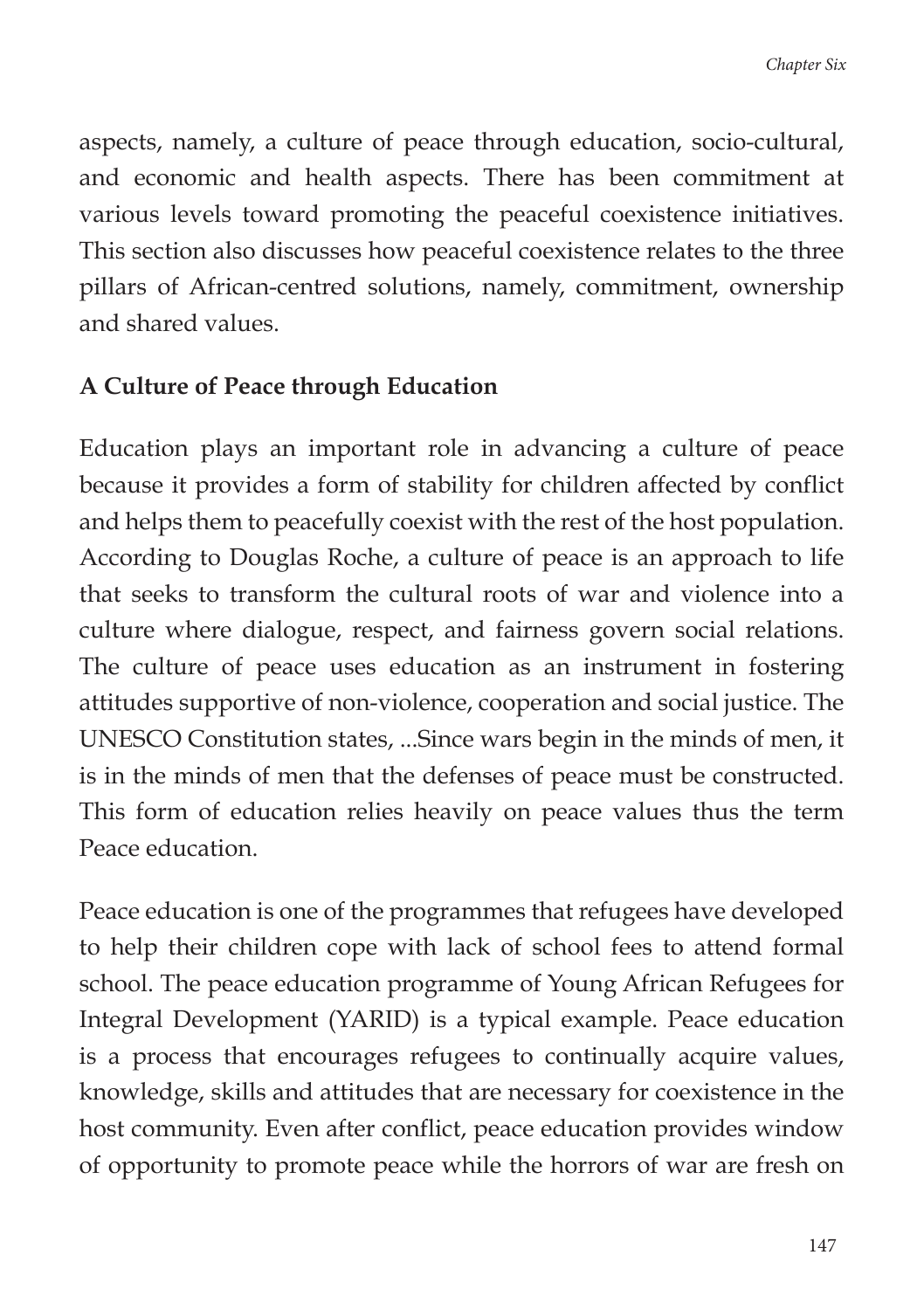people's minds and patterns of life disrupted.

Speak your rights curriculum, an initiative of Refugee Law Project by a CSO dealing with forced migrants has enabled urban refugees acquire knowledge about basic human rights whilst becoming conversant with their rights as human beings and as refugees. The content of the curriculum was drawn from Uganda's Refugee Act 2006 and other human rights instruments. In addition to human rights education, conflict resolution skills, for example, negotiation, cooperation, reconciliation, mediation among clashing parties is necessary for continued existence (Miller and King, 2005). Education provides knowledge and skills development that strengthens the capacity of refugees to be agents of transformation and is essential in understanding and promoting peaceful coexistence.

The urban refugees have wholeheartedly taught their children and those of others in the host community peace education in absence of funds. The CSOs like Pan African Development Education and Advocacy Programme (PADEAP) and Refugee Law Project (RLP) have programmes committed to alleviating the suffering of urban refugees, in particular that of vulnerable persons like children, women, elderly and persons with disabilities. The CSOs in coming up with these programmes indentified crucial needs among refugees and elicited what resources or skills the refugees required to start the programme. The CSOs identified the major concerns of urban refugees through information gathering techniques such as brainstorming, focus groups, participant observation and interviews to discover the interest of the involved groups (Kusek and Rist, 2004: 59). It has been noted that engaging refugees in a participatory manner in issues affecting them helps build consensus and commitment to the desired outcome of the initiative. The government of Uganda has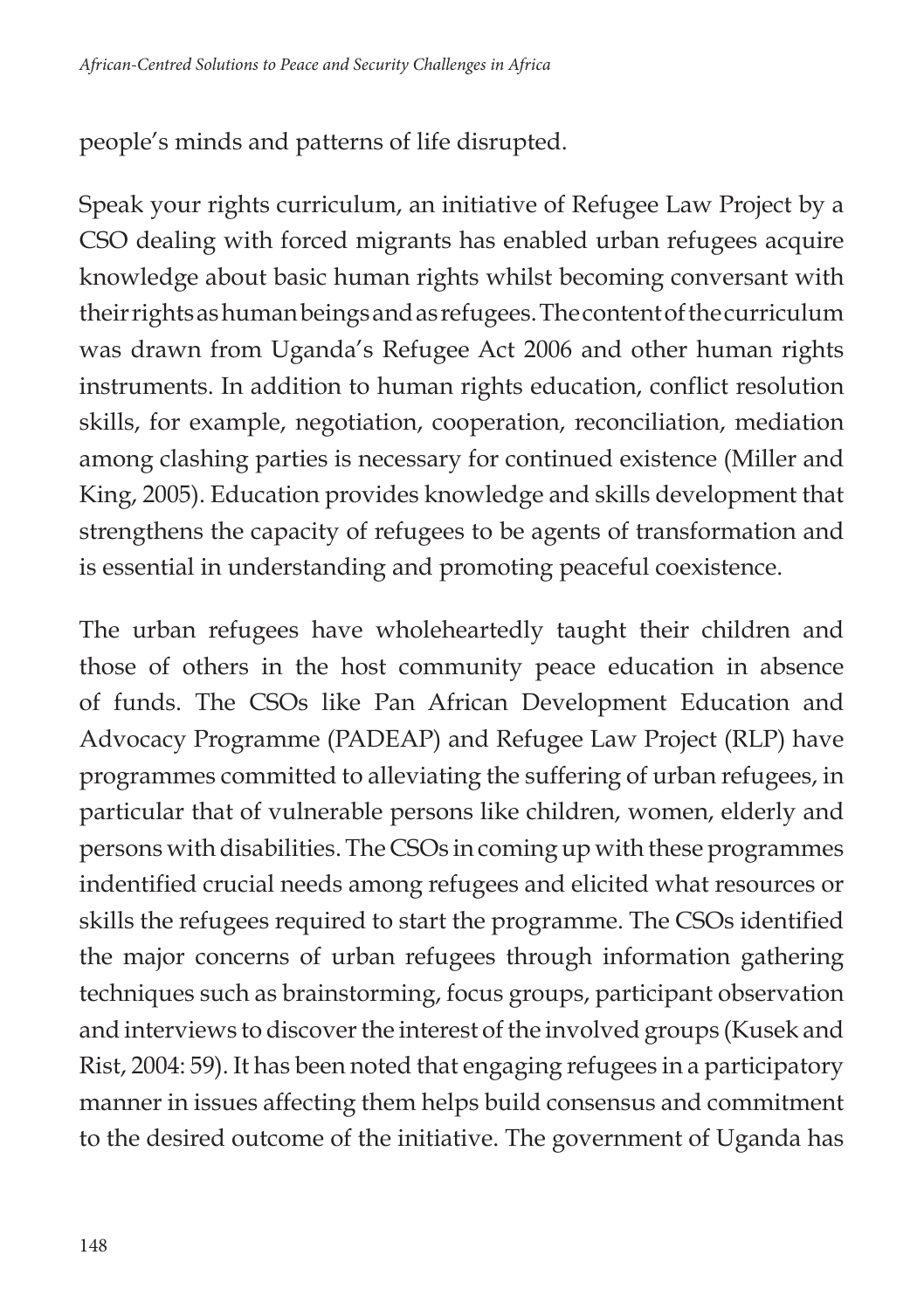shown commitment by ratifying conventions committed to promoting a culture of peace as stipulated below.

> State Parties undertake to implement programmes and carry out activities designed to promote democratic principles and practices as well as consolidate a culture of democracy and peace. To this end, State Parties shall:

> Promote good governance by ensuring transparent and accountable administration.

> Strengthen political institutions to entrench a culture of democracy and peace.

> Create conducive conditions for civil society organizations to exist and operate within the law.

> Integrate civic education in their educational curricula and develop appropriate programmes and activities.

> State Parties shall take measures to ensure and maintain political and social dialogue, as well as public trust and transparency between political leaders and the people, in order to consolidate democracy and peace" (Article 12&13, African Charter on Democracy Elections and Governance).

## **Socio-Cultural Aspect**

This aspect covers learning a new language, sports and play and respect for gender equality. Refugees from Francophone countries face difficulty in peaceful coexistence because of language barrier. English Literacy class was developed by Refugee Law Project to help urban refugees learn basic English for communication. Language and verbal communication fostered good human relations within a community and African languages transferred cultures, traditions and customs that were unique to a particular community. The other non-verbal communication used to promote peaceful coexistence is sports and play. Sport is any physical activity that can contribute to physical fitness, mental and social interaction. Sport is a universal language that bridges divides in society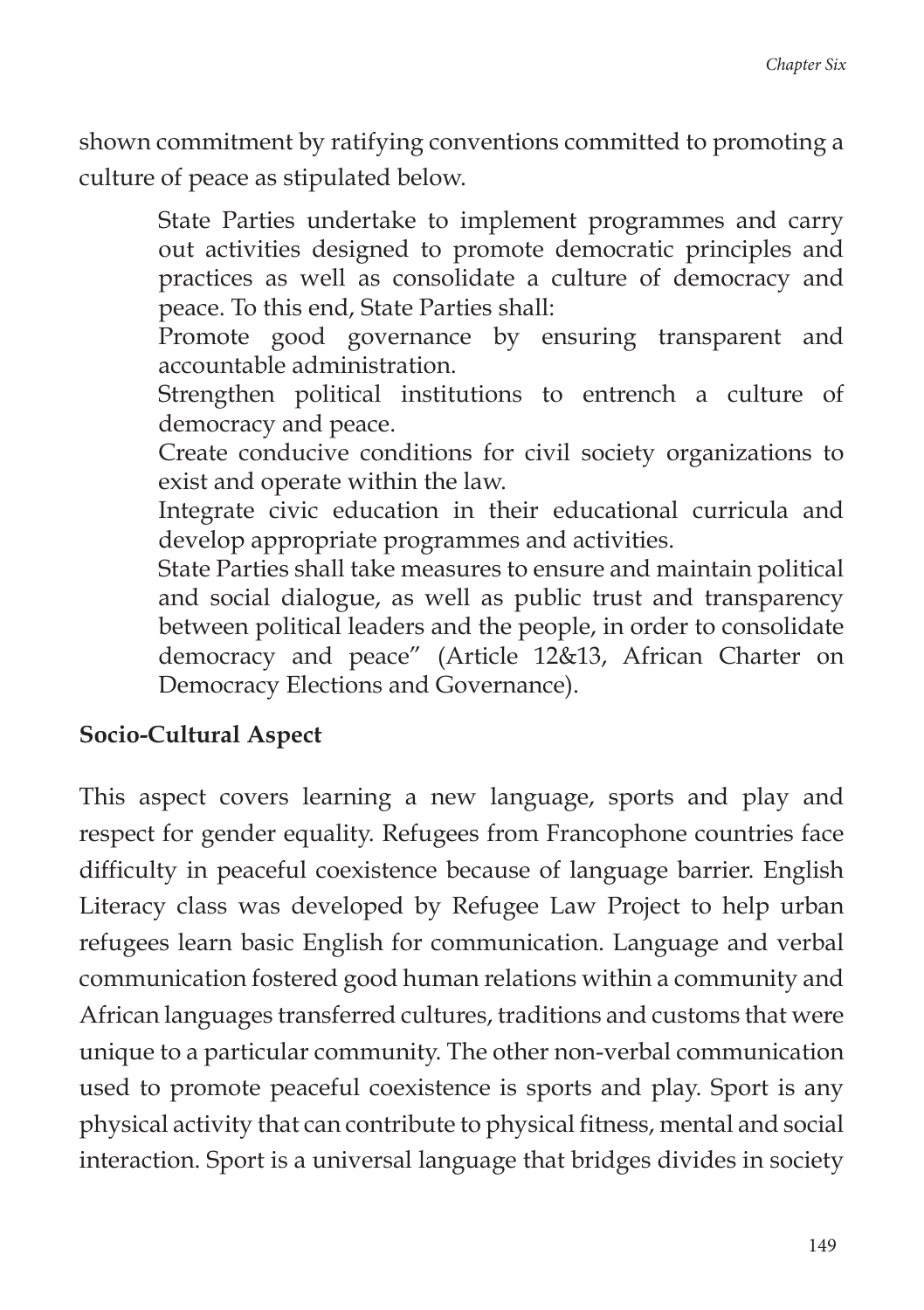and promotes core values of peace. The report on sports, recreation and play (UNICEF, 2004) highlights the importance of sports among children in the practice for life, playing for peace and levelling the playing field among children who have been sidelined like the refugees. During sport and play among children and adolescents, cultural differences and political agendas dissolve paving way for peaceful coexistence.

Gender equality promotes peaceful coexistence through empowerment of women and elimination of violence against them. Women and girls are part of society yet they have less opportunity, fewer resources, less power and influence than men and boys. Displacement makes women more dependent than men because of their inability to have control over resources for survival (Refugee Law Project, 2014). Everyone is entitled to basic human rights irrespective of one's gender and age. The African Charter on Democracy, Elections and Governance, in its commitment to advancing gender equality calls on state parties as follows.

> State Parties shall recognize the crucial role of women in development and strengthening of democracy.

> State Parties shall create the necessary conditions for full and active participation of women in the decision-making processes and structures at all levels as a fundamental element in the promotion and exercise of a democratic culture.

> State Parties shall take all possible measures to encourage the full and active participation of women in the electoral process and ensure gender parity in representation at all levels, including legislatures. (Article 29, African Charter on Democracy, Elections and Governance).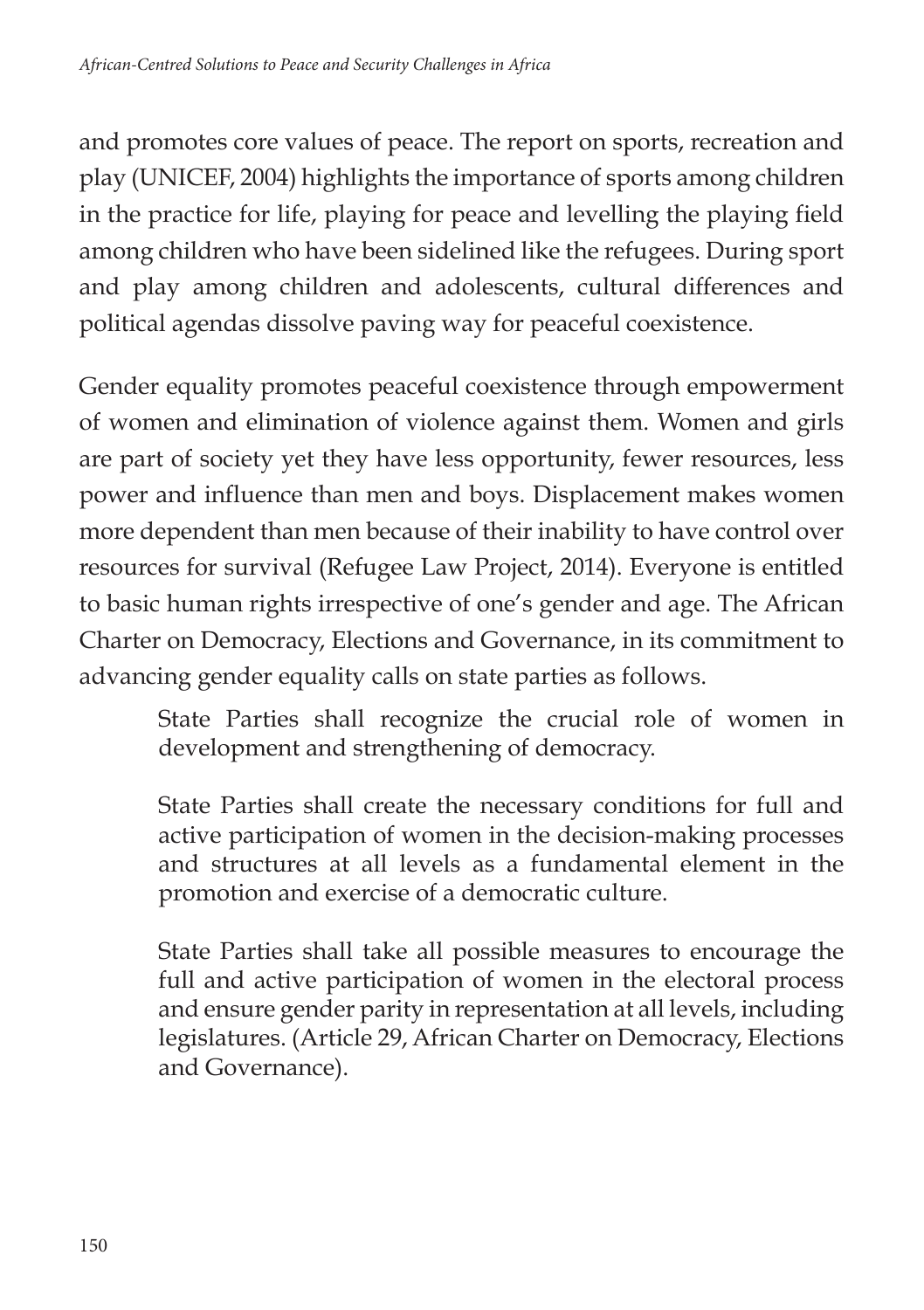## **Health Aspect**

Sexual exploitation of women and girls makes them vulnerable to contracting HIV/AIDS and other sexually transmitted diseases. HIV/ AIDS awareness is one tool used by refugees to combat infection by the virus amidst urbanisation in Kampala. HIV/AIDS still carries stigma and awareness helps urban refugees to take precaution and eventually coexist peacefully with the host community.

The initiatives aimed at addressing trauma and psychological problems of refugees in urban areas especially of women and children. Failure to address such problems has resulted in hostility, alcoholism and substance abuse. PADEAP a local NGO provides counselling sessions; urban refugees speak about their grief and effectively express their anger, pain and bitterness. Adolescent girls may nonetheless suffer in silence after trauma of sexual exploitation and would rather keep quiet about their emotional problems such as feelings of worthlessness, rejection and self hatred (Refugee Law Project, 2014: 10). Therapy addresses those problems adolescents and other women face especially if the counsellor is of the same gender. After such sessions that take time, women and girls have changed their perspective towards life and have learned to hope again.

### **Economic Aspect**

Majority of the refugees displaced by war and residing in Kampala then came from urban centres in Eastern DR Congo and elsewhere. As result they were highly skilled with some of them educated up to university level. Refugees are drawn to Kampala because of availability of opportunities to trade, offer services to rich city residents, and explore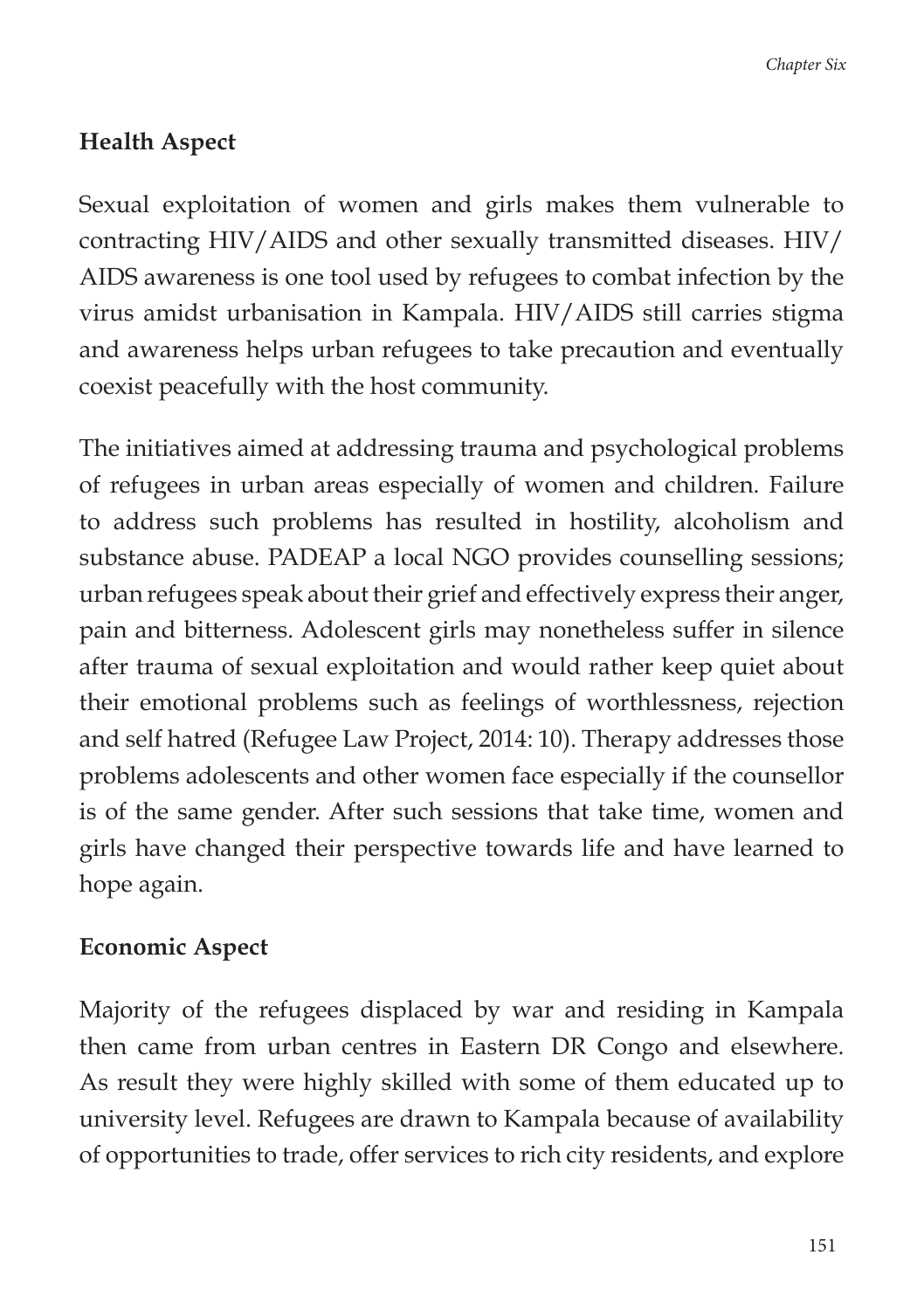business opportunities. The urban environment is viewed by refugees as conducive to achieve self-sufficiency and enjoy respect for their skills. Income generating activities and other forms of livelihood foster peaceful coexistence because one is able to earn a living and meet the basic needs of survival. Most refugee men of Congolese origin in Kampala have taken to hair dressing and tailoring to make ends meet. The Somali community is into business especially dealing with petroleum products. The refugee women from DRC, Rwanda and Burundi normally engage in vending Bitengi (African Print material), jewellery and shoes for survival. Others have taken to domestic work, baby sitting for money among host communities (Refugee Law Project, 2014: 4). The income generating activities inadvertently provide opportunities for urban refugees to interact and engage with host population on what they have to offer and also sharpen their language skills. The business activities of urban refugees clearly reflect acts of resilience to cope with situation at hand. Refugees have started sending their children to schools usually free of charge because they cannot afford school fees.

OPM and UNHCR introduced the Self Reliance Strategy (SRS) in 1999 as developmental response to refugee management and the strategy promised benefits to both refugee populations and hosts. SRS sought to find ways to integrate services provided to refugees into regular government structures and policies in rural settlement. This strategy towards peaceful coexistence was extended to the urban refugees in a quite different context to enable them cope with economic challenges they face in the city. Urban refugees are not farmers as presupposed by the strategy because land was given only to the rural refugees to starting farming. However, despite the setbacks, the SRS has ensured commitment by government of Uganda to facilitate peaceful coexistence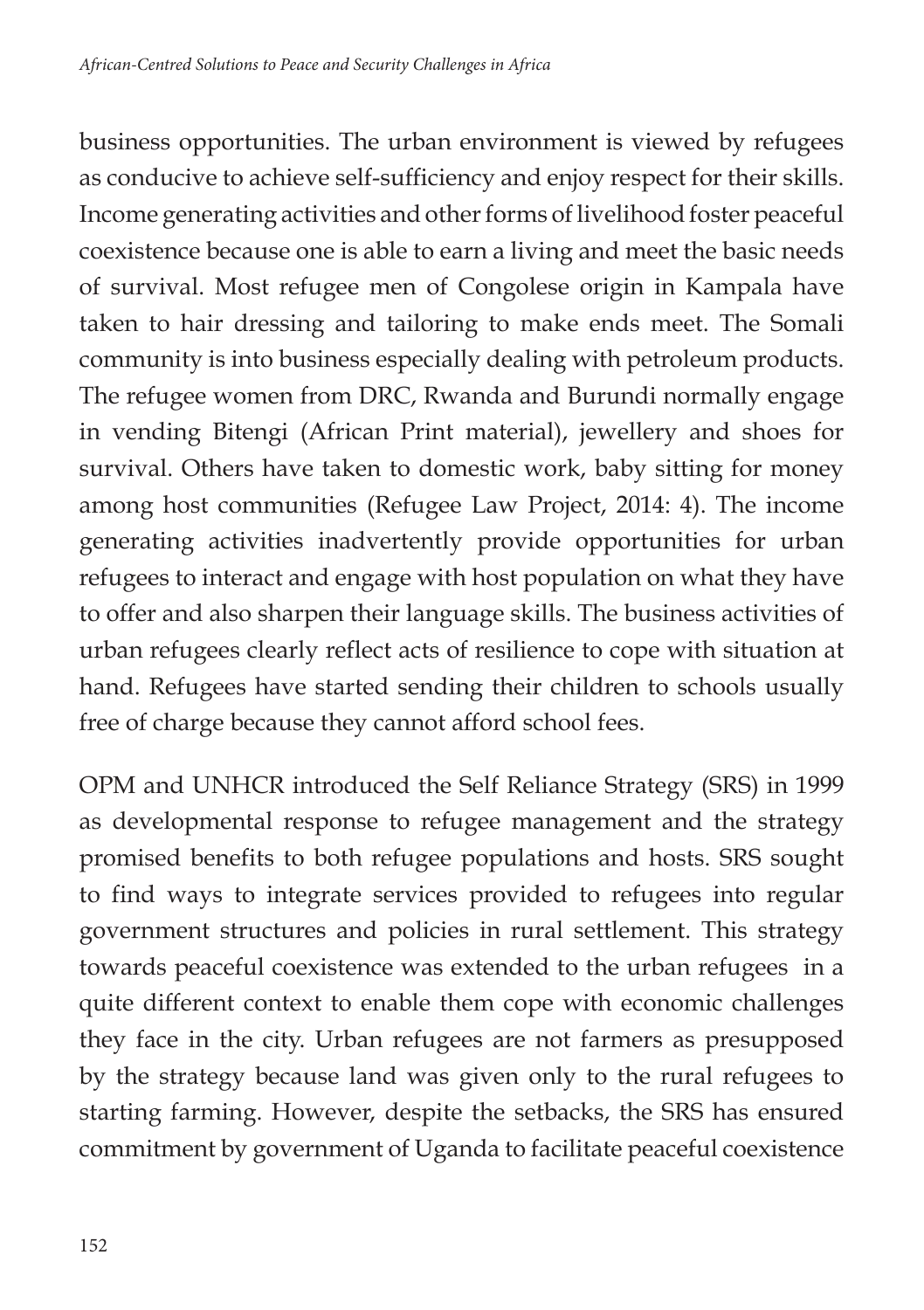of the urban refugees amongst the host population.

The Kampala declaration on refugees, returnees, and internally displaced persons in Africa, adopted by the African Union in the Special Summit on Refugees, Returnees, and Internally Displaced Persons in 2009, called upon member states to ratify conventions and charters related to human rights and refugees including the OAU Convention Governing the specific aspects of refugee problems in Africa and the African Charter on Democracy, Elections and Governance. The above conventions when ratified would avert the problems that cause refugees and other displaced persons and promote peaceful coexistence throughout the continent of Africa because principles of democracy and good governance will be upheld.

Peaceful coexistence has enriched the knowledge and practice of AfSol through its basic tenets, namely, recognition of diversity, the value of another person and non-violence. The activities of the urban refugees and the CSOs towards peaceful coexistence and shared values are in a way means of implementing AfSol through ownership and commitment of the actors involved.

Recognition of diversity is important in advancing the knowledge and practice of AfSol. Active embracing of diversity provides a safe window to look in depth at the culture and perceptions of other individuals or groups of people during the process of peaceful coexistence (Abu Nimer, 2001: 236). When Africans learn to embrace diversity, they gain understanding of why certain social groups have different cultures from their own and start to see culture through the lens of those individuals or social groups of a particular culture. At this point, prejudices get watered down; stereotypes are reduced as communities become culturally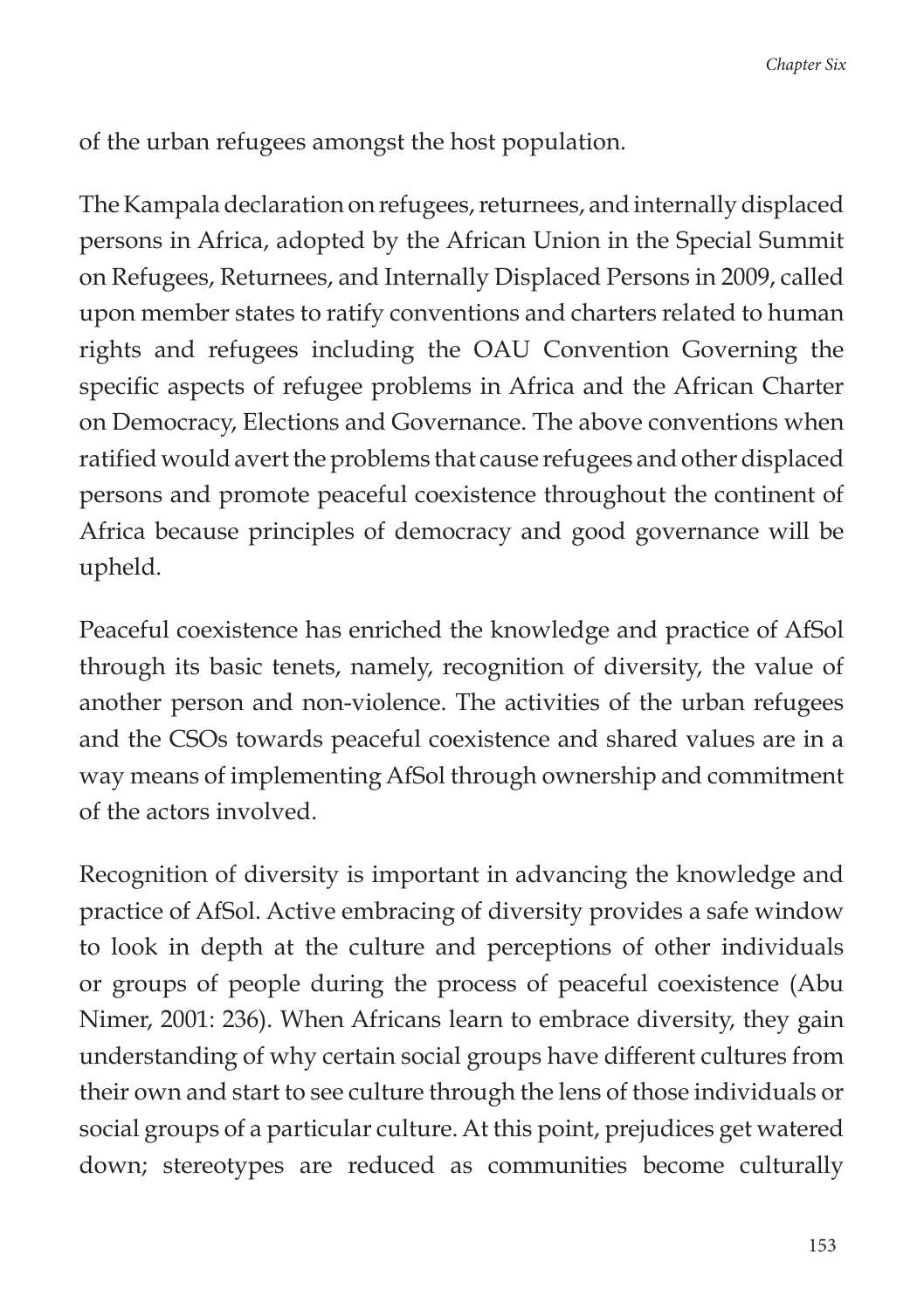sensitive and understanding.

One's value is narrowed down to the shared values held by an individual, a community, a state or a continent and this means respect for life, justice, equality, solidarity, communalism and age, among others. Cultivating African shared values, for example, participation in governance, basic freedoms and adherence to the rule of law breaks individuals and communities away from violence and leads them to social cohesion thus facilitating peaceful coexistence. Values play an important role in shaping one's view of reality

Peaceful coexistence initiatives were drawn from urban refugees to address the needs they face in the host community. This is illustrated in the following example. The urban refugees realised they could not afford to send their children to school. They started programmes to address issues of language barrier and trauma problems amongst their children. The exchange of information among refugees and the host communities about the law of refuge in the country helps facilitate peaceful coexistence. Human rights education provides the avenue by which refugees obtain knowledge about their rights, duties and obligations and the institutions that provide services to them.

This chapter highlights the importance of grassroots activities or home grown initiatives in the promotion of shared values like tolerance and governance in achieving peace. Studies about the problems of refugees in Africa have tended to adopt a top-down approach towards solutions and refugees have rarely been given due attention. A case in point is that the UNHCR and OAU proposed three durable solutions for the issue of refugees, namely, voluntary repatriation, local integration and resettlement in a third country. Refugees fleeing armed conflict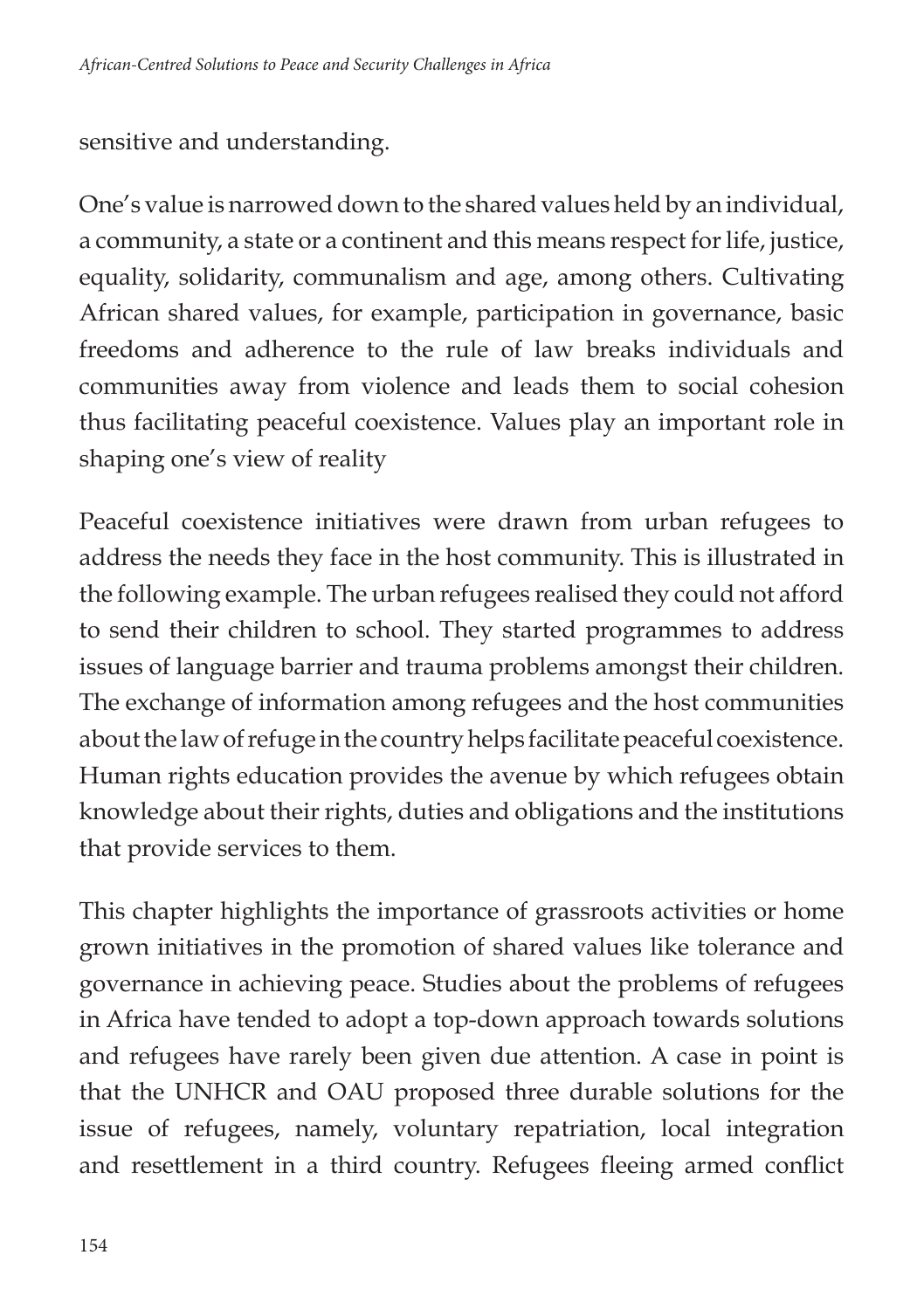are usually unprepared for what they will find on the ground in the host countries. What happens when a refugee finds conditions in the settlements difficult and opts to return to the country of origin that is still in conflict? Voluntary repatriation loses its legitimacy as solution to refugee problems when the country of origin is still plagued by war. Local integration remains as a possible option alongside resettlement in a third country which takes a long time. For Local integration to become a viable solution, participation and consensus of the refugees and the host communities in Kampala would be instrumental for fostering peaceful coexistence.

The need to adapt to the changing trends of society has been proposed in this chapter. AfSol should consider the aspects of urbanisation and globalisation when drawing solutions to African problems. For example, policy and practice of refugees in the 1950s assumed that refugees were agriculturalists because most African people lived in rural areas. There now is a need for states, Regional Economic Communities and the African Union to draft a policy on Urban Refugees taking into account the reasons they choose to reside in the urban centres and also accommodate the challenges that the refugees and host communities are facing as a result of urbanization.

# **Concluding Remarks**

The discussion revealed that peaceful coexistence is in itself a shared value, thus one can conclude that Uganda's urban refugees have adopted a creative African solution to cope with the challenges they face. Peaceful coexistence is facilitated by grassroots activities that promote tolerance and harmony among diverse people. Participation and consensus is important in developing these initiatives. Peaceful coexistence has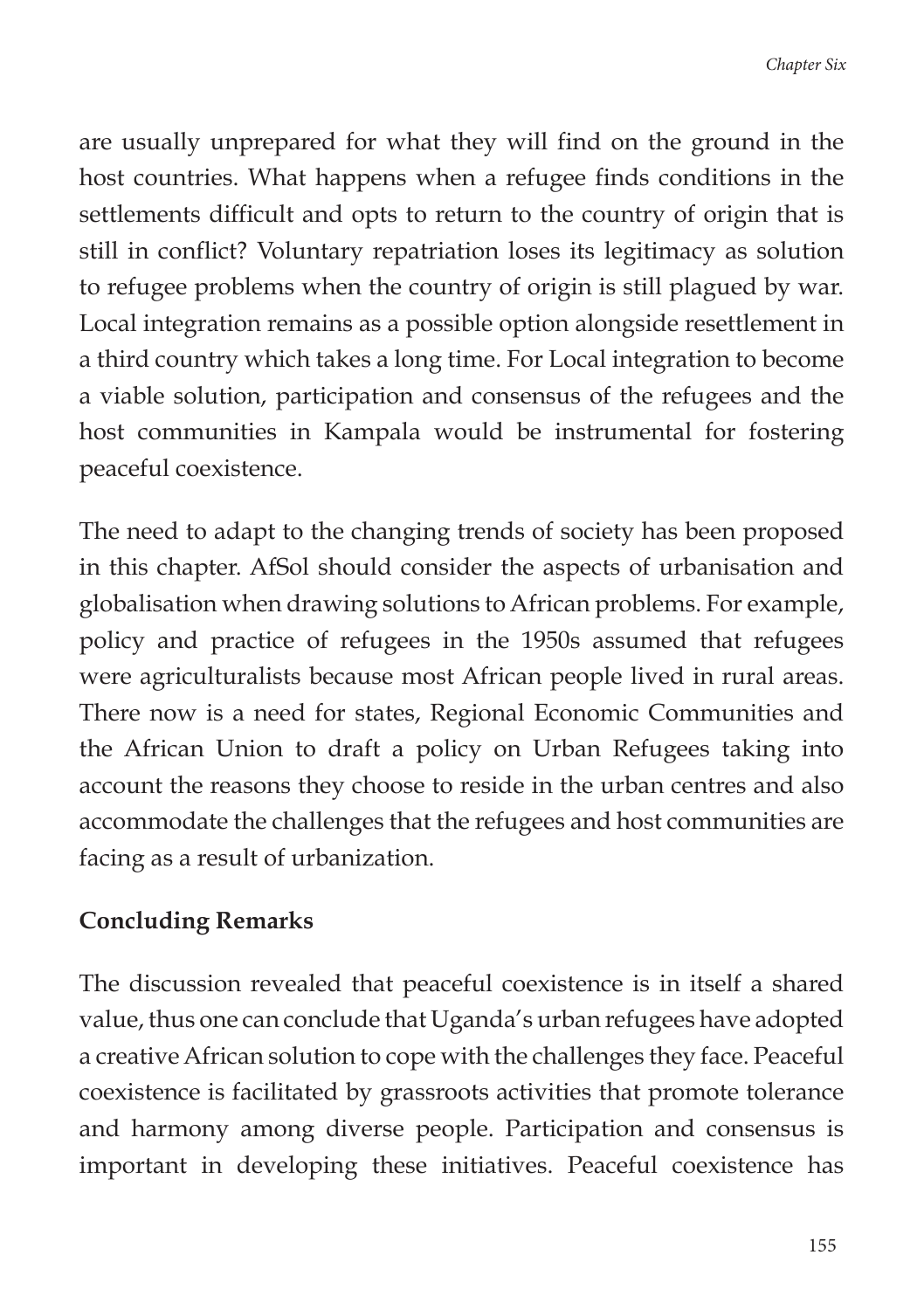occurred through social interaction and engagement of the urban refugees with the host population across four sectors, namely, education and a culture of peace, economic, socio-cultural and health. Within education and a culture of peace, the initiatives are peace education, human rights education and conflict resolution. The socio-cultural aspect covers gender equality, learning English and sports and play. The health aspect addresses psychological issues and HIV/AIDS awareness among refugees. The economic aspect documents the resilience and income generating activities. These initiatives are founded on the pillars of AfSol, namely, ownership, commitment and shared values.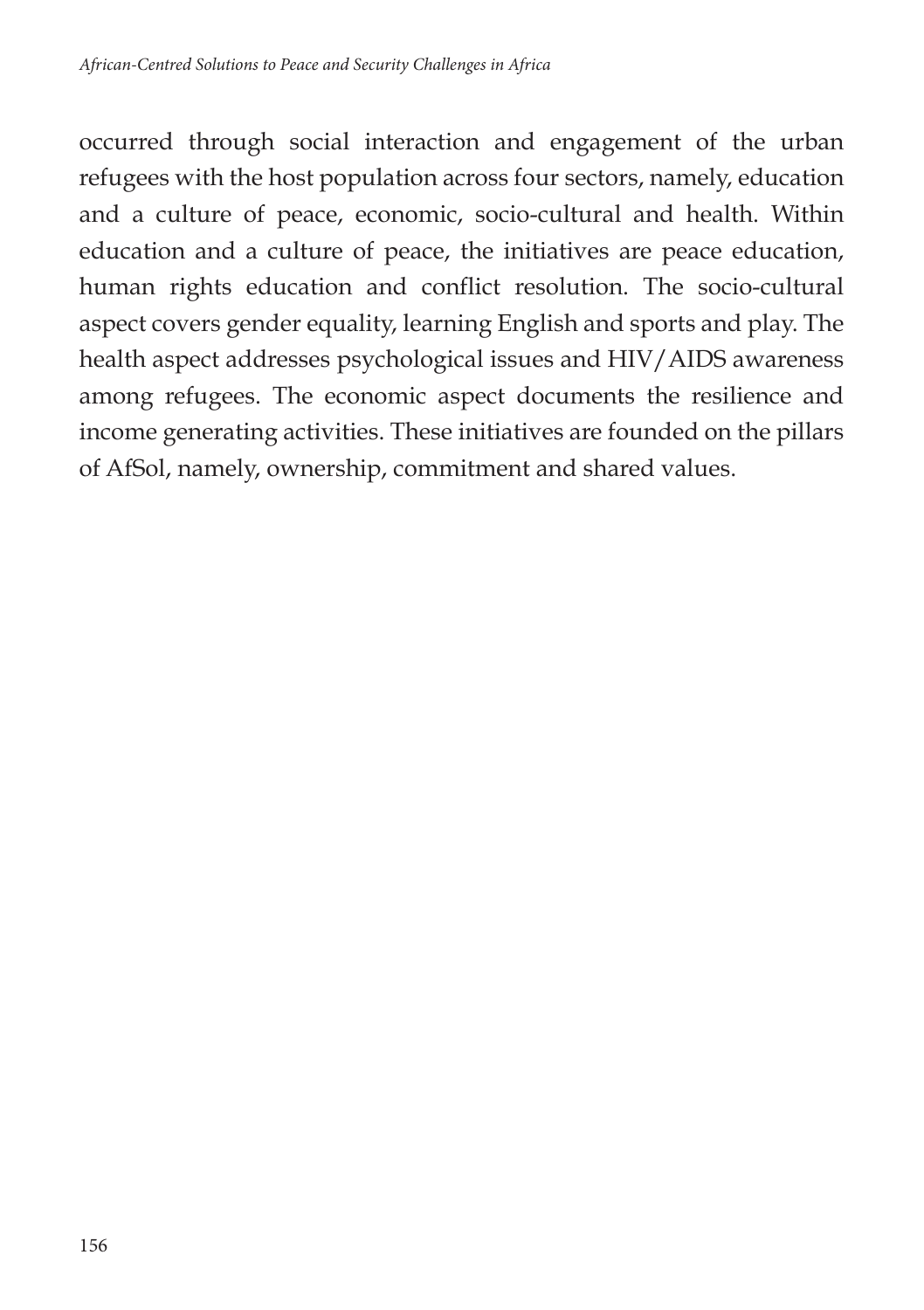#### **References**

- Abu-Nimer, Mohammed,(2001) Reconciliation, Justice and Coexistence: Theory and Practice, Oxford: Lexington.
- Bernstein, Jesse,(2005) A Drop in the Ocean: Assistance and Protection for Forced Migrants in Kampala. Refugee Law Project Working Paper 16.
- Dryden-Peterson, Sarah, (2003) Education of Refugees in Uganda: Relationships between Setting and Access, Refugee Law Working Paper No. 9.
- Ferrante, Joan, (2003), Sociology: A Global Perspective. Belmont: **Wadsworth**
- Hathaway, J. C., & Foster, M. (2014). The law of refugee status. Cambridge University Press.
- Hicks, David, (1988) Education for Peace: Issues, Principles and Practice in the Classroom. London; Routledge.
- Hovil, Lucy, (2001) Refugees and the Security Situation in Adjumani District, Refugee Law Project Working Paper No.2
- Huff, K., & Kalyango, R. (2002). Refugees in the city: status determination, resettlement, and the changing nature of forced migration in Uganda. Kampala: Refugee Law Project.
- Khaminwa, Angela Nyawira. "Coexistence." Beyond Intractability. eds. Guy Burgess and Heidi Burgess. Conflict Information Consortium,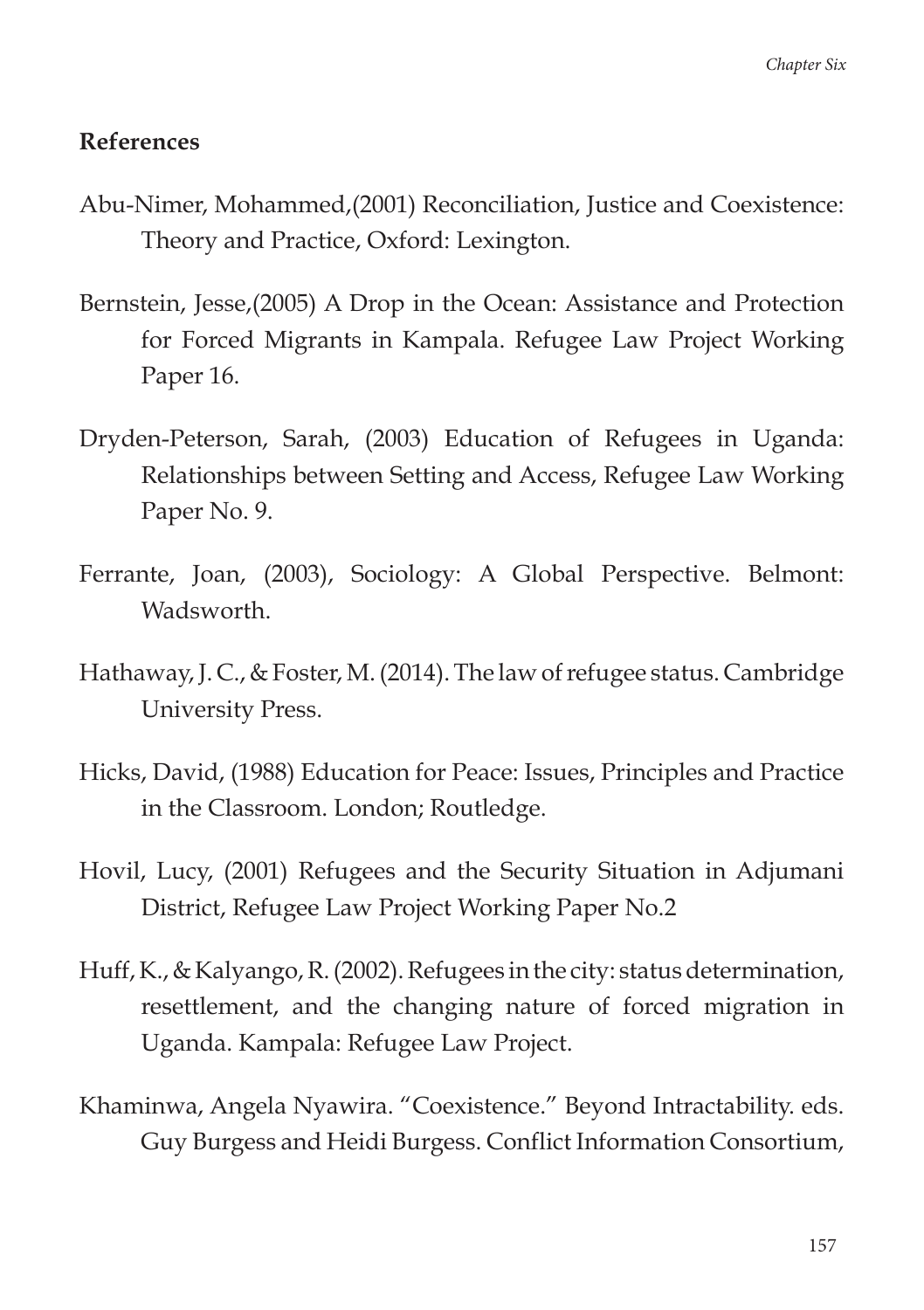University of Colorado, Boulder. Posted: July 2003 <http://www. beyondintractability.org/essay/coexistence

- Kusek, Jody Zail, and Rist, Ray C. (2004) Ten Steps to a Results Based Monitoring and Evaluation System: A Handbook for Development Practitioners. Washington DC; The World Bank.
- Lederach, John Paul (1995) Preparing for Peace: Conflict Transformation across Cultures. Syracuse: University Press.
- Lomo, Zachary and Hovil, Lucy (2004) Behind Violence: Causes, Consequences and the Search for Solutions to the war in Northern Uganda. Refugee Law Project Working Paper .11
- Lomo, Zachary, Naggaga, Angela, and Hovil, Lucy (2001) The Phenomenon of Forced Migration in Uganda: An Overview of Policy in a Historical Context, Refugee Law Working Paper No. 1.
- Macchiavello, Michela, (2003) Forced Migrants as an Underutilized Asset: Refugee Skills, Livelihoods and Achievements in Kampala, Uganda. Working Paper 95. Geneva: UNHCR.
- Mihoko,Tanabe and Nagujja, Yusrah,( 2014) We have a right to love: The intersection of Sexual and Reproductive Health and Disability for Urban refugees in Kampala, Uganda. New York: Women's Refugee Commission and RLP
- Miller, Christopher E. and King, Mary E., (2005) A Glossary of Terms and Concepts in Peace and Conflict Studies: University for Peace.
- Murithi, Timothy, (2005) The African Union: Pan-Africanism,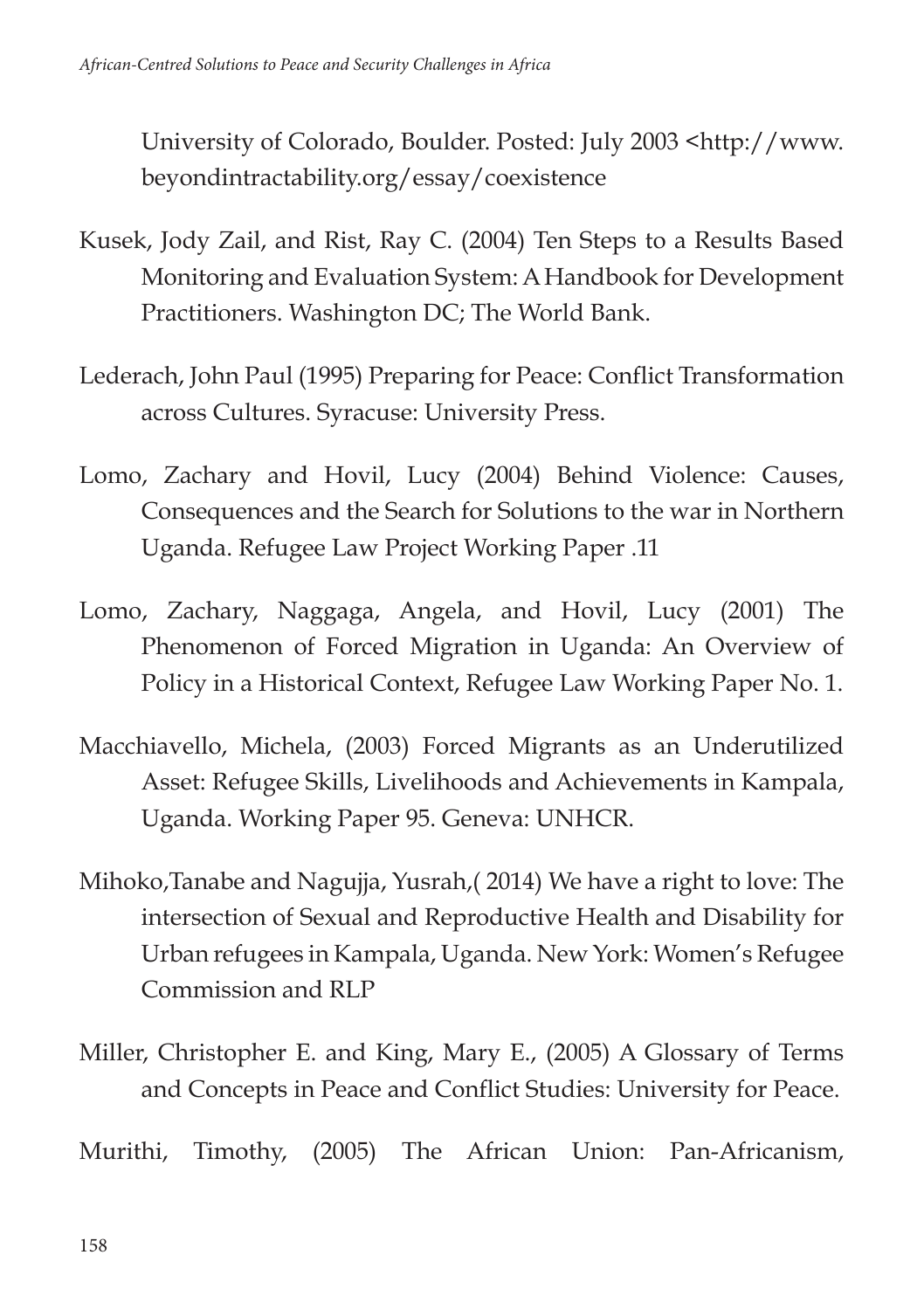Peacebuilding and Development, Hampshire: Ashgate

- Office of the Prime Minister Uganda Refugee and Asylum Seekers Statistics 31<sup>th</sup> December 2014.
- Ramsbotham, O. Woodhouse, T. and Miall, H. (2000) Contemporary Conflict Resolution: The Prevention, Management and Transformation of Deadly Conflicts. Cambridge: Polity Press.
- Ritzer, George and Goodman, Douglas J.,(2003) Sociological Theory, Singapore; McGraw Hill.
- The Refuge Act (2006) Act Supplement No.8 in the Acts Supplement to the Uganda Gazette No.47 Volume XCVIX dated 4<sup>th</sup> August, 2006.
- UNICEF (2004) Sport Recreation and Play, August 2004 Available at: http://www.unicef.org Accessed [17/05/10].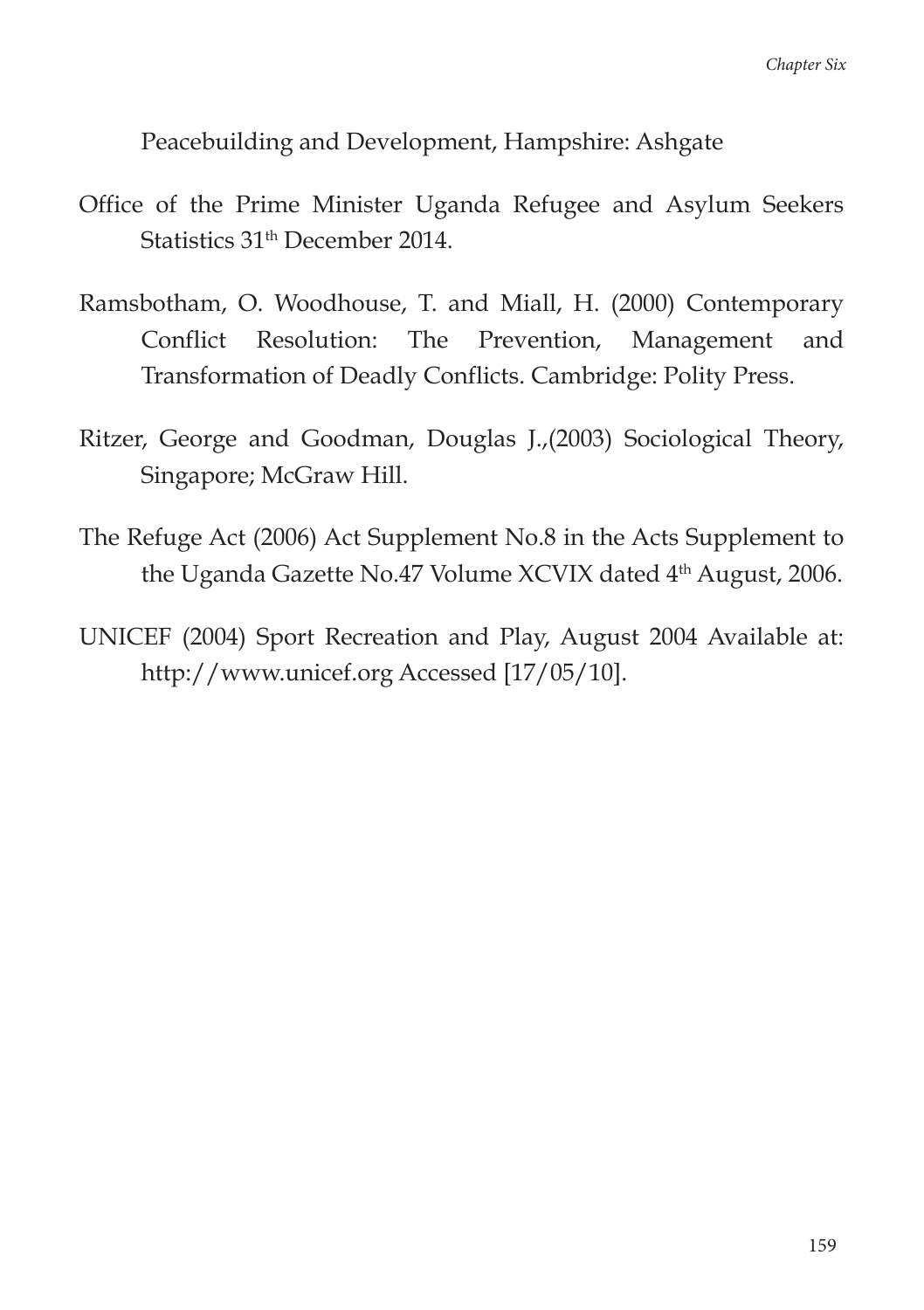*African-Centred Solutions to Peace and Security Challenges in Africa*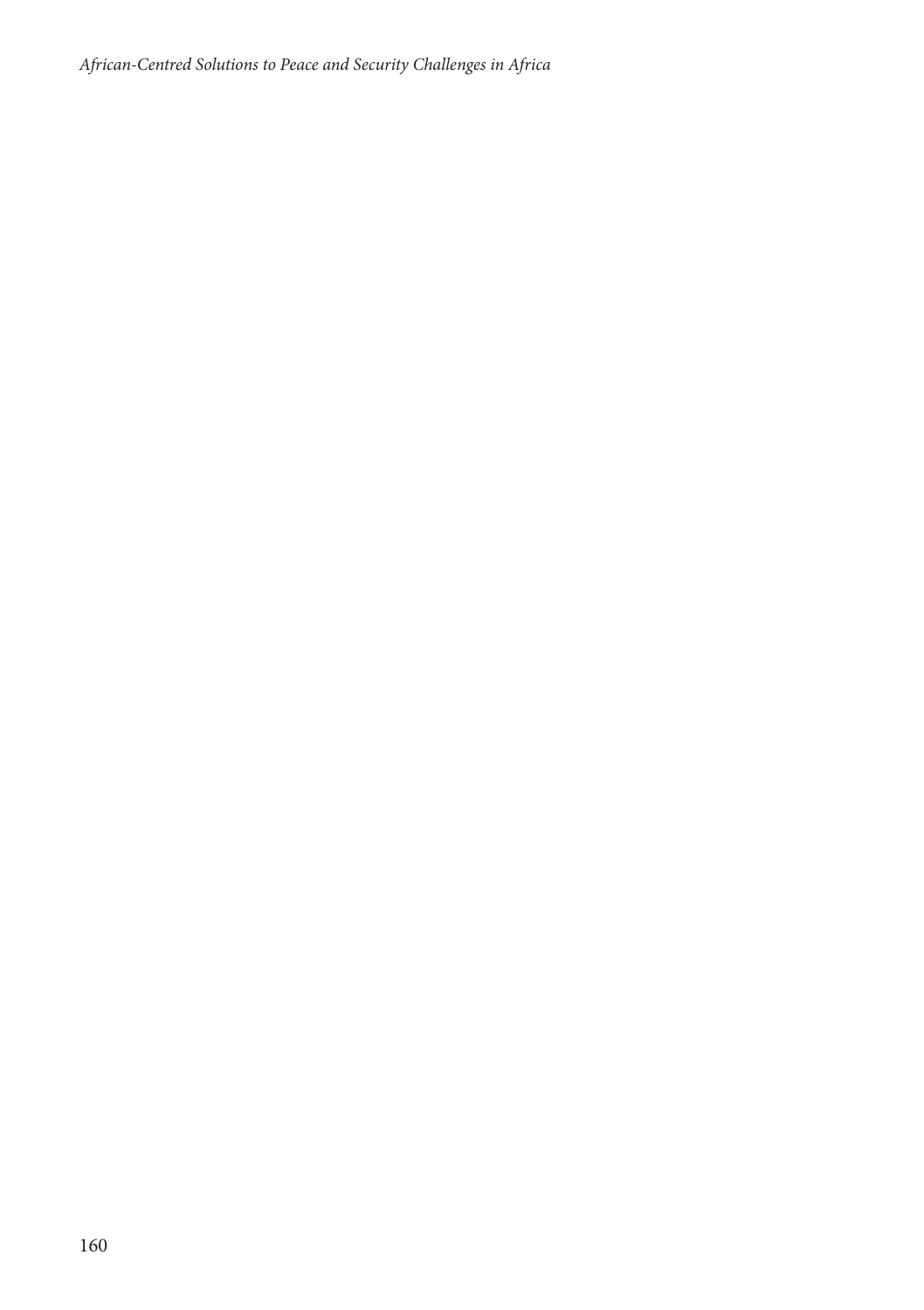## **Chapter Seven**

## **Civil Society in Conflict Transformation: Key Evidence from Kenya's Post-election Violence**

# **Caleb Wafula**\*

For many years since independence, Kenya had largely been considered as an island of peace within a region ravaged by protracted conflicts (Modi and Shekhawal, 2008) although it was eventually bound to catch the bug of instability.<sup>47</sup> The events that followed the disputed 2007 general election exploded the myth that Kenya is one united nation and threw the state into the landscape of countries characterised by violence which has been referred to as the  $2007/2008$  post-election<sup>48</sup> violence (CIPEV, 2008).49 The conflict had serious developmental implications and it was imperative that long lasting solutions were sought. In this relation, there was no shortage of ideas in the sense that the country has witnessed initiatives from different actors that have played a frontline role in

Caleb Wafula (calebwafula7@gmail.com) is an independent research consultant and a development practitioner in Nairobi, Kenya.

 $47$  Kenya is the gateway to the East and Central Africa (the Great Lake region) and the Middle East. Neighbouring countries rely on Kenya's infrastructure links (particularly the port at Mombasa) for main imports as well as export routes.

<sup>48</sup> The genesis of the Kenya's PEV is well established, so this study neither attempts to rehearse it nor analyze the number of peace processes conducted and/or stalled there. Nor, for that matter, can it look at the interventions which international justice venues (International Criminal Court) undertook to investigate the countless international crimes perpetrated during the conflict. However for details on the general electoral process see Independent Review Commission (IREC) on the 2007 elections (Kriegler Commission). Nairobi: Government Printers, 2008. Debate is yet to be settled on what exactly happened in 2007. For further details on some of these debates, see for instance, a Special Issue of the Journal of Eastern African Studies: Election Fever: Kenya's Crisis, Vol. 2, No. 2 of 2008. See in particular Cheeserman, Nic (2008); Mueller, Susanne, D. (2008); and Throup, David (2008). On problems around the vote count, see also Gibson, C.C., Long J.D. (2009).

<sup>49</sup> CIPEV stands for Commission of Inquiry on the Post-Election Violence report, popularly referred to as the Waki Commission (named after Justice Philip Waki who chaired it); Other sources include Andreassen et al. 2008; Obonyo, 2008; Dagne, 2008; HRW, 2008; Bayne, 2008)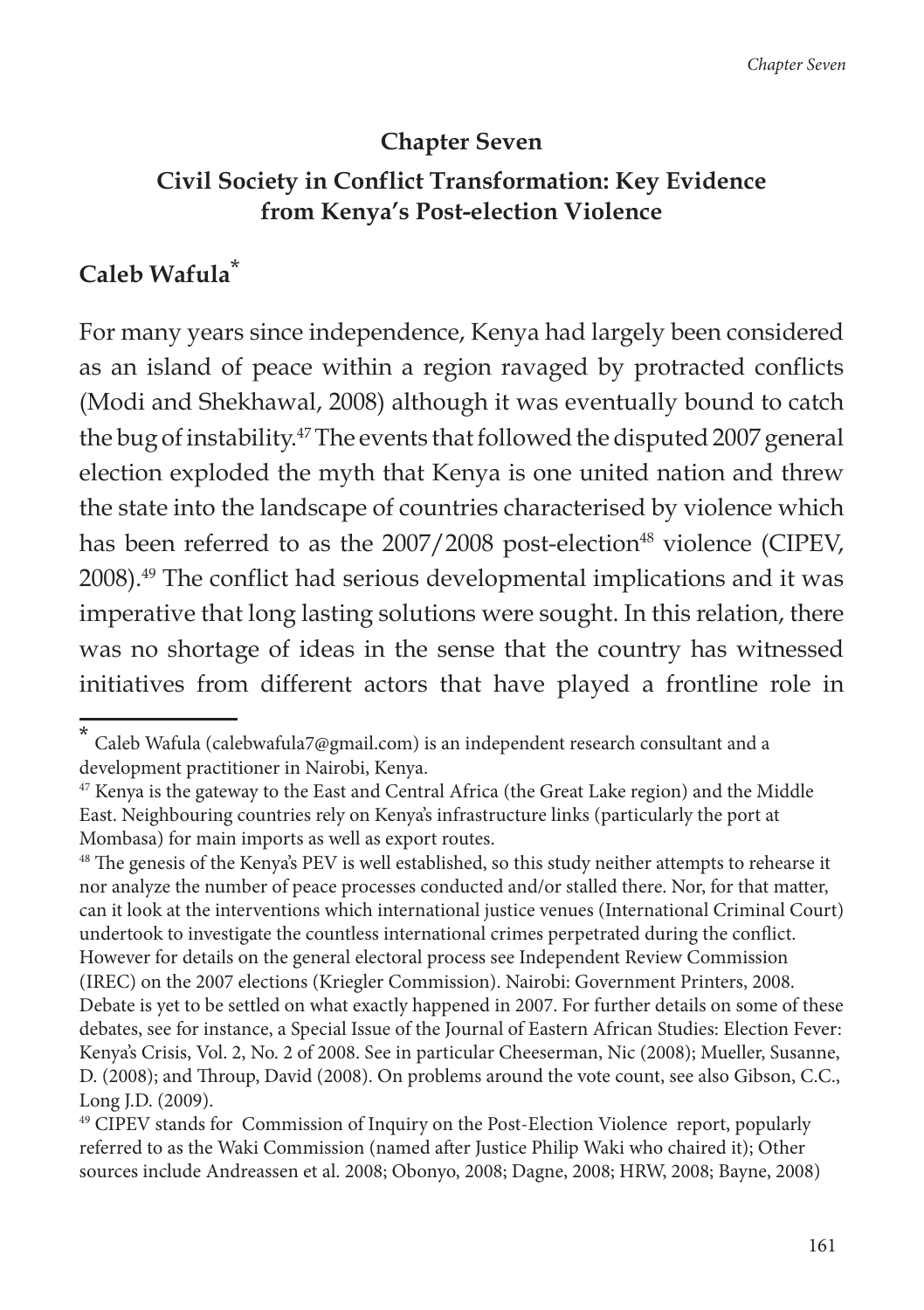addressing the socio-economic challenges that related to the conflict and worked hard to bring the country back on the road to recovery and peace, more broadly, which have given rise to intense debate. The story goes on to say that among these actors were Civil Society Organizations (CSOs), whose conflict transformation initiatives were rooted more in local views.

While not disputing these new developments, the problem with this new narrative is its lack of systematic analysis of the impact these initiatives would have in bringing about sustainable peace and stability in postconflict Kenya. Particularly, it is significant to examine if these initiatives are rooted in the pan-African conviction that "African-Centred Solutions to African Peace and Security Problems" (Afsol) can more reliably solve Africa's peace and security problems (Touray, 2005). In this regard, this paper asks the perhaps provocative questions of how effective CSOs are, as mid and grassroots actors, in conflict transformation process. What are the limitations of CSOs involvement in conflict transformation? And lastly, what are the issues of sustainability and the best practices needed to strengthen the civic forces in conflict transformation?

In answering these questions, we consider how civil society, within the framework of AfSol, has contributed towards sustainable postconflict transformation. We do this by looking at the meaning of the key concepts of the paper, civil society and its history in Kenya. Without such a historical analysis, the proper role and place of civil society in conflict transformation cannot be captured. Later the paper will seek to offer recommendations and strategies on best practices for enhancing the civic society forces in conflict transformation and in the wider AfSol framework.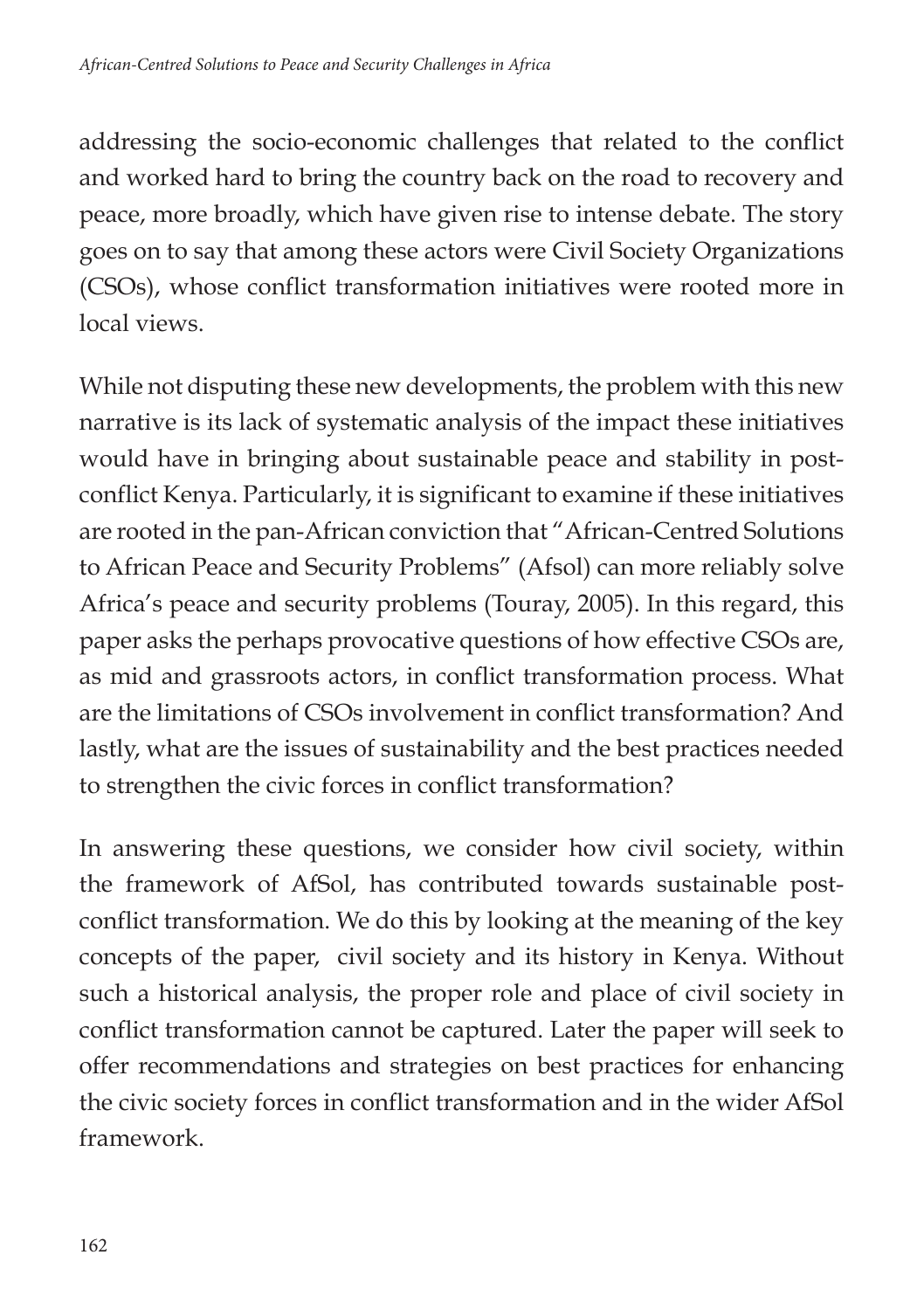The research methodology was unique and valuable in itself because it brought together insights from different leading civil society organizations and development agencies, with different degrees of involvement in conflict transformation. This greatly helped analyse the conflict transformation process from different points of view.

## **Conceptual Clarity: What is Civil Society?**

In the increasingly globalizing world, the term Civil Society Organisation  $(CSO)$  has become a mantra,<sup>50</sup> in the liberal, political and intellectual discourse that few would dare dispute, but poses a number of concrete analytical, operational, and normative questions: What is Civil Society? Better still, what constitutes the Civil Society sector? By way of elaborating these questions, there has been a global ubiquity to the concept of civil society, with these questions having long been debated upon, yet continue to plague scholars and planners alike as the whole concept remains ambiguous, identified more by their origin, mode, agenda and characteristics than by explicit definition and may, therefore, vary in different jurisdictions (Bebbington et al., 1997).

It is not the purpose of the paper to engage in detail with the complex definitional debates about the meanings of civil society, which have been summarised effectively elsewhere by the likes of social capital theorist Robert Putnam (1993) who has made a significant contribution to the corpus of literature on civil society, argued that civil society is composed of horizontal solidaristic groups which cross-cut vertical ties of kinship and patronage. Similarly, according to Merkel and Lauth (1998) cited in

<sup>50</sup> Civil society is the' darling' of everybody. International organisations like the World Bank, the United Nations and all its specialised agencies court it, continent organisations like the African Union (AU), and African Development Bank (ADB) adore it, while the state has been forced to now tolerate, if not respect it.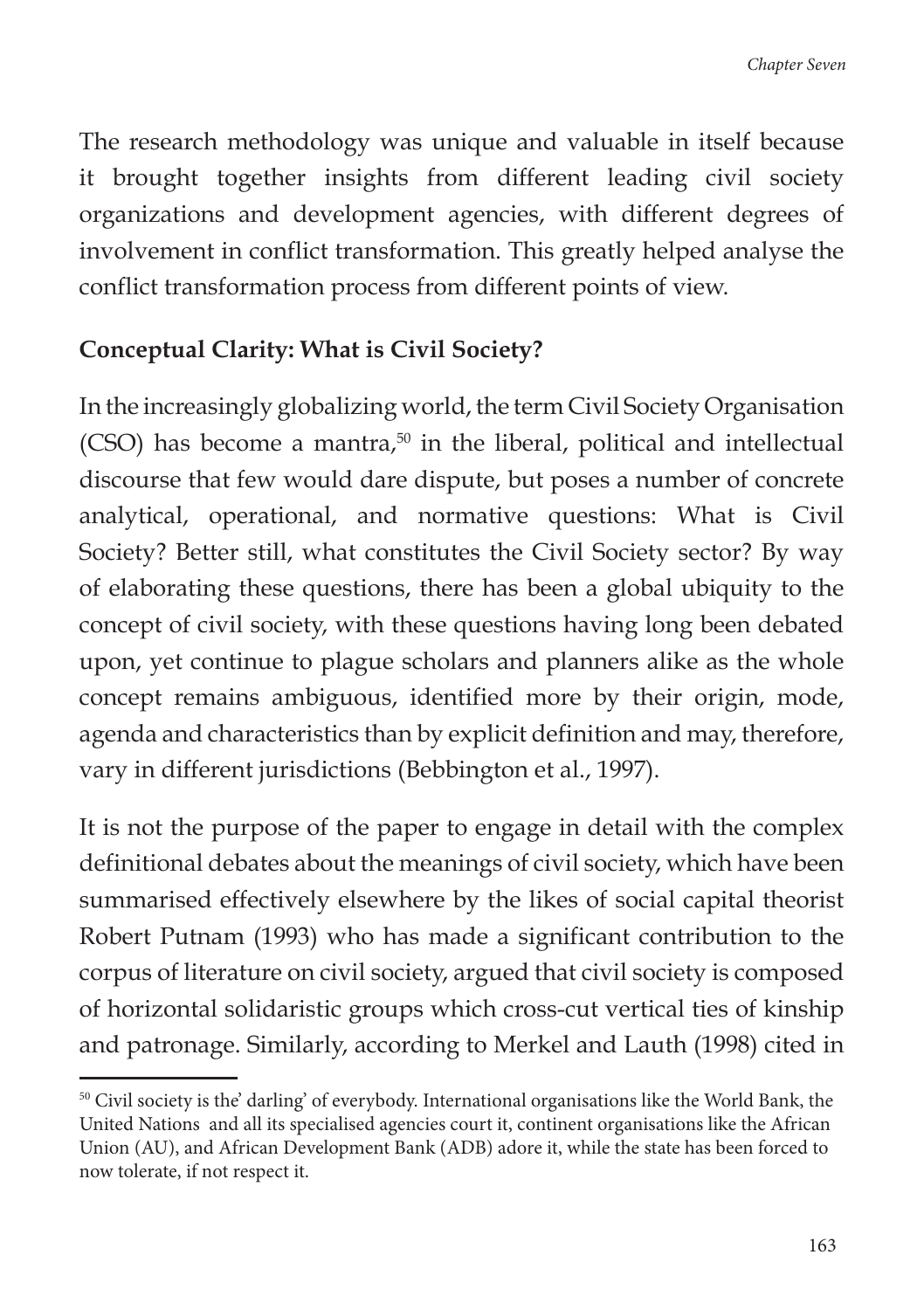World Bank (2005), civil society has recently gained prominence as a tool to check the excess use of power by the state and to reduce its potential to oppress its citizens and interfere in the exercise of individual freedoms.

Paffenholz (2010.), whose work has been highly influential in shaping the civil society debate, provided a more broad definition by referring to CSOs as "a sphere of voluntary action that is distinct from the state, political, private and economic spheres, keeping in mind that in practice the boundaries between these sectors are often complex and blurred. It consists of a large and diverse set of voluntary organizations— competing with each other and oriented to specific interests— that are not purely driven by private or economic interests, are autonomously organised, and interact in the public sphere." Thus, according to Paffenholz (2010), civil society is independent of the state and the political sphere though interacts with the state and the political sphere.

To this end, it is very clear that the term civil society remains, to a large extent, ambiguous and fluid as a concept, referring to a multiplicity of interests, groups and motivations equally and synonymously. Consequently, the definition of civil society adopted by this paper is the one put forth by Larry Diamond and used by many Africanist scholars such as (Mamdani 1996; Ndegwa, 1996; and Wanyande, 1997). Commonly referred to as the "conventional view;" Diamond (1994) defines civil society, "as the realm of organised social life that is voluntary, self-generating, (largely) self-supporting, autonomous from the state and bound by a legal order or set of shared rules." Civil society relates to public and not private interests that "involve citizens acting collectively in a public sphere to express their interests, passions, and ideas, exchange information, achieve mutual goals, make demands on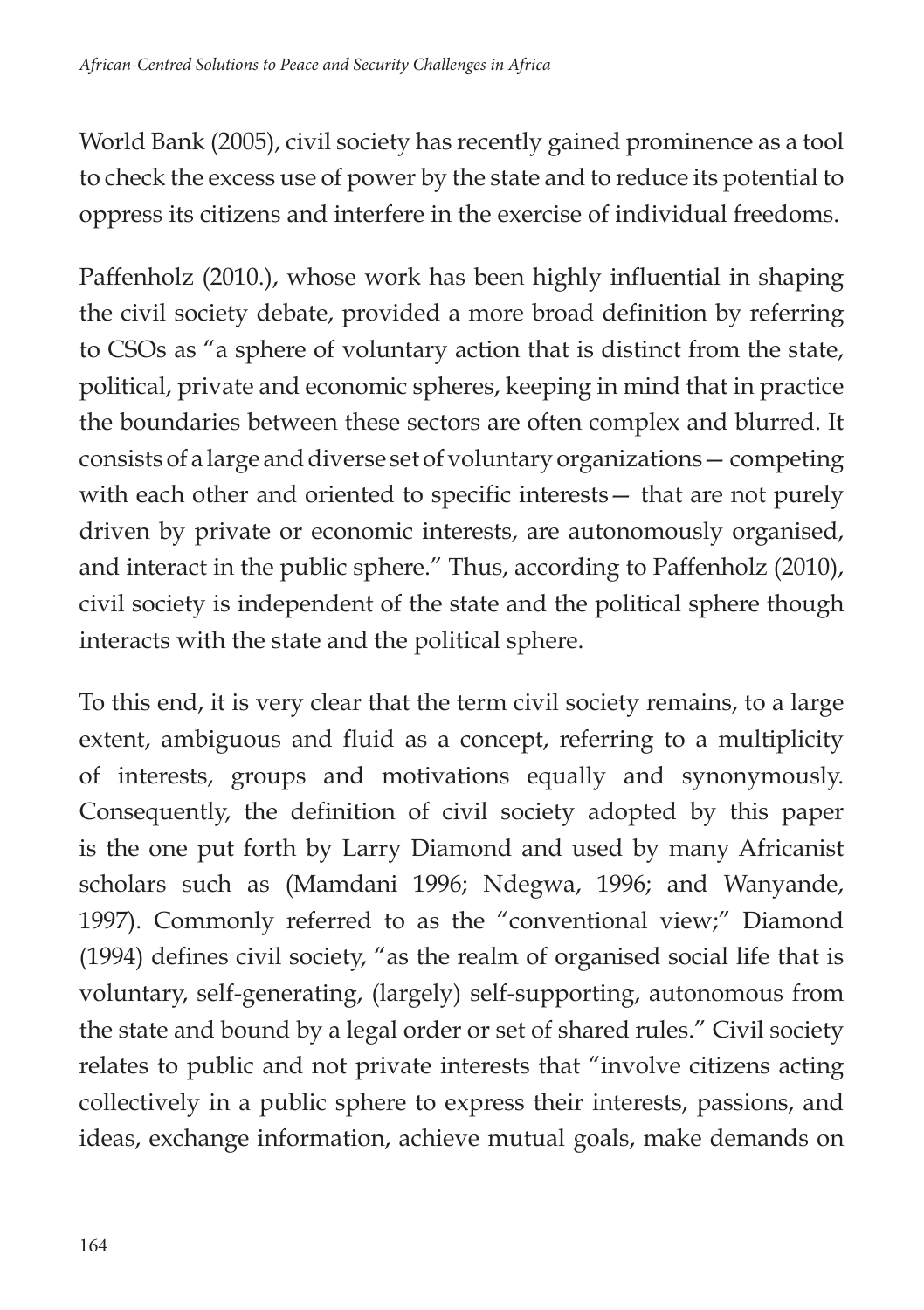the state, and hold state officials accountable." (Ibid)

It is with this understanding that civil society $51$  can play a significant role in conflict transformation; owing to inter alia the fact that it is set distinctly from state, the family and the market and as such occupies a position that makes it instrumental in peacebuilding, by speaking for the voiceless, for instance, through advocacy. At the same time, CSOs have the capacity to interrogate conflict issues through research, issue early warning signs and offer independent advice without bias since they have no vested interests as do the conflicting parties. Their position can also allow them to engage and mediate between conflicting parities since they are not particularly tied to any party. Further to the above, they can involve themselves in various humanitarian activities constitutive of building blocks for sustainable peace. These dimensions will be discussed later.

#### **Theoretical Framework: Conflict Transformation Theory**

Conflict transformation theory is a distinctive and relatively new theory, ascribed to Lederach (1995; 1997) with the most deep-reaching and holistic conceptualisation from the earlier theories of conflict escalation, conflict management and conflict resolution. According to Lederach, Conflict transformation is a process of engaging with and transforming the relationships, interests, discourses and, if necessary, the very constitution of society that supports the continuation of violent conflict. Constructive conflict is seen as a vital agent or catalyst for change. People

<sup>&</sup>lt;sup>51</sup> There is a good deal of discussion about the different types of organizations within this particular sector of civic organizations; for a useful discussion, see Uphoff (1993); London School of Economics Centre for Civil Society at http://www.lse.ac.uk/collections/CCS/what\_is\_ civil\_society.htm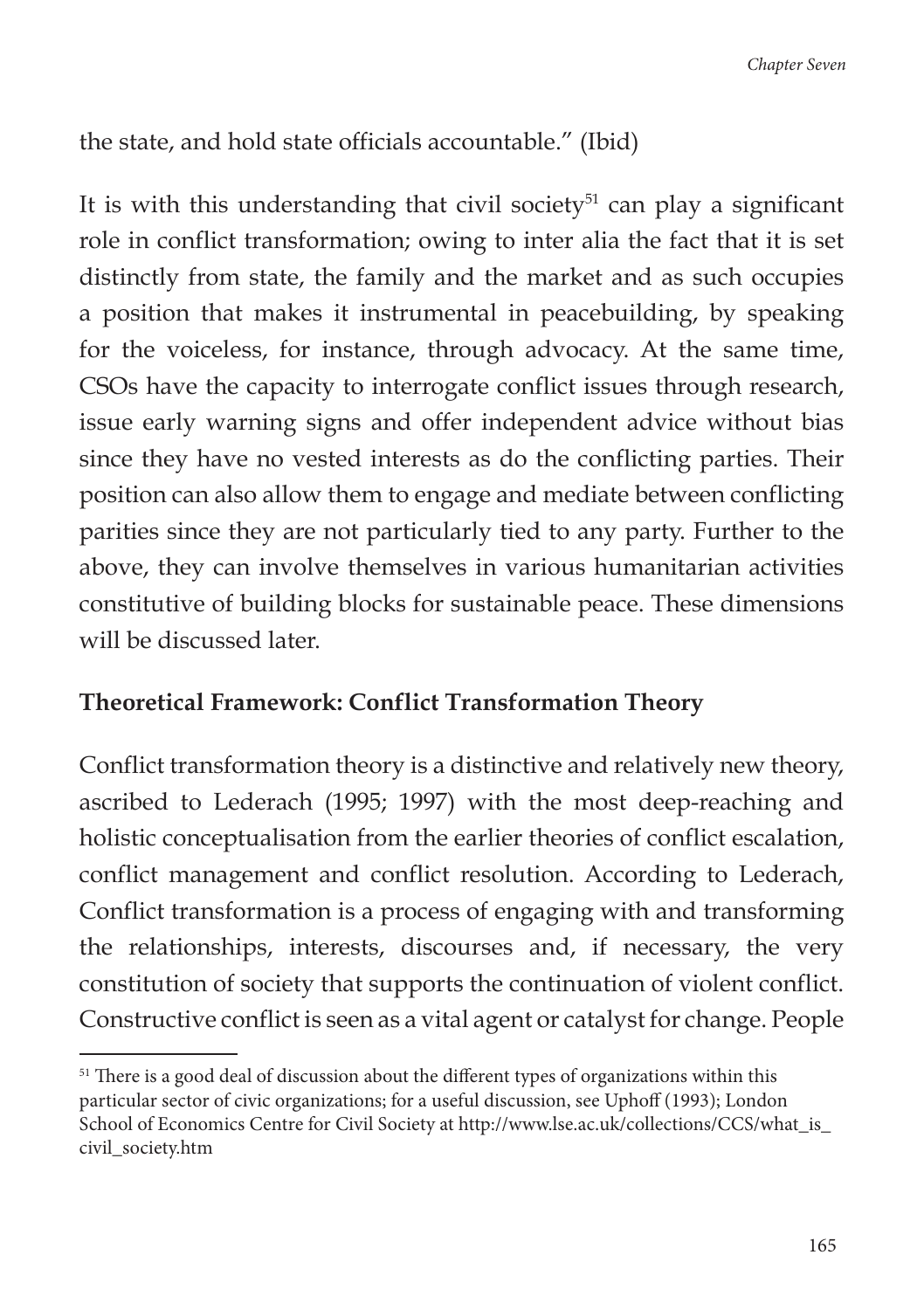in the conflicting parties, in the society or region affected, and outsiders with relevant human and material resources all have complementary roles to play in the long-term process of peacebuilding. This suggests a comprehensive and wide-ranging approach, emphasizing support for groups within the society in conflict rather than for the mediation of outsiders. It also recognises that conflicts are transformed gradually, through a series of smaller or larger changes as well as specific steps by means of which a variety of actors may play important roles. To this end, does this conceptualisation of the conflict transformation theory help capture how CSOs are involved in the conflict transformation process?

We note that, the above theoretical excursion reveals various perspectives for the appreciation of the conflict transformation process. Notably, each of the perspectives may be perfunctory, deficient, incomplete and restrictive but in sum, they are illuminating and complementary. As such, the conflict transformation theory is apt and relevant to the appreciation of CSOs involvement in the conflict transformation particularly, how the CSO initiatives are rooted in the pan-African conviction that Afsol can more reliably solve Africa's peace and security problems (Touray, 2005) based on the principles of ownership, shared values and commitment to demand for processes that are people-centred.

# **Background to Civil Society Movement in Kenya**

To start with, the paper posits that, sometimes due to historical connectness of events, the present may not be fully comprehended unless the past is brought into perspective. Similarly, it may also be impossible to completely divorce the future from both the present and the past. Locating the link between the past, present and future becomes even more relevant when one wishes to analyse a current event that in reality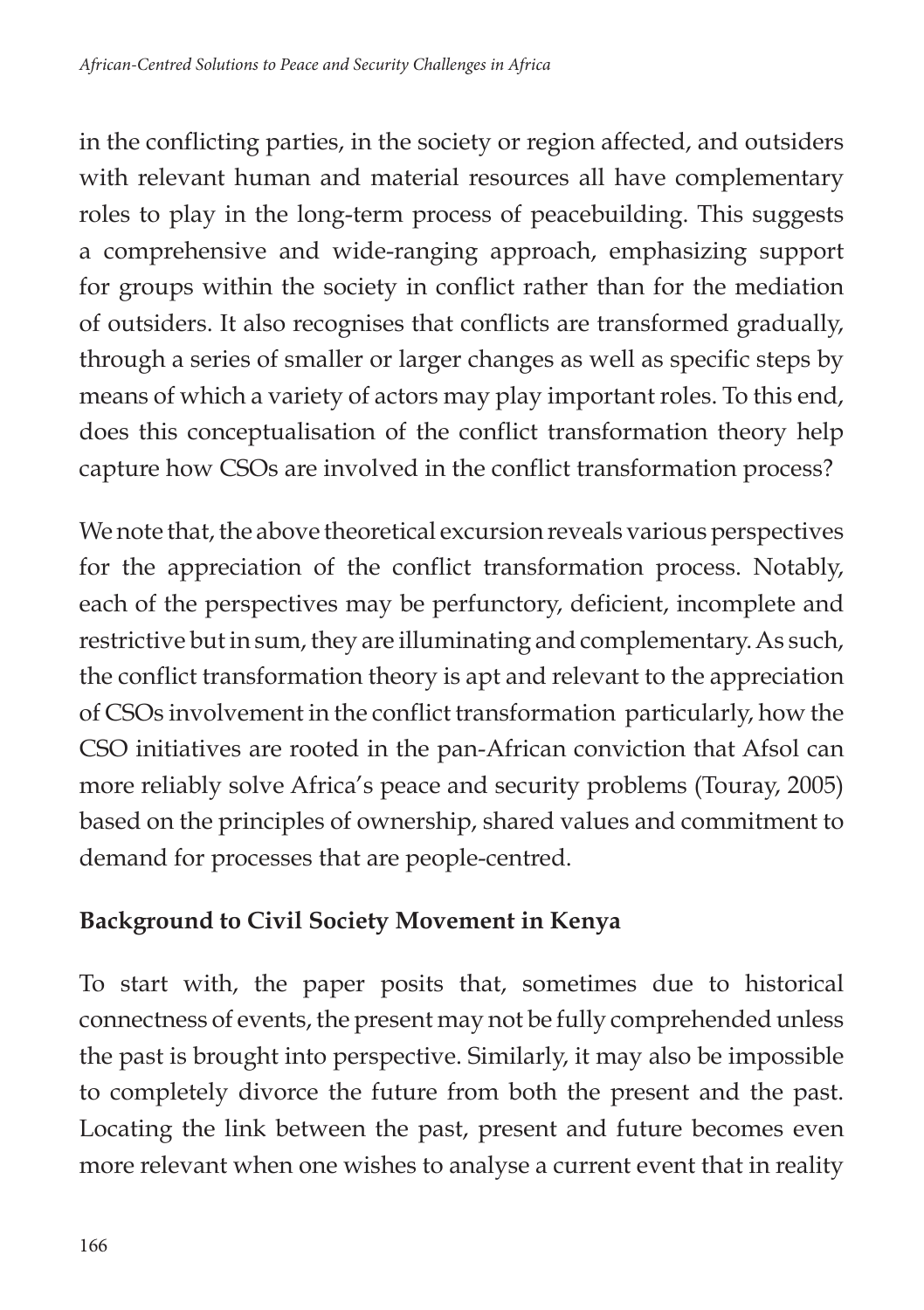is a culmination of preceding historical state of affairs. Essentially, the paper offers a synoptic presentation of the trajectory of Kenya's CSOs by bringing into perspective their history and the wider socio-cultural, economic and political realm in which they function.

In this regard, numerous literature sources show encouraging indications that the country has seen an explosion of CSOs and today, though it is impossible to tell the number, it is safe to say that the past decades have seen a significant increase in CSOs, their resource base and their influence. To illustrate, CSO growth has been truly staggering: in 1974, there were only 125 NGOs in Kenya. 1990, there were over 400 registered with the government, soaring to nearly 3200 in 2004, and well over 4200 by 2007 (National Council of NGOs 2003, quoted in Gugerty, 2010).

Since 1963, the beginning of Kenya's history as an independent country, after an extremely violent Mau Mau liberation war,<sup>52</sup> the government of Kenya has encouraged the development of indigenous not-for-profit organizations, locally called harambee groups – self-help societies or community-based organizations (CBOs).<sup>53</sup> "The most common manifestations of this programme were harambee schools and clinics; a local community would gather the resources to build a school or a clinic, and the government would step in and provide teachers, administrators, nurses and clinicians" (Brass, 2010: 8). Not a single sector of the economy is without the presence of CSOs (Fowler, 2000).

<sup>52</sup> Kenya waged the famous Mau-Mau rebellion against British rule (1952-1959). The rebellion was to a large extent motivated by the desire to regain land confiscated for European settlement, the nature of which was compared by Elkins (2005) to the Gulags of Josef Stalin. For details of the colonial transgression, see Francis, 2006; Blanton, et al., 2001; Ayoob, 1995

<sup>&</sup>lt;sup>53</sup> Harambee, which literally means, "Let's pull together" in Swahili, was the rally cry of Kenya's first President, Jomo Kenyatta, and it became the country's motto.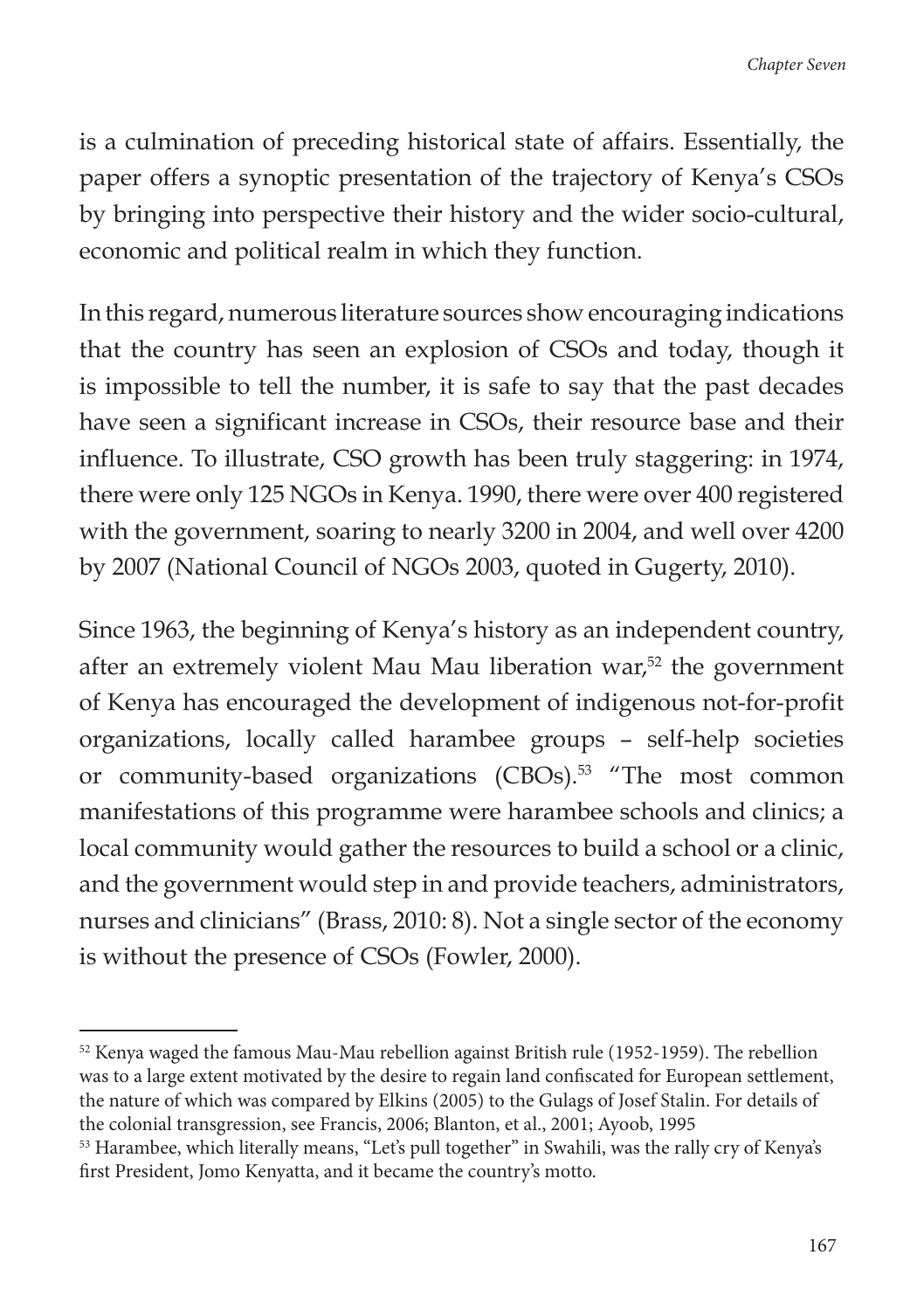However, in 1981 Kenya was not spared from the debt crisis of the 1980s that swept across the African continent and had to adopt the neo-liberal Structural Adjustment Programmes (SAPs) which were developed by the International Monetary Fund (IMF) as part of debt-restructuring. SAPs prompted donors to gravitate towards civil society as the preferred conduit for development assistance, away from the state (Chegge, 1999; Campbell, 2008).

The reallocation of foreign assistance, which comprised a larger proportion of public revenue in Kenya as elsewhere in the developing world, complicated civil society's relations with the state throughout the 1980s and onwards. For many governments, it was a loss of a funding source important for building political support and staying in power (Bratton, 1987). This, along with the positioning of CSOs as advocates for more accountable governance by holding state institutions to account, led some governments to perceive the organisations as political opponents and economic threats which needed to be contained (Kameri-Mbote, 2000). CSOs were also seen by donors as capable to improve governance in Africa. It was indeed during these times that social movements such as Bunge la Mwananchi were established to address socio- economic inequalities, corruption and repressive leadership (Gachihi, 2013).

In this political environment, the Kenyan government enacted the NGO Act of 1990 that introduced restrictive monitoring, regulations and taxes for NGOs, and even deregistered some with the purpose of controlling and limiting NGOs, as Ndegwa (1996) states. In response, the civil society started to oppose Moi's regime and fiercely fought and sustained internal pressures against the one-party repression. All this, coupled with international demand for multi-party elections in the quest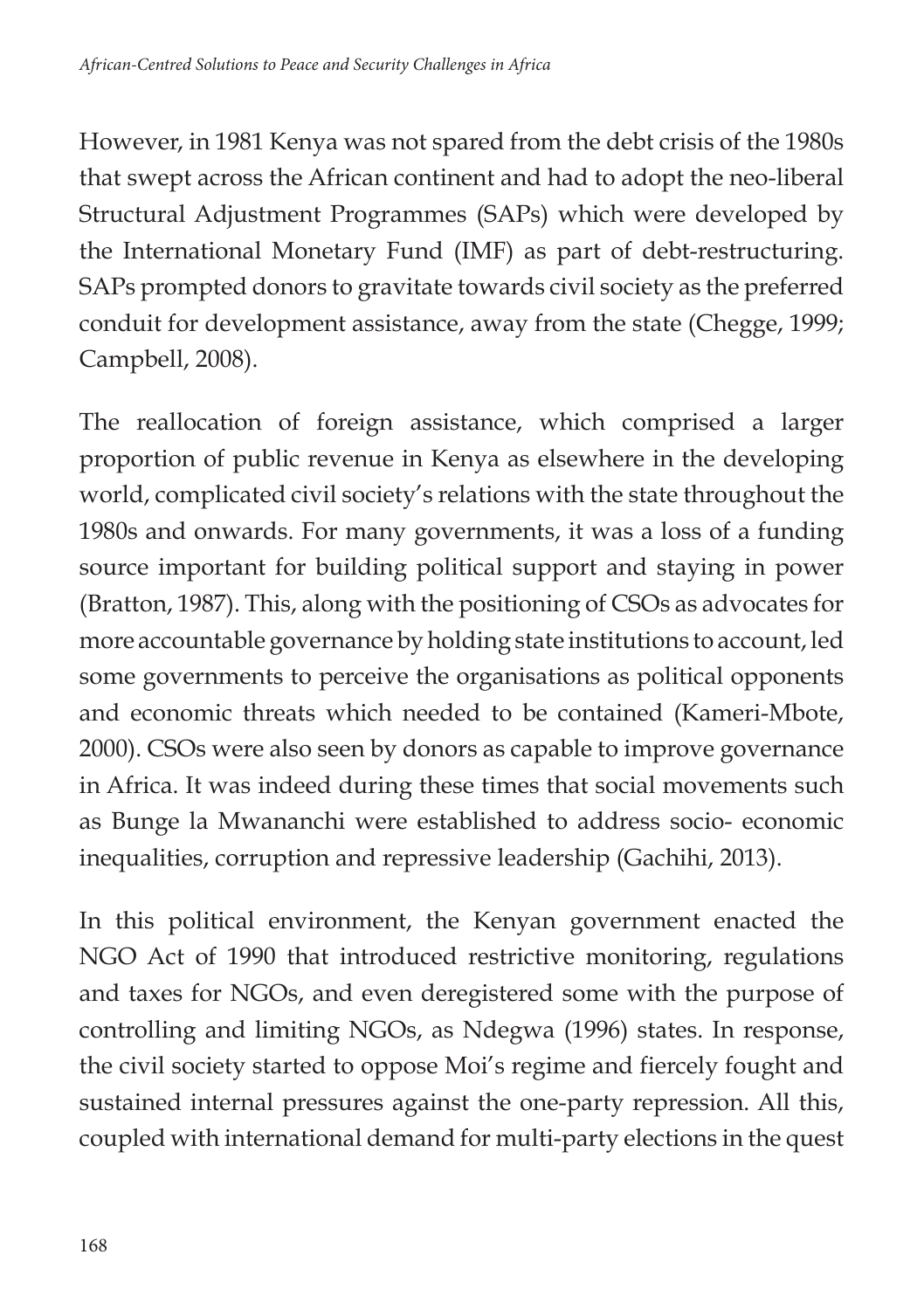for democratisation led to intense struggles for a return to multi-party democracy in the early 1990s (Edwards and Hulme, 1996; Githongo, 2013).

In providing leadership in the democratisation initiatives, civil society organizations and groups played a significant role; where in many instances, they acted as the training ground for opposition politics and political leadership in general. The first leaders of opposition politics in the 1990s had a strong civil society background. This organic relationship with opposition politics continued throughout the 1990s until early 2000 when civil society urged and facilitated opposition parties that were keen on reforms to form a coalition so as to defeat the ruling party, the Kenya African National Union (KANU), which had been in power throughout the post-independence period. Civil society and opposition parties hoped to pursue democratic governance reforms once they got KANU out of power. It is this alliance of parties and civil society that won the December 2002 general election.<sup>54</sup>

The coming to power of a new government with a strong civil society backing had several consequences for civil society. Some civil society leaders dove headfirst into the new government, either as elected/ nominated to parliamentarians, advisors, or foot soldiers). The new government also recruited experienced leaders from civil society. As stated elsewhere, the cooption of many of the leading lights of civil society who had sharpened skills for advocacy, lobbying and mobilising for reforms into politics depleted the sector of experienced leadership developed over many years (Githongo, 2013). While a much more

<sup>&</sup>lt;sup>54</sup> For the first time since the reintroduction of multi-party democracy in 1991, a Kenyan President was elected with an absolute majority. Refer to Maupeu, H. (2005); Murunga and Nasong'o, (2006): Mueller, (2008); Amutambi, (2009) for further details on the formation of the NARC government.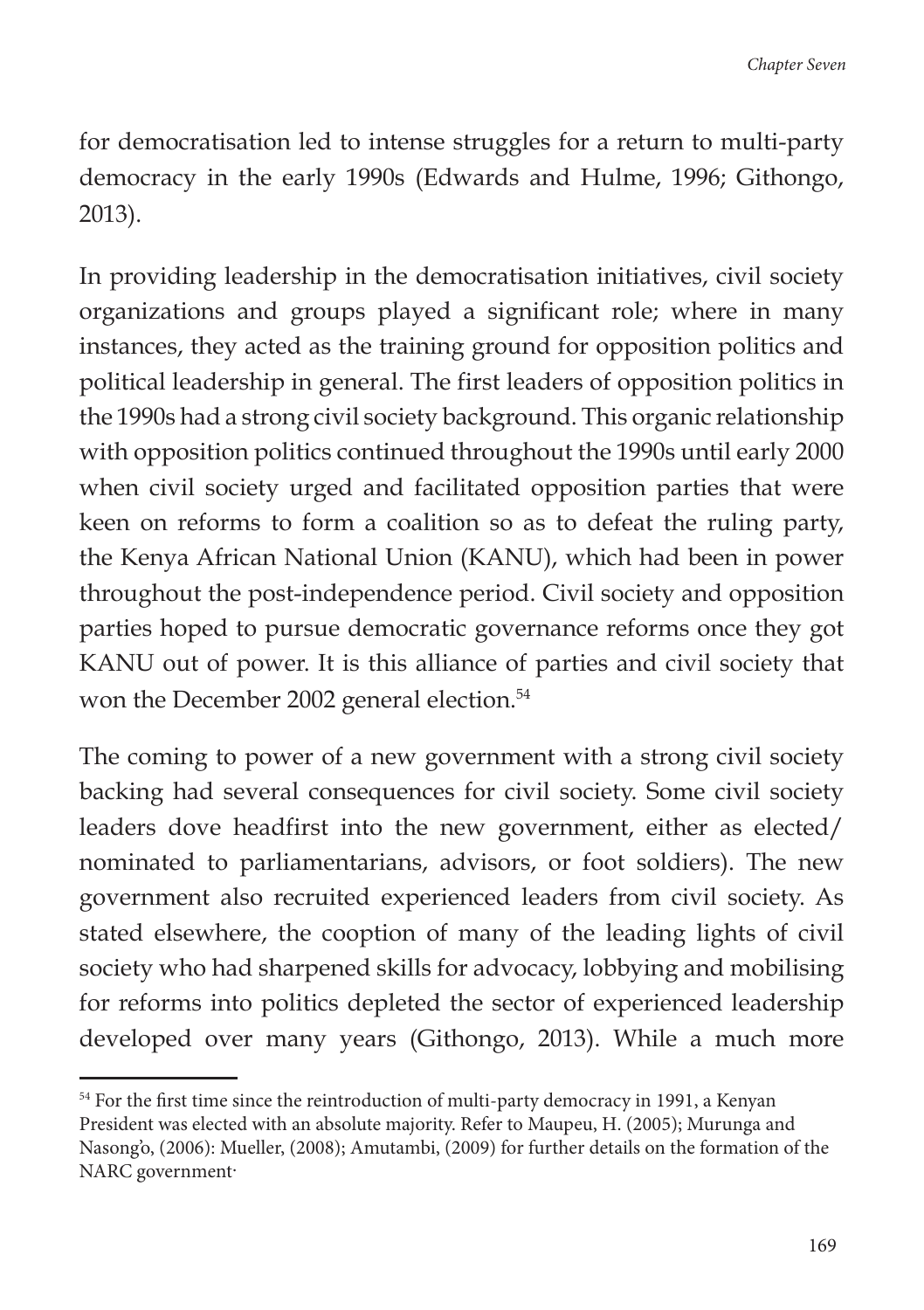youthful leadership took over, it lacked experience to immediately lead the sector in the new political environment. Further, the government began implementing reforms and undertaking activities similar to those that CSOs were undertaking. The government spoke the language of rights, justice, and equality and again recruited more people from the civil society into the new human rights and governance state institutions. This hastened the formulation of several policies and enactment of legislation that would promote and protect rights. At the same time, cooptation of civil society into the new institutions reduced the sector's ability to play a watchdog role. In short, CSOs activities were paralyzed by the coming to power of the National Rainbow Coalition (NARC) government.

Along the same line, many of the envisaged national reforms were predicated on the existence of NARC as a coalition government. Interestingly, the coalition itself was fragile. It was formed for the purpose of defeating KANU. Once this goal was accomplished, conflict emerged among the parties, essentially over the sharing of power. The President's party reneged on the pre-election pledges and agreements , in which they were to conclude the constitutional reform process that had started in 2001; and instead continuing to resort to the centralised system of government inherited from the previous government, thus further marginalizing one of the major parties that had assisted the coalition to win the election. Factions developed and divisions widened. A new draft constitution was developed amid these differences but the side that was marginalised mobilised against the draft.<sup>55</sup>

Eventually the coalition split into two distinct political parties in

<sup>55</sup> Other pledges that were not honoured include creation of 500,000 jobs in order to reduce unemployment among the youth and zero-tolerance to corruption. Biegon, (2009) for details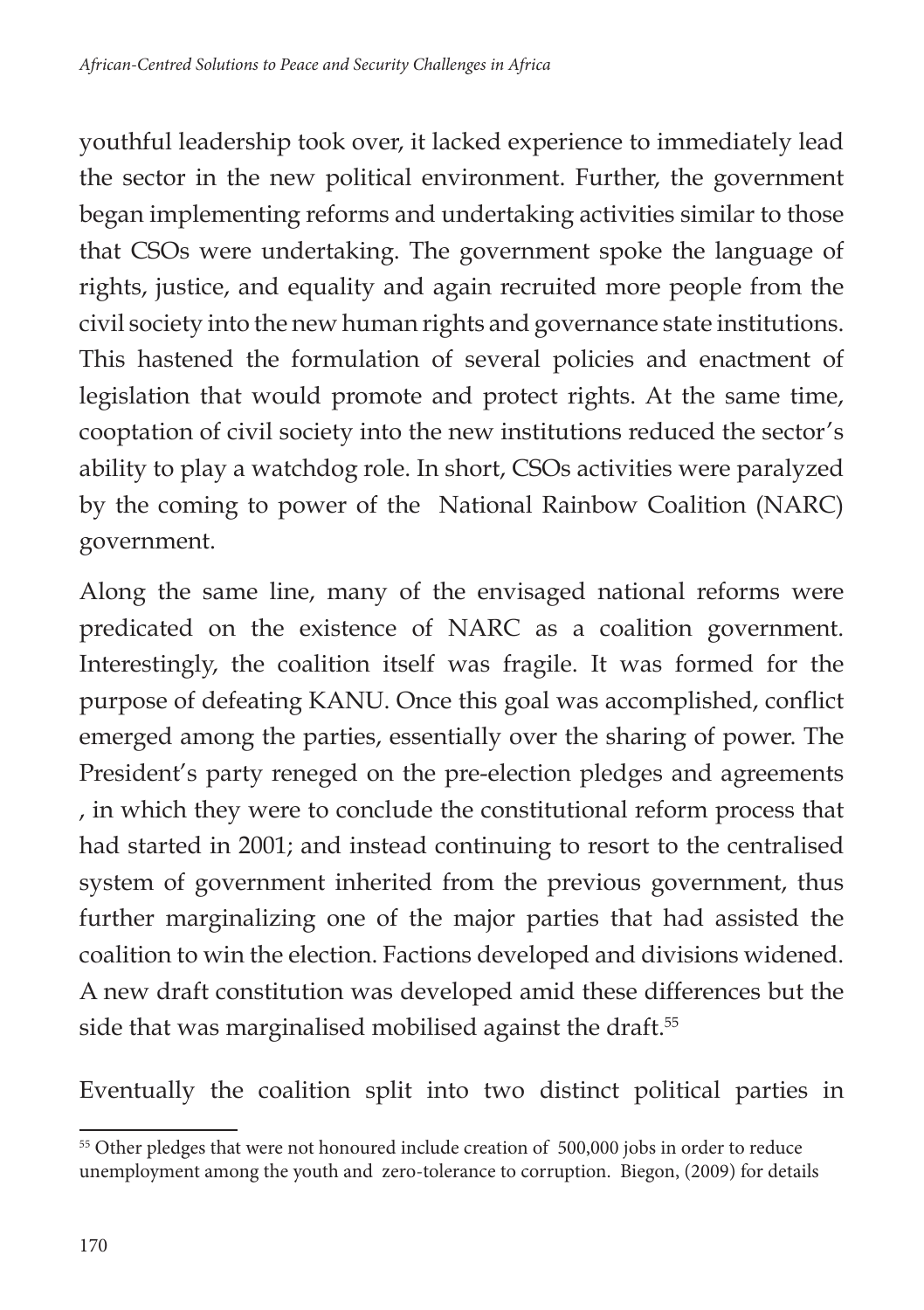preparation for the 2007 General Election. The split was acrimonious. The divide was similarly wide and relations between the two were confrontational. Their constituencies were differentiated along ethnic as well as ideological lines. This is the context that informed the violence accompanying the 2007 General Election (Kanyinga, 2010).

This context strengthens the need and cause to examine the role of CSOs in conflict transformation. Specifically, how effective are CSOs, as mid and grassroots actors, in Conflict transformation? What are the limitations of CSOs involvement in conflict transformation? Lastly, what are the issues of sustainability and the best practices needed to strengthen the civic forces in conflict transformation? The answers to this set of questions are central for us to properly understand the empirical details of the CSOs which are critical to understanding the role of CSOs in conflict transformation in Kenya within the AfSol context.

### **Civil Society in Conflict Transformation in Kenya**

From the onset, a cardinal observation from a large number of recent research publications by highly regarded scholars and leading Civil society advocates and activists appear to suggest that the heterogeneous nature of Kenya's civil society impacted on how the sector responded to the violence and the political crisis following the 2007/2008 Post-election Violence (Kabeberi, 2008; and Kanyinga, 2010).<sup>56</sup> As further evidenced by, Kanyinga (2010) who has written extensively on this sector, CSO groups were distinguished by what they considered as the core problem that required priority attention. The values for which many of the organisations were formed and how they articulated their concerns on important national issues also shaped their approaches toward the post-

<sup>&</sup>lt;sup>56</sup> This section borrows heavily from these great works.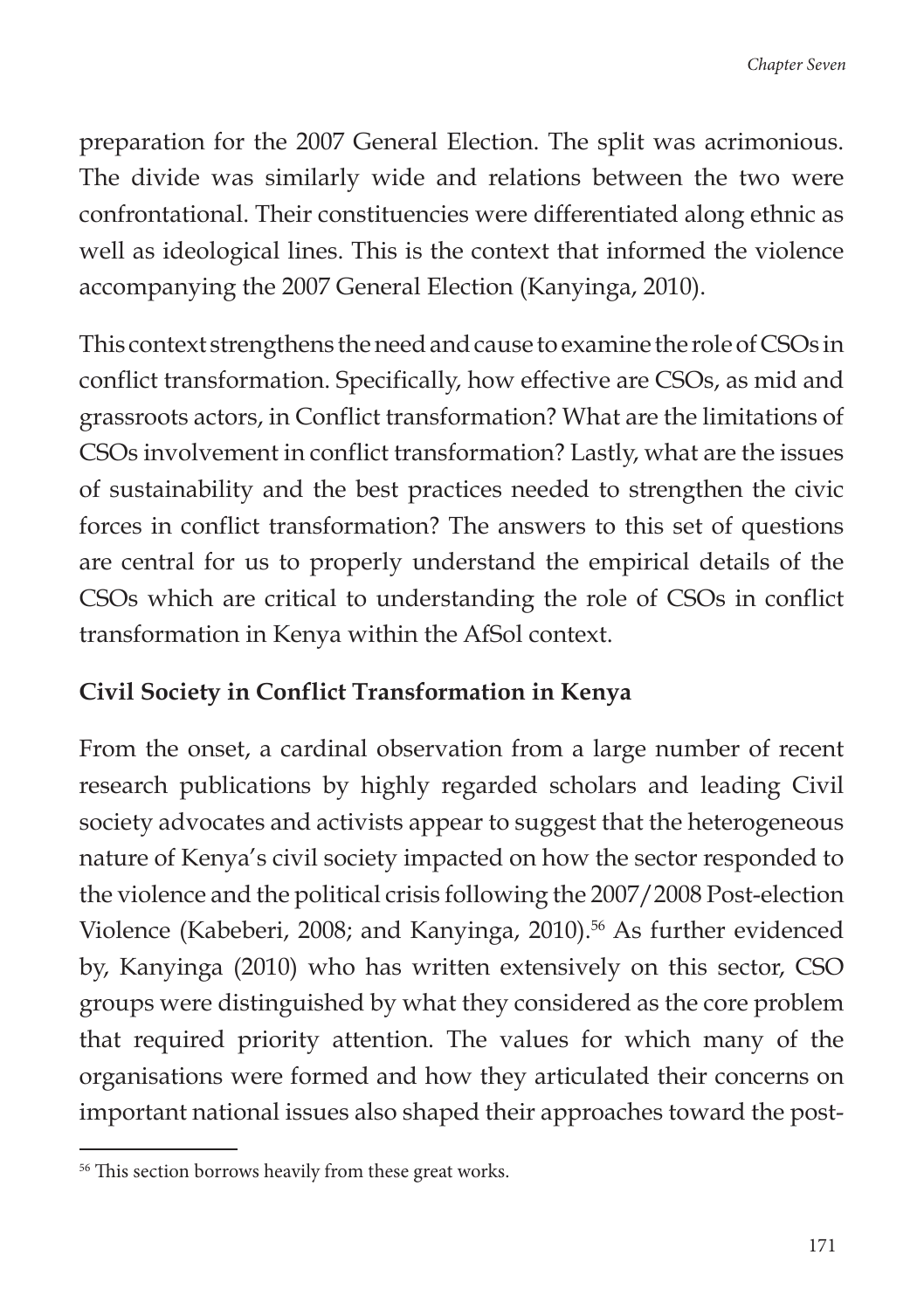election crisis. On the one hand, there was the "conservatives" group, perceived as supporters of Party of National Unity (PNU) position, that preferred the idea of status quo on election results by insisting on peace as an end in itself, while on the other hand was the "progressives" group seen as articulating the Orange Democratic Movement (ODM) position that demanded actions and other forms of accountability on the election results and the violence as a foundation for sustainable peace.

Staying with Kanyinga (2010), the conservative group largely comprised Faith-based Organizations (FBO) and the church in particular. Although their major strategy for peace was endless prayers in places of worship and in the media, they nonetheless played a crucial role in getting the attention of international donors and governments to bring pressure to bear on the two parties to resolve the crisis. Informing and influencing this strategy was the church's role in politics before the December polls. The church and religious organisations in general had taken partisan positions during the elections. Senior clerics or their associates used civic education, prayer meetings and other occasions to directly or indirectly campaign for their preferred parties and candidates. Some even vied for electoral posts. This weakened the church's moral authority and legitimacy to command, from the pulpit, an end to the violence. This eroded the church's social authority to provide leadership. Perceptions of bias and partiality in favour of one or the other party made it difficult for religious leaders to develop pragmatic approaches towards peace. In fact, it is reported that over 300 churches were burned during the violence (Kilonzo, 2010).

However, the church still participated in the mediation initiatives. Through the Serena mediation process, the church began to re-invent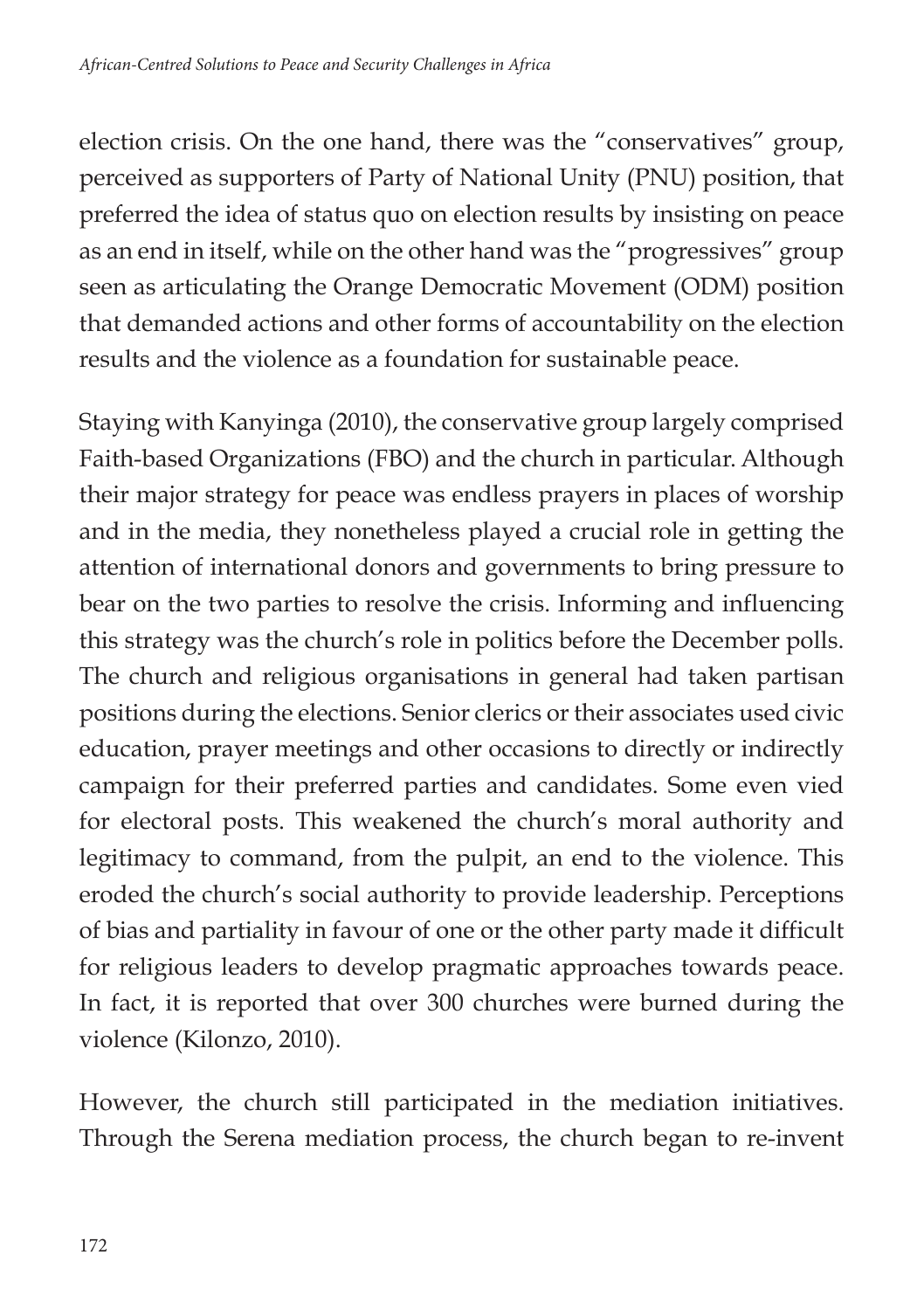itself. Worth emphasizing here is that, among the conservatives, there were moderates too, who comprised high profile retired senior army officers, former diplomats and a number of peacebuilding researchers and peace-workers who articulated their demands for peace through Concerned Citizens for Peace (CCP)<sup>57</sup> and the Women's Caucus among others. As Kanyinga (2010) calls them - these were "conflict entrepreneurs" who had made a career in conflict mediation through their deployment in peacekeeping missions in Somali, Sudan, and Rwanda. He further addresses the important question of how specifically the CCP and its associated networks urged for peace through the media. They called for restraint to allow dialogue between the parties to take place. Other than urging the conflicting parties for dialogue, the group established an "Open Forum" where members and others interested in assisting to bring normalcy and peace met every day and developed a programme strategy detailing what should constitute an agenda for peace. The programme strategy emphasised building trust among principal actors, election closure, formation of a government of national unity and other initiatives that would bring peace.

There was another noteworthy civil society initiative; under the auspices of Kenyans for Peace, Truth and Justice (KPTJ), a grouping of over 30 organisations largely drawn from the governance and human rights sector, that deserves a mention. This group had gained public recognition, working in solidarity with other like-minded organizations which were assisting in monitoring the election outcome, the evolving violence, and

<sup>57</sup> http://www.rightlivelihood.org/fileadmin/Files/PDF/Literature\_Recipients/Dekha\_Abdi/ Concerned\_Citizens\_for\_peace.pdf. Further details of the origins of Concerned Citizens for Peace are well elaborated in George Wachira with Thomas Arendshorst and Simon M. Charles. Citizens in Action: Making Peace in the Post-Election Crisis in Kenya – 2008. Nairobi: Nairobi Peace Initiative – Africa (NPI-Africa).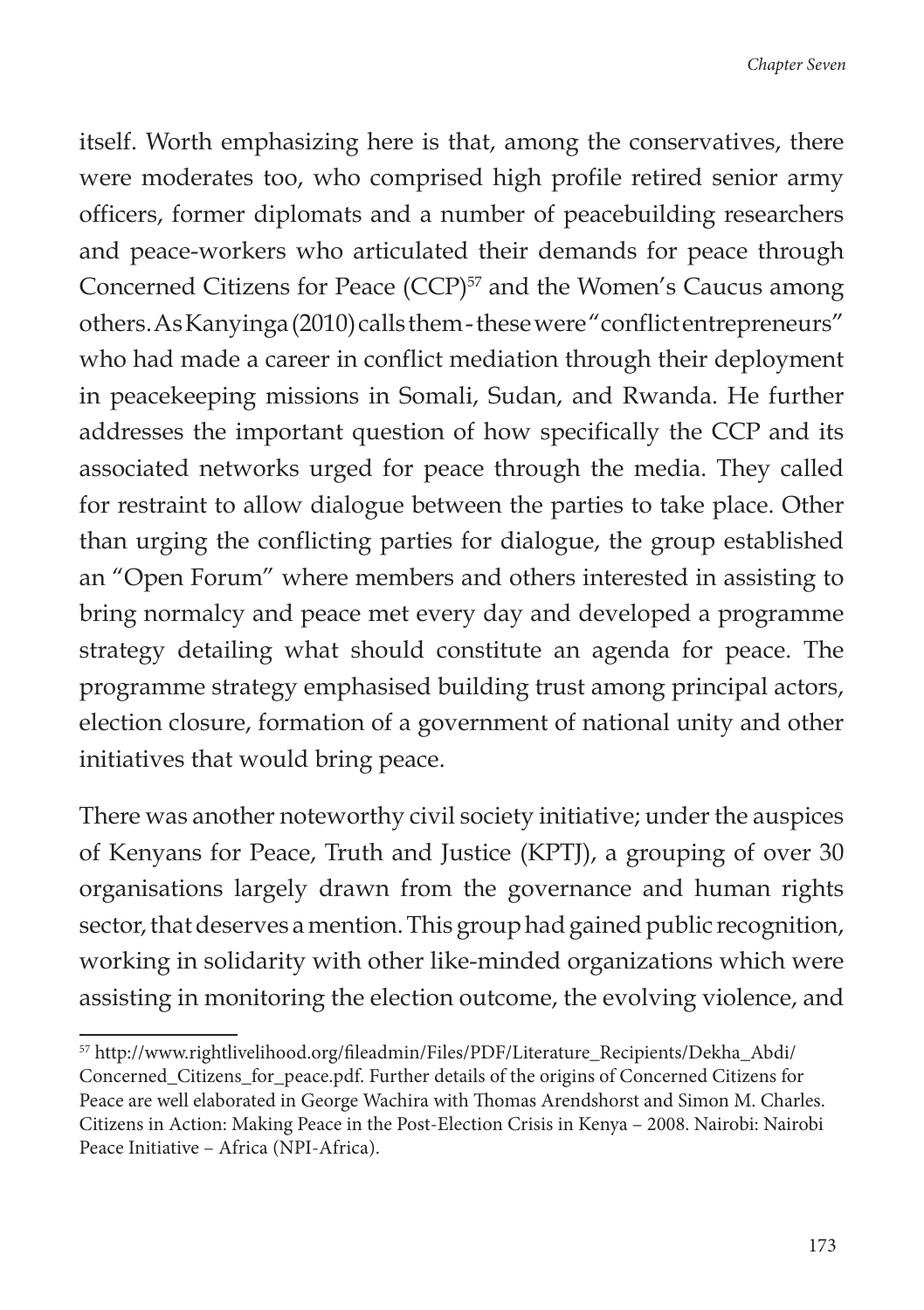other problems around the disputed elections. In terms of strategies, KPTJ adopted flexible strategies in line with the continually changing conflict context such as demand for a recount of votes, which they later abandoned due to the hard-line position of the conservatives. They also worked extensively in documenting and exposing the egregious human rights abuses and widespread atrocities committed on either side of the conflicting camps. Other noteworthy attempts included condemning the use of live ammunition on "demonstrators" and gender-based violence (GBV) atrocities such as rape, which was prevalent in the conflict hot spots including Kibera and Mathare slums.<sup>58</sup>

The high point of the CSO advocacy seems to have been when KPTJ visited and made presentations to the United Nations in New York, the United Nations Office for Human Rights in Geneva, the United States Senate and Congress, and the European Commission. At the African Union (AU), KPTJ made presentations to the Peace and Security Committee and met representatives of several countries, where they urged the international community to facilitate international mediation, ensure that all solutions focused on accountability and justice for victims, and that truth be known about what happened to the election and those behind the wave of violence. KTPJ also called for power sharing for a period of no more than two years during which preparations for a new election would be concluded. The group requested an end to the humanitarian crisis and restoration of fundamental rights and freedoms that the government had curtailed and which seemed to deepen the crisis.

In addition, KPTJ membership formed support groups to protect human

<sup>58</sup> Interview with KPTJ representative, April 2013 For more details on KPTJ , see http://www. africog.org/kptj\_homepage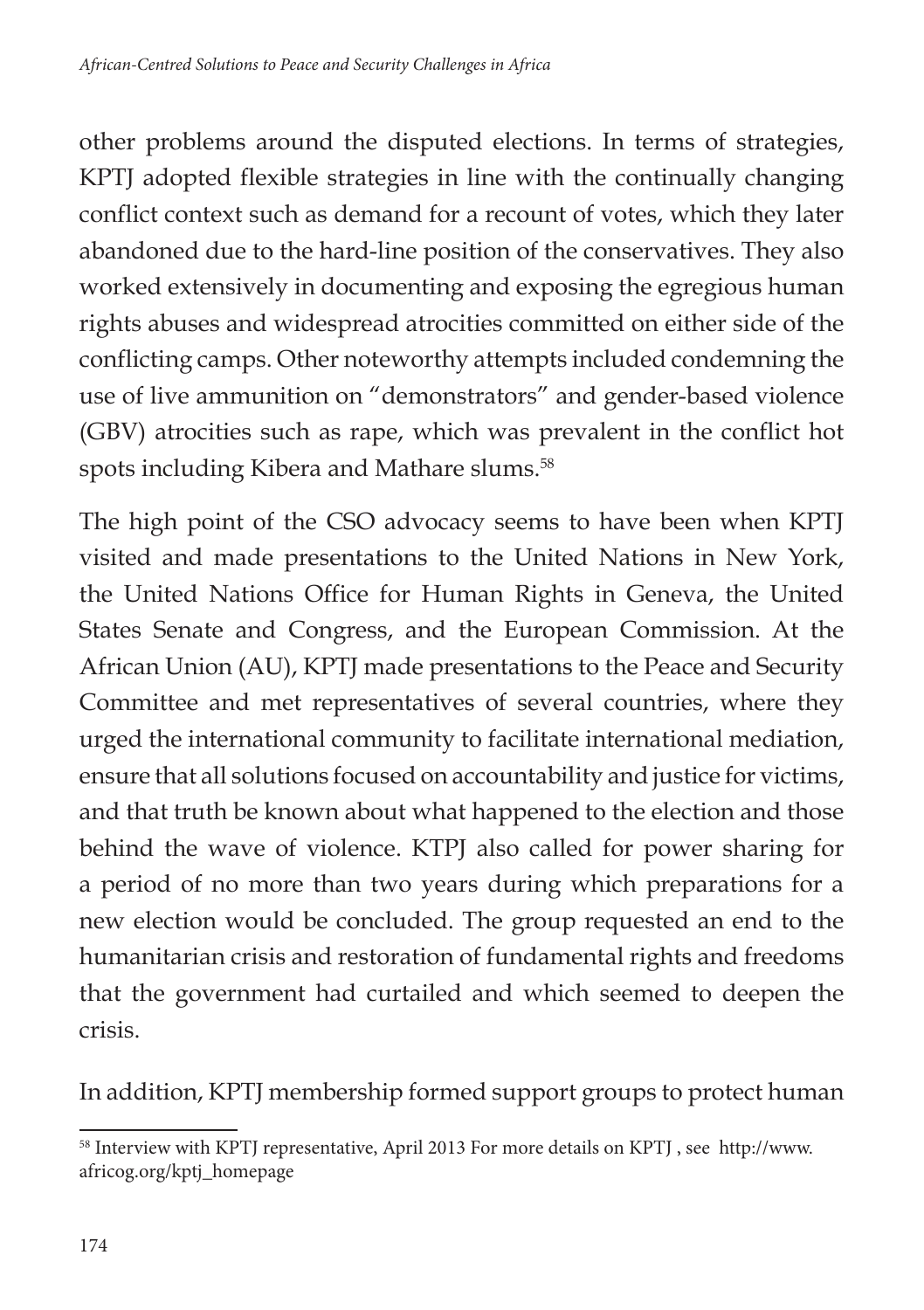rights workers and provided relief to those in distress. Working in collaboration with the main humanitarian agencies such as the Kenya Red Cross, the human rights networks gave assistance to many families who were evicted from their farms or homes. Through these initiatives, civil society ensured that there was objective data to inform decision making to support various PEV interventions. Dissemination of such data through the media also ensured that the public was informed about the unfolding dynamics. The organisation had since continued to monitor and engage with all mechanisms and processes arising from the crisis, with a particular focus on establishing truth and justice about the elections and the violence.

In another development closely related to the above; there were other civil society initiatives that complemented either the radicals or the conservative-cum-moderates. Women's organisation formed an interethnic caucus known as the Vital Voices that sought to add the woman's voice and unite in calling for peace. Ordinary citizens formed Citizens for the Recounting of Votes, while the Centre for Multi-Party Democracy (CMD), a political party's formation, formed the National Salvation Forum to advise and buttress the political parties' efforts. Some of these groups coalesced around the progressives or had their efforts subsumed by the above initiatives. There were other groups that existed before the crisis. They too participated in responding to the crisis. Examples to cite were the National Civil Society Congress and the Kenya Red Cross, among others (Kabeberi, 2008).

In order to address other community conflicts as well, they provided the necessary network which enabled other stakeholders such as government and international humanitarian organizations to reach the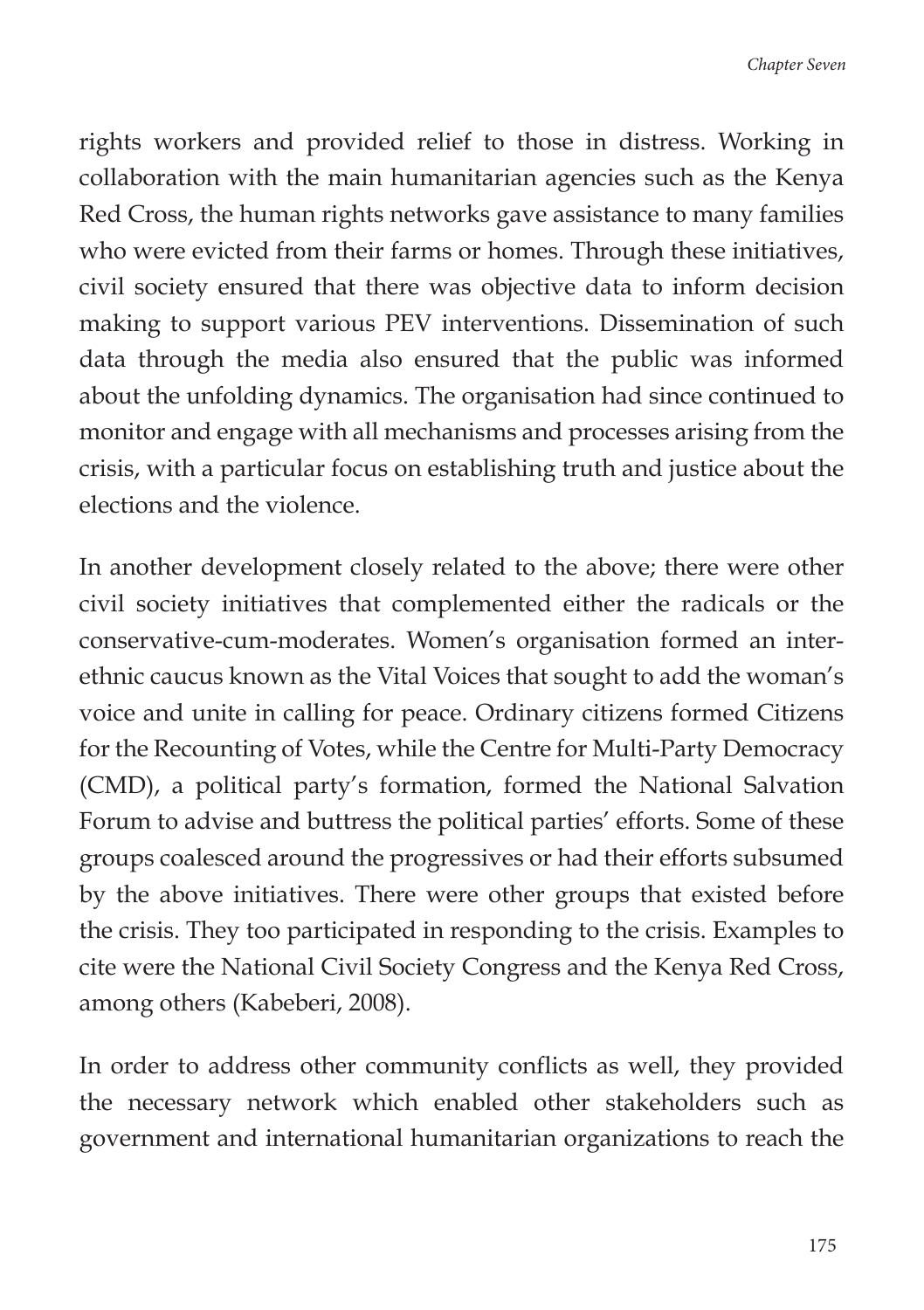displaced families and offered urgent humanitarian assistance to help ameliorate the suffering of thousands of Internally Displaced Persons (IDPs). More broadly, CSO interventions by specific organizations such as Pamoja Trust and Umande Trust focused on providing psychological support to address trauma, first aid, re-union of the lost ones with their families, group debriefing sessions, referrals for specialised care or treatment for the victims of the violence.59Another noteworthy CSO initiative that could be seen as a very innovative and interesting approach was a digital civic campaign called Ushahidi, which provided a technological platform to map incidents of violence occurring in the country, as shared by citizens via SMS or e-mail detailing acts of violence and trouble spots. This helped spread awareness about the PEV crisis by informing others on the happenings on the ground, alerting authorities, and enabling faster humanitarian response.<sup>60</sup>

From a general perspective, civil society had created enough pressure for peace through CCP and non-governmental development groups. Civil society also created demand for justice and truth through KPTJ, the National Civil Society Congress and the Women Consortium. They had successfully managed to lobby the international community to recognise that sustainable peace depended on justice and truth. Objective analysis of the social political situation proved that advocacy and lobbying at the international level was useful. To further clarify this, at the beginning of the mediation, the parties formed the Kenya National Dialogue and Reconciliation, a forum for dialogue, under the chairmanship of Kofi Annan. Civil society contributed to the dialogue in several ways. The moderates and radicals engaged regularly with the Panel of Eminent African Personalities.

<sup>59</sup> Interview with respective organizational representatives, April 2013

<sup>60</sup> Information available on the organization's website http://kenya.ushahidi.com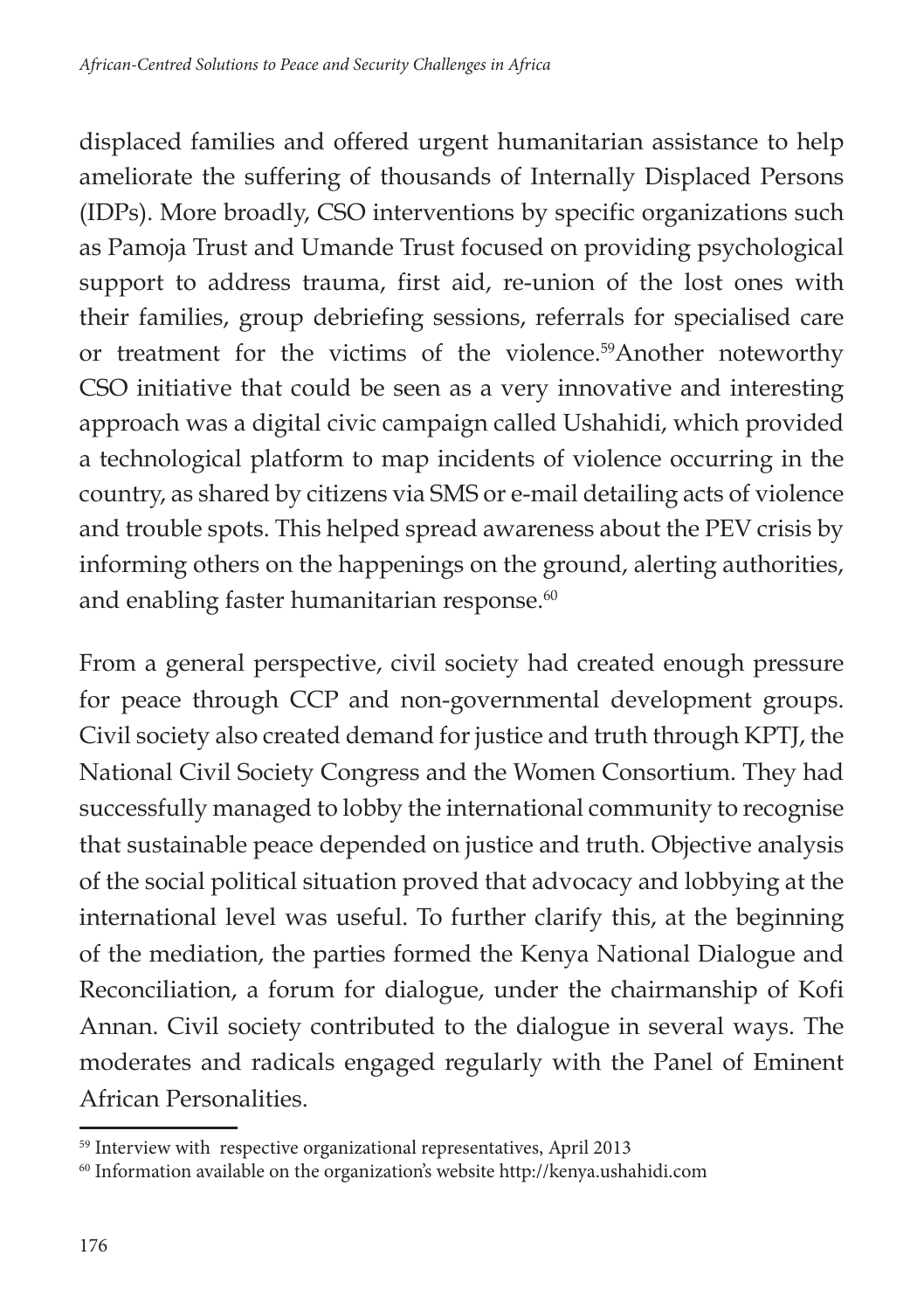Again KPTJ brought evidence-based analysis to inform the various positions they presented to the team. Similarly, CCP engaged regularly with the panel and like KTPJ, identified critical issues for the mediation to focus on. While CCP focused on strategies to end violence and normalise the country, KPTJ, the National Civil Society Congress and the Vital Voices (the women's consortium) underlined the importance of justice and truth. However, this time round, discussions on truth had assumed a new dimension. Civil society observed that the country was more deeply divided than ever before and, therefore, reconciliation and healing would only take place if issues of impunity and lack of accountability were addressed. The significance of this was that it gave momentum to discussions on Truth, Justice and Reconciliation (TJRC) (Kanyinga, 2010).

It is important to reiterate that CSOs prepared the ground for the actual resolution of the conflict, called for restraint to allow dialogue between the parties, advocated for broad-based participation in the negotiation process and focused on sustainable "positive peace". According to this thread of argument, the value of having representatives of the conflicting sides together at the same table, and the realisation that they were still able to talk to one another was uniquely significant in terms of its impact on societal attitudes on all sides of the conflict. This was achieved by drafting memorandums that were presented to the negotiating panel with recommendations that the team address long-standing issues such as constitutional reform, land distribution, historical inequities and security sector reforms.

With inputs from civil society and other stakeholders, in the end, the negotiating parties agreed to fulfil four agenda items. The first concerned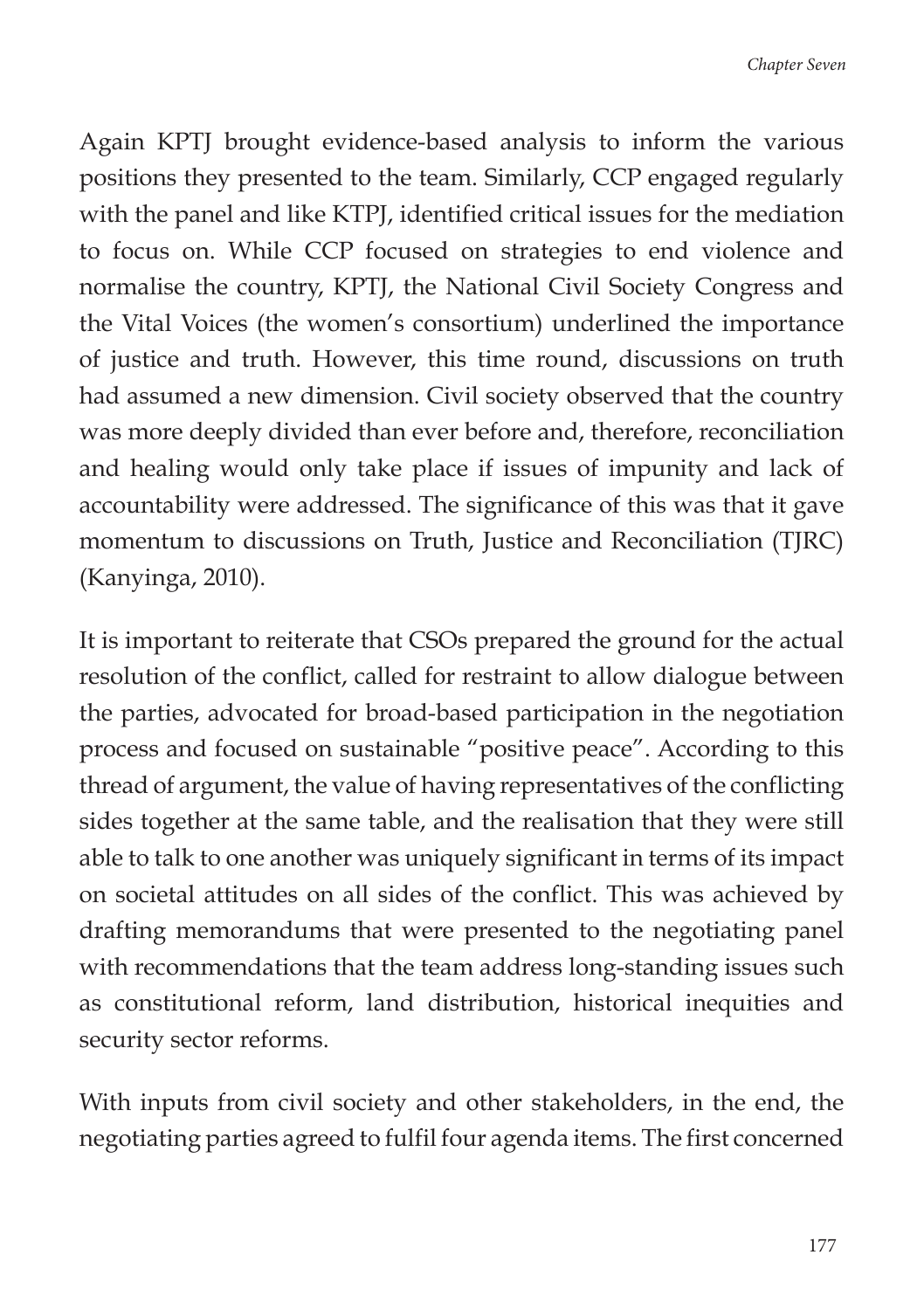undertaking actions to end the violence and at the same time restore fundamental rights and freedoms. The second sought addressing the humanitarian crisis and promoting healing and reconciliation. The third was the foundation agenda item; it emphasised the need for both parties to share power and entrench the principle of consultation and consensus as well as compromise in order to move the country forward. The fourth focused on long-standing issues that had remained unresolved and which had contributed to the crisis. These included addressing constitutional, legal and institutional reforms. Attention was given to Judicial and Police reforms, among others.

With the adoption of new constitutions and greater awareness of individual rights and wider democratic space, the CSOs have reengineered and tried to reclaim the pedestal they once had so that even traditional institutions develop into strong civil society actors that are able to confront the state through judicial and quasi-judicial systems. Recent examples from Kenya include the Mau Mau War Veterans Association who won the right to sue the British government for human rights abuses during the last years of colonial rule (Pflanz and Blair, 2013). Another example is the ruling by the African Commission on Human and People's Rights condemning the expulsion of the Endorois people from their ancestral land for tourism development around Lake Bogoria in Kenya.<sup>61</sup>

# **Challenges Facing CSOs in Conflict Transformation**

Reading the available reports produced by different CSO forums, one cannot help asking: What would the situation be like now if there

<sup>&</sup>lt;sup>61</sup> See, CISA (ND), Landmark African Commission ruling on indigenous land rights.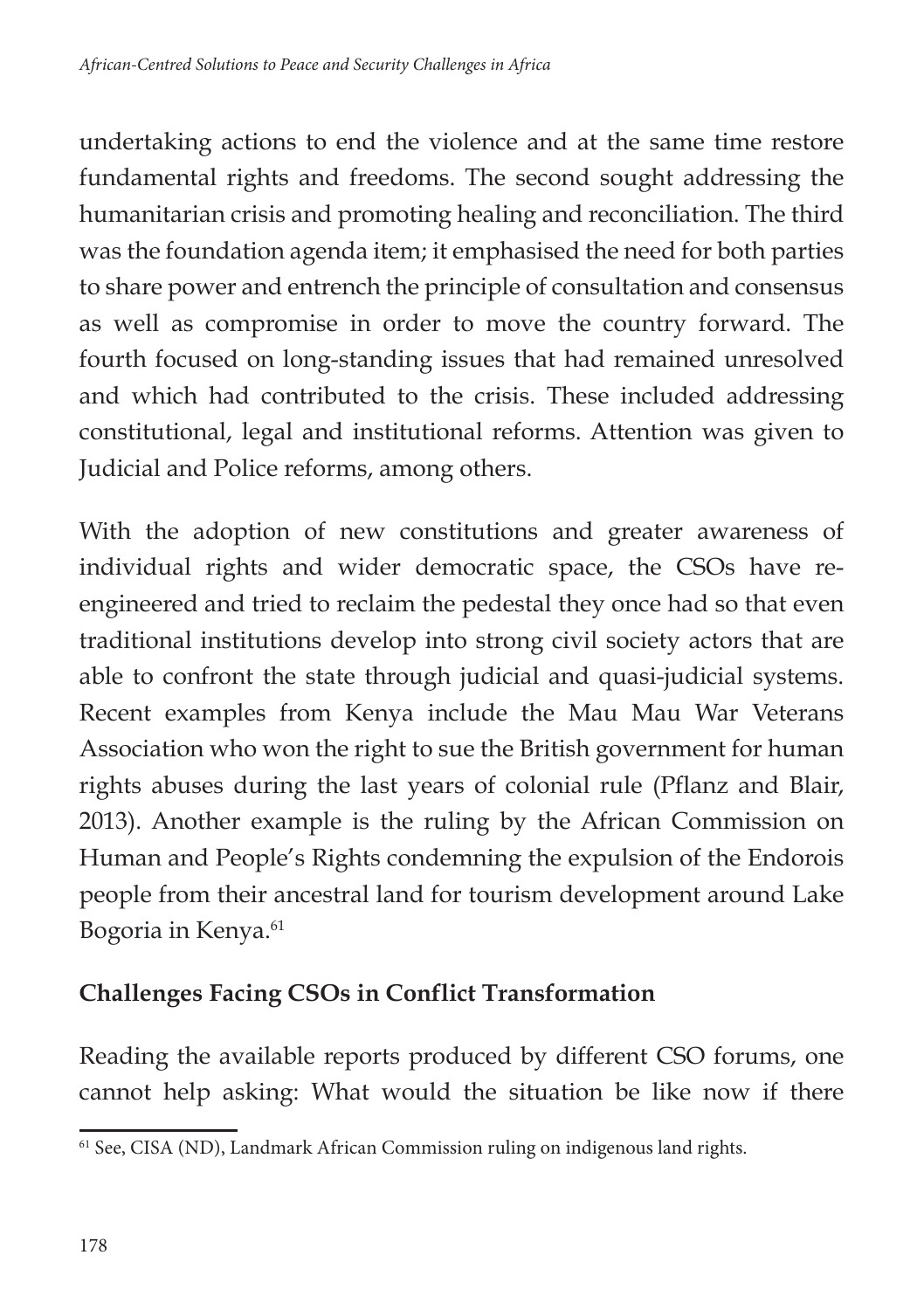had been no civil society? However, despite the positive premises, the civic space has yet to be fully owned and harnessed for conflict transformation. In this regard, it is important to point out that civil society is not a homogeneous group and has its weaknesses - ambivalences and credibility issues. This partly accounts for the generally retarded pattern of the third sector development as it impedes CSOs from fully exploiting their capabilities in conflict transformation.

In this regard, some CSOs were culpable of fostering and promoting violence, by overplaying differences and keeping social interactions limited to people of their own groups, fomenting rumours and accusations, and inciting violence. The Kenya Human Rights (KNHR) report accuses the media for political polarisation, particularly vernacular radio stations with commercial and political interests, for having influenced or facilitated the influence of communities to hate or to be violent against other communities. Through live phone-in programmes, the stations were particularly notorious for disseminating negative ethnic stereotypes, cultural chauvinism and the peddling of sheer untruths about the political situation or individual politicians (KNCHR, 2008).

In line with the above argument, some human rights groups have been unable to remain completely neutral and non-partisan in the run-up to the past two multi-party elections, a fact that points to some level of institutional failure and partly explains the lack of strategic direction within the human rights movement. On the religious front, as alluded earlier, partisanship of some Faith-based Organisations (FBOs) dominated by one ethnicity had become apparent during the 2007 election campaigns where the religious community took ethnic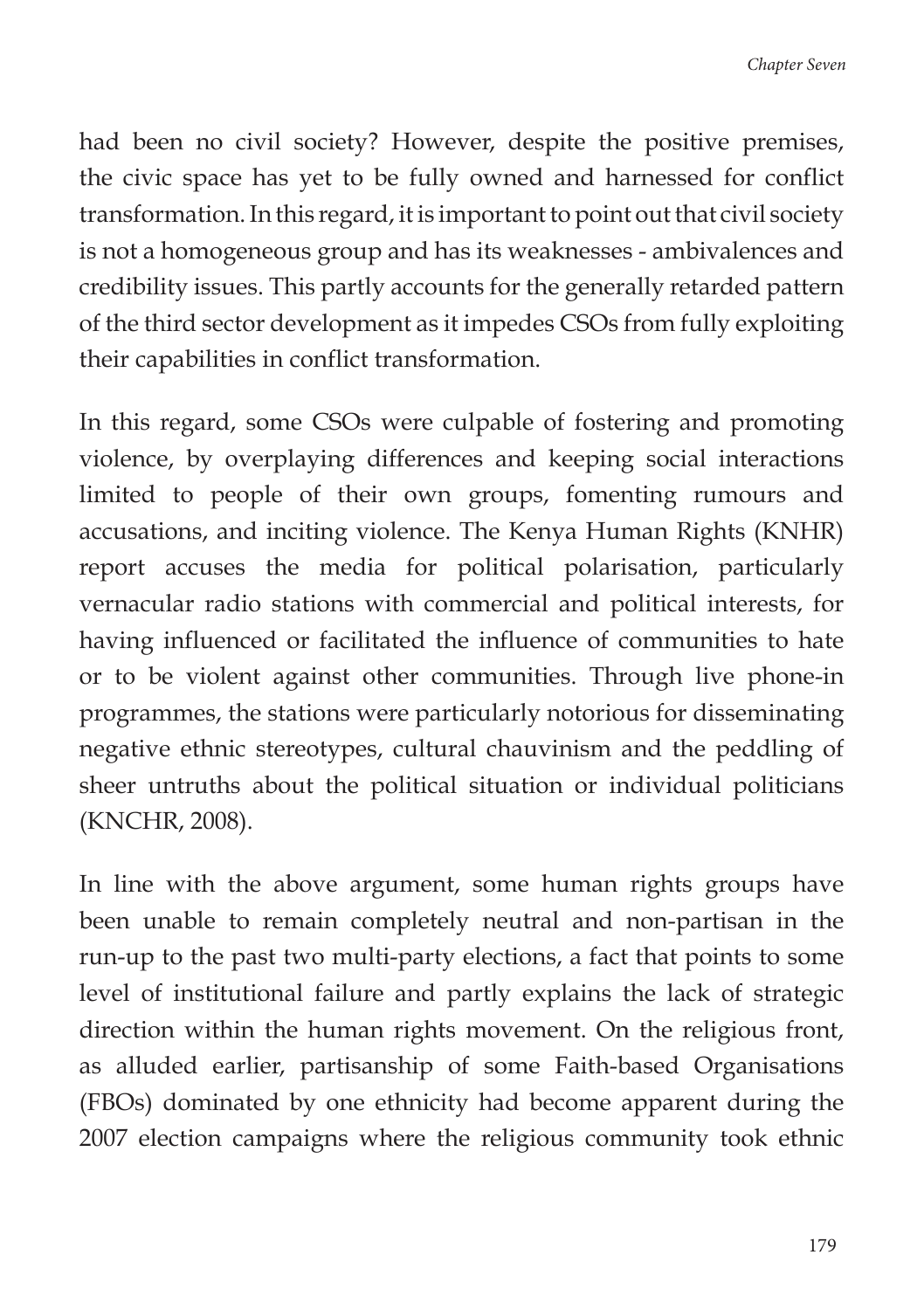inclinations along with its leadership that took sides in the elections, hence becoming a trigger factor in the violence that followed the disputed presidential elections of the year. Therefore, it is not surprising that some churches were not only burnt but also lost the credibility and legitimacy necessary for them to be impartial arbiters of the PEV as they simply chose to defend the positions of the ethnic communities with which they were associated.

Other questions of credibility issues continue to linger: Several malpractices have spilled over into the field of conflict transformation with damaging effect both to the idea of conflict transformation and to the societies themselves, not to mention the people who initiated or took part in them. The effectiveness of the CSOs was significantly compromised in the sense that issues of transparency and accountability continued to trail considerations of how much CSOs spent on conflict transformation, how funds were spent (criteria) and what the ethical guidances were for CSO interventions. The conflict transformation value of such initiatives – even that of the successful ones – was thus eroded in the eyes of the local population.

There was lack of synergy in CSO conflict transformation initiatives which means that conflict transformation efforts took an ad hoc rather than a systematic manner. Although, there are networks and umbrella organizations, the overall sectorial coordination of CSO initiatives remained low and largely fragmented. The emerging collaborations were only on a case-by-case basis and there were no structures or mechanisms for sustained collaboration. This hindered the CSO movement from having a united and collective voice when engaging in the conflict transformation process; instead there was a lot of duplicity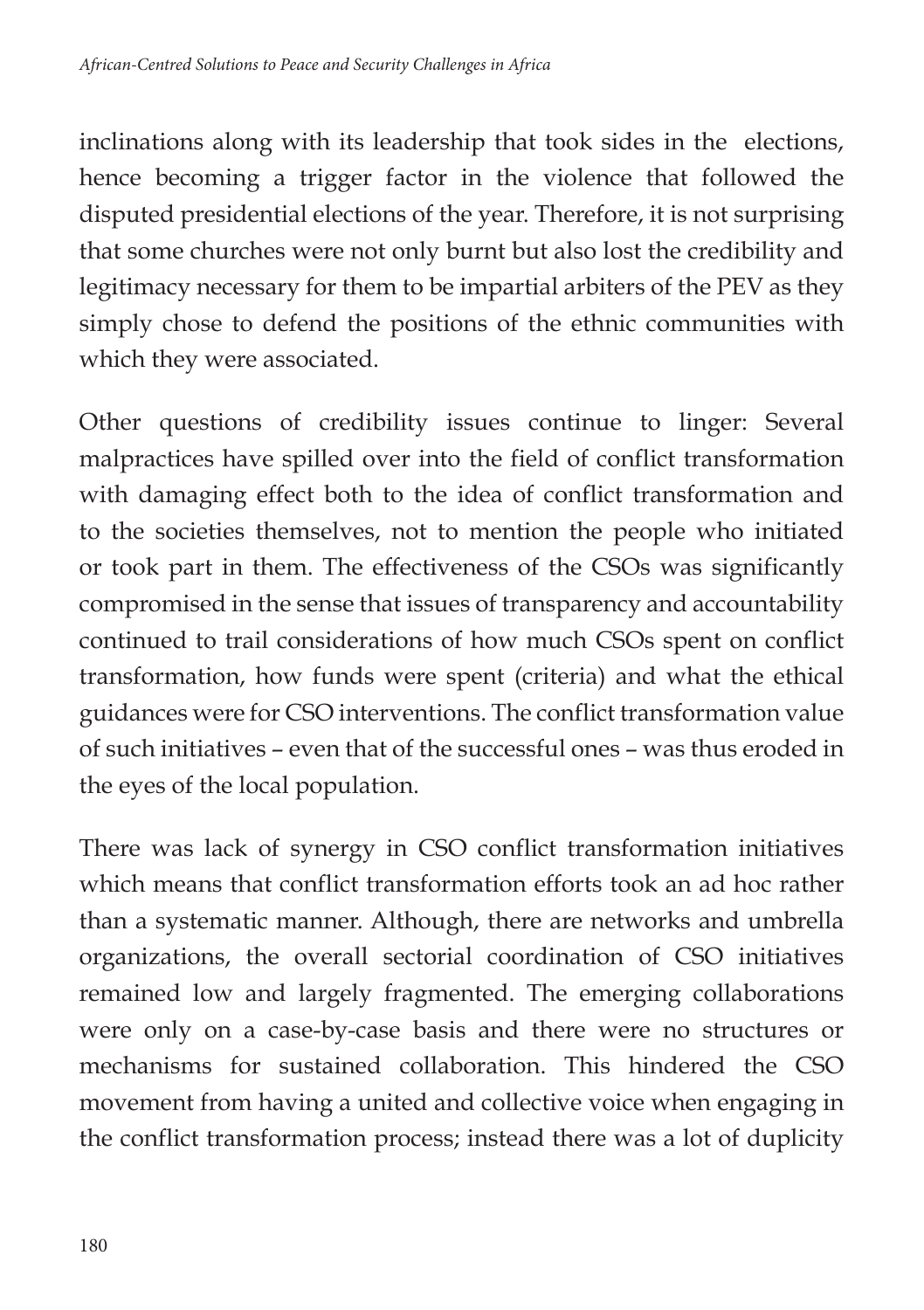and replication which served to reduce the general effectiveness of the CSOs initiatives.<sup>62</sup> In addition, repeated initiatives led to misconceptions about conflict transformation: if doing the same thing over and over again does not yield results, it must mean that peace is impossible.<sup>63</sup>

John Githongo, a prominent civil society activist, notes that the tyranny of peace messaging has led many to feel Kenya slaughtered justice at the altar of a temporary and deeply uneasy apparent calm.<sup>64</sup> In his much published article, Githongo goes on to note that many of the pioneer civil society leaders who had sharpened skills for advocacy, lobbying and mobilising for reforms allied with or joined government. This severely weakened the sector making it vulnerable to manipulation from outside forces such as the political class. The fact that they also were in government made it hard for them to criticise it, since they became the same fabric and denied the masses a chance to voice their (masses") authority over the conduct of government. The new younger generation that took the reins of leadership in civil society had limited impact in the promotion of democratic values such as tolerance, non-violence and transparency; holding the state accountable; informing the people and educating citizens while the older generation either retreated as a result of being in the government, or chose to keep their peace.

Furthermore, much of the efforts of CSOs tended to concentrate disproportionately on human rights and democracy promotion as part of their conflict transformation approach, as well as a tendency to address both the causes and the symptoms of the conflict (promoting dialogue, forums, meetings and workshops) issues to the detriment of other

<sup>62</sup> Expert Interview, July 2014

 $63$  Ibid

<sup>64</sup> John Githongo "Whither Civil Society?" Nairobi Star, April 6,2013, http://www.the-star.co.ke/ news/article-115523/whither-civil-society\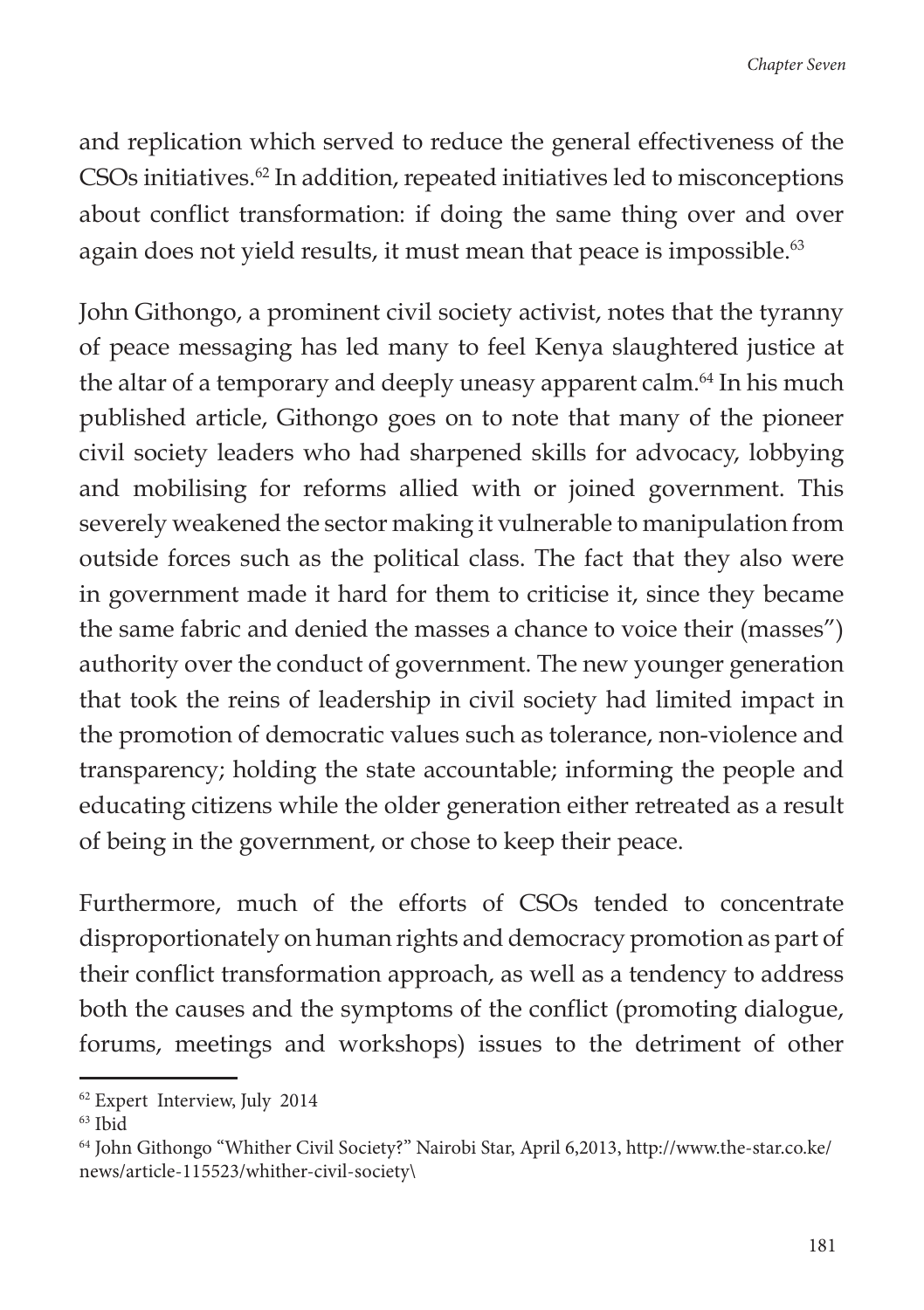equally important development issues.<sup>65</sup> Githongo argues that in the Kenyan imagination, "civil society" does not mean non-governmental organizations (NGOs) involved in sanitation, water, health, famine relief, etc. "Civil society" to most people refers to those mainly foreign funded NGOs involved advocating for rights, tackling corruption, clamouring for and promoting the constitution – generally in the area that speaks the way Kenya is governed.<sup>66</sup>

The narrow categorisation of civil society often sidelines the contributions of important actors such as academia. This further resulted in lack of analysis, research and documentation to enable CSOs draw from concrete experience and demonstrate more effective service approaches. Most CSOs were mainly activity-driven and rarely took time to reflect and document their achievements and challenges. There was no mechanism or opportunity for learning, cross-sharing of experiences, ideas and resources, and reviewing the impact of conflict transformation-related activities. The sector, therefore, stood the risk of benefiting from inappropriate theoretical framework to guide the analysis and understanding of the conflict problems.<sup>67</sup>

The paper highlighted that the grassroots engagement has been minimal and no real efforts have been made to connect the grassroots to the peace process and top-level actors. The Conflict transformation potential of Community-based Organizations (CBOs) remains untapped, despite their location deep in communities and being the closest to local communities and theatres of conflict.

<sup>65</sup> Expert Interview, July 2014

<sup>66</sup> John Githongo "Whither Civil Society?" Nairobi Star, April 6,2013, http://www.the-star.co.ke/ news/article-115523/whither-civil-society\

<sup>67</sup> Expert Interview, July 2014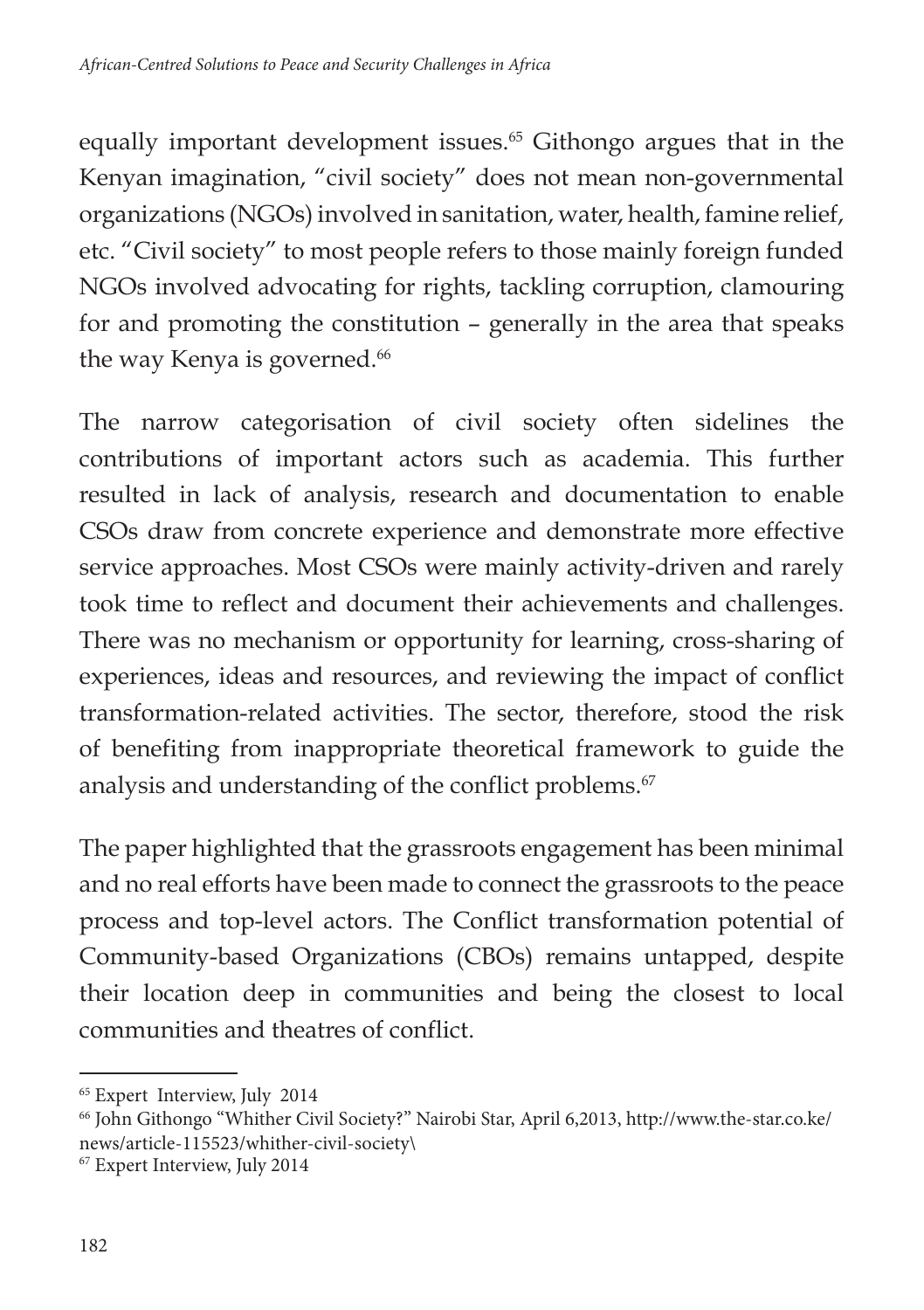Although CBOs appear to be more participatory, flexible in their responses and possess better local knowledge about ways of promoting peace in local communities, yet they were hardly involved in CSO-sector discussions and planning for pro-peace interventions and thus gave communities the subconscious message that involvement in conflict transformation is not open to all.<sup>68</sup>

#### **Concluding Remarks and Recommendations**

From the preceding findings, although CSO remains largely an ambiguous and fluid concept; nevertheless, we cannot belabour the important truism that CSOs represent a strong force and strength behind the conflict transformation process in Kenya. CSOs have proved to be not only agents of change but also an arena where virtually all conflict transformation initiatives are carried out. Sustaining such collective energies and consolidating the progress that has been made is crucial to the achievement of a sustainable (positive) peace based on fundamental changes in structures and relationships. What remains problematic, however, is how the objectives of conflict transformation are to be achieved, which remains a pipe dream if the above challenges are anything to go by in the sense that even where there is a return to peace, deep-seated issues such as ethnic hatred still remain to be resolved. There was also emergence of new security threats such as acts of terror that made peace in the country fragile. Such situations point to how imperative it is for scholars and practitioners to devise better methods and proposals for conflict transformation. This leads to the question: What are the issues of sustainability and the best practices needed to strengthen the civic forces in conflict transformation? What is civil society supposed to do? While there is no straightforward answer

<sup>68</sup> Ibid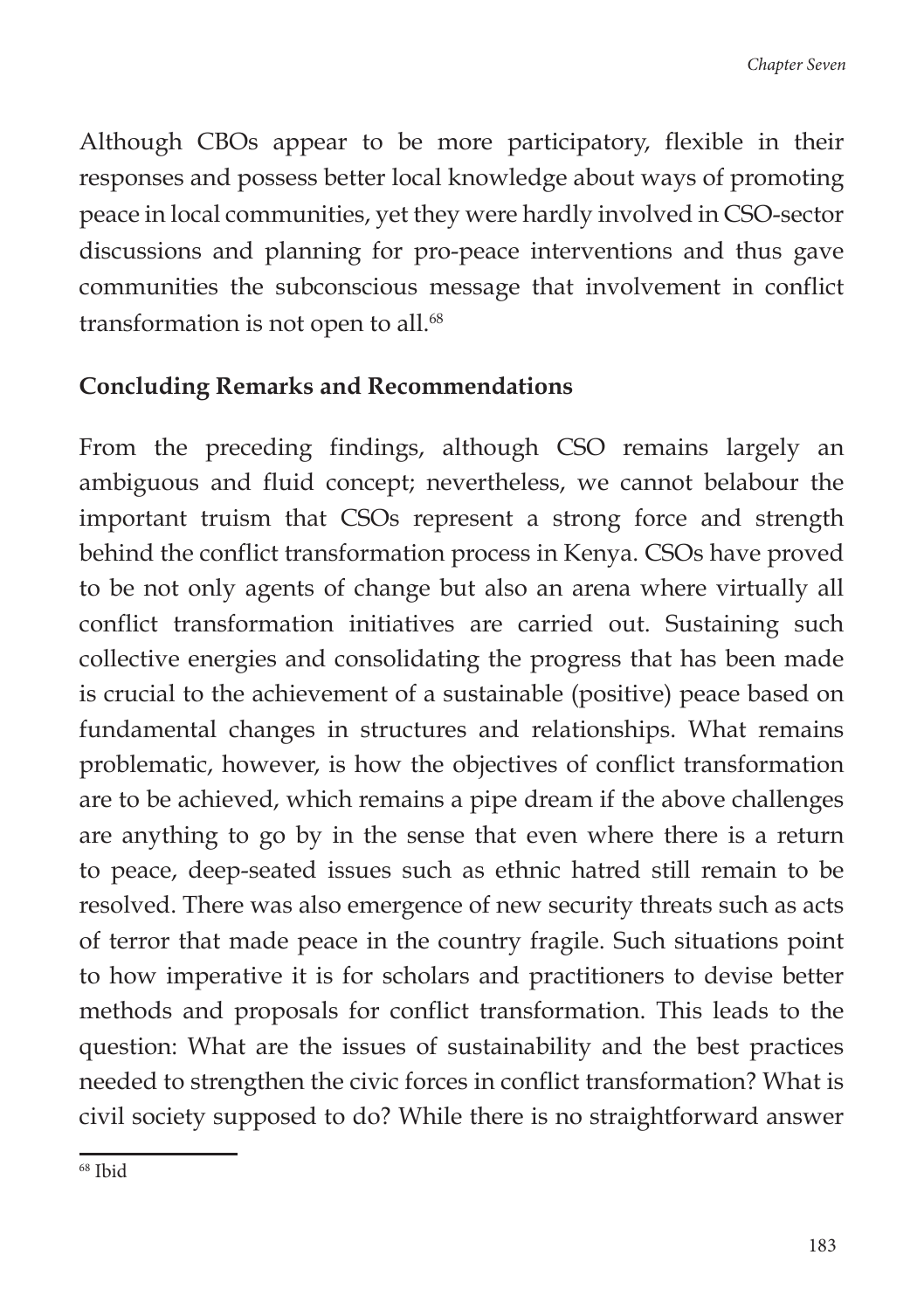to these questions, of major concern is how policies and proposals can stimulate enhanced civic forces in the conflict transformation process. Building on the conference presentation and discussions, in order to reach its full potential, the paper highlights a range of innovative strategies that if implemented will reorient and re-engineer CSOs' thoughts and actions to be more rooted in the pan-African conviction that "AfSol can more reliably solve Africa's peace and security problems (Touray 2005), based on the principles of ownership, shared values and commitment to demand for processes that are people-centred as shown below:

- In committing themselves to deeper engagement in the conflict transformation process, CSOs could concentrate on the involvement of wider sectors of society in social and political changes, thus actively promoting the values, norms and attitudes that cement inter- and intra-ethnic cohesion, foster trust, reciprocity, co-operation, solidarity, mutual respect and tolerance of one another.
- CSOs could work closely with official structures to improve the policy legislative frameworks that affect their activities, as well as local legislation that encourages unity, solidarity and greater public participation in local decision-making.
- It is important to promote local community voices and interests by applying bottom-up approaches and integrating grassroots movements so as to tap their creative "home-grown" solutions, which are based on consensus, reconciliation and unity at household and community levels. This experience can help prepare communities for peaceful coexistence in the wider society.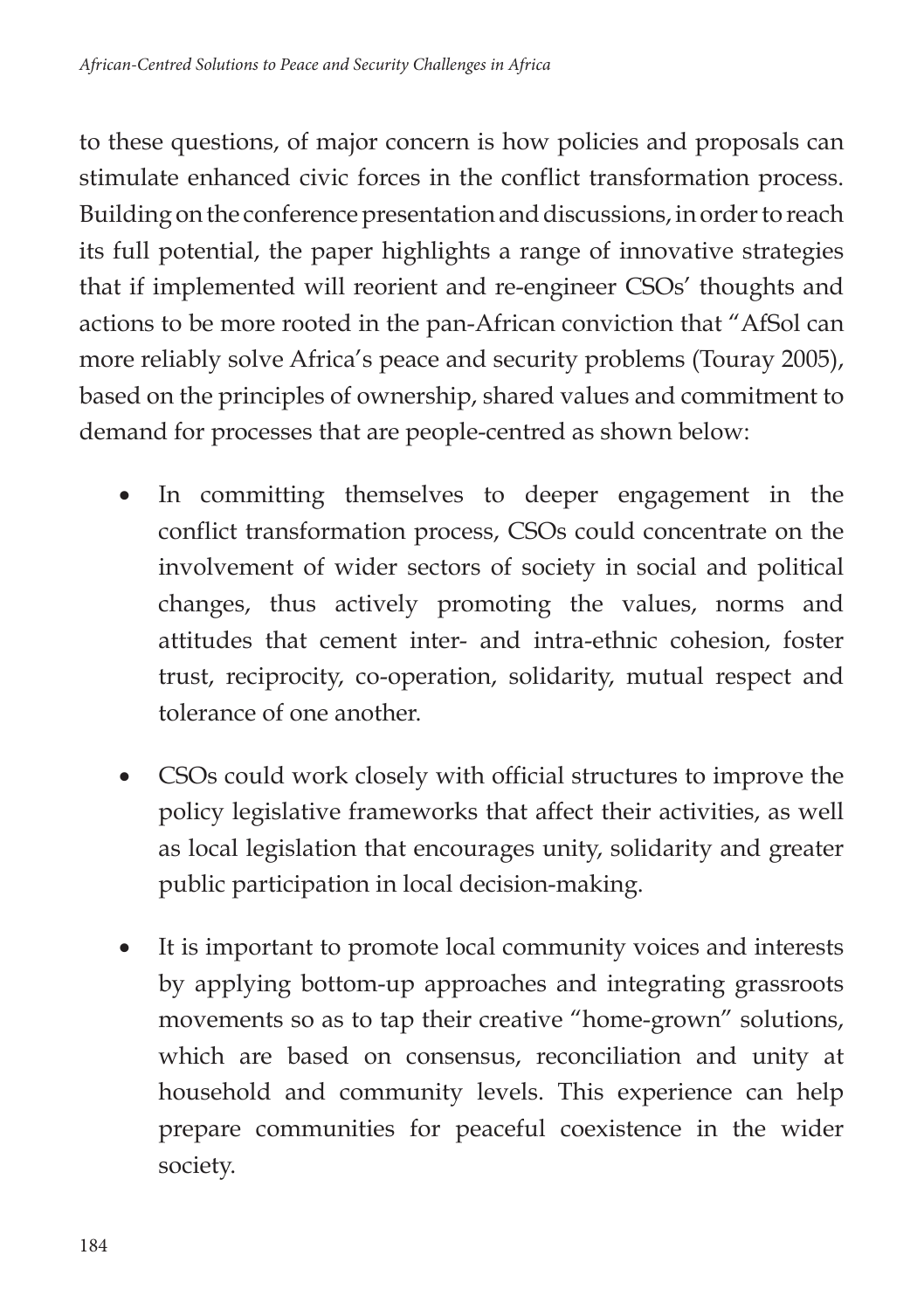- CSOs should strive to promote inclusive development principles and approaches more generally, ensuring that all people are integrated into conflict transformation programming, reflecting the pluralist nature of the conflict-affected society. For such efforts to be successful, a participatory approach in which beneficiaries feel a high degree of ownership over both the process and the outcome is required
- Networking and alliance building would contribute to conflict resolution. This implies the need for a more systemised approach to conflict transformation by working with other organisations at strategic, operational and tactical levels from the public, private and non-profit sectors. This helps CSO tackle complex multifaceted conflict issues, avoid duplication of efforts and services, increase synergies, enhance their effectiveness by speaking in unison, scale up proven approaches, and engage in sharing and learning around successes and challenges.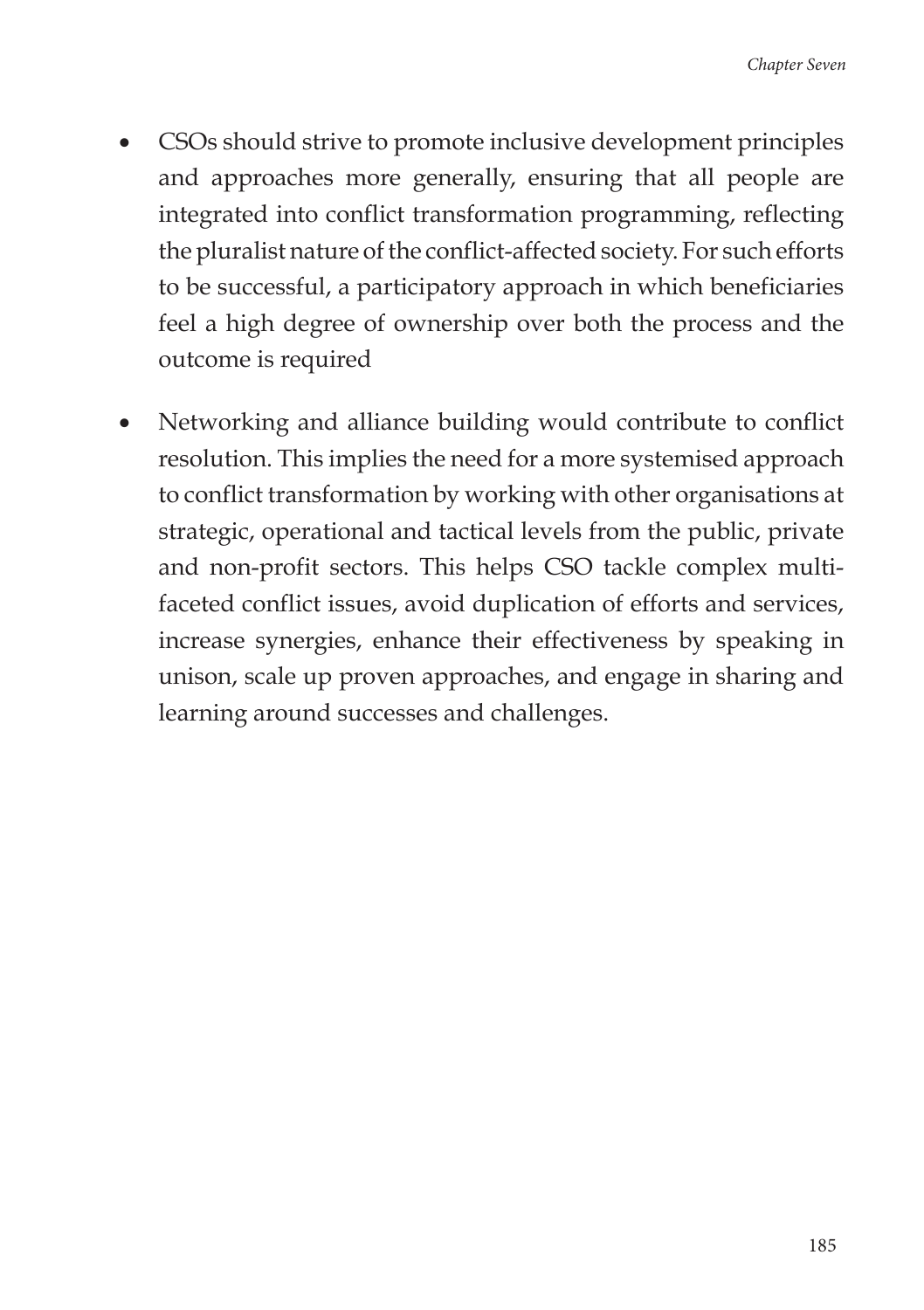#### **Future Research**

The paper further concludes by pointing out a few areas that are still understudied, if not entirely terra incognita, even in the vast body of work on Civil Society and conflict transformation that now has appeared:

- a) The first lacuna concerns cross-country comparative assessment of the role of civil society in conflict transformation and the larger AfSol context and the kind of indicators to be used to assess and measure these processes
- b) Another neglected issue is the improved methodologies and instrument implementation to measure the role of civil society in conflict transformation.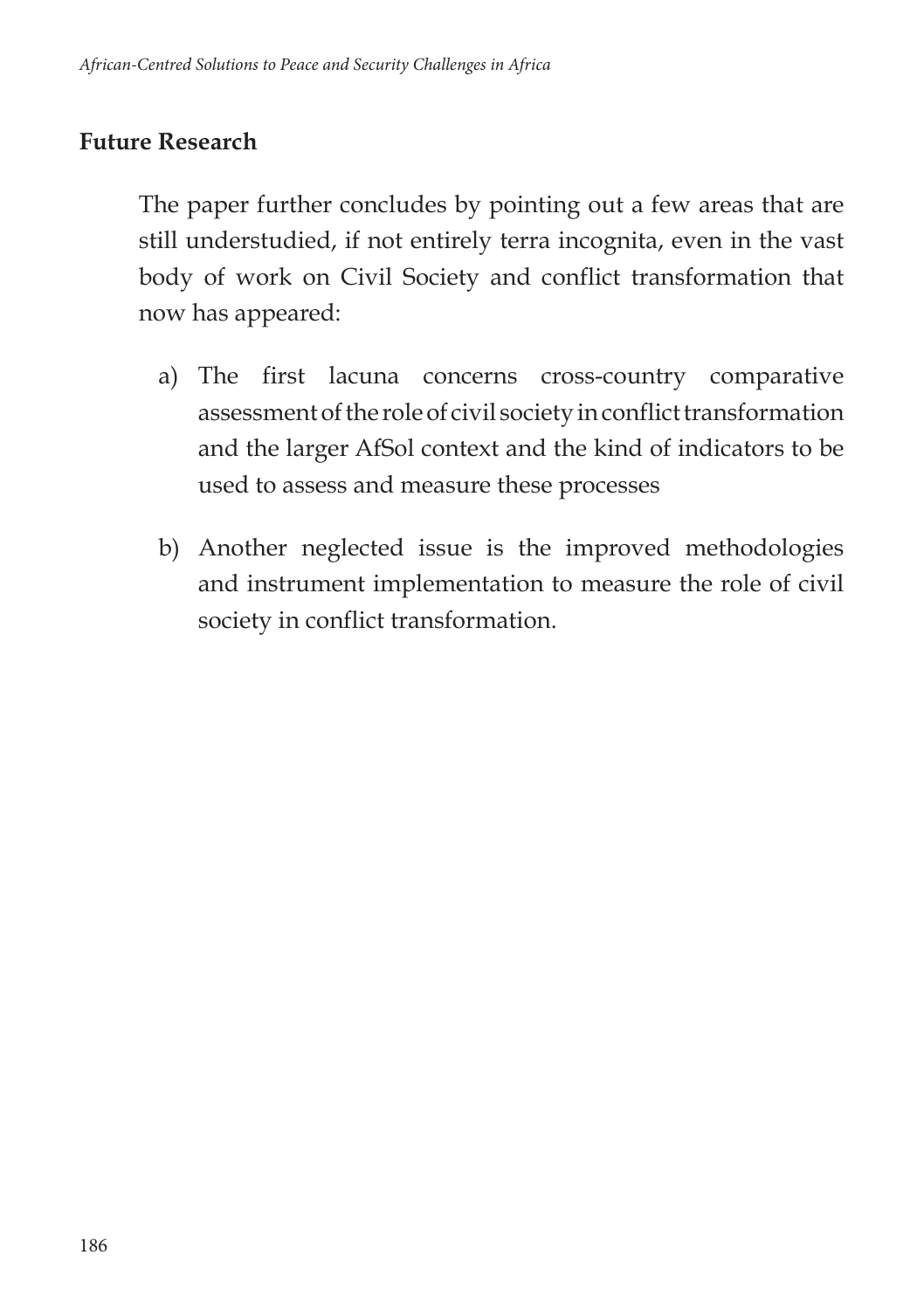#### **References**

- Bebbington, and Riddell, Roger (1997) "Heavy Hands, Hidden Hands, Holding Hands? Donors, Intermediary NGOs and Civil Society Organizations," in NGOs, States and Donors: Too Close for Comfort?". In David Hulme, and Michael Edwards (eds.) New York: St. Martin's Press.
- Bratton, Michael (1987). "The Politics of Government-NGO Relations in Africa"; Working Paper No. 456; Institute for Development Studies, University of Nairobi.
- Campbell, John (2008). "International development and Bilateral Aid to Kenya in the 1990s"; Journal of Anthropological Research, Vol. 64, No. 2, pp. 249-267
- Chege, S. (1999). Donors Shift More Aid to NGOs, Africa Recovery 13 (1) (June 1999): 6.
- CIPEV (2008). The Commission of Inquiry into Post-Election Violence (CIPEV). Government of Kenya Available http://www. communication.go.ke/Documents/CIPEV\_FINAL\_REPORT. pdf
- CISA (ND). Landmark African Commission ruling on indigenous land rights. Africafiles. Retrieved from http://www.africafiles.org/ printableversion.asp?id=23242
- Diamond, Larry (1994). "Rethinking Civil Society: Toward Democratic Consolidation", Journal of Democracy 5: 4–18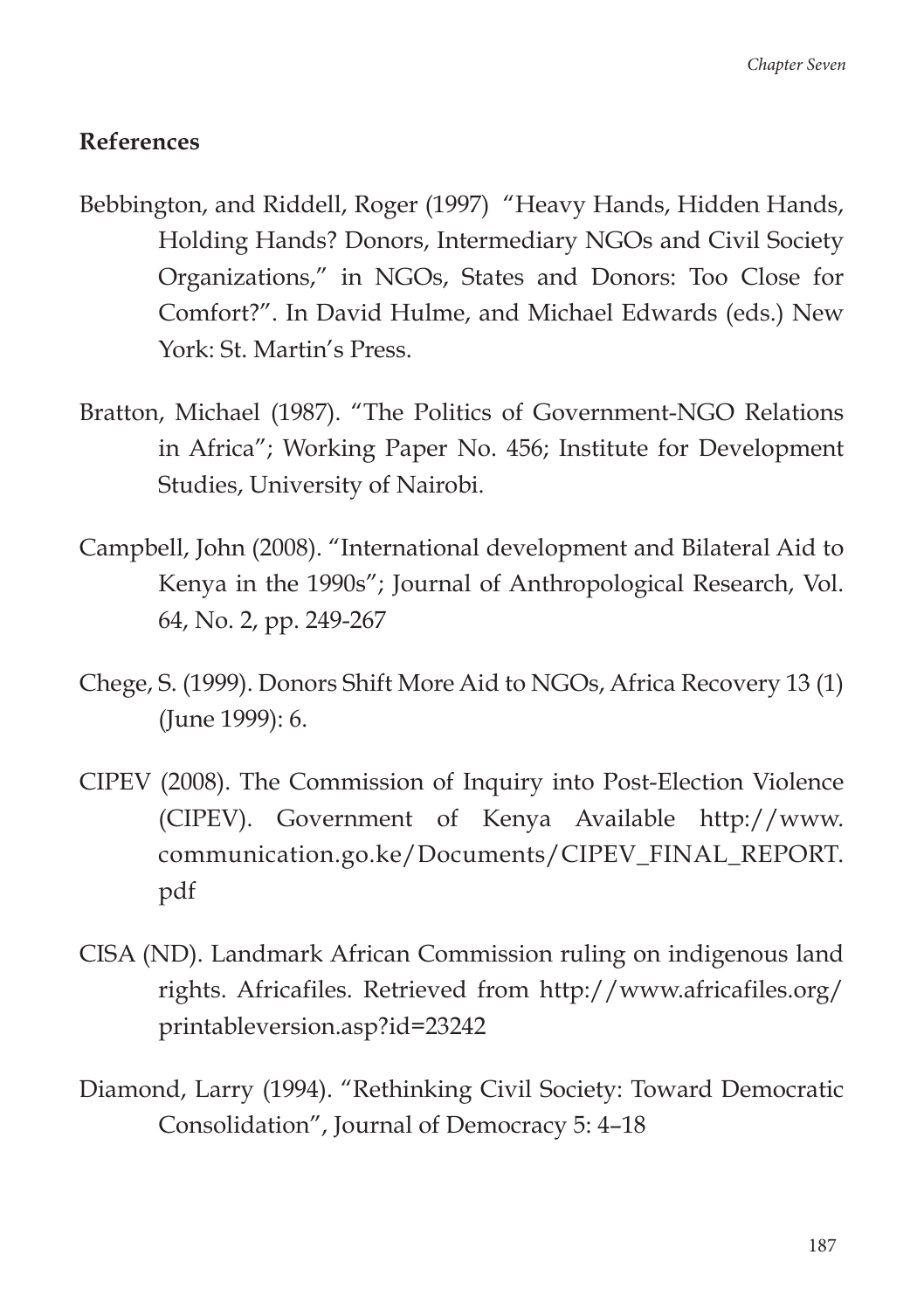- Edwards, M., & Hulme, D. (Eds.). (1996). Beyond the magic bullet: NGO performance and accountability in the post-cold war world (p. 1). West Hartford, CT: Kumarian Press.
- Fowler, A. 2000. NGO futures: beyond aid: NGDO values and the fourth position. In: Third World Quarterly, 21(4), 589-603.
- Gachihi, Gacheke (2013). Bunge La Mwananchi (Peoples Parliament) Movement in the Era of Neo-liberal Globalization, March 2013, Gacheke Gachihi Blog; http://gachekegachihi.blogspot. com/2013/03/bunge-la-mwananchi-social-movement.html
- Githongo, John. Whither Civil Society? Nairobi Star, April 6, 2013, Available: http://www.the-star.co.ke/news/article-115523/ whither-civil-society
- Gugerty, M. K. (2010). "The emergence and design of NGO clubs in Africa". In M. K. Gugerty and A. Prakash (eds.) Voluntary Regulation of NGOs and Nonprofits. Cambridge: Cambridge University Press.
- Kabeberi, (2008). "The Role of Civil Society in Promoting National Cohesion", a presentation at the Kenya We Want Conference, June 2008. Available:http://www.cmd-kenya.org/5A177D66- C137-4C25-B45D9A39681100D6/FinalDownload/DownloadId-3431E68D64BDB84F6538BFD15AA715A2/5A177D66-C137- 4C25-B45D9A39681100D6/files/MarchingThruthefire.pdf
- Kameri-Mbote, Patricia (2000). "The Operational Environment and Constraints for NGOs in Kenya: Strategy for Good Policy and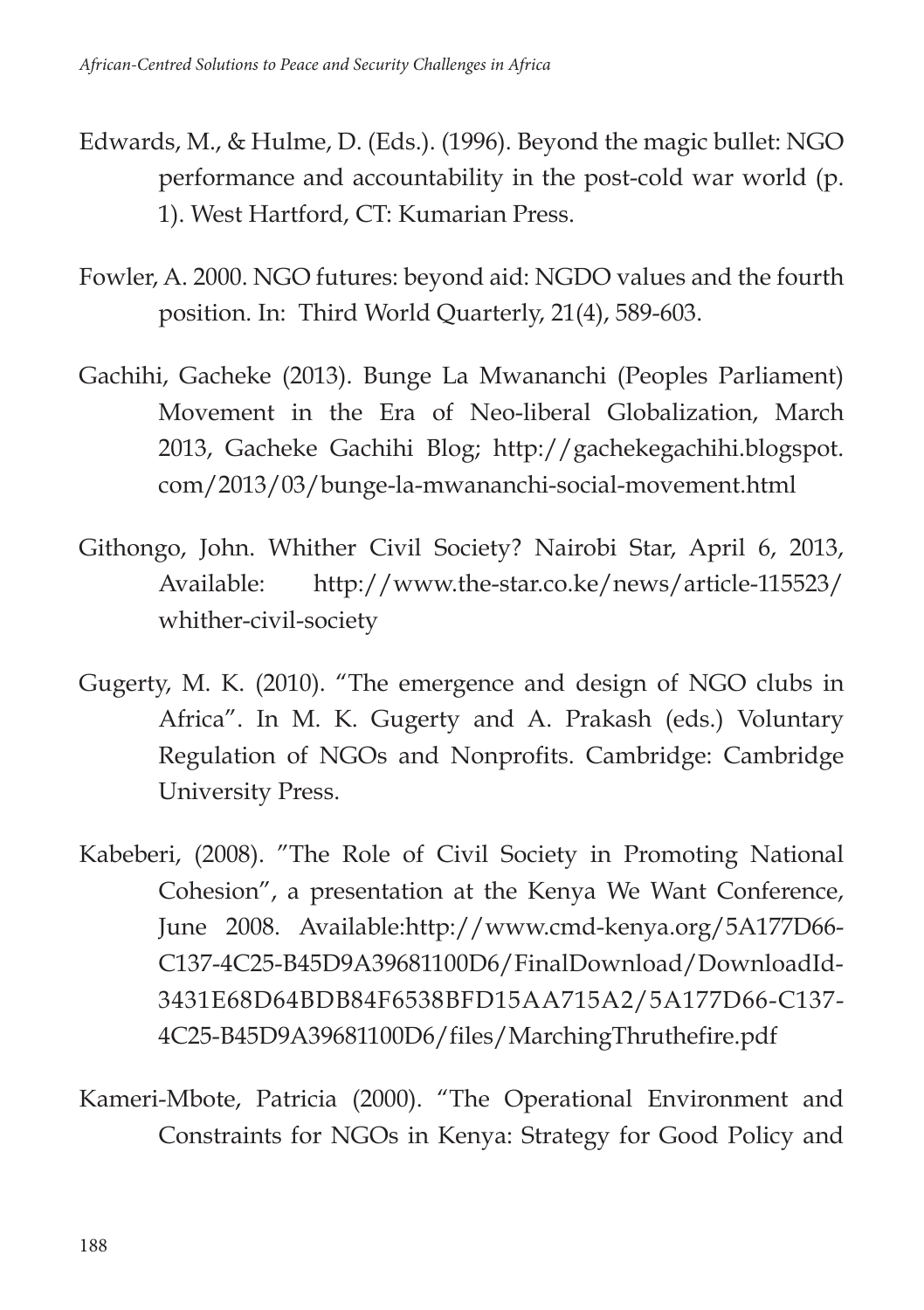Practice"; International Environmental Law Research Centre.

- Kanyinga, Karuti. (2010). "Stopping the Conflagration: The Response of the Kenyan Civil Society to the Post-2007 Election Violence". In David Everatt (ed.), South African Civil Society and Xenophobia. Johannesburg: The Atlantic Philanthropies. Available at: http://www.atlanticphilanthropies.org/sites/all/modules/ filemanager/files/10\_Kenya\_c.pdf
- Kilonzo, (2010). Christian Diversity and Community Development: Role of Christian Denominations in Human Physical, Social, Cultural, and Spiritual Development in Vihiga District, Kenya, Lambert Academic Publishing, ISBN 987-3-8383-9074-1
- Kilonzo, Susan, M. (2010). "Silent Religiosity in a Snivelling Nation: The Role of Religious Institutions in Promoting Post-conflict Reconciliation in Kenya" in Africa Media Review, Vol. 17, Nos. 1 & 2, 2009, pp. 95–107
- KNCHR The Kenya National Commission on Human Rights. (2008). On the brink of a Precipice: A Human Rights Account of Kenya's Post-2007 Election violence. Available at: http:// www.knchr.org/5A177D66-C137-4C25-B45D-9A39681100D6/ FinalDownload/DownloadId-694313D69C48F9CC647F63ECD6 444630/5A177D66-C137-4C25-B45D-9A39681100D6/portals/0/ reports/knchr\_report\_on\_the\_brink\_of\_the\_precipe.pdf
- Lederach, J. P. (1995). Preparing for peace: Conflict transformation across cultures. Syracuse University Press.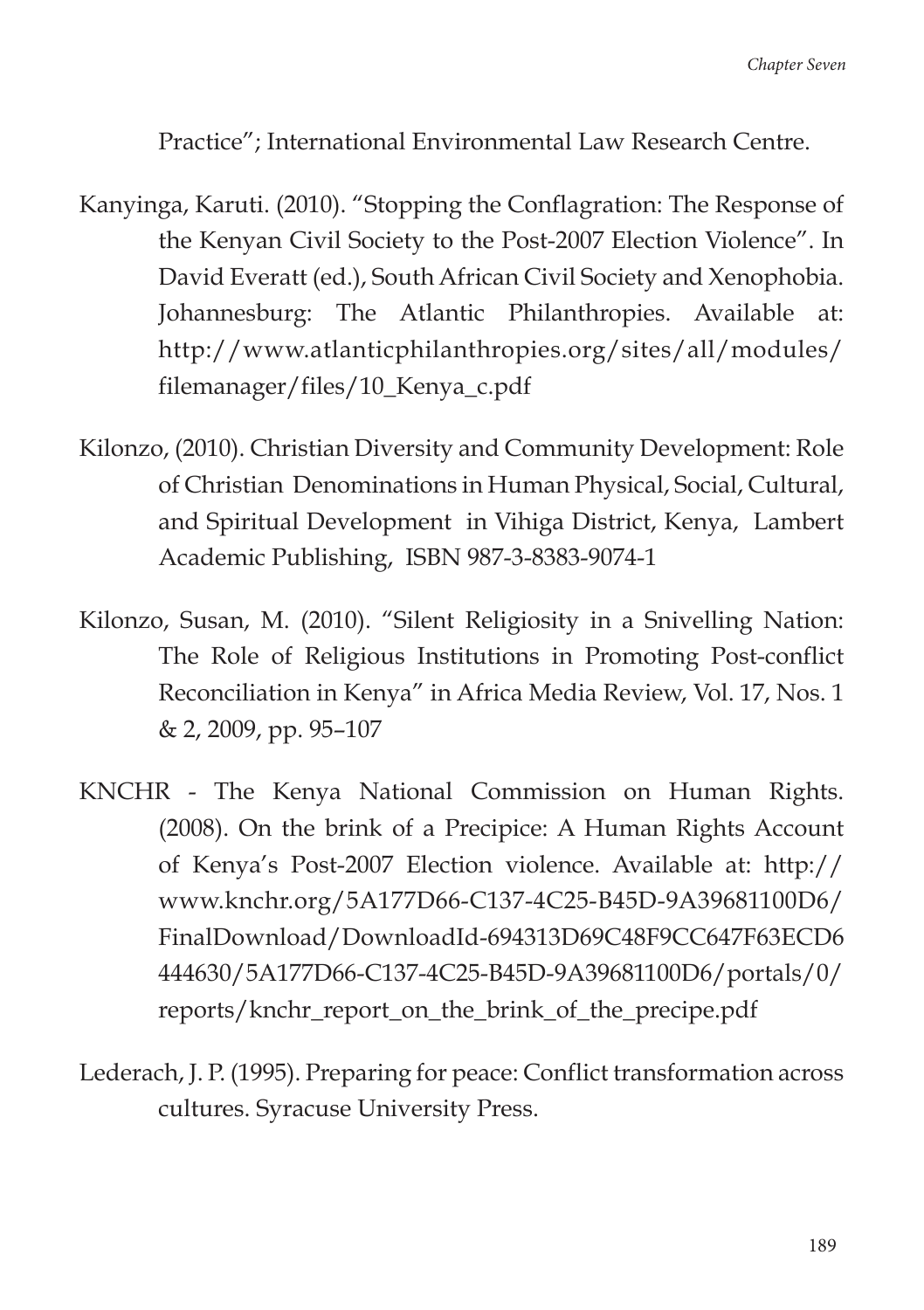- Lederach, J. P. (1997). Building peace: Sustainable reconciliation in divided societies. Washington DC, 4.
- Mamdani, M. (1996). Citizen and subject: Contemporary Africa and the legacy of late colonialism. Princeton University Press.
- Modi, R. and Shekhawal, S. (2008). Aftermath of the Kenyan Crisis. Economic and Political Weekly, 43, No. 18: 25-27.
- Naomi Brass. (2010). Surrogates for Government? NGOs and the State in Kenya. University of California, Berkele.
- Ndegwa, Stephen (1996). "The Two Faces of Civil Society: NGOs and Politics in Africa"; West Hartford, Kumarian Press
- Osodo, Patrick and Simon Matsvai. 1997. "Partners or Contractors? The Relationship Between Official Agencies and NGOs–Kenya and Zimbabwe." INTRAC:Oxford UK.
- Paffenholz, Thania (ed.) (2010). Civil Society and Peacebuilding. A Critical Assessment. London/Boulder: Lienne Rienner
- Pflanz, M. and Blair, D. (2013, June). Britain agrees settlement for Kenya's Mau Mau victims. The Telegraph. Retrieved from http://www. telegraph.co.uk/news/worldnews/africaandindianocean/ kenya/10101333/Britain-agrees-settlement-for-Kenyas-Mau-Mau-victims.html
- Putnam, Robert D. (1993). Making democracy work. Civic traditions in modern Italy. Princeton: Princeton University Press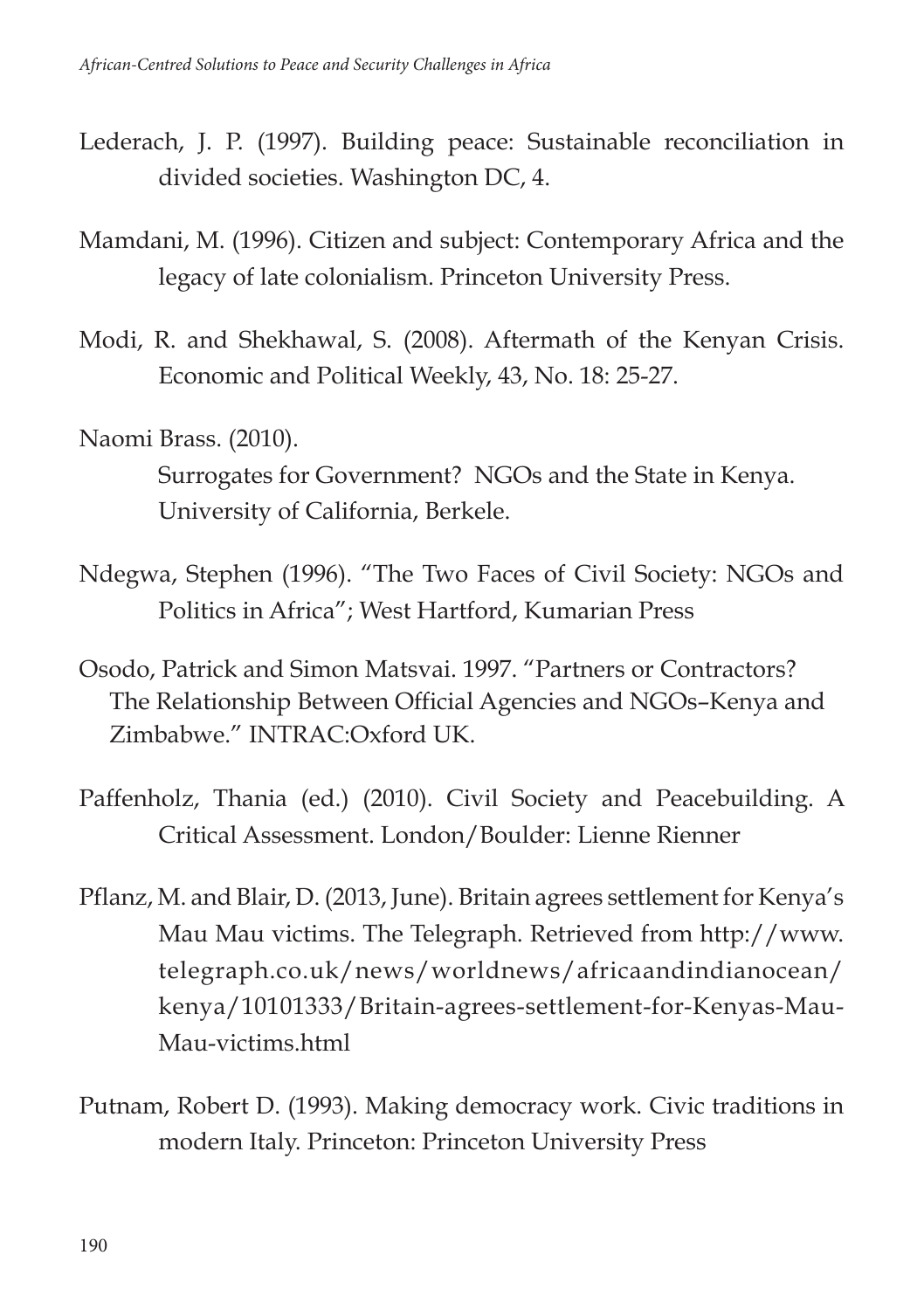- Touray, Omar A. (2005). "The Common African Defence and Security Policy", African Affairs 104(417): 635-56.
- Wanyande, Peter. (1997). The Mass Media as Civil Society and Their Role in Democratic Transition in Kenya. – 1997. Africa Media Review, Vol. 10 No. 3 pp1-20 Available: http://erepository.uonbi.ac.ke/ bitstream/handle/123456789/38904/The%20Media%20as%20 Civil%20Society.pdf?sequence=1
- World Bank (2005). Issues and Options for Improving Engagement between the World Bank and Civil Society Organisations. Washington: The World Bank, Civil Society Team. Available at http://siteresources.worldbank.org/CSO/Resources/Issues\_ and\_Options\_PUBLISHED\_VERSION.pdf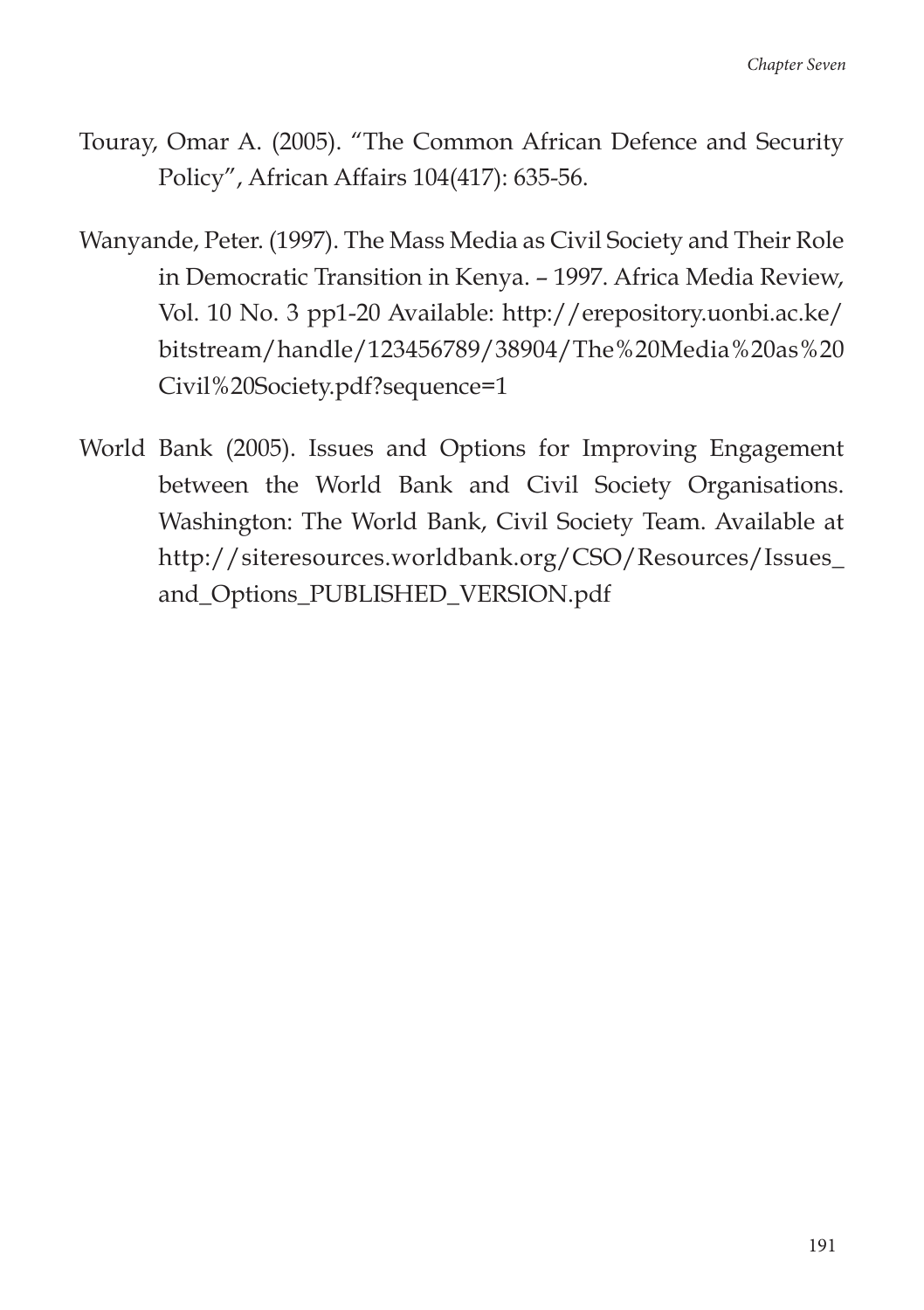*African-Centred Solutions to Peace and Security Challenges in Africa*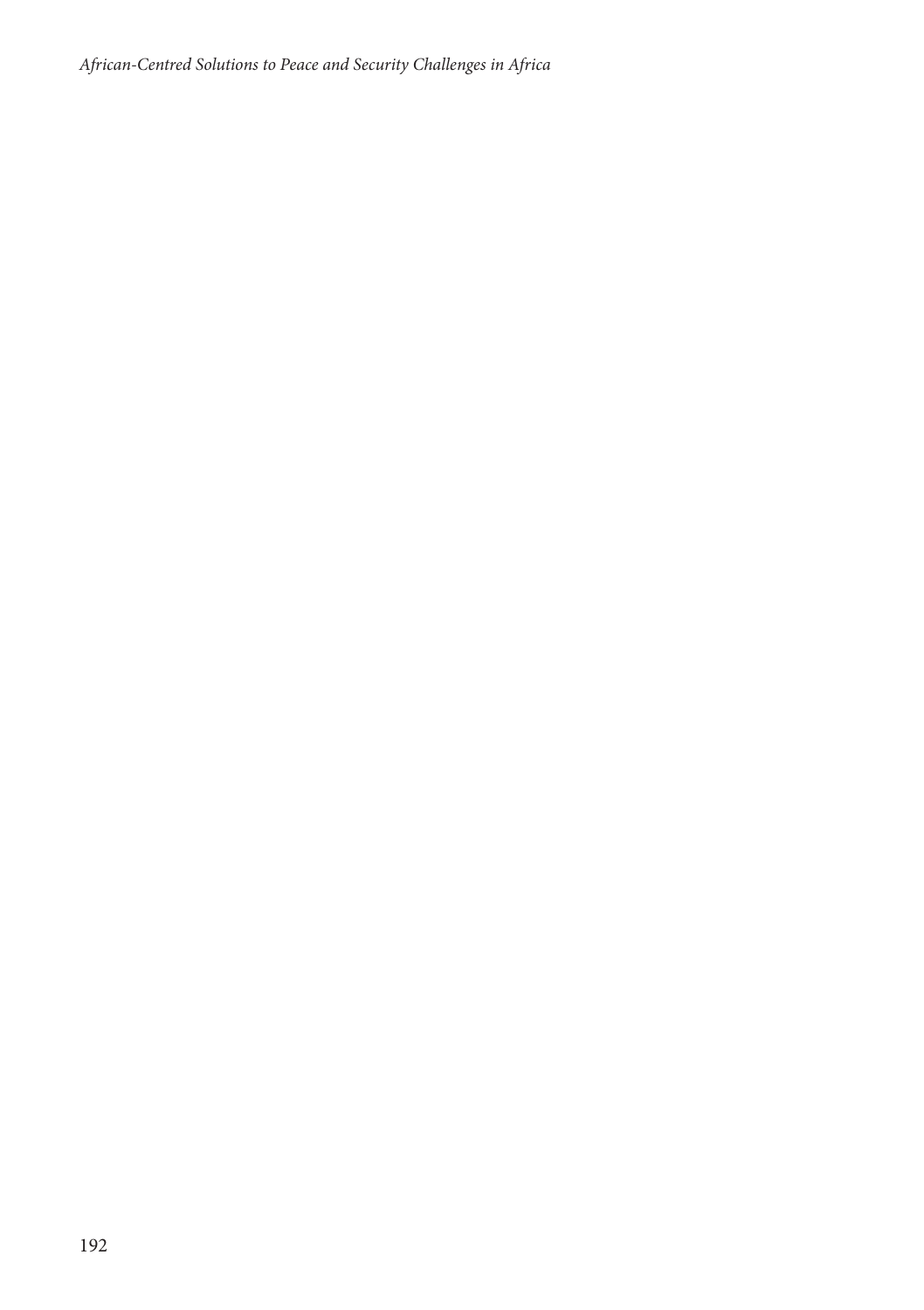# **Chapter Eight**

# **Boko Haram Insurgency and Sustainable Peace in Nigeria and the Lake Chad Region: AU-MNJTF's Intervention**

### **Naeke Sixtus Mougombe**\*

This research topic aims to provide an in-depth analysis of the Boko Haram insurgency in Nigeria and the countries around the Lake Chad Basin. The study presents past interventions to defeat the radical Islamic sect and describes the reasons for the Nigerian government failing to arrest the situation which necessitated the intervention of other neighbouring countries and the African Union Multinational Joint Task Force (AU-MNJTF) to restore the peace and security of the sub-region and prevent the expansion of the sect activities in the entire region. The main argument of this study is that the AU-MJTF intervention demonstrates the commitments, shared value and ownership of the conflict and that it has the potential to combat Boko Haram if its mission were effectively managed.

This topic relates to the fundamental ideas of African-Centred Solutions to African Problems (AfSol) because it serves to provide a platform to test AfSol against an ongoing problem threatening the peace and security of Africa with the propensity of becoming global. The specific angles of this analysis is to demonstrate the spate of violence caused by the Boko Haram to Nigeria and the neighbouring states, and explain why past interventions by the Nigerian government failed to yield success. Informed by this, this paper attempts to put forward how the AU-MNJTF, as the main actor(s) in the approach that demonstrates an

<sup>\*</sup> Naeke Sixtus Mougombe Etutu (naekesix@yahoo.com) is a PhD Candidate at the University of KwaZulu-Natal-School of Law, South Africa. He is also a consultant with the United Nations in Germany.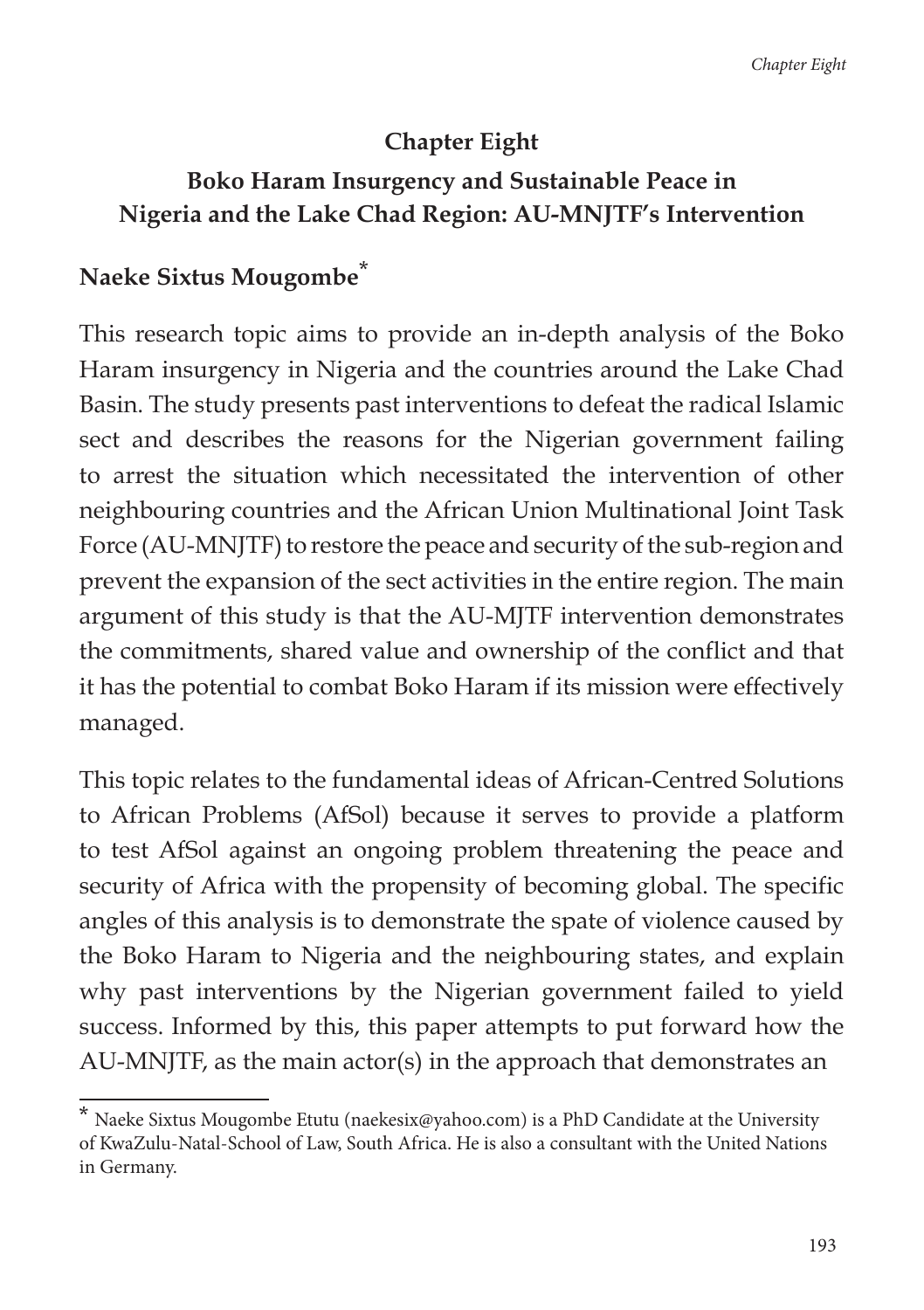Afrocentric solution and assumes a central role in defeating the Boko Haram insurgency, has to be guided. To this end, in advancing the understanding and utility of AfSol in combating the radical Islamic sect, the researcher highlights questions such as, what conditions have been fulfilled for the AU-MNJTF, as a regional counter-terrorism intervention, to reflect and propagate the core principles and approaches of AfSol.

- (a) When intervention preparation is considered serious, what is the role of traditional/local indigenous leaders and institutions in the de-radicalisation programme? and,
- (b) When political rhetoric has been followed by observable political will of states seen in action - decisions engaging other non-state actors as key players – how should one promote Afrocentric solutions to combat the Boko Haram?

Boko Haram's abduction of the 200 school girls at the Nigerian town of Chibok in the state of Borno, provoked worldwide activism on social media (Bring Back Our Girls) and brought the activities of the terrorist group to unprecedented international limelight. However, the radical Islamic sect (Boko Haram) has been in existence since 1995. The group was then known, in the local Hausa dialect, as Ahlu Sunna Wal "jama" ah hijra. It is, therefore, worthwhile to present in brief the historical evolution of Boko Haram.

# **The Evolution of Boko Haram**

From the over six long years of attacks by the terrorist group, thousands of people have been killed especially civilians and millions have been displaced. The recent attacks by the radical Islamic group have confirmed a change of tactics - using young children and the mentally disabled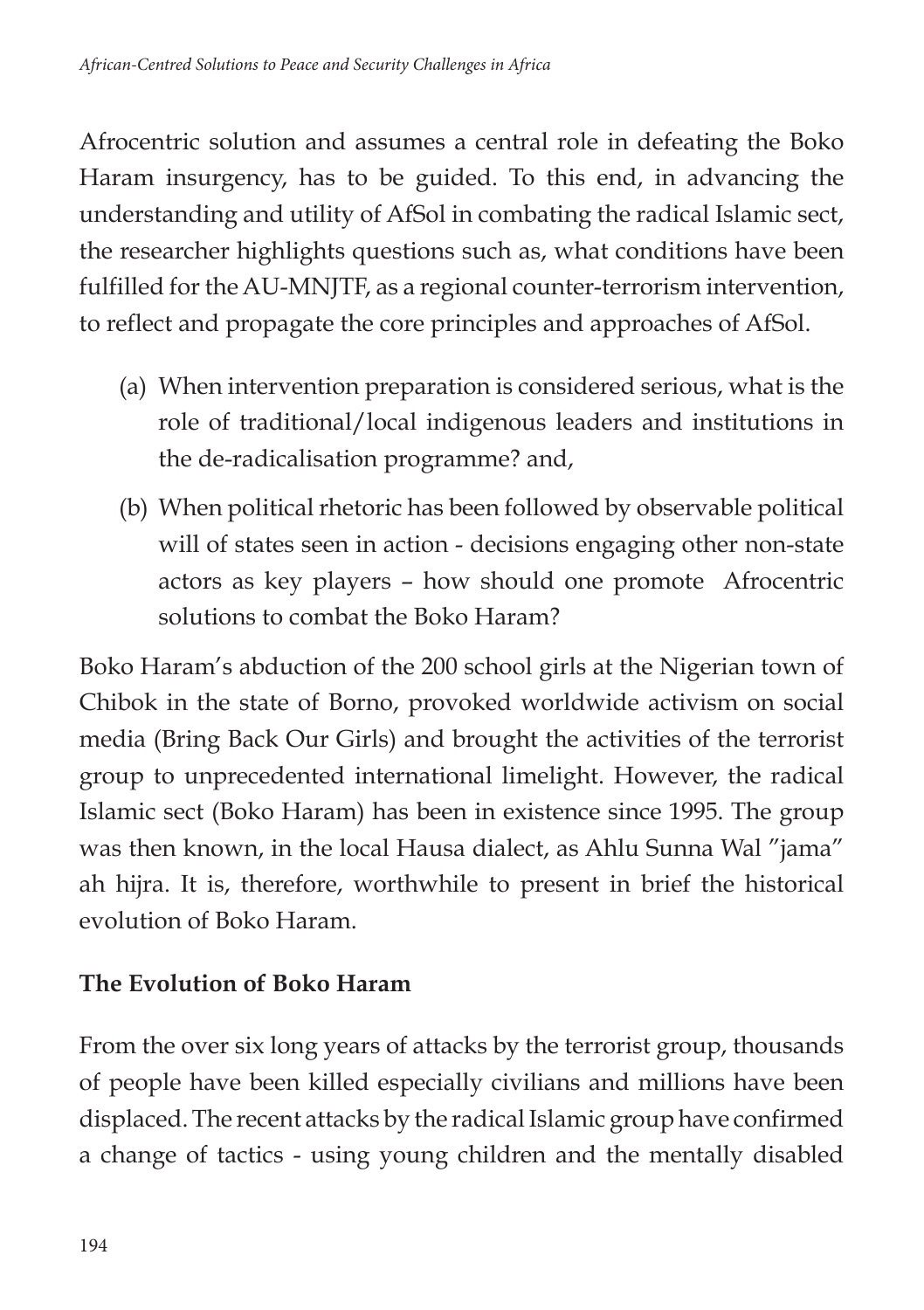in carrying out suicide bombings. The localities of Damaturu and Maroua of the far northern areas of Cameroon border to Nigeria have seen hundreds of people dead and thousands homeless (The Telegraph, 2015). Boko Haram has witnessed changes at the helm of its leadership, name and tactics (Mhajirun, Yusufiyyah sect changed to current name Boko Haram, purporting that "western education is sin.)" This follows on the philosophies of Orthodox Islam (Boyle, 2009).

The leadership of the sect has also changed over time. It is believed the radical Islamic sect took its leadership root from Abubakah Lawan who abandoned the group and travelled to Saudi Arabia to pursue further studies at the University of Medina (Eyituoyo, 2013). Thereafter, the leadership was controlled by Muhamed Yusuf killed while in detention in 2009, and then went to the current leader, Abubarkah Shekau (Taiwo and Olugbode, 2009). While it has been acknowledged that the attention of many scholars has been focused on the cause and scope of Boko Haram as limited to Nigeria, it is important to note that both the methodology and operation of the group has gone beyond the Nigerian borders with a potential to emerge as a threat to the peace and security of the global community if effective measures are not taken.

Many scholars have identified factors that led to the rise of Boko Haram on issues ranging from the Nigerian state failure to meet the needs of its citizens, to the rise of former president Olusegun Obasanjo, a Christian southerner who came to the helm of leadership of the country in 1999 and 2003 (Cook, 2011), and the institutionalisation of the Sharia law across Nigeria. It is not the interest of this study to explore factors that led to the rise of the sect, but the focus is on local intervention to curtail the rise and why the interventions failed, and informed by this, the potential of the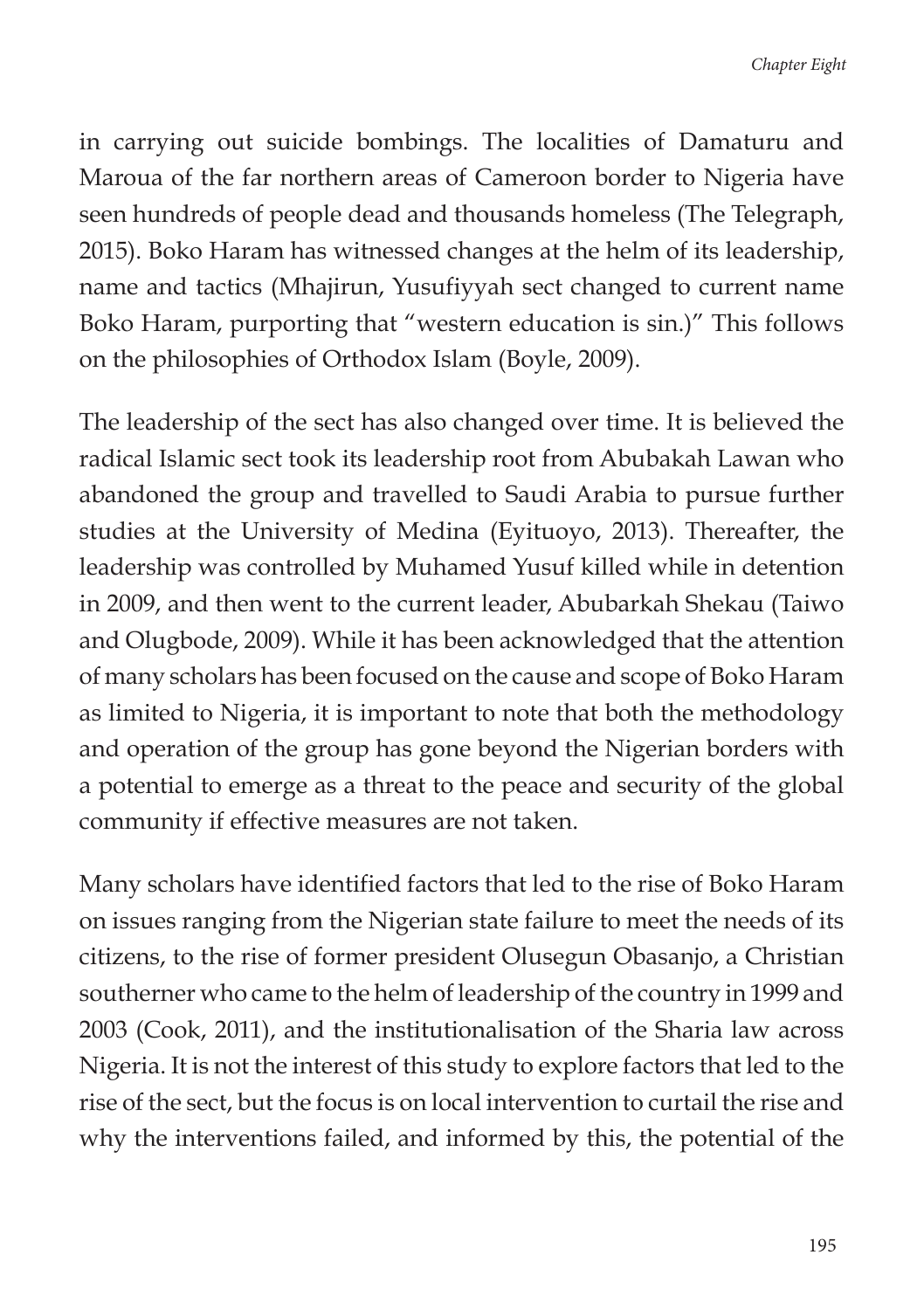current AU-MJTF intervention to succeed in combating the Boko Haram sect. It is common in many academic forums for scholars describing the sect to look at it from different facets such as religious, economic, cultural and political views. Be it as it may, the underlying worries of the states of Nigeria, Cameroon, the Lake Chad Basin and the international community have been the radicalization, mass killings, operational expansion and the links of Boko Haram with dangerous terrorist groups such as the Islamic State of Iraq and Syria (ISIS). Before attempting the analysis of the Nigerian government intervention to defeat Boko Haram and the reasons why, for over six years, the country failed to curb the insurgency that necessitated the intervention of the AU-MJNTF, it will be important to briefly discuss the concept of terrorism.

## **The Concept of Terrorism**

Terrorism, according to Alao (2012: 18), is a term that derives from a Latin word "terrere" which basically means instil fear. Based on the difficulty in providing a succinct definition generally accepted of terrorism, Hoffman (1998: 3) is of the opinion that:

> If one identifies with the victim of the violence, for example, then the act is terrorism. If, however, one identifies with the perpetrator, the violent act is regarded in a more sympathetic, if not positive (or, at the worst, ambivalent) light; and it is not terrorism.

In other words, Hoffman implies that the discourse of the word "terrorism" lies on one's perspective, depending on whose side he or she stands, the side of the victim or that of the terrorist.

According to Sederberg (2003), there are three different conceptions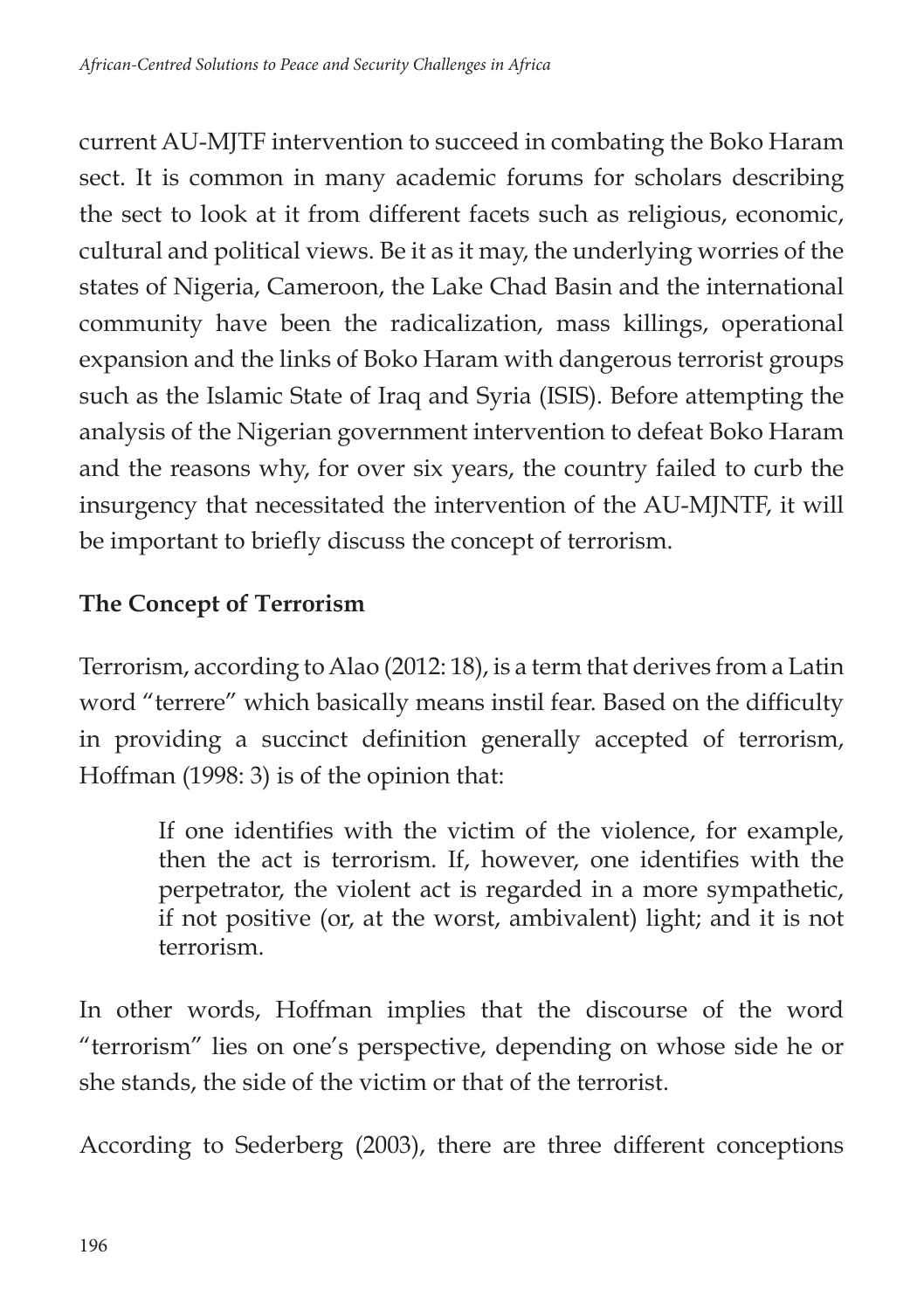of terrorism. The first has to do with a situation whereby terrorists are considered as enemies of the state with the agenda of destabilizing it. Thus, the state must react militarily to defeat the enemy. He argues that such an approach has been tested in some open democracies (Ebere, 2014). The second approach considers terrorism as something which cannot be easily eradicated but must be maintained. In this light, appropriate institutions like the courts, must play their role in sanctioning perpetrators found guilty of terrorism. Lastly, terrorism is seen as a serious disease like any other that requires the diagnosis of its symptoms and provision of gradual treatment to it. Moreover, Alao and Oladimeji (2012) contend that activities such as kidnaping, assault, bombing, assassinations, among others, qualify to be defined as terrorism.

Moreover, considering that terrorism as a concept has been one of the most contentious topics that has not yet achieved a common consensus among authors, some have attempted to define it based on the distinction between acts of terrorism launched by individuals and those orchestrated collectively by a group or groups of people. Single or "lone wolf" type of terrorism as defined by Bourton and Stewart (2008), a lone wolf act of terrorism is considered as "a person who acts on his or her own without orders-from-or even connections to-an organization." It should be noted that this nature of terrorism has gained enormous recognition over time. For example, the Anders Breivik's Olso and Utoya attack in 2011, and the Israeli Prime Minister Yitzhak Rabin's assassination by Yigal Amir are among the many cases of acts of terrorism carried out by individuals either independently or in cooperation with groups having religious sentiments (Bakkar and Graaf, 2009).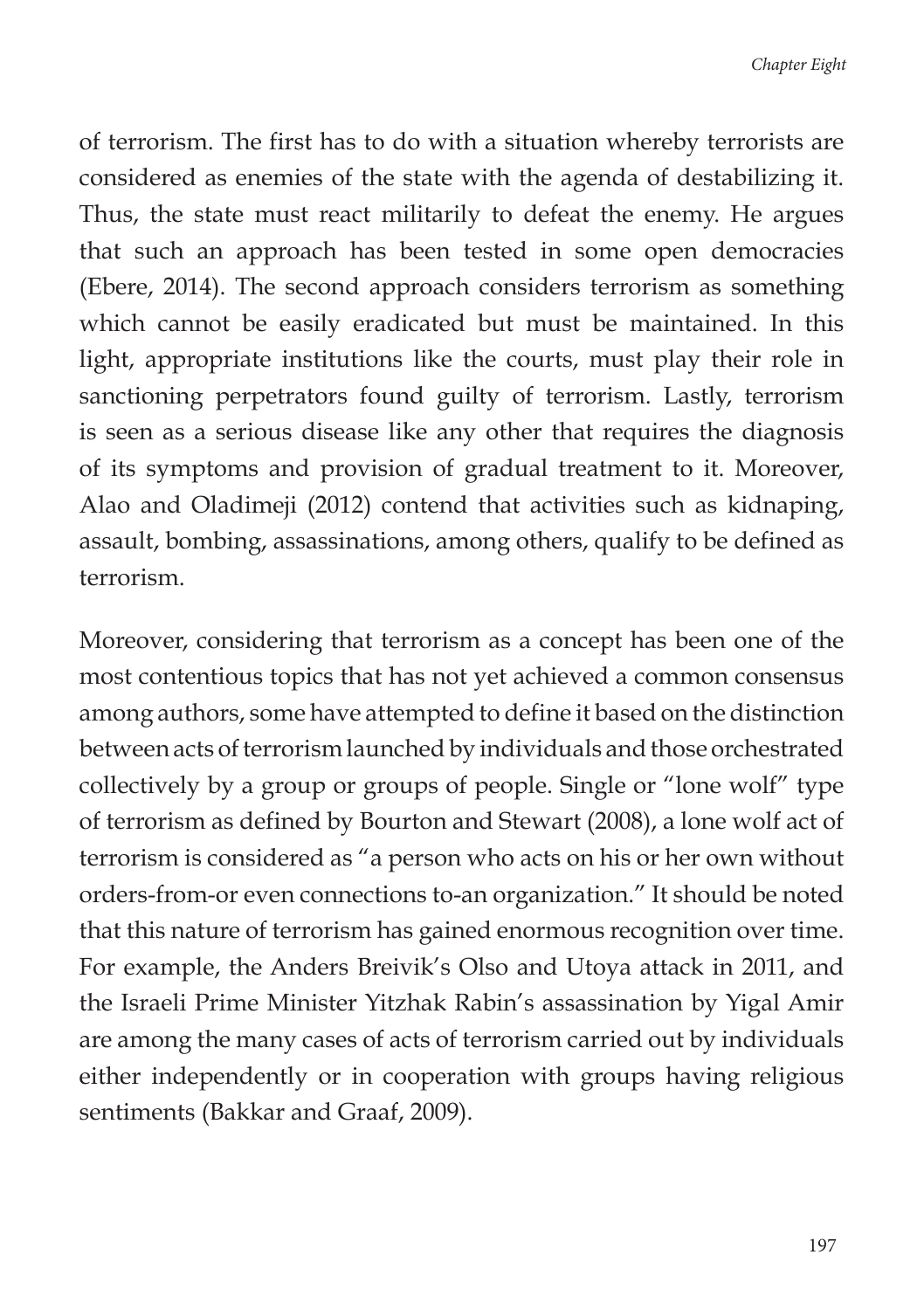There seems to be a consensus among experts on what qualifies as an act of terrorism. That is what this paper tries to illuminate. One of the characteristics of terrorism is violence. Violence has been described as an absolute tool many perpetrators of terrorism use to destabilise their victims. Sometimes this takes forms beyond the physical violence and involves psychological and symbolical aggression that has the propensity to affect a broad political environment (Marcial, 2008). The 13th November 2015 terrorist attack in Paris that killed about 127 people and left many injured is a clear demonstration to the continuous expansion of operation and threat by terrorist groups to the world peace and security.

Furthermore, as difficulty continues in the definition of the concept of international systems (Barry and Little, 1994), so does the concept of terrorism become complex and difficult in obtaining a clear an acceptable definition. This is because two primary issues are born from what is understood as international systems: sovereignty and hierarchy. It is believed that as the international community engages in providing a space for respect to state sovereignty implying the common notion that there is no state higher or lower than the other, there comes to mind the issue of lack of hierarchy of states. Thus, it appears that an absence of state power over the other provides an avenue for state anarchy.

From the above perspectives on the concept of terrorism, Barry and Little (1994) conclude that sovereignty and anarchy coexist within the international system and with this, some degree of insecurity is a precondition of maintaining sovereignty in an anarchical political environment leading to what is considered as act of terrorism.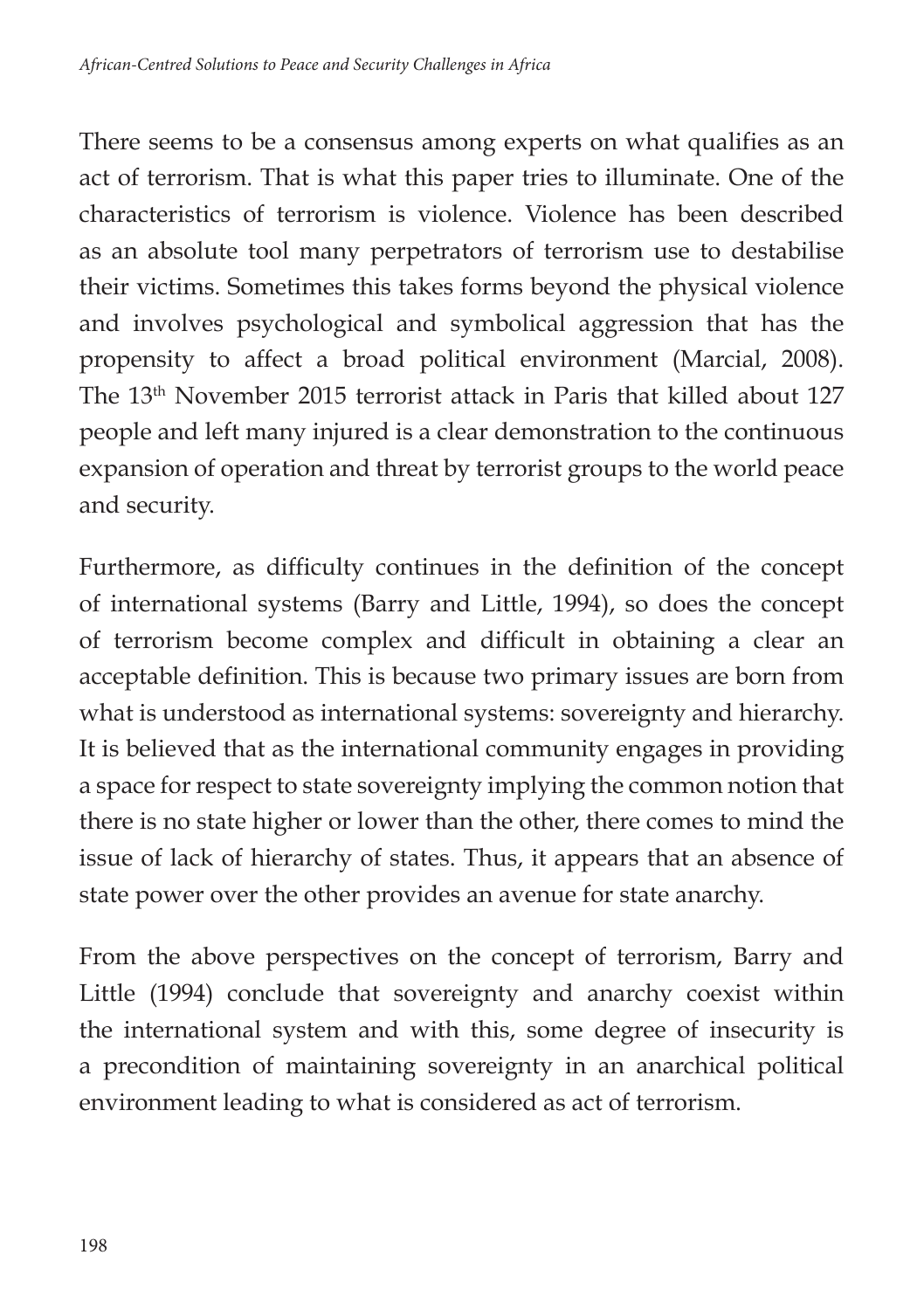The above definition of the concept of terrorism gives the researcher the leverage of analyzing the different regional interventions that have been aimed at combating Boko Haram. The discussion in the following paragraphs will attempt to analyse the regional interventions, first starting with the Nigerian government "laudable" but failed response to defeat the Boko Haram and then moving on to the current AU-MJTF intervention so as to assess the leadership, shared values, commitment and ownership of the crisis.

#### **The Nigerian Government Response**

By the year 2009, the spate of violent activities perpetrated by Boko Haram had escalated. This was manifested through the bombing of Christian churches, public places and diplomatic buildings that led to the loss of lives and properties. The Nigerian government military intervention against Boko Haram took place in a series of operations under the former president, Goodluck Jonathan. The operations had different appellations such as "Operation Restore Order", "Operation Safe Haven", etc., all culminating in failure and prompting criticism against President Jonathan of failing to take leadership actions. Later, shortly after the 2015 February election was postponed, the President made a a statement that he wanted an end to the Boko Haram in the three months that followed. However, according to Ebere(2014), that was a dream and it never came true. Then he was outvoted by General Buhari. To be frank, the military efforts in fighting the radical Islamic sect was unsuccessful as was confirmed by Brigadier General Attahiru who said, "nobody is going to say the entire campaign being executed is a very simple operation. It is quite complicated … The entire process of fighting terrorism cannot be oversimplified because essentially, it is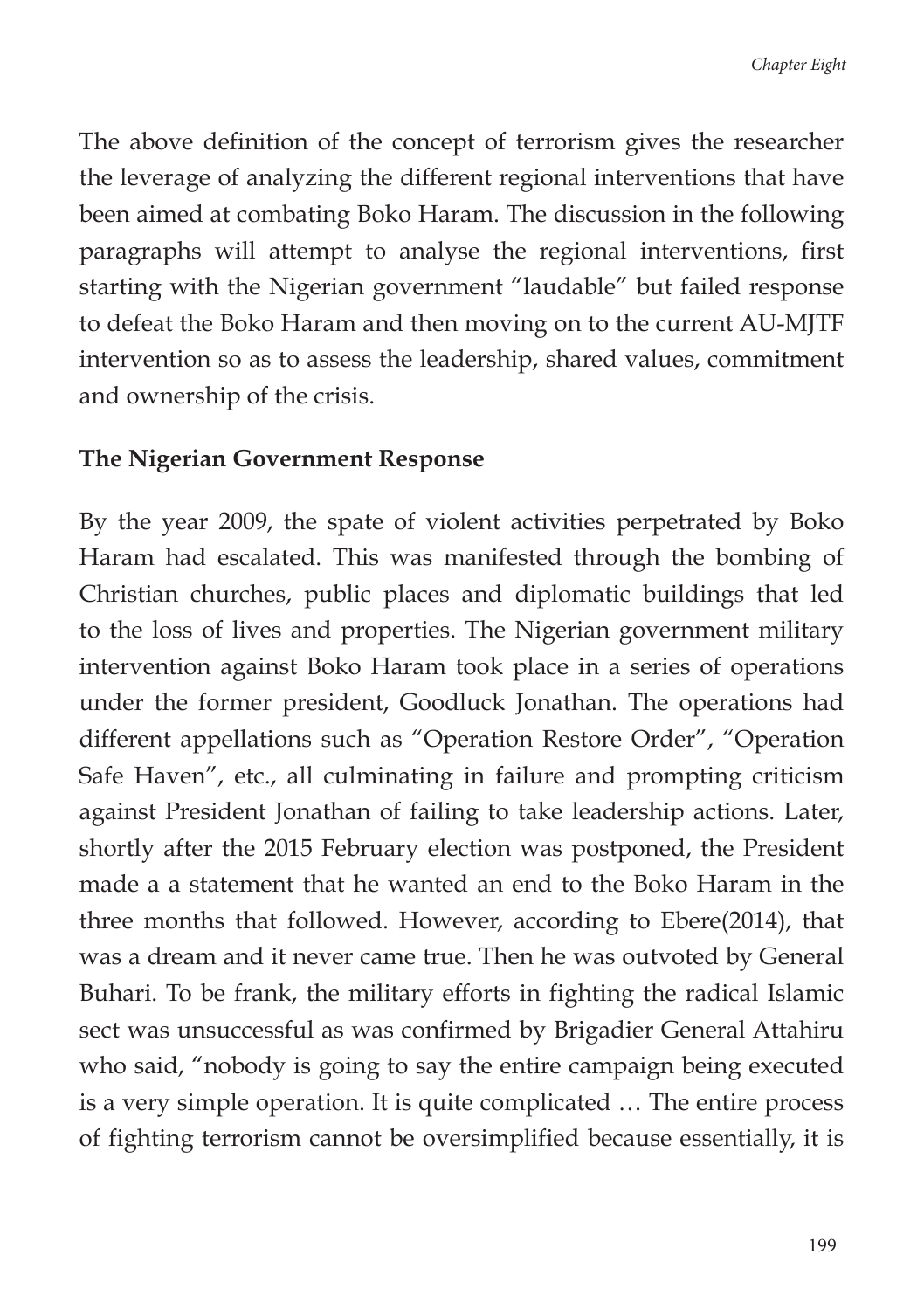an asymmetric warfare. But one thing with warfare is that you cannot run away from challenges." The Jonathan administration, in attempts to eradicate the Boko Haram sect, also made use of non-military interventions as discussed below.

#### **The Establishment of Almajiri Schools in the North of the Country**

The Almajiris have been described as Boko Haram's easy sources of recruiting its followers. The Almajiris are street children under Islamic teachers learning about Islam. They are involved in begging money to support the institution. A large number of the uneducated and unemployed youths in the northeast of the country are said to have been brainwashed with the philosophies of Boko Haram. Against this background, the Nigerian government embarked on the creation and modernisation of Almajiri schools to defeat the sect as part of its nonmilitary confrontation (Danjibo, 2009). Danjibo describes the Almajiris as "ready-made army that can be recruited to perpetrate violence". A total of about four hundred modern Almajiri schools were established in all the northern states of the country. This mode of intervention by the Nigerian government, as argued by Kumolu (2012), was aimed at changing the Qur'anic system of education into the conventional Nigerian educational system. Although the exuberance and sheer adventurism initiative of the government to revamp the Almajiri schools as a nonmilitary approach to combat the radical Islamic sect was received with hopes, it could not stop the Boko Haram from growing stronger both in size and its radical operations.

#### **The Granting of Amnesty**

As part of initiating a process to ameliorate the conflict perpetrated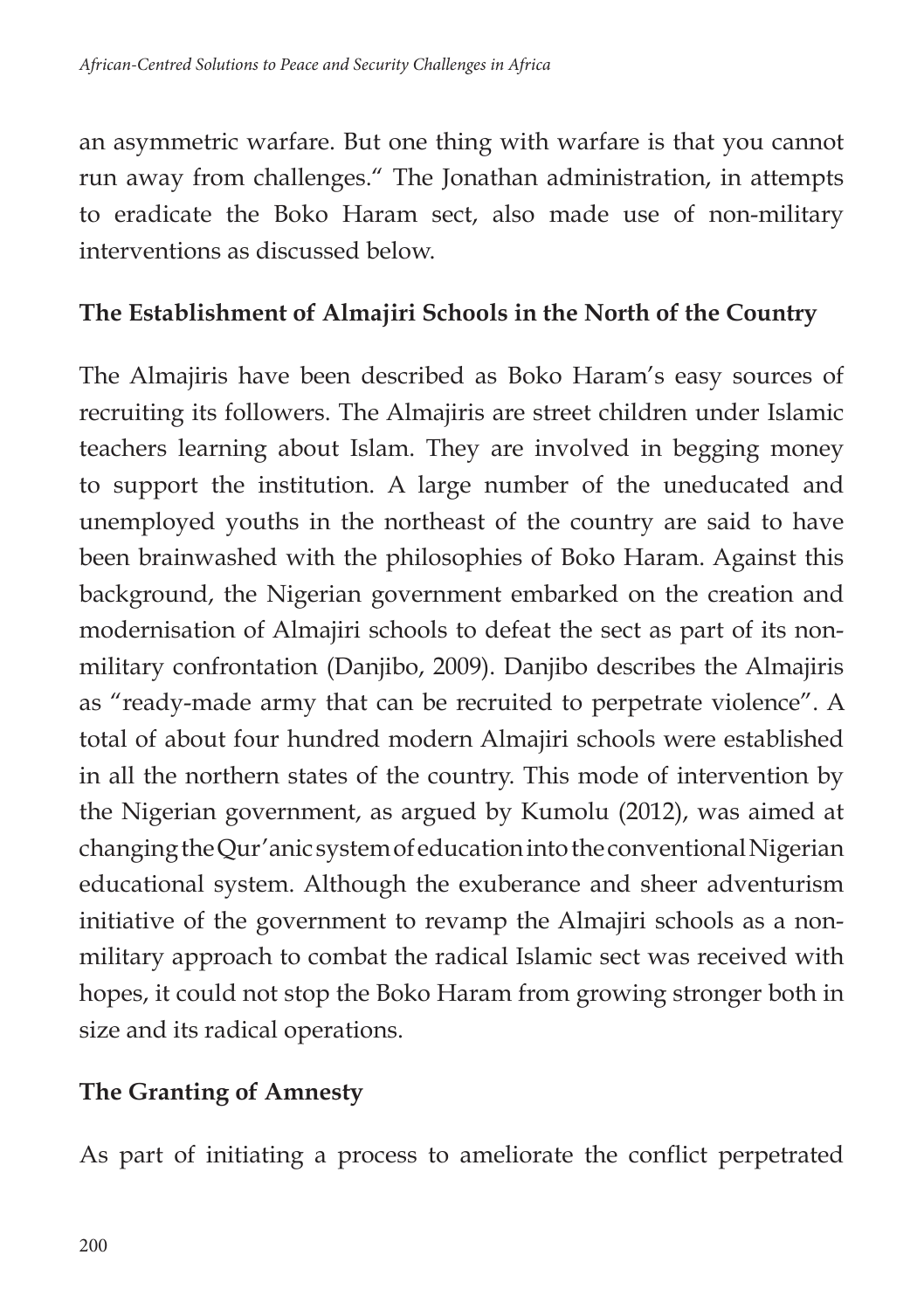by the radical Islamic sect, the Nigerian government yielded to many calls, especially from some groups in the north like the Muslim Rights Concern, to pardon the sins of members to the Boko Haram group. Despite government attempts to dialogue with the sect, as was the case with the Niger Delta militant group (Olajide, 2012) to peacefully end the spate of deadly attacks, this time around the deal for amnesty with the Boko Haram group failed. Some scholars claim that the reason for the failure was partly due to the fact that one of the plights of the sect was based on religion, i.e., targeting Christians, who consequently were openly opposed to the fact of granting the sect amnesty because they felt it was not in the best interest of justice. In the meantime, the problem, from being a Nigerian issue only, became sub-regional with Boko Haram's expansion to the "peaceful" neighbouring countries like Cameroon and other states of the Lake Chad Basin. This necessitated a regional intervention to arrest the wave of violent attacks by the radical sect and also to prevent its further expansion.

#### **Specific Leadership Failure**

According to many political pundits, despite discussions of tackling Boko Haram were narrowed to the North-South and Muslim-Christian divide, some southerners saw it as a manipulation by the northerners to seize back the political control of the country. It is underscored that some northern elite class, though condemned the activities of the sect, also saw this as an opportunity to spread the much debated expansion of the Sharia law which was operational in 12 of the 19 northern states. Moreover, the presidency of Goodluck Jonathan was criticised and considered as failure in the leadership to address the crisis.

The failure of the president to comment timely on the abduction of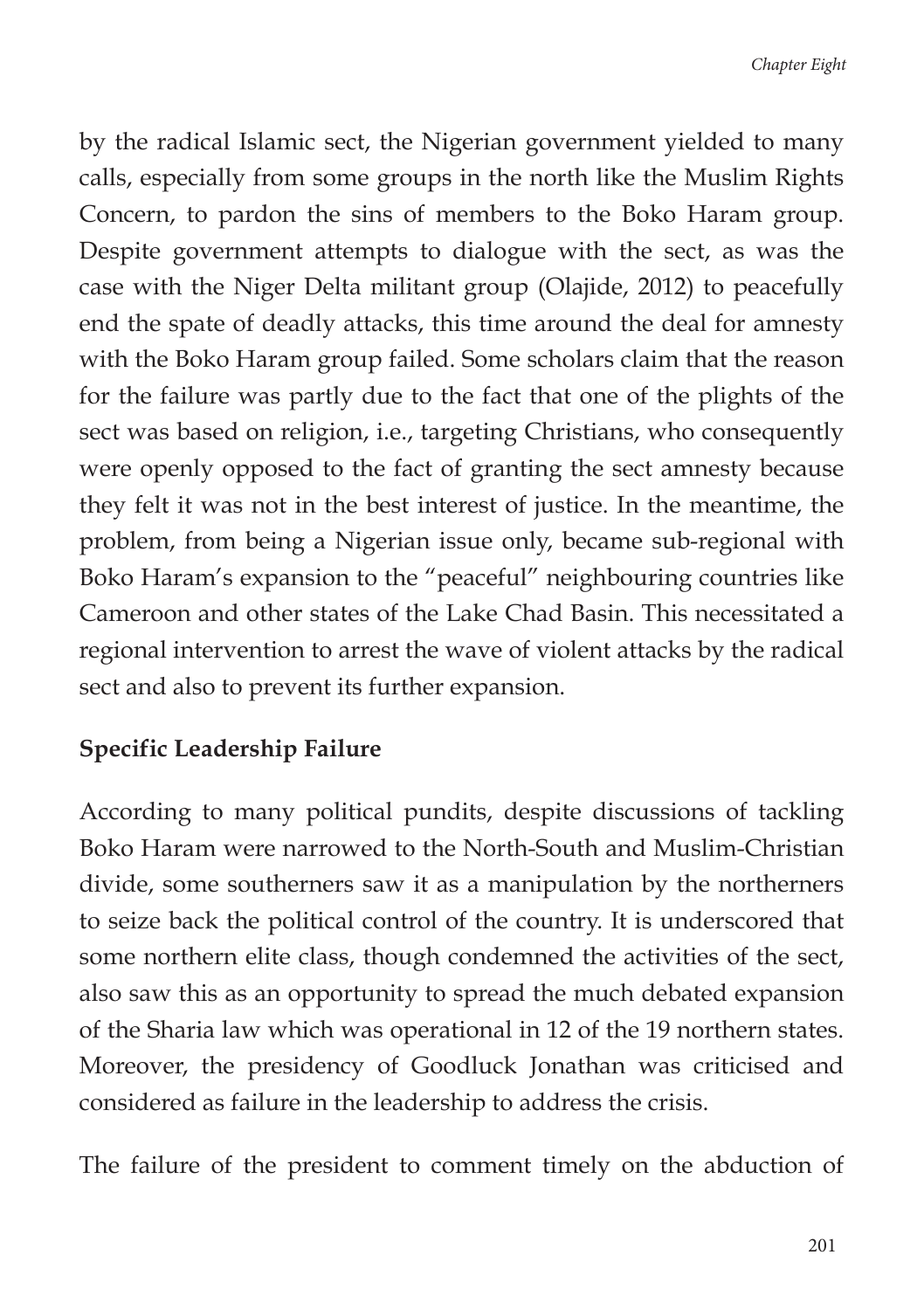the Chibok girls, and also on the Baga saga have been considered as leadership failure by president Jonathan in combating the Islamic insurgency (Bala-Mohammed, 2015). Moreover, the claim in 2012 by President Jonathan that there were, without mentioning names, some in-house sympathisers to the sect within the government was considered by critics as a vague excuse or weakness on the part of leadership. Further, it has been acknowledged that it took the Jonathan administration three weeks to make an official statement about the abducted girls. This clearly established the Nigerian government's lack of strong commitment to address the Boko Haram crisis which did not only require external support from a regional perspective (AU-MNJTF), but also gives a lesson that holds for the regional force, if they are to succeed in combating the insurgent group.

Further to leadership failure by the Nigerian government in dealing with the Boko Haram problem was a public statement made by the then president's wife (Patience Jonathan). Her claims that the story about the kidnapped Chibok girls was a mere political game to discredit her husband's administration exposed the governments lack of concern and coordinated approach in combating the Boko Haram (Maiangwa and Olumuyiwa, 2015: 125).

In addition, the inability of government leadership to tackle corruption on funds allocated to combat Boko Haram was considered as another failure in the strategy to curb the radical Islamic group. This is because over 1.55 billion Naira (US 7796794.5000) was reportedly invested in 2013 in the procurement of heavy weapons to fight the sect. However, frontline soldiers still complain about lacking heavy weapons to fight effectively while it is alleged that the terrorist group makes use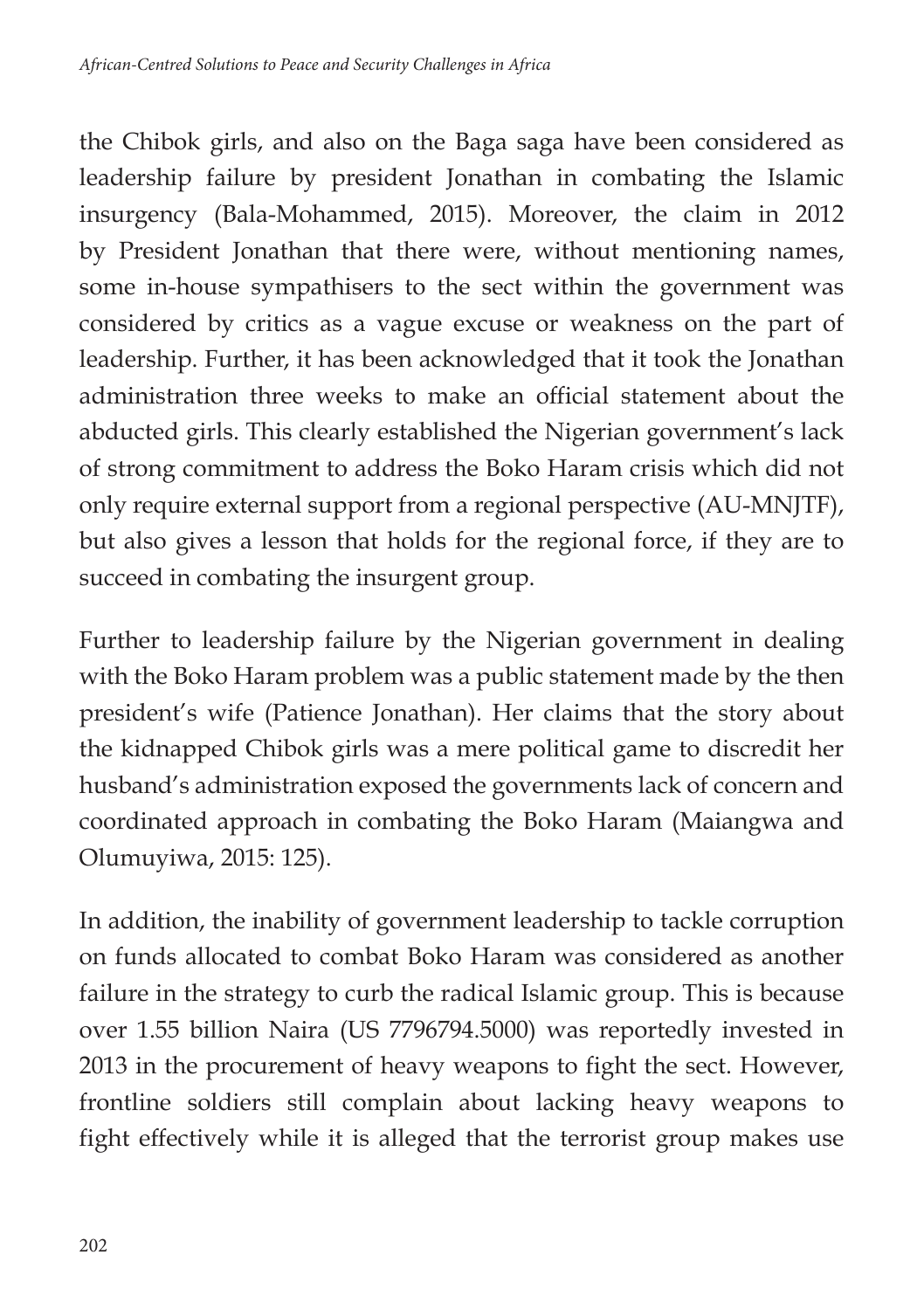of weapons more sophisticated than those of the Nigerian military (Samson, 2013: 73). The failure of the Nigerian government in combating the Islamic insurgency demonstrated, according to Rotberg (2003: 20), state fragility particularly in the area of governance. As confirmed by Cilliers and Sisks (2014: 8), poor governance facilitates the inability of the state to provide the basic necessities to its citizens leading to poor standards of living. Uzodike and Maiangwa (2012) also confirm that the inability to provide basic social and economic amenities to its citizens was an important factor why the Nigerian government under Goodluck Jonathan was unable to deal with the Boko Haram problem. Statistics from the Mo Ibrahim African Governance ranking (Ibrahim Index of African Governance, 2014), classified Nigeria at the 37<sup>th</sup> position out of 52 countries in the governance scale of that year, an indication of the role played by poor governance by the Jonathan's administration in its failure to win the war against Boko Haram.

However, it is important to mention that despite the efforts and methods employed by the Nigerian government under Jonathan's leadership to combat the radical insurgent group, which failed to yield real success, the postponement of the last Nigerian presidential election from February to late March 2015 was only a strategy. The intervention, according to media reports (Aljazeera news, 2015), was aimed at defeating the radical Islamic sect and providing an atmosphere of peace and security during the election process. This attempt registered enormous success because during such time, both the Chadian and Nigerien armies successfully took back the towns of Malam Fatouri and Damasak that were under Boko Haram's control. Thus the decision to postpone the election dates did not only produce an electoral process free from violence but also sent Boko Haram away from its base as was confirmed in a statement by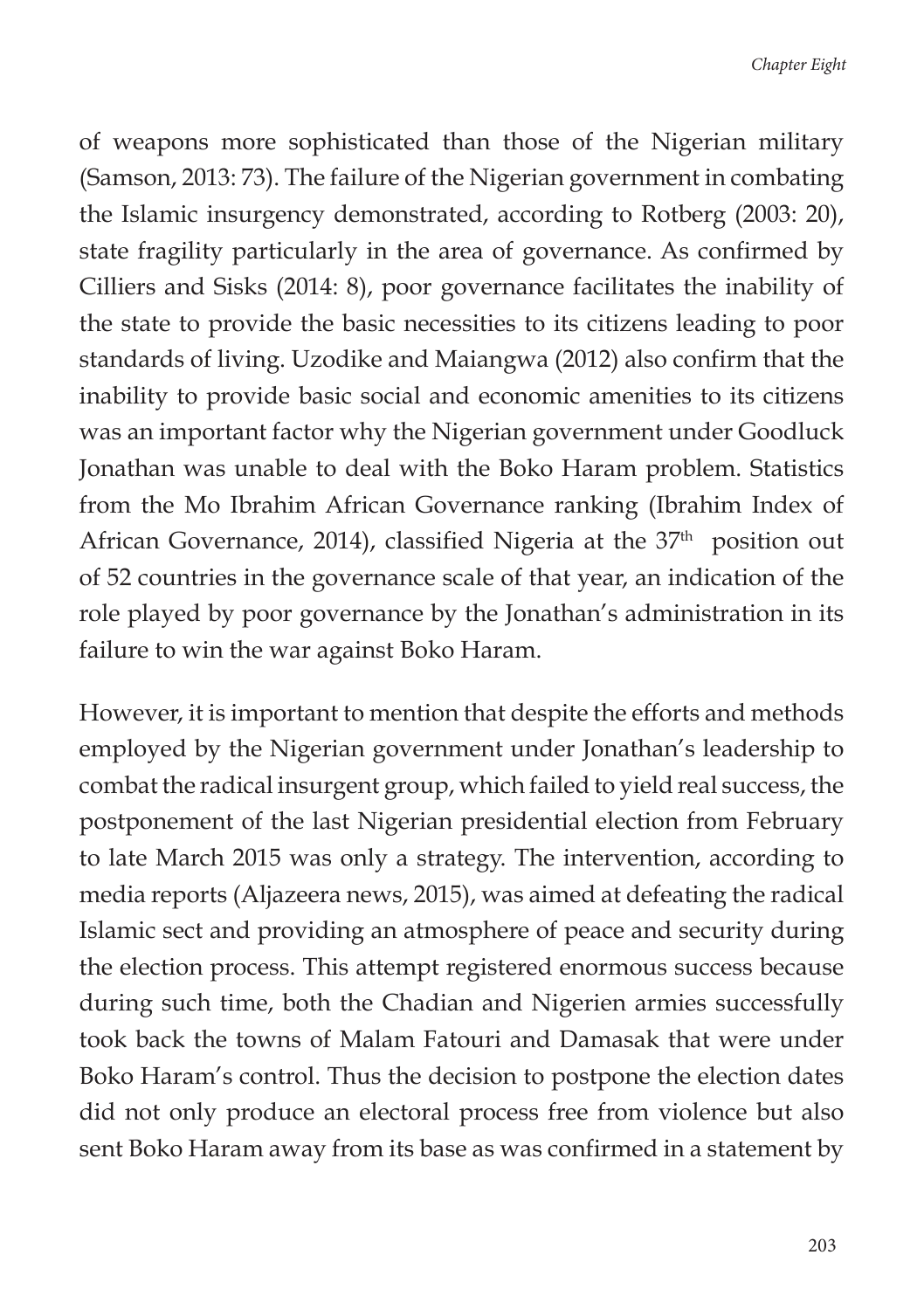one member of the Niger army who said, "we have kicked the enemy out of these areas and they are now under our control" (Aljazeera news, 2015).

In general, however, despite all efforts by the Nigerian state to successfully combat Boko Haram, it was not possible thus making the intervention of a regional force (AU-MNJTF) necessary to help address the problem.

## **Regional Intervention**

The inability of Nigerian government to onslaught Boko Haram necessitated regional intervention so as to put an end to the spate of violence. More so, it is worthy to state at this instance, that the regional intervention to defeat or deter the radical Islamic sect has been largely coercive. Thus, in attempting an analysis of the regional intervention in light of the fundamental pillars of AfSol, this study will further distil some best examples on how there could be a synergy between the military (AU-MNJTF) intervention and the support of the citizenry for the on-going process.

# **The AU- Multinational Joint Task Force (MNJTFs)**

The Multinational Joint Task Force (MNJTF) seeks to demonstrate Africa's shared commitments in the fight against atrocities inflicted by the Boko Haram's radical Islamic sect and its expansion to the states around the Lake Chad Basin thereby restoring peace and security. Approved on 24 November 2014, at a meeting on peace and security called by the African Union (The National Mirror, 2015), the task force gained support of over 28 countries of the continent during the Yaoundé Declaration of heads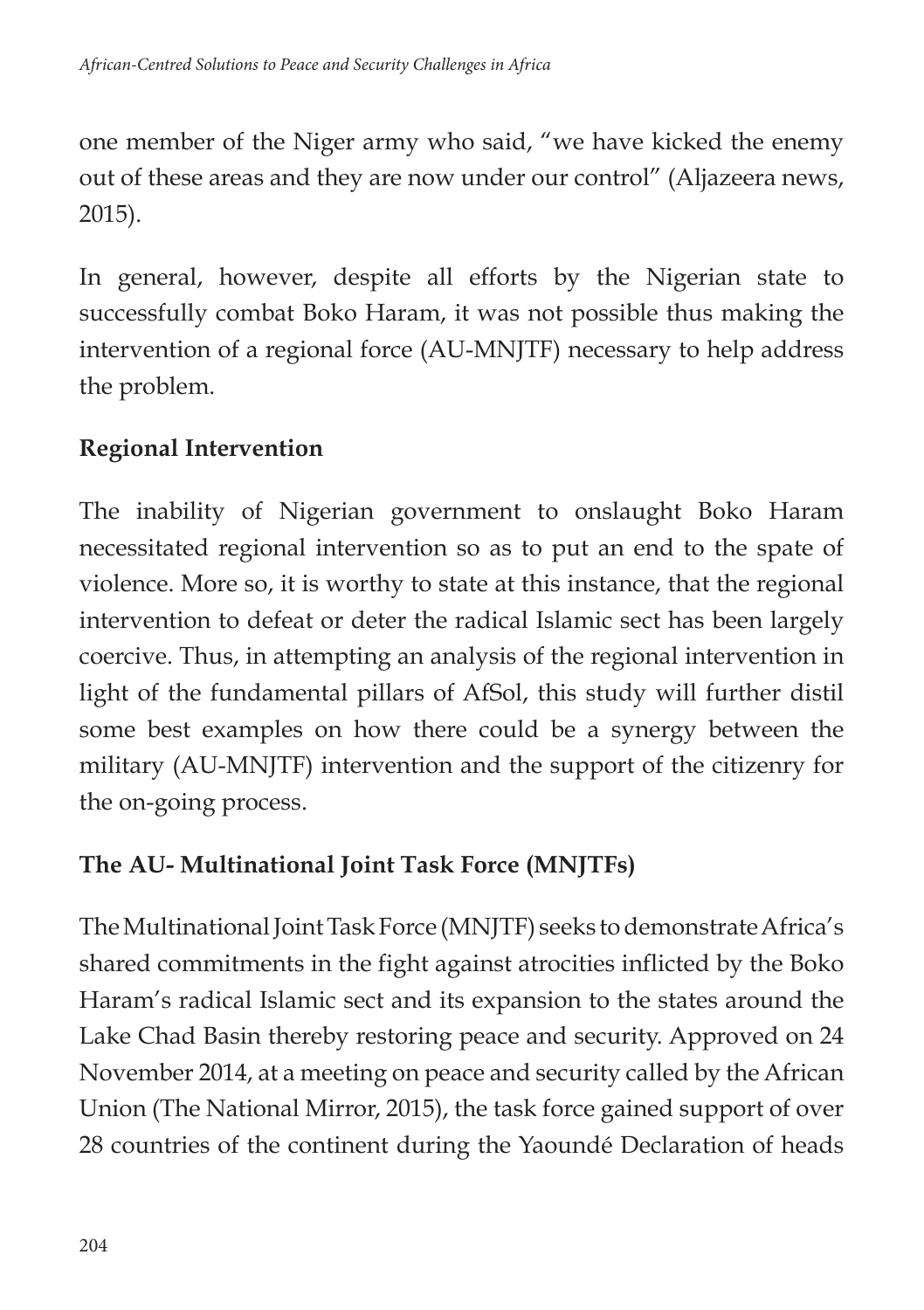of state on counter terrorism. Drawing on the support from foreign countries and institutions like the United States of America, France and the United Nations, from a cursory view point, it could be said that the AU-MNJTF is a force with the capacity and potentials of putting an end to the Boko Haram saga.

The AU Commission chief, Nkosazana Zuma, in her statement said: "The continued attacks in northeastern Nigeria and the increasing attacks in the Lake Chad Basin along the border with Chad and Cameroon, and in the northern provinces of that country, have the potential of destabilizing the entire region, with far-reaching security and humanitarian consequences." (Aljazeera News: January 30, 2015). This statement illustrates the enormity of the Boko Haram insurgency and that the regions share ownership and commitment through MNJTF to maintain peace and security in the sub-region. The potential of the joint task force to succeed forms the basis of discussion in the next paragraphs.

### **The AU-MNJTF: Symbolic or Substantial?**

In line with the guiding questions mentioned earlier, analysis of the current regional intervention which propagates and represents the core principles of AfSol, includes the nature of preparation of the multinational joint task force that seeks an Afrocentric solution to the crisis. Some political commentators have described the MNJTF representation as substantial demonstrating the political will of states in action-decisions of engaging in the process. According to Ali Kaya (2015), the contribution of the 8,700 strong force comprising determined men and women from member states of the LCBC, (Figure at the time of writing), illustrates a substantial shared commitment of the regional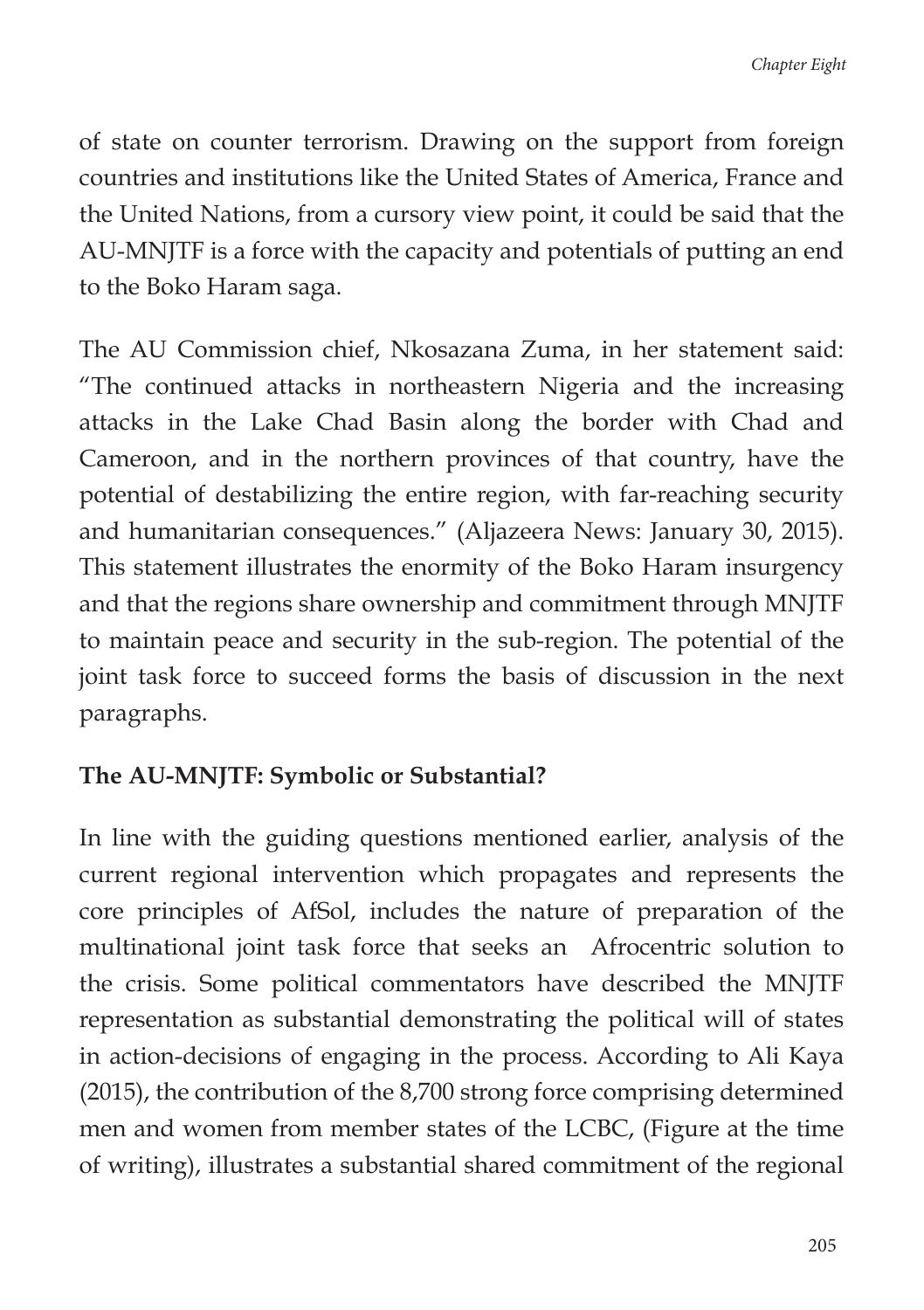intervention to combating the radical Islamic group.

In the area of leadership in the activities of the joint force, the rotational operation in the command and control of the force goes way forward to demonstrate the shared ownership and responsibilities of the crisis by member states of the LCBC. Against this background, other experts on peace and security, during the second AfSol meeting of 2015 in Addis Ababa, were unanimous with this writer in that when the responsibility for the command and control of the AU-MNJTF is rotational and non-hegemonic in terms of prior institutional basis, there are strong possibilities and hopes for success in destabilizing Boko Haram's strong holds in the region. This is because the movement of leadership of the force among the contributing states will not only instil the African spirit of working together towards a common purpose, but will also avoid problems of division that may result at creating different camps in the joint force.

#### **AU-MNJTF Current Report Book**

At the time of writing, the joint force has received praises from many in the continent and beyond for the braveness and successes recorded in recapturing many of the Nigerian towns that were under Boko Haram's control. The increase in size of the joint force from 7,500 to 8,700 and the current AU endorsement of 10,000 strong African men has been considered as a clear success that demonstrates the continent's willingness to take ownership of the crisis and provide common solutions thereof.

There are best examples that could illustrate the AU-MNJTF capacity in defeating Boko Haram. On 17 February 2015, the Chadian army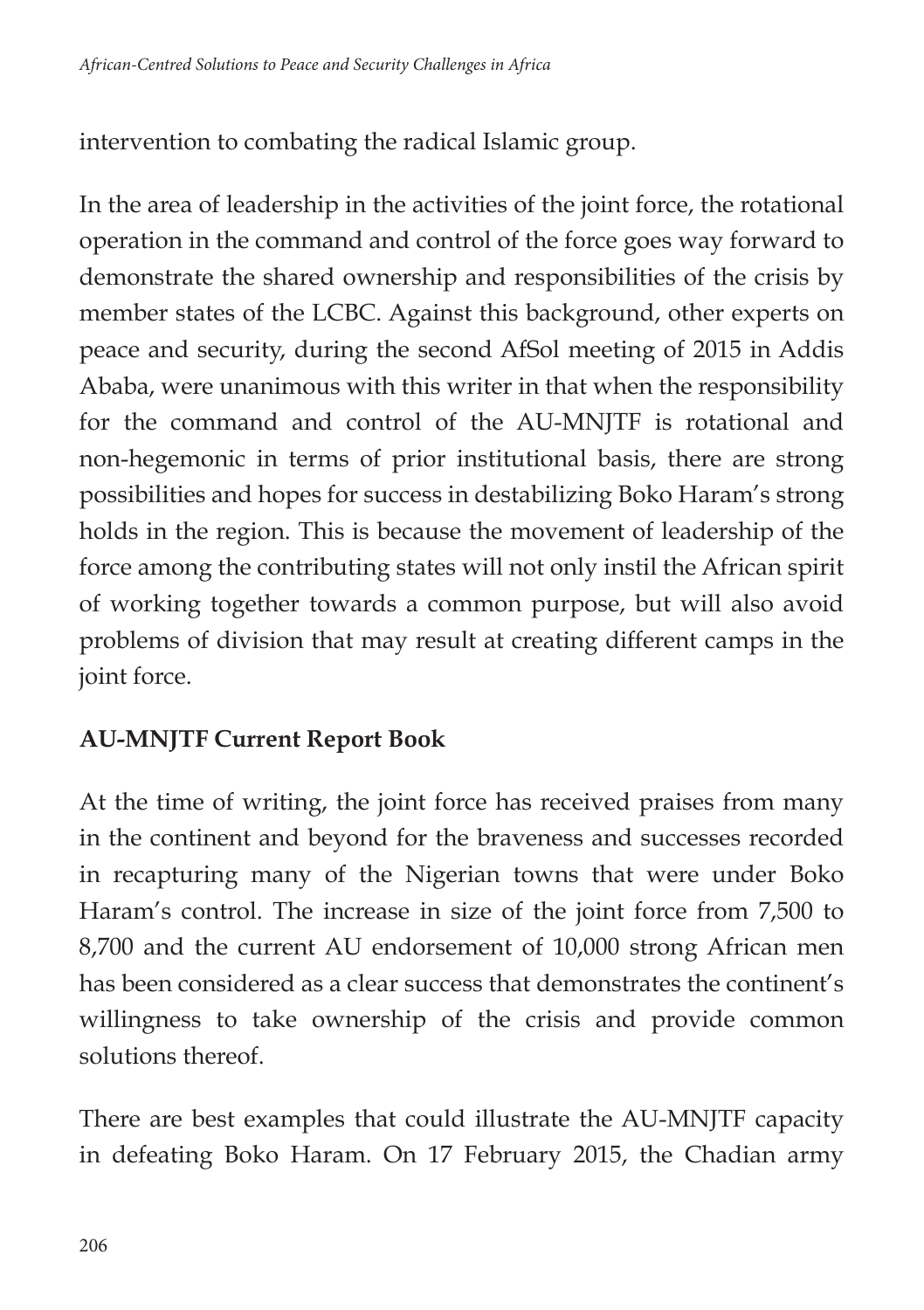took back the Nigerian town of Dikwa from Boko Haram's control. The successes recorded by the Cameroonian army in its January, 2015 air strikes against the sect at the Sambisa forest and the regain of control by the Nigerian army of the town of Baga northeast of the country are some of the substantial achievements of the joint task force.

In terms of acquiring the necessary finances to support the joint task force to succeed in its objectives, measures taken were remarkable. Previously, when conflicts occur in Africa and a common action is to be taken by African states to restore peace and security, pledges are fast sent to foreign countries for financial support. However, in the case of the AU-MNJTF, though financially assisted by only some countries out of the whole continent, as mentioned earlier, members of the Economic Community of Central African States (ECCAS) immediately created an emergency fund which succeeded in raising 50 billion FCFA (US 81335.5000) to support the mission of the MNJTF. Furthermore, upon request by the Peace and Security Council, the AU Commission was given the mandate to mobilise funds within the continent and from other partners beyond. These are some of the many strives of the MNJTF expressed in light of AfSol principles to curtail Boko Haram's insurgency in the region though it is still an ongoing process. In the next paragraphs, the discussion will focus on how the AU-MNJTF intervention to defeat Boko Haram relates to the pillars of African-centred solutions of commitment, ownership and shared values.

#### **The AU-MNJTF Reflection on the Pillars of AfSol**

Guided by the desire to provide an Afrocentric solution to the Boko Haram insurgency, the AU-MNJTF intervention reflects the core pillars of AfSol in many ways. To summarise the intervention mentioned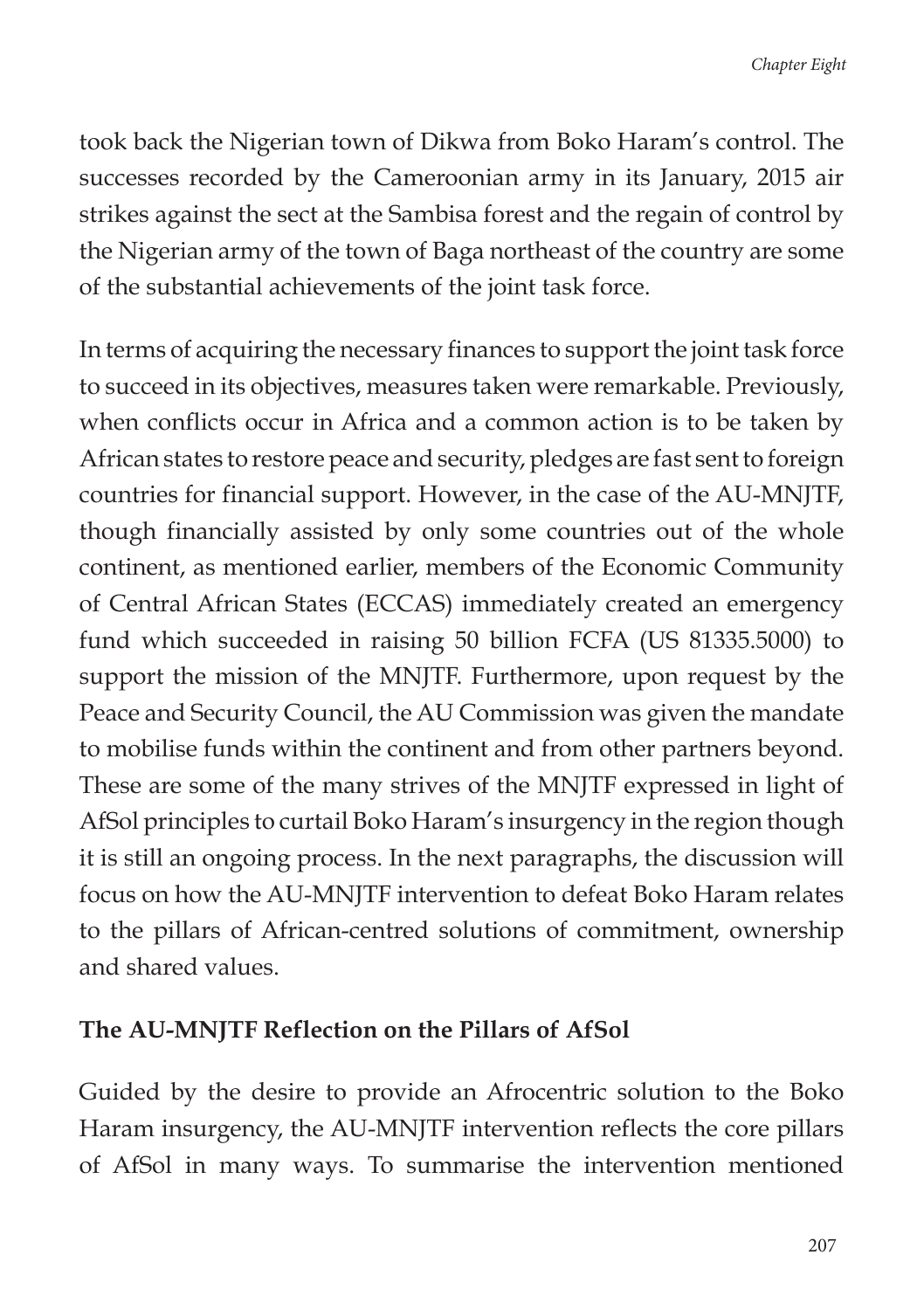above, elements of commitment as one of the pillars of African-centred solutions have been evident from the region especially from member states of the LCBC and Benin. First and foremost, the joint voluntary contribution of soldiers by neighbouring states of the Lake Chad region illustrates the commitments demonstrated by states, as an African spirit in coming together to the assistance of a neighbour facing crisis.

In the area of ownership, the intervention of the AU-MNJTF has been an opportunity to show how the region has expressed ownership of the crisis by action in decision-making and engagement in the course. It is important to note that complete sacrifice of military troops from neighbouring countries clearly demonstrates how responsibility is shared to express countries taking ownership of the Boko Haram insurgency. The statement made by President Idris Derby of Chad promising hell to the radical Islamic sect, does not only demonstrate strong leadership to the course, but also portrays an element of shared ownership of the crisis by leaders of the region.

The intervention of the AU-MNJTF in ensuring peace and security in the region is manifested through shared values as one of the pillars of AfSol aiming at defeating the Boko Haram. To this end, the intervention of the joint task force from its organization to guidelines in the decisions of the operation has been impacted with elements of shared value among member states of the LCBC and Benin in particular, and states of the entire region. Furthermore, the recent deployment of 300 US troops (The Independent, October 15, 2015) to Cameroon to support the MNJTF as surveillance, intelligence and reconnaissance operation is an effort that is expected to boost the capacity of the regional force to combat Boko Haram.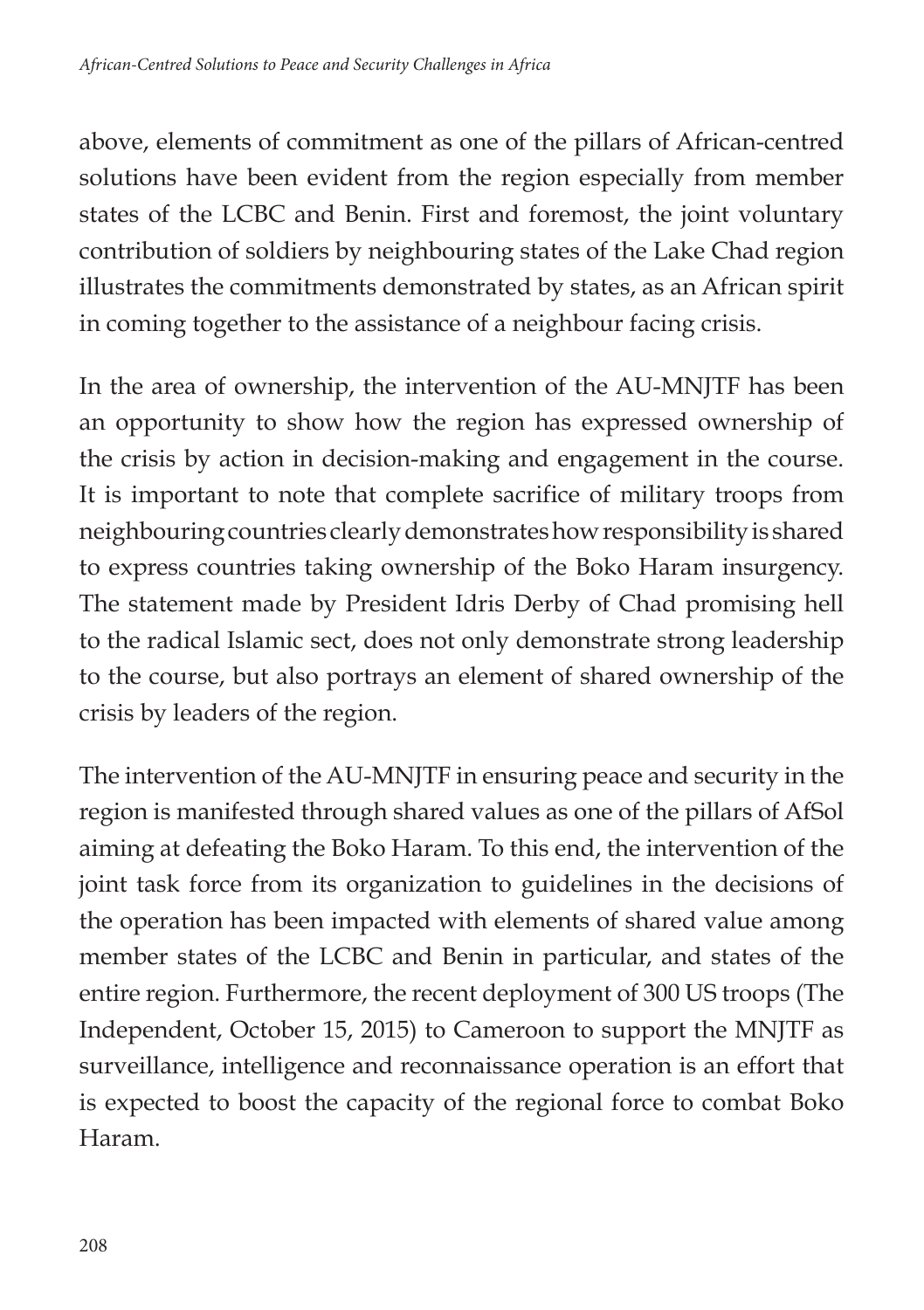In addition, based on the strategic nature of the Lake Chad Basin to the region's economic, social and environmental conservation, member states of the region, particularly those bordering Nigeria and facing direct attacks from Boko Haram, have realised the importance of local indigenous leaders and institutions in the de-radicalisation programme of the radical Islamic sect. In the process of demonstrating shared values through the inclusion of local indigenous institutions as support to the AU-MNJTF, the Cameroon government has embarked on engaging traditional leaders in sensitising their subjects to be on alert to suspected activities of the radical Islamic group in their locality (DW News, September 14, 2015). Moreover, through this process, local vigilante groups have been created in north Cameroonian villages that have been under severe attacks by Boko Haram. Therefore, the setting up of vigilante groups as local institutions working in synergy with the regional task force is an attempt to arrest the spate of violence perpetrated by Boko Haram. This is a good example of paradigm shift in the MNJTF approach now making use of local indigenous institutions to demonstrate the shared value in the process.

#### **The AU-MNJTF and AfSol**

This paper has attempted to present the different angles of intervention, particularly from an Afrocentric lens, to onslaught Boko Haram's insurgency. The analysis provided a description of the different ways the Nigerian government attempted to deal with the insurgency but failed thus requiring the support of external forces (neighbours and the USA). It also presented the AU-MNJTF intervention in the crisis and examined its capacity to defeat Boko Haram and restore peace and security in the sub-region and in the entire continent. Moreover, it explored the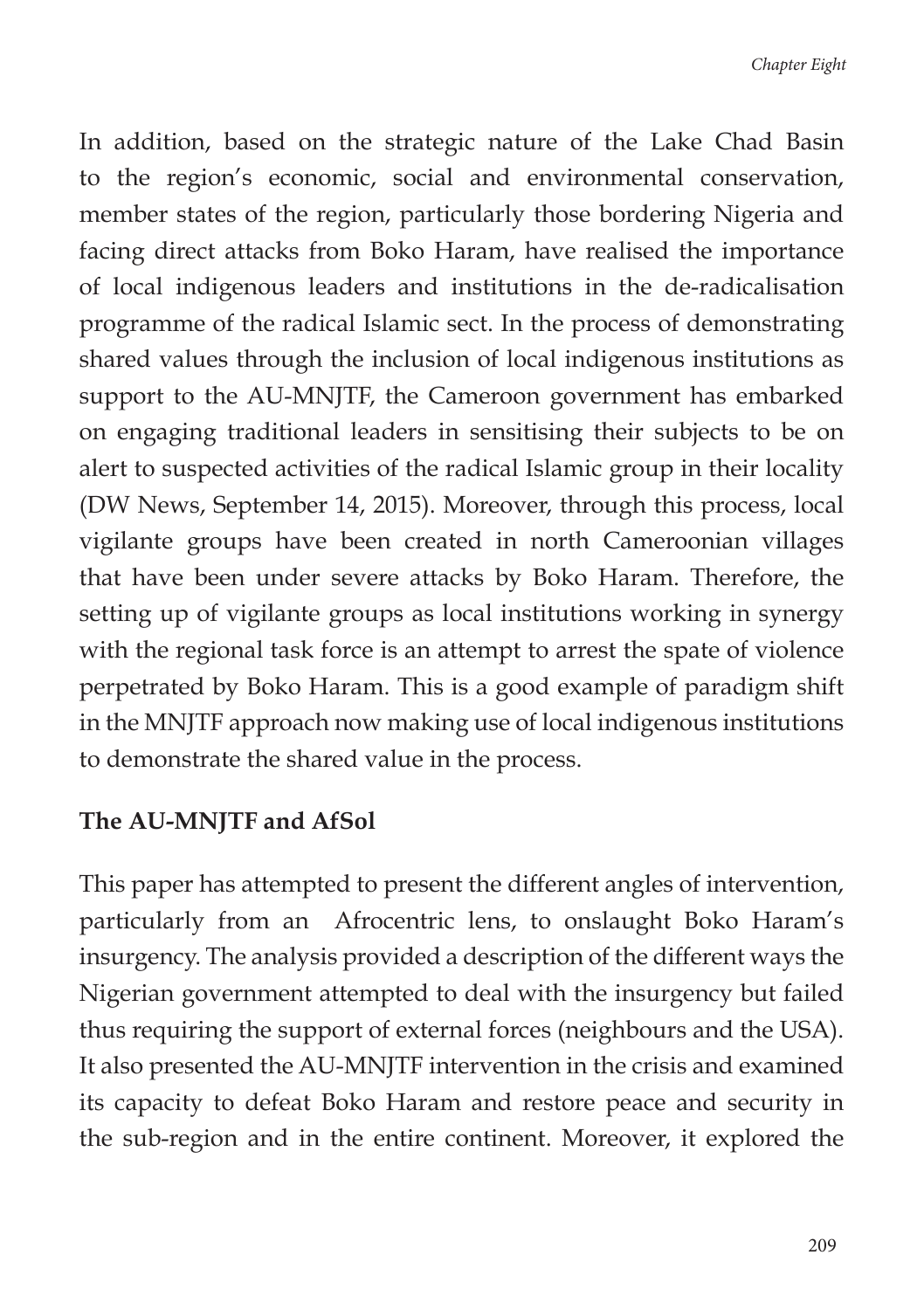reasons why the Nigerian government was unable to handle the Boko Haram crisis and identified lessons that the MNJTF could learn from the situation and contribute to the knowledge, advancement and practice of AfSol.

Firstly, the analysis of the AU-MNJTF as an Afro-centric solution to curb the Boko Haram's insurgency provides sound contributions in the practice of AfSol in that it will serve as a guide on how AfSol can be tested. Based on this premise, the paper demonstrated in the analysis that maintenance of peace and security cannot be limited to a particular country or sub-region. Thus, the coming together of countries of the region as a common body, and particularly those of the Lake Chad Basin Commission, demonstrates commitment, ownership and shared values as pillars of AfSol.

Secondly, this paper contributes to advancing the practice of AfSol in that it, through the lessons learned on the organization, shared responsibility and contributions of the intervention by the AU-MNJTF, currently supported by the US, has analysed situations and appreciated that AfSol has registered remarkable successes thus far, though not conclusively at this instance that it has the potential to combat Boko Haram. Moreover, this lesson will advance the practice of AfSol in two ways: one, it would challenge policy makers and African leaders to always engage with commitments and demonstrate shared ownership of peace and security crisis arising on the continent. Two, unlike several other cases where military interventions to restore peace and security in Africa were championed by foreign mercenaries, the AU-MNJTF is a unique Afrocentric approach that commands and leads the operation even though with support of external forces in the process. The implication of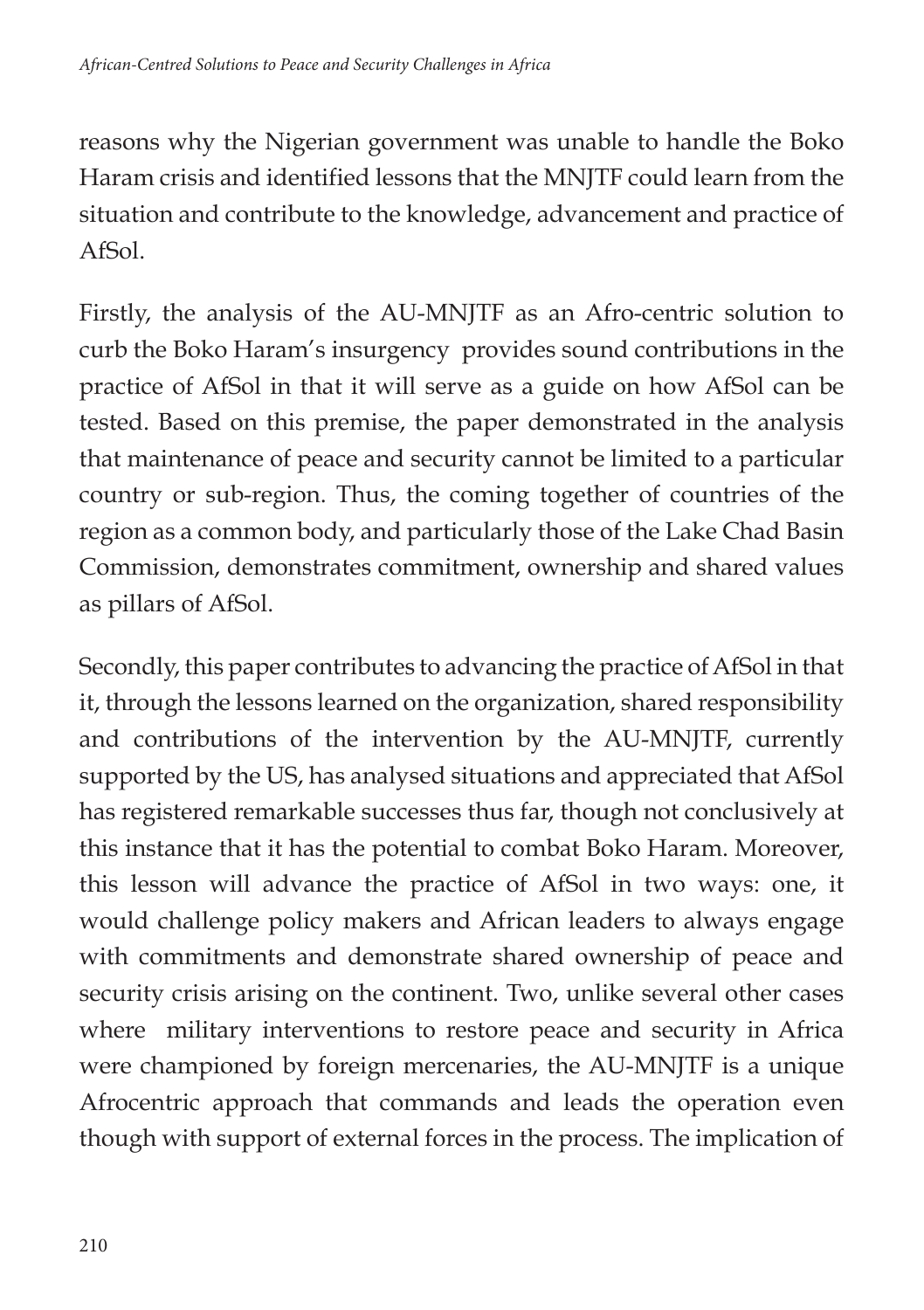this is that African citizenry and their leaders would learn from the ongoing successful experience of the joint task force, initiated and owned by Africans, how future attempts to ensure peace and security on the continent should go.

Finally, the contribution of this chapter to the AfSol process is that it informs scholars and practitioners on possibilities of complimenting military and other forms of intervention (for example including local indigenous institutions) in resolving conflicts on the continent taking into account African value systems. This last statement is based on the premise that the paper distils some recommendations for use of soft interventions in resolving conflicts in Africa, for example, the use of traditional institutions discussed above, among others. Some recommendations will form the focus of discussion in the next paragraphs, to guide the AU-MNJTF intervention process and policymaking.

#### **Concluding Remarks and Recommendations**

Although the AU-MNJTF intervention continues to demonstrate commitments, ownership and shared values, and its capacity as currently supported by the US troops, to surmount the Boko Haram insurgency, this study concludes that still more needs to be done to finally realise the success of the MNJTF intervention. The study submits that in order to realise sustainable peace and security in Nigeria and in the countries around Lake Chad region, the successes should not be limited to recapturing towns that were under Boko Haram, but other relevant factors linked to the matter should be addressed.

First, it is potent to consider the high level of unemployment in the countries affected by the sect's radical activities. This is because most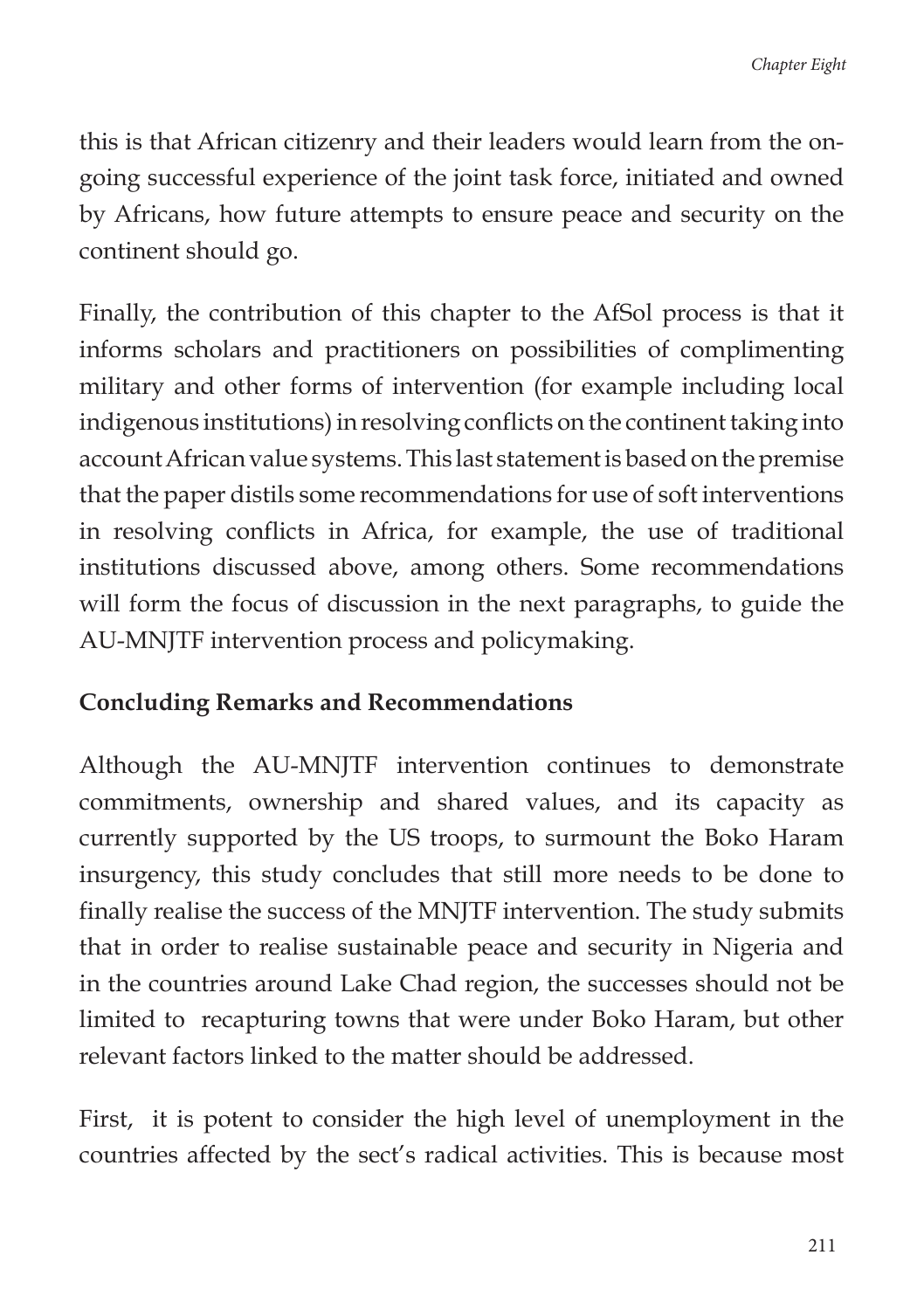of Boko Haram's recruits are not only illiterates from the Almajiris as aforementioned, but are also frustrated army of unemployed graduates in these countries. Poor governance and the breakdown of the rule of law in the countries must be addressed as a matter of urgency if the joint task force is to succeed in its mission of combating Boko Haram. As observed by (Clapham, 2002: 200), "the breakdown of law and order in African states was basically the result of the legacy of bad governance." To this extent, leaders of the countries affected by the sect's radicalisation, particularly Nigeria and now Cameroon, must be able to demonstrate clear commitments in implementing good governance to ensure sustainable peace and security in the sub-region.

Second, the study recommends the engagement of local indigenous people and their institutions in places where the AU-MNJTF operates. Obviously, the joint task force intervention was necessary because there were cracks particularly in most traditional institutions and, to an extent, in religious bodies that were not unanimous on how to engage their subjects or followers in the fight against Boko Haram. This is particularly true in the north eastern regions of Nigeria and the Muslim inhabited northern regions of Cameroon that share common borders with Nigeria. Therefore, the joint task force must focus more on engaging the civil society as has been the case in Cameroon.

However, local traditional institutions and their leaders should be considered as key actors in the process. Furthermore, care has to be taken in the operation of the MNJTF avoiding any act of human rights violation by the task force and the local indigenous population. Committing such violations provokes a feeling of frustration leading to failure by the the local people to see the Boko Haram group as a common enemy to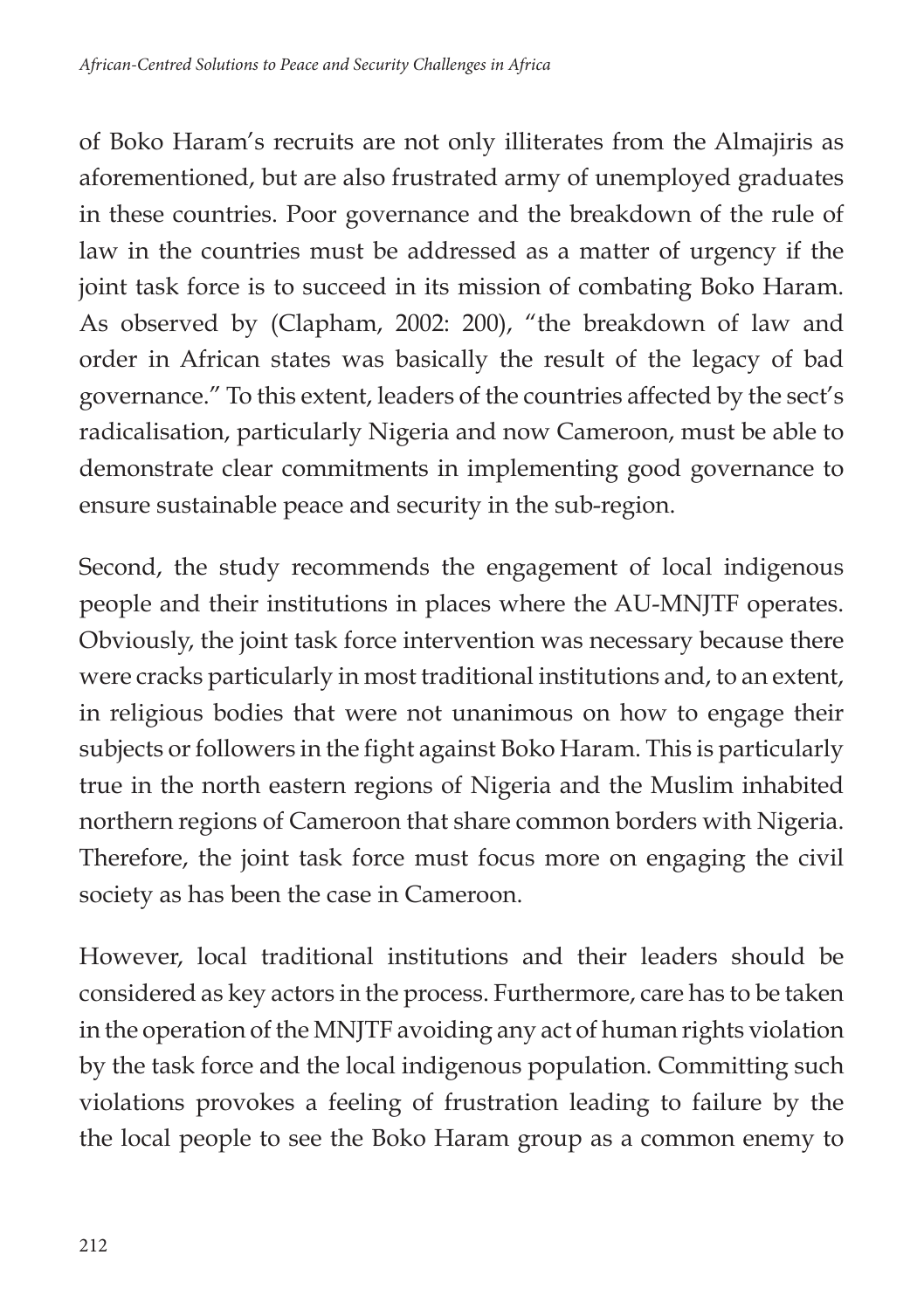their peace and security. More so, most of the traditional institutions in the countries affected by the radical sect, still control much influence on their subjects who fear being expelled from the community if found in activities that contravened the law. The case of Botswana in using its traditional institutions to compliment modern forms of governance has been largely successful in maintaining peace and security in the communities. Therefore, to this end, the use of traditional regulatory institutions should be synergised with the AU-MNJTF to combat the Boko Haram.

Finally, the continuous radicalisation of the Boko Haram sect was possible because of the financial support from some either internal or external sources. There have been ongoing speculations by commentators that some northern governors and former presidents of Nigeria were the financial mercenaries to the radical Islamic sect. The external sources of funding are terrorist groups like al-Shabaab and al-Qaeda (Allafrica News, 2011) that have similar objectives with it. However, to date, sources of financial support to Boko Haram lack concise evidences and they are thus beyond the analyses of this paper. Therefore, with the current speculative funding sources of the radical Islamic group, it is of crucial necessity for the African Union to provide a systematic mechanism on how to restrict illicit financial flows that possibly fund terrorist groups like the Boko Haram. Thus, as mentioned in the United Nations Security Council Resolution (UNSCR 1373) in 2001, on financial measures to combat terrorism, the AU must work in collaboration with the UN Financial Action Task Force (FATF/OECD, 2008), in finding ways to identify financial transactions that aim at sponsoring terrorist activities particularly the Boko Haram group. The study concludes that it is important to identify and restrict the financial sources of Boko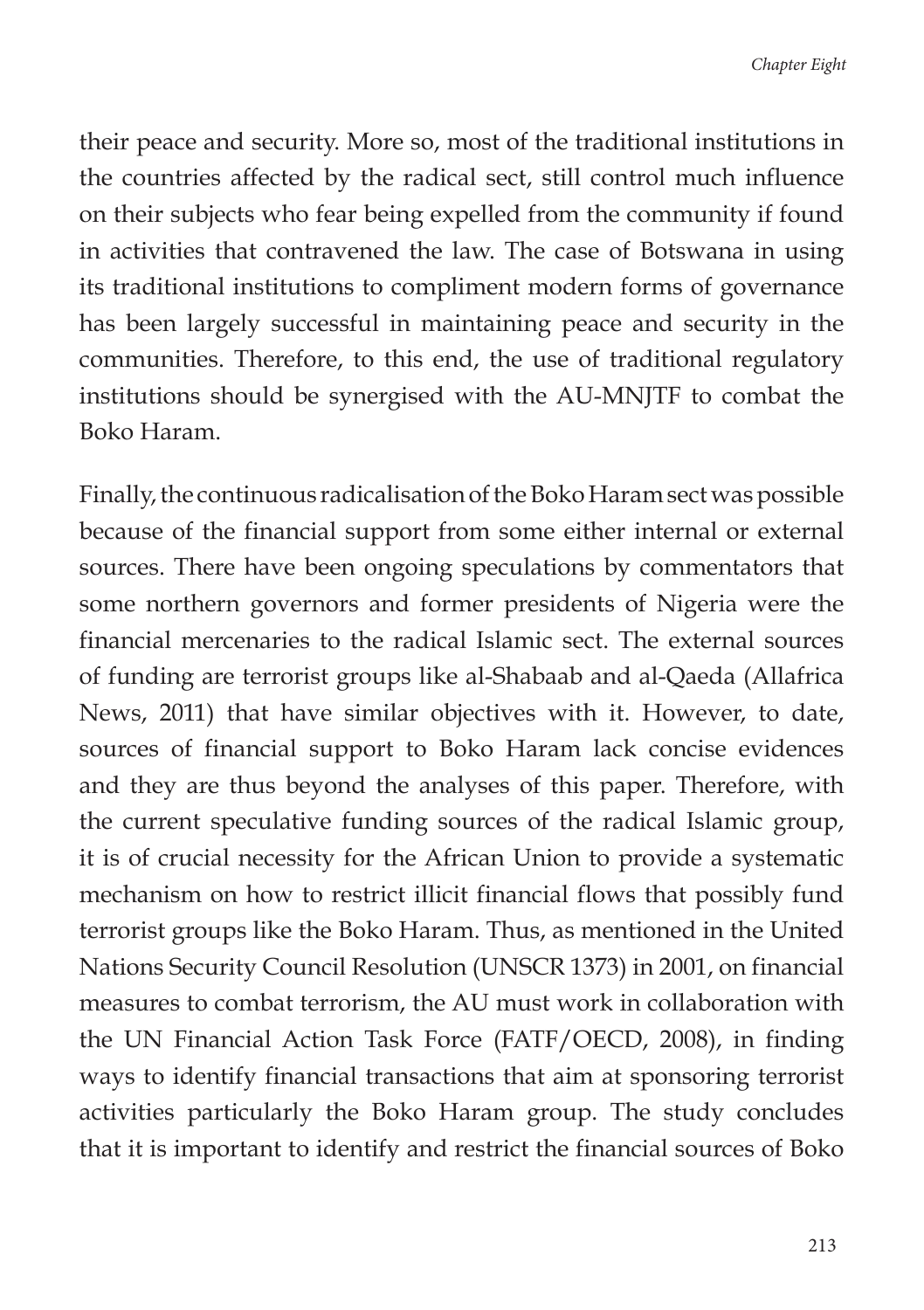Haram to render the group unable to sponsor its future deadly attacks, as a way forward to the success of the AU-MNJTF mission in defeating the radical Islamic sect.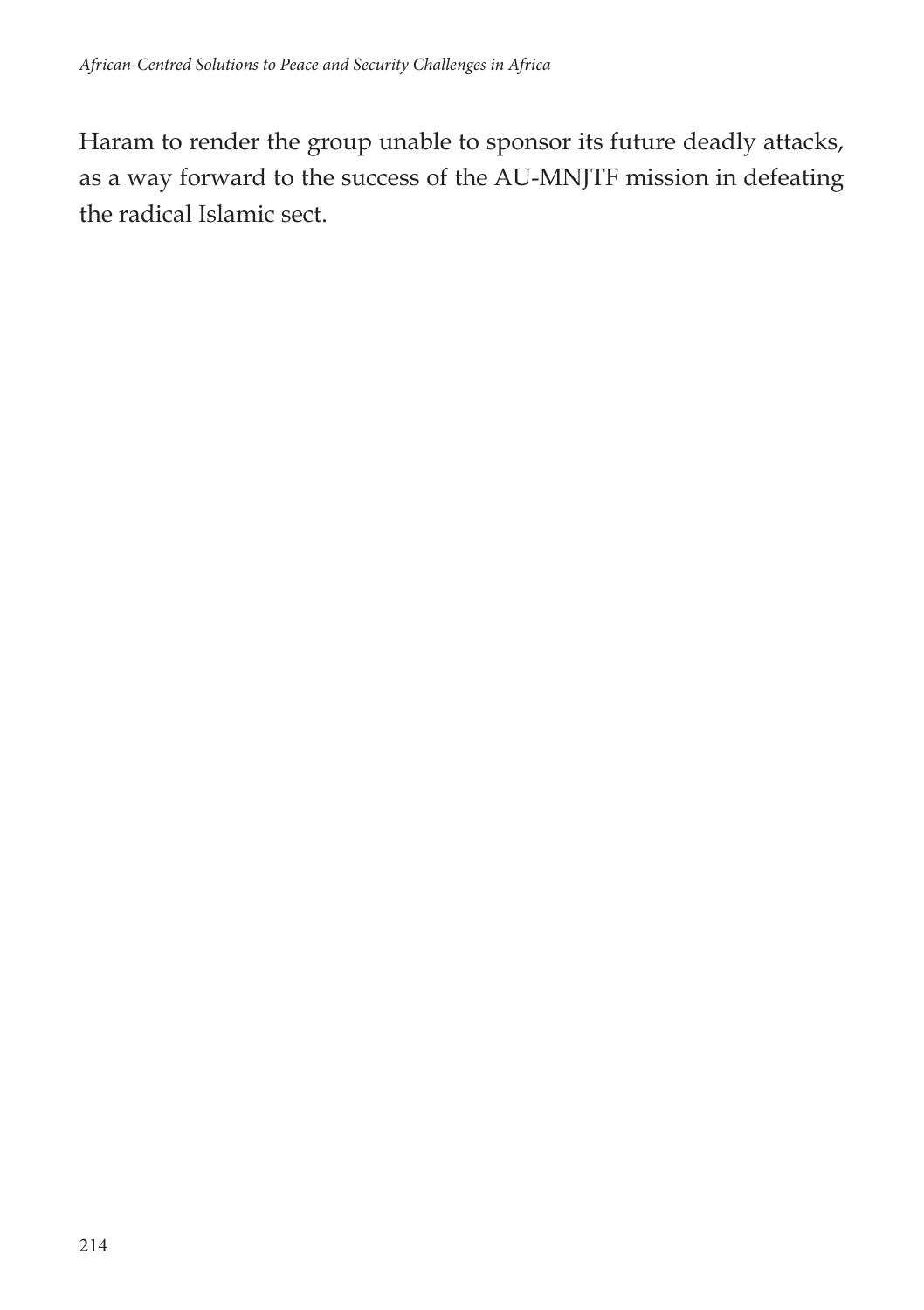#### **References**

- Aghedo, I. (2014). Old wine in a new bottle: ideological and operational linkages between Maitatsine and Boko Haram revolts in Nigeria. African Security, 7(4), 229-250.
- Alao, David and Oladimeji (2012) "Boko Haram Insurgency in Nigeria: The Challenges and Lessons. Singaporean Journal of Business, Economics and Management Studies vol (1) at 4.
- Ali Kaya "African Union backs 7,500-strong force to fight Boko Haram" (France 24, 01-30, 2015).
- Alonzieuwa, S.H.O (2012). Contending Theories on Nigerian Security Challenge in the Era of Boko Haram Insurgency. The Peace and Conflict Review. Vol (7) Issue 1.
- Bakkar, Edwin and Beatrice de Graaf "Preventing Lone Wolf Terrorism: Some CT Approaches Addressed" Journal of Perspective on Terrorism Vol. (5) Issue 5-6 at 43.
- Bala Mohammed Liman. Nigeria:Boko Haram and Jonathan's failure: Available at http:/newsaafricanmagazine.com
- Barry Buzan and Richard Little, (1994) The idea of "International Systems": Theory Meets History. Journal of International Political Science Review, Vol. 15, N0.3 at 231-255.
- Blanchard, L. P. (2015). Nigeria's 2015 Elections and the Boko Haram Crisis. Congressional.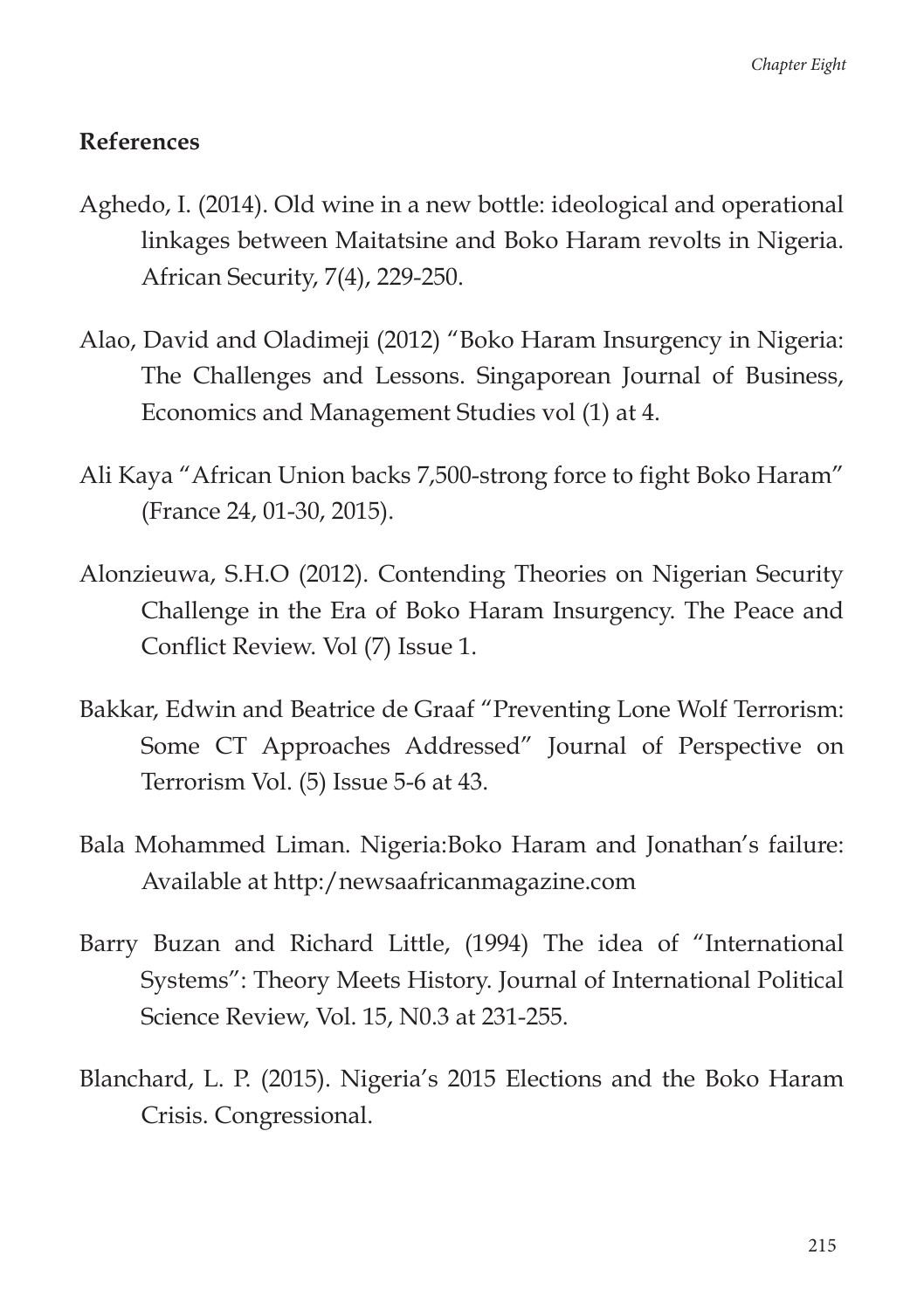- Bourton and Stewart (2008). 'The Lone Wolf Disconnect', 30 January 2008, Stratfor, Cf: http://www.stratfor.com/weekly/lone\_wolf\_ disconnect
- Boyle, J (2009) Nigerian "Taliban" enigma (BBC News, July 1). Available at http://www.news.bbc.co.uk/2/hi/8172270.stm (accessed on March 28, 2015).
- Chad and Niger armies take two towns from Boko Haram (Aljazeera, March 9, 2015). Available at http:llwww.aljezeera.com/news/2015/ chad-niger-armies-retake-towns-boko-haram (accessed on April 8, 2015).
- Channels Television "Multi-national Joint Task Force Deepens Strategy against Boko Haram (March 16, 2015). Available at http//.www. channelsstv.com/2015/03/16/multi-national-joint-task-forcedeepens-strategy-agains-boko-haram, (accessed on April 6, 2015).
- Cook, D. (2011) Boko Haram: A Prognosis. James A. Baker Institute for Public Policy, Rice University Press, at 6.
- Danjibo, N. D. (2009). Islamic fundamentalism and sectarian violence: the 'Maitatsine'and 'Boko Haram'crises in northern Nigeria. Peace and Conflict Studies Paper Series, 1-21.
- Ebere. R. Adigbuo (2014) Boko Haram: A Race between Amnesty and Criminal Tribunal. Historic Research Letter Vol. (13) at 31.
- Falode, A. (2015). The Nature of the Nigeria-Boko Haram War, 2010- 2015: A Strategic Analysis. Available at SSRN 2380234.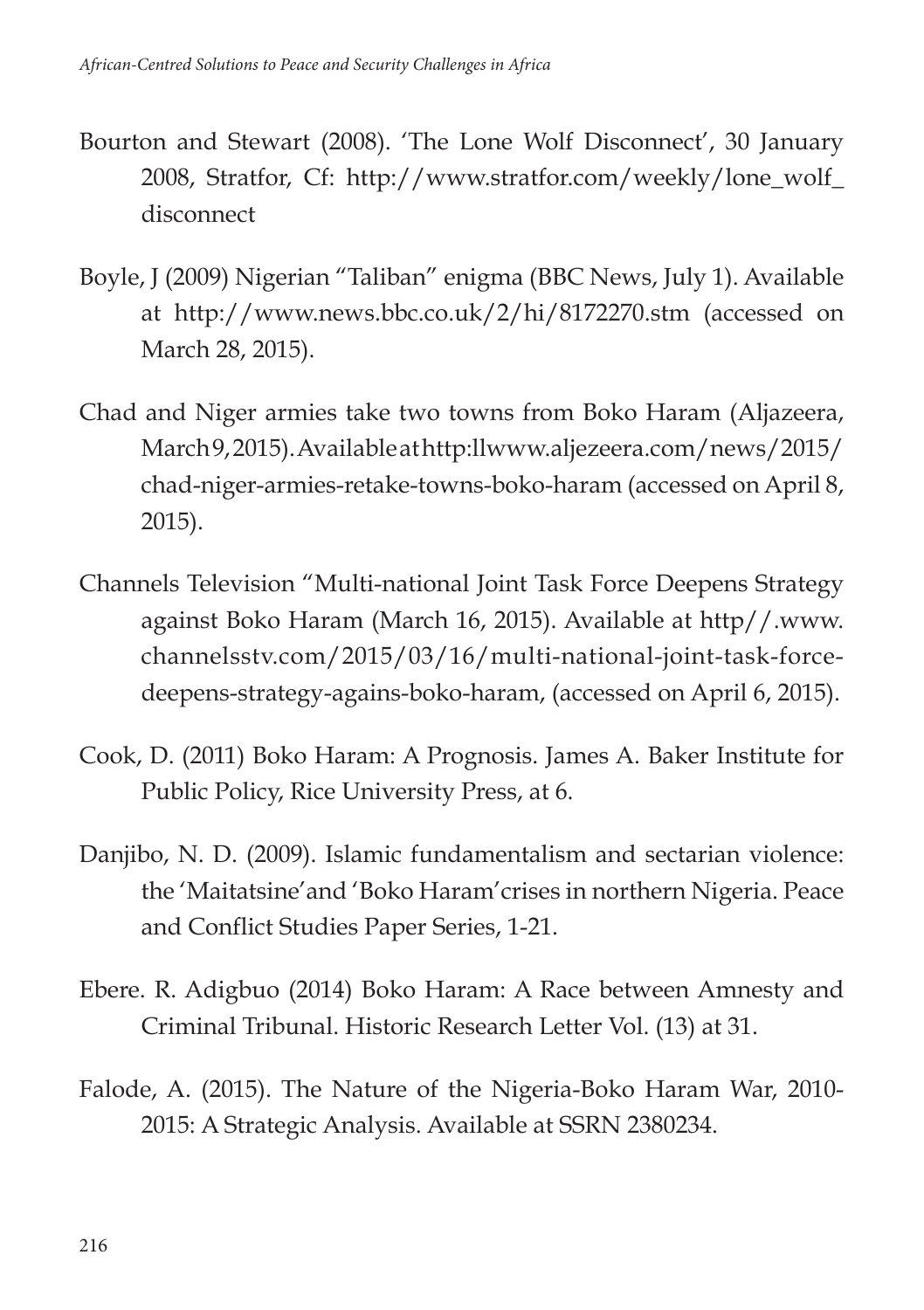- Hoffman, E. (1998). Lost in translation: A life in a new language. Random House.
- Kegley, Jr (ed), The New Global Terrorism: Characteristics, Causes, Controls. Upper Saddle River NJ: Prentice Hall, at 267-84.
- Kumolu Charles (2012) "Almajiri Education: Modern gang up against ancient tradition." The Vanguard.
- Maiangwa, Benjamin and Olumuyiwa Babatunde (2015) "Daughters, Bridges, and Supporters of the Jihad": Revisiting the Gender-Based Atrocities of Boko Haram in Nigeria. Journal of African Renaissance Vol. 12 at 117-144.
- Marcial Garcial Suareze (2008) "Twenty First Century Terrorism: The Definitional Problem of Complex Political Environment.
- National Mirror (February 20, 2015) The Multinational Joint Task Force against Boko Haram. Available at http//.www. nationalmirroronline.net/news/the-multinational-joint-taskforce-against-boko-haram (accessed on April, 6, 2015).
- Némirovsky, I. (2015). Suite Francaise. Film Tie-In. Random House.
- Olajide. O. Akanji (2012) The Politics of Combating Domestic Terrorism in Nigeria, at 62.
- Rotberg, R. I. (2004). Weak and Failing States: Critical New Security Issues. Turkish Policy Quarterly, 3, 57-69.
- Samson Eyituoyo Liolio (2013) "Rethinking Counterinsurgency: A case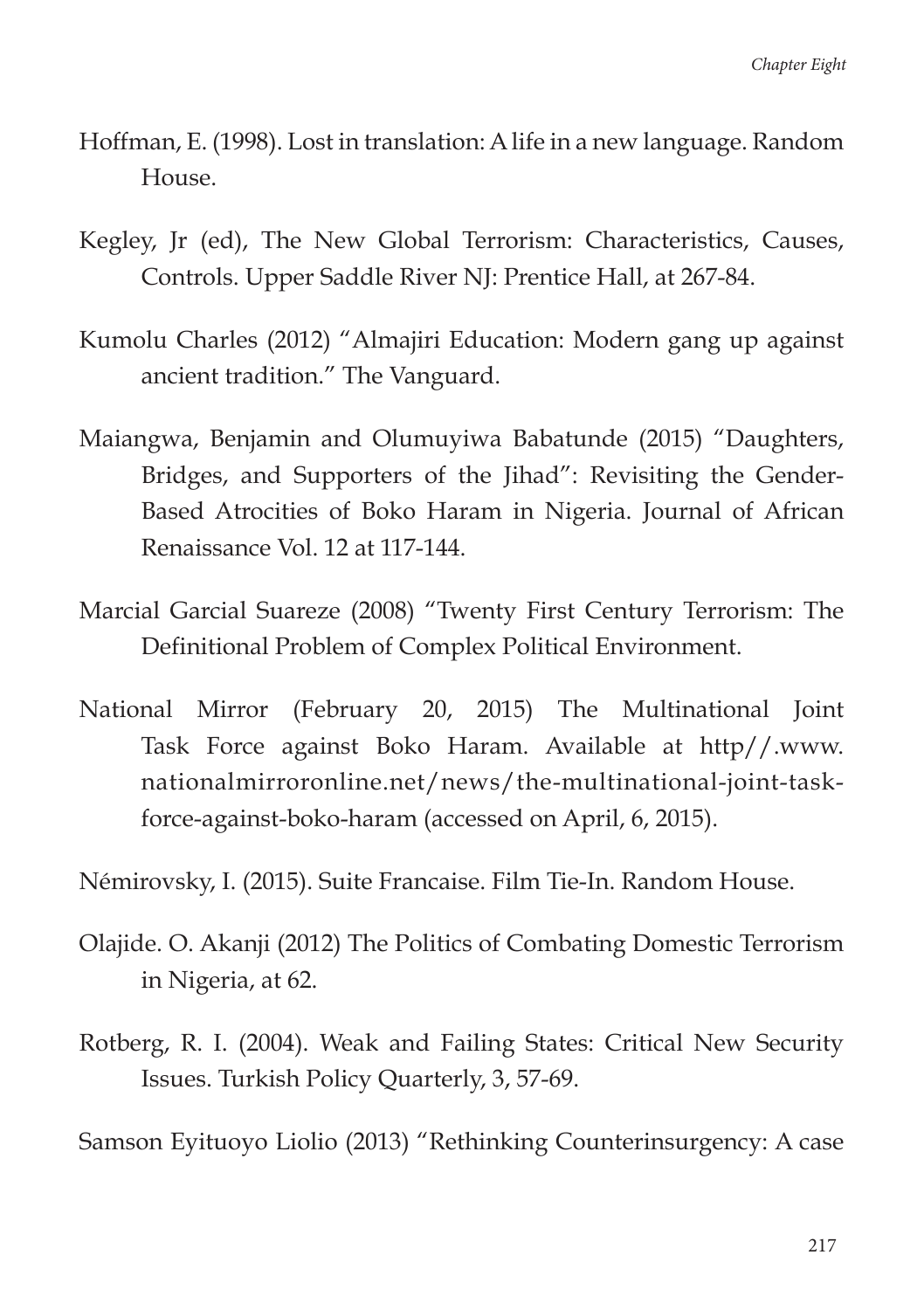study of Boko Haram in Nigeria" Unpublished Masters thesis (EPU) Austria.

- Sederberg. P.C. (2003) Global Terrorism: Problems of Challenge and Response, in Charles. W. Scott Stewart and Fred Burton "The Lone Wolf Disconnect" 30 January (2008) Stratfor, Cf. Available at http://www.stratford.com/weakly/lone\_wolf\_disconnect.
- Taiwo, J., & Olugbode, M. (2009). Boko Haram leader killed. Islamic Fundamentalism and the Problem of Insecurity in Nigeria: The Boko Haram Phenomenon. IOSR Journal of Humanities and Social Science (IOSR-JHSS), 15(3), 43-53.
- The African Union Commission's Chief, Nkosazana Dlamini Zuma. (30 January 2015) Available at http:llwww.aljazeera.com.news/ Africa/2015/01/au-call-regional-force-fight-boko-haram
- U S A sends 300 troops to Cameroon to fight Boko Haram (October 15, 2015) The Independent: Available at http:llwww.independent. co.uk/news/world/Americas/Obama/sends/300 (accessed on November 10, 2015).
- Uzodike, U. O. and Maiangwa, B. (2012) "Boko Haram Terrorism in Nigeria: Casual Factors and Central Problematic." Journal of African Renaissance Vol. 9(1).
- West, D. M. (2015). Using mobile technology to improve maternal health and fight Ebola: A case study of mobile innovation in Nigeria. Center for Technological Innovation at Brookings.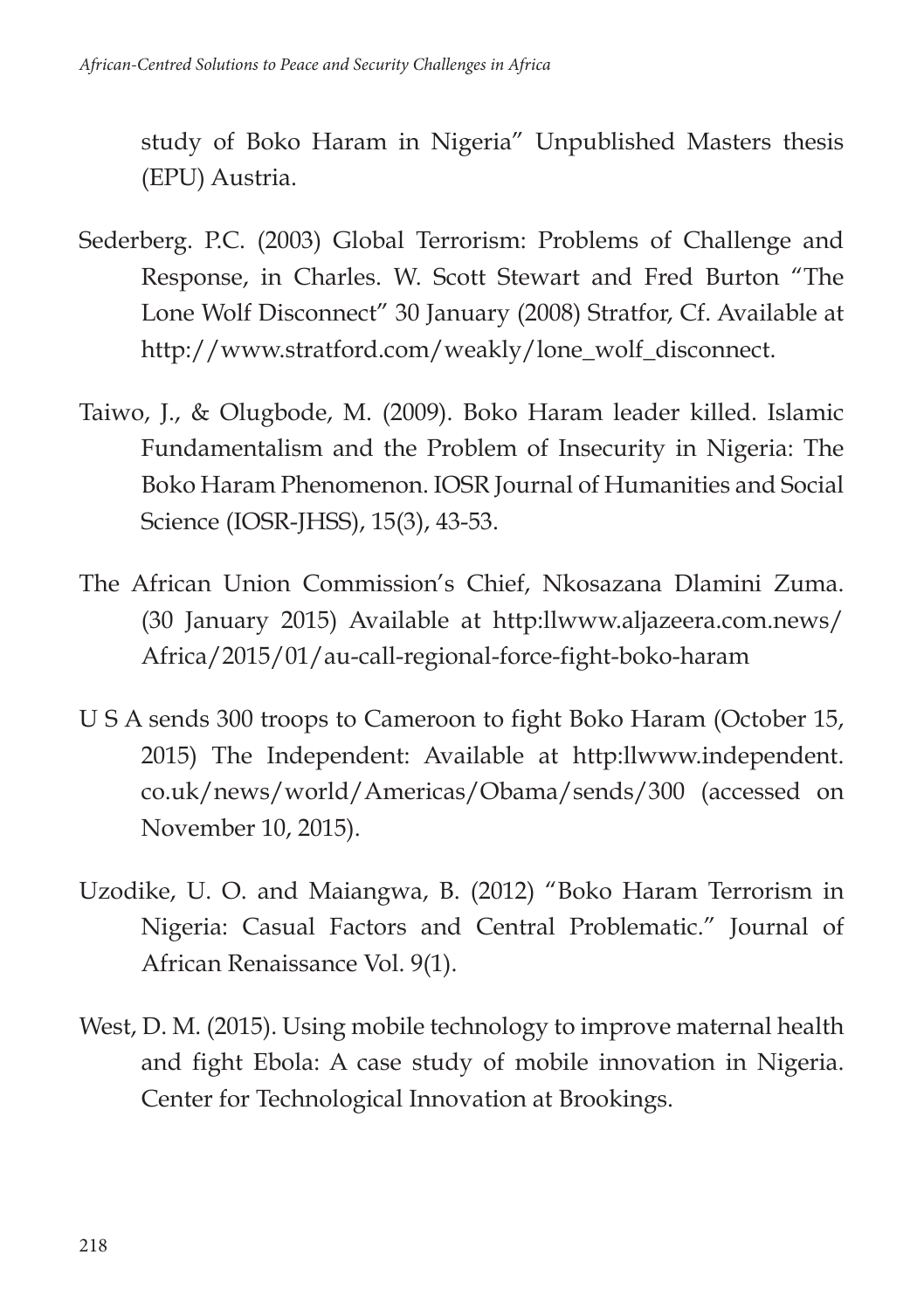## **Chapter Nine Conclusions**

## **Mesfin Gebremichael**\*

African-Centred Solutions to African Problems (AfSol) has become a compelling saying of the African Union, sub-regional institutions and the leading member states. The idea applies to a wide range of issues including development, education and health but it is used most often in relation to peace and security.<sup>69</sup> Leaders such as Kwame Nkrumah recognised AfSol as early as the 1960s but it got much attention later for different reasons. First, the struggle to end colonisation has created a sense of ownership among African leaders and this helped them develop interest to solve their own problems in their own ways. Second, after the end of Cold War, western countries withdrew from many conflict management practices as shown in the conflicts of Somalia after the state collapse in 1991 and the Genocide in Rwanda in 1994. Third, the rise of African regional and sub-regional institutions also encouraged African leaders to deploy their own forces in different peace support operations.70 It is with this background that the AU made much focus on managing its conflicts using its own institutions and in partnership with external forces to foster shared values on good governance, democracy and the rule of law as stipulated in the Tripoli Declaration in 2010.<sup>71</sup>

Mesfin Gebremichael (PhD) (mesfin.g@ipss-addis.org) is an assistant professor at the institute for Peace and security Studies, Addis Ababa University.

<sup>69</sup> Laurie Nathan, Professor and Director of Centre *for* Mediation in Africa an der university of Pretoria, WeltTrends, Zeitschrift Fur international politik.92. September/Oktober 2013.

 $70$  Mays, M.T. (2003) African Solutions for African Problems: The Changing Face of Africanmandated Peace Operations, The Journal of Conflict Studies, Vol.23, No.1

<sup>71</sup> Tripoli Declaration,3rd Africa EU Summit, (Tripoli, 29/30 November 2010)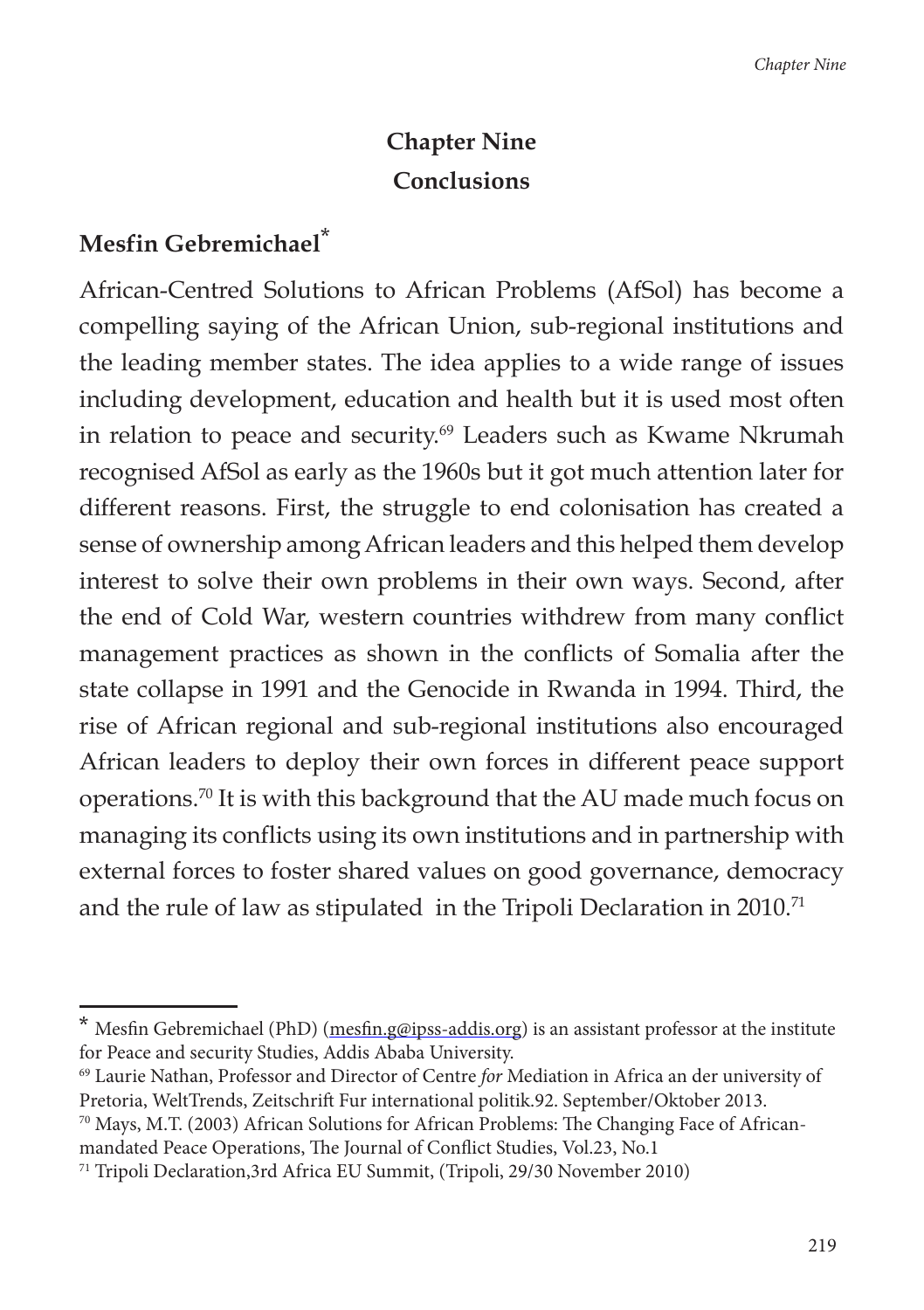The Institute for Peace and Security Studies (IPSS) gathered a group of experts for a workshop on AfSol from 26 to 27 September 2014. The objective of the workshop was to define and refine the concept of AfSol through research and deliberations in the continent. Hence, as noted above, though the concept of AfSol has a range of dimensions, a common understanding was reached in the workshop to focus on the main principles of AfSol: shared values, ownership and commitment to peace and security.72 It was also believed that continuous engagement is required to explore lessons that can enrich the principles of AfSol in the context of the sub-regions of Africa. A workshop in which different case studies were presented was organised in March 2015 and it has led to the selection of the chapters in this edited book.

The chapters covered a wide range of issues including peace operations in Somalia and in South Sudan, challenges of refugee integration to the urban population of Uganda, the role of civil society organizations in conflict transformation, challenges in defeating Boko Haram, and the role of indigenous institutions in providing security at grassroots levels. A cross cutting issue which has emerged in all the chapters of the book is that the principles of AfSol including shared value, ownership, and commitment are highly interrelated to each other at conceptual and policy levels. The existence of shared values in peace and security actors brings a sense of ownership that contributes to establishing common institutions such as the AU, which is a result of the shared value of Pan-Africanism. At the same time, when peace and security actors have a sense of possession of the common institutions, they can commit themselves to providing the required resources that enable them to implement their shared values. However, though institutions and countries may have

<sup>72</sup> IPSS workshop report, 26-27, September 2014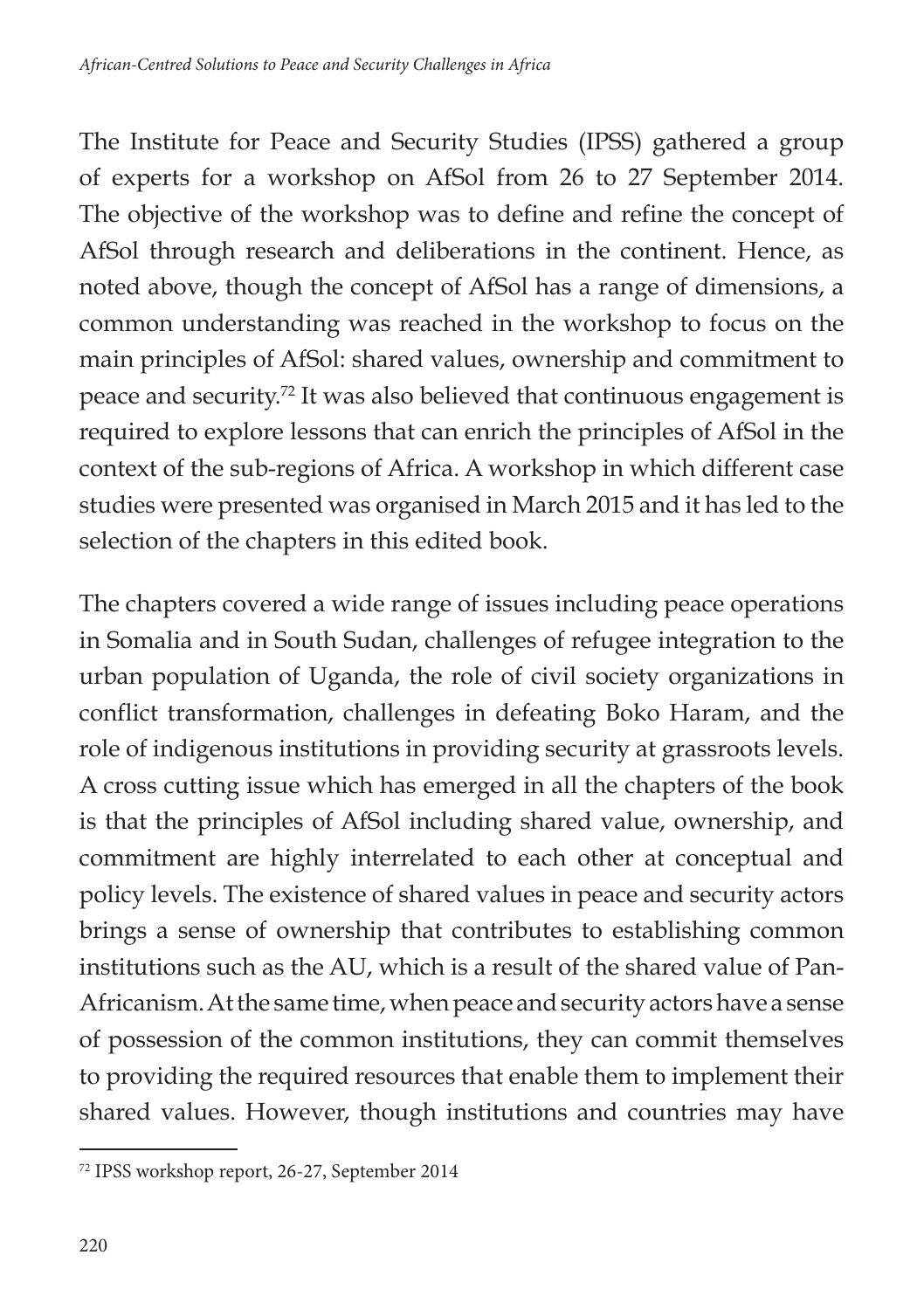some shared values, that does not mean, in practice, they have equal responsibilities and commitments in operationalizing AfSol. Their role still depends on social, economic, political, environmental and geopolitical factors, which affect countries and institutions at different levels. Thus, the principles of AfSol can be examined in relation to each other. However, it may be relevant to address each principle separately to emphasise the main findings of each chapter.

#### **The Principle of Shared Values**

African peace and security issues are primarily related to lack of democracy, good governance and rule of law as emphasised by Sesay, Mongombe and Mayanja in this book. A common finding which came out from the chapters by these authors is that African actors should appreciate, in the first place, the sustainable long-term solutions for African security threats such as lack of appreciationof democracy, good governance, rule of law and inclusive development, and poor implementation of these in the diverse contexts of the countries. Hence, African actors should develop an inward looking attitude to their own problems as President Obama clearly said in the speech he made at the AU during his visit to Ethiopia last Summer. This understanding requires not only conducting fruitful peace support operations but also formulation of comprehensive peace and development policy interventions including respect for human rights and dignity, and guarantee for human security. This kind of peace and development polices will help transform systemic and cultural violence by improving people's livelihood through education, health care, employment and economic security.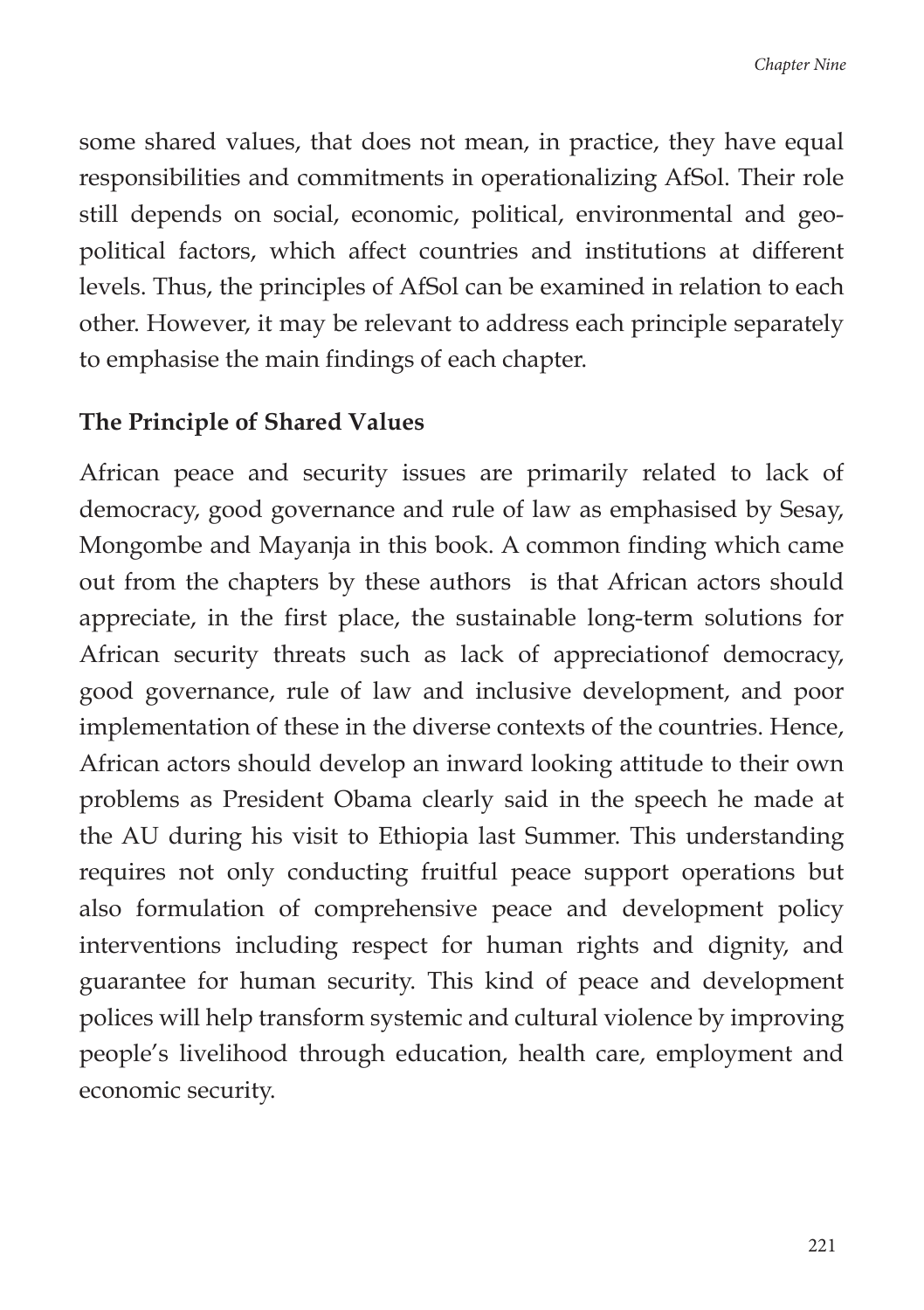If we see most of the case studies presented by the contributors, African peace and security problems are predominantly related to lack of democracy, good governance, rule of law and inclusive development practices. Mongombe extensively discussed the case of Boko Haram in the context of Nigeria and Mali, primarily in relation to high level of unemployment though the radical movements carry religious flags. According to Mongombe, most of the Boko Haram recruits are not only illiterates from the Almajiris in Nigeria, but also comprised frustrated unemployed graduates. Thus, countries affected by radicalism, should give more focus to inclusive development activities which can create employment opportunities for the youth as a matter of urgency. In addition, the political deadlocks of Madagascar are primarily related to lack of capacity in the government and poverty, which have become obstacles to the process of rebuilding the country.<sup>73</sup> The conflicts in Burundi are also related to a desire of leaders to control power for indefinite period. Hence, as Sesay stated, African actors should give priority to maintaining rule of law so that they have to put zero tolerance for non-democratic changes of government, undemocratic manipulations of constitutions and electoral processes.

Moreover, as demonstrated by Aleesi, refugee integration into the urban areas of Uganda should consider peaceful coexistence as an aspect of shared value of African-centred solutions to African problems. Thus, peaceful coexistence of refugees has to be promoted through education, facilitation of means of income generation, provision of health facilities and so forth. This can also be more explored in relation to international forced migration which is a cross cutting issue to all African countries.

<sup>73</sup> Institute for Security Studies (ISS), Peace and Security Council Report, Issue 75, November 2015.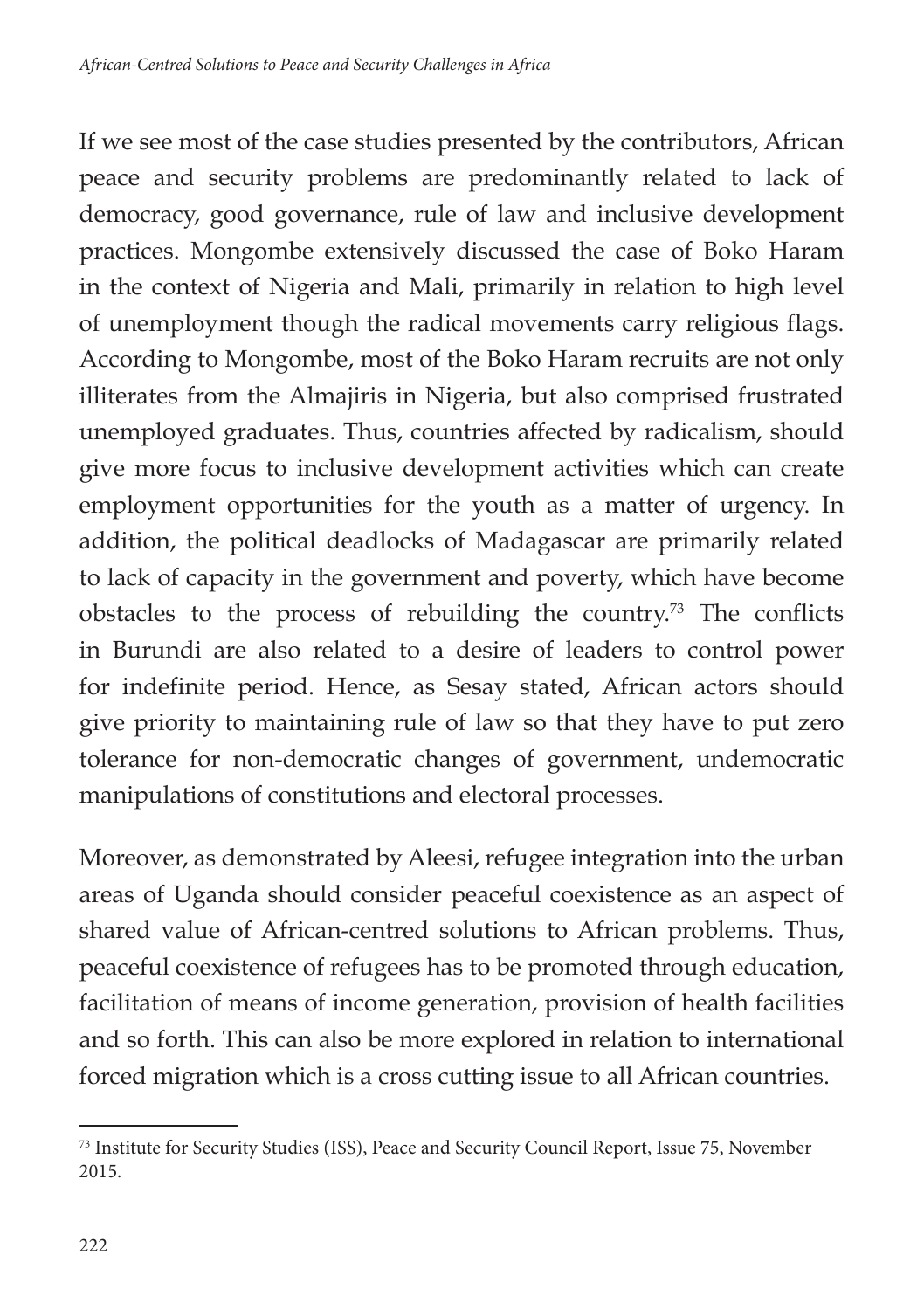#### **The Principle of Ownership**

The shared values relating to democracy, good governance and rule of law can be implemented if there is a sense of ownership among African actors on peace and security problems and if continental, regional and national institutional capabilities are strengthened to address the problems. In other words, the shared values of AfSol can be actualised by enabling the AU and RECs to take more responsibility for the peace and security in the continent and reduce continued dependence on external development partners. Hence, a network of continental institutions will play a major role in implementing the ideals of AfSol. Moreover, APSA with its various institutions (Peace and Security Council, Continental Early Warning System, African Standby Force, Panel of the Wise and Peace Fund) and underlying policy frameworks has the potential to serve as pivotal platform of operationalising AfSol. AU and RECS will continue to play a decisive role to maintain peace and security in Africa by legitimizing, bridge-building, unifying and fund-raising, as applicable from time to time.

One of the important points that emerged from the discussions in the chapters is the need for African ownership of critical peace initiatives such as peace negotiation and peace keeping. In other words, African institutions have to generate ideas and be able to control the decision– making processes that lead to peace support operations. For this to happen, clear functional communication channels between the AU and RECS are required. Regional groupings and rivalry between institutions and countries always undermine collective ownership and expose the countries and their intergovernmental institutions to dependency on foreign agencies.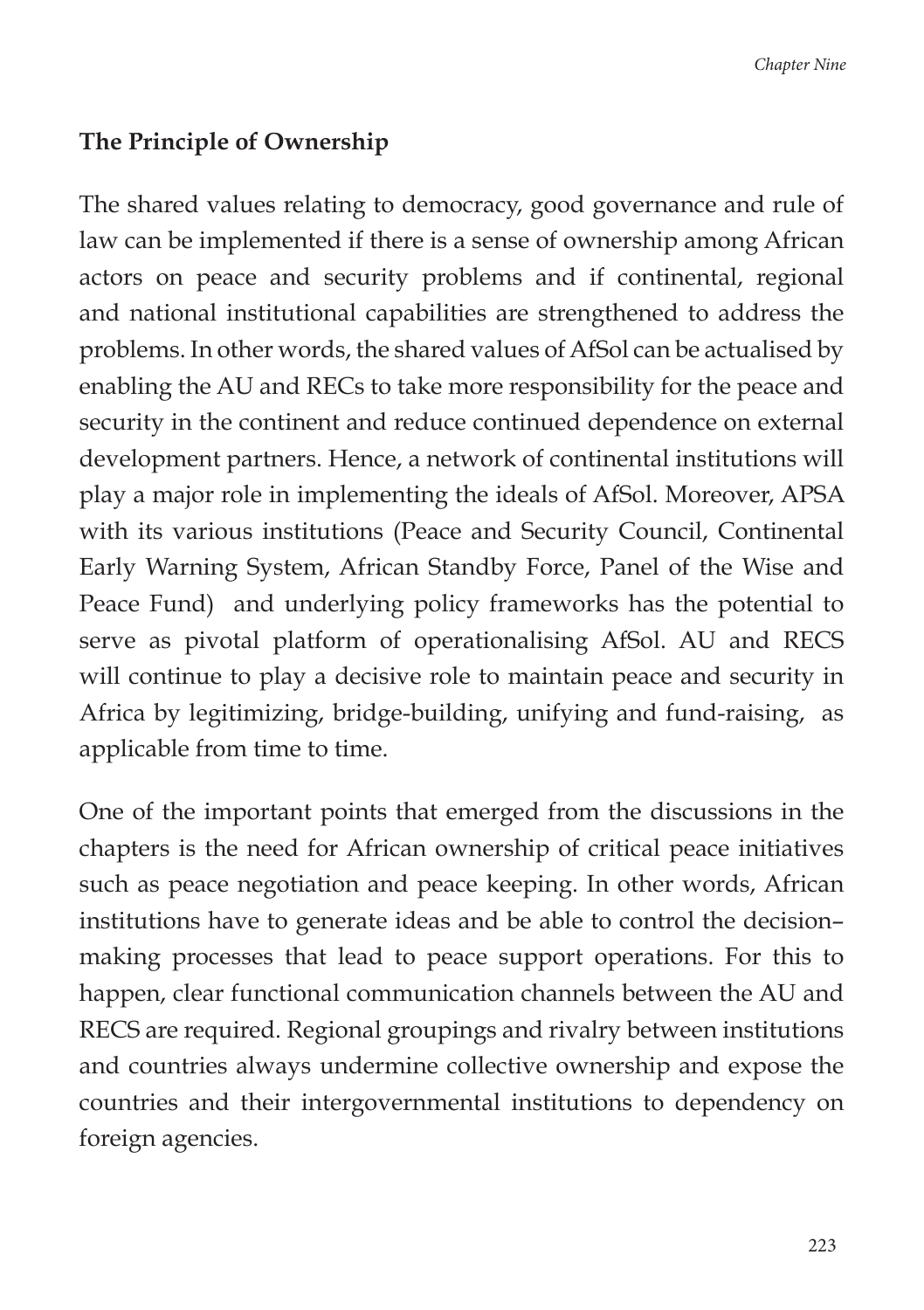Ownership as an ideal of AfSol is also related to acquiring local CSO organizations, which can promptly act on humanitarian assistance and post-conflict transformation. As ascertained by Wafula in the case of Kenya, CSO organizations can play a major role in conflict transformation by promoting the shared values, norms and positive attitudes that cement inter- and intra-ethnic cohesion, foster trust and cooperation and solidarity between communities and ethnic groups. They can encourage bottom-up initiatives and promote inclusive development principles and approaches. They can be engaged in networking and alliance building between former conflicting parties and actors of conflict transformation. They can closely work with official structures to improve the policy legislative frameworks that affect their activities. However, it may be relevant to conduct further study to explore the best practices needed to strengthen the role of civil societies in conflict transformation as there are different policy environments and practices in different counties.

The idea of ownership is also related to continental and regional capabilities to learn from best practices and disappointments in addressing continental peace and security issues and deployment of peacekeeping forces in different sub-regional settings. This kind of learning process helps African institutions to standardise best practices, develop capacity of subsidiarity, burden sharing and so forth. In doing this, the roles that ECOWAS played in Mali and IGAD played in South Sudan can be taken as good examples. As Yohannes put it, such a learning process helps the institutions to develop a sense of common understanding and approaches in peace operations and this not only develops continental and sub-regional capacities but also helps to engage external actors in a more productive way.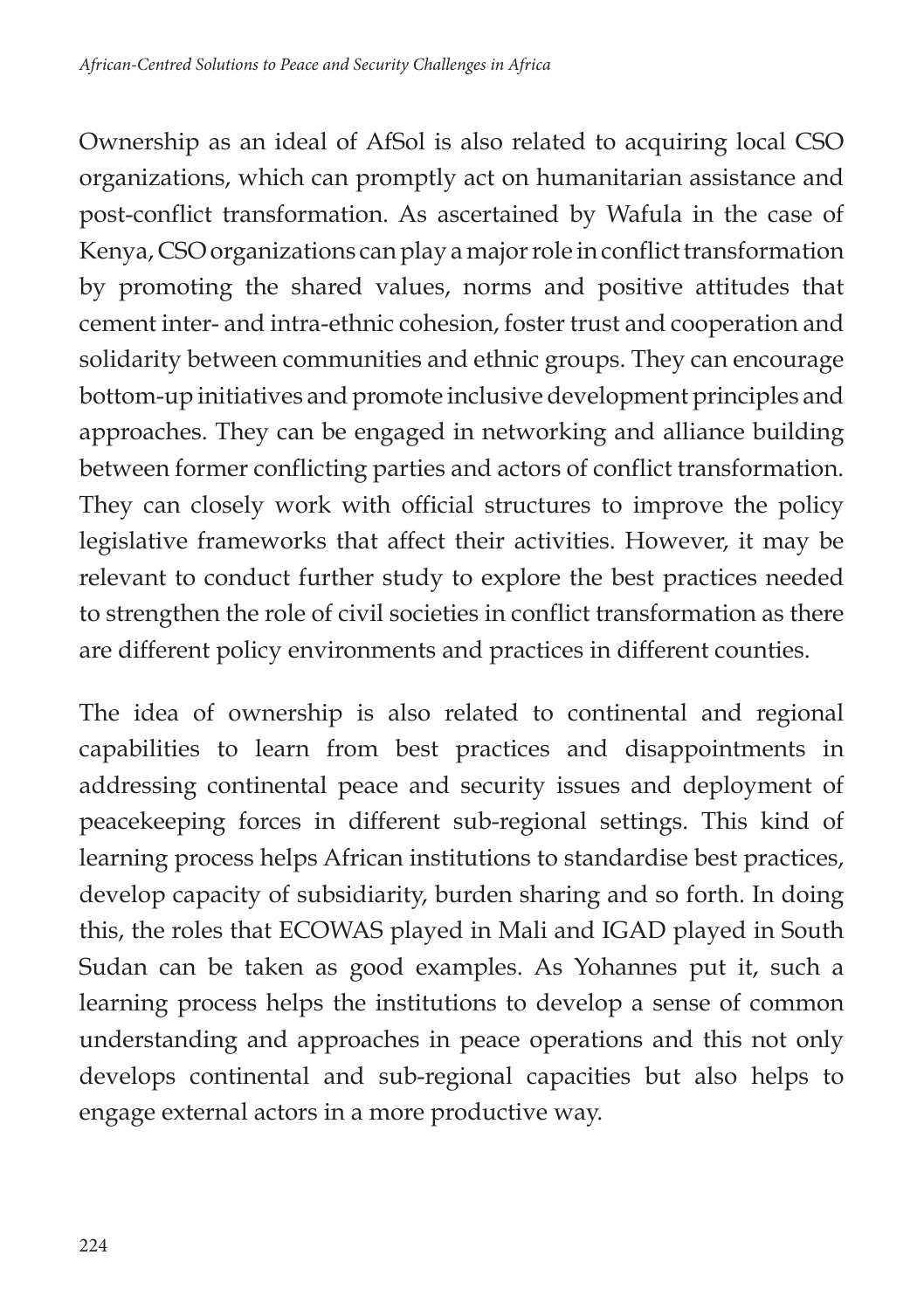Ownership also creates more participation at grassroots levels by utilizing local knowledge and institutions. As noted by Mayanja, the engagement of grassroots level institutions is not only useful to promote democratic practices but also relevant to combating terrorist groups such as Boko Haram in West African countries. Traditional institutions not only complement modern forms of governance as seen in the case of Botswana, but also serve as an instrument to provide security at local levels. They are the most trusted institutions by the local people. They, as emphasised by Mulugeta in her chapter, have a lot of local knowledge and practical expertise in managing conflicts and providing security even when the modern institutions do not exist or fail to accomplish their mission.

However, ownership, whether as normative concept or as policy in action, can be implemented with partnership of the UN organizations and other external actors. International organizations may have their own narratives about the causes and solutions of conflicts in Africa but it will be useful to create strategic partnership, which enables African actors to design contextualised, sustainable and comprehensive conflict management strategies. Lack of this kind of understanding can create misunderstanding in the role that international and regional organizations can play in peace operations, as happened in the case of South Sudan and Somalia. It can also result in total disengagement of the external actors, which can be followed by inadequate supply of equipment and inefficient use of resources in peace support operations.

#### **The Principle of Commitment**

The principles of AfSol can be materialised when there is some level of commitment to provide resources. In fact, decisions made can be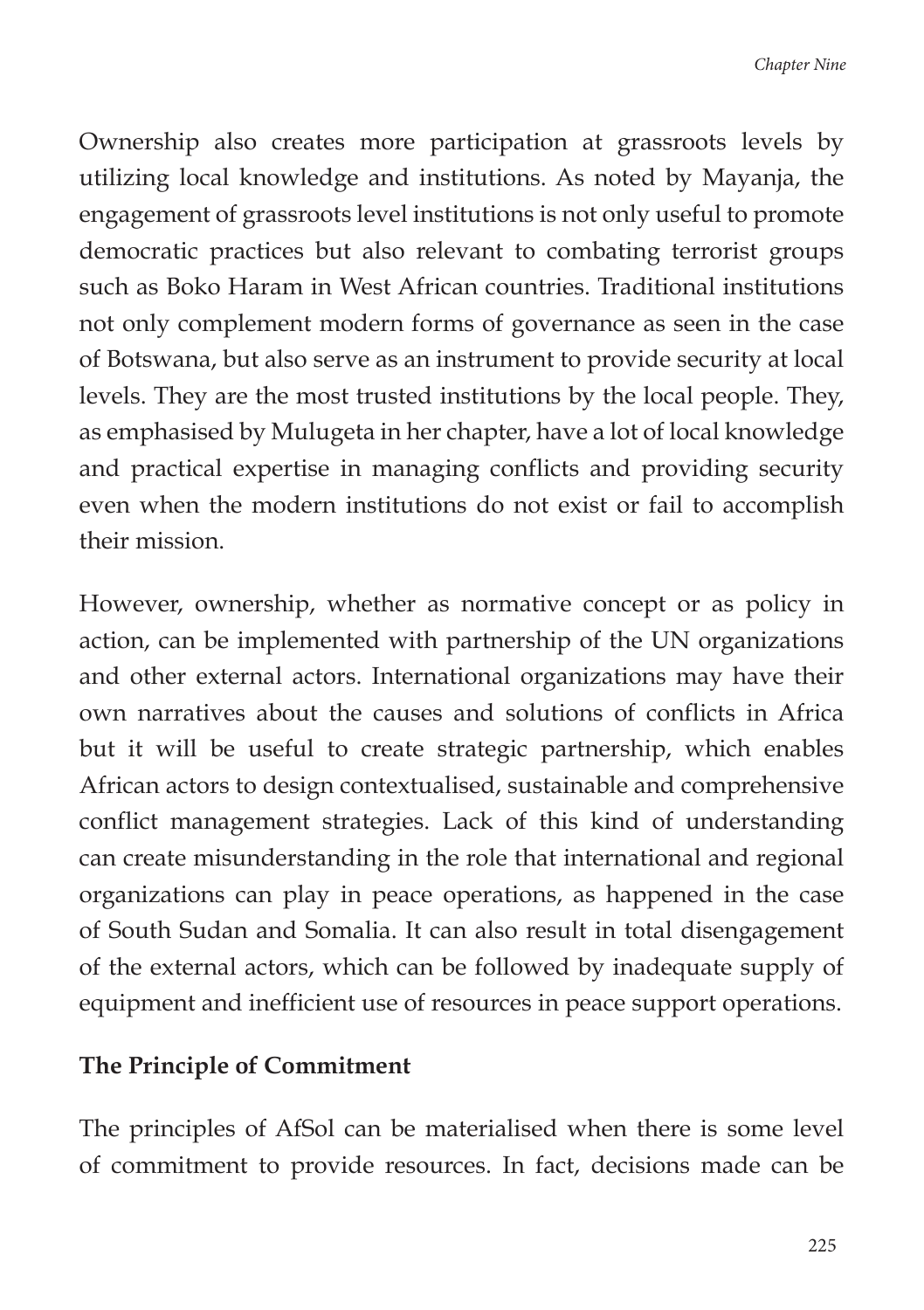effected when there is full control of budget and fulfilment of annual contributions of counties to AU. Sesay suggests that some innovate activities can be used to reduce the financial dependencies of the continental and regional organizations on external actors. For example, Endowment funds can be established and multi-corporations can be asked to support the endowment funds, as they are beneficiaries from the peace dividend achieved by the efforts of the continental and regional institutions.

The commitment of countries should be extended to monitoring illicit financial flows, which undermine the activities of the continental and sub-regional organizations. For this, countries are required to monitor corruption and illegal border trades, which contribute to the financing of terrorism.

In sum, AfSol, as a long-term peace and development project, has to be refined and conceptualised in relation to promotion of democracy, good governance, rule of law and inclusive development to address the structural causes of conflicts in Africa. AfSol can be understood as a policy in action and this can be implemented by creating organizational and logistical capacities of the continental and regional institutions that should forge strategic partnerships with international actors so as to develop better capacities which enable them to play a better role in the contexts of the sub-regions of the continent. AfSol also uses local institutions and creates local participation to provide security at grassroots level.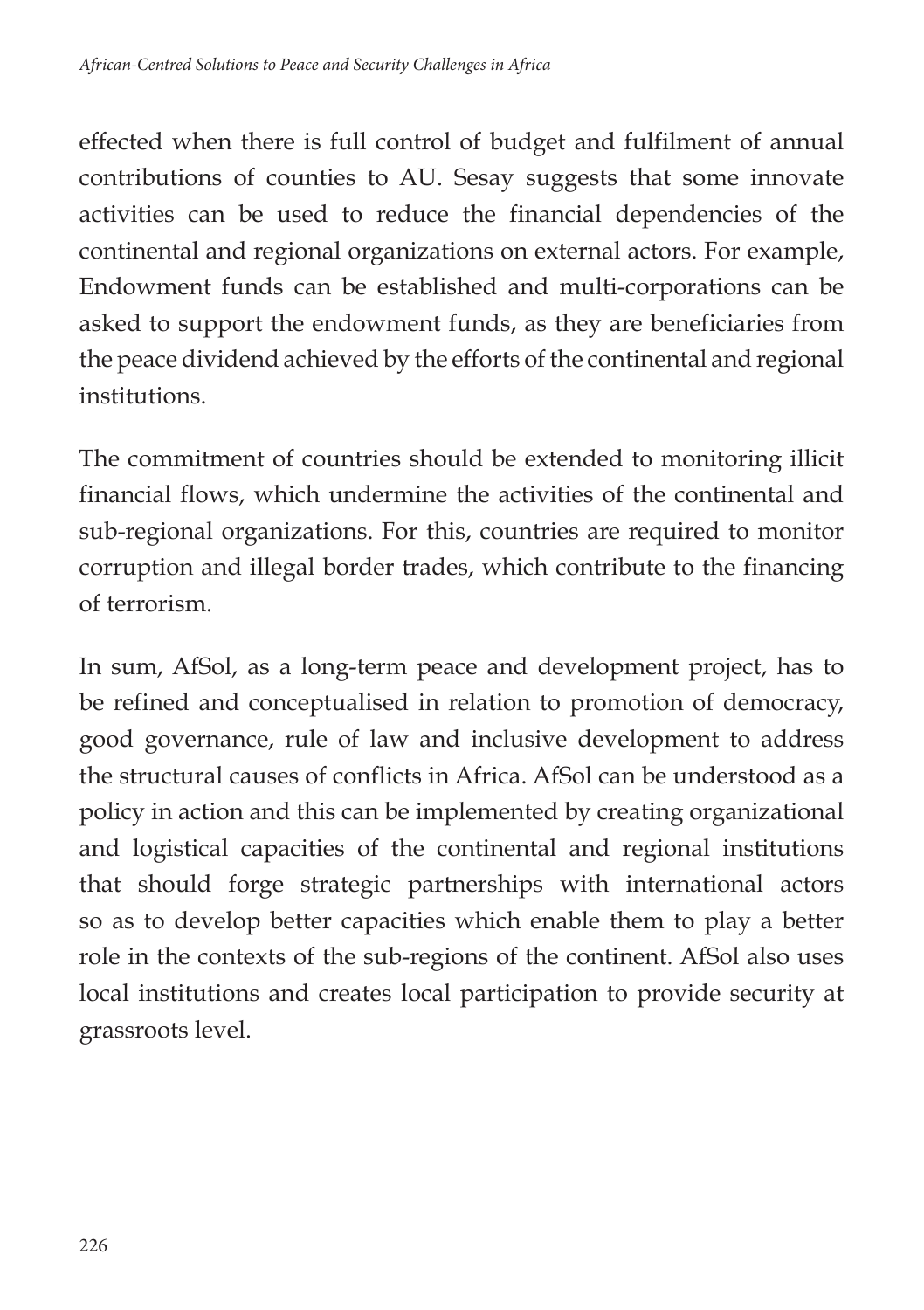#### **Annex**

# **African-Centred Solutions for Peace and Security (AfSol): First Workshop Report, 26 – 27 September 2014 Institute for Peace and Security Studies (IPSS) Addis Ababa University (AAU)**

#### **Executive Summary**

The Institute for Peace and Security Studies (IPSS) assembled a group of experts for a workshop on African-Centred Solutions in Peace and Security (AfSol) from 26 to 27 September 2014. The objective of the workshop was to define and refine the concept of AfSol through presentations followed by in-depth discussions and debates. Each expert presented on at least one of the questions forwarded by the IPSS research team. The discussions led to a common understanding on certain issues while, in others, it unveiled new dimensions of AfSol and pointed to areas of further research. The areas where the experts have reached on a common understanding namely: ownership, commitment and shared values, will serve as common ground to future discussions and researches.

#### **Background**

African Union Heads of States and Governments adopted the Tripoli Declaration on the "Elimination of Conflicts in Africa and the Promotion of Sustainable Peace" in 2009. In the declaration, the Heads of States further recognized peace and security as an "intellectual challenge". Following the mandate extended to IPSS by the African Union Executive Council Decision (AU) (EX.CL/567 (XVI)) and the Memorandum of Understanding signed between the two, the Institute became committed to train, research and promote African ownership by developing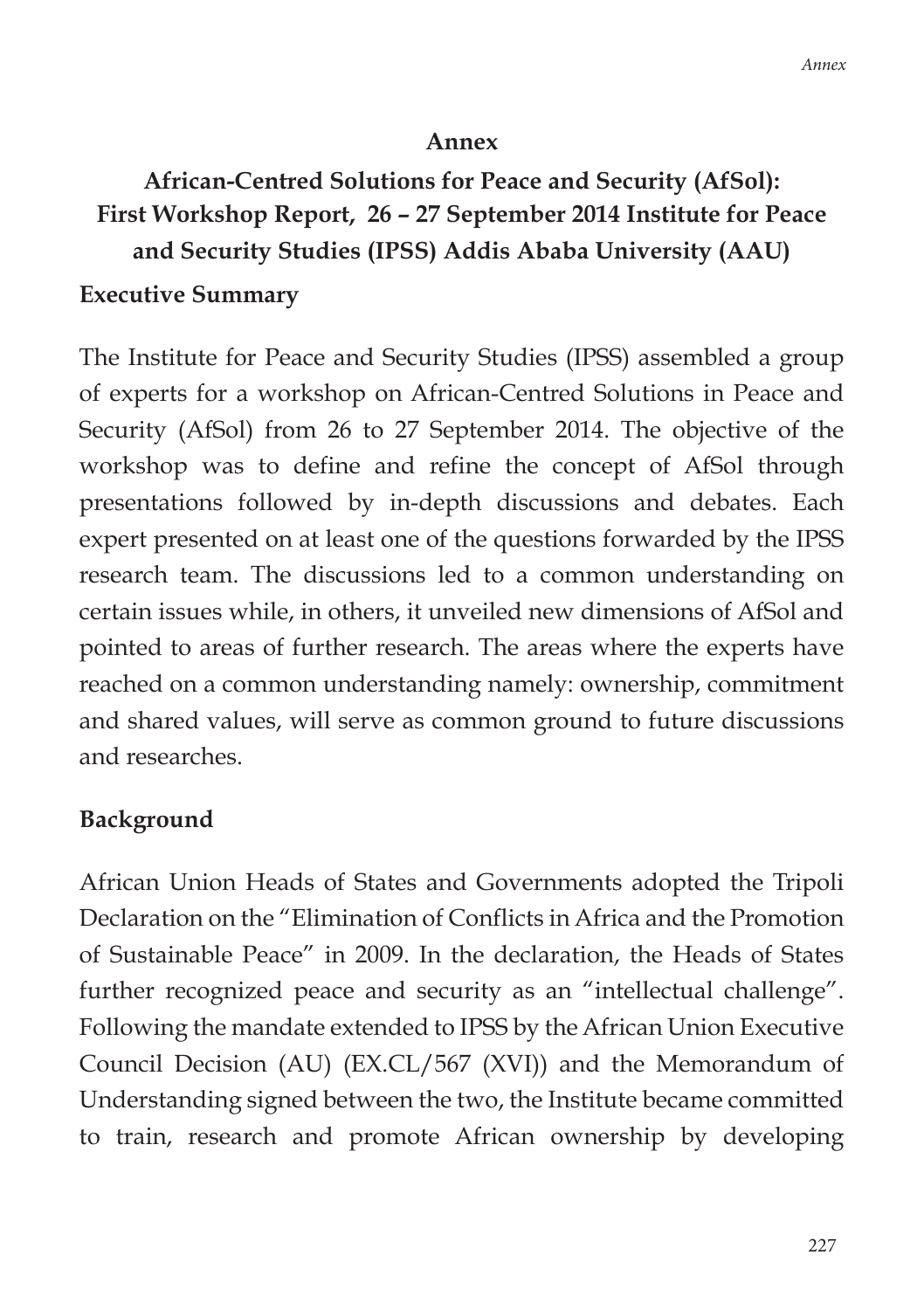approaches better adapted to African realities. Since then, IPSS is offering a platform for critical debate on the concept of African-Centred Solutions and its practical implications.

Africa has been a free continent for over 50 years. However, colonialism's footprints are still prevalent in today's social, cultural, economic and political institutions. The Organisation for African Unity (OAU) was formed in 1963 as a solution to the challenge of colonialism. Africa's united struggle against colonialism and apartheid followed a pan-Africanist ideology, which was also the basis for the formation of the OAU as well as the discussion around African-Centred Solutions. OAU's attempts to re-define its agenda in the 1980s embraced World Bank (WB) and International Monetary Fund (IMF) frameworks. The frameworks have dealt with few middle ground attempts of individual African states. They prioritised state's sovereignty, free market economy and structural adjustment reforms. Such attempts were widely accused of being inexpedient Western solutions for the continent.

To this day, poverty, undemocratic political systems, corruption and several intrastate conflicts haunt the continent. Nine of the 20 most corrupt countries in the world are African. According to Transparency International, all African countries, except five, have scored less than 50 in a scale of 0 to 100 (Corruption Perceptions Index, 2012). Although Africa is rich in ethnic and cultural diversity, it is the home to over 25 'ethnic based' conflicts. Africa struggles to find suitable solutions for these and other peace and security challenges. The lack of clarity on the meaning and implications of AfSol has created divergent views; while several people treat AfSol as an idea to be advanced and others a creed to be followed, some argue that it is a meaningless (if not harmful) myth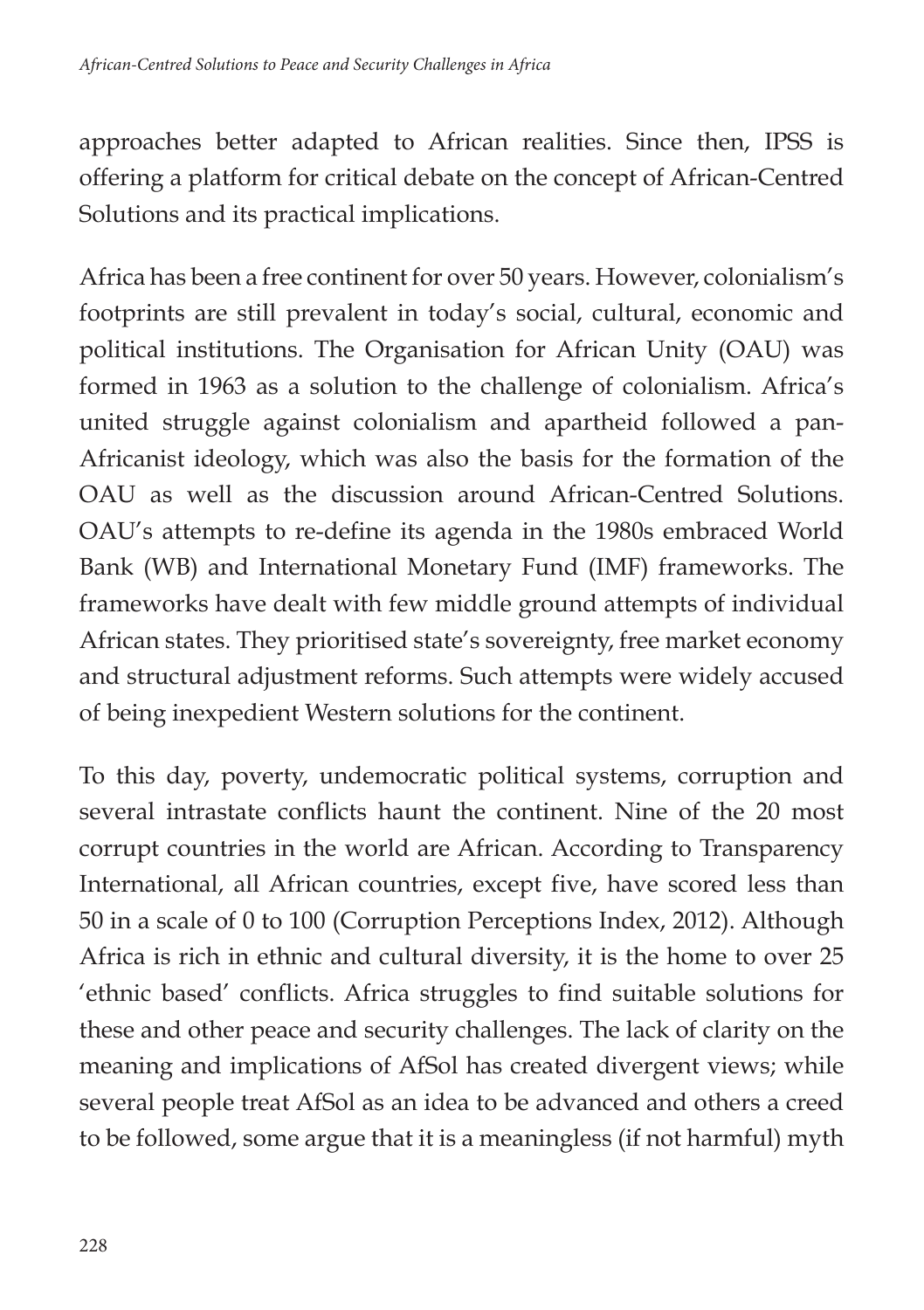to be avoided.

With the transformation of OAU into African Union (AU) in 2002, new sets of objectives under the African Union Peace and Security Council stressed the need to define and find new African-Centred solutions for peace and security in the continent. While the African Peace and Security Architecture (APSA) has been operational with a meagre budget, a bigger vision is emerging to urge the AU to focus more on the interface between peace and security and governance. This is making the search for African-Centred solutions in peace and security more complex and broad since the solutions have to include elements of governance, democracy, human rights and the rule of law. Furthermore, the debate has to be placed in the context of the framework of AU Agenda 2063 and the new AU initiatives in peace and security.

There are many underlying assumptions in the discussion surrounding AfSol. Primarily, it supposes the existence of shared African identity and values that can be reflected in the solutions. There is also a prevalent agreement over who these Africans are and their efficiency in tackling peace and security challenges 'if' they own the processes. Further debate on these issues has laid the discussion on a clearer route to conceptualize AfSol. Beyond concerns for peace and security, there is a need to address the appalling conditions, in which Africans have to live, such as poverty, undemocratic political systems, corruption and nepotism. Therefore, undemocratic governments may come under questioning. According to Vince Musewe, "this term has been abused by Africa's leaders to avoid scrutiny, to hide corruption and protect political vested interests." He argues, "We must therefore create a new narrative that says we will adopt world-class solutions to our problems because we are educated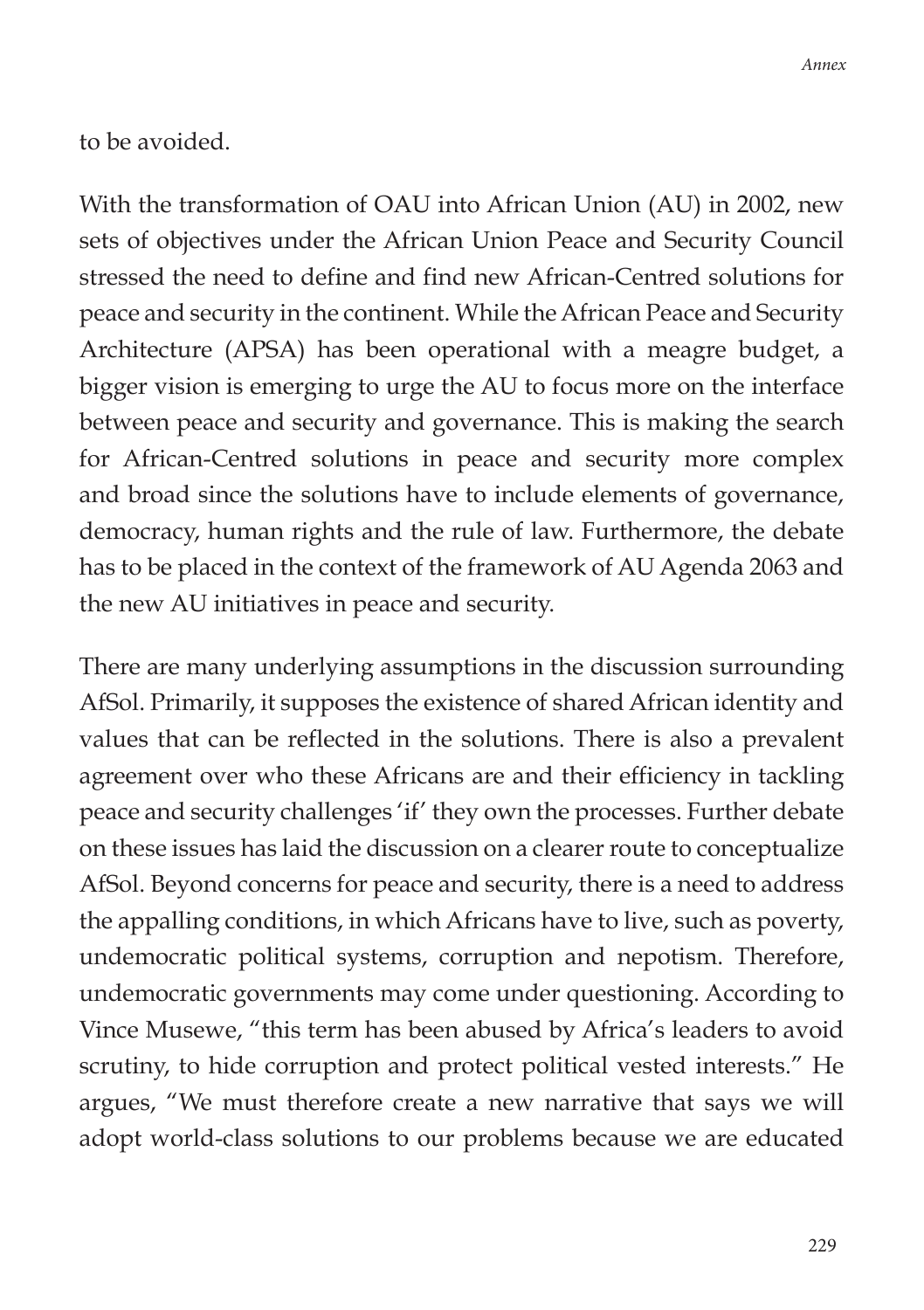and informed. We really should not care where the solution comes from, especially in this information age. We can bridge the gap between the developed and developing countries." Abukar, on the other hand, questions the African essence of important peace and security solutions in Africa, like peace negotiations and peace support operations. He argues that while APSA of the African Union is an "acronym" that connotes a timely and efficient result, most, if not all operations that are veiled with the "romantic motto", have proven that they are not indigenously conceived, funded or driven.

Financial ownership is an important aspect of AfSol. The recent AU Malabo Summit reflected the significance of the issue. In the summit, a budget of just under US\$522 million was approved for the AU for 2015, which includes US\$144 million for operational costs and US\$380 million for programmes. Although this is a considerable increase from the US\$308 million budgeted for this year, a big chunk of next year's budget is still funded by outside organisations like the European Union and other donors, as was the case in the year before. Yet, calls for African-centred Solutions from African leaders are frequently echoed. These demands are echoed because of the continued limitations of African institutions to deal with its own conflicts and finance its own interventions. The African Solidarity Initiative (ASI), launched at the July 2012 AU Summit, is a prominent example. The ASI, gives an opportunity for member states to respond to post conflict needs of other African countries, both financially and in kind.

Another stream of discussion focuses on "African Traditional Mechanisms (ATMs)" and its perceived indigenous origins. The ATM approach suggests that those involved in local conflicts know their best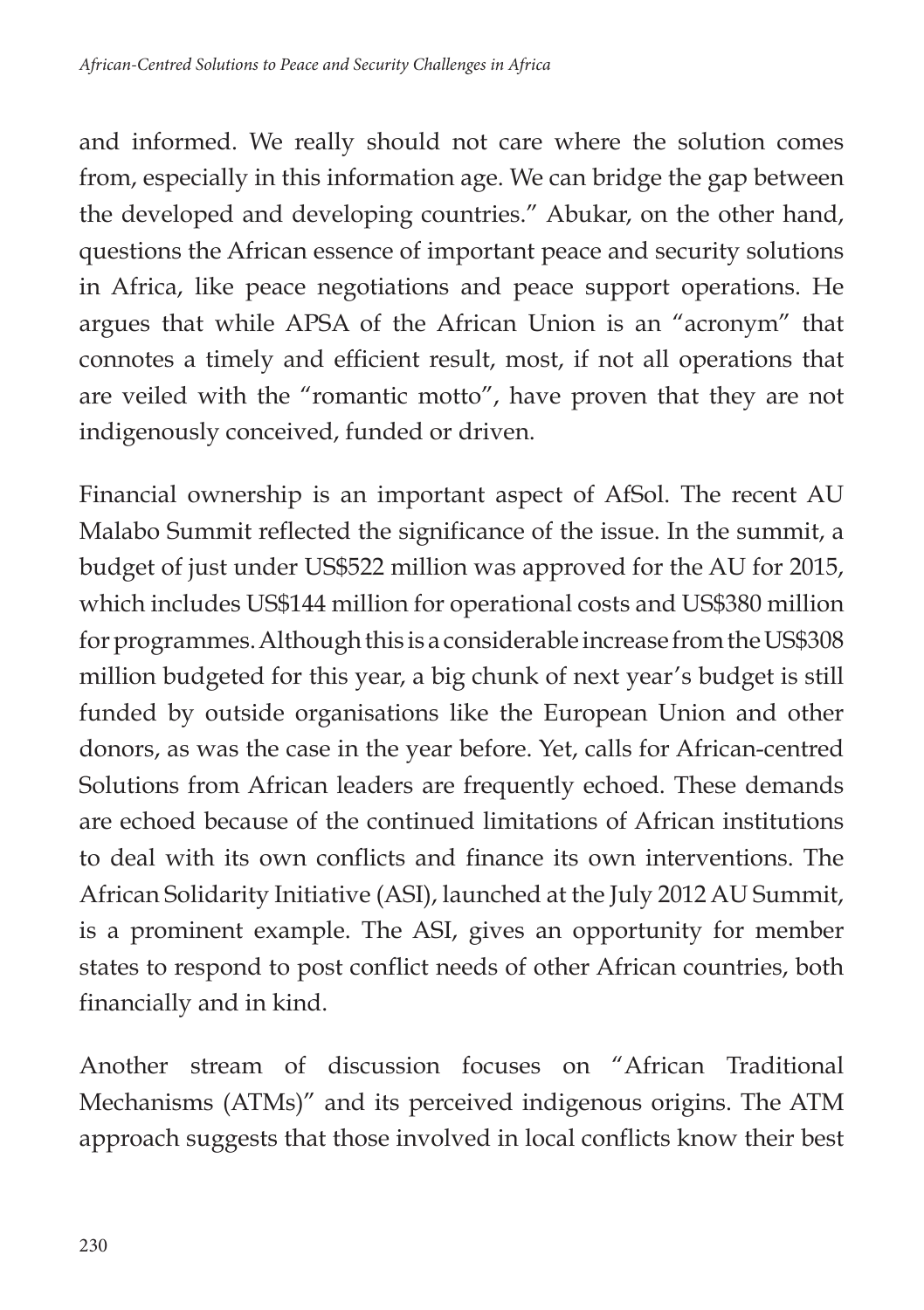solutions, thus prefer to use the term "home-grown solutions". ATMs are practical mechanisms that have strong roots in localised settings. They have persisted through colonialism, to an extent that hybrid solutions are being formulated. Hybrid solutions are encapsulated in discourses functioning from a special "platform'' and "writing new narratives".

The depth and complexity of the issues raised above makes the journey of conceptualising AfSol challenging and stimulating. More so, Africancentred Solutions are difficult to categorise. Therefore, the workshop has tackled the questions of whether African-centred Solutions are a policy, concept, an ideology, philosophy or pure practice.

## **Procedure**

Selected key scholars and personalities who are knowledgeable on the subject matter were given the task to streamline and dissect the historical discourse, process and develop conceptual underpinnings of AfSol. A format based on brainstorming, presentations and discussions aimed to start the process of conceptualisation and, contribute to unpacking the notion of African-centred Solutions.

The workshop was developed with the aim of building a core expert group that encompasses experts from all over Africa coming from various educational and professional backgrounds. During the workshop, several students and IPSS staff, contributing towards the furthering of the AfSol discussion in different dimensions and levels, joined the core expert group.

The group was tasked with defining and shaping the AfSol concept by presenting points of discussion on the research questions identified by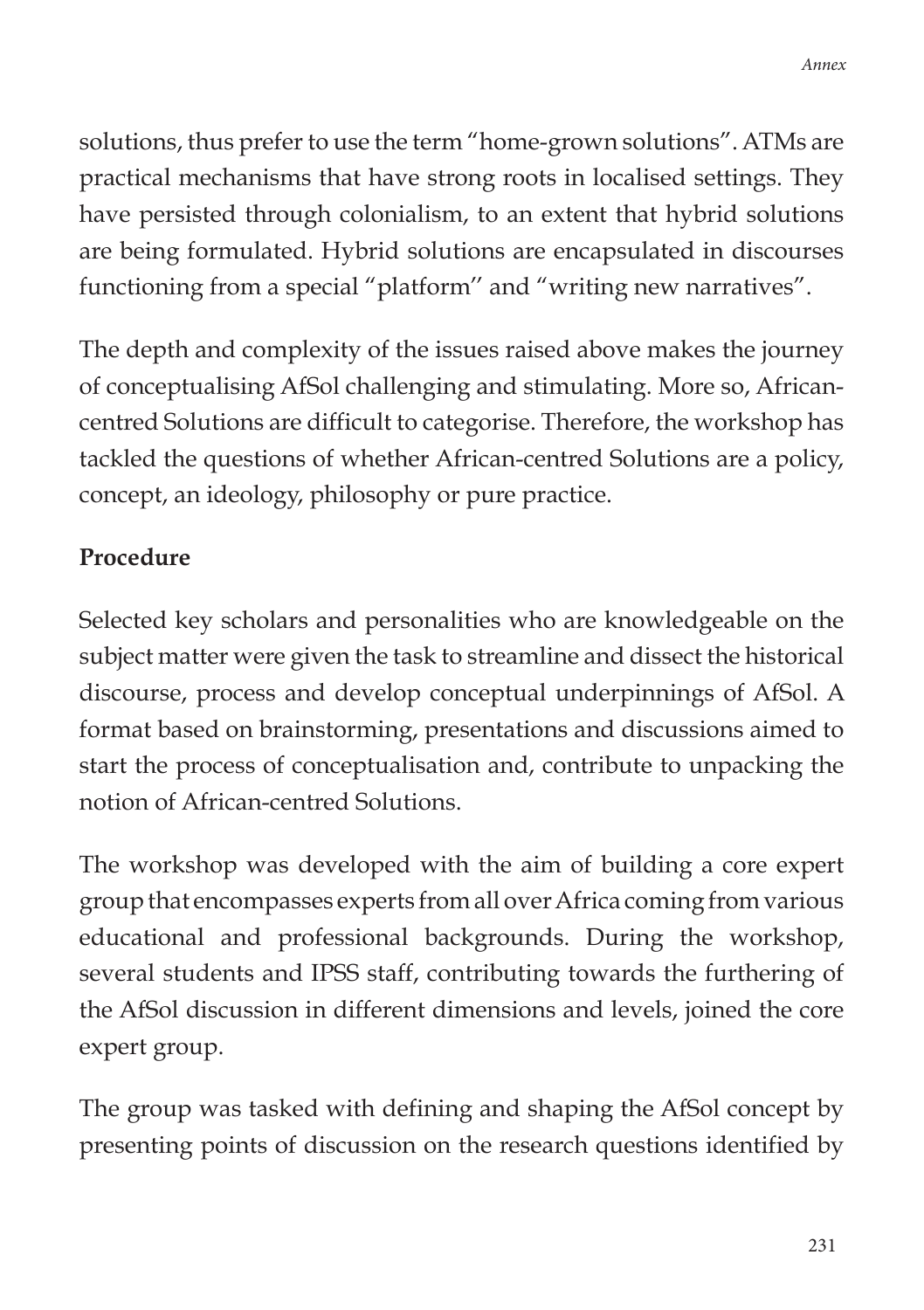the IPSS research team. The first of the questions was concerned with identifying why defining AfSol was important. After establishing the need for AfSol, presentations on the historical origin of AfSol followed. The first day was concluded with presentations on the underlying assumptions and actors of AfSol.

The second day started by experts attempting to categorize AfSol. Building on all the previous discussions the subsequent presentations tried to define AfSol directly and indirectly, by illuminating the things AfSol is 'not'. All presentations were followed by extensive discussions that led to common understandings in some areas, and exposed topics for further research in others.

## **Major discussions**

The first question, which determined the necessity of all further discussions, was 'why do we need AfSol?'According to several participants, the answer lays in the uniqueness of the African sociocultural and political settings that requires special analysis. African states are young and in the inside of state building processes. Limited capacity, lack of good governance, fragile institutions and complex security challenges have been addressed by foreign led solutions that sometimes have been arbitrary, impractical and destructive. With regards to economic policies, constant pressure for restructuring and adoption of models that are not contextually adjusted illustrate the need for AfSol.

The participants pointed to "Try Africa First' initiative, which is a part of the book "OAU after 20 years" (1984), when attempting the inquiry on 'the origins of AfSol'. "Try African First" seeks to encourage Africans to prevent and manage African conflicts. It has been highlighted that AfSol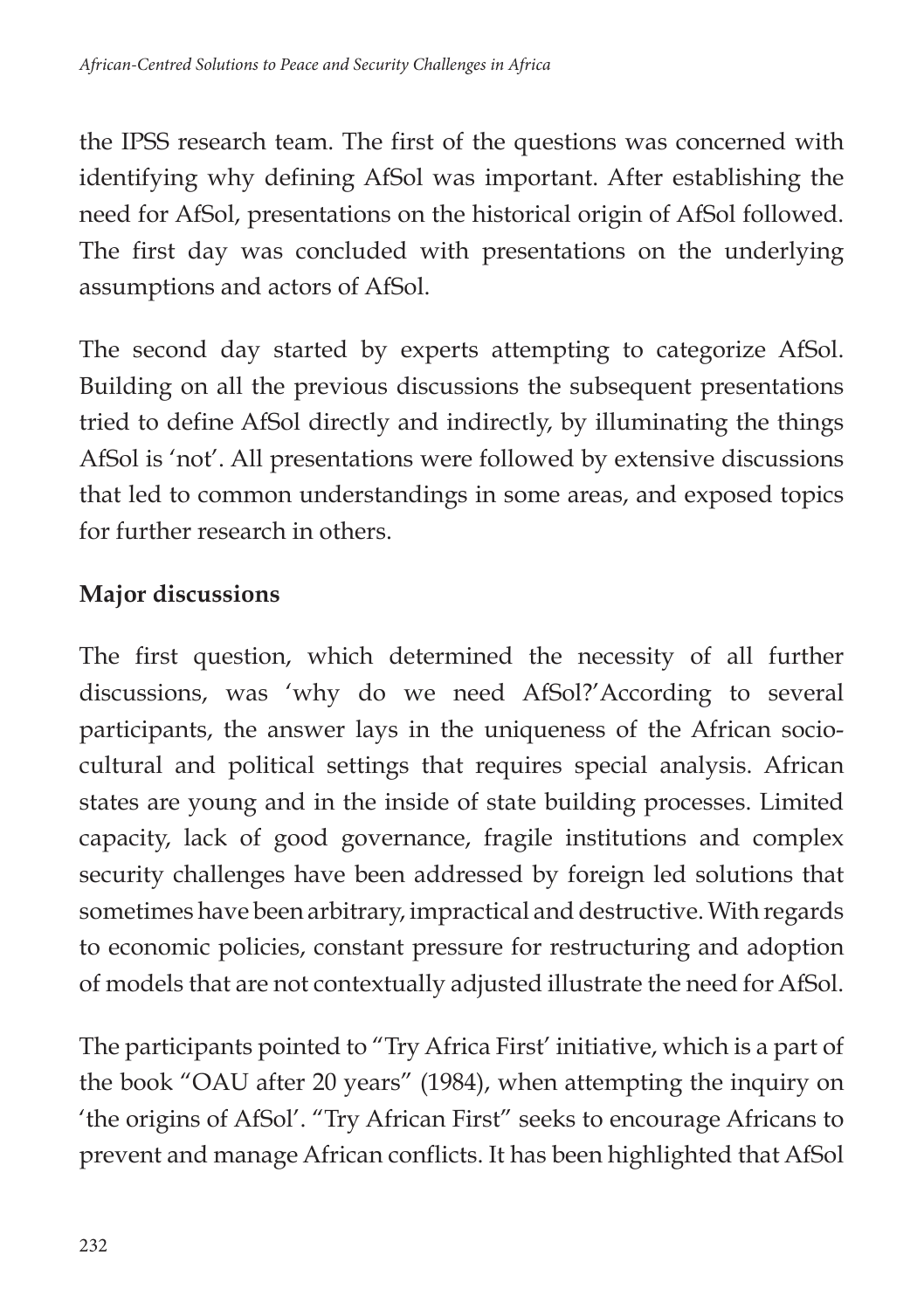should not be seen as giving Africans exclusive say in peace and security but it is to provide a framework for Africans to assist one another before resorting to external actors. The historical perspective of AfSol looked in to the shared historical and contemporary experiences.

Elements of AfSol were instilled in the objectives and principles of the OAU in the advent of the establishment. For instance, the 1960 Cairo declaration contained the concept of negotiation, mediation, conciliation and arbitration; though they were not practiced. Even if the historical perspective in defining AfSol was impeccable, contemporary security threats like Ebola appeared as a topic of discussion as well.

In drawing the background of the concept, the participants tried to define African identity. The attempts by several African personalities such as Abdel Nasser of Egypt and Nkrumah to answer the question of who an African is was cited by many experts.

The experts explored the range of African identities such as Arab-Africa, Black Africa, Tropical Africa, Caribbean Africa, and so on. Exploration of these identities made the participants question if AfSol is a one size fit all template or if it is an issue specific solution.

The participants cautioned the general usage of AfSol, for it should not be mistaken for a jargon. Instead, they highlighted innovative approaches integrating collective African action with global domain. The participants stressed that political autonomy; capacity building (logistics and finance) and good diplomacy are the ways to build an effective AfSol. The need for strong media outlets that enables African voice to be heard was also mentioned to be crucial.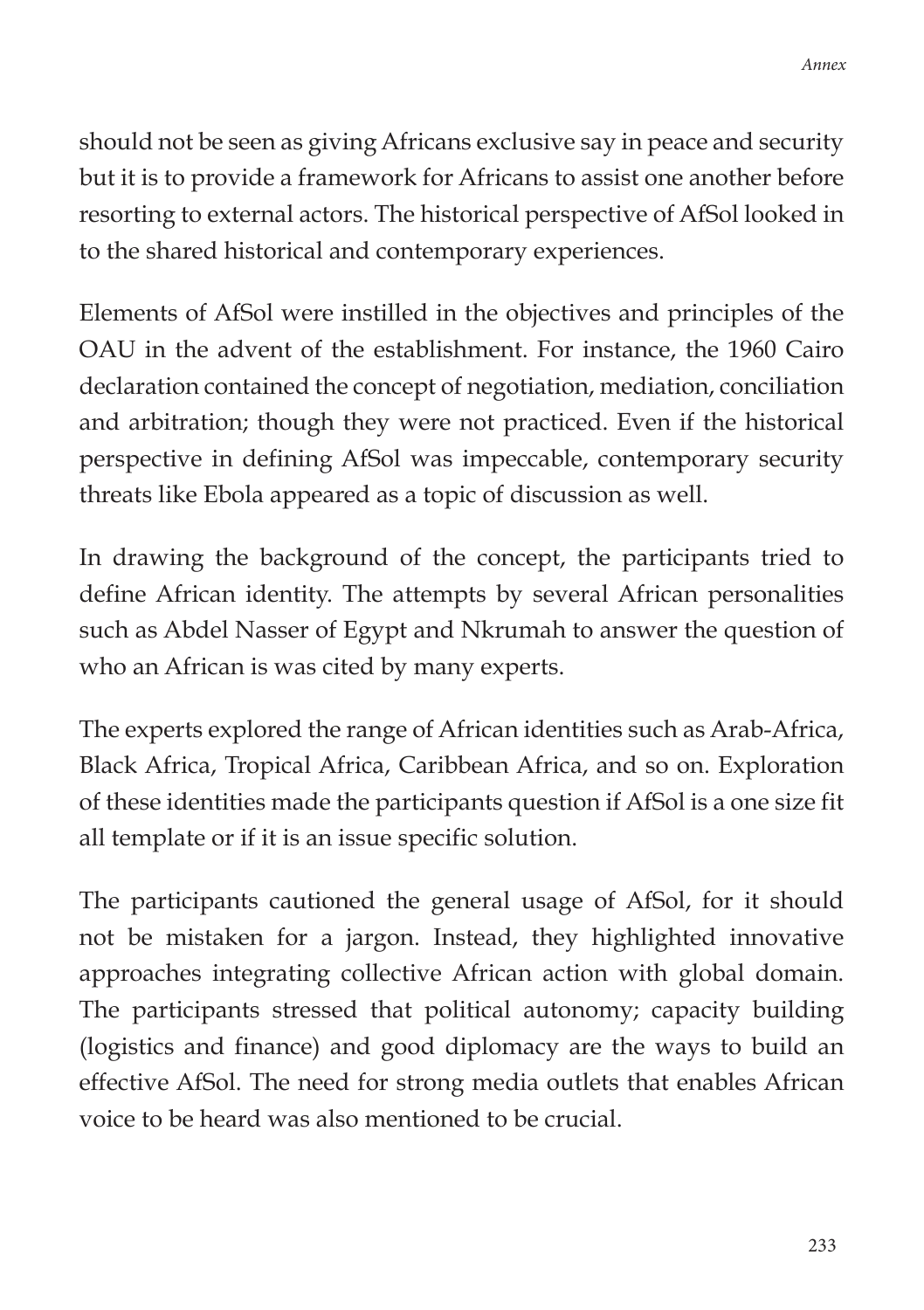Furthermore, the participants successfully identified 'what the underlying assumptions of AfSol are'. Tackling the problem of dependency and the practical need to finance AfSol are among the underlying dimensions. Key points of controversy were mentioned in this session. One of which is the presentation of some solutions, such as democracy, as a one shoe fits all solutions. Another controversy is the setting of priorities, with regards to basic human needs such as food and clothing versus physical infrastructure.

The existence of shared value system is one of the underlying assumptions that the participants discussed. They raised the need to build concrete value system that defines AfSol. The experts pointed out that lessons could be learned from unexpected actors in this regard. For instance, the colonial project had a certain philosophical foundations on which was built a system that works to this day.

Next, the participants aimed at understanding 'Who defines AfSol for whom'. The discussion recognized the role of African people and the importance of institutions and legal systems as actors and instruments for defining and executing AfSol. For example, the immunity clause that is clearly stipulated on African Charters on Human Rights and International Criminal Protocol was discussed.

Because of discretions to higher officials to change government unconstitutionally without accountability, the number of unconstitutional changes of government determines the duration and number of constitutions in a country. There has to be laws that make leaders accountable for the crime of unconstitutional change of government. This approach is an example of the manifestations of AfSol through legal systems for African governments and citizenry.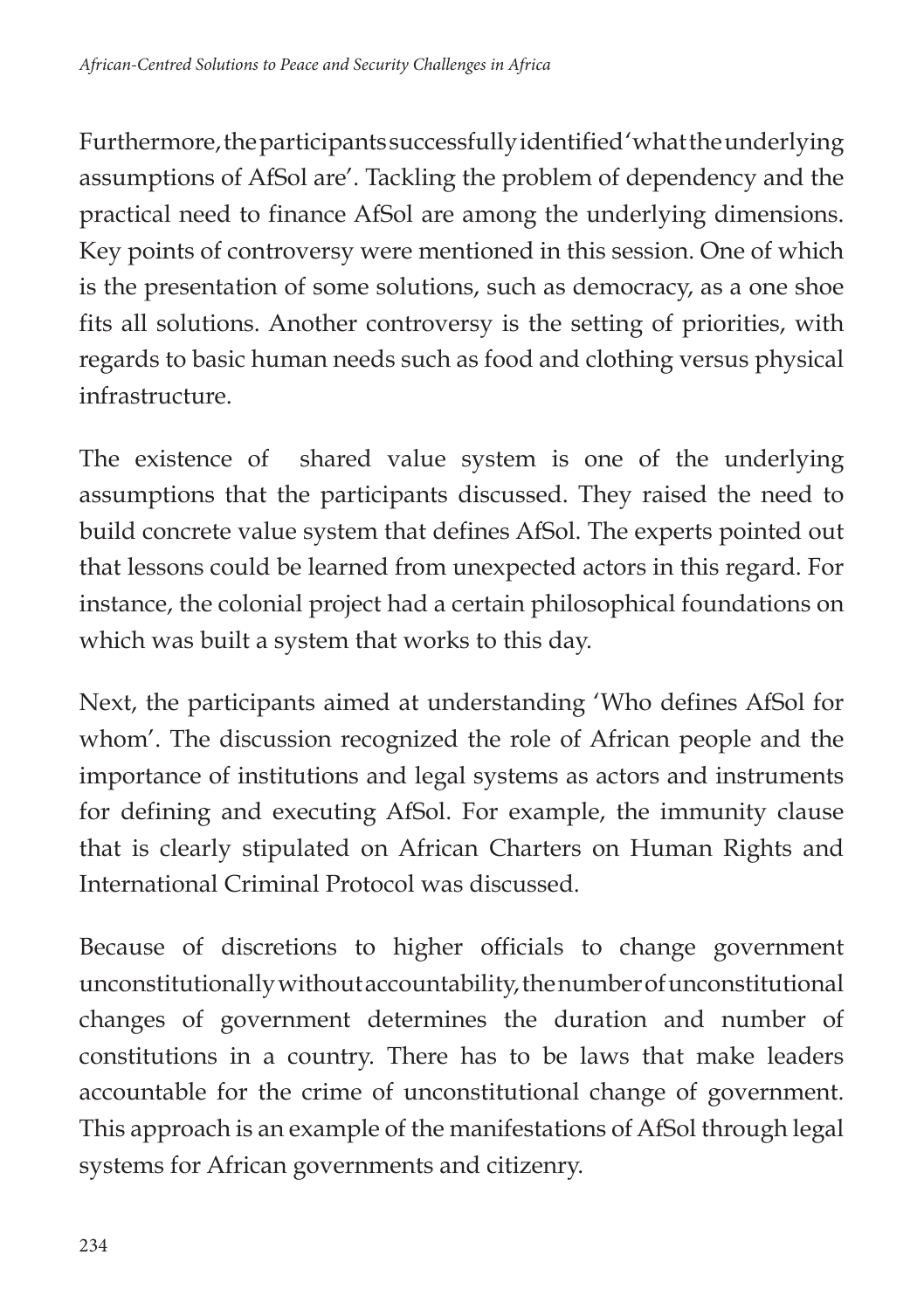Moreover, the experts tried to place AfSol in a suitable classification by presenting and discussing on the forwarded question; that is, 'Where do we categorize AfSol?' The participants reached in a consensus on the following point:

- AfSol is an ideology that dates back to the time of pan-Africanism.
- AfSol is a philosophy, which dates back to the Nkrumah's idea of political kingdom.
- AfSol is a policy in the making
- AfSol also has a nature of practice, which is also a work in progress.

Consequently, AfSol was placed in the category of Idealism but with a blend of realism. The former refers to AfSol as an aspiration, a desire that reflects an incomplete project still under work. The latter is reflected in Africa's collective self-help in peace and security. To make AfSol's aspiration a reality, key conditions were put forward for discussion. These were good governance, economic cooperation, consideration of the gender dimension and a feasible bottom-up approach at all level. Moreover, sustainable economic growth, youth empowerment, effective state building and price adjustment on food and energy supplies are some of the issues mentioned.

Finally, the participants addressed the questions 'What is AfSol?' and 'What is NOT AfSol?' If not categorized and redefined AfSol implies 'nothing' since it runs the risk of being "everything". However, this discussion, shaped AfSol systematically into a strategy in action, based on African conviction of Pan-Africanism, ownership and determined action through concerted efforts. Although the scope of 'African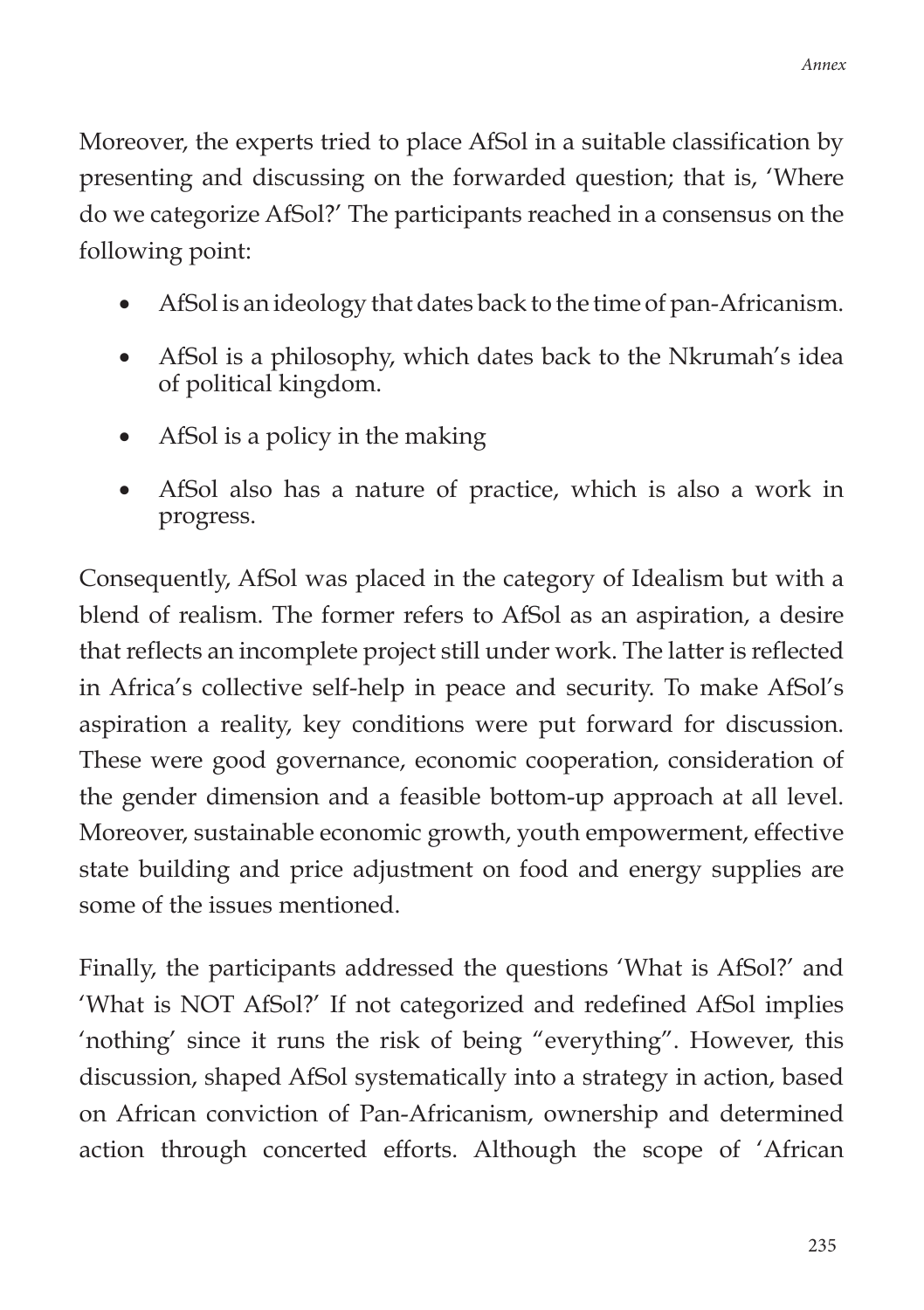Solutions' can be broadened beyond peace and security by increasing the levels of analysis and spheres of examination, this discussion on AfSol specifically concerned with peace and security. Therefore, the aim of these discussion and the following workshops will focus on 'Africancentred Solutions in Peace and Security'.

AfSol has several components. For instance, a solution might not fit a criterion of AfSol solely for being designed by African leaders. This is because solutions will not make AfSol unless they are inclusive of other actors, especially the African public. This entails ownership of the designing, process and practice. The experts agreed that AfSol is beyond collectively agreed solutions but extends towards accommodating diversity.

The participants acknowledged the need for shared values to define or redefine AfSol. The solutions should be sensitive to these values that Africans share. They observed that some values are not fully shared and are, in some cases, contradictory. This is often reflected in our institutions. In an ideal world, APSA should take over from where AGA has successfully delivered, based on clearly thought-out and articulated "Shared Values". Not having a strong integration between the Constitutive Act, the Shared Values and AGA is what keeps the Department of Peace and Security consumed and unable to address the root causes of conflict. There is also a need to reflect on the possibility of integrating AGA and APSA, in order to have one single, more effective instrument.

The participants raised the risks of losing African values through global influences. Experience on the surface shows the double life Africans live at home and in the office. The point was demonstrated by the example of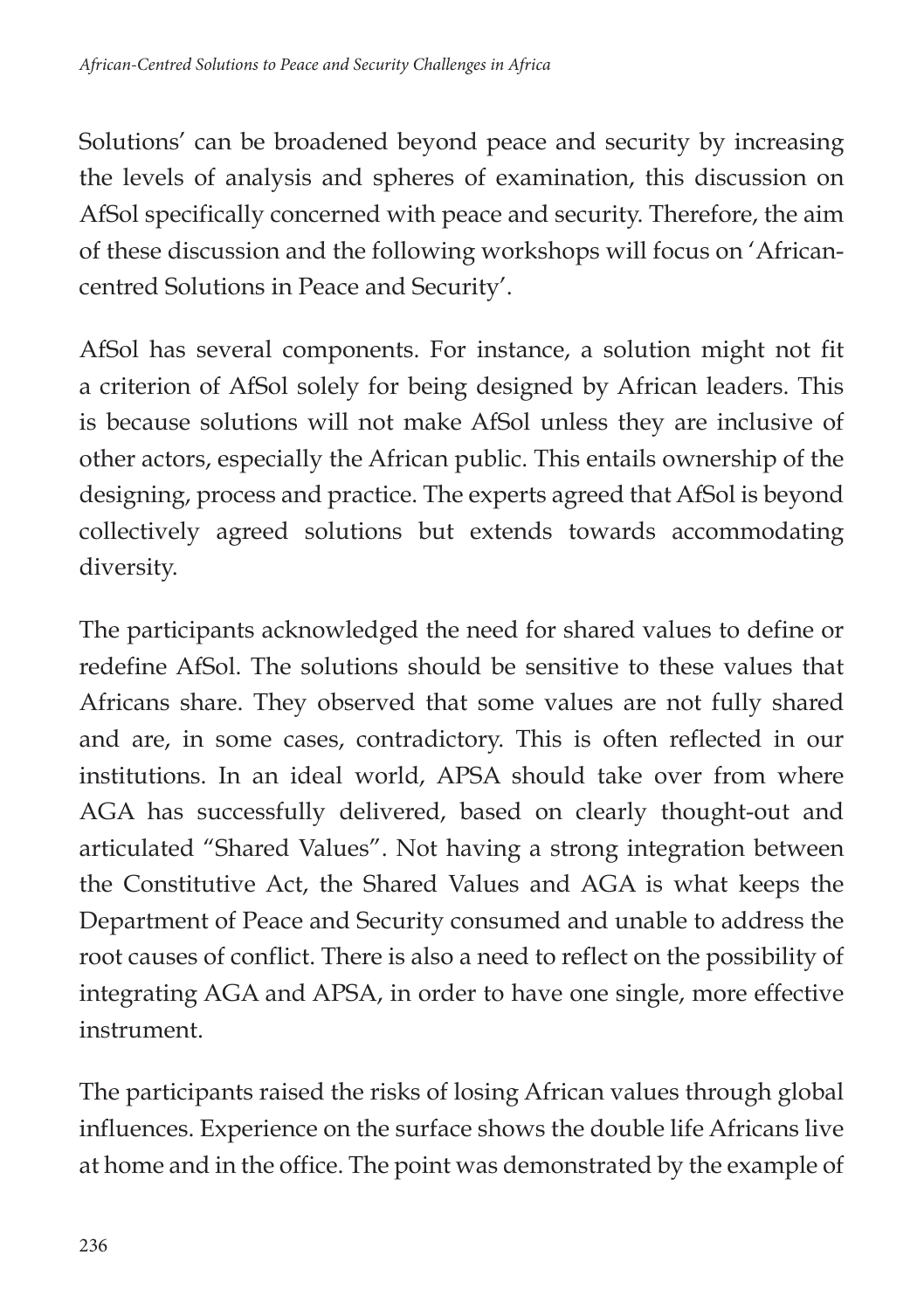traditional names changed to 'modern' names of western origin.

#### **Common Understandings on AfSol**

After reaching a consensus in using "AfSol" as the abbreviated name for 'African-centred Solutions', the participants agreed that there is a need to define the concept. AfSol is usually met by numerous reactions ranging from pessimism to optimism. While the negativity comes by discussing the 'hopeless' continent with so many plights, the optimists celebrate the uniqueness of African values and practices.

The workshop participants embraces the notion of Ubuntu (collectivism) where "one sees oneself through others" as Bishop Desmond Tutu has rightly put it. The workshop discussion took off with this spirit of optimism as well as with some caution not to romanticize the concept. Remembering the tendency of formulating decorative abbreviations (NEPAD, AGA), the participants warned against diminishing AfSol to a fashionable cliché to be replaced by another with no or little practical implication.

As a key point, the experts recognized that, AfSol is a strategy in action based on the conviction of philosophy, ownership and leadership, determined through a conceptual framework and tools that are being developed. The common understandings established in the discussion have been dissected into three pillars recoded as follows. The second pillar, the commitment of Africans at all levels, supports the first pillar, ownership. Both adhere to a set of shared values that is the third and final pillar of AfSol. The major findings can possibly develop and guide further research in the following three major practical strategies: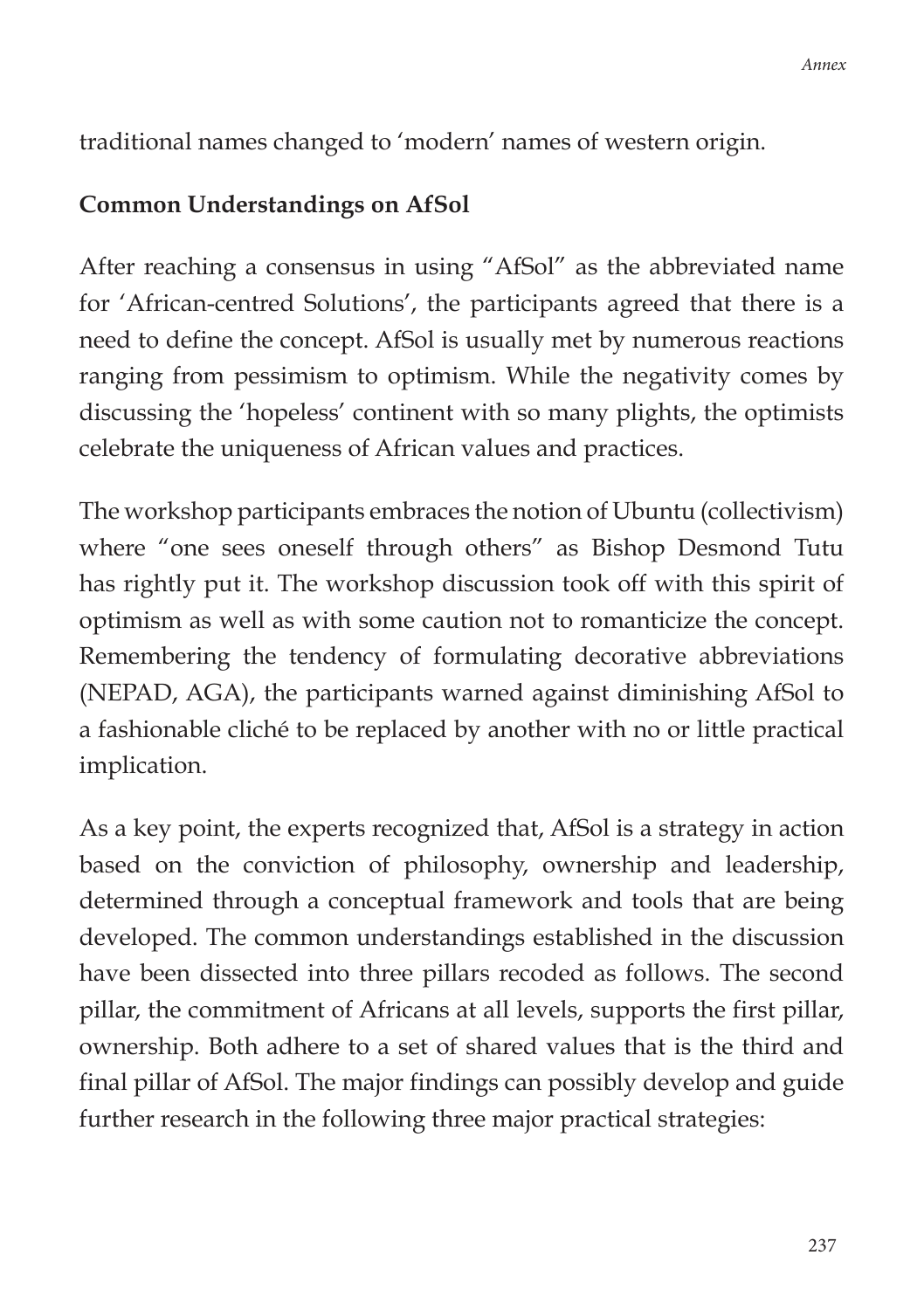- An alternative way of doing things in the continent
- Identify and mobilize African intellectual knowledge
- Guiding principles that defines and shape policy

Nevertheless, the aim is for the AU and African countries to take the lead in defining the nature of the continental peace and security issues, making suggestions on what strategies and policies are required to address conflicts.

a. Ownership and Commitment

The participants agreed that African Ownership is not about success but about doing it in one's own way. Africans are able to tackle their own problems best because they are more familiar with their problems than external actors. AfSol is a home grown approach where Africans are 'their own-brothers' keepers' using relevant mechanisms.

An important principle embedded in the discussion of ownership is inclusiveness. The experts have agreed that African ownership has to be located at several levels ranging from public ownership of the design, process and practice of solutions to the leading role played by political institutions and CSOs. African ownership does not represent the narrow dominance of African leaders in ownership of decision-making, but the ownership of the African people.

The responsibility for each other and for the challenges Africa faces is the starting place of ownership. In AfSol, Africa should challenge the tendency to blame others for 'African problems.' Instead, AfSol should create a situation where Africans take responsibility of negative contributions and acknowledge best practices. A sub-principle of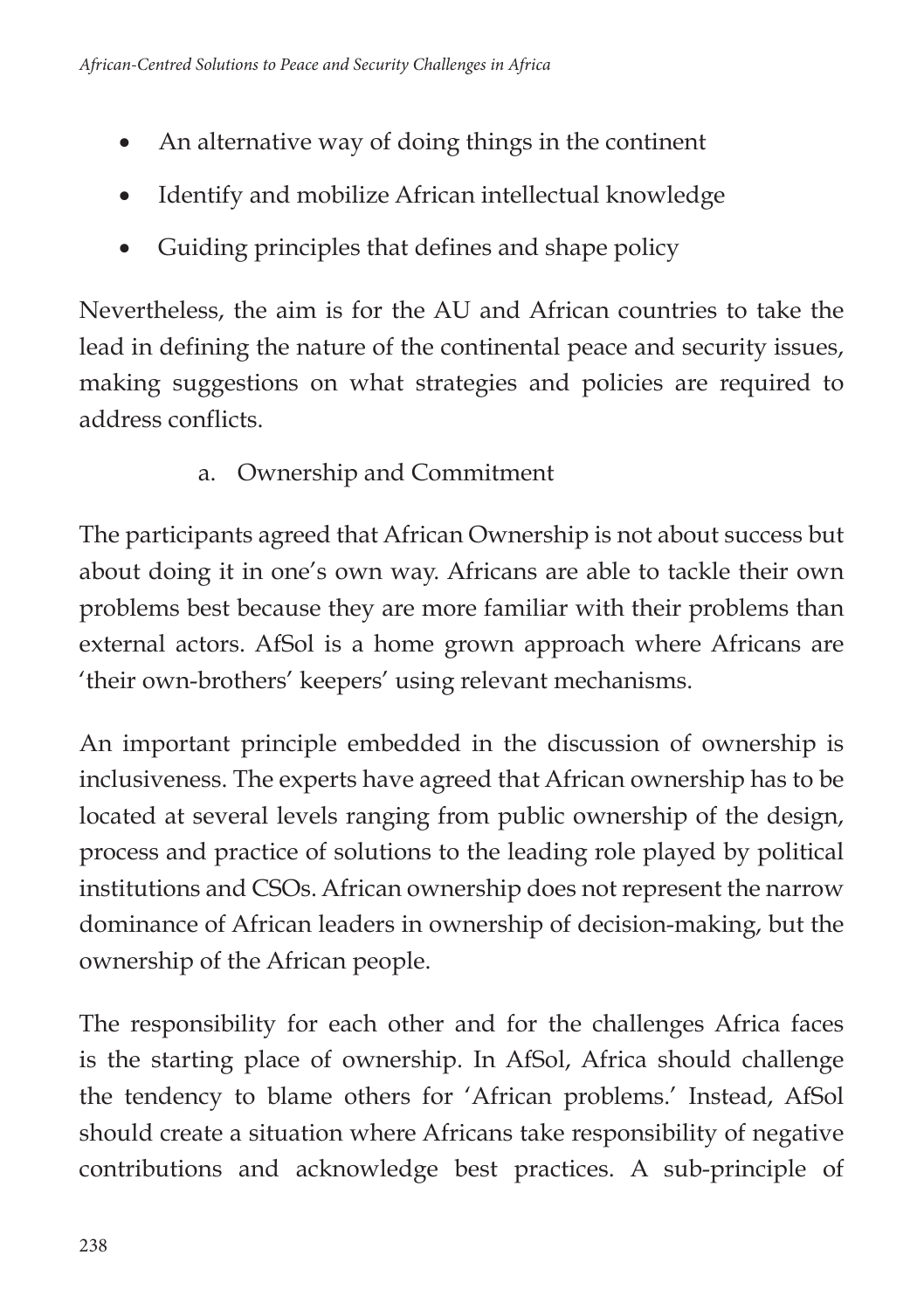constant evaluation and validation for the achievements and limitations can be drawn from it. Overcoming challenges that depict Africans as victims, which has been the case in the past, will transform the global image of Africa.

Africans should be proactive in the process of developing AfSol. AfSol should not only own African problems of conflict management and deployment of peacekeeping missions. It should also be concerned with long-term solutions and conflict prevention mechanisms that are more inclined to good governance. This rests on political will and, commitment of leaders, academia and the African people.

Financial ownership is one of the areas where commitment is detected, easily yet surely. More than 80% of the AU Peace Fund Budget comes from external funding. AfSol, if turned in to a working strategy, which requires finances to be developed, promoted and implemented.

Ownership at various levels can only emanate from the commitment of actors at all levels. Commitment of leaders at national, regional and continental level is crucial to the promotion of good governance. The role of citizens in shaping good governance lays in their commitment to elect appropriate leaders by being active participants of the process. Governance is basic in AfSol since it will bring African solution to bad African leadership.

Moreover, the experts discussed the role of a robust think-tank, committed to educate citizens on the essence of AfSol. Their primary commitment would be to work in harmony with each other and with external partners since all are working on the same objectives and goals.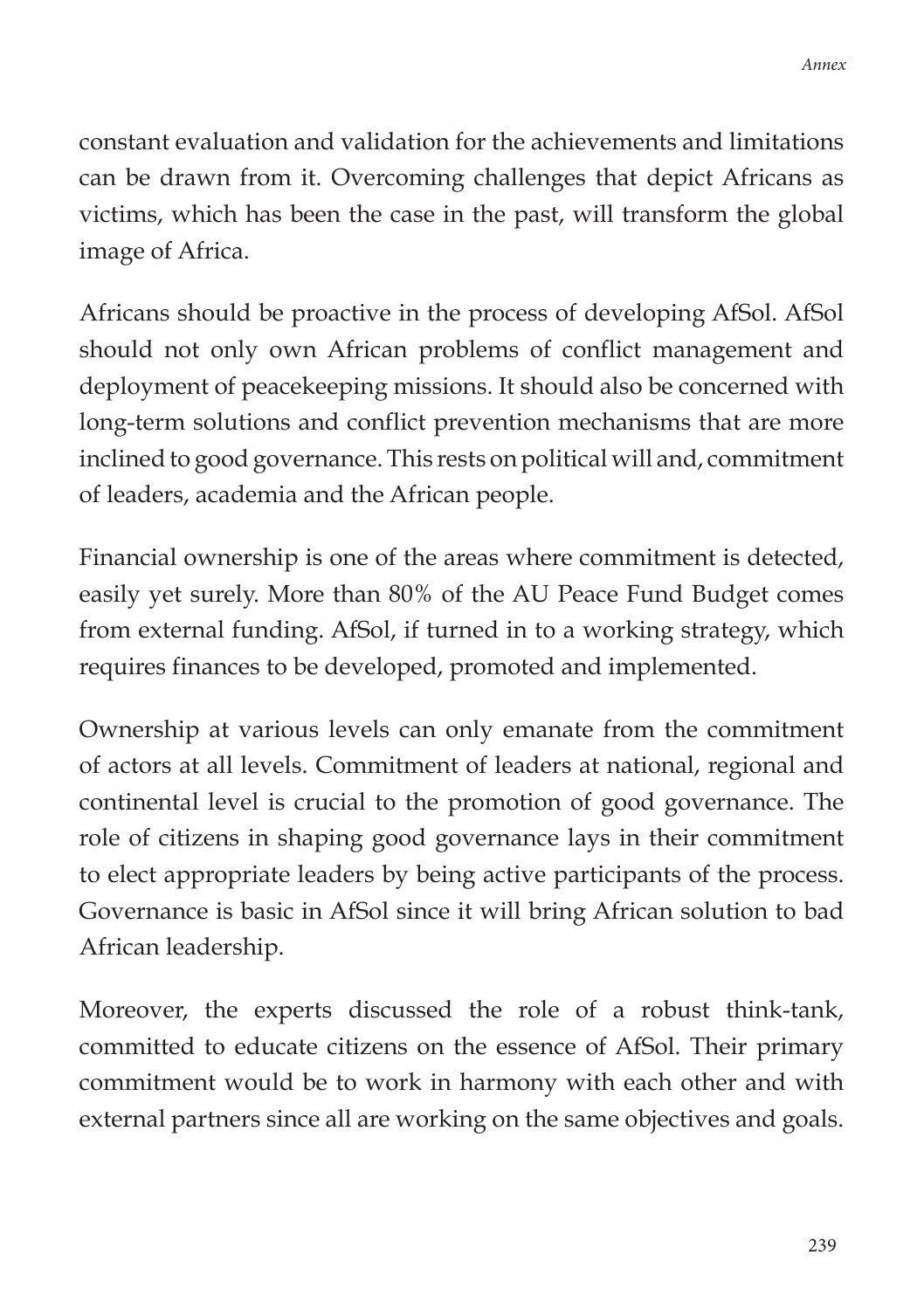Building strong African institutions and overcoming the challenge of finding a common ground is another element of commitment, often referred to as institutional commitment. Africans still face the challenge of missing a common ground for unity and action because of the lack of strong pan-African institutions and systems. In this argument, the group of experts acknowledged the existence of traditional systems that can work better than the "modern" can. The Gacaca established for the genocide trial in Rwanda is an illustration of the reality.

For this reason, the workshop participants expressed the need to trust and formalize the African traditional legal system after thoroughly researching the systems. After decolonialization, African countries, with the exception of Ghana and Botswana, established legal systems that were a direct replica of their colonizers. African traditional legal systems remained secondary and informal to the formal structure transplanted from western systems.

b. Shared Values

The experts have extensively discussed the issue of shared values. These values are the basis for commitment and ownership of African peace and security challenges. Each individual state has its own values, some of which it shares with its neighbouring states at the regional level. Africa is a platform where the shared values of each region form a ground for an Africa wide identity.

Shared history, geography and identity are the basis for shared values. Africans have a shared history that goes back to experiences such as slavery and colonialism. The experts have identified geography as the defining element of an African identity. Geographically states in Africa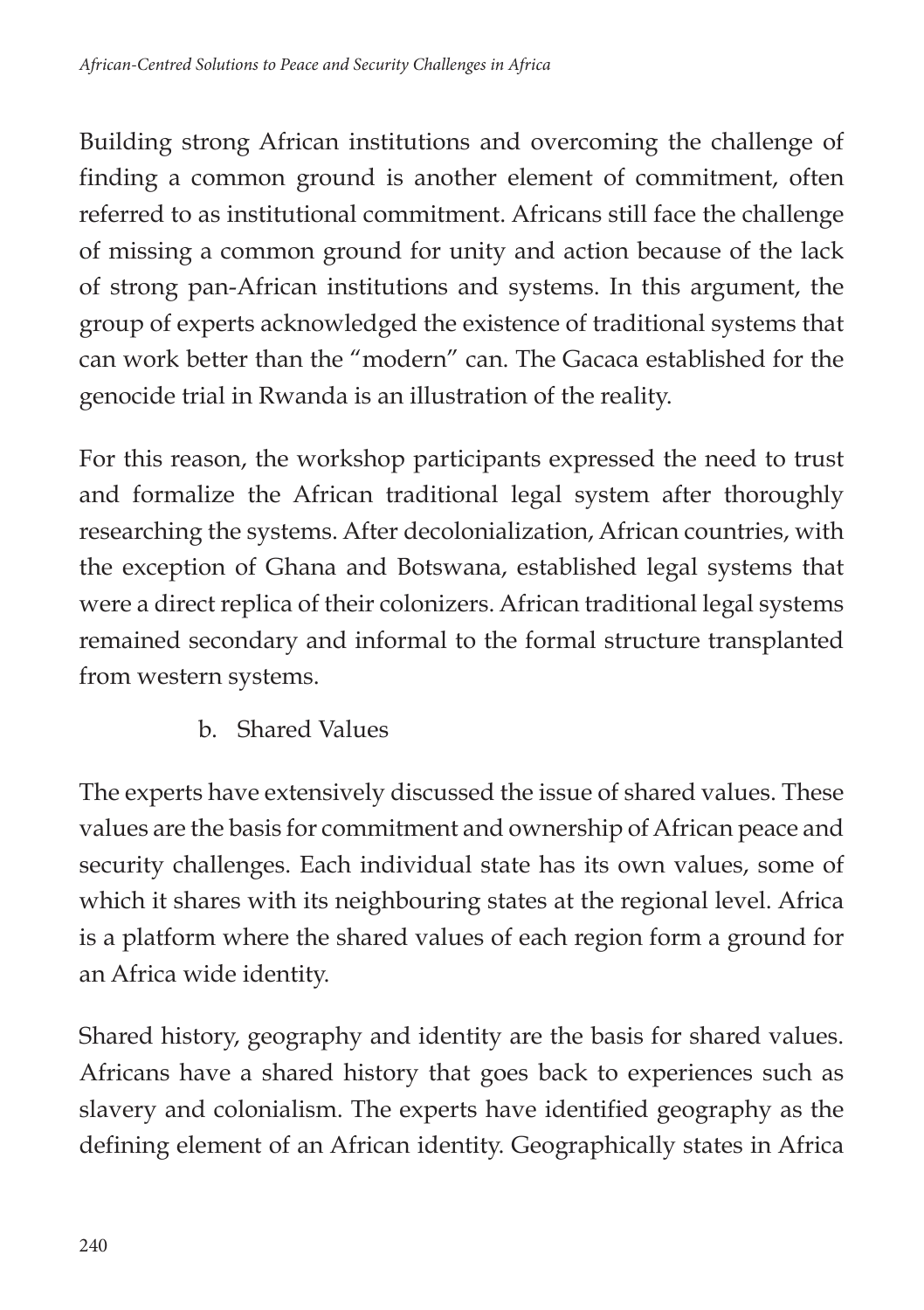are African. This identity creates a longing for Africans to create a peaceful and united Africa. All stakeholders, government, think tanks, citizens and the diaspora share this responsibility.

This does not mean that AfSol only represents solutions agreed or acceptable by all Africans unanimously. Instead, acknowledgement of diversity and willingness to accommodate and even embrace different actors in the process of decision-making is critical to AfSol.

To achieve this goal the shared values should encompass tolerance, solidarity, collective security, responsible leadership and citizenry committed to justice, practical solutions and human rights. These values are not based on romanticizing the past; instead making practical and realistic links between tradition and other 'adopted' systems. This can be done with commitment, ownership and the determination to build common African values, since Africa is in the making and is not something established. This will be based on the understanding, that value systems change over time and, therefore, values demand constant revision.

A very important point raised by the group of experts at the end is the need to consider other value systems. Africa exists with the global system therefore its solutions should be cognizant of the similarity or contradiction it has with these global values systems, not necessarily to conform with it but to handle the situation with understanding.

#### **Way Forward**

Although the principles and major shared values have been outlined in this workshop the praxis is yet to be explored. Case studies on contemporary issues will give the experts a chance for in depth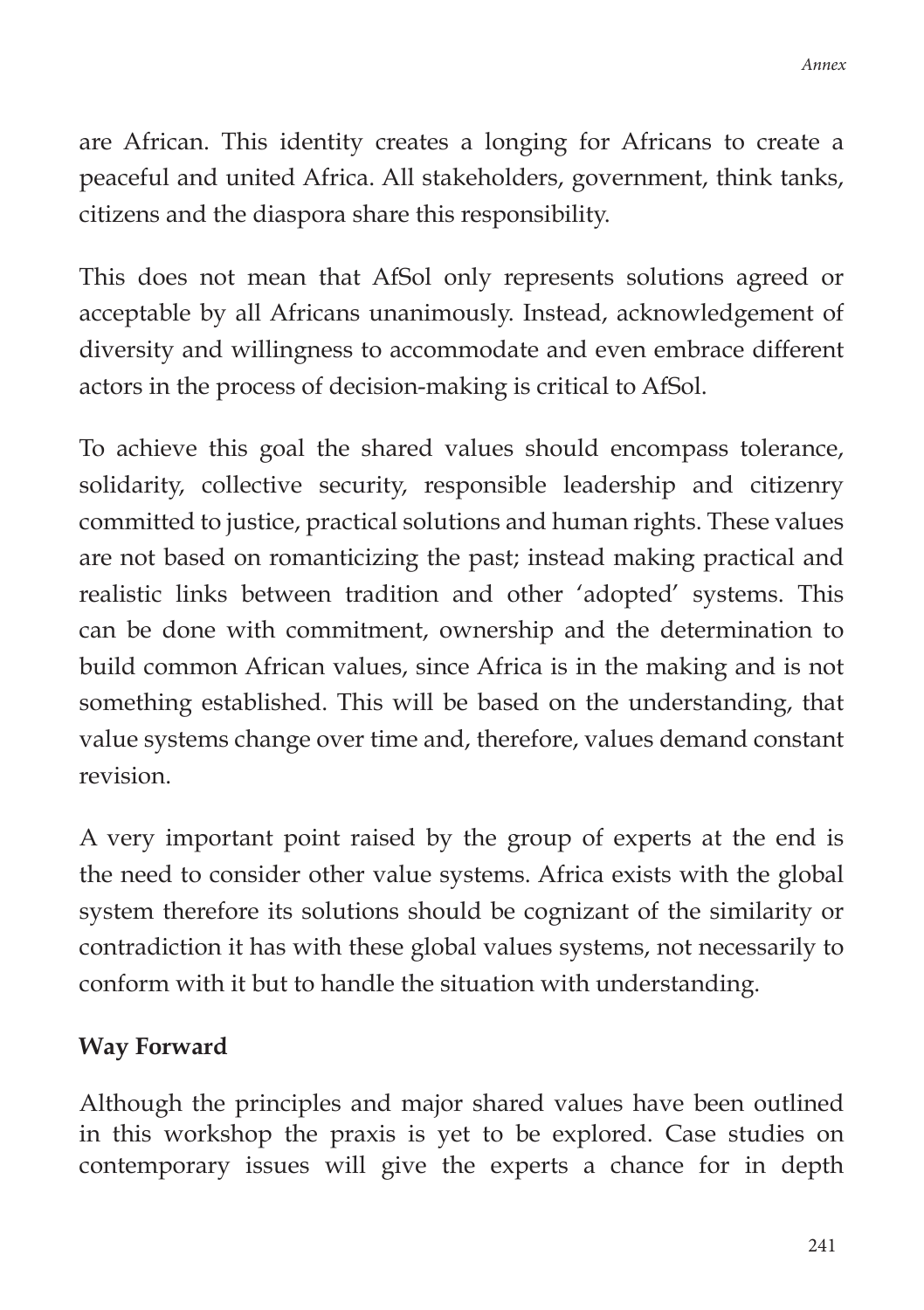discussions in the following workshop. The participants long to continue the workshop series to come up with concrete solutions to the challenges of AfSol. The next workshop will provide the participants with data that could be used as a foundation for further discussion for concrete solutions. Moreover, these will be the areas of further research:

- Recording of best practices: What has worked and why?
- Critically examining shared values and filling the gaps
- Further exploration of working traditional models
- Practical directions on consolidating ownership
- The challenges of Human Rights threats in Africa
- Areas to enhance citizen's participation and capacity

In the end, AfSol has been depicted as a multi-stake holder approach where Africans, especially the public engages in shaping the direction of the continents peace and security agenda by participating in good governance and having the boldness to speak against bad governance. For this to be practical, the connection between the academia, practitioners, policy makers and other stakeholders is essential.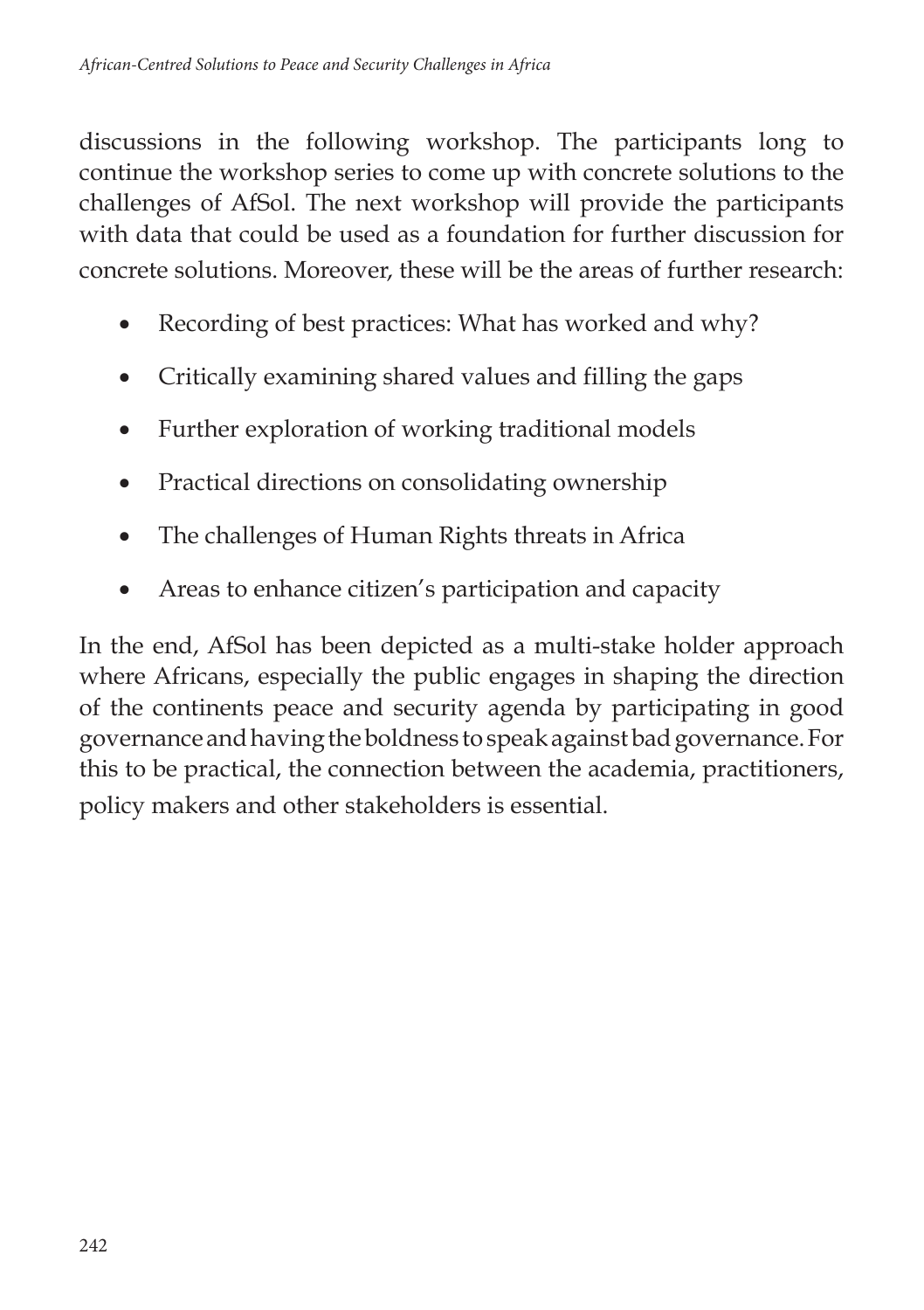## **List of Participants**

| Name                               | Organization                                                                                      |
|------------------------------------|---------------------------------------------------------------------------------------------------|
| Dr. Alhaji Sarjoh Bah              | Head, African Union Liaison Office<br>to the Southern African Development<br>Community (SADAC)    |
| Dr. Charles Ugochukwu Ukeje        | Reader in International Relations<br>Obafemi Awolowo University, Nigeria                          |
| Amb. Olusegun Akinsanya            | Regional Director, Institute for Security<br>Studies (ISS), Addis Ababa Office                    |
| Ms. Stella Mystica Sabiti          | Independent consultant, African Union<br>Capacity Building Programme                              |
| Dr. Jean-Bosco Butera              | Director, University for Peace, African<br>Programme                                              |
| Prof. Bolade M. Eyinla             | National Elections Expert, UNDP                                                                   |
| Prof. Ibrahima Fall                | Independent Consultant and Political<br>Scientist                                                 |
| Prof. Amadu Sesay                  | Instructor, Obafemi Awolowo<br>University, Nigeria                                                |
| Ms. Leyou Tameru                   | Independent Legal expert                                                                          |
| Dr. Simon Akindes                  | <b>Education and Professional</b><br>Development Lead<br>Institute for Peace and Security Studies |
| Dr. Martha Mutisi                  | Intervention Department Manager,<br><b>ACCORD</b>                                                 |
| Prof. Kuruvilla Mathews            | Instructor, Department of Political<br>Science and International Relations,<br>AAU                |
| Amb. Prof. Joram Mukama<br>Biswaro | Former Tanzanian Ambassador to the<br>AU and to Ethiopia                                          |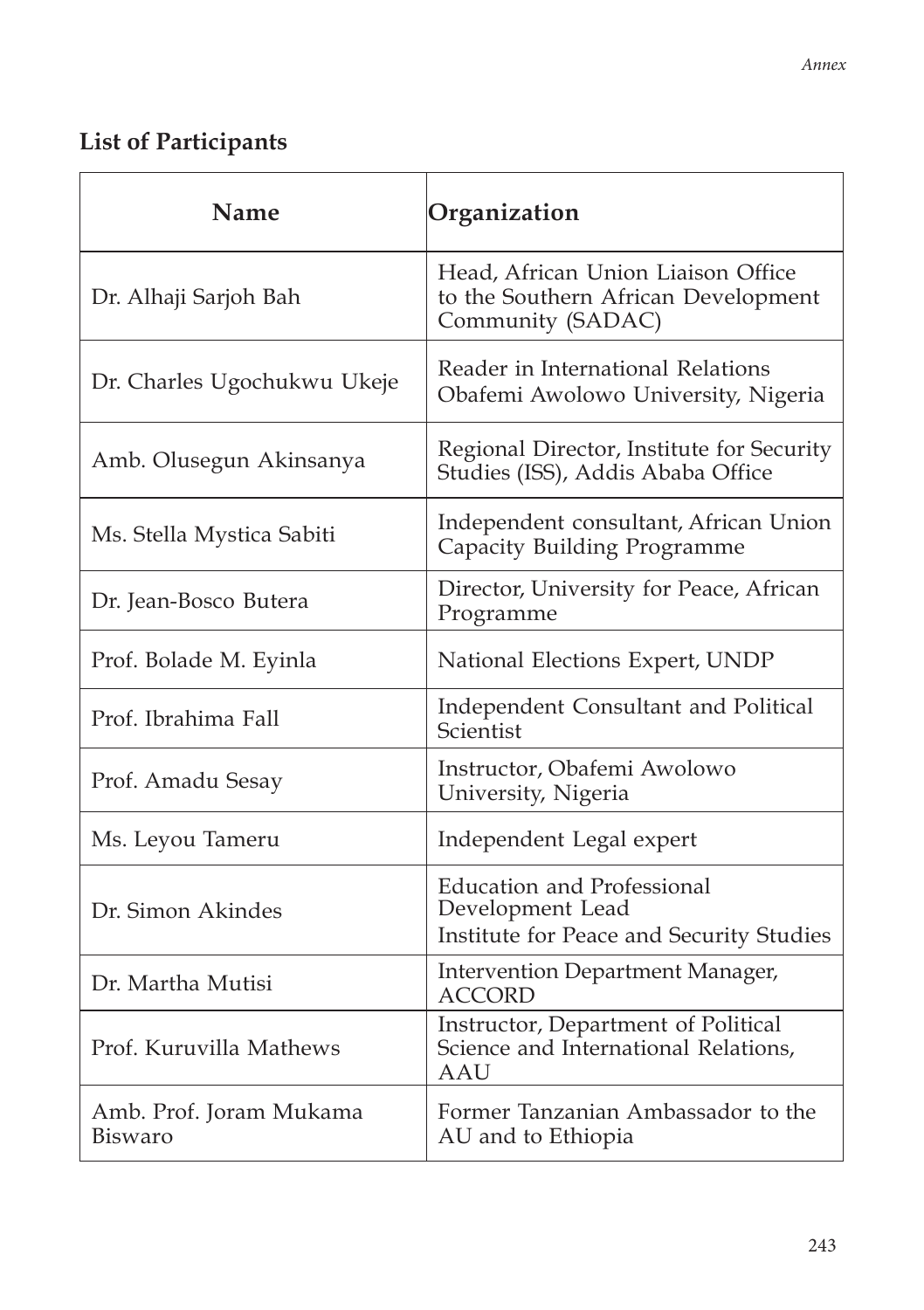| Chuma Nwokolo            | Author and Advocate                                                             |
|--------------------------|---------------------------------------------------------------------------------|
| Dr. Hesphina Rukato      | Peace, Security and Development<br>Consultant                                   |
| Dr. Assefa Fisseha       | Instructor, Centre for Federal Studies,<br>AAU                                  |
| Michelle Ndiaye Ntab     | Programme Director, Africa Peace and<br>Security Programme, IPSS                |
| Kidane Kiros             | Director, IPSS                                                                  |
| Dr. Sunday Okello Angoma | Lecturer and Senior Researcher, IPSS                                            |
| Helen Yosef              | Communication and Policy Dialogues<br>Coordinator, IPSS                         |
| Solomon Hassen           | Academic Coordinator, IPSS, Addis<br>Ababa University/ University of<br>Leipzig |
| Valentine Schutz         | Advisor AU Border Programme                                                     |
| Max Middeke              | Project Manager, IPSS                                                           |
| Dawit Yohannes           | Finance and Operations Coordinator<br>and PhD Candidate<br>IPSS, AAU            |
| Zeynya Shikur            | Researcher, IPSS                                                                |
| Mercy Fekadu             | Researcher and PhD Candidate, IPSS                                              |
| <b>Tigist Yeshiwas</b>   | Lecturer and PhD Candidate, IPSS                                                |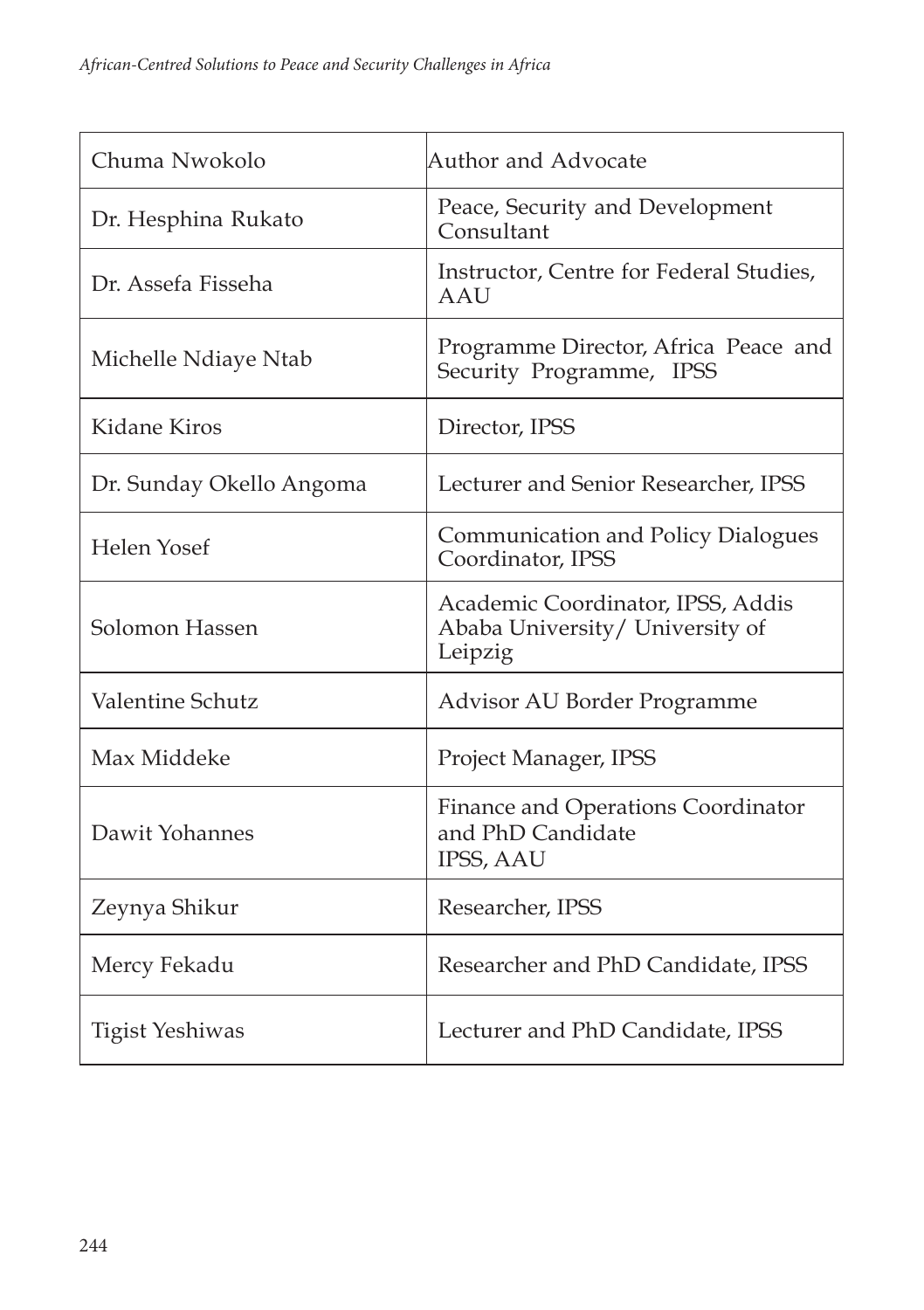African-Centred Solutions: 4, 8, 15, 47, 63, 69, 84, 95, 103, 135, 144, 147, 162, 193, 207, 208, 219, 222, 227, 228, 229, 230, 231, 237

African Union:

APSA: 1, 3, 4, 6, 24, 25, 34,37,48,52, 53, 69, 223, 229, 230, 236

ASF: 25, 50, 68,223

AU-MNJTF: 6, 17, 18, 19, 193, 194, 202, 204, 205, 206, 207, 208, 209, 210, 211, 212, 213, 214

PSC: 6, 25, 50, 55, 60, 61, 66, 207, 222, 223, 229,

AMIS: 54, 55, 56, 57, 64, 65, 66, 67

AMISOM: 8, 57, 58, 59, 60, 61, 62, 63, 65, 67, 73

Boko Haram: 16, 17, 18, 19, 193, 194, 195, 196, 199, 200, 201, 202, 203, 204, 205, 206, 207, 208, 209, 210, 211, 212, 213, 220, 222, 225

Burundi: 29, 32, 33, 41, 54, 57, 60, 61, 90, 136, 152, 222

Chad: 17, 18, 31, 33, 56, 193, 196, 201, 203, 204, 205, 206, 208, 209, 210, 211

China: 57, 80, 113

- Citizenry: 10, 17, 65, 76, 84, 92, 204, 211, 234, 241
- Civil society: 14, 15, 16, 40, 143, 149, 161, 162, 163, 164, 165, 166, 168, 169, 170, 171, 173, 175, 176, 177, 178, 179, 181, 182, 183, 212, 220
- Cold War: 1, 4, 23, 25, 32, 35, 40, 219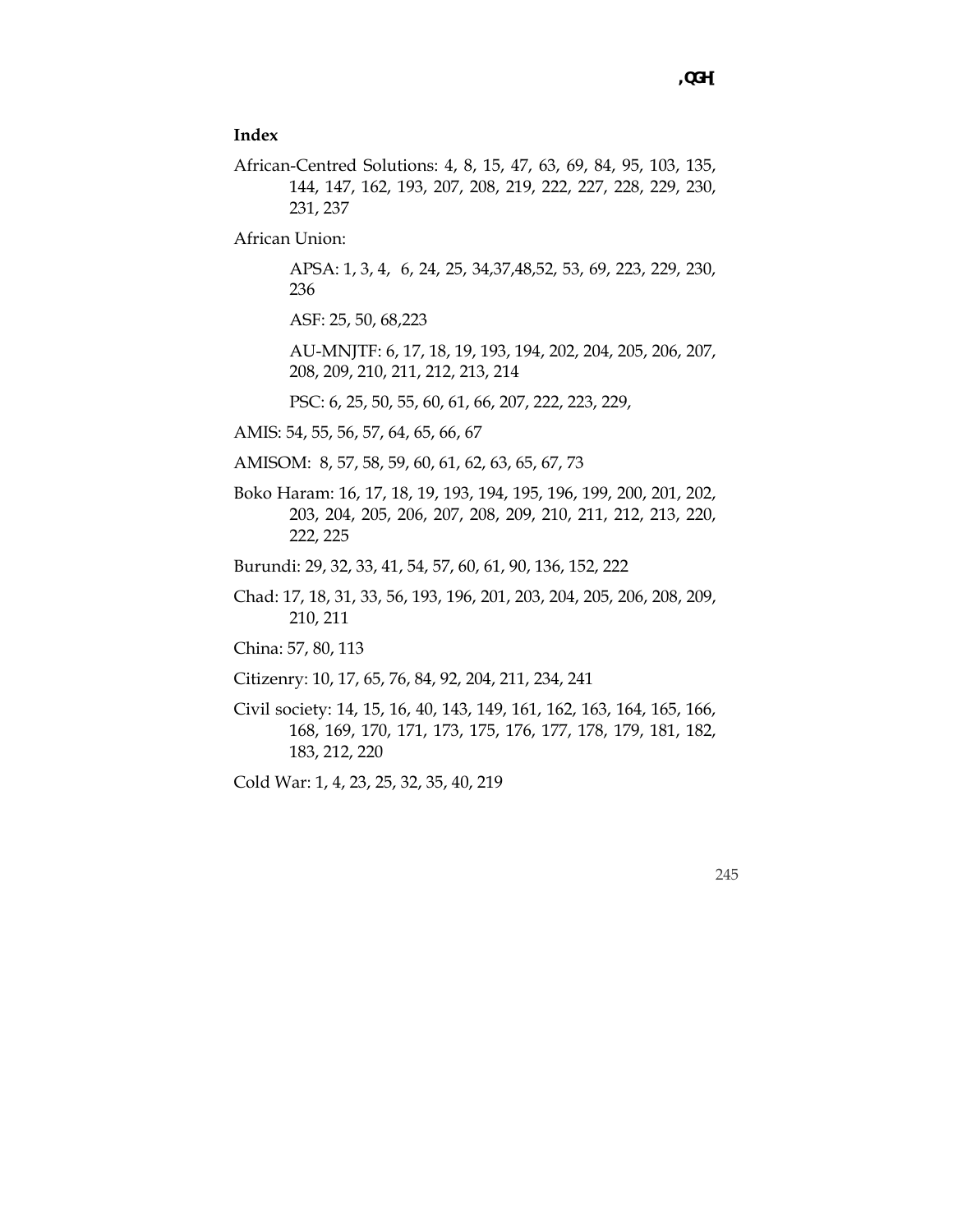Colonization: 111

Colonial legacy: 2,

Colonial powers: 111, 112,

Commitment: 3, 4, 5, 10, 13, 17, 18, 24, 27, 38, 47, 51, 65, 69, 85, 95, 135, 147, 148, 149, 150, 152, 153, 156, 166, 184, 193, 199, 202, 204, 205, 207, 208, 210, 211, 212, 220, 221, 225, 226, 227, 237, 238, 239, 240, 241,

CPA: 85

Conflict:

Conflict Prevention: 23, 25, 28, 36, 40, 43, 53, 68, 239,

Post-conflict reconstruction: 53, 61,

Conflict Transformation: 14, 15, 161, 162, 163, 165, 166, 171, 178-186, 220, 224,

Democracy: 13, 14, 40, 41, 77, 86, 89, 144, 145, 146, 149, 150, 153, 169, 175, 181, 219, 221, 222, 223, 226, 229, 234

DRC: 32, 136, 152

Development: 3, 5, 6, 7, 13, 14, 24, 27, 32, 35, 37, 40, 52, 53, 59, 75, 76, 84, 116, 119, 135, 140, 147, 148, 150, 152, 161, 163, 167, 168, 175, 176, 178, 179, 182, 185, 219, 221, 222, 223, 224, 226, 243, 244

Do-It-Yourself (DIY): 4, 21, 22

Ebola: 31, 233

ECA: 107, 110

ECCAS: 207

ECOWAS: 25, 28, 32, 33, 34, 39, 40, 41, 42, 224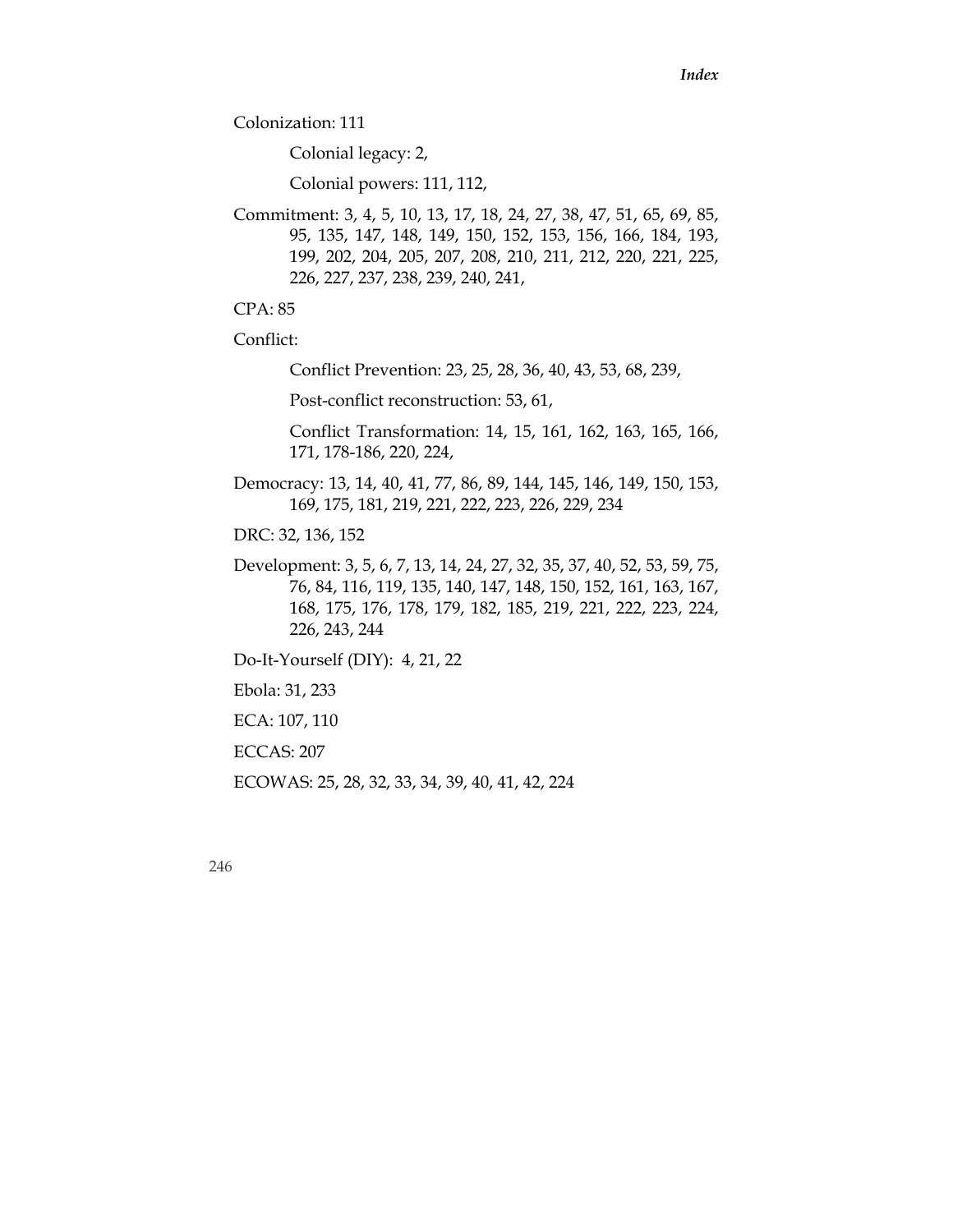ECOWAS Peace and Security Architecture: 25

ECOWAS Standby Force: 25

ECOMOG: 34, 44, 45,

Egypt: 31, 233

Election: 40, 88, 119, 144, 145, 149, 150, 153, 161, 168-175, 179, 180, 199, 203,

Post-election violence: 14, 89, 136, 161, 171, 172,

- Elite, African: 40, 79, 82, 83, 91, 108, 201
- Ethiopia: 10, 12, 59, 61, 63, 81, 103, 105, 110-112, 116-120, 122, 123, 125-127, 136, 221,
- EU: 26, 34, 37, 57, 61, 63, 64, 78, 219, 230
- Faith-Based Organizations (FBOs): 172, 179

France: 33, 36, 205,

Funding: 50, 57, 60, 168, 213,

Local funding: 39,

Poor funding: 33, 34,

External: 62, 213, 239,

Gender: 92, 93, 143, 145, 150, 151, 235,

Gender equality: 149, 150, 156,

Gender-based violence: 139, 174,

Gender parity: 150,

Ghana: 31, 240

Grassroots: 10, 76, 83, 84, 89, 92, 94, 154, 155, 162, 171, 182, 184, 220, 225, 226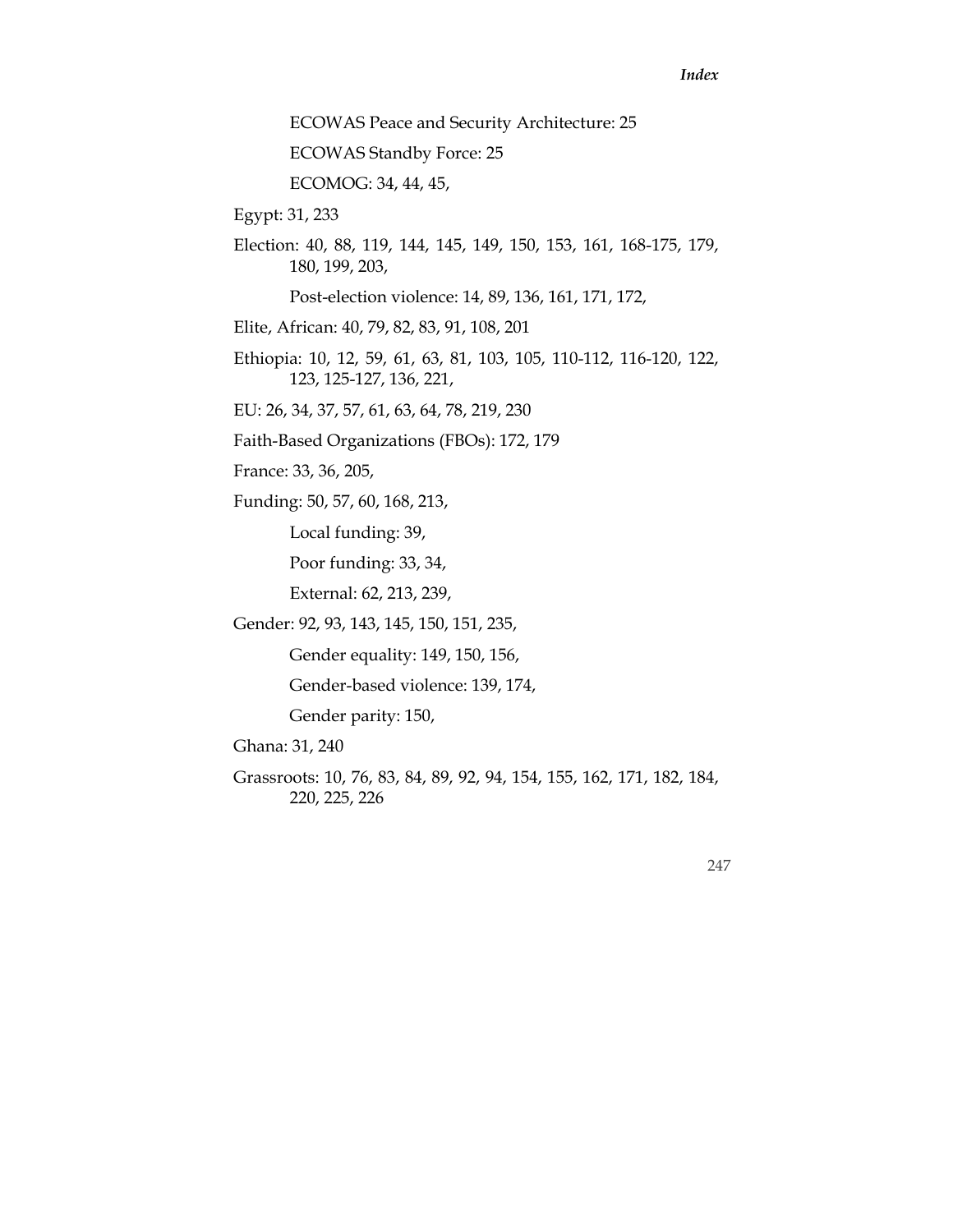- HIV/AIDS: 31, 151, 156
- IGAD: 59, 75, 78, 80, 92, 199, 224

IGASOM: 59

- IMF: 107, 168, 228
- Insurgency: 18, 58, 136, 193, 194, 196, 202, 203, 205, 207, 208, 209, 210, 211
- IDPs: 55, 153, 176
- ICC: 88, 89, 161
- International Financial Institutions: 78
- IPSS: 1, 47, 49, 64, 103, 219, 220, 227, 243,
- JEM: 54, 55
- John Garang: 81, 85
- Juba: 82
- Kenya: 14, 15, 16, 59, 63, 81, 89, 105, 113, 136, 137, 161, 162, 166, 167, 168, 169, 171, 173, 175, 176, 178, 179, 181, 182, 183, 222

KANU: 169, 170

KNHR: Kenya Human Rights 179

KPTJ: Kenyans for Peace, Truth and Justice 173, 174, 176, 177

Kiir, Salva: 75, 79, 85, 88,

Lake Chad: 17, 193, 196, 201, 204, 205, 208, 209, 210, 211

Liberia: 24, 25, 27, 29, 32, 33, 34, 41, 90,

Machar, Riek: 75, 79, 80, 88,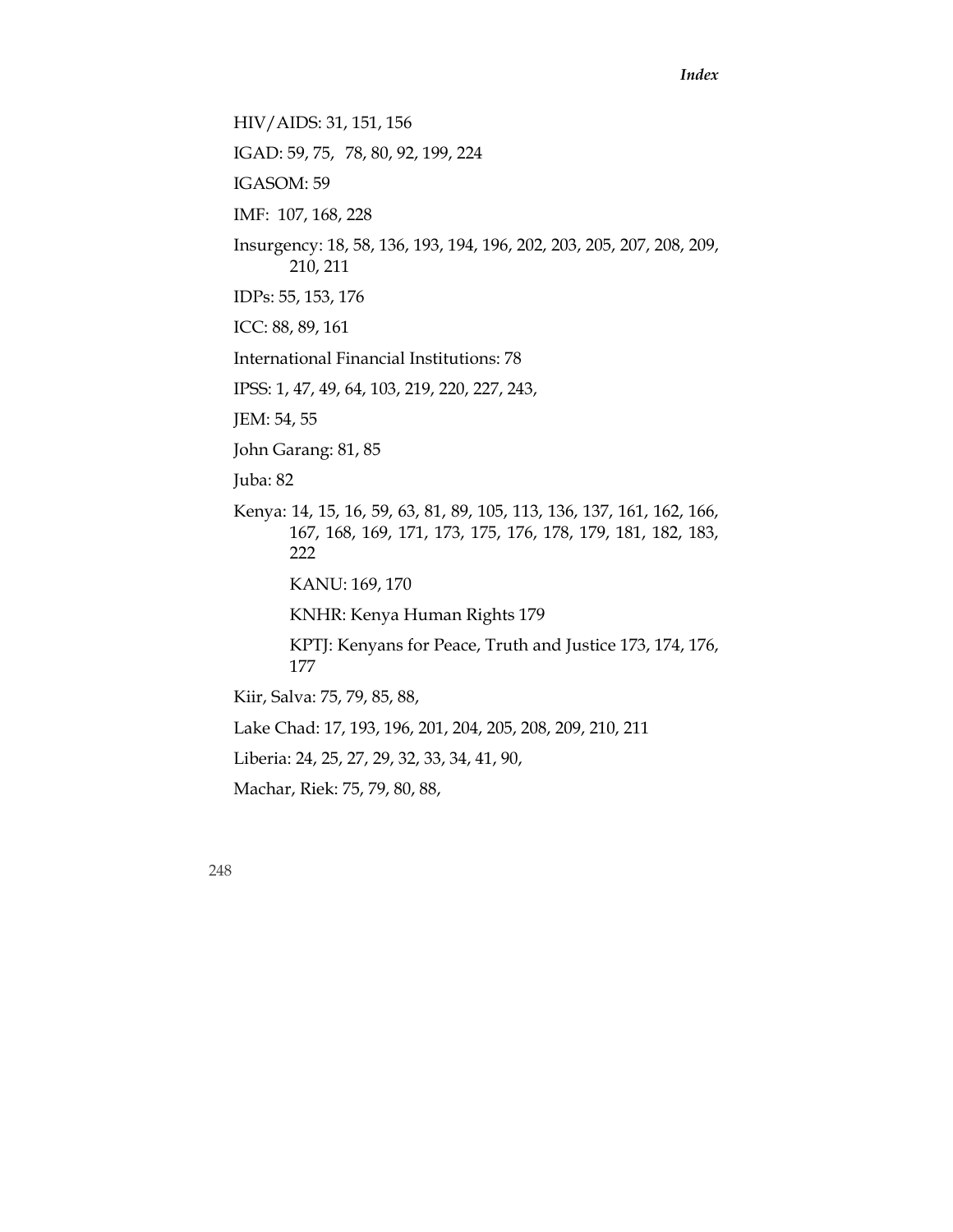Mali: 17, 25, 32, 33, 36, 39, 42, 222, 224

MISAHEL: 17,

Multi-party: 168, 169, 175, 179,

NARC: 169, 170,

NGOs: 37, 47, 57, 151, 167, 168, 182,

Nigeria: 16, 17, 18, 34, 108, 193, 194, 195, 196, 199-207, 209–214, 222,

Nkrumah, Kwame: 31, 110, 219, 233,

Nyàngatom: 10-12, 31, 103, 104, 105, 112, 114-117, 119-128,

OAU: 1, 3, 23, 24, 27, 31, 33, 52, 137, 153, 154, 228, 229, 232, 233

Ownership: 3-5, 7, 8, 12-14,17, 18, 22, 25, 26, 28, 34, 37, 39, 47, 48, 51, 57, 63-65, 67-69, 77, 95, 109, 135, 147, 153, 156, 166, 184-185, 193, 199, 205-208, 210, 211, 219, 220, 223-5, 227, 230, 235-242

Partnership: 7, 8, 26, 32, 33, 37, 40, 48, 68, 219, 225, 226,

Peace

Hybrid peace: 9, 77, 78,

Liberal peace: 9, 10, 75-78, 84, 88, 91,

Peace Support: 24, 28, 32, 33, 39, 42, 47, 48, 53, 59, 63, 219, 221, 223, 225, 230,

Peacebuilding: 6, 8, 25, 36, 53, 75-78, 82-4, 89-90, 92-3, 165-166, 173,

Peacekeeping: 6, 24, 25, 28, 31-33, 38, 39, 42- 44, 45, 57- 59, 61, 64-67, 173, 224, 239,

Peacemaking: 25, 42, 78, 90, 93,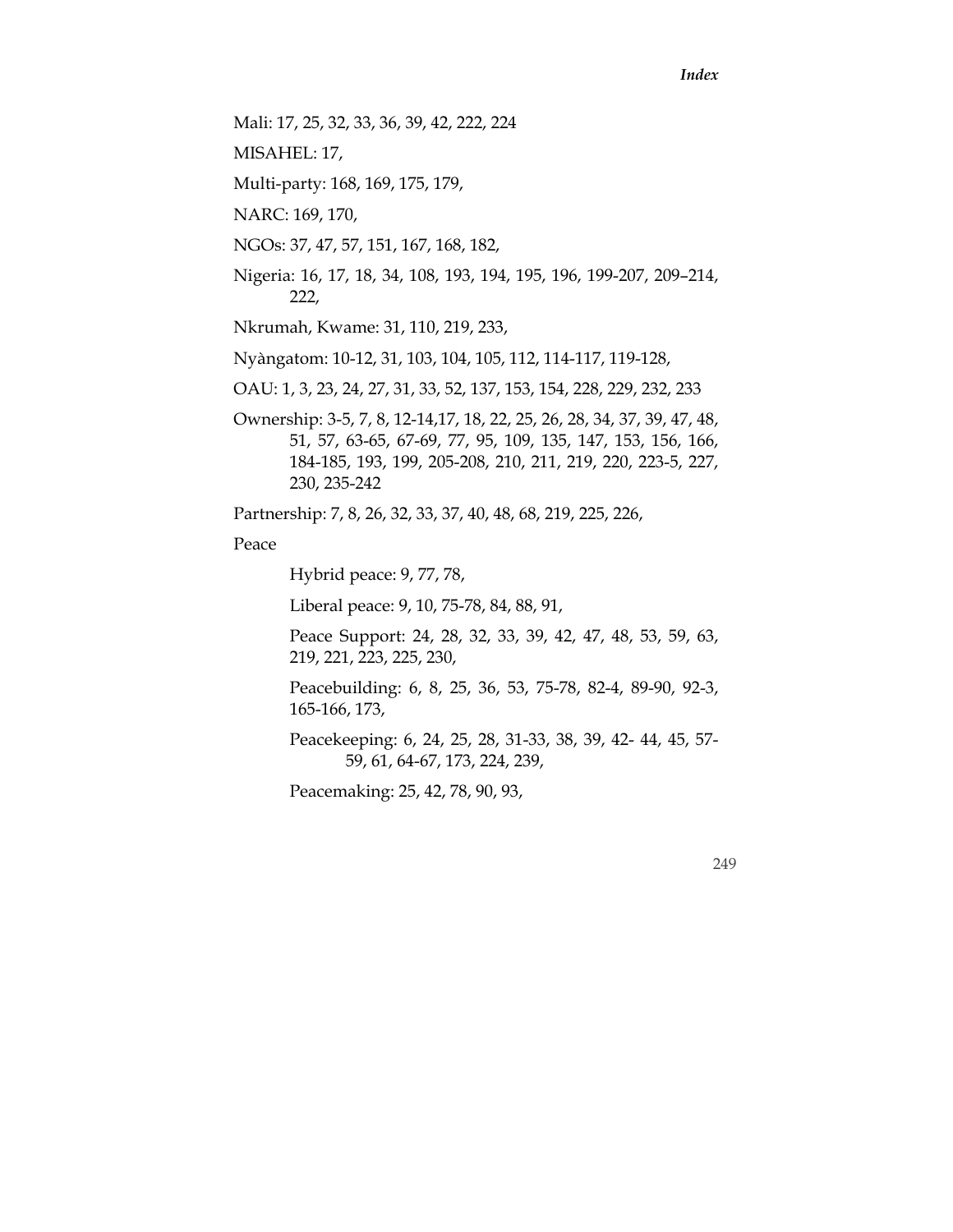Sustainable peace: 8, 15, 27, 75, 76, 82, 94, 162, 165, 172, 176, 192, 211, 212, 227,

- Protection of Civilians: 66, 67,
- Political will: 5, 6, 32, 38, 194, 205, 239,
- Poverty: 13, 29, 137, 222, 228, 229,
- RECs: 2, 26-30, 32, 33, 36-42, 155, 223
- Refugee: 12, 13, 14, 55, 135-156, 220, 222,
- Security governance: 10-12, 103, 105, 106,
- Shared values: 10, 13, 14-15, 18-19, 47-48, 51, 63, 65-69, 95, 135, 144, 146, 147, 153, 154, 156, 166, 184, 199, 207-211, 219- 221, 223-224, 227, 236, 237, 240, 241-245, 247, 248,
- Sierra Leone: 21, 24, 25, 29, 32, 33, 34, 41, 44, 61,
- Small arms: 10, 103, 105, 124,
- Somalia: 8, 29, 47, 49, 54, 57-59, 60-65, 67, 83, 113, 136, 219, 220, 225,
- South Sudan: 8-10, 75, 79, 80, 85, 92-94, 105, 115, 116, 124, 136, 220, 224, 225,
	- EES: 124
- SPLM/A: 79, 81-83, 85, 93, 124,
- Statehood: 10-12, 103, 104, 106-107, 113, 126,

State

Building: 9, 11, 78, 83, 89, 111, 113, 123, 126, 232, 235, Fragile: 75, 106, Weak: 106, 107,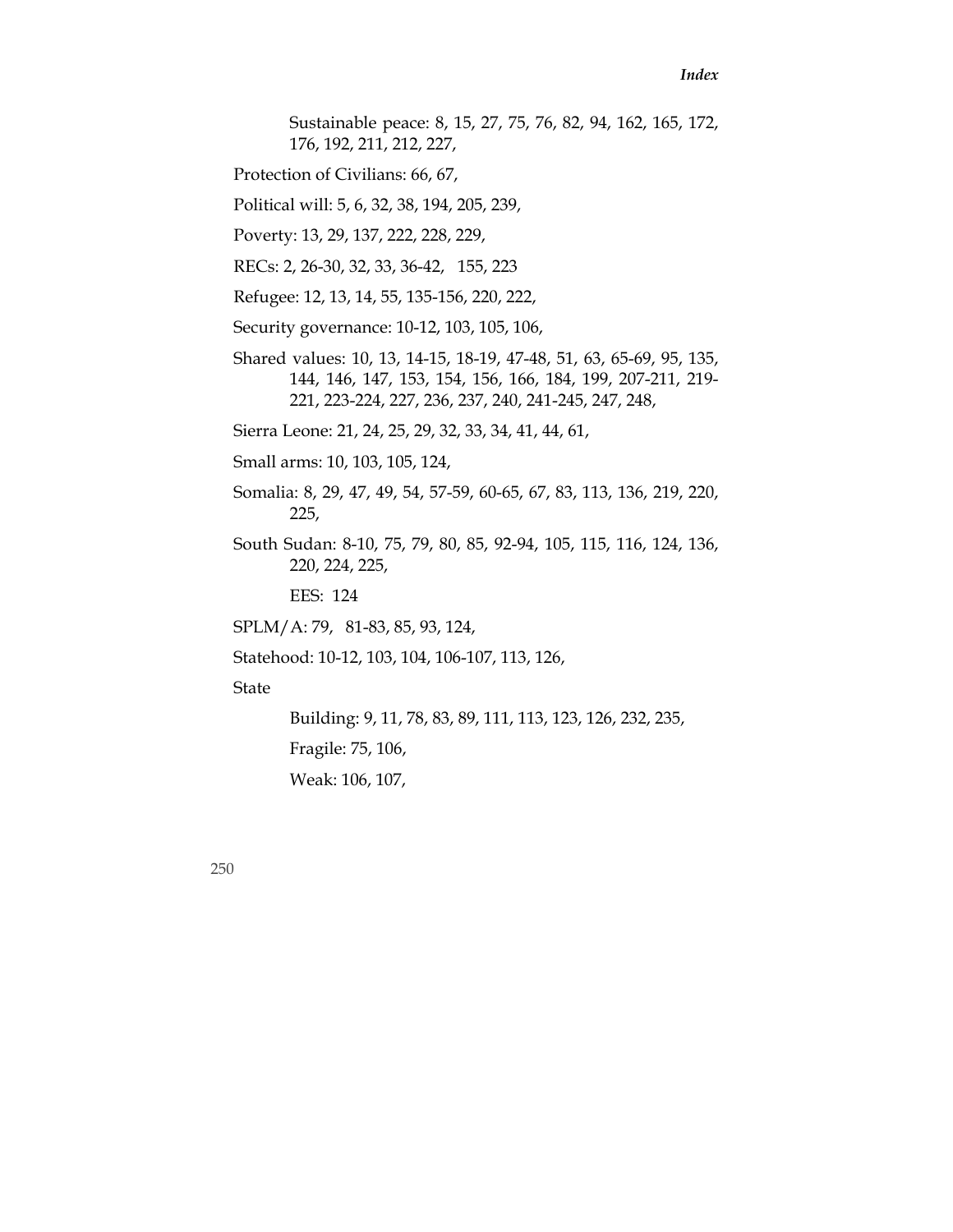Sub-Saharan Africa: 107, 137,

Sudan: 8, 33, 34, 47, 49, 54-57, 81, 105, 124, 136, 173,

Darfur: 54, 55, 56, 57, 64, 65

SLM/A: 54, 55,

Troop-Contributing Countries (TCCs): 60, 62,

Truth and Reconciliation Commission (TRC): 90,

- Uganda: 12-14, 60, 61, 79, 81, 90-92, 104, 105, 125, 135-138, 140, 144, 146, 148, 152, 155, 220, 222,
- Women: 10, 21, 29, 76, 80, 84, 92-94, 117, 138, 139, 141, 145, 146, 148, 150-152, 173, 175-177, 205,
- Youth: 10, 11, 18, 76, 82-84, 92-94, 114, 117, 125, 170, 200, 222, 235,